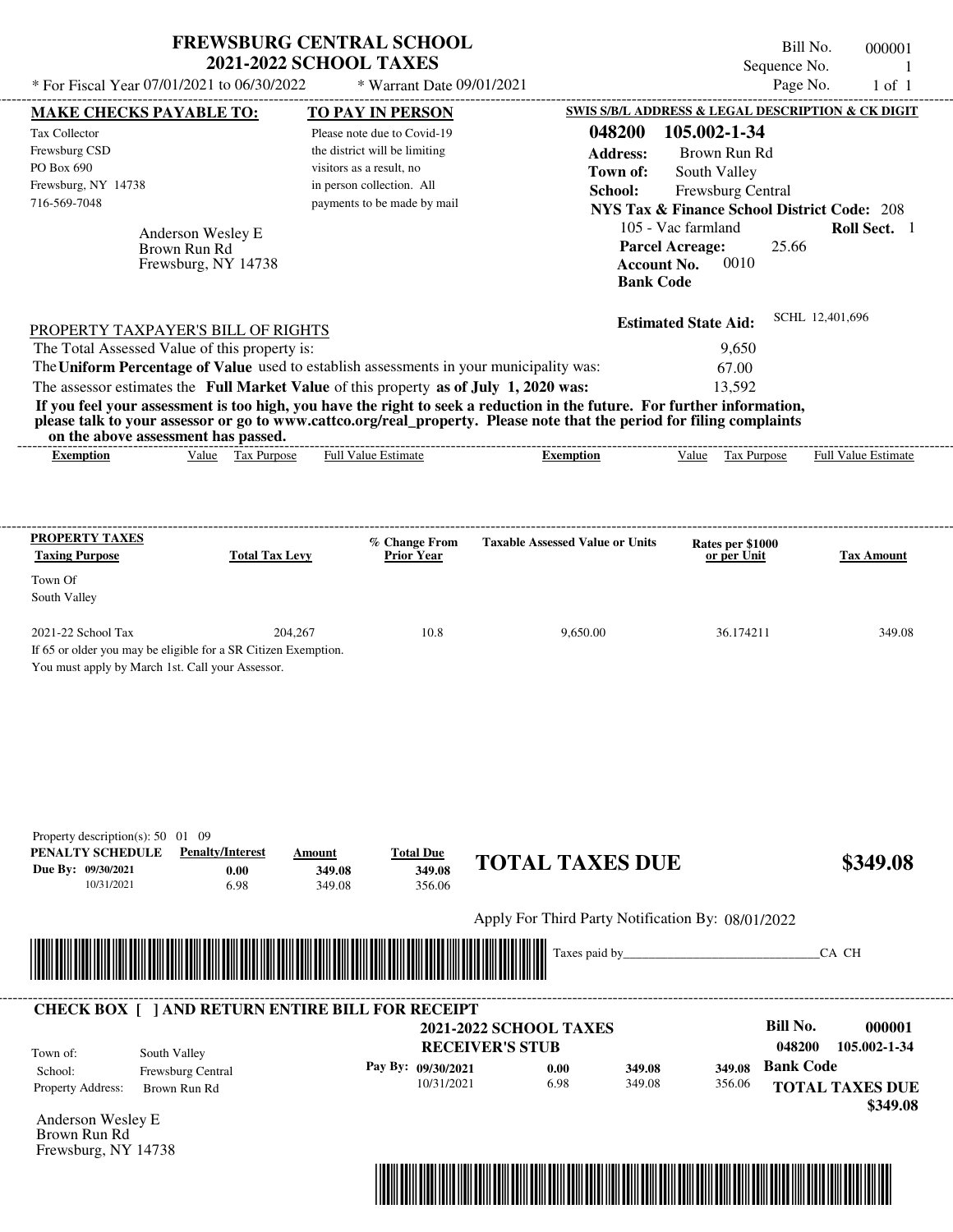|                                                                                                                         | <b>FREWSBURG CENTRAL SCHOOL</b><br><b>2021-2022 SCHOOL TAXES</b> |                                                        |                                                                                                                       |                                                        | Bill No.<br>000002                                                      |
|-------------------------------------------------------------------------------------------------------------------------|------------------------------------------------------------------|--------------------------------------------------------|-----------------------------------------------------------------------------------------------------------------------|--------------------------------------------------------|-------------------------------------------------------------------------|
| * For Fiscal Year 07/01/2021 to 06/30/2022                                                                              |                                                                  | * Warrant Date 09/01/2021                              |                                                                                                                       |                                                        | Sequence No.<br>$\mathfrak{D}_{\mathfrak{p}}$<br>Page No.<br>$1$ of $1$ |
|                                                                                                                         |                                                                  |                                                        |                                                                                                                       |                                                        | SWIS S/B/L ADDRESS & LEGAL DESCRIPTION & CK DIGIT                       |
| <b>MAKE CHECKS PAYABLE TO:</b><br>Tax Collector                                                                         |                                                                  | <b>TO PAY IN PERSON</b><br>Please note due to Covid-19 | 048200                                                                                                                | 105.002-1-36.1                                         |                                                                         |
| Frewsburg CSD                                                                                                           |                                                                  | the district will be limiting                          | <b>Address:</b>                                                                                                       | Brown Run Rd                                           |                                                                         |
| PO Box 690                                                                                                              |                                                                  | visitors as a result, no                               |                                                                                                                       |                                                        |                                                                         |
| Frewsburg, NY 14738                                                                                                     |                                                                  | in person collection. All                              | Town of:                                                                                                              | South Valley                                           |                                                                         |
| 716-569-7048                                                                                                            |                                                                  | payments to be made by mail                            | School:                                                                                                               | Frewsburg Central                                      |                                                                         |
|                                                                                                                         |                                                                  |                                                        |                                                                                                                       | <b>NYS Tax &amp; Finance School District Code: 208</b> |                                                                         |
| Anderson Wesley E                                                                                                       |                                                                  |                                                        |                                                                                                                       | $241$ - Rural res & ag                                 | Roll Sect. 1                                                            |
| Brown Run Rd                                                                                                            |                                                                  |                                                        |                                                                                                                       | <b>Parcel Acreage:</b>                                 | 31.69                                                                   |
|                                                                                                                         | Frewsburg, NY 14738                                              |                                                        |                                                                                                                       | 0009<br><b>Account No.</b><br><b>Bank Code</b>         |                                                                         |
|                                                                                                                         |                                                                  |                                                        |                                                                                                                       |                                                        |                                                                         |
| PROPERTY TAXPAYER'S BILL OF RIGHTS                                                                                      |                                                                  |                                                        |                                                                                                                       | <b>Estimated State Aid:</b>                            | SCHL 12,401,696                                                         |
| The Total Assessed Value of this property is:                                                                           |                                                                  |                                                        |                                                                                                                       | 42,400                                                 |                                                                         |
| The Uniform Percentage of Value used to establish assessments in your municipality was:                                 |                                                                  |                                                        |                                                                                                                       | 67.00                                                  |                                                                         |
| The assessor estimates the Full Market Value of this property as of July 1, 2020 was:                                   |                                                                  |                                                        |                                                                                                                       | 59,718                                                 |                                                                         |
| If you feel your assessment is too high, you have the right to seek a reduction in the future. For further information, |                                                                  |                                                        |                                                                                                                       |                                                        |                                                                         |
| on the above assessment has passed.                                                                                     |                                                                  |                                                        | please talk to your assessor or go to www.cattco.org/real_property. Please note that the period for filing complaints |                                                        |                                                                         |
| <b>Exemption</b>                                                                                                        | Value Tax Purpose                                                | <b>Full Value Estimate</b>                             | <b>Exemption</b>                                                                                                      | Value Tax Purpose                                      | <b>Full Value Estimate</b>                                              |
|                                                                                                                         |                                                                  |                                                        |                                                                                                                       |                                                        |                                                                         |
|                                                                                                                         |                                                                  |                                                        |                                                                                                                       |                                                        |                                                                         |
|                                                                                                                         |                                                                  |                                                        |                                                                                                                       |                                                        |                                                                         |
| PROPERTY TAXES                                                                                                          |                                                                  | % Change From                                          | <b>Taxable Assessed Value or Units</b>                                                                                | Rates per \$1000                                       |                                                                         |
| <b>Taxing Purpose</b>                                                                                                   | <b>Total Tax Levy</b>                                            | <b>Prior Year</b>                                      |                                                                                                                       | or per Unit                                            | Tax Amount                                                              |
| Town Of                                                                                                                 |                                                                  |                                                        |                                                                                                                       |                                                        |                                                                         |
| South Valley                                                                                                            |                                                                  |                                                        |                                                                                                                       |                                                        |                                                                         |
|                                                                                                                         |                                                                  |                                                        |                                                                                                                       |                                                        |                                                                         |
| 2021-22 School Tax                                                                                                      | 204,267                                                          | 10.8                                                   | 42,400.00                                                                                                             | 36.174211                                              | 1,533.79                                                                |
| If 65 or older you may be eligible for a SR Citizen Exemption.<br>You must apply by March 1st. Call your Assessor.      |                                                                  |                                                        |                                                                                                                       |                                                        |                                                                         |
|                                                                                                                         |                                                                  |                                                        |                                                                                                                       |                                                        |                                                                         |
|                                                                                                                         |                                                                  |                                                        |                                                                                                                       |                                                        |                                                                         |
|                                                                                                                         |                                                                  |                                                        |                                                                                                                       |                                                        |                                                                         |
|                                                                                                                         |                                                                  |                                                        |                                                                                                                       |                                                        |                                                                         |
|                                                                                                                         |                                                                  |                                                        |                                                                                                                       |                                                        |                                                                         |
|                                                                                                                         |                                                                  |                                                        |                                                                                                                       |                                                        |                                                                         |
|                                                                                                                         |                                                                  |                                                        |                                                                                                                       |                                                        |                                                                         |
|                                                                                                                         |                                                                  |                                                        |                                                                                                                       |                                                        |                                                                         |
| Property description(s): $50 \quad 01 \quad 09$                                                                         |                                                                  |                                                        |                                                                                                                       |                                                        |                                                                         |
| PENALTY SCHEDULE                                                                                                        | <b>Penalty/Interest</b><br>Amount                                | <b>Total Due</b>                                       | <b>TOTAL TAXES DUE</b>                                                                                                |                                                        |                                                                         |
| Due By: 09/30/2021                                                                                                      | 0.00<br>1,533.79                                                 | 1.533.79                                               |                                                                                                                       |                                                        | \$1,533.79                                                              |
| 10/31/2021                                                                                                              | 30.68<br>1,533.79                                                | 1,564.47                                               |                                                                                                                       |                                                        |                                                                         |
|                                                                                                                         |                                                                  |                                                        |                                                                                                                       |                                                        |                                                                         |
|                                                                                                                         |                                                                  |                                                        | Apply For Third Party Notification By: 08/01/2022                                                                     |                                                        |                                                                         |
|                                                                                                                         |                                                                  |                                                        | Taxes paid by_                                                                                                        |                                                        | CA CH                                                                   |
|                                                                                                                         |                                                                  |                                                        |                                                                                                                       |                                                        |                                                                         |
| <b>CHECK BOX [ ] AND RETURN ENTIRE BILL FOR RECEIPT</b>                                                                 |                                                                  |                                                        |                                                                                                                       |                                                        |                                                                         |
|                                                                                                                         |                                                                  |                                                        | <b>2021-2022 SCHOOL TAXES</b>                                                                                         |                                                        | <b>Bill No.</b><br>000002                                               |
|                                                                                                                         |                                                                  |                                                        | <b>RECEIVER'S STUB</b>                                                                                                |                                                        | 048200<br>105.002-1-36.1                                                |
| South Valley<br>Town of:                                                                                                |                                                                  | Pay By: 09/30/2021                                     |                                                                                                                       |                                                        | <b>Bank Code</b>                                                        |
| Frewsburg Central<br>School:                                                                                            |                                                                  | 10/31/2021                                             | 0.00<br>1,533.79<br>30.68<br>1,533.79                                                                                 | 1,533.79<br>1,564.47                                   |                                                                         |
| Property Address:<br>Brown Run Rd                                                                                       |                                                                  |                                                        |                                                                                                                       |                                                        | <b>TOTAL TAXES DUE</b>                                                  |

Anderson Wesley E Brown Run Rd Frewsburg, NY 14738



 **\$1,533.79**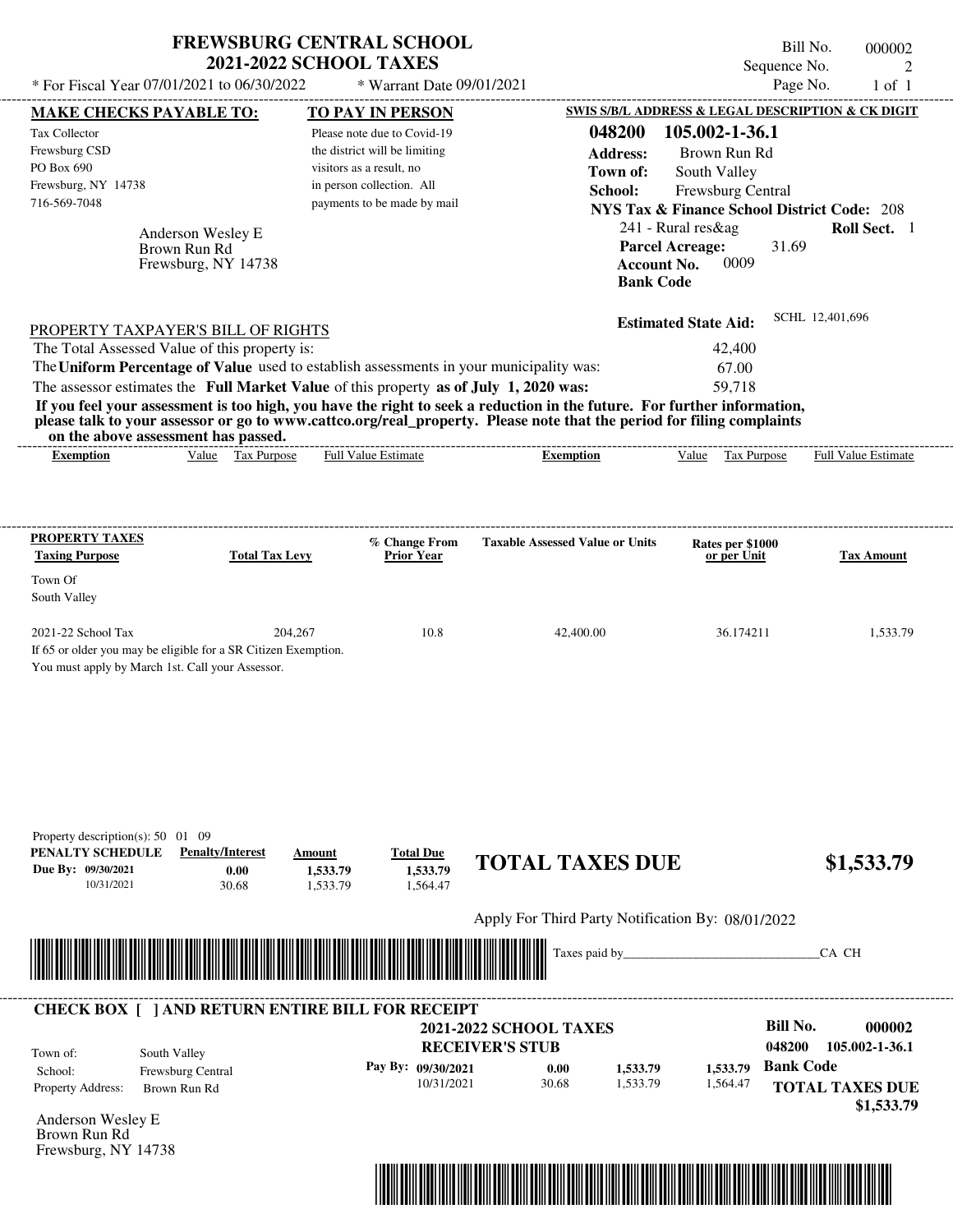|                                                                                                                                                     | <b>FREWSBURG CENTRAL SCHOOL</b><br>* For Fiscal Year 07/01/2021 to 06/30/2022                                                                                                                                                                                                                               | <b>2021-2022 SCHOOL TAXES</b>                                                            | * Warrant Date 09/01/2021                               |                                                     |                                                                                             | Bill No.<br>000003<br>Sequence No.<br>3<br>Page No.<br>$1$ of $1$ |
|-----------------------------------------------------------------------------------------------------------------------------------------------------|-------------------------------------------------------------------------------------------------------------------------------------------------------------------------------------------------------------------------------------------------------------------------------------------------------------|------------------------------------------------------------------------------------------|---------------------------------------------------------|-----------------------------------------------------|---------------------------------------------------------------------------------------------|-------------------------------------------------------------------|
| <b>MAKE CHECKS PAYABLE TO:</b>                                                                                                                      |                                                                                                                                                                                                                                                                                                             | <b>TO PAY IN PERSON</b>                                                                  |                                                         |                                                     |                                                                                             | SWIS S/B/L ADDRESS & LEGAL DESCRIPTION & CK DIGIT                 |
| Tax Collector<br>Frewsburg CSD<br>PO Box 690                                                                                                        |                                                                                                                                                                                                                                                                                                             | Please note due to Covid-19<br>the district will be limiting<br>visitors as a result, no |                                                         | 048200<br><b>Address:</b>                           | 105.002-1-36.2<br>Brown Run Rd                                                              |                                                                   |
| Frewsburg, NY 14738<br>716-569-7048                                                                                                                 |                                                                                                                                                                                                                                                                                                             | in person collection. All<br>payments to be made by mail                                 |                                                         | Town of:<br>School:                                 | South Valley<br>Frewsburg Central<br><b>NYS Tax &amp; Finance School District Code: 208</b> |                                                                   |
|                                                                                                                                                     | Anderson Wesley E<br>RR Robin Hill Rd<br>Frewsburg, NY 14738                                                                                                                                                                                                                                                |                                                                                          |                                                         | <b>Bank Code</b>                                    | 105 - Vac farmland<br><b>Parcel Acreage:</b><br>0501<br><b>Account No.</b>                  | Roll Sect. 1<br>52.29                                             |
|                                                                                                                                                     | PROPERTY TAXPAYER'S BILL OF RIGHTS<br>The Total Assessed Value of this property is:                                                                                                                                                                                                                         |                                                                                          |                                                         |                                                     | <b>Estimated State Aid:</b><br>18,200                                                       | SCHL 12,401,696                                                   |
|                                                                                                                                                     | The Uniform Percentage of Value used to establish assessments in your municipality was:<br>The assessor estimates the Full Market Value of this property as of July 1, 2020 was:<br>If you feel your assessment is too high, you have the right to seek a reduction in the future. For further information, |                                                                                          |                                                         |                                                     | 67.00<br>25,634                                                                             |                                                                   |
|                                                                                                                                                     | please talk to your assessor or go to www.cattco.org/real_property. Please note that the period for filing complaints<br>on the above assessment has passed.                                                                                                                                                |                                                                                          |                                                         |                                                     |                                                                                             |                                                                   |
| <b>Exemption</b>                                                                                                                                    | Value Tax Purpose                                                                                                                                                                                                                                                                                           | Full Value Estimate                                                                      |                                                         | <b>Exemption</b>                                    | Value Tax Purpose                                                                           | Full Value Estimate                                               |
| <b>PROPERTY TAXES</b><br><b>Taxing Purpose</b><br>Town Of<br>South Valley<br>2021-22 School Tax<br>You must apply by March 1st. Call your Assessor. | <b>Total Tax Levy</b><br>204,267<br>If 65 or older you may be eligible for a SR Citizen Exemption.                                                                                                                                                                                                          | % Change From<br><b>Prior Year</b>                                                       | 10.8                                                    | <b>Taxable Assessed Value or Units</b><br>18,200.00 | Rates per \$1000<br>or per Unit<br>36.174211                                                | <b>Tax Amount</b><br>658.37                                       |
| Property description(s): $50 \quad 01 \quad 09$<br>PENALTY SCHEDULE<br>Due By: 09/30/2021<br>10/31/2021                                             | <b>Penalty/Interest</b><br>0.00<br>13.17                                                                                                                                                                                                                                                                    | Amount<br>658.37<br>658.37                                                               | <b>Total Due</b><br>658.37<br>671.54                    | <b>TOTAL TAXES DUE</b>                              |                                                                                             | \$658.37                                                          |
|                                                                                                                                                     |                                                                                                                                                                                                                                                                                                             |                                                                                          |                                                         | Apply For Third Party Notification By: 08/01/2022   |                                                                                             |                                                                   |
|                                                                                                                                                     |                                                                                                                                                                                                                                                                                                             |                                                                                          |                                                         | Taxes paid by                                       |                                                                                             | CA CH                                                             |
|                                                                                                                                                     | <b>CHECK BOX [ ] AND RETURN ENTIRE BILL FOR RECEIPT</b>                                                                                                                                                                                                                                                     |                                                                                          |                                                         |                                                     |                                                                                             |                                                                   |
|                                                                                                                                                     |                                                                                                                                                                                                                                                                                                             |                                                                                          | <b>2021-2022 SCHOOL TAXES</b><br><b>RECEIVER'S STUB</b> |                                                     |                                                                                             | <b>Bill No.</b><br>000003<br>048200<br>105.002-1-36.2             |
| Town of:<br>School:                                                                                                                                 | South Valley<br>Frewsburg Central                                                                                                                                                                                                                                                                           |                                                                                          | Pay By: 09/30/2021                                      | 0.00<br>658.37                                      | 658.37                                                                                      | <b>Bank Code</b>                                                  |
| Property Address:                                                                                                                                   | Brown Run Rd                                                                                                                                                                                                                                                                                                |                                                                                          | 10/31/2021                                              | 13.17<br>658.37                                     | 671.54                                                                                      | <b>TOTAL TAXES DUE</b><br>\$658.37                                |
| Anderson Wesley E<br>RR Robin Hill Rd<br>Frewsburg, NY 14738                                                                                        |                                                                                                                                                                                                                                                                                                             |                                                                                          |                                                         |                                                     |                                                                                             |                                                                   |

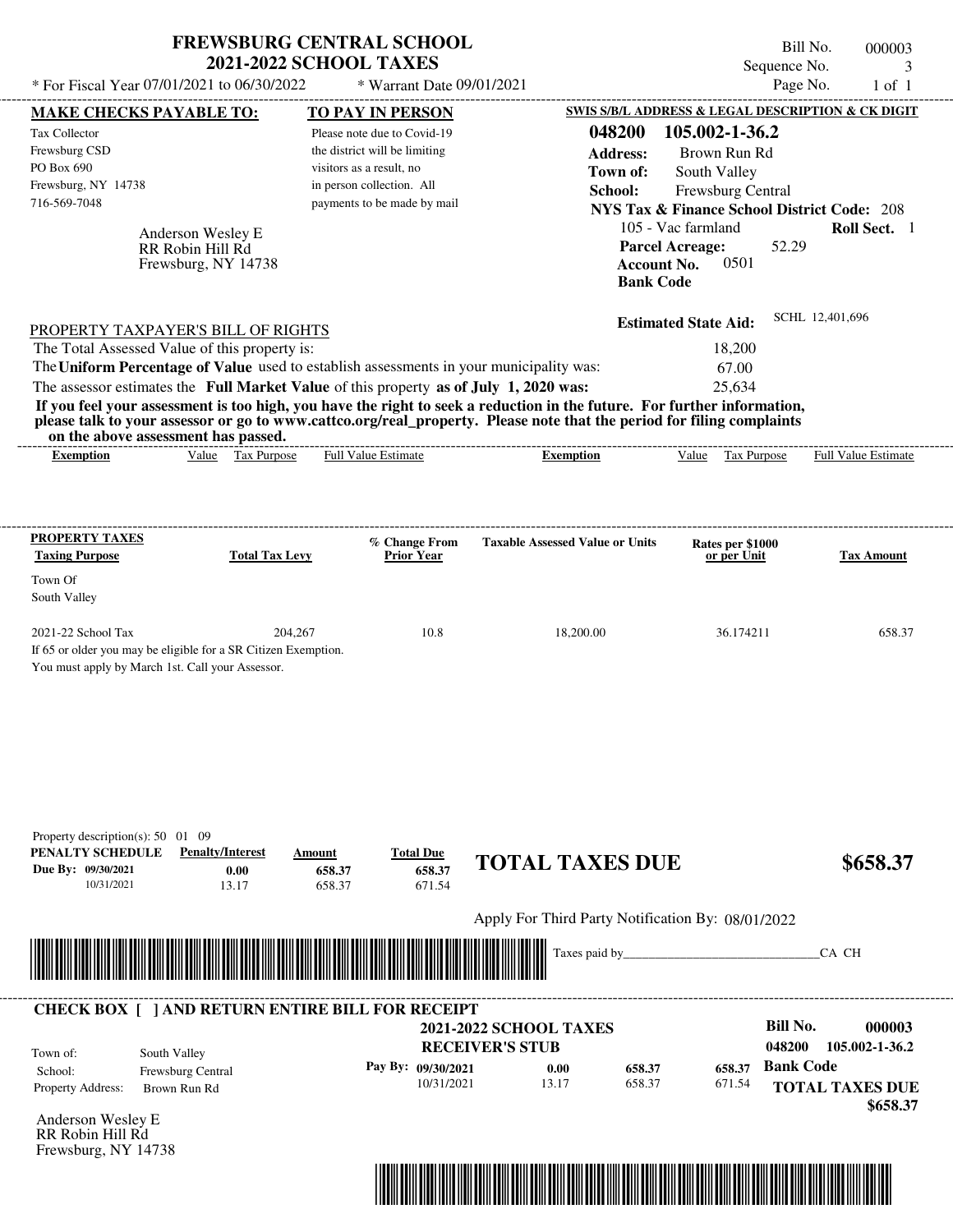|                                                                                                                                                                                                                                                                                                             | <b>2021-2022 SCHOOL TAXES</b>                                              | <b>FREWSBURG CENTRAL SCHOOL</b>          |                                                   |                                                                                                | Bill No.<br>Sequence No. | 000004<br>$\overline{4}$   |
|-------------------------------------------------------------------------------------------------------------------------------------------------------------------------------------------------------------------------------------------------------------------------------------------------------------|----------------------------------------------------------------------------|------------------------------------------|---------------------------------------------------|------------------------------------------------------------------------------------------------|--------------------------|----------------------------|
| * For Fiscal Year 07/01/2021 to 06/30/2022                                                                                                                                                                                                                                                                  |                                                                            | * Warrant Date 09/01/2021                |                                                   |                                                                                                | Page No.                 | $1$ of $1$                 |
| <b>MAKE CHECKS PAYABLE TO:</b>                                                                                                                                                                                                                                                                              |                                                                            | <b>TO PAY IN PERSON</b>                  |                                                   | SWIS S/B/L ADDRESS & LEGAL DESCRIPTION & CK DIGIT                                              |                          |                            |
| <b>Tax Collector</b>                                                                                                                                                                                                                                                                                        |                                                                            | Please note due to Covid-19              | 048200                                            | 105.002-1-36.3                                                                                 |                          |                            |
| Frewsburg CSD                                                                                                                                                                                                                                                                                               |                                                                            | the district will be limiting            | <b>Address:</b>                                   | Brown Run Rd                                                                                   |                          |                            |
| PO Box 690                                                                                                                                                                                                                                                                                                  |                                                                            | visitors as a result, no                 |                                                   | Town of:<br>South Valley                                                                       |                          |                            |
| Frewsburg, NY 14738                                                                                                                                                                                                                                                                                         |                                                                            | in person collection. All                | School:                                           | Frewsburg Central                                                                              |                          |                            |
| 716-569-7048                                                                                                                                                                                                                                                                                                |                                                                            | payments to be made by mail              |                                                   | <b>NYS Tax &amp; Finance School District Code: 208</b>                                         |                          |                            |
| Anderson Wesley E<br>RR Robin Hill Rd<br>Frewsburg, NY 14738                                                                                                                                                                                                                                                |                                                                            |                                          |                                                   | 210 - 1 Family Res<br><b>Parcel Acreage:</b><br>0502<br><b>Account No.</b><br><b>Bank Code</b> | 1.50                     | Roll Sect. 1               |
| PROPERTY TAXPAYER'S BILL OF RIGHTS                                                                                                                                                                                                                                                                          |                                                                            |                                          |                                                   | <b>Estimated State Aid:</b>                                                                    | SCHL 12,401,696          |                            |
| The Total Assessed Value of this property is:                                                                                                                                                                                                                                                               |                                                                            |                                          |                                                   | 85,400                                                                                         |                          |                            |
| The Uniform Percentage of Value used to establish assessments in your municipality was:                                                                                                                                                                                                                     |                                                                            |                                          |                                                   | 67.00                                                                                          |                          |                            |
| The assessor estimates the Full Market Value of this property as of July 1, 2020 was:                                                                                                                                                                                                                       |                                                                            |                                          |                                                   | 120,282                                                                                        |                          |                            |
| If you feel your assessment is too high, you have the right to seek a reduction in the future. For further information,<br>please talk to your assessor or go to www.cattco.org/real_property. Please note that the period for filing complaints<br>on the above assessment has passed.<br><b>Exemption</b> | Value Tax Purpose                                                          | <b>Full Value Estimate</b>               | <b>Exemption</b>                                  | Value<br>Tax Purpose                                                                           |                          | <b>Full Value Estimate</b> |
| <b>Bas Star</b><br>(See Note)                                                                                                                                                                                                                                                                               | 21,300 SCHOOL                                                              | 31,791                                   |                                                   |                                                                                                |                          |                            |
| <b>PROPERTY TAXES</b>                                                                                                                                                                                                                                                                                       |                                                                            | % Change From                            | <b>Taxable Assessed Value or Units</b>            | Rates per \$1000                                                                               |                          |                            |
| <b>Taxing Purpose</b>                                                                                                                                                                                                                                                                                       | <b>Total Tax Levy</b>                                                      | Prior Year                               | (before accounting for STAR)                      | or per Unit                                                                                    |                          | <b>Tax Amount</b>          |
| Town Of                                                                                                                                                                                                                                                                                                     |                                                                            |                                          |                                                   |                                                                                                |                          |                            |
| South Valley                                                                                                                                                                                                                                                                                                |                                                                            |                                          |                                                   |                                                                                                |                          |                            |
| 2021-22 School Tax<br>If 65 or older you may be eligible for a SR Citizen Exemption.<br>You must apply by March 1st. Call your Assessor.                                                                                                                                                                    | 204,267                                                                    | 10.8                                     | 85,400.00                                         | 36.174211                                                                                      |                          | 3,089.28                   |
| Your tax savings this year resulting from the New York State School Tax Relief (STAR) program is:<br>Note: This year's STAR exemption benefit cannot exceed last year's benefit.<br>Property description(s): $50 \quad 01 \quad 09$<br>PENALTY SCHEDULE<br>Due By: 09/30/2021<br>10/31/2021                 | <b>Penalty/Interest</b><br>Amount<br>0.00<br>2,356.28<br>2.356.28<br>47.13 | <b>Total Due</b><br>2,356.28<br>2,403.41 | <b>TOTAL TAXES DUE</b>                            |                                                                                                |                          | \$733.00<br>\$2,356.28     |
|                                                                                                                                                                                                                                                                                                             |                                                                            |                                          | Apply For Third Party Notification By: 08/01/2022 |                                                                                                |                          |                            |
|                                                                                                                                                                                                                                                                                                             |                                                                            |                                          | Taxes paid by_                                    |                                                                                                | CA CH                    |                            |
|                                                                                                                                                                                                                                                                                                             |                                                                            |                                          |                                                   |                                                                                                |                          |                            |
| <b>CHECK BOX [ ] AND RETURN ENTIRE BILL FOR RECEIPT</b>                                                                                                                                                                                                                                                     |                                                                            |                                          |                                                   |                                                                                                |                          |                            |
|                                                                                                                                                                                                                                                                                                             |                                                                            |                                          | <b>2021-2022 SCHOOL TAXES</b>                     |                                                                                                | <b>Bill No.</b>          | 000004                     |
| South Valley<br>Town of:                                                                                                                                                                                                                                                                                    |                                                                            |                                          | <b>RECEIVER'S STUB</b>                            |                                                                                                | 048200                   | 105.002-1-36.3             |
| Frewsburg Central<br>School:                                                                                                                                                                                                                                                                                |                                                                            | Pay By: 09/30/2021                       | 0.00                                              | 2,356.28<br>2,356.28                                                                           | <b>Bank Code</b>         |                            |
| Property Address:<br>Brown Run Rd                                                                                                                                                                                                                                                                           |                                                                            | 10/31/2021                               | 47.13                                             | 2,356.28<br>2,403.41                                                                           |                          | <b>TOTAL TAXES DUE</b>     |
|                                                                                                                                                                                                                                                                                                             |                                                                            |                                          |                                                   |                                                                                                |                          | \$2,356.28                 |
| Anderson Wesley E                                                                                                                                                                                                                                                                                           |                                                                            |                                          |                                                   |                                                                                                |                          |                            |



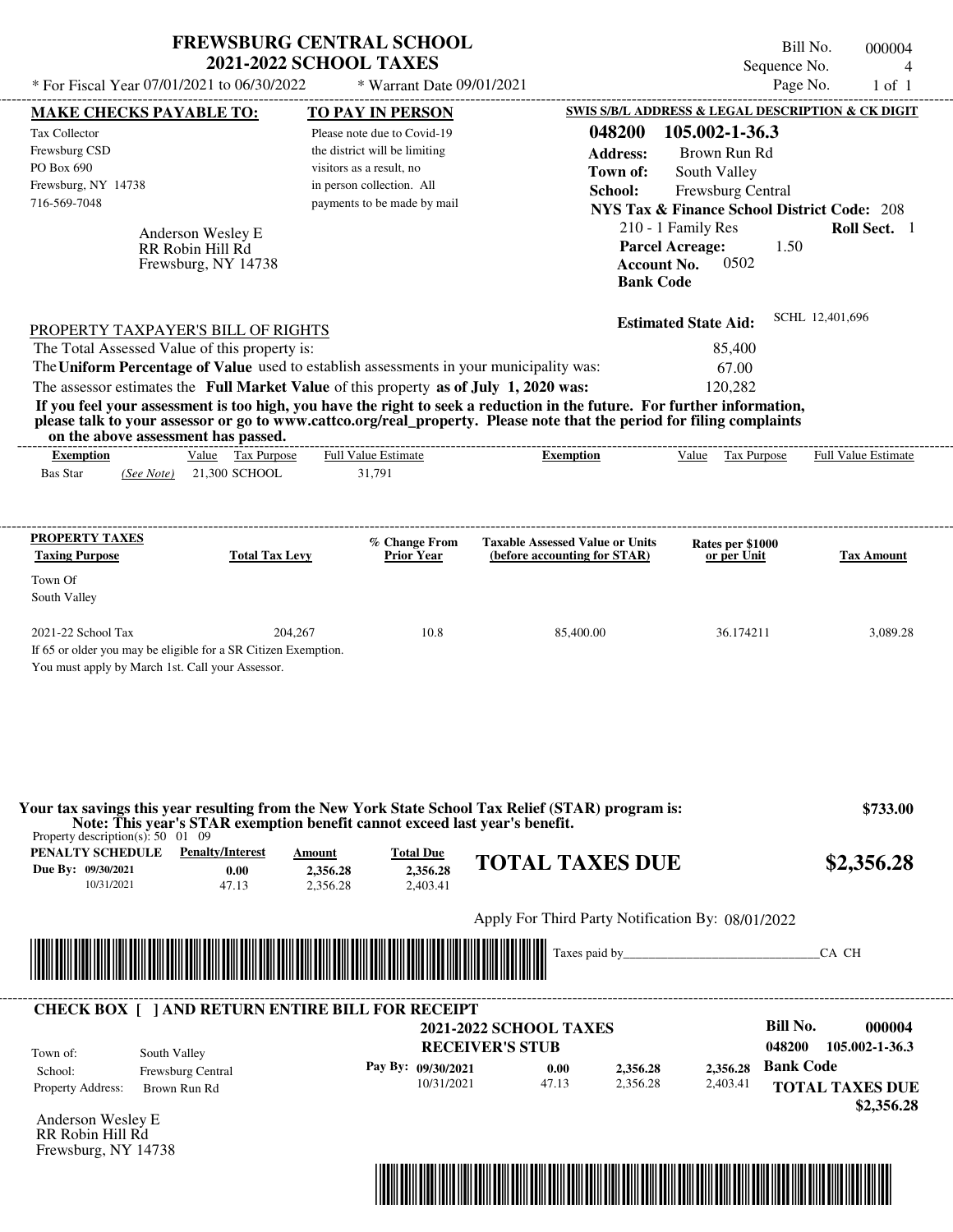| <b>FREWSBURG CENTRAL SCHOOL</b> |  |
|---------------------------------|--|
| <b>2021-2022 SCHOOL TAXES</b>   |  |

Bill No. 000005 Sequence No. 5

| * For Fiscal Year 07/01/2021 to 06/30/2022                                                                                                                                                                                                       |                                        | * Warrant Date 09/01/2021                                 |                                                   |                                                                             | Page No.               | $1$ of $1$               |
|--------------------------------------------------------------------------------------------------------------------------------------------------------------------------------------------------------------------------------------------------|----------------------------------------|-----------------------------------------------------------|---------------------------------------------------|-----------------------------------------------------------------------------|------------------------|--------------------------|
| <b>MAKE CHECKS PAYABLE TO:</b>                                                                                                                                                                                                                   |                                        | <b>TO PAY IN PERSON</b>                                   |                                                   | SWIS S/B/L ADDRESS & LEGAL DESCRIPTION & CK DIGIT                           |                        |                          |
| Tax Collector                                                                                                                                                                                                                                    |                                        | Please note due to Covid-19                               | 048200                                            | 105.002-1-1.11                                                              |                        |                          |
| Frewsburg CSD<br>PO Box 690                                                                                                                                                                                                                      |                                        | the district will be limiting<br>visitors as a result, no | <b>Address:</b>                                   | Gurnsey Hollow Rd                                                           |                        |                          |
| Frewsburg, NY 14738                                                                                                                                                                                                                              |                                        | in person collection. All                                 | Town of:                                          | South Valley                                                                |                        |                          |
| 716-569-7048                                                                                                                                                                                                                                     |                                        | payments to be made by mail                               | School:                                           | Frewsburg Central<br><b>NYS Tax &amp; Finance School District Code: 208</b> |                        |                          |
|                                                                                                                                                                                                                                                  |                                        |                                                           |                                                   | 260 - Seasonal res                                                          |                        | Roll Sect. 1             |
| <b>Anthony Douglas</b><br>Anthony Carol                                                                                                                                                                                                          |                                        |                                                           |                                                   | <b>Parcel Acreage:</b>                                                      | 4.90                   |                          |
| 180 Stowe St                                                                                                                                                                                                                                     |                                        |                                                           | <b>Account No.</b>                                | 0619                                                                        |                        |                          |
| Jamestown, NY 14701                                                                                                                                                                                                                              |                                        |                                                           | <b>Bank Code</b>                                  |                                                                             |                        |                          |
| PROPERTY TAXPAYER'S BILL OF RIGHTS                                                                                                                                                                                                               |                                        |                                                           |                                                   | <b>Estimated State Aid:</b>                                                 | SCHL 12,401,696        |                          |
| The Total Assessed Value of this property is:                                                                                                                                                                                                    |                                        |                                                           |                                                   | 38,100                                                                      |                        |                          |
| The Uniform Percentage of Value used to establish assessments in your municipality was:                                                                                                                                                          |                                        |                                                           |                                                   | 67.00                                                                       |                        |                          |
| The assessor estimates the Full Market Value of this property as of July 1, 2020 was:                                                                                                                                                            |                                        |                                                           |                                                   | 53,662                                                                      |                        |                          |
| If you feel your assessment is too high, you have the right to seek a reduction in the future. For further information,<br>please talk to your assessor or go to www.cattco.org/real_property. Please note that the period for filing complaints |                                        |                                                           |                                                   |                                                                             |                        |                          |
| on the above assessment has passed.<br><b>Exemption</b>                                                                                                                                                                                          | Value Tax Purpose                      | Full Value Estimate                                       | <b>Exemption</b>                                  | Value Tax Purpose                                                           |                        | Full Value Estimate      |
|                                                                                                                                                                                                                                                  |                                        |                                                           |                                                   |                                                                             |                        |                          |
| <b>PROPERTY TAXES</b><br><b>Taxing Purpose</b>                                                                                                                                                                                                   | <b>Total Tax Levy</b>                  | % Change From<br><b>Prior Year</b>                        | <b>Taxable Assessed Value or Units</b>            | Rates per \$1000<br>or per Unit                                             |                        | <b>Tax Amount</b>        |
| Town Of                                                                                                                                                                                                                                          |                                        |                                                           |                                                   |                                                                             |                        |                          |
| South Valley                                                                                                                                                                                                                                     |                                        |                                                           |                                                   |                                                                             |                        |                          |
| 2021-22 School Tax<br>If 65 or older you may be eligible for a SR Citizen Exemption.<br>You must apply by March 1st. Call your Assessor.                                                                                                         | 204,267                                | 10.8                                                      | 38,100.00                                         | 36.174211                                                                   |                        | 1,378.24                 |
| Property description(s): 51 01 09<br>PENALTY SCHEDULE<br><b>Penalty/Interest</b><br>Due By: 09/30/2021<br>27.56<br>10/31/2021                                                                                                                    | Amount<br>0.00<br>1,378.24<br>1,378.24 | <b>Total Due</b><br>1,378.24<br>1,405.80                  | <b>TOTAL TAXES DUE</b>                            |                                                                             |                        | \$1,378.24               |
|                                                                                                                                                                                                                                                  |                                        |                                                           | Apply For Third Party Notification By: 08/01/2022 |                                                                             |                        |                          |
| <u> Handel al III de la contrada de la contrada de la contrada de la contrada de la contrada de la contrada de la</u>                                                                                                                            |                                        |                                                           | Taxes paid by_                                    |                                                                             | CA CH                  |                          |
| <b>CHECK BOX [ ] AND RETURN ENTIRE BILL FOR RECEIPT</b>                                                                                                                                                                                          |                                        |                                                           |                                                   |                                                                             | <b>Bill No.</b>        |                          |
|                                                                                                                                                                                                                                                  |                                        |                                                           | <b>2021-2022 SCHOOL TAXES</b>                     |                                                                             | 048200                 | 000005<br>105.002-1-1.11 |
| South Valley<br>Town of:                                                                                                                                                                                                                         |                                        |                                                           | <b>RECEIVER'S STUB</b>                            |                                                                             | <b>Bank Code</b>       |                          |
| Frewsburg Central<br>School:                                                                                                                                                                                                                     |                                        | Pay By: 09/30/2021<br>10/31/2021                          | 0.00<br>1,378.24<br>27.56<br>1,378.24             | 1,378.24<br>1,405.80                                                        |                        |                          |
| Property Address:<br>Gurnsey Hollow Rd                                                                                                                                                                                                           |                                        |                                                           |                                                   |                                                                             | <b>TOTAL TAXES DUE</b> | \$1,378.24               |
| <b>Anthony Douglas</b>                                                                                                                                                                                                                           |                                        |                                                           |                                                   |                                                                             |                        |                          |
| Anthony Carol<br>180 Stowe St                                                                                                                                                                                                                    |                                        |                                                           |                                                   |                                                                             |                        |                          |
| Jamestown, NY 14701                                                                                                                                                                                                                              |                                        |                                                           |                                                   |                                                                             |                        |                          |
|                                                                                                                                                                                                                                                  |                                        |                                                           |                                                   |                                                                             |                        |                          |
|                                                                                                                                                                                                                                                  |                                        |                                                           |                                                   |                                                                             |                        |                          |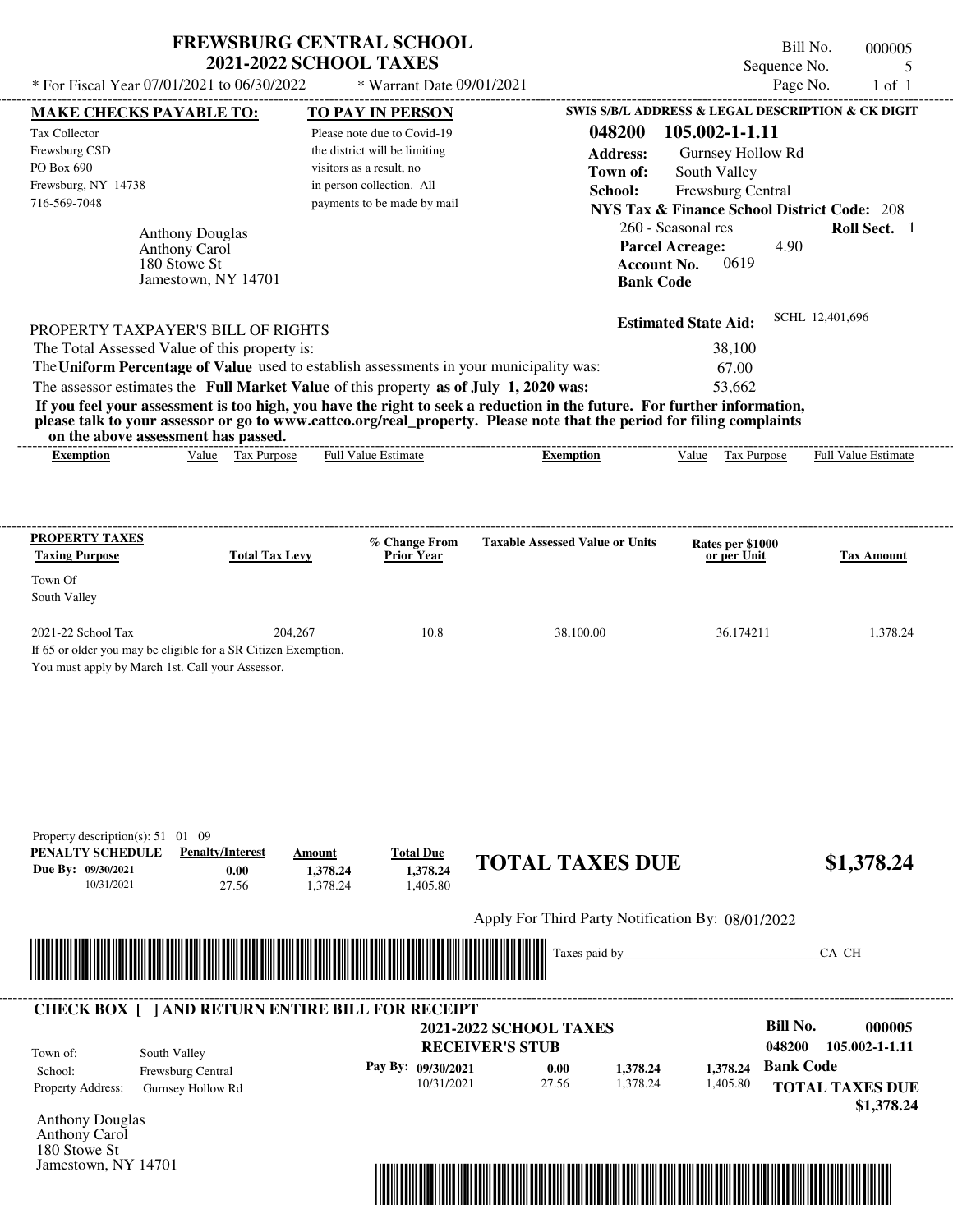| Sequence No.<br>6<br>* For Fiscal Year 07/01/2021 to 06/30/2022<br>Page No.<br>* Warrant Date 09/01/2021<br>$1$ of $1$<br>MAKE CHECKS PAYABLE TO:<br><b>TO PAY IN PERSON</b><br>048200<br>96.004-1-57.1<br>Please note due to Covid-19<br>the district will be limiting<br><b>Address:</b><br>Wheeler Hill Rd<br>visitors as a result, no<br>Town of:<br>South Valley<br>in person collection. All<br>Frewsburg Central<br>School:<br>payments to be made by mail<br><b>NYS Tax &amp; Finance School District Code: 208</b><br>312 - Vac w/imprv<br>Bauer Ida B<br><b>Parcel Acreage:</b><br>18.36<br><b>Bauer Clifford T</b><br>0019<br><b>Account No.</b><br>35863 Lakeridge Dr<br>Jamestown, $N\bar{Y}$ 14701<br><b>Bank Code</b><br>SCHL 12,401,696<br><b>Estimated State Aid:</b><br>PROPERTY TAXPAYER'S BILL OF RIGHTS<br>The Total Assessed Value of this property is:<br>21,500<br>The Uniform Percentage of Value used to establish assessments in your municipality was:<br>67.00<br>The assessor estimates the Full Market Value of this property as of July 1, 2020 was:<br>30,282<br>If you feel your assessment is too high, you have the right to seek a reduction in the future. For further information,<br>please talk to your assessor or go to www.cattco.org/real_property. Please note that the period for filing complaints<br>on the above assessment has passed.<br>Value Tax Purpose<br>Full Value Estimate<br>Value Tax Purpose<br><b>Exemption</b><br><b>Exemption</b><br><b>PROPERTY TAXES</b><br>% Change From<br><b>Taxable Assessed Value or Units</b><br>Rates per \$1000<br><b>Total Tax Levy</b><br><b>Prior Year</b><br><b>Tax Amount</b><br>or per Unit<br>South Valley<br>2021-22 School Tax<br>204,267<br>10.8<br>21,500.00<br>36.174211<br>If 65 or older you may be eligible for a SR Citizen Exemption.<br>You must apply by March 1st. Call your Assessor.<br>Property description(s): 53 01 09<br><b>Penalty/Interest</b><br><b>Total Due</b><br>Amount<br><b>TOTAL TAXES DUE</b><br>777.75<br>0.00<br>777.75<br>777.75<br>793.31<br>10/31/2021<br>15.56<br>Apply For Third Party Notification By: 08/01/2022<br><u> Tanzania (h. 1888).</u><br>CA CH |                                        | <b>FREWSBURG CENTRAL SCHOOL</b><br><b>2021-2022 SCHOOL TAXES</b> |  |                | Bill No. | 000006 |
|---------------------------------------------------------------------------------------------------------------------------------------------------------------------------------------------------------------------------------------------------------------------------------------------------------------------------------------------------------------------------------------------------------------------------------------------------------------------------------------------------------------------------------------------------------------------------------------------------------------------------------------------------------------------------------------------------------------------------------------------------------------------------------------------------------------------------------------------------------------------------------------------------------------------------------------------------------------------------------------------------------------------------------------------------------------------------------------------------------------------------------------------------------------------------------------------------------------------------------------------------------------------------------------------------------------------------------------------------------------------------------------------------------------------------------------------------------------------------------------------------------------------------------------------------------------------------------------------------------------------------------------------------------------------------------------------------------------------------------------------------------------------------------------------------------------------------------------------------------------------------------------------------------------------------------------------------------------------------------------------------------------------------------------------------------------------------------------------------------------------------------------------------------------------------------------------------|----------------------------------------|------------------------------------------------------------------|--|----------------|----------|--------|
| SWIS S/B/L ADDRESS & LEGAL DESCRIPTION & CK DIGIT<br>Roll Sect. 1<br>Full Value Estimate<br>777.75<br>\$777.75                                                                                                                                                                                                                                                                                                                                                                                                                                                                                                                                                                                                                                                                                                                                                                                                                                                                                                                                                                                                                                                                                                                                                                                                                                                                                                                                                                                                                                                                                                                                                                                                                                                                                                                                                                                                                                                                                                                                                                                                                                                                                    |                                        |                                                                  |  |                |          |        |
|                                                                                                                                                                                                                                                                                                                                                                                                                                                                                                                                                                                                                                                                                                                                                                                                                                                                                                                                                                                                                                                                                                                                                                                                                                                                                                                                                                                                                                                                                                                                                                                                                                                                                                                                                                                                                                                                                                                                                                                                                                                                                                                                                                                                   |                                        |                                                                  |  |                |          |        |
|                                                                                                                                                                                                                                                                                                                                                                                                                                                                                                                                                                                                                                                                                                                                                                                                                                                                                                                                                                                                                                                                                                                                                                                                                                                                                                                                                                                                                                                                                                                                                                                                                                                                                                                                                                                                                                                                                                                                                                                                                                                                                                                                                                                                   | Tax Collector                          |                                                                  |  |                |          |        |
|                                                                                                                                                                                                                                                                                                                                                                                                                                                                                                                                                                                                                                                                                                                                                                                                                                                                                                                                                                                                                                                                                                                                                                                                                                                                                                                                                                                                                                                                                                                                                                                                                                                                                                                                                                                                                                                                                                                                                                                                                                                                                                                                                                                                   | Frewsburg CSD                          |                                                                  |  |                |          |        |
|                                                                                                                                                                                                                                                                                                                                                                                                                                                                                                                                                                                                                                                                                                                                                                                                                                                                                                                                                                                                                                                                                                                                                                                                                                                                                                                                                                                                                                                                                                                                                                                                                                                                                                                                                                                                                                                                                                                                                                                                                                                                                                                                                                                                   | PO Box 690                             |                                                                  |  |                |          |        |
|                                                                                                                                                                                                                                                                                                                                                                                                                                                                                                                                                                                                                                                                                                                                                                                                                                                                                                                                                                                                                                                                                                                                                                                                                                                                                                                                                                                                                                                                                                                                                                                                                                                                                                                                                                                                                                                                                                                                                                                                                                                                                                                                                                                                   | Frewsburg, NY 14738                    |                                                                  |  |                |          |        |
|                                                                                                                                                                                                                                                                                                                                                                                                                                                                                                                                                                                                                                                                                                                                                                                                                                                                                                                                                                                                                                                                                                                                                                                                                                                                                                                                                                                                                                                                                                                                                                                                                                                                                                                                                                                                                                                                                                                                                                                                                                                                                                                                                                                                   | 716-569-7048                           |                                                                  |  |                |          |        |
|                                                                                                                                                                                                                                                                                                                                                                                                                                                                                                                                                                                                                                                                                                                                                                                                                                                                                                                                                                                                                                                                                                                                                                                                                                                                                                                                                                                                                                                                                                                                                                                                                                                                                                                                                                                                                                                                                                                                                                                                                                                                                                                                                                                                   |                                        |                                                                  |  |                |          |        |
|                                                                                                                                                                                                                                                                                                                                                                                                                                                                                                                                                                                                                                                                                                                                                                                                                                                                                                                                                                                                                                                                                                                                                                                                                                                                                                                                                                                                                                                                                                                                                                                                                                                                                                                                                                                                                                                                                                                                                                                                                                                                                                                                                                                                   |                                        |                                                                  |  |                |          |        |
|                                                                                                                                                                                                                                                                                                                                                                                                                                                                                                                                                                                                                                                                                                                                                                                                                                                                                                                                                                                                                                                                                                                                                                                                                                                                                                                                                                                                                                                                                                                                                                                                                                                                                                                                                                                                                                                                                                                                                                                                                                                                                                                                                                                                   |                                        |                                                                  |  |                |          |        |
|                                                                                                                                                                                                                                                                                                                                                                                                                                                                                                                                                                                                                                                                                                                                                                                                                                                                                                                                                                                                                                                                                                                                                                                                                                                                                                                                                                                                                                                                                                                                                                                                                                                                                                                                                                                                                                                                                                                                                                                                                                                                                                                                                                                                   |                                        |                                                                  |  |                |          |        |
|                                                                                                                                                                                                                                                                                                                                                                                                                                                                                                                                                                                                                                                                                                                                                                                                                                                                                                                                                                                                                                                                                                                                                                                                                                                                                                                                                                                                                                                                                                                                                                                                                                                                                                                                                                                                                                                                                                                                                                                                                                                                                                                                                                                                   |                                        |                                                                  |  |                |          |        |
|                                                                                                                                                                                                                                                                                                                                                                                                                                                                                                                                                                                                                                                                                                                                                                                                                                                                                                                                                                                                                                                                                                                                                                                                                                                                                                                                                                                                                                                                                                                                                                                                                                                                                                                                                                                                                                                                                                                                                                                                                                                                                                                                                                                                   |                                        |                                                                  |  |                |          |        |
|                                                                                                                                                                                                                                                                                                                                                                                                                                                                                                                                                                                                                                                                                                                                                                                                                                                                                                                                                                                                                                                                                                                                                                                                                                                                                                                                                                                                                                                                                                                                                                                                                                                                                                                                                                                                                                                                                                                                                                                                                                                                                                                                                                                                   |                                        |                                                                  |  |                |          |        |
|                                                                                                                                                                                                                                                                                                                                                                                                                                                                                                                                                                                                                                                                                                                                                                                                                                                                                                                                                                                                                                                                                                                                                                                                                                                                                                                                                                                                                                                                                                                                                                                                                                                                                                                                                                                                                                                                                                                                                                                                                                                                                                                                                                                                   |                                        |                                                                  |  |                |          |        |
|                                                                                                                                                                                                                                                                                                                                                                                                                                                                                                                                                                                                                                                                                                                                                                                                                                                                                                                                                                                                                                                                                                                                                                                                                                                                                                                                                                                                                                                                                                                                                                                                                                                                                                                                                                                                                                                                                                                                                                                                                                                                                                                                                                                                   |                                        |                                                                  |  |                |          |        |
|                                                                                                                                                                                                                                                                                                                                                                                                                                                                                                                                                                                                                                                                                                                                                                                                                                                                                                                                                                                                                                                                                                                                                                                                                                                                                                                                                                                                                                                                                                                                                                                                                                                                                                                                                                                                                                                                                                                                                                                                                                                                                                                                                                                                   |                                        |                                                                  |  |                |          |        |
|                                                                                                                                                                                                                                                                                                                                                                                                                                                                                                                                                                                                                                                                                                                                                                                                                                                                                                                                                                                                                                                                                                                                                                                                                                                                                                                                                                                                                                                                                                                                                                                                                                                                                                                                                                                                                                                                                                                                                                                                                                                                                                                                                                                                   | <b>Taxing Purpose</b><br>Town Of       |                                                                  |  |                |          |        |
|                                                                                                                                                                                                                                                                                                                                                                                                                                                                                                                                                                                                                                                                                                                                                                                                                                                                                                                                                                                                                                                                                                                                                                                                                                                                                                                                                                                                                                                                                                                                                                                                                                                                                                                                                                                                                                                                                                                                                                                                                                                                                                                                                                                                   |                                        |                                                                  |  |                |          |        |
|                                                                                                                                                                                                                                                                                                                                                                                                                                                                                                                                                                                                                                                                                                                                                                                                                                                                                                                                                                                                                                                                                                                                                                                                                                                                                                                                                                                                                                                                                                                                                                                                                                                                                                                                                                                                                                                                                                                                                                                                                                                                                                                                                                                                   |                                        |                                                                  |  |                |          |        |
|                                                                                                                                                                                                                                                                                                                                                                                                                                                                                                                                                                                                                                                                                                                                                                                                                                                                                                                                                                                                                                                                                                                                                                                                                                                                                                                                                                                                                                                                                                                                                                                                                                                                                                                                                                                                                                                                                                                                                                                                                                                                                                                                                                                                   |                                        |                                                                  |  |                |          |        |
|                                                                                                                                                                                                                                                                                                                                                                                                                                                                                                                                                                                                                                                                                                                                                                                                                                                                                                                                                                                                                                                                                                                                                                                                                                                                                                                                                                                                                                                                                                                                                                                                                                                                                                                                                                                                                                                                                                                                                                                                                                                                                                                                                                                                   |                                        |                                                                  |  |                |          |        |
|                                                                                                                                                                                                                                                                                                                                                                                                                                                                                                                                                                                                                                                                                                                                                                                                                                                                                                                                                                                                                                                                                                                                                                                                                                                                                                                                                                                                                                                                                                                                                                                                                                                                                                                                                                                                                                                                                                                                                                                                                                                                                                                                                                                                   | PENALTY SCHEDULE<br>Due By: 09/30/2021 |                                                                  |  |                |          |        |
|                                                                                                                                                                                                                                                                                                                                                                                                                                                                                                                                                                                                                                                                                                                                                                                                                                                                                                                                                                                                                                                                                                                                                                                                                                                                                                                                                                                                                                                                                                                                                                                                                                                                                                                                                                                                                                                                                                                                                                                                                                                                                                                                                                                                   |                                        |                                                                  |  |                |          |        |
|                                                                                                                                                                                                                                                                                                                                                                                                                                                                                                                                                                                                                                                                                                                                                                                                                                                                                                                                                                                                                                                                                                                                                                                                                                                                                                                                                                                                                                                                                                                                                                                                                                                                                                                                                                                                                                                                                                                                                                                                                                                                                                                                                                                                   |                                        |                                                                  |  |                |          |        |
|                                                                                                                                                                                                                                                                                                                                                                                                                                                                                                                                                                                                                                                                                                                                                                                                                                                                                                                                                                                                                                                                                                                                                                                                                                                                                                                                                                                                                                                                                                                                                                                                                                                                                                                                                                                                                                                                                                                                                                                                                                                                                                                                                                                                   |                                        |                                                                  |  | Taxes paid by_ |          |        |
|                                                                                                                                                                                                                                                                                                                                                                                                                                                                                                                                                                                                                                                                                                                                                                                                                                                                                                                                                                                                                                                                                                                                                                                                                                                                                                                                                                                                                                                                                                                                                                                                                                                                                                                                                                                                                                                                                                                                                                                                                                                                                                                                                                                                   |                                        |                                                                  |  |                |          |        |



Bauer Ida B Bauer Clifford T 35863 Lakeridge Dr Jamestown, NY 14701

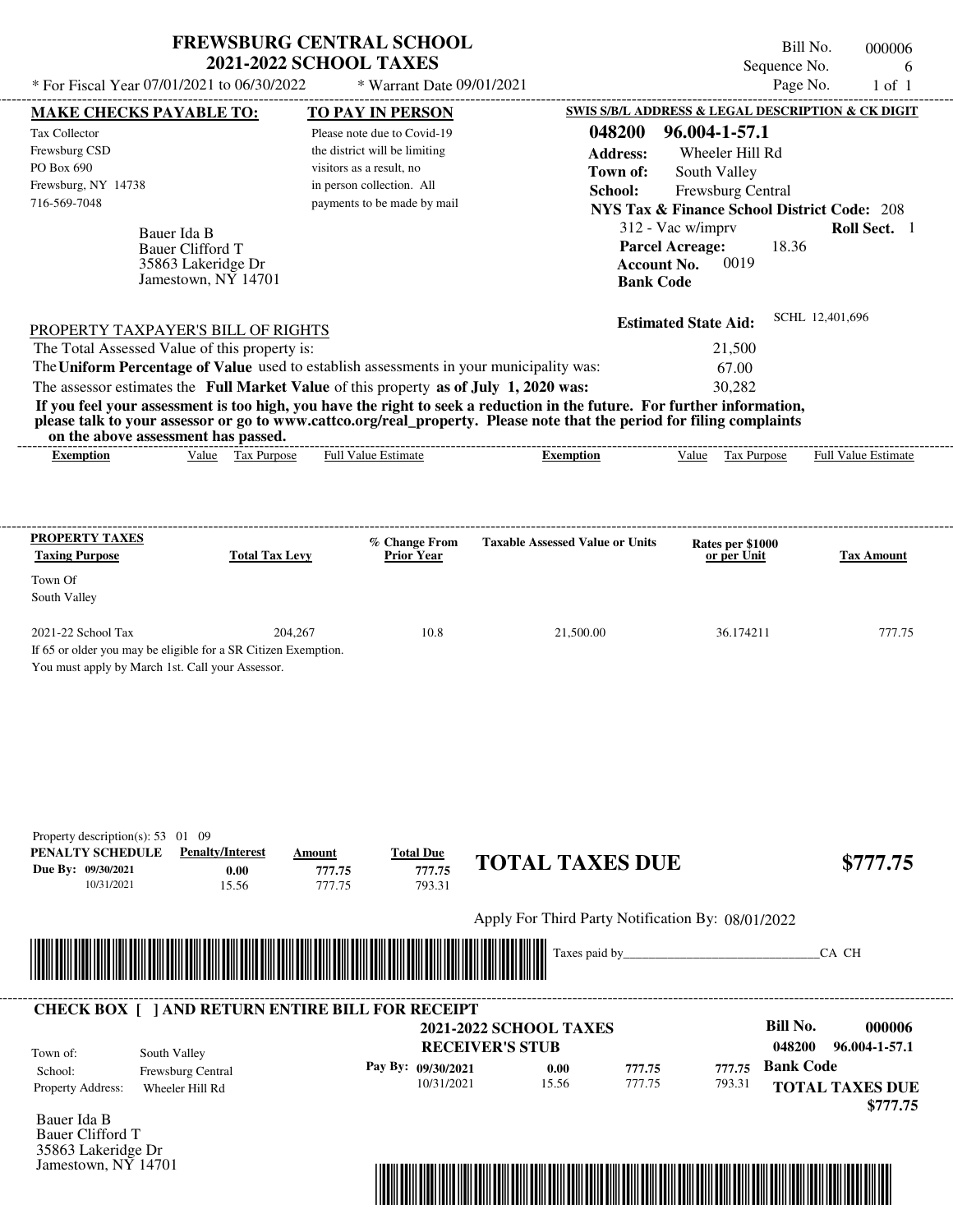| * For Fiscal Year 07/01/2021 to 06/30/2022                                                              |                                                   | <b>FREWSBURG CENTRAL SCHOOL</b><br><b>2021-2022 SCHOOL TAXES</b><br>* Warrant Date 09/01/2021 |                                                                                                                         | Sequence No.<br>Page No.                               | Bill No.<br>000007<br>$1$ of $1$ |
|---------------------------------------------------------------------------------------------------------|---------------------------------------------------|-----------------------------------------------------------------------------------------------|-------------------------------------------------------------------------------------------------------------------------|--------------------------------------------------------|----------------------------------|
| MAKE CHECKS PAYABLE TO:                                                                                 |                                                   | <b>TO PAY IN PERSON</b>                                                                       |                                                                                                                         | SWIS S/B/L ADDRESS & LEGAL DESCRIPTION & CK DIGIT      |                                  |
| Tax Collector                                                                                           |                                                   | Please note due to Covid-19                                                                   | 048200                                                                                                                  | 105.002-1-33.1                                         |                                  |
| Frewsburg CSD                                                                                           |                                                   | the district will be limiting                                                                 |                                                                                                                         |                                                        |                                  |
| PO Box 690                                                                                              |                                                   | visitors as a result, no                                                                      | <b>Address:</b>                                                                                                         | Robin Hill Rd                                          |                                  |
| Frewsburg, NY 14738                                                                                     |                                                   | in person collection. All                                                                     | Town of:                                                                                                                | South Valley                                           |                                  |
| 716-569-7048                                                                                            |                                                   | payments to be made by mail                                                                   | School:                                                                                                                 | Frewsburg Central                                      |                                  |
|                                                                                                         |                                                   |                                                                                               |                                                                                                                         | <b>NYS Tax &amp; Finance School District Code: 208</b> |                                  |
|                                                                                                         | Bero Michael R                                    |                                                                                               |                                                                                                                         | $314$ - Rural vac $\leq 10$                            | Roll Sect. 1                     |
|                                                                                                         | Bero Dorothy M                                    |                                                                                               |                                                                                                                         | <b>Parcel Dimensions:</b>                              | $175.00 \text{ X}$ 0.00          |
| 20 Cedar St                                                                                             | Warren, PA 16365                                  |                                                                                               |                                                                                                                         | 0319<br><b>Account No.</b>                             |                                  |
|                                                                                                         |                                                   |                                                                                               |                                                                                                                         | <b>Bank Code</b>                                       |                                  |
| PROPERTY TAXPAYER'S BILL OF RIGHTS                                                                      |                                                   |                                                                                               |                                                                                                                         | <b>Estimated State Aid:</b>                            | SCHL 12,401,696                  |
| The Total Assessed Value of this property is:                                                           |                                                   |                                                                                               |                                                                                                                         | 4,300                                                  |                                  |
| The Uniform Percentage of Value used to establish assessments in your municipality was:                 |                                                   |                                                                                               |                                                                                                                         | 67.00                                                  |                                  |
| The assessor estimates the Full Market Value of this property as of July 1, 2020 was:                   |                                                   |                                                                                               |                                                                                                                         | 6,056                                                  |                                  |
|                                                                                                         |                                                   |                                                                                               | If you feel your assessment is too high, you have the right to seek a reduction in the future. For further information, |                                                        |                                  |
|                                                                                                         |                                                   |                                                                                               | please talk to your assessor or go to www.cattco.org/real_property. Please note that the period for filing complaints   |                                                        |                                  |
| on the above assessment has passed.<br><b>Exemption</b>                                                 | Value Tax Purpose                                 | Full Value Estimate                                                                           | <b>Exemption</b>                                                                                                        | Value Tax Purpose                                      | Full Value Estimate              |
|                                                                                                         |                                                   |                                                                                               |                                                                                                                         |                                                        |                                  |
| <b>PROPERTY TAXES</b>                                                                                   |                                                   | % Change From                                                                                 | <b>Taxable Assessed Value or Units</b>                                                                                  | Rates per \$1000                                       |                                  |
| <b>Taxing Purpose</b>                                                                                   | <b>Total Tax Levy</b>                             | <b>Prior Year</b>                                                                             |                                                                                                                         | or per Unit                                            | <b>Tax Amount</b>                |
| Town Of                                                                                                 |                                                   |                                                                                               |                                                                                                                         |                                                        |                                  |
| South Valley                                                                                            |                                                   |                                                                                               |                                                                                                                         |                                                        |                                  |
|                                                                                                         |                                                   |                                                                                               |                                                                                                                         |                                                        |                                  |
| 2021-22 School Tax                                                                                      | 204,267                                           | 10.8                                                                                          | 4,300.00                                                                                                                | 36.174211                                              | 155.55                           |
| If 65 or older you may be eligible for a SR Citizen Exemption.                                          |                                                   |                                                                                               |                                                                                                                         |                                                        |                                  |
| You must apply by March 1st. Call your Assessor.                                                        |                                                   |                                                                                               |                                                                                                                         |                                                        |                                  |
| Property description(s): $50 \quad 01 \quad 09$<br>PENALTY SCHEDULE<br>Due By: 09/30/2021<br>10/31/2021 | <b>Penalty/Interest</b><br>Amount<br>0.00<br>3.11 | <b>Total Due</b><br>155.55<br>155.55<br>158.66<br>155.55                                      | <b>TOTAL TAXES DUE</b>                                                                                                  |                                                        | \$155.55                         |
|                                                                                                         |                                                   |                                                                                               | Apply For Third Party Notification By: 08/01/2022                                                                       |                                                        |                                  |
|                                                                                                         |                                                   |                                                                                               | Taxes paid by                                                                                                           |                                                        |                                  |
|                                                                                                         |                                                   |                                                                                               |                                                                                                                         |                                                        | CA CH                            |
|                                                                                                         |                                                   |                                                                                               |                                                                                                                         |                                                        |                                  |
| <b>CHECK BOX [ ] AND RETURN ENTIRE BILL FOR RECEIPT</b>                                                 |                                                   |                                                                                               |                                                                                                                         | <b>Bill No.</b>                                        | 000007                           |
|                                                                                                         |                                                   |                                                                                               | <b>2021-2022 SCHOOL TAXES</b><br><b>RECEIVER'S STUB</b>                                                                 | 048200                                                 | 105.002-1-33.1                   |
| South Valley<br>Town of:                                                                                |                                                   |                                                                                               |                                                                                                                         |                                                        |                                  |
| School:<br>Frewsburg Central                                                                            |                                                   | Pay By: 09/30/2021                                                                            | 0.00<br>155.55                                                                                                          | <b>Bank Code</b><br>155.55                             |                                  |
| Property Address:<br>Robin Hill Rd                                                                      |                                                   | 10/31/2021                                                                                    | 3.11<br>155.55                                                                                                          | 158.66                                                 | <b>TOTAL TAXES DUE</b>           |
| Bero Michael R                                                                                          |                                                   |                                                                                               |                                                                                                                         |                                                        | \$155.55                         |
| Bero Dorothy M<br>20 Cedar St                                                                           |                                                   |                                                                                               |                                                                                                                         |                                                        |                                  |

Warren, PA 16365

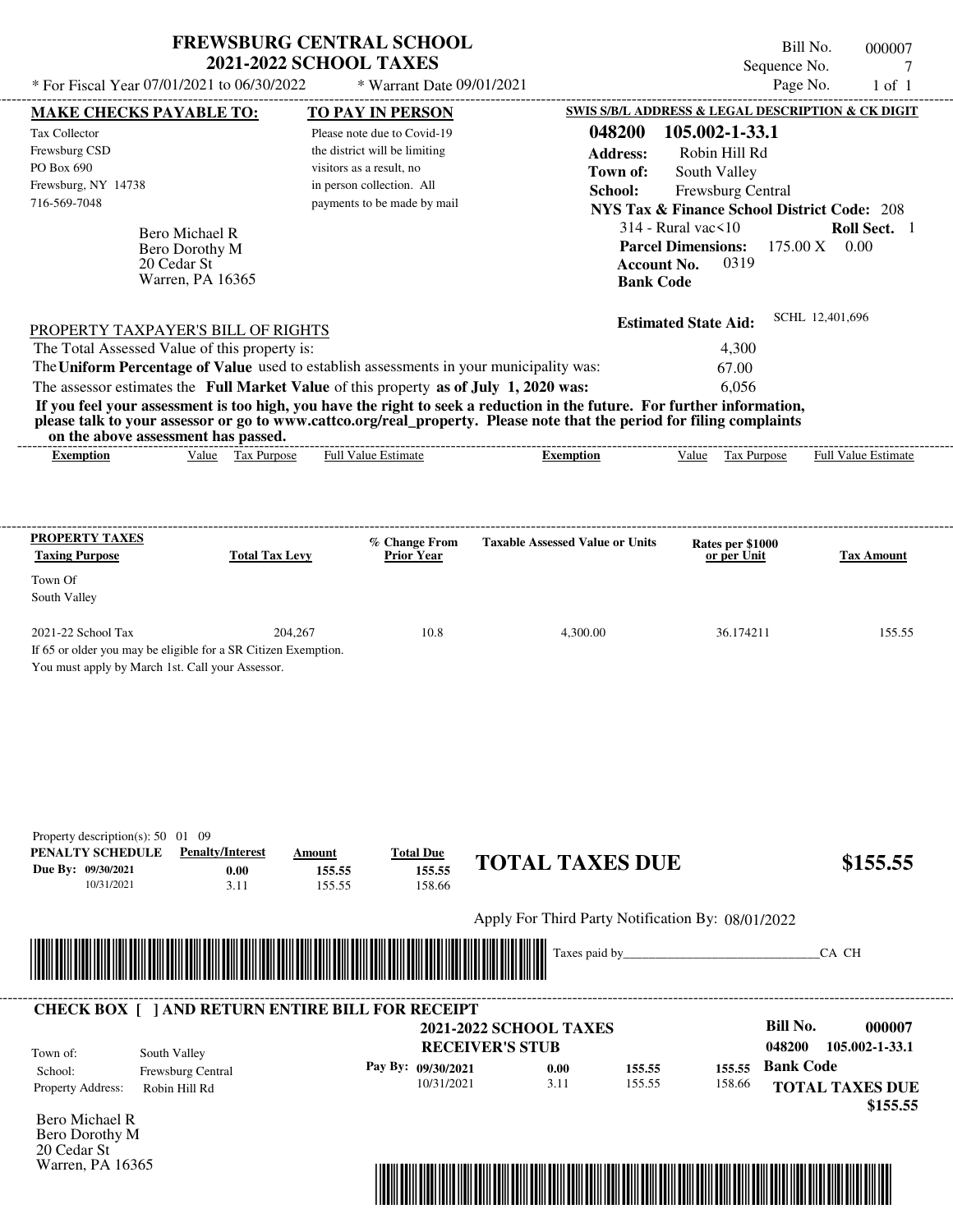| * For Fiscal Year 07/01/2021 to 06/30/2022                          |                                    | <b>FREWSBURG CENTRAL SCHOOL</b><br><b>2021-2022 SCHOOL TAXES</b><br>* Warrant Date 09/01/2021 |                                                                                                                                                                                                                                                  | Sequence No.                                                                                      | Bill No.<br>000008<br>8<br>Page No.<br>$1$ of $1$ |
|---------------------------------------------------------------------|------------------------------------|-----------------------------------------------------------------------------------------------|--------------------------------------------------------------------------------------------------------------------------------------------------------------------------------------------------------------------------------------------------|---------------------------------------------------------------------------------------------------|---------------------------------------------------|
| MAKE CHECKS PAYABLE TO:                                             |                                    | <b>TO PAY IN PERSON</b>                                                                       |                                                                                                                                                                                                                                                  | SWIS S/B/L ADDRESS & LEGAL DESCRIPTION & CK DIGIT                                                 |                                                   |
| Tax Collector<br>Frewsburg CSD                                      |                                    | Please note due to Covid-19<br>the district will be limiting                                  | 048200<br><b>Address:</b>                                                                                                                                                                                                                        | 105.002-1-33.2<br>Brown Run Rd                                                                    |                                                   |
| PO Box 690                                                          |                                    | visitors as a result, no                                                                      | Town of:                                                                                                                                                                                                                                         | South Valley                                                                                      |                                                   |
| Frewsburg, NY 14738                                                 |                                    | in person collection. All                                                                     | School:                                                                                                                                                                                                                                          | Frewsburg Central                                                                                 |                                                   |
| 716-569-7048                                                        |                                    | payments to be made by mail                                                                   |                                                                                                                                                                                                                                                  | <b>NYS Tax &amp; Finance School District Code: 208</b>                                            |                                                   |
| Bero Michael R<br>20 Ceder St                                       | Bero Dorothy M<br>Warren, PA 16365 |                                                                                               |                                                                                                                                                                                                                                                  | 260 - Seasonal res<br><b>Parcel Dimensions:</b><br>0690<br><b>Account No.</b><br><b>Bank Code</b> | Roll Sect. 1<br>330.00 X 0.00                     |
| PROPERTY TAXPAYER'S BILL OF RIGHTS                                  |                                    |                                                                                               |                                                                                                                                                                                                                                                  | <b>Estimated State Aid:</b>                                                                       | SCHL 12,401,696                                   |
| The Total Assessed Value of this property is:                       |                                    |                                                                                               |                                                                                                                                                                                                                                                  | 30,200                                                                                            |                                                   |
|                                                                     |                                    | The Uniform Percentage of Value used to establish assessments in your municipality was:       |                                                                                                                                                                                                                                                  | 67.00                                                                                             |                                                   |
|                                                                     |                                    | The assessor estimates the Full Market Value of this property as of July 1, 2020 was:         |                                                                                                                                                                                                                                                  | 42,535                                                                                            |                                                   |
|                                                                     |                                    |                                                                                               | If you feel your assessment is too high, you have the right to seek a reduction in the future. For further information,<br>please talk to your assessor or go to www.cattco.org/real_property. Please note that the period for filing complaints |                                                                                                   |                                                   |
| on the above assessment has passed.<br><b>Exemption</b>             | Value Tax Purpose                  | Full Value Estimate                                                                           | <b>Exemption</b>                                                                                                                                                                                                                                 | Tax Purpose<br>Value                                                                              | Full Value Estimate                               |
|                                                                     |                                    |                                                                                               |                                                                                                                                                                                                                                                  |                                                                                                   |                                                   |
| PROPERTY TAXES<br><b>Taxing Purpose</b>                             | <b>Total Tax Levy</b>              | % Change From<br><b>Prior Year</b>                                                            | <b>Taxable Assessed Value or Units</b>                                                                                                                                                                                                           | Rates per \$1000<br>or per Unit                                                                   | <b>Tax Amount</b>                                 |
| Town Of                                                             |                                    |                                                                                               |                                                                                                                                                                                                                                                  |                                                                                                   |                                                   |
| South Valley                                                        |                                    |                                                                                               |                                                                                                                                                                                                                                                  |                                                                                                   |                                                   |
| 2021-22 School Tax                                                  | 204,267                            | 10.8                                                                                          | 30,200.00                                                                                                                                                                                                                                        | 36.174211                                                                                         | 1,092.46                                          |
| If 65 or older you may be eligible for a SR Citizen Exemption.      |                                    |                                                                                               |                                                                                                                                                                                                                                                  |                                                                                                   |                                                   |
| Property description(s): $50 \quad 01 \quad 09$<br>PENALTY SCHEDULE | <b>Penalty/Interest</b>            | <b>Total Due</b><br>Amount                                                                    | <b>TOTAL TAXES DUE</b>                                                                                                                                                                                                                           |                                                                                                   | \$1,092.46                                        |
| Due By: 09/30/2021<br>10/31/2021                                    | 0.00<br>21.85                      | 1,092.46<br>1,092.46<br>1,092.46<br>1,114.31                                                  |                                                                                                                                                                                                                                                  |                                                                                                   |                                                   |
|                                                                     |                                    |                                                                                               | Apply For Third Party Notification By: 08/01/2022                                                                                                                                                                                                |                                                                                                   |                                                   |
|                                                                     |                                    |                                                                                               |                                                                                                                                                                                                                                                  |                                                                                                   |                                                   |
|                                                                     |                                    |                                                                                               | Taxes paid by                                                                                                                                                                                                                                    |                                                                                                   | CA CH                                             |
|                                                                     |                                    | <b>CHECK BOX [ ] AND RETURN ENTIRE BILL FOR RECEIPT</b>                                       |                                                                                                                                                                                                                                                  |                                                                                                   |                                                   |
|                                                                     |                                    |                                                                                               | <b>2021-2022 SCHOOL TAXES</b>                                                                                                                                                                                                                    | <b>Bill No.</b><br>048200                                                                         | 000008<br>105.002-1-33.2                          |
| South Valley<br>Town of:                                            |                                    |                                                                                               | <b>RECEIVER'S STUB</b>                                                                                                                                                                                                                           | <b>Bank Code</b>                                                                                  |                                                   |
| School:<br>Frewsburg Central<br>Property Address:<br>Brown Run Rd   |                                    | Pay By: 09/30/2021<br>10/31/2021                                                              | 1,092.46<br>0.00<br>21.85<br>1,092.46                                                                                                                                                                                                            | 1,092.46<br>1,114.31                                                                              | <b>TOTAL TAXES DUE</b>                            |
|                                                                     |                                    |                                                                                               |                                                                                                                                                                                                                                                  |                                                                                                   | \$1,092.46                                        |
| Bero Michael R<br>Bero Dorothy M<br>20 Ceder St                     |                                    |                                                                                               |                                                                                                                                                                                                                                                  |                                                                                                   |                                                   |

Warren, PA 16365

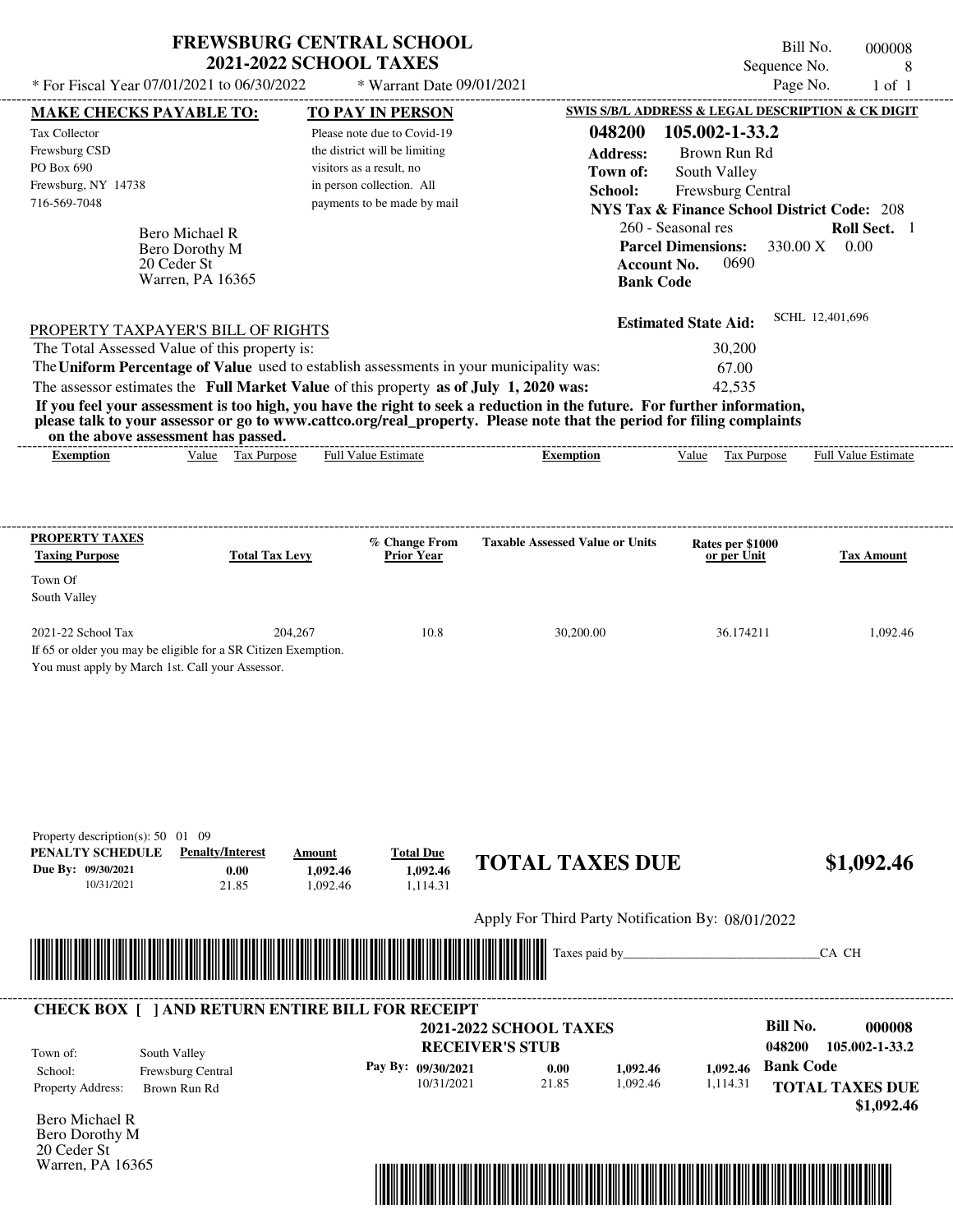| * For Fiscal Year 07/01/2021 to 06/30/2022                                                                                                                                                                                                                                                                                                                                                                                                                                                                                                                         | <b>FREWSBURG CENTRAL SCHOOL</b><br><b>2021-2022 SCHOOL TAXES</b> |                                                                                        | * Warrant Date 09/01/2021                              |                               |                                                   |                                                                                                                                    | Bill No.<br>Sequence No.<br>Page No. | 000009<br>9<br>$1$ of $1$                         |
|--------------------------------------------------------------------------------------------------------------------------------------------------------------------------------------------------------------------------------------------------------------------------------------------------------------------------------------------------------------------------------------------------------------------------------------------------------------------------------------------------------------------------------------------------------------------|------------------------------------------------------------------|----------------------------------------------------------------------------------------|--------------------------------------------------------|-------------------------------|---------------------------------------------------|------------------------------------------------------------------------------------------------------------------------------------|--------------------------------------|---------------------------------------------------|
| MAKE CHECKS PAYABLE TO:<br>Tax Collector                                                                                                                                                                                                                                                                                                                                                                                                                                                                                                                           |                                                                  |                                                                                        | <b>TO PAY IN PERSON</b><br>Please note due to Covid-19 |                               | 048200                                            | SWIS S/B/L ADDRESS & LEGAL DESCRIPTION & CK DIGIT<br>96.004-1-50                                                                   |                                      |                                                   |
| Frewsburg CSD<br>PO Box 690<br>Frewsburg, NY 14738<br>716-569-7048                                                                                                                                                                                                                                                                                                                                                                                                                                                                                                 | Big Pine Partnership                                             | the district will be limiting<br>visitors as a result, no<br>in person collection. All | payments to be made by mail                            |                               | <b>Address:</b><br>Town of:<br>School:            | Bragg Rd<br>South Valley<br>Frewsburg Central<br><b>NYS Tax &amp; Finance School District Code: 208</b><br>$322$ - Rural vac $>10$ |                                      | Roll Sect. 1                                      |
|                                                                                                                                                                                                                                                                                                                                                                                                                                                                                                                                                                    | 318 Jefferson St<br>Jamestown, NY 14701                          |                                                                                        |                                                        |                               |                                                   | <b>Parcel Acreage:</b><br>0361<br><b>Account No.</b><br><b>Bank Code</b>                                                           | 23.32                                |                                                   |
| PROPERTY TAXPAYER'S BILL OF RIGHTS<br>The Total Assessed Value of this property is:<br>The Uniform Percentage of Value used to establish assessments in your municipality was:<br>The assessor estimates the Full Market Value of this property as of July 1, 2020 was:<br>If you feel your assessment is too high, you have the right to seek a reduction in the future. For further information,<br>please talk to your assessor or go to www.cattco.org/real_property. Please note that the period for filing complaints<br>on the above assessment has passed. |                                                                  |                                                                                        |                                                        |                               |                                                   | <b>Estimated State Aid:</b><br>12,900<br>67.00<br>18,169                                                                           | SCHL 12,401,696                      |                                                   |
| <b>Exemption</b>                                                                                                                                                                                                                                                                                                                                                                                                                                                                                                                                                   | Value Tax Purpose                                                | <b>Full Value Estimate</b>                                                             |                                                        |                               | <b>Exemption</b>                                  | Value Tax Purpose                                                                                                                  |                                      | Full Value Estimate                               |
| <b>PROPERTY TAXES</b>                                                                                                                                                                                                                                                                                                                                                                                                                                                                                                                                              |                                                                  |                                                                                        | % Change From                                          |                               | <b>Taxable Assessed Value or Units</b>            |                                                                                                                                    |                                      |                                                   |
| <b>Taxing Purpose</b><br>Town Of<br>South Valley                                                                                                                                                                                                                                                                                                                                                                                                                                                                                                                   | <b>Total Tax Levy</b>                                            |                                                                                        | <b>Prior Year</b>                                      |                               |                                                   | Rates per \$1000<br>or per Unit                                                                                                    |                                      | <b>Tax Amount</b>                                 |
| 2021-22 School Tax<br>If 65 or older you may be eligible for a SR Citizen Exemption.<br>You must apply by March 1st. Call your Assessor.                                                                                                                                                                                                                                                                                                                                                                                                                           | 204,267                                                          |                                                                                        | 10.8                                                   |                               | 12,900.00                                         | 36.174211                                                                                                                          |                                      | 466.65                                            |
| Property description(s): $52 \quad 01 \quad 09$<br>PENALTY SCHEDULE<br>Due By: 09/30/2021<br>10/31/2021                                                                                                                                                                                                                                                                                                                                                                                                                                                            | <b>Penalty/Interest</b><br>0.00<br>9.33                          | Amount<br>466.65<br>466.65                                                             | <b>Total Due</b><br>466.65<br>475.98                   |                               | <b>TOTAL TAXES DUE</b>                            |                                                                                                                                    |                                      | \$466.65                                          |
|                                                                                                                                                                                                                                                                                                                                                                                                                                                                                                                                                                    |                                                                  |                                                                                        |                                                        |                               | Apply For Third Party Notification By: 08/01/2022 |                                                                                                                                    |                                      |                                                   |
|                                                                                                                                                                                                                                                                                                                                                                                                                                                                                                                                                                    |                                                                  |                                                                                        |                                                        |                               | Taxes paid by                                     |                                                                                                                                    |                                      | CA CH                                             |
| <b>CHECK BOX [ ] AND RETURN ENTIRE BILL FOR RECEIPT</b>                                                                                                                                                                                                                                                                                                                                                                                                                                                                                                            |                                                                  |                                                                                        |                                                        | <b>2021-2022 SCHOOL TAXES</b> |                                                   |                                                                                                                                    | <b>Bill No.</b>                      | 000009                                            |
| Town of:<br>School:<br>Property Address:<br>Bragg Rd<br><b>Big Pine Partnership</b><br>318 Jefferson St<br>Jamestown, NY 14701                                                                                                                                                                                                                                                                                                                                                                                                                                     | South Valley<br>Frewsburg Central                                |                                                                                        | Pay By: 09/30/2021<br>10/31/2021                       | <b>RECEIVER'S STUB</b>        | 0.00<br>466.65<br>9.33<br>466.65                  | 466.65<br>475.98                                                                                                                   | 048200<br><b>Bank Code</b>           | 96.004-1-50<br><b>TOTAL TAXES DUE</b><br>\$466.65 |

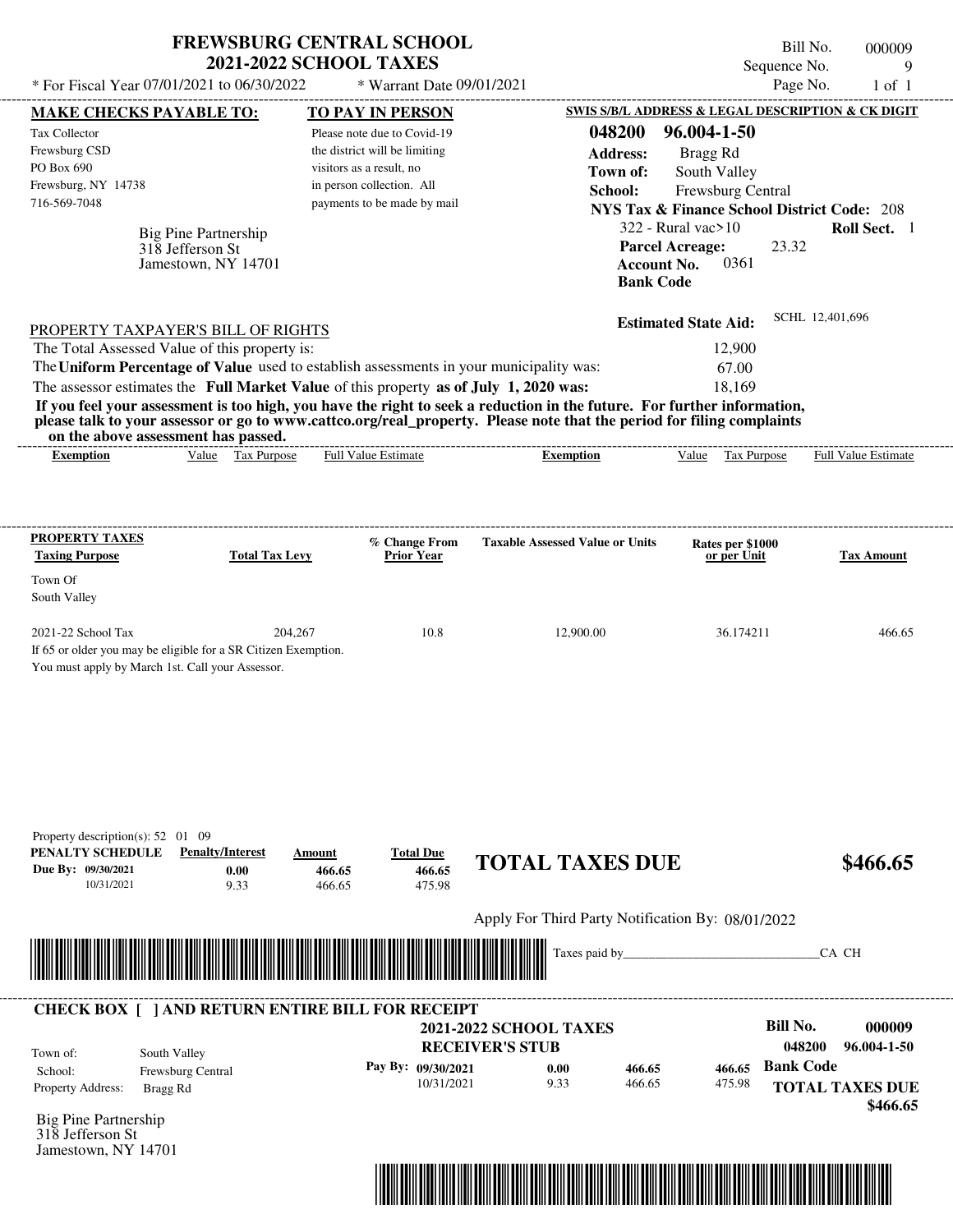| * For Fiscal Year 07/01/2021 to 06/30/2022                                                                                                                                                                                                                                                                     | <b>FREWSBURG CENTRAL SCHOOL</b>                                     | <b>2021-2022 SCHOOL TAXES</b>                                                                                         | * Warrant Date 09/01/2021                                  |                                                                                                                                                                                                                                                  |                                                                                                                                    | Bill No.<br>Sequence No.<br>Page No. | 000010<br>10<br>$1$ of $1$                        |
|----------------------------------------------------------------------------------------------------------------------------------------------------------------------------------------------------------------------------------------------------------------------------------------------------------------|---------------------------------------------------------------------|-----------------------------------------------------------------------------------------------------------------------|------------------------------------------------------------|--------------------------------------------------------------------------------------------------------------------------------------------------------------------------------------------------------------------------------------------------|------------------------------------------------------------------------------------------------------------------------------------|--------------------------------------|---------------------------------------------------|
| MAKE CHECKS PAYABLE TO:<br>Tax Collector                                                                                                                                                                                                                                                                       |                                                                     | <b>TO PAY IN PERSON</b><br>Please note due to Covid-19                                                                |                                                            | 048200                                                                                                                                                                                                                                           | SWIS S/B/L ADDRESS & LEGAL DESCRIPTION & CK DIGIT<br>96.004-1-51                                                                   |                                      |                                                   |
| Frewsburg CSD<br>PO Box 690<br>Frewsburg, NY 14738<br>716-569-7048                                                                                                                                                                                                                                             |                                                                     | the district will be limiting<br>visitors as a result, no<br>in person collection. All<br>payments to be made by mail |                                                            | <b>Address:</b><br>Town of:<br>School:                                                                                                                                                                                                           | Bragg Rd<br>South Valley<br>Frewsburg Central<br><b>NYS Tax &amp; Finance School District Code: 208</b><br>$322$ - Rural vac $>10$ |                                      | Roll Sect. 1                                      |
|                                                                                                                                                                                                                                                                                                                | Big Pine Partnership<br>1235 Prendergast Ave<br>Jamestown, NY 14701 |                                                                                                                       |                                                            |                                                                                                                                                                                                                                                  | <b>Parcel Acreage:</b><br>0271<br><b>Account No.</b><br><b>Bank Code</b>                                                           | 22.88                                |                                                   |
| PROPERTY TAXPAYER'S BILL OF RIGHTS<br>The Total Assessed Value of this property is:<br>The Uniform Percentage of Value used to establish assessments in your municipality was:<br>The assessor estimates the Full Market Value of this property as of July 1, 2020 was:<br>on the above assessment has passed. |                                                                     |                                                                                                                       |                                                            | If you feel your assessment is too high, you have the right to seek a reduction in the future. For further information,<br>please talk to your assessor or go to www.cattco.org/real_property. Please note that the period for filing complaints | <b>Estimated State Aid:</b><br>16,100<br>67.00<br>22,676                                                                           | SCHL 12,401,696                      |                                                   |
| <b>Exemption</b>                                                                                                                                                                                                                                                                                               | Value Tax Purpose                                                   | Full Value Estimate                                                                                                   |                                                            | <b>Exemption</b>                                                                                                                                                                                                                                 | Value Tax Purpose                                                                                                                  |                                      | Full Value Estimate                               |
| <b>PROPERTY TAXES</b><br><b>Taxing Purpose</b><br>Town Of<br>South Valley                                                                                                                                                                                                                                      | <b>Total Tax Levy</b>                                               |                                                                                                                       | % Change From<br><b>Prior Year</b>                         | <b>Taxable Assessed Value or Units</b>                                                                                                                                                                                                           | Rates per \$1000<br>or per Unit                                                                                                    |                                      | <b>Tax Amount</b>                                 |
| 2021-22 School Tax<br>If 65 or older you may be eligible for a SR Citizen Exemption.<br>You must apply by March 1st. Call your Assessor.                                                                                                                                                                       | 204,267                                                             |                                                                                                                       | 10.8                                                       | 16,100.00                                                                                                                                                                                                                                        | 36.174211                                                                                                                          |                                      | 582.40                                            |
| Property description(s): $52 \quad 01 \quad 09$<br>PENALTY SCHEDULE<br>Due By: 09/30/2021<br>10/31/2021                                                                                                                                                                                                        | <b>Penalty/Interest</b><br>0.00<br>11.65                            | Amount<br>582.40<br>582.40                                                                                            | <b>Total Due</b><br>582.40<br>594.05                       | <b>TOTAL TAXES DUE</b>                                                                                                                                                                                                                           |                                                                                                                                    |                                      | \$582.40                                          |
|                                                                                                                                                                                                                                                                                                                |                                                                     |                                                                                                                       |                                                            | Apply For Third Party Notification By: 08/01/2022                                                                                                                                                                                                |                                                                                                                                    |                                      |                                                   |
|                                                                                                                                                                                                                                                                                                                |                                                                     |                                                                                                                       |                                                            | Taxes paid by                                                                                                                                                                                                                                    |                                                                                                                                    |                                      | CA CH                                             |
| <b>CHECK BOX [ ] AND RETURN ENTIRE BILL FOR RECEIPT</b>                                                                                                                                                                                                                                                        |                                                                     |                                                                                                                       |                                                            | <b>2021-2022 SCHOOL TAXES</b>                                                                                                                                                                                                                    |                                                                                                                                    | <b>Bill No.</b>                      | 000010                                            |
| South Valley<br>Town of:<br>School:<br>Property Address:<br>Bragg Rd<br><b>Big Pine Partnership</b><br>1235 Prendergast Ave                                                                                                                                                                                    | Frewsburg Central                                                   |                                                                                                                       | <b>RECEIVER'S STUB</b><br>Pay By: 09/30/2021<br>10/31/2021 | 0.00<br>582.40<br>582.40<br>11.65                                                                                                                                                                                                                | 582.40<br>594.05                                                                                                                   | 048200<br><b>Bank Code</b>           | 96.004-1-51<br><b>TOTAL TAXES DUE</b><br>\$582.40 |

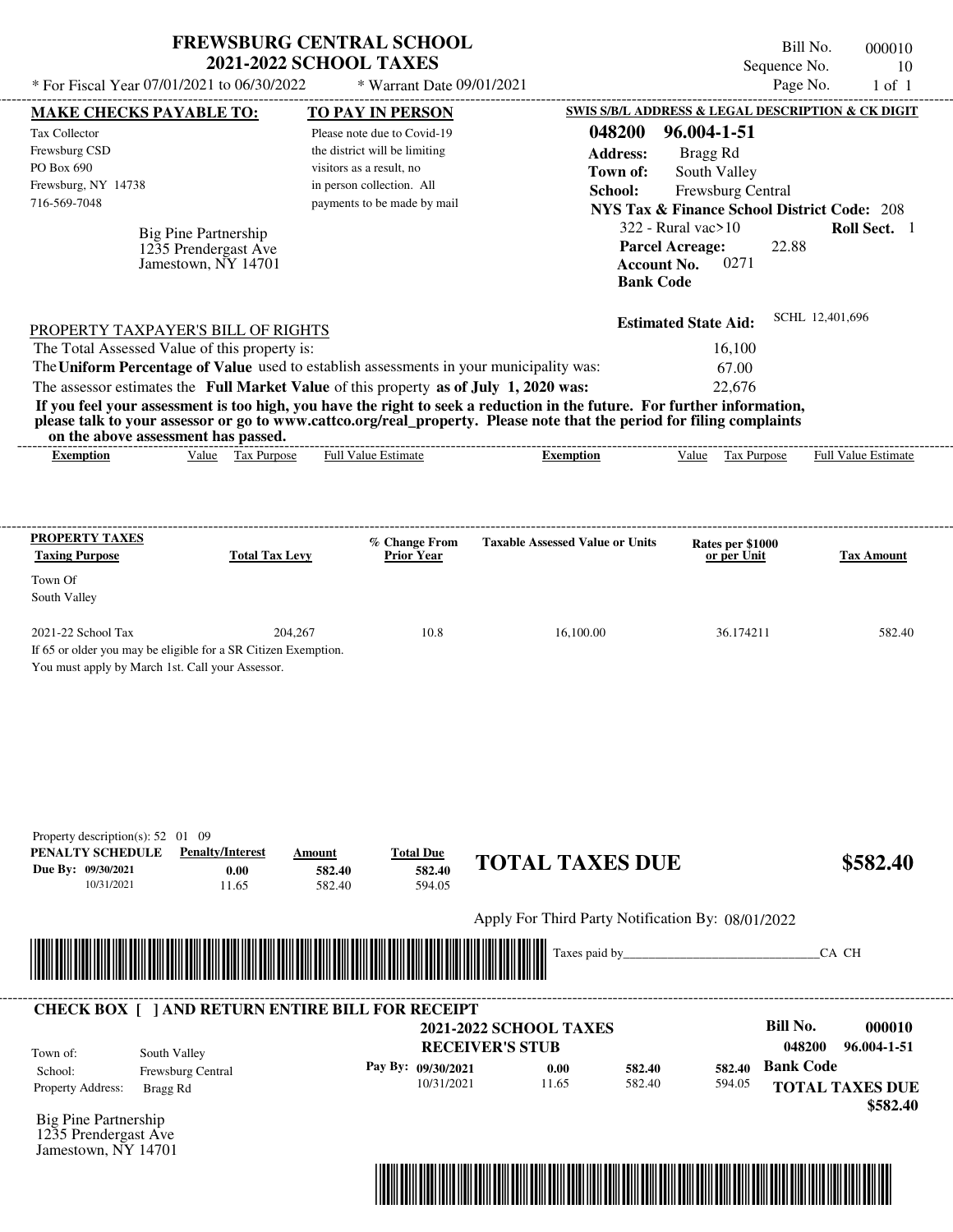| <b>FREWSBURG CENTRAL SCHOOL</b> |
|---------------------------------|
| <b>2021-2022 SCHOOL TAXES</b>   |

 $*$  For Fiscal Year 07/01/2021 to 06/30/2022

\* Warrant Date 09/01/2021

Bill No. 000011 Sequence No. 11<br>Page No. 1 of 1

| <b>MAKE CHECKS PAYABLE TO:</b>                                                                                        |                                                          |                          | <b>TO PAY IN PERSON</b>       |                                                                                                                         | <b>SWIS S/B/L ADDRESS &amp; LEGAL DESCRIPTION &amp; CK DIGIT</b> |                            |
|-----------------------------------------------------------------------------------------------------------------------|----------------------------------------------------------|--------------------------|-------------------------------|-------------------------------------------------------------------------------------------------------------------------|------------------------------------------------------------------|----------------------------|
| Tax Collector                                                                                                         |                                                          |                          | Please note due to Covid-19   | 048200                                                                                                                  | 96.004-1-52                                                      |                            |
| Frewsburg CSD                                                                                                         |                                                          |                          | the district will be limiting | <b>Address:</b>                                                                                                         | Bragg Rd                                                         |                            |
| PO Box 690                                                                                                            |                                                          | visitors as a result, no |                               | Town of:                                                                                                                | South Valley                                                     |                            |
| Frewsburg, NY 14738                                                                                                   |                                                          |                          | in person collection. All     | School:                                                                                                                 | Frewsburg Central                                                |                            |
| 716-569-7048                                                                                                          |                                                          |                          | payments to be made by mail   |                                                                                                                         | <b>NYS Tax &amp; Finance School District Code: 208</b>           |                            |
|                                                                                                                       |                                                          |                          |                               |                                                                                                                         | $322$ - Rural vac $>10$                                          | Roll Sect. 1               |
|                                                                                                                       | <b>Blackley Todd S</b><br><b>Blackley Janet A</b>        |                          |                               |                                                                                                                         | 13.10<br><b>Parcel Acreage:</b>                                  |                            |
|                                                                                                                       | 4251 Lower Mountain Rd                                   |                          |                               | <b>Account No.</b>                                                                                                      | 0389                                                             |                            |
|                                                                                                                       | Lockport, NY 14094                                       |                          |                               | <b>Bank Code</b>                                                                                                        |                                                                  |                            |
|                                                                                                                       |                                                          |                          |                               |                                                                                                                         |                                                                  |                            |
| <b>PROPERTY TAXPAYER'S BILL OF RIGHTS</b>                                                                             |                                                          |                          |                               |                                                                                                                         | <b>Estimated State Aid:</b>                                      | SCHL 12,401,696            |
| The Total Assessed Value of this property is:                                                                         |                                                          |                          |                               |                                                                                                                         | 11,300                                                           |                            |
|                                                                                                                       |                                                          |                          |                               | The Uniform Percentage of Value used to establish assessments in your municipality was:                                 | 67.00                                                            |                            |
| The assessor estimates the Full Market Value of this property as of July 1, 2020 was:                                 |                                                          |                          |                               |                                                                                                                         | 15,915                                                           |                            |
|                                                                                                                       |                                                          |                          |                               | If you feel your assessment is too high, you have the right to seek a reduction in the future. For further information, |                                                                  |                            |
|                                                                                                                       |                                                          |                          |                               | please talk to your assessor or go to www.cattco.org/real_property. Please note that the period for filing complaints   |                                                                  |                            |
|                                                                                                                       | on the above assessment has passed.<br>Value Tax Purpose |                          | <b>Full Value Estimate</b>    | <b>Exemption</b>                                                                                                        | Value Tax Purpose                                                | <b>Full Value Estimate</b> |
| <b>Exemption</b>                                                                                                      |                                                          |                          |                               |                                                                                                                         |                                                                  |                            |
|                                                                                                                       |                                                          |                          |                               |                                                                                                                         |                                                                  |                            |
|                                                                                                                       |                                                          |                          |                               |                                                                                                                         |                                                                  |                            |
| <b>PROPERTY TAXES</b>                                                                                                 |                                                          |                          | % Change From                 | <b>Taxable Assessed Value or Units</b>                                                                                  | Rates per \$1000                                                 |                            |
| <b>Taxing Purpose</b>                                                                                                 | <b>Total Tax Levy</b>                                    |                          | <b>Prior Year</b>             |                                                                                                                         | or per Unit                                                      | <b>Tax Amount</b>          |
| Town Of                                                                                                               |                                                          |                          |                               |                                                                                                                         |                                                                  |                            |
| South Valley                                                                                                          |                                                          |                          |                               |                                                                                                                         |                                                                  |                            |
|                                                                                                                       |                                                          |                          |                               |                                                                                                                         |                                                                  |                            |
| 2021-22 School Tax                                                                                                    |                                                          | 204,267                  | 10.8                          | 11,300.00                                                                                                               | 36.174211                                                        | 408.77                     |
| If 65 or older you may be eligible for a SR Citizen Exemption.                                                        |                                                          |                          |                               |                                                                                                                         |                                                                  |                            |
| You must apply by March 1st. Call your Assessor.                                                                      |                                                          |                          |                               |                                                                                                                         |                                                                  |                            |
|                                                                                                                       |                                                          |                          |                               |                                                                                                                         |                                                                  |                            |
|                                                                                                                       |                                                          |                          |                               |                                                                                                                         |                                                                  |                            |
|                                                                                                                       |                                                          |                          |                               |                                                                                                                         |                                                                  |                            |
|                                                                                                                       |                                                          |                          |                               |                                                                                                                         |                                                                  |                            |
|                                                                                                                       |                                                          |                          |                               |                                                                                                                         |                                                                  |                            |
|                                                                                                                       |                                                          |                          |                               |                                                                                                                         |                                                                  |                            |
|                                                                                                                       |                                                          |                          |                               |                                                                                                                         |                                                                  |                            |
| Property description(s): $52 \quad 01 \quad 09$                                                                       |                                                          |                          |                               |                                                                                                                         |                                                                  |                            |
| PENALTY SCHEDULE<br>Due By: 09/30/2021                                                                                | <b>Penalty/Interest</b>                                  | Amount                   | <b>Total Due</b><br>408.77    | <b>TOTAL TAXES DUE</b>                                                                                                  |                                                                  | \$408.77                   |
| 10/31/2021                                                                                                            | 0.00<br>8.18                                             | 408.77<br>408.77         | 416.95                        |                                                                                                                         |                                                                  |                            |
|                                                                                                                       |                                                          |                          |                               |                                                                                                                         |                                                                  |                            |
|                                                                                                                       |                                                          |                          |                               | Apply For Third Party Notification By: 08/01/2022                                                                       |                                                                  |                            |
|                                                                                                                       |                                                          |                          |                               | Taxes paid by_                                                                                                          |                                                                  | CA CH                      |
| <u> Handels Handels van de Broeke van de Broeke van de Broeke van de Broeke van de Broeke van de Broeke van de Br</u> |                                                          |                          |                               |                                                                                                                         |                                                                  |                            |
|                                                                                                                       |                                                          |                          |                               |                                                                                                                         |                                                                  |                            |
| <b>CHECK BOX [ ] AND RETURN ENTIRE BILL FOR RECEIPT</b>                                                               |                                                          |                          |                               |                                                                                                                         |                                                                  |                            |
|                                                                                                                       |                                                          |                          |                               | <b>2021-2022 SCHOOL TAXES</b>                                                                                           | <b>Bill No.</b>                                                  | 000011                     |
|                                                                                                                       |                                                          |                          |                               | <b>RECEIVER'S STUB</b>                                                                                                  |                                                                  | 048200<br>96.004-1-52      |
| Town of:<br>School:                                                                                                   | South Valley                                             |                          | Pay By: 09/30/2021            | 0.00<br>408.77                                                                                                          | <b>Bank Code</b><br>408.77                                       |                            |
| Property Address:                                                                                                     | Frewsburg Central                                        |                          | 10/31/2021                    | 8.18<br>408.77                                                                                                          | 416.95                                                           | <b>TOTAL TAXES DUE</b>     |
|                                                                                                                       | Bragg Rd                                                 |                          |                               |                                                                                                                         |                                                                  | \$408.77                   |
| <b>Blackley Todd S</b>                                                                                                |                                                          |                          |                               |                                                                                                                         |                                                                  |                            |
| Blackley Janet A                                                                                                      |                                                          |                          |                               |                                                                                                                         |                                                                  |                            |
| 4251 Lower Mountain Rd                                                                                                |                                                          |                          |                               |                                                                                                                         |                                                                  |                            |
| Lockport, NY 14094                                                                                                    |                                                          |                          |                               |                                                                                                                         |                                                                  |                            |

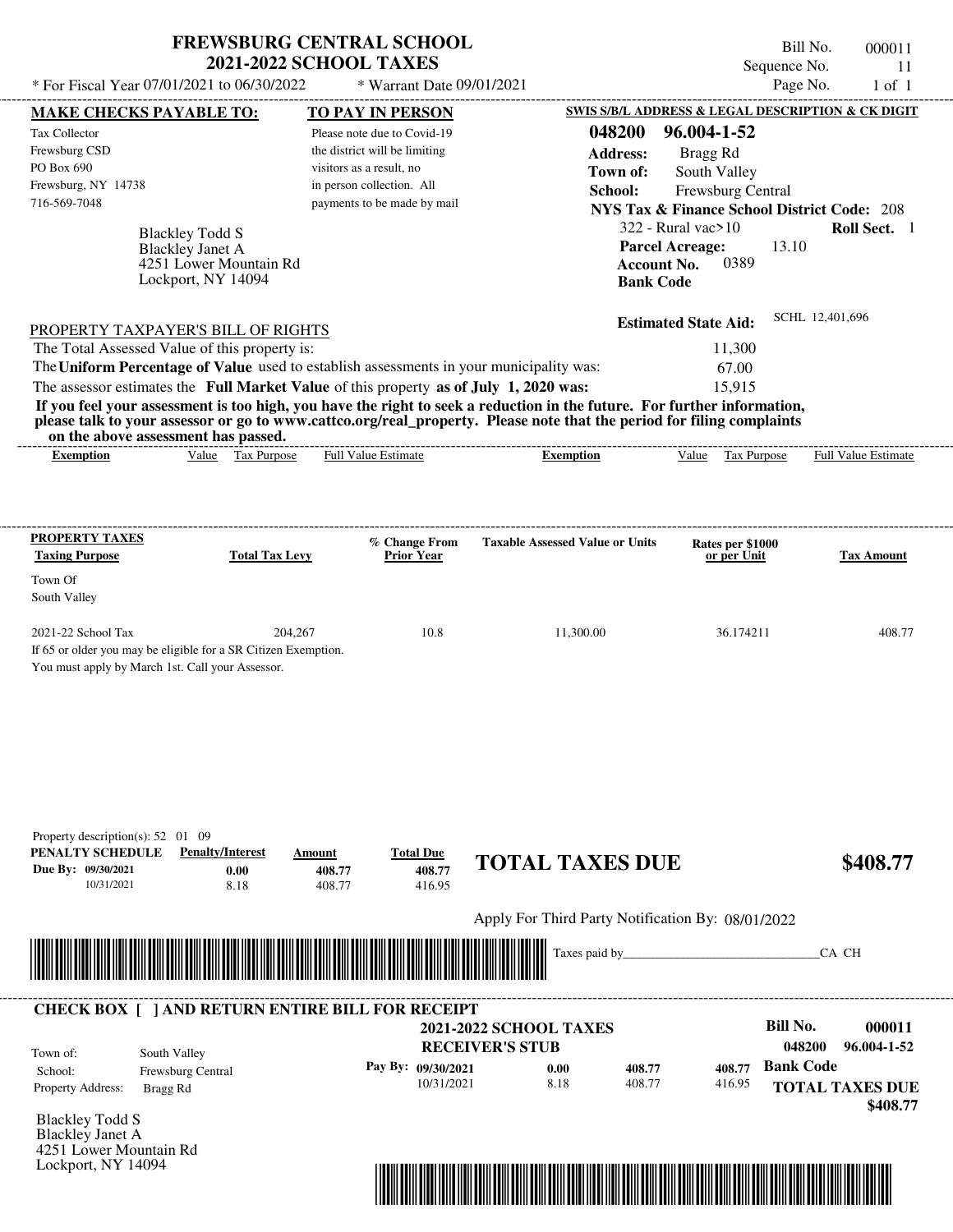| <b>FREWSBURG CENTRAL SCHOOL</b> |
|---------------------------------|
| <b>2021-2022 SCHOOL TAXES</b>   |

 $*$  For Fiscal Year 07/01/2021 to 06/30/2022  $*$  Warrant Date 09/01/2021 Page No. 1 of 1

Bill No. 000012 Sequence No. 12<br>Page No. 1 of 1

| <b>MAKE CHECKS PAYABLE TO:</b>                        |                                                                                                                      | <b>TO PAY IN PERSON</b>                                                                 |                                                                                                                                                                                                                                      | SWIS S/B/L ADDRESS & LEGAL DESCRIPTION & CK DIGIT      |                                    |
|-------------------------------------------------------|----------------------------------------------------------------------------------------------------------------------|-----------------------------------------------------------------------------------------|--------------------------------------------------------------------------------------------------------------------------------------------------------------------------------------------------------------------------------------|--------------------------------------------------------|------------------------------------|
| Tax Collector                                         |                                                                                                                      | Please note due to Covid-19                                                             | 048200                                                                                                                                                                                                                               | 96.004-1-56                                            |                                    |
| Frewsburg CSD                                         |                                                                                                                      | the district will be limiting                                                           | <b>Address:</b>                                                                                                                                                                                                                      | Wheeler Hill Rd                                        |                                    |
| PO Box 690                                            |                                                                                                                      | visitors as a result, no                                                                | Town of:                                                                                                                                                                                                                             | South Valley                                           |                                    |
| Frewsburg, NY 14738<br>716-569-7048                   |                                                                                                                      | in person collection. All<br>payments to be made by mail                                | School:                                                                                                                                                                                                                              | Frewsburg Central                                      |                                    |
|                                                       |                                                                                                                      |                                                                                         |                                                                                                                                                                                                                                      | <b>NYS Tax &amp; Finance School District Code: 208</b> |                                    |
|                                                       | <b>Blackley Todd S</b>                                                                                               |                                                                                         |                                                                                                                                                                                                                                      | 312 - Vac w/imprv                                      | Roll Sect. 1                       |
|                                                       | <b>Blackley Janet A</b><br>4251 Lower Mountain Rd                                                                    |                                                                                         | <b>Account No.</b>                                                                                                                                                                                                                   | <b>Parcel Acreage:</b><br>20.38<br>0388                |                                    |
|                                                       | Lockport, NY 14094                                                                                                   |                                                                                         | <b>Bank Code</b>                                                                                                                                                                                                                     |                                                        |                                    |
|                                                       |                                                                                                                      |                                                                                         |                                                                                                                                                                                                                                      |                                                        |                                    |
|                                                       | <b>PROPERTY TAXPAYER'S BILL OF RIGHTS</b>                                                                            |                                                                                         |                                                                                                                                                                                                                                      | <b>Estimated State Aid:</b>                            | SCHL 12,401,696                    |
|                                                       | The Total Assessed Value of this property is:                                                                        |                                                                                         |                                                                                                                                                                                                                                      | 16,400                                                 |                                    |
|                                                       |                                                                                                                      | The Uniform Percentage of Value used to establish assessments in your municipality was: |                                                                                                                                                                                                                                      | 67.00                                                  |                                    |
|                                                       |                                                                                                                      | The assessor estimates the Full Market Value of this property as of July 1, 2020 was:   |                                                                                                                                                                                                                                      | 23,099                                                 |                                    |
|                                                       |                                                                                                                      |                                                                                         | If you feel your assessment is too high, you have the right to seek a reduction in the future. For further information,                                                                                                              |                                                        |                                    |
|                                                       | on the above assessment has passed.                                                                                  |                                                                                         | please talk to your assessor or go to www.cattco.org/real_property. Please note that the period for filing complaints                                                                                                                |                                                        |                                    |
| <b>Exemption</b>                                      | Value Tax Purpose                                                                                                    | <b>Full Value Estimate</b>                                                              | <b>Exemption</b>                                                                                                                                                                                                                     | Value Tax Purpose Full Value Estimate                  |                                    |
|                                                       |                                                                                                                      |                                                                                         |                                                                                                                                                                                                                                      |                                                        |                                    |
|                                                       |                                                                                                                      |                                                                                         |                                                                                                                                                                                                                                      |                                                        |                                    |
|                                                       |                                                                                                                      |                                                                                         |                                                                                                                                                                                                                                      |                                                        |                                    |
| <b>PROPERTY TAXES</b>                                 |                                                                                                                      | % Change From                                                                           | <b>Taxable Assessed Value or Units</b>                                                                                                                                                                                               | Rates per \$1000                                       |                                    |
| <b>Taxing Purpose</b>                                 | <b>Total Tax Levy</b>                                                                                                | <b>Prior Year</b>                                                                       |                                                                                                                                                                                                                                      | or per Unit                                            | <b>Tax Amount</b>                  |
| Town Of                                               |                                                                                                                      |                                                                                         |                                                                                                                                                                                                                                      |                                                        |                                    |
| South Valley                                          |                                                                                                                      |                                                                                         |                                                                                                                                                                                                                                      |                                                        |                                    |
| 2021-22 School Tax                                    | 204,267                                                                                                              | 10.8                                                                                    | 16,400.00                                                                                                                                                                                                                            | 36.174211                                              | 593.26                             |
|                                                       | If 65 or older you may be eligible for a SR Citizen Exemption.                                                       |                                                                                         |                                                                                                                                                                                                                                      |                                                        |                                    |
|                                                       | You must apply by March 1st. Call your Assessor.                                                                     |                                                                                         |                                                                                                                                                                                                                                      |                                                        |                                    |
|                                                       |                                                                                                                      |                                                                                         |                                                                                                                                                                                                                                      |                                                        |                                    |
|                                                       |                                                                                                                      |                                                                                         |                                                                                                                                                                                                                                      |                                                        |                                    |
|                                                       |                                                                                                                      |                                                                                         |                                                                                                                                                                                                                                      |                                                        |                                    |
|                                                       |                                                                                                                      |                                                                                         |                                                                                                                                                                                                                                      |                                                        |                                    |
|                                                       |                                                                                                                      |                                                                                         |                                                                                                                                                                                                                                      |                                                        |                                    |
|                                                       |                                                                                                                      |                                                                                         |                                                                                                                                                                                                                                      |                                                        |                                    |
|                                                       |                                                                                                                      |                                                                                         |                                                                                                                                                                                                                                      |                                                        |                                    |
| Property description(s): 53 01 09<br>PENALTY SCHEDULE | <b>Penalty/Interest</b>                                                                                              | <b>Total Due</b>                                                                        |                                                                                                                                                                                                                                      |                                                        |                                    |
| Due By: 09/30/2021                                    | 0.00                                                                                                                 | Amount<br>593.26<br>593.26                                                              | <b>TOTAL TAXES DUE</b>                                                                                                                                                                                                               |                                                        | \$593.26                           |
| 10/31/2021                                            | 11.87                                                                                                                | 593.26<br>605.13                                                                        |                                                                                                                                                                                                                                      |                                                        |                                    |
|                                                       |                                                                                                                      |                                                                                         |                                                                                                                                                                                                                                      |                                                        |                                    |
|                                                       |                                                                                                                      |                                                                                         | Apply For Third Party Notification By: 08/01/2022                                                                                                                                                                                    |                                                        |                                    |
|                                                       | <u> 1989 - Johann Stein, mars ar breithinn ar breithinn ar breithinn ar breithinn ar breithinn ar breithinn ar b</u> |                                                                                         | Taxes paid by_                                                                                                                                                                                                                       |                                                        | CA CH                              |
|                                                       |                                                                                                                      |                                                                                         |                                                                                                                                                                                                                                      |                                                        |                                    |
|                                                       |                                                                                                                      |                                                                                         |                                                                                                                                                                                                                                      |                                                        |                                    |
|                                                       |                                                                                                                      | <b>CHECK BOX [ ] AND RETURN ENTIRE BILL FOR RECEIPT</b>                                 |                                                                                                                                                                                                                                      | <b>Bill No.</b>                                        | 000012                             |
|                                                       |                                                                                                                      |                                                                                         | <b>2021-2022 SCHOOL TAXES</b>                                                                                                                                                                                                        | 048200                                                 | 96.004-1-56                        |
| Town of:                                              | South Valley                                                                                                         |                                                                                         | <b>RECEIVER'S STUB</b>                                                                                                                                                                                                               | <b>Bank Code</b>                                       |                                    |
| School:                                               | Frewsburg Central                                                                                                    | Pay By: 09/30/2021<br>10/31/2021                                                        | 593.26<br>0.00<br>11.87<br>593.26                                                                                                                                                                                                    | 593.26<br>605.13                                       |                                    |
| Property Address:                                     | Wheeler Hill Rd                                                                                                      |                                                                                         |                                                                                                                                                                                                                                      |                                                        | <b>TOTAL TAXES DUE</b><br>\$593.26 |
| <b>Blackley Todd S</b>                                |                                                                                                                      |                                                                                         |                                                                                                                                                                                                                                      |                                                        |                                    |
| Blackley Janet A                                      |                                                                                                                      |                                                                                         |                                                                                                                                                                                                                                      |                                                        |                                    |
| 4251 Lower Mountain Rd                                |                                                                                                                      |                                                                                         |                                                                                                                                                                                                                                      |                                                        |                                    |
| Lockport, NY 14094                                    |                                                                                                                      |                                                                                         |                                                                                                                                                                                                                                      |                                                        |                                    |
|                                                       |                                                                                                                      |                                                                                         | <u> 1989 - Andrea Stadt British, mark ar strí british ar breithinn ar breithinn ar breithinn ar breithinn ar breithinn ar breithinn ar breithinn ar breithinn ar breithinn ar breithinn ar breithinn ar breithinn ar breithinn a</u> |                                                        |                                    |
|                                                       |                                                                                                                      |                                                                                         |                                                                                                                                                                                                                                      |                                                        |                                    |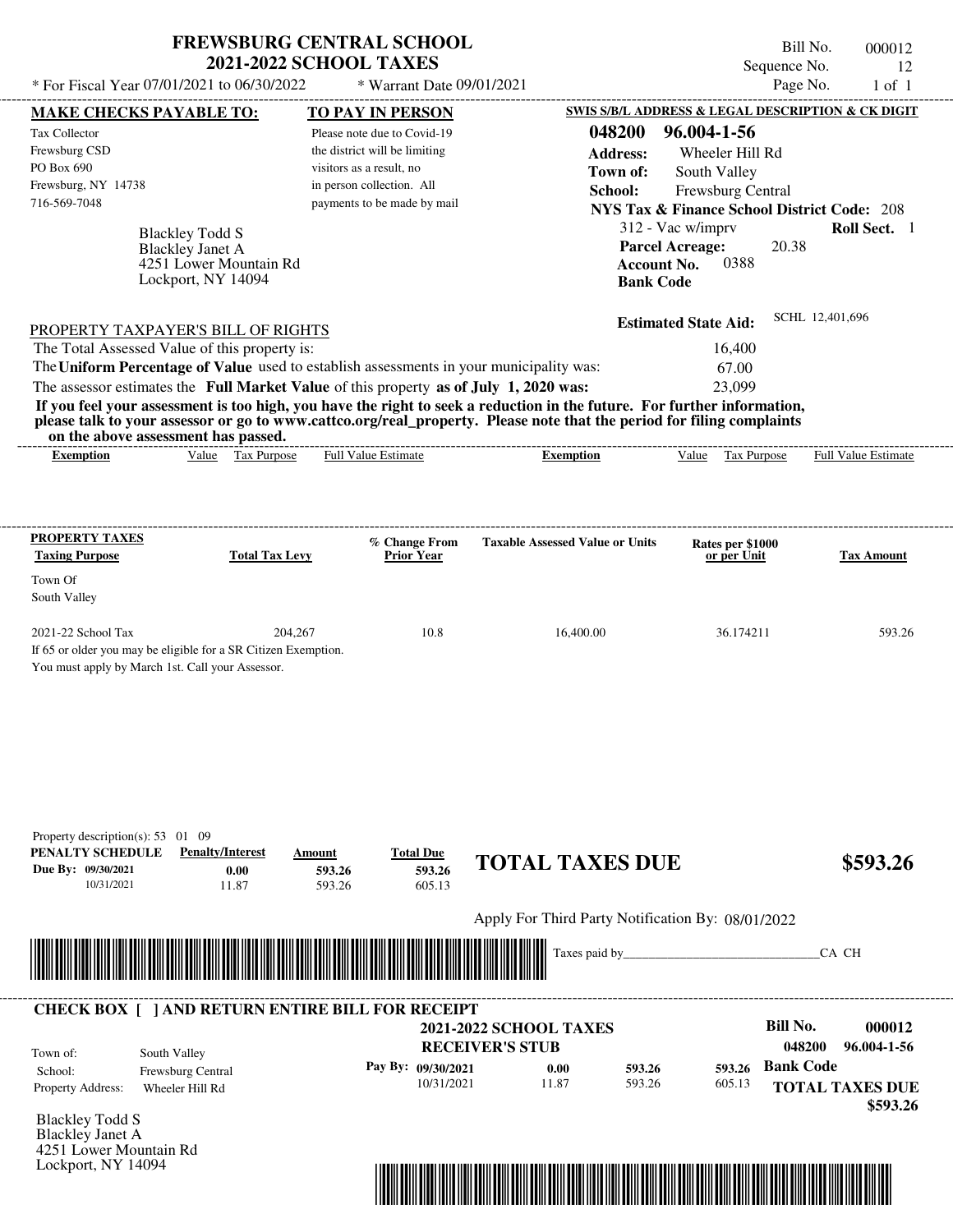| <b>FREWSBURG CENTRAL SCHOOL</b> |
|---------------------------------|
| <b>2021-2022 SCHOOL TAXES</b>   |

Bill No. 000013 Sequence No. 13<br>Page No. 1 of 1  $*$  For Fiscal Year 07/01/2021 to 06/30/2022  $*$  Warrant Date 09/01/2021 Page No. 1 of 1

| <b>MAKE CHECKS PAYABLE TO:</b>                                                                                                                               |                                                     | <b>TO PAY IN PERSON</b>       |                                    |                                                   |                    | SWIS S/B/L ADDRESS & LEGAL DESCRIPTION & CK DIGIT      |                  |                            |
|--------------------------------------------------------------------------------------------------------------------------------------------------------------|-----------------------------------------------------|-------------------------------|------------------------------------|---------------------------------------------------|--------------------|--------------------------------------------------------|------------------|----------------------------|
| Tax Collector                                                                                                                                                |                                                     | Please note due to Covid-19   |                                    |                                                   | 048200             | 105.002-1-1.5                                          |                  |                            |
| Frewsburg CSD                                                                                                                                                |                                                     | the district will be limiting |                                    |                                                   | <b>Address:</b>    | 1 Gurnsey Hollow Rd                                    |                  |                            |
| PO Box 690                                                                                                                                                   |                                                     | visitors as a result, no      |                                    |                                                   | Town of:           | South Valley                                           |                  |                            |
| Frewsburg, NY 14738                                                                                                                                          |                                                     | in person collection. All     |                                    |                                                   | School:            | Frewsburg Central                                      |                  |                            |
| 716-569-7048                                                                                                                                                 |                                                     | payments to be made by mail   |                                    |                                                   |                    | <b>NYS Tax &amp; Finance School District Code: 208</b> |                  |                            |
|                                                                                                                                                              |                                                     |                               |                                    |                                                   |                    | 312 - Vac w/imprv                                      |                  | Roll Sect. 1               |
|                                                                                                                                                              | Botzenhart Raymond A<br><b>Botzenhart Janette H</b> |                               |                                    |                                                   |                    | <b>Parcel Acreage:</b>                                 | 7.16             |                            |
|                                                                                                                                                              | 19 Crescent Ct                                      |                               |                                    |                                                   | <b>Account No.</b> | 0611                                                   |                  |                            |
|                                                                                                                                                              | Cheektowaga, NY 14225                               |                               |                                    |                                                   | <b>Bank Code</b>   |                                                        |                  |                            |
|                                                                                                                                                              |                                                     |                               |                                    |                                                   |                    |                                                        |                  |                            |
| <b>PROPERTY TAXPAYER'S BILL OF RIGHTS</b>                                                                                                                    |                                                     |                               |                                    |                                                   |                    | <b>Estimated State Aid:</b>                            |                  | SCHL 12,401,696            |
| The Total Assessed Value of this property is:                                                                                                                |                                                     |                               |                                    |                                                   |                    | 9,700                                                  |                  |                            |
| The Uniform Percentage of Value used to establish assessments in your municipality was:                                                                      |                                                     |                               |                                    |                                                   |                    | 67.00                                                  |                  |                            |
| The assessor estimates the Full Market Value of this property as of July 1, 2020 was:                                                                        |                                                     |                               |                                    |                                                   |                    | 13.662                                                 |                  |                            |
| If you feel your assessment is too high, you have the right to seek a reduction in the future. For further information,                                      |                                                     |                               |                                    |                                                   |                    |                                                        |                  |                            |
| please talk to your assessor or go to www.cattco.org/real_property. Please note that the period for filing complaints<br>on the above assessment has passed. |                                                     |                               |                                    |                                                   |                    |                                                        |                  |                            |
| <b>Exemption</b>                                                                                                                                             | Value Tax Purpose                                   | <b>Full Value Estimate</b>    |                                    | <b>Exemption</b>                                  |                    | Value Tax Purpose                                      |                  | <b>Full Value Estimate</b> |
|                                                                                                                                                              |                                                     |                               |                                    |                                                   |                    |                                                        |                  |                            |
|                                                                                                                                                              |                                                     |                               |                                    |                                                   |                    |                                                        |                  |                            |
|                                                                                                                                                              |                                                     |                               |                                    |                                                   |                    |                                                        |                  |                            |
| <b>PROPERTY TAXES</b><br><b>Taxing Purpose</b>                                                                                                               | <b>Total Tax Levy</b>                               |                               | % Change From<br><b>Prior Year</b> | <b>Taxable Assessed Value or Units</b>            |                    | Rates per \$1000<br>or per Unit                        |                  | <b>Tax Amount</b>          |
| Town Of                                                                                                                                                      |                                                     |                               |                                    |                                                   |                    |                                                        |                  |                            |
| South Valley                                                                                                                                                 |                                                     |                               |                                    |                                                   |                    |                                                        |                  |                            |
|                                                                                                                                                              |                                                     |                               |                                    |                                                   |                    |                                                        |                  |                            |
| 2021-22 School Tax                                                                                                                                           | 204,267                                             |                               | 10.8                               |                                                   | 9,700.00           | 36.174211                                              |                  | 350.89                     |
| If 65 or older you may be eligible for a SR Citizen Exemption.                                                                                               |                                                     |                               |                                    |                                                   |                    |                                                        |                  |                            |
| You must apply by March 1st. Call your Assessor.                                                                                                             |                                                     |                               |                                    |                                                   |                    |                                                        |                  |                            |
|                                                                                                                                                              |                                                     |                               |                                    |                                                   |                    |                                                        |                  |                            |
|                                                                                                                                                              |                                                     |                               |                                    |                                                   |                    |                                                        |                  |                            |
|                                                                                                                                                              |                                                     |                               |                                    |                                                   |                    |                                                        |                  |                            |
|                                                                                                                                                              |                                                     |                               |                                    |                                                   |                    |                                                        |                  |                            |
|                                                                                                                                                              |                                                     |                               |                                    |                                                   |                    |                                                        |                  |                            |
|                                                                                                                                                              |                                                     |                               |                                    |                                                   |                    |                                                        |                  |                            |
|                                                                                                                                                              |                                                     |                               |                                    |                                                   |                    |                                                        |                  |                            |
| Property description(s): $51 \quad 01 \quad 09$                                                                                                              |                                                     | Sawmill Run Sub Div           | Phase Ii                           |                                                   |                    |                                                        |                  |                            |
| PENALTY SCHEDULE                                                                                                                                             | <b>Penalty/Interest</b>                             | Amount                        | <b>Total Due</b>                   | <b>TOTAL TAXES DUE</b>                            |                    |                                                        |                  | \$350.89                   |
| Due By: 09/30/2021<br>10/31/2021                                                                                                                             | 0.00<br>7.02                                        | 350.89<br>350.89              | 350.89<br>357.91                   |                                                   |                    |                                                        |                  |                            |
|                                                                                                                                                              |                                                     |                               |                                    |                                                   |                    |                                                        |                  |                            |
|                                                                                                                                                              |                                                     |                               |                                    | Apply For Third Party Notification By: 08/01/2022 |                    |                                                        |                  |                            |
|                                                                                                                                                              |                                                     |                               |                                    |                                                   | Taxes paid by_     |                                                        |                  | CA CH                      |
|                                                                                                                                                              |                                                     |                               |                                    |                                                   |                    |                                                        |                  |                            |
|                                                                                                                                                              |                                                     |                               |                                    |                                                   |                    |                                                        |                  |                            |
| <b>CHECK BOX [ ] AND RETURN ENTIRE BILL FOR RECEIPT</b>                                                                                                      |                                                     |                               |                                    |                                                   |                    |                                                        |                  |                            |
|                                                                                                                                                              |                                                     |                               |                                    | <b>2021-2022 SCHOOL TAXES</b>                     |                    |                                                        | <b>Bill No.</b>  | 000013                     |
| South Valley<br>Town of:                                                                                                                                     |                                                     |                               |                                    | <b>RECEIVER'S STUB</b>                            |                    |                                                        | 048200           | 105.002-1-1.5              |
| School:                                                                                                                                                      | Frewsburg Central                                   |                               | Pay By: 09/30/2021                 | 0.00                                              | 350.89             | 350.89                                                 | <b>Bank Code</b> |                            |
| <b>Property Address:</b>                                                                                                                                     | 1 Gurnsey Hollow Rd                                 |                               | 10/31/2021                         | 7.02                                              | 350.89             | 357.91                                                 |                  | <b>TOTAL TAXES DUE</b>     |
|                                                                                                                                                              |                                                     |                               |                                    |                                                   |                    |                                                        |                  | \$350.89                   |
| Botzenhart Raymond A                                                                                                                                         |                                                     |                               |                                    |                                                   |                    |                                                        |                  |                            |
| <b>Botzenhart Janette H</b>                                                                                                                                  |                                                     |                               |                                    |                                                   |                    |                                                        |                  |                            |
| 19 Crescent Ct                                                                                                                                               |                                                     |                               |                                    |                                                   |                    |                                                        |                  |                            |
| Cheektowaga, NY 14225                                                                                                                                        |                                                     |                               |                                    |                                                   |                    |                                                        |                  |                            |

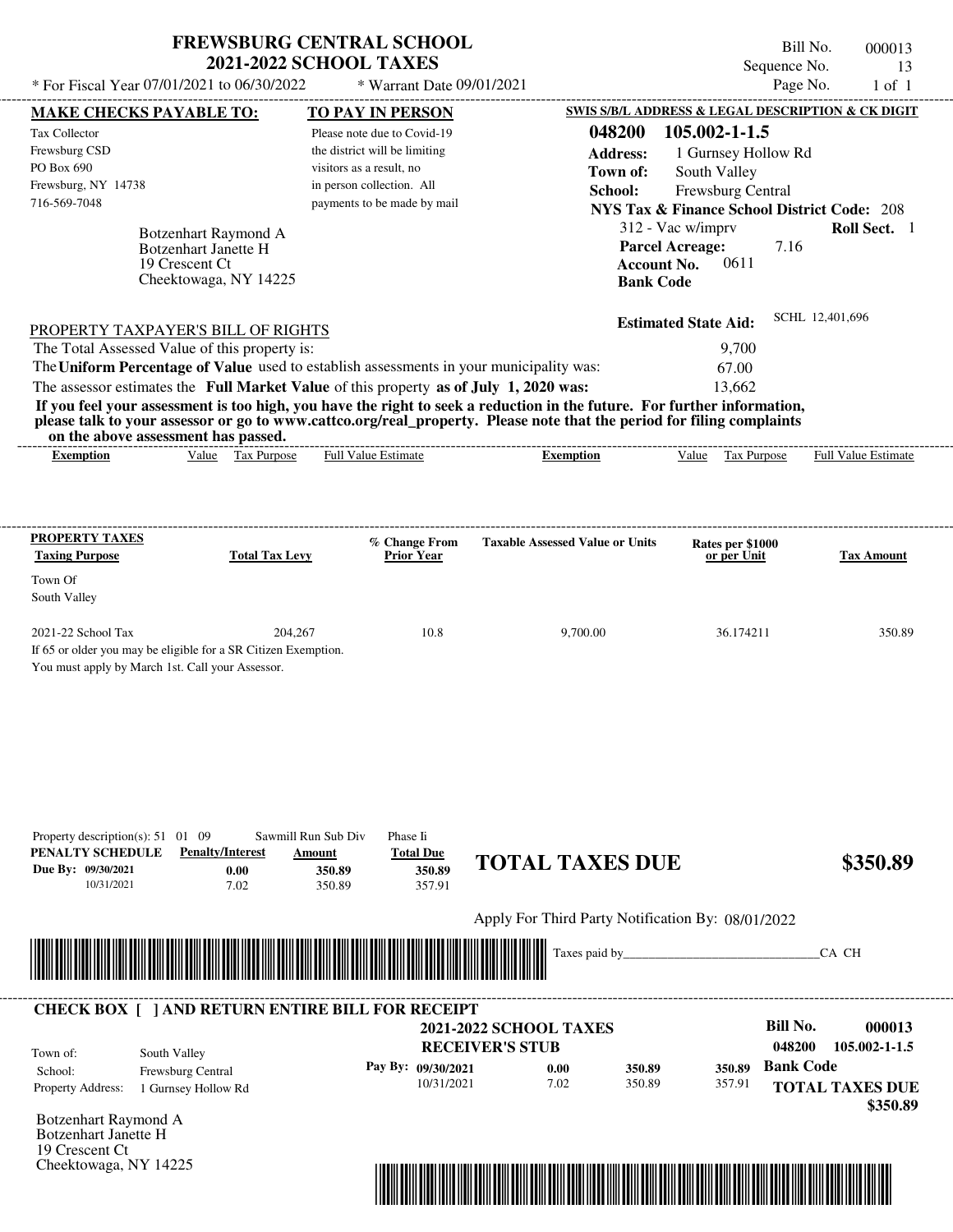| <b>FREWSBURG CENTRAL SCHOOL</b> |  |
|---------------------------------|--|
| <b>2021-2022 SCHOOL TAXES</b>   |  |

Bill No. 000014 Sequence No. 14

| * For Fiscal Year 07/01/2021 to 06/30/2022                                                                          |                                   | * Warrant Date 09/01/2021                                 |                                                                                                                         |                                                                             | Page No.               | $1$ of $1$          |
|---------------------------------------------------------------------------------------------------------------------|-----------------------------------|-----------------------------------------------------------|-------------------------------------------------------------------------------------------------------------------------|-----------------------------------------------------------------------------|------------------------|---------------------|
| <b>MAKE CHECKS PAYABLE TO:</b>                                                                                      |                                   | <b>TO PAY IN PERSON</b>                                   |                                                                                                                         | SWIS S/B/L ADDRESS & LEGAL DESCRIPTION & CK DIGIT                           |                        |                     |
| Tax Collector                                                                                                       |                                   | Please note due to Covid-19                               | 048200                                                                                                                  | 96.004-1-59.3                                                               |                        |                     |
| Frewsburg CSD<br>PO Box 690                                                                                         |                                   | the district will be limiting<br>visitors as a result, no | <b>Address:</b>                                                                                                         | 850 Wheeler Hill Rd                                                         |                        |                     |
| Frewsburg, NY 14738                                                                                                 |                                   | in person collection. All                                 | Town of:                                                                                                                | South Valley                                                                |                        |                     |
| 716-569-7048                                                                                                        |                                   | payments to be made by mail                               | School:                                                                                                                 | Frewsburg Central<br><b>NYS Tax &amp; Finance School District Code: 208</b> |                        |                     |
|                                                                                                                     |                                   |                                                           |                                                                                                                         | 260 - Seasonal res                                                          |                        | Roll Sect. 1        |
| Brodfuehrer Norman E<br>Brodfuehrer Mary Kay                                                                        |                                   |                                                           |                                                                                                                         | <b>Parcel Acreage:</b>                                                      | 3.75                   |                     |
| 78 Willowgreen Dr                                                                                                   |                                   |                                                           |                                                                                                                         | <b>Account No.</b><br>0750                                                  |                        |                     |
| Amherst, NY 14228                                                                                                   |                                   |                                                           | <b>Bank Code</b>                                                                                                        |                                                                             |                        |                     |
|                                                                                                                     |                                   |                                                           |                                                                                                                         |                                                                             | SCHL 12,401,696        |                     |
| PROPERTY TAXPAYER'S BILL OF RIGHTS<br>The Total Assessed Value of this property is:                                 |                                   |                                                           |                                                                                                                         | <b>Estimated State Aid:</b>                                                 |                        |                     |
| The Uniform Percentage of Value used to establish assessments in your municipality was:                             |                                   |                                                           |                                                                                                                         | 29,400<br>67.00                                                             |                        |                     |
| The assessor estimates the Full Market Value of this property as of July 1, 2020 was:                               |                                   |                                                           |                                                                                                                         | 43,881                                                                      |                        |                     |
|                                                                                                                     |                                   |                                                           | If you feel your assessment is too high, you have the right to seek a reduction in the future. For further information, |                                                                             |                        |                     |
| on the above assessment has passed.                                                                                 |                                   |                                                           | please talk to your assessor or go to www.cattco.org/real_property. Please note that the period for filing complaints   |                                                                             |                        |                     |
| <b>Exemption</b>                                                                                                    | Value Tax Purpose                 | Full Value Estimate                                       | <b>Exemption</b>                                                                                                        | Value Tax Purpose                                                           |                        | Full Value Estimate |
|                                                                                                                     |                                   |                                                           |                                                                                                                         |                                                                             |                        |                     |
|                                                                                                                     |                                   |                                                           |                                                                                                                         |                                                                             |                        |                     |
| <b>PROPERTY TAXES</b><br><b>Taxing Purpose</b>                                                                      | <b>Total Tax Levy</b>             | % Change From<br><b>Prior Year</b>                        | <b>Taxable Assessed Value or Units</b>                                                                                  | Rates per \$1000<br>or per Unit                                             |                        | <b>Tax Amount</b>   |
| Town Of                                                                                                             |                                   |                                                           |                                                                                                                         |                                                                             |                        |                     |
| South Valley                                                                                                        |                                   |                                                           |                                                                                                                         |                                                                             |                        |                     |
| 2021-22 School Tax                                                                                                  | 204,267                           | 10.8                                                      | 29,400.00                                                                                                               | 36.174211                                                                   |                        | 1,063.52            |
| If 65 or older you may be eligible for a SR Citizen Exemption.                                                      |                                   |                                                           |                                                                                                                         |                                                                             |                        |                     |
| You must apply by March 1st. Call your Assessor.                                                                    |                                   |                                                           |                                                                                                                         |                                                                             |                        |                     |
|                                                                                                                     |                                   |                                                           |                                                                                                                         |                                                                             |                        |                     |
|                                                                                                                     |                                   |                                                           |                                                                                                                         |                                                                             |                        |                     |
|                                                                                                                     |                                   |                                                           |                                                                                                                         |                                                                             |                        |                     |
|                                                                                                                     |                                   |                                                           |                                                                                                                         |                                                                             |                        |                     |
|                                                                                                                     |                                   |                                                           |                                                                                                                         |                                                                             |                        |                     |
|                                                                                                                     |                                   |                                                           |                                                                                                                         |                                                                             |                        |                     |
| Property description(s): 53-1-9                                                                                     |                                   |                                                           |                                                                                                                         |                                                                             |                        |                     |
| PENALTY SCHEDULE                                                                                                    | <b>Penalty/Interest</b><br>Amount | <b>Total Due</b>                                          |                                                                                                                         |                                                                             |                        |                     |
| Due By: 09/30/2021                                                                                                  | 0.00<br>1,063.52                  | 1,063.52                                                  | <b>TOTAL TAXES DUE</b>                                                                                                  |                                                                             |                        | \$1,063.52          |
| 10/31/2021                                                                                                          | 21.27<br>1,063.52                 | 1,084.79                                                  |                                                                                                                         |                                                                             |                        |                     |
|                                                                                                                     |                                   |                                                           | Apply For Third Party Notification By: 08/01/2022                                                                       |                                                                             |                        |                     |
| <u> 1989 - Andrew Maria Maria Maria Maria Maria Maria Maria Maria Maria Maria Maria Maria Maria Maria Maria Mar</u> |                                   |                                                           | Taxes paid by____                                                                                                       |                                                                             | CA CH                  |                     |
|                                                                                                                     |                                   |                                                           |                                                                                                                         |                                                                             |                        |                     |
| <b>CHECK BOX [ ] AND RETURN ENTIRE BILL FOR RECEIPT</b>                                                             |                                   |                                                           |                                                                                                                         |                                                                             |                        |                     |
|                                                                                                                     |                                   |                                                           | <b>2021-2022 SCHOOL TAXES</b>                                                                                           |                                                                             | <b>Bill No.</b>        | 000014              |
| South Valley<br>Town of:                                                                                            |                                   |                                                           | <b>RECEIVER'S STUB</b>                                                                                                  |                                                                             | 048200                 | 96.004-1-59.3       |
| Frewsburg Central<br>School:                                                                                        |                                   | Pay By: 09/30/2021                                        | 0.00<br>1,063.52                                                                                                        | 1.063.52                                                                    | <b>Bank Code</b>       |                     |
| Property Address:<br>850 Wheeler Hill Rd                                                                            |                                   | 10/31/2021                                                | 21.27<br>1,063.52                                                                                                       | 1,084.79                                                                    | <b>TOTAL TAXES DUE</b> |                     |
| Brodfuehrer Norman E                                                                                                |                                   |                                                           |                                                                                                                         |                                                                             |                        | \$1,063.52          |
| Brodfuehrer Mary Kay                                                                                                |                                   |                                                           |                                                                                                                         |                                                                             |                        |                     |
| 78 Willowgreen Dr                                                                                                   |                                   |                                                           |                                                                                                                         |                                                                             |                        |                     |
| Amherst, NY 14228                                                                                                   |                                   |                                                           |                                                                                                                         |                                                                             |                        |                     |
|                                                                                                                     |                                   |                                                           |                                                                                                                         |                                                                             |                        |                     |
|                                                                                                                     |                                   |                                                           |                                                                                                                         |                                                                             |                        |                     |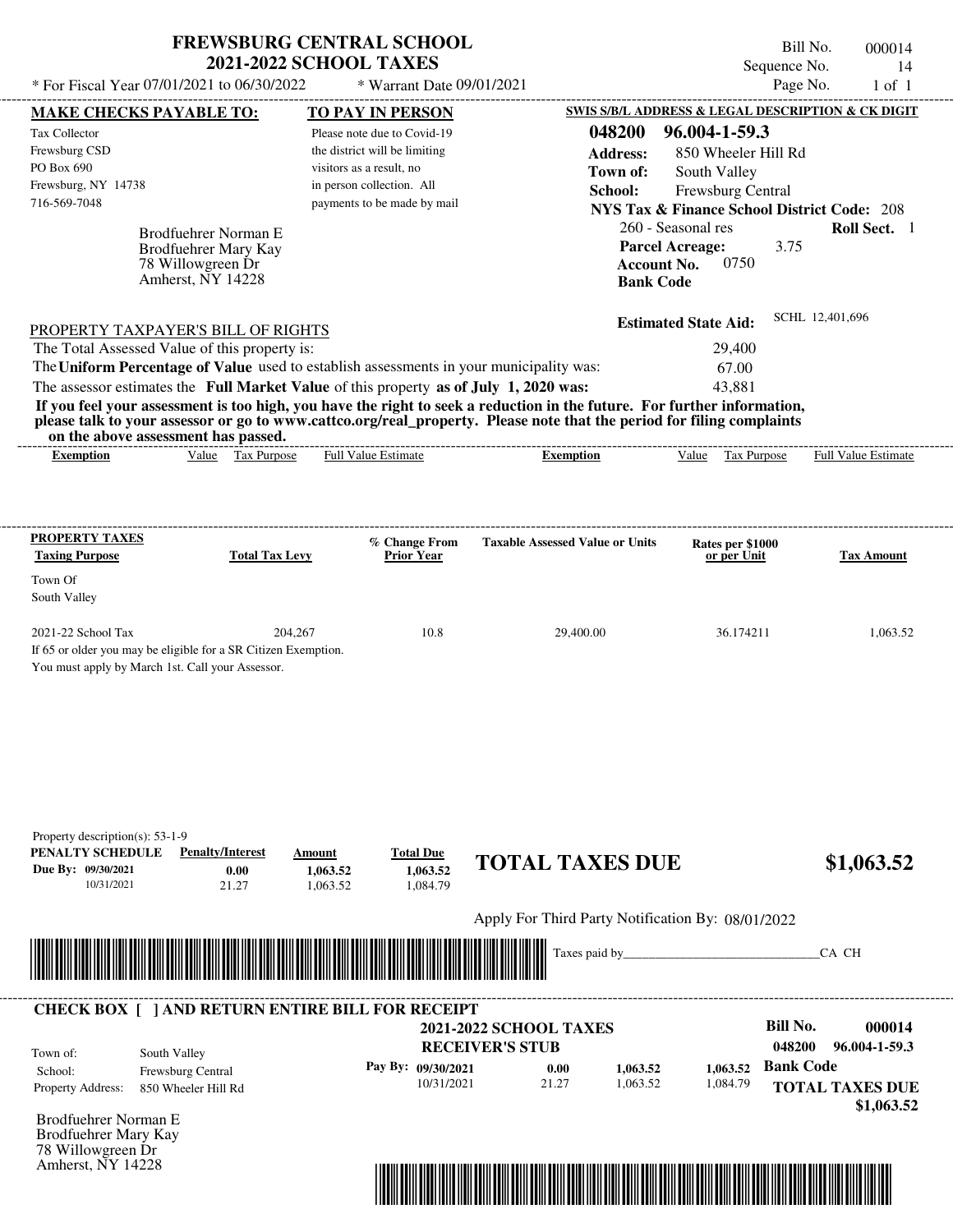| <b>FREWSBURG CENTRAL SCHOOL</b> |
|---------------------------------|
| <b>2021-2022 SCHOOL TAXES</b>   |

Bill No. 000015 Sequence No. 15<br>Page No. 1 of 1  $*$  For Fiscal Year 07/01/2021 to 06/30/2022  $*$  Warrant Date 09/01/2021 Page No. 1 of 1

| <b>MAKE CHECKS PAYABLE TO:</b>                                                                                                                                                                                                       | <b>TO PAY IN PERSON</b>                               |                                                         | <b>SWIS S/B/L ADDRESS &amp; LEGAL DESCRIPTION &amp; CK DIGIT</b> |                                      |
|--------------------------------------------------------------------------------------------------------------------------------------------------------------------------------------------------------------------------------------|-------------------------------------------------------|---------------------------------------------------------|------------------------------------------------------------------|--------------------------------------|
| Tax Collector                                                                                                                                                                                                                        | Please note due to Covid-19                           | 048200                                                  | 105.002-1-28                                                     |                                      |
| Frewsburg CSD                                                                                                                                                                                                                        | the district will be limiting                         | <b>Address:</b>                                         | Brown Run Rd                                                     |                                      |
| PO Box 690<br>Frewsburg, NY 14738                                                                                                                                                                                                    | visitors as a result, no<br>in person collection. All | Town of:                                                | South Valley                                                     |                                      |
| 716-569-7048                                                                                                                                                                                                                         | payments to be made by mail                           | School:                                                 | Frewsburg Central                                                |                                      |
|                                                                                                                                                                                                                                      |                                                       |                                                         | <b>NYS Tax &amp; Finance School District Code: 208</b>           |                                      |
| Caledonia Land Company LLC                                                                                                                                                                                                           |                                                       |                                                         | 910 - Priv forest                                                | Roll Sect. 1                         |
| 507 Cherry Grove Rd<br>Clarendon, PA 16313                                                                                                                                                                                           |                                                       | <b>Account No.</b>                                      | <b>Parcel Acreage:</b><br>50.84<br>0317                          |                                      |
|                                                                                                                                                                                                                                      |                                                       | <b>Bank Code</b>                                        |                                                                  |                                      |
|                                                                                                                                                                                                                                      |                                                       |                                                         |                                                                  |                                      |
| PROPERTY TAXPAYER'S BILL OF RIGHTS                                                                                                                                                                                                   |                                                       |                                                         | <b>Estimated State Aid:</b>                                      | SCHL 12,401,696                      |
| The Total Assessed Value of this property is:                                                                                                                                                                                        |                                                       |                                                         | 42,400                                                           |                                      |
| The Uniform Percentage of Value used to establish assessments in your municipality was:                                                                                                                                              |                                                       |                                                         | 67.00                                                            |                                      |
| The assessor estimates the Full Market Value of this property as of July 1, 2020 was:                                                                                                                                                |                                                       |                                                         | 59,718                                                           |                                      |
| If you feel your assessment is too high, you have the right to seek a reduction in the future. For further information,                                                                                                              |                                                       |                                                         |                                                                  |                                      |
| please talk to your assessor or go to www.cattco.org/real_property. Please note that the period for filing complaints                                                                                                                |                                                       |                                                         |                                                                  |                                      |
| on the above assessment has passed.<br>Value Tax Purpose<br><b>Exemption</b>                                                                                                                                                         | <b>Full Value Estimate</b>                            | <b>Exemption</b>                                        | Value Tax Purpose Full Value Estimate                            |                                      |
|                                                                                                                                                                                                                                      |                                                       |                                                         |                                                                  |                                      |
|                                                                                                                                                                                                                                      |                                                       |                                                         |                                                                  |                                      |
|                                                                                                                                                                                                                                      |                                                       |                                                         |                                                                  |                                      |
| <b>PROPERTY TAXES</b>                                                                                                                                                                                                                | % Change From                                         | <b>Taxable Assessed Value or Units</b>                  | Rates per \$1000                                                 |                                      |
| <b>Taxing Purpose</b>                                                                                                                                                                                                                | <b>Total Tax Levy</b><br><b>Prior Year</b>            |                                                         | or per Unit                                                      | <b>Tax Amount</b>                    |
| Town Of                                                                                                                                                                                                                              |                                                       |                                                         |                                                                  |                                      |
| South Valley                                                                                                                                                                                                                         |                                                       |                                                         |                                                                  |                                      |
| 2021-22 School Tax                                                                                                                                                                                                                   | 204,267<br>10.8                                       | 42,400.00                                               | 36.174211                                                        | 1,533.79                             |
| If 65 or older you may be eligible for a SR Citizen Exemption.                                                                                                                                                                       |                                                       |                                                         |                                                                  |                                      |
| You must apply by March 1st. Call your Assessor.                                                                                                                                                                                     |                                                       |                                                         |                                                                  |                                      |
|                                                                                                                                                                                                                                      |                                                       |                                                         |                                                                  |                                      |
|                                                                                                                                                                                                                                      |                                                       |                                                         |                                                                  |                                      |
|                                                                                                                                                                                                                                      |                                                       |                                                         |                                                                  |                                      |
|                                                                                                                                                                                                                                      |                                                       |                                                         |                                                                  |                                      |
|                                                                                                                                                                                                                                      |                                                       |                                                         |                                                                  |                                      |
|                                                                                                                                                                                                                                      |                                                       |                                                         |                                                                  |                                      |
|                                                                                                                                                                                                                                      |                                                       |                                                         |                                                                  |                                      |
| Property description(s): $42 \quad 01 \quad 09$                                                                                                                                                                                      |                                                       |                                                         |                                                                  |                                      |
| PENALTY SCHEDULE<br><b>Penalty/Interest</b><br>Due By: 09/30/2021                                                                                                                                                                    | <b>Total Due</b><br>Amount                            | <b>TOTAL TAXES DUE</b>                                  |                                                                  | \$1,533.79                           |
| 0.00<br>10/31/2021<br>30.68                                                                                                                                                                                                          | 1,533.79<br>1,533.79<br>1,564.47<br>1,533.79          |                                                         |                                                                  |                                      |
|                                                                                                                                                                                                                                      |                                                       |                                                         |                                                                  |                                      |
|                                                                                                                                                                                                                                      |                                                       | Apply For Third Party Notification By: 08/01/2022       |                                                                  |                                      |
|                                                                                                                                                                                                                                      |                                                       | Taxes paid by_                                          |                                                                  | CA CH                                |
| <u> Indian American State of Barbara and The Barbara and The Barbara and The Barbara and The Barbara and The Barbara and The Barbara and The Barbara and The Barbara and The Barbara and The Barbara and The Barbara and The Bar</u> |                                                       |                                                         |                                                                  |                                      |
|                                                                                                                                                                                                                                      |                                                       |                                                         |                                                                  |                                      |
| <b>CHECK BOX [ ] AND RETURN ENTIRE BILL FOR RECEIPT</b>                                                                                                                                                                              |                                                       |                                                         | <b>Bill No.</b>                                                  |                                      |
|                                                                                                                                                                                                                                      |                                                       | <b>2021-2022 SCHOOL TAXES</b><br><b>RECEIVER'S STUB</b> | 048200                                                           | 000015<br>105.002-1-28               |
| South Valley<br>Town of:                                                                                                                                                                                                             |                                                       |                                                         | <b>Bank Code</b>                                                 |                                      |
| School:<br>Frewsburg Central                                                                                                                                                                                                         | Pay By: 09/30/2021<br>10/31/2021                      | 0.00<br>1,533.79<br>30.68<br>1,533.79                   | 1,533.79<br>1,564.47                                             |                                      |
| Property Address:<br>Brown Run Rd                                                                                                                                                                                                    |                                                       |                                                         |                                                                  | <b>TOTAL TAXES DUE</b><br>\$1,533.79 |
| Caledonia Land Company LLC                                                                                                                                                                                                           |                                                       |                                                         |                                                                  |                                      |
| 507 Cherry Grove Rd                                                                                                                                                                                                                  |                                                       |                                                         |                                                                  |                                      |
| Clarendon, PA 16313                                                                                                                                                                                                                  |                                                       |                                                         |                                                                  |                                      |
|                                                                                                                                                                                                                                      |                                                       |                                                         |                                                                  |                                      |
|                                                                                                                                                                                                                                      |                                                       | <u> 1989 - Johann Stoff, Amerikaansk politiker (</u>    |                                                                  |                                      |
|                                                                                                                                                                                                                                      |                                                       |                                                         |                                                                  |                                      |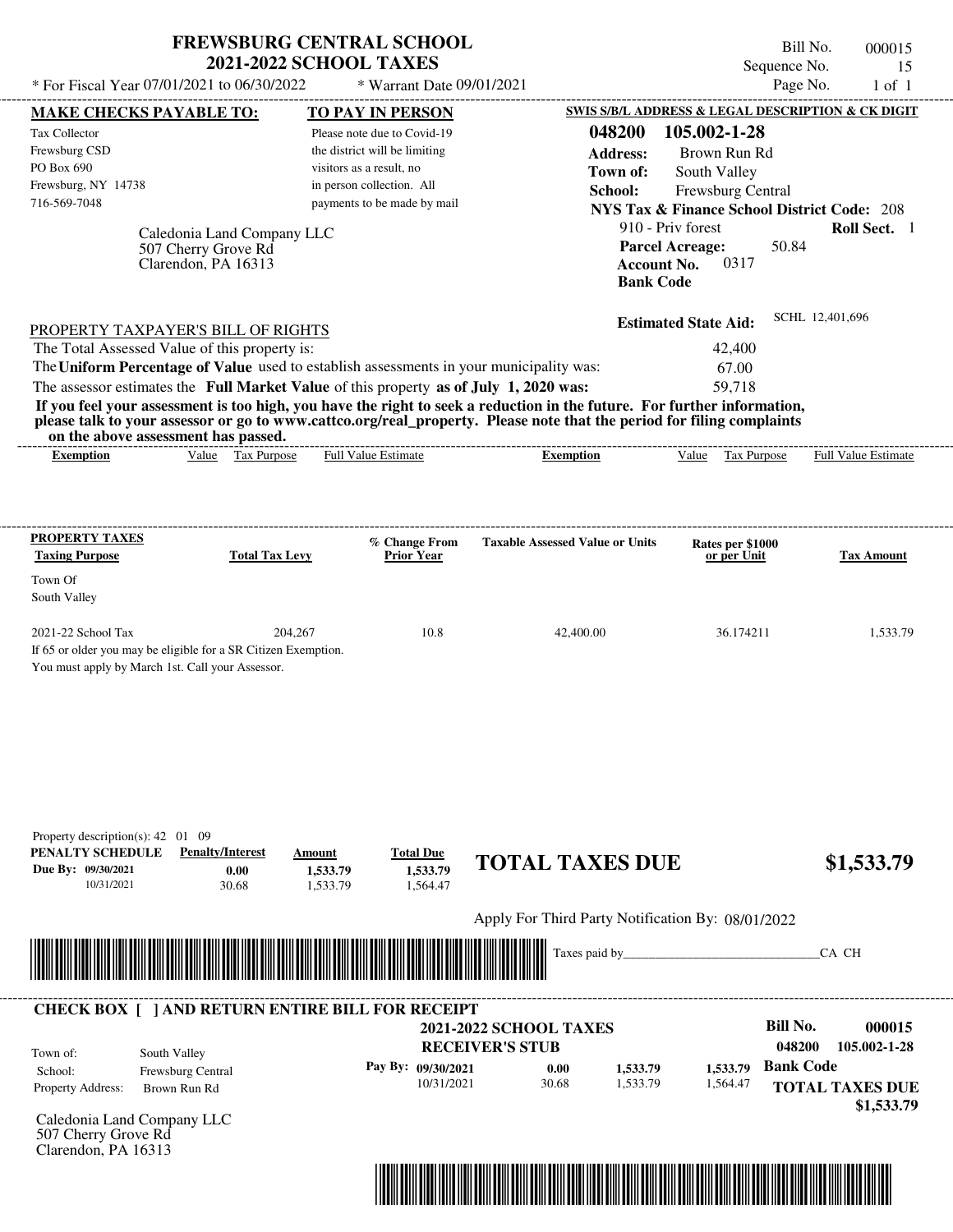| <b>FREWSBURG CENTRAL SCHOOL</b> |
|---------------------------------|
| <b>2021-2022 SCHOOL TAXES</b>   |

 $*$  For Fiscal Year 07/01/2021 to 06/30/2022

\* Warrant Date 09/01/2021

| <b>MAKE CHECKS PAYABLE TO:</b><br>Tax Collector<br>Frewsburg CSD<br>PO Box 690<br>Frewsburg, NY 14738<br>716-569-7048<br>Carlino Paul C<br>Carlino Constance<br>6602 Royal Parkway South<br>Lockport, NY 14094                                                                                                                                                                                                                          |                                                               | <b>TO PAY IN PERSON</b><br>Please note due to Covid-19<br>the district will be limiting<br>visitors as a result, no<br>in person collection. All<br>payments to be made by mail | 048200<br><b>Address:</b><br>Town of:<br>School:<br><b>Parcel Acreage:</b><br><b>Account No.</b><br><b>Bank Code</b>    | SWIS S/B/L ADDRESS & LEGAL DESCRIPTION & CK DIGIT<br>105.002-1-1.29<br>11 Gurnsey Hollow Rd<br>South Valley<br>Frewsburg Central<br><b>NYS Tax &amp; Finance School District Code: 208</b><br>260 - Seasonal res<br>7.52<br>0658 | Roll Sect. 1                                                     |
|-----------------------------------------------------------------------------------------------------------------------------------------------------------------------------------------------------------------------------------------------------------------------------------------------------------------------------------------------------------------------------------------------------------------------------------------|---------------------------------------------------------------|---------------------------------------------------------------------------------------------------------------------------------------------------------------------------------|-------------------------------------------------------------------------------------------------------------------------|----------------------------------------------------------------------------------------------------------------------------------------------------------------------------------------------------------------------------------|------------------------------------------------------------------|
| PROPERTY TAXPAYER'S BILL OF RIGHTS<br>The Total Assessed Value of this property is:<br>The Uniform Percentage of Value used to establish assessments in your municipality was:<br>The assessor estimates the Full Market Value of this property as of July 1, 2020 was:<br>please talk to your assessor or go to www.cattco.org/real_property. Please note that the period for filing complaints<br>on the above assessment has passed. |                                                               |                                                                                                                                                                                 | If you feel your assessment is too high, you have the right to seek a reduction in the future. For further information, | <b>Estimated State Aid:</b><br>39,500<br>67.00<br>55,634                                                                                                                                                                         | SCHL 12,401,696                                                  |
| <b>Exemption</b>                                                                                                                                                                                                                                                                                                                                                                                                                        | Value Tax Purpose                                             | <b>Full Value Estimate</b>                                                                                                                                                      | <b>Exemption</b>                                                                                                        | Value Tax Purpose                                                                                                                                                                                                                | <b>Full Value Estimate</b>                                       |
| <b>PROPERTY TAXES</b><br><b>Taxing Purpose</b>                                                                                                                                                                                                                                                                                                                                                                                          | <b>Total Tax Levy</b>                                         | % Change From<br><b>Prior Year</b>                                                                                                                                              | <b>Taxable Assessed Value or Units</b>                                                                                  | Rates per \$1000<br>or per Unit                                                                                                                                                                                                  | <b>Tax Amount</b>                                                |
| Town Of<br>South Valley<br>2021-22 School Tax<br>If 65 or older you may be eligible for a SR Citizen Exemption.<br>You must apply by March 1st. Call your Assessor.                                                                                                                                                                                                                                                                     | 204,267                                                       | 10.8                                                                                                                                                                            | 39,500.00                                                                                                               | 36.174211                                                                                                                                                                                                                        | 1,428.88                                                         |
| Property description(s): $51 \quad 01 \quad 09$<br>PENALTY SCHEDULE<br><b>Penalty/Interest</b><br>Due By: 09/30/2021<br>28.58<br>10/31/2021                                                                                                                                                                                                                                                                                             | Sawmill Run Sub Div<br>Amount<br>0.00<br>1,428.88<br>1,428.88 | Phase Ii<br><b>Total Due</b><br>1.428.88<br>1,457.46                                                                                                                            | <b>TOTAL TAXES DUE</b>                                                                                                  |                                                                                                                                                                                                                                  | \$1,428.88                                                       |
|                                                                                                                                                                                                                                                                                                                                                                                                                                         |                                                               |                                                                                                                                                                                 | Apply For Third Party Notification By: 08/01/2022                                                                       |                                                                                                                                                                                                                                  |                                                                  |
|                                                                                                                                                                                                                                                                                                                                                                                                                                         |                                                               |                                                                                                                                                                                 | Taxes paid by                                                                                                           |                                                                                                                                                                                                                                  | CA CH                                                            |
| <b>CHECK BOX [ ] AND RETURN ENTIRE BILL FOR RECEIPT</b><br>South Valley<br>Town of:<br>School:<br>Frewsburg Central<br>Property Address:<br>11 Gurnsey Hollow Rd                                                                                                                                                                                                                                                                        |                                                               | Pay By: 09/30/2021<br>10/31/2021                                                                                                                                                | <b>2021-2022 SCHOOL TAXES</b><br><b>RECEIVER'S STUB</b><br>0.00<br>1,428.88<br>28.58<br>1,428.88                        | <b>Bill No.</b><br>048200<br><b>Bank Code</b><br>1,428.88<br>1,457.46                                                                                                                                                            | 000016<br>105.002-1-1.29<br><b>TOTAL TAXES DUE</b><br>\$1,428.88 |
| Carlino Paul C<br>Carlino Constance<br>6602 Royal Parkway South<br>Lockport, NY 14094                                                                                                                                                                                                                                                                                                                                                   |                                                               |                                                                                                                                                                                 |                                                                                                                         |                                                                                                                                                                                                                                  |                                                                  |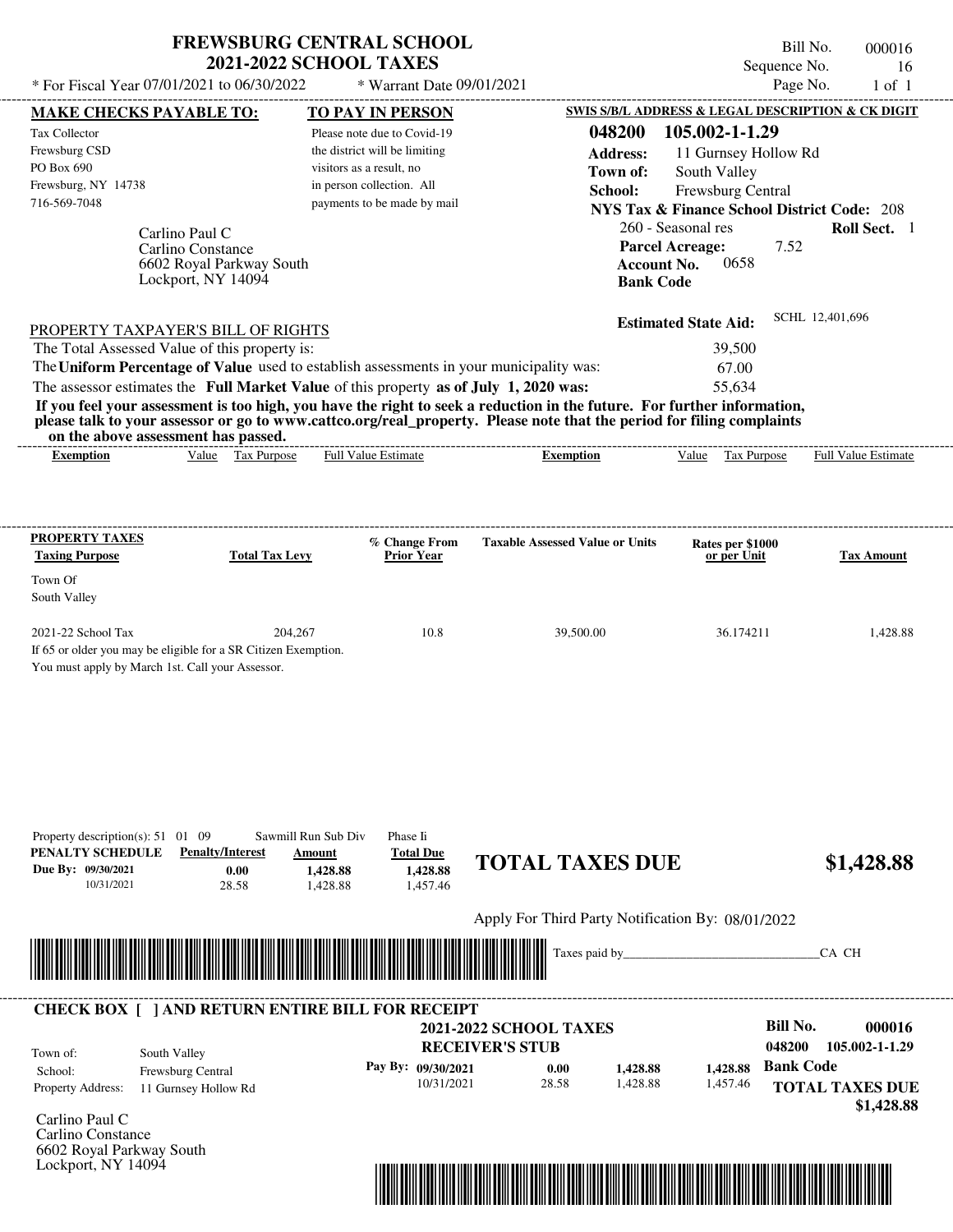| <b>FREWSBURG CENTRAL SCHOOL</b> |
|---------------------------------|
| <b>2021-2022 SCHOOL TAXES</b>   |

Bill No. 000017 Sequence No. 17

| * For Fiscal Year 07/01/2021 to 06/30/2022                                                                                                                                                                                                       | * Warrant Date 09/01/2021                             |                                                                        |                                                        | Page No.<br>$1$ of $1$     |
|--------------------------------------------------------------------------------------------------------------------------------------------------------------------------------------------------------------------------------------------------|-------------------------------------------------------|------------------------------------------------------------------------|--------------------------------------------------------|----------------------------|
| <b>MAKE CHECKS PAYABLE TO:</b>                                                                                                                                                                                                                   | <b>TO PAY IN PERSON</b>                               |                                                                        | SWIS S/B/L ADDRESS & LEGAL DESCRIPTION & CK DIGIT      |                            |
| Tax Collector                                                                                                                                                                                                                                    | Please note due to Covid-19                           | 048200                                                                 | 96.002-1-38                                            |                            |
| Frewsburg CSD                                                                                                                                                                                                                                    | the district will be limiting                         | <b>Address:</b>                                                        | 12981 Bone Run Rd                                      |                            |
| PO Box 690<br>Frewsburg, NY 14738                                                                                                                                                                                                                | visitors as a result, no<br>in person collection. All | Town of:                                                               | South Valley                                           |                            |
| 716-569-7048                                                                                                                                                                                                                                     | payments to be made by mail                           | School:                                                                | Frewsburg Central                                      |                            |
|                                                                                                                                                                                                                                                  |                                                       |                                                                        | <b>NYS Tax &amp; Finance School District Code: 208</b> | Roll Sect. 1               |
| Carlson Daniel T                                                                                                                                                                                                                                 |                                                       |                                                                        | 210 - 1 Family Res<br><b>Parcel Acreage:</b><br>2.14   |                            |
| Knuth Jennifer R<br>10922 Oldro Rd                                                                                                                                                                                                               |                                                       | <b>Account No.</b>                                                     | 0230                                                   |                            |
| Randolph, NY 14772                                                                                                                                                                                                                               |                                                       | <b>Bank Code</b>                                                       |                                                        |                            |
|                                                                                                                                                                                                                                                  |                                                       |                                                                        |                                                        |                            |
| <b>PROPERTY TAXPAYER'S BILL OF RIGHTS</b>                                                                                                                                                                                                        |                                                       |                                                                        | <b>Estimated State Aid:</b>                            | SCHL 12,401,696            |
| The Total Assessed Value of this property is:                                                                                                                                                                                                    |                                                       |                                                                        | 48,100                                                 |                            |
| The Uniform Percentage of Value used to establish assessments in your municipality was:                                                                                                                                                          |                                                       |                                                                        | 67.00                                                  |                            |
| The assessor estimates the Full Market Value of this property as of July 1, 2020 was:                                                                                                                                                            |                                                       |                                                                        | 67,746                                                 |                            |
| If you feel your assessment is too high, you have the right to seek a reduction in the future. For further information,<br>please talk to your assessor or go to www.cattco.org/real_property. Please note that the period for filing complaints |                                                       |                                                                        |                                                        |                            |
| on the above assessment has passed.<br>Value Tax Purpose                                                                                                                                                                                         | <b>Full Value Estimate</b>                            | ---------------------------------                                      |                                                        | <b>Full Value Estimate</b> |
| <b>Exemption</b><br><b>Bas Star</b><br>21,300 SCHOOL<br>(See Note)                                                                                                                                                                               | 31,791                                                | <b>Exemption</b>                                                       | Value Tax Purpose                                      |                            |
|                                                                                                                                                                                                                                                  |                                                       |                                                                        |                                                        |                            |
|                                                                                                                                                                                                                                                  |                                                       |                                                                        |                                                        |                            |
| <b>PROPERTY TAXES</b><br><b>Taxing Purpose</b><br><b>Total Tax Levy</b>                                                                                                                                                                          | % Change From<br><b>Prior Year</b>                    | <b>Taxable Assessed Value or Units</b><br>(before accounting for STAR) | Rates per \$1000<br>or per Unit                        | <b>Tax Amount</b>          |
| Town Of                                                                                                                                                                                                                                          |                                                       |                                                                        |                                                        |                            |
| South Valley                                                                                                                                                                                                                                     |                                                       |                                                                        |                                                        |                            |
| 2021-22 School Tax                                                                                                                                                                                                                               | 204,267<br>10.8                                       | 48,100.00                                                              | 36.174211                                              | 1,739.98                   |
| If 65 or older you may be eligible for a SR Citizen Exemption.                                                                                                                                                                                   |                                                       |                                                                        |                                                        |                            |
| You must apply by March 1st. Call your Assessor.                                                                                                                                                                                                 |                                                       |                                                                        |                                                        |                            |
|                                                                                                                                                                                                                                                  |                                                       |                                                                        |                                                        |                            |
|                                                                                                                                                                                                                                                  |                                                       |                                                                        |                                                        |                            |
|                                                                                                                                                                                                                                                  |                                                       |                                                                        |                                                        |                            |
|                                                                                                                                                                                                                                                  |                                                       |                                                                        |                                                        |                            |
| Your tax savings this year resulting from the New York State School Tax Relief (STAR) program is:                                                                                                                                                |                                                       |                                                                        |                                                        | \$733.00                   |
| Note: This year's STAR exemption benefit cannot exceed last year's benefit.<br>Property description(s): $55 \quad 01 \quad 09$                                                                                                                   |                                                       |                                                                        |                                                        |                            |
| <b>PENALTY SCHEDULE</b> Penalty/Interest                                                                                                                                                                                                         | <b>Total Due</b><br>Amount                            |                                                                        |                                                        |                            |
| Due By: 09/30/2021<br>0.00                                                                                                                                                                                                                       | 1,006.98<br>1,006.98                                  | <b>TOTAL TAXES DUE</b>                                                 |                                                        | \$1,006.98                 |
| 10/31/2021<br>20.14                                                                                                                                                                                                                              | 1,027.12<br>1,006.98                                  |                                                                        |                                                        |                            |
|                                                                                                                                                                                                                                                  |                                                       | Apply For Third Party Notification By: 08/01/2022                      |                                                        |                            |
| <u> Indian American State of Barbara and The Barbara and The Barbara and The Barbara and The Barbara and The Barbara and The Barbara and The Barbara and The Barbara and The Barbara and The Barbara and The Barbara and The Bar</u>             |                                                       |                                                                        |                                                        | CA CH                      |
|                                                                                                                                                                                                                                                  |                                                       |                                                                        |                                                        |                            |
|                                                                                                                                                                                                                                                  |                                                       |                                                                        |                                                        |                            |
| <b>CHECK BOX [ ] AND RETURN ENTIRE BILL FOR RECEIPT</b>                                                                                                                                                                                          |                                                       | <b>2021-2022 SCHOOL TAXES</b>                                          | <b>Bill No.</b>                                        | 000017                     |
|                                                                                                                                                                                                                                                  |                                                       | <b>RECEIVER'S STUB</b>                                                 |                                                        | 048200<br>96.002-1-38      |
| South Valley<br>Town of:<br>School:<br>Frewsburg Central                                                                                                                                                                                         | Pay By: 09/30/2021                                    | 0.00<br>1,006.98                                                       | 1.006.98                                               | <b>Bank Code</b>           |
| Property Address:<br>12981 Bone Run Rd                                                                                                                                                                                                           | 10/31/2021                                            | 20.14<br>1,006.98                                                      | 1,027.12                                               | <b>TOTAL TAXES DUE</b>     |
|                                                                                                                                                                                                                                                  |                                                       |                                                                        |                                                        | \$1,006.98                 |
| Carlson Daniel T                                                                                                                                                                                                                                 |                                                       |                                                                        |                                                        |                            |
| Knuth Jennifer R<br>10922 Oldro Rd                                                                                                                                                                                                               |                                                       |                                                                        |                                                        |                            |
| Randolph, NY 14772                                                                                                                                                                                                                               |                                                       |                                                                        |                                                        |                            |
|                                                                                                                                                                                                                                                  |                                                       |                                                                        |                                                        |                            |
|                                                                                                                                                                                                                                                  |                                                       |                                                                        |                                                        |                            |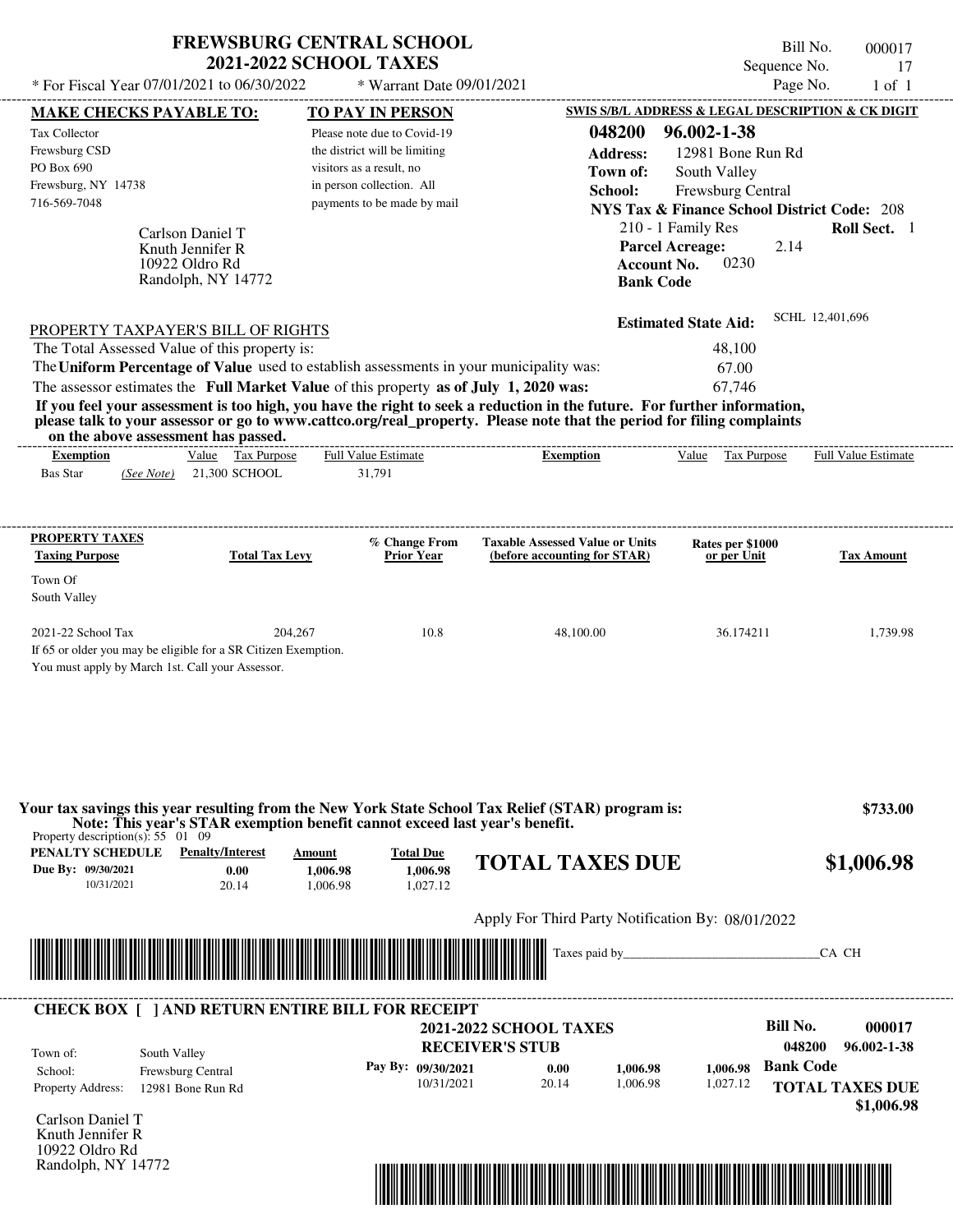| <b>FREWSBURG CENTRAL SCHOOL</b> |
|---------------------------------|
| <b>2021-2022 SCHOOL TAXES</b>   |

Bill No. 000018 Sequence No. 18<br>Page No. 1 of 1  $*$  For Fiscal Year 07/01/2021 to 06/30/2022  $*$  Warrant Date 09/01/2021 Page No. 1 of 1

| <b>MAKE CHECKS PAYABLE TO:</b>                                                                                                                                                                                                                                                                                                                                                                                                                                                                                                 |                                   |                          | <b>TO PAY IN PERSON</b>       |                                                                                                                                                                                                                                                  |                             | SWIS S/B/L ADDRESS & LEGAL DESCRIPTION & CK DIGIT      |
|--------------------------------------------------------------------------------------------------------------------------------------------------------------------------------------------------------------------------------------------------------------------------------------------------------------------------------------------------------------------------------------------------------------------------------------------------------------------------------------------------------------------------------|-----------------------------------|--------------------------|-------------------------------|--------------------------------------------------------------------------------------------------------------------------------------------------------------------------------------------------------------------------------------------------|-----------------------------|--------------------------------------------------------|
| Tax Collector                                                                                                                                                                                                                                                                                                                                                                                                                                                                                                                  |                                   |                          | Please note due to Covid-19   | 048200                                                                                                                                                                                                                                           | 96.004-1-47.1               |                                                        |
| Frewsburg CSD                                                                                                                                                                                                                                                                                                                                                                                                                                                                                                                  |                                   |                          | the district will be limiting | <b>Address:</b>                                                                                                                                                                                                                                  | Bragg Rd                    |                                                        |
| PO Box 690                                                                                                                                                                                                                                                                                                                                                                                                                                                                                                                     |                                   | visitors as a result, no |                               | Town of:                                                                                                                                                                                                                                         | South Valley                |                                                        |
| Frewsburg, NY 14738                                                                                                                                                                                                                                                                                                                                                                                                                                                                                                            |                                   |                          | in person collection. All     | School:                                                                                                                                                                                                                                          | Frewsburg Central           |                                                        |
| 716-569-7048                                                                                                                                                                                                                                                                                                                                                                                                                                                                                                                   |                                   |                          | payments to be made by mail   |                                                                                                                                                                                                                                                  |                             | <b>NYS Tax &amp; Finance School District Code: 208</b> |
|                                                                                                                                                                                                                                                                                                                                                                                                                                                                                                                                | Chitester Michael S.              |                          |                               |                                                                                                                                                                                                                                                  | 260 - Seasonal res          | Roll Sect. 1                                           |
|                                                                                                                                                                                                                                                                                                                                                                                                                                                                                                                                | <b>Melvin Feather</b>             |                          |                               |                                                                                                                                                                                                                                                  | <b>Parcel Acreage:</b>      | 72.25                                                  |
|                                                                                                                                                                                                                                                                                                                                                                                                                                                                                                                                | PO Box 608                        |                          |                               | <b>Account No.</b>                                                                                                                                                                                                                               | 0108                        |                                                        |
|                                                                                                                                                                                                                                                                                                                                                                                                                                                                                                                                | Frewsburg, NY 14738               |                          |                               | <b>Bank Code</b>                                                                                                                                                                                                                                 |                             |                                                        |
|                                                                                                                                                                                                                                                                                                                                                                                                                                                                                                                                |                                   |                          |                               |                                                                                                                                                                                                                                                  |                             | SCHL 12,401,696                                        |
| <b>PROPERTY TAXPAYER'S BILL OF RIGHTS</b>                                                                                                                                                                                                                                                                                                                                                                                                                                                                                      |                                   |                          |                               |                                                                                                                                                                                                                                                  | <b>Estimated State Aid:</b> |                                                        |
| The Total Assessed Value of this property is:                                                                                                                                                                                                                                                                                                                                                                                                                                                                                  |                                   |                          |                               |                                                                                                                                                                                                                                                  | 46,500                      |                                                        |
|                                                                                                                                                                                                                                                                                                                                                                                                                                                                                                                                |                                   |                          |                               | The Uniform Percentage of Value used to establish assessments in your municipality was:                                                                                                                                                          | 67.00                       |                                                        |
| The assessor estimates the Full Market Value of this property as of July 1, 2020 was:                                                                                                                                                                                                                                                                                                                                                                                                                                          |                                   |                          |                               |                                                                                                                                                                                                                                                  | 65,493                      |                                                        |
|                                                                                                                                                                                                                                                                                                                                                                                                                                                                                                                                |                                   |                          |                               | If you feel your assessment is too high, you have the right to seek a reduction in the future. For further information,<br>please talk to your assessor or go to www.cattco.org/real_property. Please note that the period for filing complaints |                             |                                                        |
| on the above assessment has passed.<br><b>Exemption</b>                                                                                                                                                                                                                                                                                                                                                                                                                                                                        | Value Tax Purpose                 |                          | <b>Full Value Estimate</b>    | <b>Exemption</b>                                                                                                                                                                                                                                 | Value Tax Purpose           | <b>Full Value Estimate</b>                             |
|                                                                                                                                                                                                                                                                                                                                                                                                                                                                                                                                |                                   |                          |                               |                                                                                                                                                                                                                                                  |                             |                                                        |
|                                                                                                                                                                                                                                                                                                                                                                                                                                                                                                                                |                                   |                          |                               |                                                                                                                                                                                                                                                  |                             |                                                        |
| <b>PROPERTY TAXES</b>                                                                                                                                                                                                                                                                                                                                                                                                                                                                                                          |                                   |                          | % Change From                 | <b>Taxable Assessed Value or Units</b>                                                                                                                                                                                                           | Rates per \$1000            |                                                        |
| <b>Taxing Purpose</b>                                                                                                                                                                                                                                                                                                                                                                                                                                                                                                          | <b>Total Tax Levy</b>             |                          | <b>Prior Year</b>             |                                                                                                                                                                                                                                                  | or per Unit                 | Tax Amount                                             |
| Town Of                                                                                                                                                                                                                                                                                                                                                                                                                                                                                                                        |                                   |                          |                               |                                                                                                                                                                                                                                                  |                             |                                                        |
| South Valley                                                                                                                                                                                                                                                                                                                                                                                                                                                                                                                   |                                   |                          |                               |                                                                                                                                                                                                                                                  |                             |                                                        |
| 2021-22 School Tax                                                                                                                                                                                                                                                                                                                                                                                                                                                                                                             |                                   | 204,267                  | 10.8                          | 46,500.00                                                                                                                                                                                                                                        | 36.174211                   | 1,682.10                                               |
|                                                                                                                                                                                                                                                                                                                                                                                                                                                                                                                                |                                   |                          |                               |                                                                                                                                                                                                                                                  |                             |                                                        |
|                                                                                                                                                                                                                                                                                                                                                                                                                                                                                                                                |                                   |                          |                               |                                                                                                                                                                                                                                                  |                             |                                                        |
|                                                                                                                                                                                                                                                                                                                                                                                                                                                                                                                                |                                   |                          |                               |                                                                                                                                                                                                                                                  |                             |                                                        |
|                                                                                                                                                                                                                                                                                                                                                                                                                                                                                                                                |                                   |                          |                               |                                                                                                                                                                                                                                                  |                             |                                                        |
|                                                                                                                                                                                                                                                                                                                                                                                                                                                                                                                                |                                   |                          |                               |                                                                                                                                                                                                                                                  |                             |                                                        |
|                                                                                                                                                                                                                                                                                                                                                                                                                                                                                                                                |                                   |                          |                               |                                                                                                                                                                                                                                                  |                             |                                                        |
|                                                                                                                                                                                                                                                                                                                                                                                                                                                                                                                                |                                   |                          |                               |                                                                                                                                                                                                                                                  |                             |                                                        |
|                                                                                                                                                                                                                                                                                                                                                                                                                                                                                                                                |                                   |                          |                               |                                                                                                                                                                                                                                                  |                             |                                                        |
|                                                                                                                                                                                                                                                                                                                                                                                                                                                                                                                                |                                   |                          |                               |                                                                                                                                                                                                                                                  |                             |                                                        |
|                                                                                                                                                                                                                                                                                                                                                                                                                                                                                                                                |                                   |                          |                               |                                                                                                                                                                                                                                                  |                             |                                                        |
|                                                                                                                                                                                                                                                                                                                                                                                                                                                                                                                                |                                   | Conveys 1/7Intrest       |                               |                                                                                                                                                                                                                                                  |                             |                                                        |
|                                                                                                                                                                                                                                                                                                                                                                                                                                                                                                                                | <b>Penalty/Interest</b>           | Amount                   | <b>Total Due</b>              |                                                                                                                                                                                                                                                  |                             |                                                        |
|                                                                                                                                                                                                                                                                                                                                                                                                                                                                                                                                | 0.00                              | 1,682.10                 | 1,682.10                      | <b>TOTAL TAXES DUE</b>                                                                                                                                                                                                                           |                             | \$1,682.10                                             |
| 10/31/2021                                                                                                                                                                                                                                                                                                                                                                                                                                                                                                                     | 33.64                             | 1,682.10                 | 1,715.74                      |                                                                                                                                                                                                                                                  |                             |                                                        |
|                                                                                                                                                                                                                                                                                                                                                                                                                                                                                                                                |                                   |                          |                               | Apply For Third Party Notification By: 08/01/2022                                                                                                                                                                                                |                             |                                                        |
|                                                                                                                                                                                                                                                                                                                                                                                                                                                                                                                                |                                   |                          |                               |                                                                                                                                                                                                                                                  |                             |                                                        |
|                                                                                                                                                                                                                                                                                                                                                                                                                                                                                                                                |                                   |                          |                               | Taxes paid by                                                                                                                                                                                                                                    |                             | CA CH                                                  |
|                                                                                                                                                                                                                                                                                                                                                                                                                                                                                                                                |                                   |                          |                               |                                                                                                                                                                                                                                                  |                             |                                                        |
|                                                                                                                                                                                                                                                                                                                                                                                                                                                                                                                                |                                   |                          |                               |                                                                                                                                                                                                                                                  |                             |                                                        |
|                                                                                                                                                                                                                                                                                                                                                                                                                                                                                                                                |                                   |                          |                               | <b>2021-2022 SCHOOL TAXES</b>                                                                                                                                                                                                                    |                             | <b>Bill No.</b>                                        |
| If 65 or older you may be eligible for a SR Citizen Exemption.<br>You must apply by March 1st. Call your Assessor.<br>Property description(s): $52 \quad 01 \quad 09$<br>PENALTY SCHEDULE<br>Due By: 09/30/2021<br><u> Harry Harry Harry Harry Harry Harry Harry Harry Harry Harry Harry Harry Harry Harry Harry Harry Harry Harry Harry Harry Harry Harry Harry Harry Harry Harry Harry Harry Harry Harry Harry Harry Harry Harry Harry Harry Harr</u><br><b>CHECK BOX [ ] AND RETURN ENTIRE BILL FOR RECEIPT</b><br>Town of: |                                   |                          |                               | <b>RECEIVER'S STUB</b>                                                                                                                                                                                                                           |                             | 048200                                                 |
| School:                                                                                                                                                                                                                                                                                                                                                                                                                                                                                                                        | South Valley<br>Frewsburg Central |                          | Pay By: 09/30/2021            | 0.00<br>1,682.10                                                                                                                                                                                                                                 | 1,682.10                    | <b>Bank Code</b>                                       |
| Property Address:<br>Bragg Rd                                                                                                                                                                                                                                                                                                                                                                                                                                                                                                  |                                   |                          | 10/31/2021                    | 33.64<br>1,682.10                                                                                                                                                                                                                                | 1,715.74                    | 000018<br>96.004-1-47.1<br><b>TOTAL TAXES DUE</b>      |
|                                                                                                                                                                                                                                                                                                                                                                                                                                                                                                                                |                                   |                          |                               |                                                                                                                                                                                                                                                  |                             | \$1,682.10                                             |
|                                                                                                                                                                                                                                                                                                                                                                                                                                                                                                                                |                                   |                          |                               |                                                                                                                                                                                                                                                  |                             |                                                        |
| Chitester Michael S.<br>Melvin Feather<br>PO Box 608                                                                                                                                                                                                                                                                                                                                                                                                                                                                           |                                   |                          |                               |                                                                                                                                                                                                                                                  |                             |                                                        |

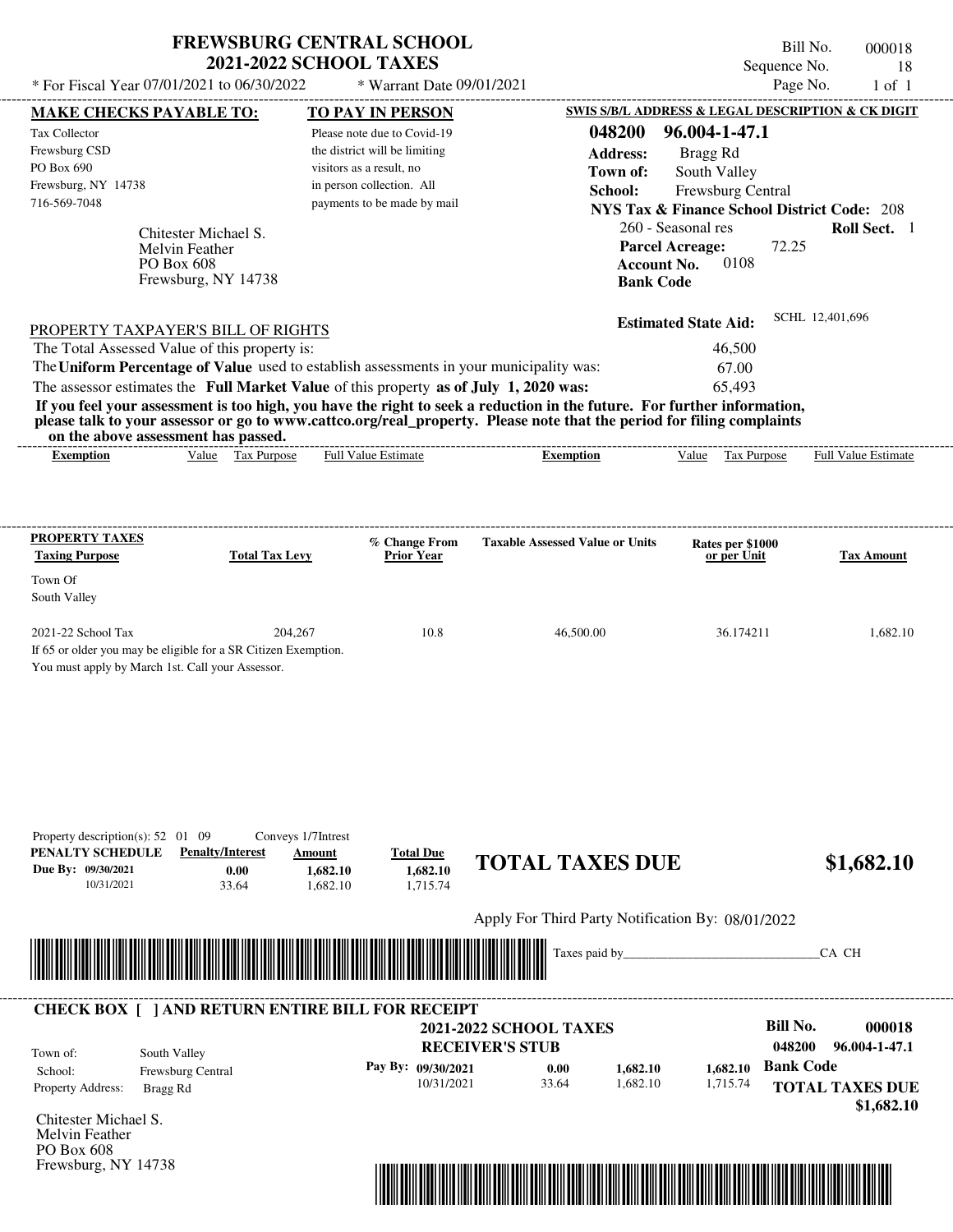| * For Fiscal Year 07/01/2021 to 06/30/2022                                                                                                                                                                                                                                                                                                                                                                                                                                                                                                                         | <b>FREWSBURG CENTRAL SCHOOL</b><br><b>2021-2022 SCHOOL TAXES</b> |                                                                                                            | * Warrant Date 09/01/2021                                  |                                                                                                                                                 |                                                                                                                                                                                              | Sequence No.<br>Page No. | Bill No.        | 000019<br>19<br>$1$ of $1$ |
|--------------------------------------------------------------------------------------------------------------------------------------------------------------------------------------------------------------------------------------------------------------------------------------------------------------------------------------------------------------------------------------------------------------------------------------------------------------------------------------------------------------------------------------------------------------------|------------------------------------------------------------------|------------------------------------------------------------------------------------------------------------|------------------------------------------------------------|-------------------------------------------------------------------------------------------------------------------------------------------------|----------------------------------------------------------------------------------------------------------------------------------------------------------------------------------------------|--------------------------|-----------------|----------------------------|
|                                                                                                                                                                                                                                                                                                                                                                                                                                                                                                                                                                    |                                                                  |                                                                                                            |                                                            |                                                                                                                                                 |                                                                                                                                                                                              |                          |                 |                            |
| <b>MAKE CHECKS PAYABLE TO:</b><br>Tax Collector<br>Frewsburg CSD<br>PO Box 690<br>Frewsburg, NY 14738<br>716-569-7048                                                                                                                                                                                                                                                                                                                                                                                                                                              | Cochran Steven<br>1452 D'angelo Dr<br>N Tonawanda, NY 14120      | TO PAY IN PERSON<br>the district will be limiting<br>visitors as a result, no<br>in person collection. All | Please note due to Covid-19<br>payments to be made by mail | SWIS S/B/L ADDRESS & LEGAL DESCRIPTION & CK DIGIT<br>048200<br><b>Address:</b><br>Town of:<br>School:<br><b>Account No.</b><br><b>Bank Code</b> | 105.002-1-1.7<br>Gurnsey Hollow Rd (Off)<br>South Valley<br>Frewsburg Central<br><b>NYS Tax &amp; Finance School District Code: 208</b><br>240 - Rural res<br><b>Parcel Acreage:</b><br>0615 | 15.40                    |                 | Roll Sect. 1               |
| PROPERTY TAXPAYER'S BILL OF RIGHTS<br>The Total Assessed Value of this property is:<br>The Uniform Percentage of Value used to establish assessments in your municipality was:<br>The assessor estimates the Full Market Value of this property as of July 1, 2020 was:<br>If you feel your assessment is too high, you have the right to seek a reduction in the future. For further information,<br>please talk to your assessor or go to www.cattco.org/real_property. Please note that the period for filing complaints<br>on the above assessment has passed. |                                                                  |                                                                                                            |                                                            |                                                                                                                                                 | <b>Estimated State Aid:</b><br>57,400<br>67.00<br>80,845                                                                                                                                     |                          | SCHL 12,401,696 |                            |
| <b>Exemption</b>                                                                                                                                                                                                                                                                                                                                                                                                                                                                                                                                                   | Value Tax Purpose                                                | <b>Full Value Estimate</b>                                                                                 |                                                            | <b>Exemption</b>                                                                                                                                | Value                                                                                                                                                                                        | Tax Purpose              |                 | Full Value Estimate        |
| <b>PROPERTY TAXES</b><br><b>Taxing Purpose</b><br>Town Of<br>South Valley                                                                                                                                                                                                                                                                                                                                                                                                                                                                                          | <b>Total Tax Levy</b>                                            |                                                                                                            | % Change From<br>Prior Year                                | <b>Taxable Assessed Value or Units</b>                                                                                                          | Rates per \$1000<br>or per Unit                                                                                                                                                              |                          |                 | <b>Tax Amount</b>          |
| 2021-22 School Tax<br>If 65 or older you may be eligible for a SR Citizen Exemption.<br>You must apply by March 1st. Call your Assessor.                                                                                                                                                                                                                                                                                                                                                                                                                           | 204,267                                                          |                                                                                                            | 10.8                                                       | 57,400.00                                                                                                                                       | 36.174211                                                                                                                                                                                    |                          |                 | 2,076.40                   |
| Property description(s): 51 01 09<br>PENALTY SCHEDULE<br>Due By: 09/30/2021<br>10/31/2021                                                                                                                                                                                                                                                                                                                                                                                                                                                                          | <b>Penalty/Interest</b><br>0.00<br>41.53                         | Amount<br>2,076.40<br>2,076.40                                                                             | <b>Total Due</b><br>2,076.40<br>2,117.93                   | <b>TOTAL TAXES DUE</b>                                                                                                                          |                                                                                                                                                                                              |                          |                 | \$2,076.40                 |
|                                                                                                                                                                                                                                                                                                                                                                                                                                                                                                                                                                    |                                                                  |                                                                                                            |                                                            | Apply For Third Party Notification By: 08/01/2022                                                                                               |                                                                                                                                                                                              |                          |                 |                            |
|                                                                                                                                                                                                                                                                                                                                                                                                                                                                                                                                                                    |                                                                  |                                                                                                            |                                                            | Taxes paid by_                                                                                                                                  |                                                                                                                                                                                              |                          | CA CH           |                            |
| <b>CHECK BOX [ ] AND RETURN ENTIRE BILL FOR RECEIPT</b>                                                                                                                                                                                                                                                                                                                                                                                                                                                                                                            |                                                                  |                                                                                                            |                                                            |                                                                                                                                                 |                                                                                                                                                                                              |                          |                 |                            |

|                                                  | <b>CHECK BOX     AND RETURN ENTIRE BILL FOR RECEIPT</b> |                               |       |          |          |                    |                                      |
|--------------------------------------------------|---------------------------------------------------------|-------------------------------|-------|----------|----------|--------------------|--------------------------------------|
|                                                  |                                                         | <b>2021-2022 SCHOOL TAXES</b> |       |          |          | Bill No.           | 000019                               |
| Town of:                                         | South Valley                                            | <b>RECEIVER'S STUB</b>        |       |          |          | 048200             | 105.002-1-1.7                        |
| School:                                          | <b>Frewsburg Central</b>                                | Pay By: 09/30/2021            | 0.00  | 2,076.40 |          | 2,076.40 Bank Code |                                      |
| <b>Property Address:</b><br>$\sim$ $\sim$ $\sim$ | Gurnsey Hollow Rd (Off)                                 | 10/31/2021                    | 41.53 | 2.076.40 | 2,117.93 |                    | <b>TOTAL TAXES DUE</b><br>\$2,076.40 |

Cochran Steven 1452 D'angelo Dr N Tonawanda, NY 14120

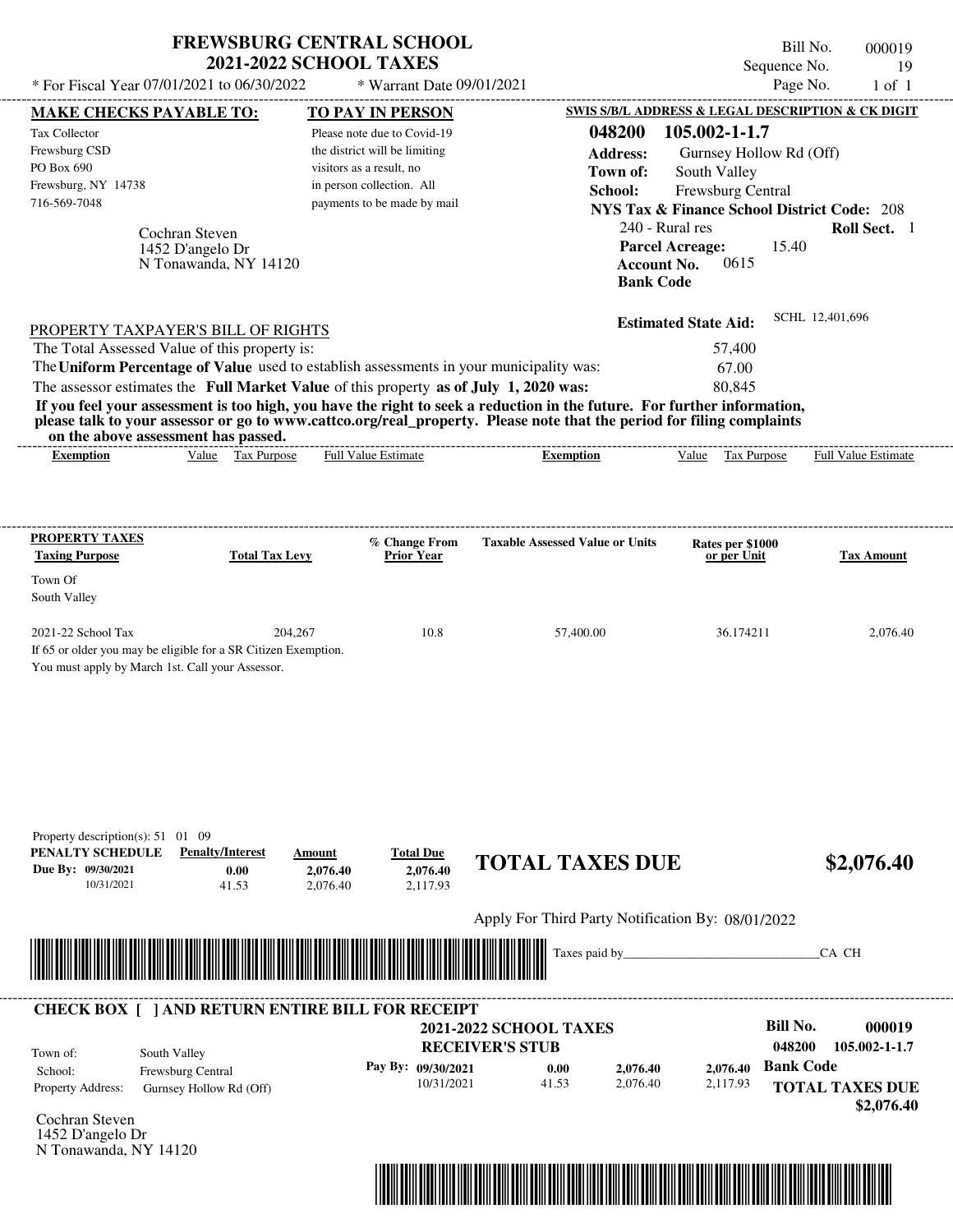|                                               |                                                                                                                    | <b>2021-2022 SCHOOL TAXES</b> | <b>FREWSBURG CENTRAL SCHOOL</b>    |                                                                                                                         | Bill No.                                               | 000020                     |
|-----------------------------------------------|--------------------------------------------------------------------------------------------------------------------|-------------------------------|------------------------------------|-------------------------------------------------------------------------------------------------------------------------|--------------------------------------------------------|----------------------------|
|                                               | * For Fiscal Year 07/01/2021 to 06/30/2022                                                                         |                               | * Warrant Date 09/01/2021          |                                                                                                                         | Sequence No.<br>Page No.                               | 20                         |
|                                               |                                                                                                                    |                               |                                    |                                                                                                                         |                                                        | $1$ of $1$                 |
|                                               | <b>MAKE CHECKS PAYABLE TO:</b>                                                                                     |                               | <b>TO PAY IN PERSON</b>            |                                                                                                                         | SWIS S/B/L ADDRESS & LEGAL DESCRIPTION & CK DIGIT      |                            |
| Tax Collector                                 |                                                                                                                    |                               | Please note due to Covid-19        | 048200                                                                                                                  | 105.002-1-35.1                                         |                            |
| Frewsburg CSD                                 |                                                                                                                    |                               | the district will be limiting      | <b>Address:</b>                                                                                                         | Robin Hill Rd                                          |                            |
| PO Box 690                                    |                                                                                                                    |                               | visitors as a result, no           | Town of:                                                                                                                | South Valley                                           |                            |
| Frewsburg, NY 14738<br>716-569-7048           |                                                                                                                    |                               | in person collection. All          | School:                                                                                                                 | Frewsburg Central                                      |                            |
|                                               |                                                                                                                    |                               | payments to be made by mail        |                                                                                                                         | <b>NYS Tax &amp; Finance School District Code: 208</b> |                            |
|                                               | Colburn Robert Gordon                                                                                              |                               |                                    | 240 - Rural res                                                                                                         |                                                        | Roll Sect. 1               |
|                                               | 56 Grant Str                                                                                                       |                               |                                    |                                                                                                                         | 45.20<br><b>Parcel Acreage:</b>                        |                            |
|                                               | Jamestown, NY 14701                                                                                                |                               |                                    | <b>Account No.</b>                                                                                                      | 0335                                                   |                            |
|                                               |                                                                                                                    |                               |                                    | <b>Bank Code</b>                                                                                                        |                                                        |                            |
|                                               |                                                                                                                    |                               |                                    |                                                                                                                         | <b>Estimated State Aid:</b>                            | SCHL 12,401,696            |
|                                               | PROPERTY TAXPAYER'S BILL OF RIGHTS<br>The Total Assessed Value of this property is:                                |                               |                                    |                                                                                                                         | 73,100                                                 |                            |
|                                               | The Uniform Percentage of Value used to establish assessments in your municipality was:                            |                               |                                    |                                                                                                                         | 67.00                                                  |                            |
|                                               | The assessor estimates the Full Market Value of this property as of July 1, 2020 was:                              |                               |                                    |                                                                                                                         | 102,958                                                |                            |
|                                               |                                                                                                                    |                               |                                    | If you feel your assessment is too high, you have the right to seek a reduction in the future. For further information, |                                                        |                            |
|                                               | on the above assessment has passed.                                                                                |                               |                                    | please talk to your assessor or go to www.cattco.org/real_property. Please note that the period for filing complaints   |                                                        |                            |
| <b>Exemption</b>                              | Value Tax Purpose                                                                                                  |                               | <b>Full Value Estimate</b>         | <b>Exemption</b>                                                                                                        | Value Tax Purpose                                      | <b>Full Value Estimate</b> |
| <b>PROPERTY TAXES</b>                         | <b>Total Tax Levy</b>                                                                                              |                               | % Change From<br><b>Prior Year</b> | <b>Taxable Assessed Value or Units</b>                                                                                  | Rates per \$1000<br>or per Unit                        | Tax Amount                 |
| <b>Taxing Purpose</b>                         |                                                                                                                    |                               |                                    |                                                                                                                         |                                                        |                            |
|                                               |                                                                                                                    |                               |                                    |                                                                                                                         |                                                        |                            |
| Town Of<br>South Valley<br>2021-22 School Tax |                                                                                                                    | 204,267                       | 10.8                               | 73,100.00                                                                                                               | 36.174211                                              | 2,644.33                   |
|                                               |                                                                                                                    |                               |                                    |                                                                                                                         |                                                        |                            |
|                                               | If 65 or older you may be eligible for a SR Citizen Exemption.<br>You must apply by March 1st. Call your Assessor. |                               |                                    |                                                                                                                         |                                                        |                            |

Apply For Third Party Notification By: 08/01/2022



| Town of:                 | South Valley             | <b>2021-2022 SCHOOL TAXES</b><br><b>RECEIVER'S STUB</b> |       |          |          | Bill No.<br>048200     | 000020<br>105.002-1-35.1 |
|--------------------------|--------------------------|---------------------------------------------------------|-------|----------|----------|------------------------|--------------------------|
| School:                  | <b>Frewsburg Central</b> | Pay By: 09/30/2021                                      | 0.00  | 2,644.33 | 2.644.33 | <b>Bank Code</b>       |                          |
| <b>Property Address:</b> | Robin Hill Rd            | 10/31/2021                                              | 52.89 | 2.644.33 | 2,697.22 | <b>TOTAL TAXES DUE</b> | \$2,644.33               |



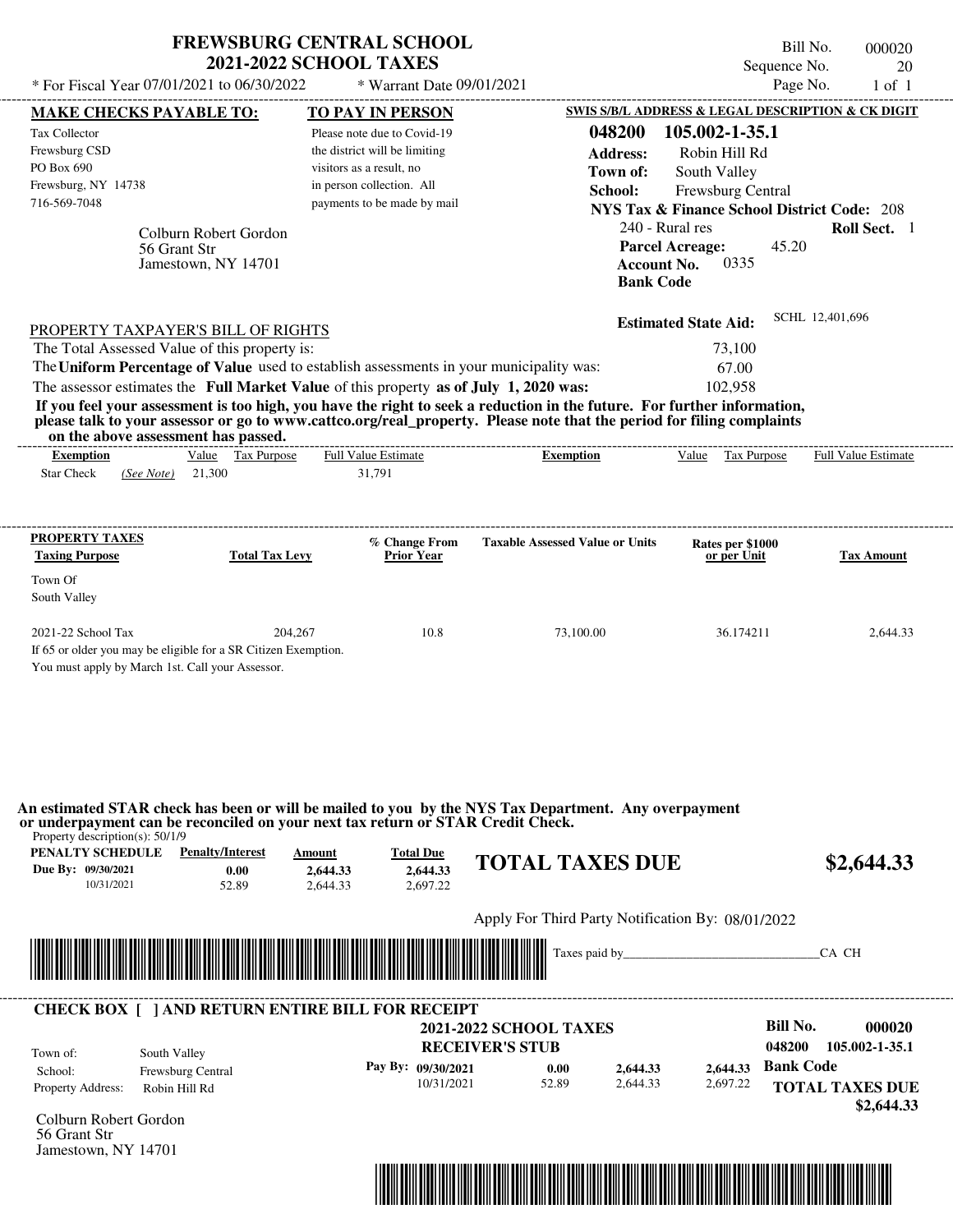| SWIS S/B/L ADDRESS & LEGAL DESCRIPTION & CK DIGIT<br>TO PAY IN PERSON<br><b>MAKE CHECKS PAYABLE TO:</b><br>048200<br>105.002-1-27.1<br>Tax Collector<br>Please note due to Covid-19<br>Frewsburg CSD<br>the district will be limiting<br><b>Address:</b><br>12791 Brown Run Rd<br>PO Box 690<br>visitors as a result, no<br>Town of:<br>South Valley<br>in person collection. All<br>Frewsburg, NY 14738<br><b>Frewsburg Central</b><br>School:<br>716-569-7048<br>payments to be made by mail<br><b>NYS Tax &amp; Finance School District Code: 208</b><br>210 - 1 Family Res<br>Dahlin James M.<br><b>Parcel Acreage:</b><br>2.75<br>12791 Brown Run Rd<br>0306<br><b>Account No.</b><br>Frewsburg, NY 14738<br><b>Bank Code</b><br>SCHL 12,401,696<br><b>Estimated State Aid:</b><br>PROPERTY TAXPAYER'S BILL OF RIGHTS<br>The Total Assessed Value of this property is:<br>58,000<br>The Uniform Percentage of Value used to establish assessments in your municipality was:<br>67.00<br>The assessor estimates the Full Market Value of this property as of July 1, 2020 was:<br>81,690<br>If you feel your assessment is too high, you have the right to seek a reduction in the future. For further information,<br>please talk to your assessor or go to www.cattco.org/real_property. Please note that the period for filing complaints<br>on the above assessment has passed.<br>Value Tax Purpose<br><b>Full Value Estimate</b><br>Value Tax Purpose<br><b>Full Value Estimate</b><br><b>Exemption</b><br><b>Exemption</b><br><b>Star Check</b><br>21,300<br>31,791<br>(See Note)<br><b>PROPERTY TAXES</b><br>% Change From<br><b>Taxable Assessed Value or Units</b><br>Rates per \$1000<br><b>Taxing Purpose</b><br><b>Total Tax Levy</b><br><b>Prior Year</b><br>or per Unit<br>Town Of<br>South Valley | * For Fiscal Year 07/01/2021 to 06/30/2022                                                                                                             | <b>2021-2022 SCHOOL TAXES</b>     | <b>FREWSBURG CENTRAL SCHOOL</b><br>* Warrant Date 09/01/2021 |                                                                                                                                | Bill No.<br>Sequence No.<br>Page No. | 000021<br>21<br>$1$ of $1$ |
|-----------------------------------------------------------------------------------------------------------------------------------------------------------------------------------------------------------------------------------------------------------------------------------------------------------------------------------------------------------------------------------------------------------------------------------------------------------------------------------------------------------------------------------------------------------------------------------------------------------------------------------------------------------------------------------------------------------------------------------------------------------------------------------------------------------------------------------------------------------------------------------------------------------------------------------------------------------------------------------------------------------------------------------------------------------------------------------------------------------------------------------------------------------------------------------------------------------------------------------------------------------------------------------------------------------------------------------------------------------------------------------------------------------------------------------------------------------------------------------------------------------------------------------------------------------------------------------------------------------------------------------------------------------------------------------------------------------------------------------------------------------------------------------------------------------------------|--------------------------------------------------------------------------------------------------------------------------------------------------------|-----------------------------------|--------------------------------------------------------------|--------------------------------------------------------------------------------------------------------------------------------|--------------------------------------|----------------------------|
|                                                                                                                                                                                                                                                                                                                                                                                                                                                                                                                                                                                                                                                                                                                                                                                                                                                                                                                                                                                                                                                                                                                                                                                                                                                                                                                                                                                                                                                                                                                                                                                                                                                                                                                                                                                                                       |                                                                                                                                                        |                                   |                                                              |                                                                                                                                |                                      |                            |
|                                                                                                                                                                                                                                                                                                                                                                                                                                                                                                                                                                                                                                                                                                                                                                                                                                                                                                                                                                                                                                                                                                                                                                                                                                                                                                                                                                                                                                                                                                                                                                                                                                                                                                                                                                                                                       |                                                                                                                                                        |                                   |                                                              |                                                                                                                                |                                      | Roll Sect. 1               |
|                                                                                                                                                                                                                                                                                                                                                                                                                                                                                                                                                                                                                                                                                                                                                                                                                                                                                                                                                                                                                                                                                                                                                                                                                                                                                                                                                                                                                                                                                                                                                                                                                                                                                                                                                                                                                       |                                                                                                                                                        |                                   |                                                              |                                                                                                                                |                                      |                            |
|                                                                                                                                                                                                                                                                                                                                                                                                                                                                                                                                                                                                                                                                                                                                                                                                                                                                                                                                                                                                                                                                                                                                                                                                                                                                                                                                                                                                                                                                                                                                                                                                                                                                                                                                                                                                                       |                                                                                                                                                        |                                   |                                                              |                                                                                                                                |                                      |                            |
|                                                                                                                                                                                                                                                                                                                                                                                                                                                                                                                                                                                                                                                                                                                                                                                                                                                                                                                                                                                                                                                                                                                                                                                                                                                                                                                                                                                                                                                                                                                                                                                                                                                                                                                                                                                                                       |                                                                                                                                                        |                                   |                                                              |                                                                                                                                |                                      |                            |
|                                                                                                                                                                                                                                                                                                                                                                                                                                                                                                                                                                                                                                                                                                                                                                                                                                                                                                                                                                                                                                                                                                                                                                                                                                                                                                                                                                                                                                                                                                                                                                                                                                                                                                                                                                                                                       |                                                                                                                                                        |                                   |                                                              |                                                                                                                                |                                      |                            |
| 2021-22 School Tax<br>10.8<br>204,267<br>58,000.00<br>36.174211<br>If 65 or older you may be eligible for a SR Citizen Exemption.<br>You must apply by March 1st. Call your Assessor.                                                                                                                                                                                                                                                                                                                                                                                                                                                                                                                                                                                                                                                                                                                                                                                                                                                                                                                                                                                                                                                                                                                                                                                                                                                                                                                                                                                                                                                                                                                                                                                                                                 |                                                                                                                                                        |                                   |                                                              |                                                                                                                                |                                      | <b>Tax Amount</b>          |
| Due By: 09/30/2021<br>2,098.10<br>0.00<br>2,098.10                                                                                                                                                                                                                                                                                                                                                                                                                                                                                                                                                                                                                                                                                                                                                                                                                                                                                                                                                                                                                                                                                                                                                                                                                                                                                                                                                                                                                                                                                                                                                                                                                                                                                                                                                                    | or underpayment can be reconciled on your next tax return or STAR Credit Check.<br>Property description(s): $50 \quad 01 \quad 09$<br>PENALTY SCHEDULE | <b>Penalty/Interest</b><br>Amount | <b>Total Due</b>                                             | An estimated STAR check has been or will be mailed to you by the NYS Tax Department. Any overpayment<br><b>TOTAL TAXES DUE</b> |                                      | 2,098.10<br>\$2,098.10     |



| Town of:                 | South Valley             | <b>2021-2022 SCHOOL TAXES</b><br><b>RECEIVER'S STUB</b> |       |          |          | Bill No.<br>048200 | 000021<br>105.002-1-27.1             |
|--------------------------|--------------------------|---------------------------------------------------------|-------|----------|----------|--------------------|--------------------------------------|
| School:                  | <b>Frewsburg Central</b> | Pay By: 09/30/2021                                      | 0.00  | 2,098.10 | 2.098.10 | <b>Bank Code</b>   |                                      |
| <b>Property Address:</b> | 12791 Brown Run Rd       | 10/31/2021                                              | 41.96 | 2,098.10 | 2,140.06 |                    | <b>TOTAL TAXES DUE</b><br>\$2,098.10 |

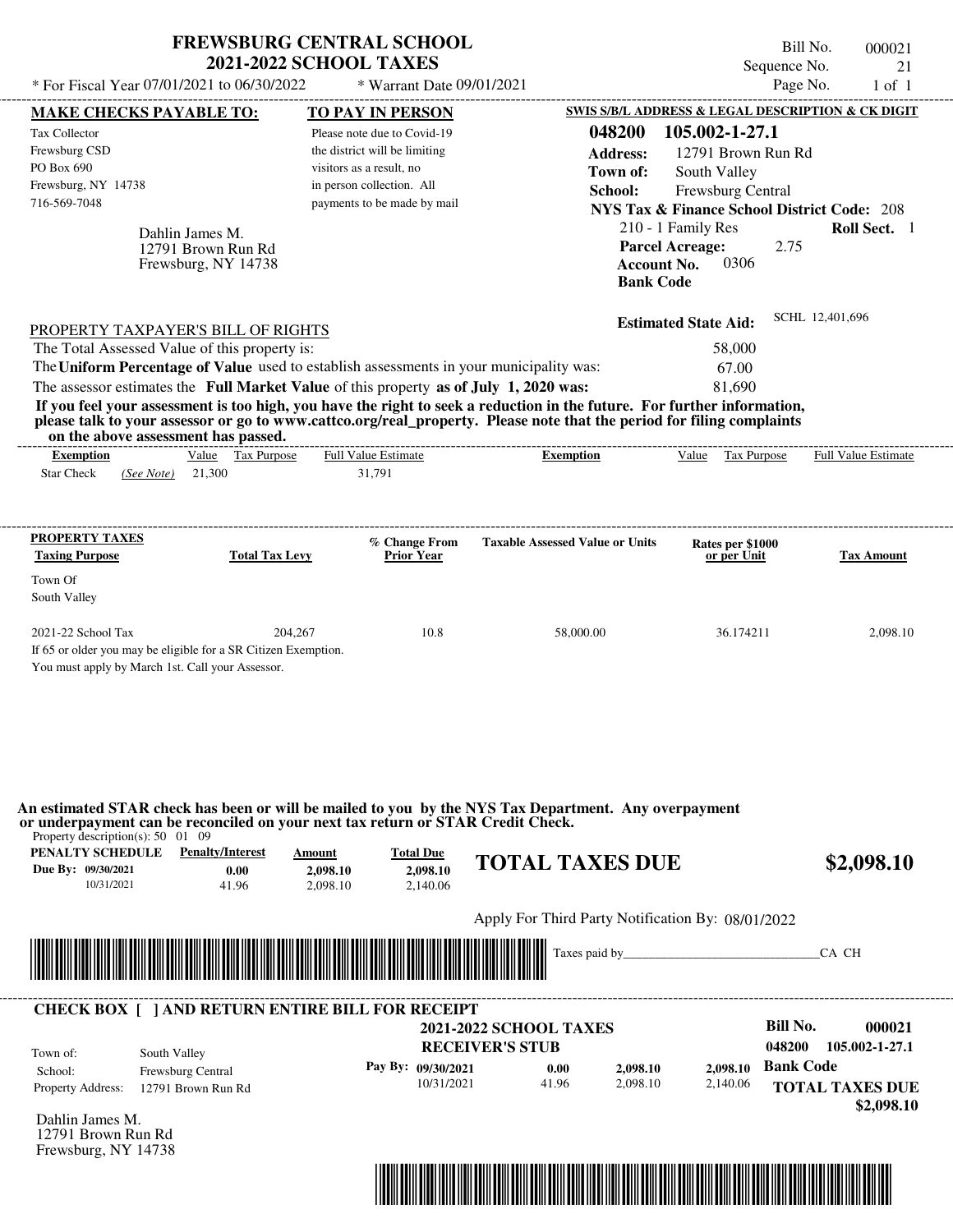|                                                                                       |                                                                                     | <b>2021-2022 SCHOOL TAXES</b> | <b>FREWSBURG CENTRAL SCHOOL</b> |                                                                                                                                                                                                                                                  | Bill No.<br>Sequence No.                               | 000022<br>22               |
|---------------------------------------------------------------------------------------|-------------------------------------------------------------------------------------|-------------------------------|---------------------------------|--------------------------------------------------------------------------------------------------------------------------------------------------------------------------------------------------------------------------------------------------|--------------------------------------------------------|----------------------------|
|                                                                                       | * For Fiscal Year 07/01/2021 to 06/30/2022                                          |                               | * Warrant Date 09/01/2021       |                                                                                                                                                                                                                                                  | Page No.                                               | $1$ of $1$                 |
|                                                                                       | <b>MAKE CHECKS PAYABLE TO:</b>                                                      |                               | <b>TO PAY IN PERSON</b>         |                                                                                                                                                                                                                                                  | SWIS S/B/L ADDRESS & LEGAL DESCRIPTION & CK DIGIT      |                            |
| <b>Tax Collector</b>                                                                  |                                                                                     |                               | Please note due to Covid-19     | 048200                                                                                                                                                                                                                                           | 96.004-1-19.3                                          |                            |
| Frewsburg CSD                                                                         |                                                                                     |                               | the district will be limiting   | <b>Address:</b>                                                                                                                                                                                                                                  | Bragg Rd                                               |                            |
| PO Box 690                                                                            |                                                                                     |                               | visitors as a result, no        | Town of:                                                                                                                                                                                                                                         | South Valley                                           |                            |
| Frewsburg, NY 14738                                                                   |                                                                                     |                               | in person collection. All       | School:                                                                                                                                                                                                                                          | Frewsburg Central                                      |                            |
| 716-569-7048                                                                          |                                                                                     |                               | payments to be made by mail     |                                                                                                                                                                                                                                                  | <b>NYS Tax &amp; Finance School District Code: 208</b> |                            |
|                                                                                       | Detweiler Ben E                                                                     |                               |                                 |                                                                                                                                                                                                                                                  | $322 -$ Rural vac $>10$                                | Roll Sect. 1               |
|                                                                                       | Detweiler Barbara J                                                                 |                               |                                 | <b>Parcel Acreage:</b>                                                                                                                                                                                                                           | 124.05                                                 |                            |
|                                                                                       | 25897 Blystone Rd                                                                   |                               |                                 | <b>Account No.</b>                                                                                                                                                                                                                               | 0307                                                   |                            |
|                                                                                       | Edinboro, PA 16412                                                                  |                               |                                 | <b>Bank Code</b>                                                                                                                                                                                                                                 |                                                        |                            |
|                                                                                       |                                                                                     |                               |                                 |                                                                                                                                                                                                                                                  | <b>Estimated State Aid:</b>                            | SCHL 12,401,696            |
|                                                                                       | PROPERTY TAXPAYER'S BILL OF RIGHTS<br>The Total Assessed Value of this property is: |                               |                                 |                                                                                                                                                                                                                                                  | 52,600                                                 |                            |
|                                                                                       |                                                                                     |                               |                                 | The Uniform Percentage of Value used to establish assessments in your municipality was:                                                                                                                                                          | 67.00                                                  |                            |
|                                                                                       |                                                                                     |                               |                                 |                                                                                                                                                                                                                                                  | 74,085                                                 |                            |
| The assessor estimates the Full Market Value of this property as of July 1, 2020 was: |                                                                                     |                               |                                 | If you feel your assessment is too high, you have the right to seek a reduction in the future. For further information,<br>please talk to your assessor or go to www.cattco.org/real_property. Please note that the period for filing complaints |                                                        |                            |
| <b>Exemption</b>                                                                      | on the above assessment has passed.<br>Value Tax Purpose                            |                               | <b>Full Value Estimate</b>      | <b>Exemption</b>                                                                                                                                                                                                                                 | Value<br>Tax Purpose                                   | <b>Full Value Estimate</b> |
| <b>Taxing Purpose</b>                                                                 |                                                                                     | <b>Total Tax Levy</b>         | % Change From<br>Prior Year     | <b>Taxable Assessed Value or Units</b>                                                                                                                                                                                                           | Rates per \$1000<br>or per Unit                        | <b>Tax Amount</b>          |
| <b>PROPERTY TAXES</b><br>Town Of<br>South Valley                                      |                                                                                     |                               |                                 |                                                                                                                                                                                                                                                  |                                                        |                            |
| 2021-22 School Tax                                                                    | If 65 or older you may be eligible for a SR Citizen Exemption.                      | 204,267                       | 10.8                            | 52,600.00                                                                                                                                                                                                                                        | 36.174211                                              | 1,902.76                   |

Apply For Third Party Notification By: 08/01/2022



## Detweiler Ben E **RECEIVER'S STUB Bill No. 000022 Bank Code 1,902.76** Property Address: Bragg Rd South Valley School: Frewsburg Central **TOTAL TAXES DUE \$1,902.76 2021-2022 SCHOOL TAXES 048200 96.004-1-19.3 Pay By: 09/30/2021** 10/31/2021 38.06 **0.00** 1,902.76 **1,902.76** 1,940.82 Town of: ---------------------------------------------------------------------------------------------------------------------------------------------------------------------------------------------------- **CHECK BOX [ ] AND RETURN ENTIRE BILL FOR RECEIPT**

Detweiler Barbara J 25897 Blystone Rd Edinboro, PA 16412

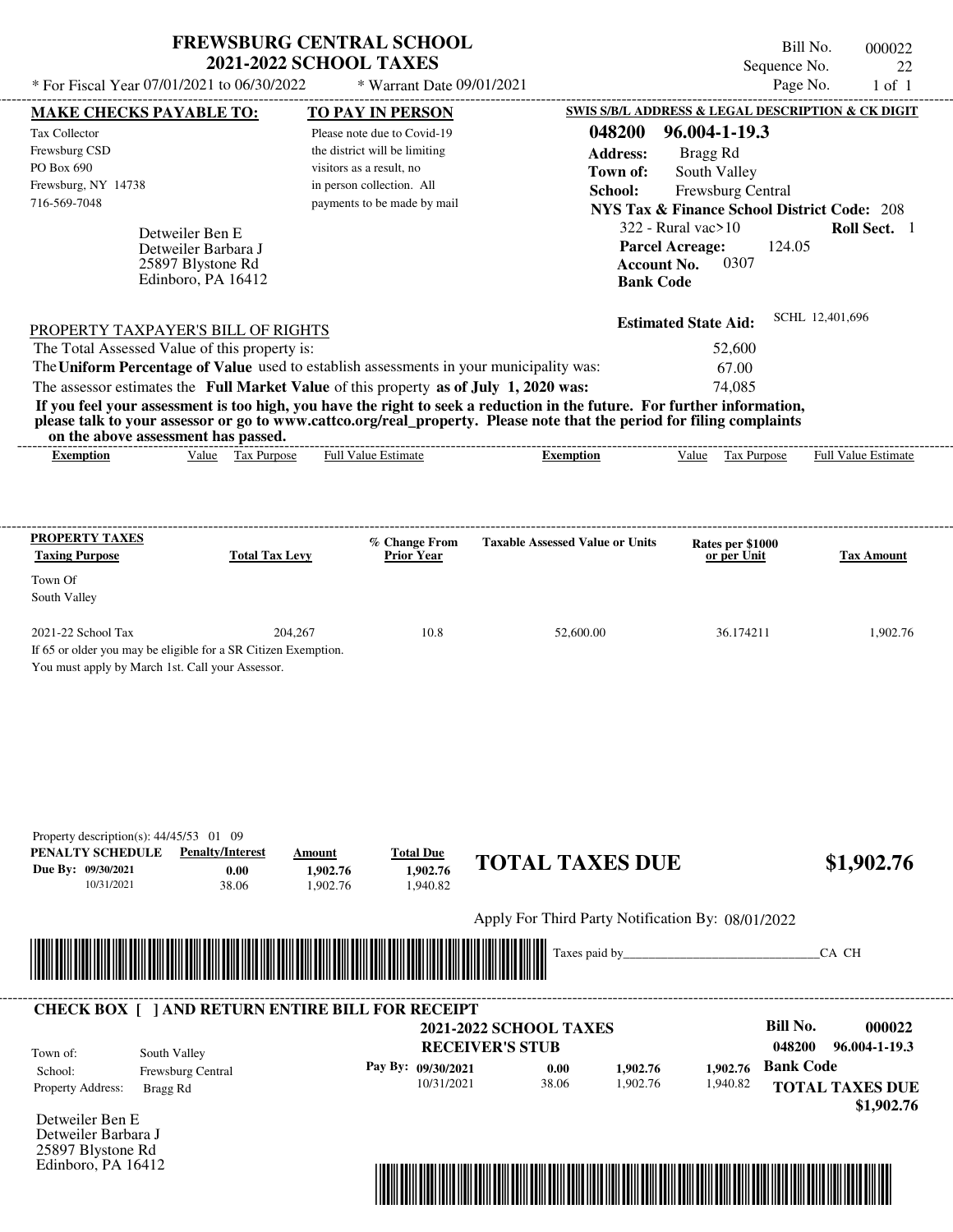| <b>FREWSBURG CENTRAL SCHOOL</b> |
|---------------------------------|
| <b>2021-2022 SCHOOL TAXES</b>   |

 $*$  For Fiscal Year 07/01/2021 to 06/30/2022  $*$  Warrant Date 09/01/2021 Page No. 1 of 1

Bill No. 000023 Sequence No. 23<br>Page No. 23<br>1 of 1

| <b>MAKE CHECKS PAYABLE TO:</b>                                      |                                                                                                                        | <b>TO PAY IN PERSON</b>                                                                 |                                                                                                                         | SWIS S/B/L ADDRESS & LEGAL DESCRIPTION & CK DIGIT      |                            |
|---------------------------------------------------------------------|------------------------------------------------------------------------------------------------------------------------|-----------------------------------------------------------------------------------------|-------------------------------------------------------------------------------------------------------------------------|--------------------------------------------------------|----------------------------|
| Tax Collector                                                       |                                                                                                                        | Please note due to Covid-19                                                             | 048200                                                                                                                  | 105.002-1-1.16                                         |                            |
| Frewsburg CSD                                                       |                                                                                                                        | the district will be limiting                                                           | <b>Address:</b>                                                                                                         | 17 S Sylvan Glenn                                      |                            |
| PO Box 690                                                          |                                                                                                                        | visitors as a result, no                                                                | Town of:                                                                                                                | South Valley                                           |                            |
| Frewsburg, NY 14738                                                 |                                                                                                                        | in person collection. All                                                               | School:                                                                                                                 | Frewsburg Central                                      |                            |
| 716-569-7048                                                        |                                                                                                                        | payments to be made by mail                                                             |                                                                                                                         | <b>NYS Tax &amp; Finance School District Code: 208</b> |                            |
|                                                                     | Dreher Paul R                                                                                                          |                                                                                         |                                                                                                                         | 210 - 1 Family Res                                     | Roll Sect. 1               |
|                                                                     | Dreher Melody J                                                                                                        |                                                                                         |                                                                                                                         | <b>Parcel Acreage:</b><br>17.85                        |                            |
|                                                                     | 17 S SYLVAN GLENN                                                                                                      |                                                                                         | <b>Account No.</b>                                                                                                      | 0645                                                   |                            |
|                                                                     | FREWSBURG, NY 14738                                                                                                    |                                                                                         | <b>Bank Code</b>                                                                                                        |                                                        |                            |
|                                                                     |                                                                                                                        |                                                                                         |                                                                                                                         | <b>Estimated State Aid:</b>                            | SCHL 12,401,696            |
| <b>PROPERTY TAXPAYER'S BILL OF RIGHTS</b>                           |                                                                                                                        |                                                                                         |                                                                                                                         |                                                        |                            |
| The Total Assessed Value of this property is:                       |                                                                                                                        | The Uniform Percentage of Value used to establish assessments in your municipality was: |                                                                                                                         | 83,700<br>67.00                                        |                            |
|                                                                     |                                                                                                                        | The assessor estimates the Full Market Value of this property as of July 1, 2020 was:   |                                                                                                                         | 117,887                                                |                            |
|                                                                     |                                                                                                                        |                                                                                         | If you feel your assessment is too high, you have the right to seek a reduction in the future. For further information, |                                                        |                            |
|                                                                     |                                                                                                                        |                                                                                         | please talk to your assessor or go to www.cattco.org/real_property. Please note that the period for filing complaints   |                                                        |                            |
| on the above assessment has passed.<br><b>Exemption</b>             | Value Tax Purpose                                                                                                      | <b>Full Value Estimate</b>                                                              | <b>Exemption</b>                                                                                                        | Value Tax Purpose                                      | <b>Full Value Estimate</b> |
| Vet War S                                                           | 4,260 SCHOOL                                                                                                           | 6,358                                                                                   | Vet Dis S                                                                                                               | 14.200 SCHOOL                                          | 21,194                     |
| Enh Star                                                            | (See Note) 50,200 SCHOOL                                                                                               | 74,925                                                                                  |                                                                                                                         |                                                        |                            |
|                                                                     |                                                                                                                        |                                                                                         |                                                                                                                         |                                                        |                            |
| <b>PROPERTY TAXES</b><br><b>Taxing Purpose</b>                      | <b>Total Tax Levy</b>                                                                                                  | % Change From<br><b>Prior Year</b>                                                      | <b>Taxable Assessed Value or Units</b><br>(before accounting for STAR)                                                  | Rates per \$1000<br>or per Unit                        | <b>Tax Amount</b>          |
| Town Of                                                             |                                                                                                                        |                                                                                         |                                                                                                                         |                                                        |                            |
| South Valley                                                        |                                                                                                                        |                                                                                         |                                                                                                                         |                                                        |                            |
| 2021-22 School Tax                                                  | 204,267                                                                                                                | 10.8                                                                                    | 65,240.00                                                                                                               | 36.174211                                              | 2,360.01                   |
|                                                                     | If 65 or older you may be eligible for a SR Citizen Exemption.                                                         |                                                                                         |                                                                                                                         |                                                        |                            |
| You must apply by March 1st. Call your Assessor.                    |                                                                                                                        |                                                                                         |                                                                                                                         |                                                        |                            |
|                                                                     |                                                                                                                        |                                                                                         |                                                                                                                         |                                                        |                            |
|                                                                     |                                                                                                                        |                                                                                         |                                                                                                                         |                                                        |                            |
|                                                                     |                                                                                                                        |                                                                                         |                                                                                                                         |                                                        |                            |
|                                                                     |                                                                                                                        |                                                                                         |                                                                                                                         |                                                        |                            |
|                                                                     |                                                                                                                        |                                                                                         |                                                                                                                         |                                                        |                            |
|                                                                     |                                                                                                                        | Note: This year's STAR exemption benefit cannot exceed last year's benefit.             | Your tax savings this year resulting from the New York State School Tax Relief (STAR) program is:                       |                                                        | \$1,574.00                 |
| Property description(s): $51 \quad 01 \quad 09$<br>PENALTY SCHEDULE | <b>Penalty/Interest</b>                                                                                                | Sawmill Run Sub Div<br>Phase Ii                                                         |                                                                                                                         |                                                        |                            |
| Due By: 09/30/2021                                                  | 0.00                                                                                                                   | <b>Total Due</b><br>Amount<br>786.01<br>786.01                                          | <b>TOTAL TAXES DUE</b>                                                                                                  |                                                        | \$786.01                   |
| 10/31/2021                                                          | 15.72                                                                                                                  | 801.73<br>786.01                                                                        |                                                                                                                         |                                                        |                            |
|                                                                     |                                                                                                                        |                                                                                         | Apply For Third Party Notification By: 08/01/2022                                                                       |                                                        |                            |
|                                                                     |                                                                                                                        |                                                                                         |                                                                                                                         |                                                        |                            |
|                                                                     | <u> Andrew Maria (1989), provincia de la contrada de la contrada de la contrada de la contrada de la contrada de l</u> |                                                                                         | Taxes paid by                                                                                                           |                                                        | CA CH                      |
|                                                                     |                                                                                                                        |                                                                                         |                                                                                                                         |                                                        |                            |
|                                                                     |                                                                                                                        | <b>CHECK BOX [ ] AND RETURN ENTIRE BILL FOR RECEIPT</b>                                 |                                                                                                                         |                                                        |                            |
|                                                                     |                                                                                                                        |                                                                                         | <b>2021-2022 SCHOOL TAXES</b>                                                                                           | <b>Bill No.</b>                                        | 000023                     |
| Town of:                                                            | South Valley                                                                                                           |                                                                                         | <b>RECEIVER'S STUB</b>                                                                                                  | 048200                                                 | 105.002-1-1.16             |
| School:                                                             | Frewsburg Central                                                                                                      | Pay By: 09/30/2021                                                                      | 0.00<br>786.01                                                                                                          | <b>Bank Code</b><br>786.01                             |                            |
| <b>Property Address:</b>                                            | 17 S Sylvan Glenn                                                                                                      | 10/31/2021                                                                              | 15.72<br>786.01                                                                                                         | 801.73                                                 | <b>TOTAL TAXES DUE</b>     |
| Dreher Paul R                                                       |                                                                                                                        |                                                                                         |                                                                                                                         |                                                        | \$786.01                   |
| Dreher Melody J                                                     |                                                                                                                        |                                                                                         |                                                                                                                         |                                                        |                            |
| 17 S SYLVAN GLENN                                                   |                                                                                                                        |                                                                                         |                                                                                                                         |                                                        |                            |
| FREWSBURG, NY 14738                                                 |                                                                                                                        |                                                                                         |                                                                                                                         |                                                        |                            |
|                                                                     |                                                                                                                        |                                                                                         | <u> 1989 - Johann Stoff, Amerikaansk politiker († 1989)</u>                                                             |                                                        |                            |
|                                                                     |                                                                                                                        |                                                                                         |                                                                                                                         |                                                        |                            |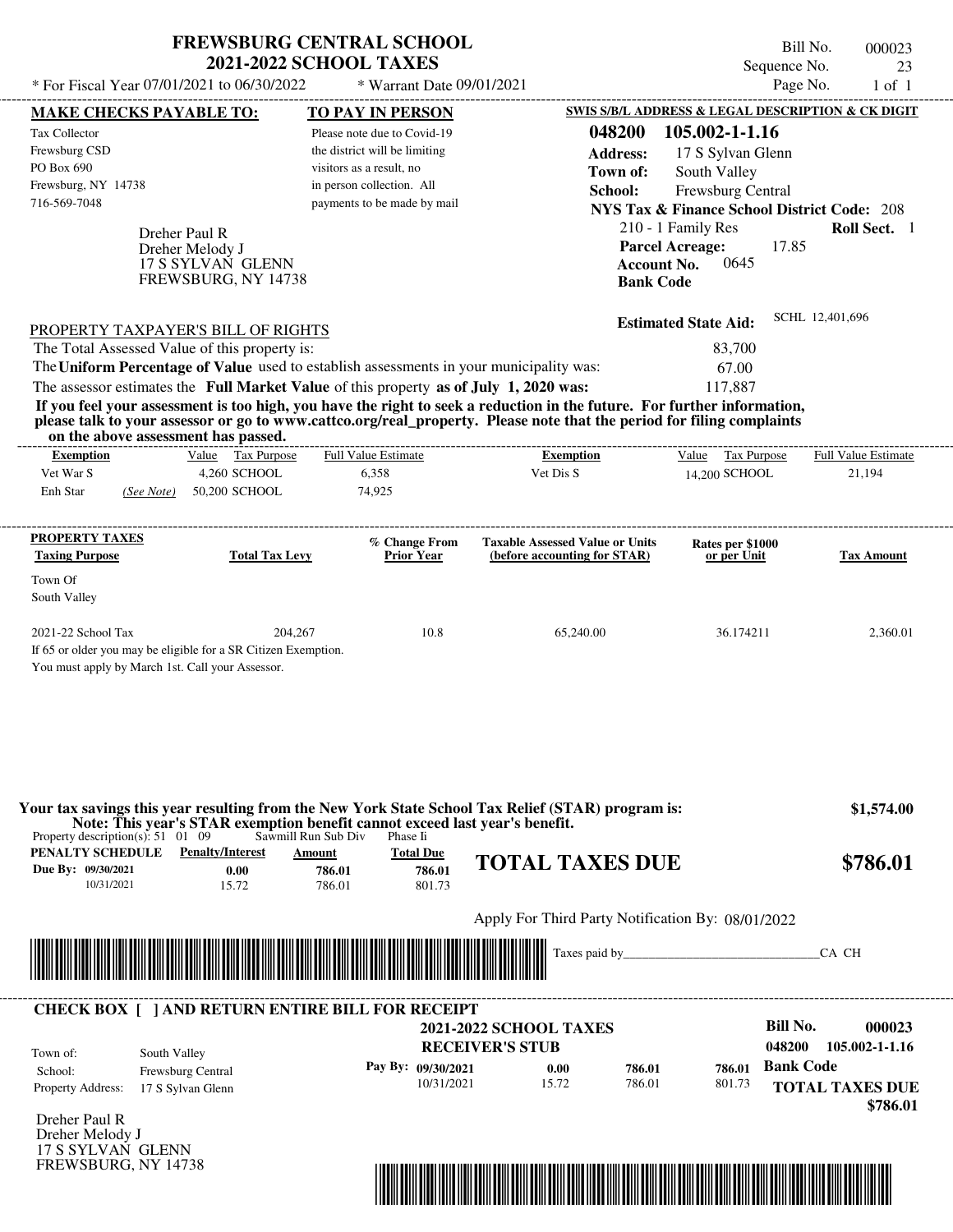| * For Fiscal Year 07/01/2021 to 06/30/2022                                                                                                                                                                                                                                                                                       | <b>FREWSBURG CENTRAL SCHOOL</b><br><b>2021-2022 SCHOOL TAXES</b> | * Warrant Date 09/01/2021                        |                                                                 |                                                        | Bill No.<br>Sequence No.<br>Page No.          | 000024<br>24<br>$1$ of $1$         |
|----------------------------------------------------------------------------------------------------------------------------------------------------------------------------------------------------------------------------------------------------------------------------------------------------------------------------------|------------------------------------------------------------------|--------------------------------------------------|-----------------------------------------------------------------|--------------------------------------------------------|-----------------------------------------------|------------------------------------|
|                                                                                                                                                                                                                                                                                                                                  |                                                                  |                                                  |                                                                 | SWIS S/B/L ADDRESS & LEGAL DESCRIPTION & CK DIGIT      |                                               |                                    |
| <b>MAKE CHECKS PAYABLE TO:</b><br>Tax Collector                                                                                                                                                                                                                                                                                  |                                                                  | TO PAY IN PERSON<br>Please note due to Covid-19  |                                                                 | 048200<br>105.002-1-1.30                               |                                               |                                    |
| Frewsburg CSD                                                                                                                                                                                                                                                                                                                    |                                                                  | the district will be limiting                    |                                                                 | <b>Address:</b>                                        | 12 Gurnsey Hollow Rd                          |                                    |
| PO Box 690                                                                                                                                                                                                                                                                                                                       | visitors as a result, no                                         |                                                  |                                                                 | South Valley<br>Town of:                               |                                               |                                    |
| Frewsburg, NY 14738                                                                                                                                                                                                                                                                                                              | in person collection. All                                        |                                                  |                                                                 | School:<br>Frewsburg Central                           |                                               |                                    |
| 716-569-7048                                                                                                                                                                                                                                                                                                                     |                                                                  | payments to be made by mail                      |                                                                 | <b>NYS Tax &amp; Finance School District Code: 208</b> |                                               |                                    |
|                                                                                                                                                                                                                                                                                                                                  |                                                                  |                                                  |                                                                 | $322$ - Rural vac $>10$                                |                                               | Roll Sect. 1                       |
| Dreher Paul R<br>Dreher Melody J                                                                                                                                                                                                                                                                                                 |                                                                  |                                                  |                                                                 | <b>Parcel Acreage:</b>                                 | 14.10                                         |                                    |
| 17 Sylvan Glen                                                                                                                                                                                                                                                                                                                   |                                                                  |                                                  |                                                                 | <b>Account No.</b>                                     | 0659                                          |                                    |
| Frewsburg, NY 14738                                                                                                                                                                                                                                                                                                              |                                                                  |                                                  |                                                                 | <b>Bank Code</b>                                       |                                               |                                    |
|                                                                                                                                                                                                                                                                                                                                  |                                                                  |                                                  |                                                                 |                                                        |                                               |                                    |
| PROPERTY TAXPAYER'S BILL OF RIGHTS                                                                                                                                                                                                                                                                                               |                                                                  |                                                  |                                                                 | <b>Estimated State Aid:</b>                            |                                               | SCHL 12,401,696                    |
| The Total Assessed Value of this property is:                                                                                                                                                                                                                                                                                    |                                                                  |                                                  |                                                                 | 11,800                                                 |                                               |                                    |
| The Uniform Percentage of Value used to establish assessments in your municipality was:                                                                                                                                                                                                                                          |                                                                  |                                                  |                                                                 | 67.00                                                  |                                               |                                    |
| The assessor estimates the Full Market Value of this property as of July 1, 2020 was:                                                                                                                                                                                                                                            |                                                                  |                                                  |                                                                 | 16,620                                                 |                                               |                                    |
| If you feel your assessment is too high, you have the right to seek a reduction in the future. For further information,<br>please talk to your assessor or go to www.cattco.org/real_property. Please note that the period for filing complaints<br>on the above assessment has passed.<br>Value Tax Purpose<br><b>Exemption</b> | Full Value Estimate                                              |                                                  | <b>Exemption</b>                                                | Value Tax Purpose                                      |                                               | <b>Full Value Estimate</b>         |
|                                                                                                                                                                                                                                                                                                                                  |                                                                  |                                                  |                                                                 |                                                        |                                               |                                    |
| <b>PROPERTY TAXES</b>                                                                                                                                                                                                                                                                                                            |                                                                  | % Change From                                    | <b>Taxable Assessed Value or Units</b>                          | Rates per \$1000                                       |                                               |                                    |
| <b>Taxing Purpose</b>                                                                                                                                                                                                                                                                                                            | <b>Total Tax Levy</b>                                            | <b>Prior Year</b>                                |                                                                 | or per Unit                                            |                                               | <b>Tax Amount</b>                  |
| Town Of                                                                                                                                                                                                                                                                                                                          |                                                                  |                                                  |                                                                 |                                                        |                                               |                                    |
| South Valley                                                                                                                                                                                                                                                                                                                     |                                                                  |                                                  |                                                                 |                                                        |                                               |                                    |
| 2021-22 School Tax                                                                                                                                                                                                                                                                                                               | 204,267                                                          | 10.8                                             | 11,800.00                                                       |                                                        | 36.174211                                     | 426.86                             |
| If 65 or older you may be eligible for a SR Citizen Exemption.                                                                                                                                                                                                                                                                   |                                                                  |                                                  |                                                                 |                                                        |                                               |                                    |
| You must apply by March 1st. Call your Assessor.                                                                                                                                                                                                                                                                                 |                                                                  |                                                  |                                                                 |                                                        |                                               |                                    |
| Property description(s): $51 \quad 01 \quad 09$<br>PENALTY SCHEDULE<br><b>Penalty/Interest</b><br>Due By: 09/30/2021<br>0.00<br>10/31/2021<br>8.54                                                                                                                                                                               | Sawmill Run Sub Div<br>Amount<br>426.86<br>426.86                | Phase Ii<br><b>Total Due</b><br>426.86<br>435.40 | <b>TOTAL TAXES DUE</b>                                          |                                                        |                                               | \$426.86                           |
|                                                                                                                                                                                                                                                                                                                                  |                                                                  |                                                  | Apply For Third Party Notification By: 08/01/2022               |                                                        |                                               |                                    |
|                                                                                                                                                                                                                                                                                                                                  |                                                                  |                                                  | Taxes paid by_                                                  |                                                        |                                               | CA CH                              |
| <b>CHECK BOX [ ] AND RETURN ENTIRE BILL FOR RECEIPT</b><br>South Valley<br>Town of:                                                                                                                                                                                                                                              |                                                                  | Pay By: 09/30/2021                               | <b>2021-2022 SCHOOL TAXES</b><br><b>RECEIVER'S STUB</b><br>0.00 | 426.86<br>426.86                                       | <b>Bill No.</b><br>048200<br><b>Bank Code</b> | 000024<br>105.002-1-1.30           |
| School:<br>Frewsburg Central                                                                                                                                                                                                                                                                                                     |                                                                  | 10/31/2021                                       | 8.54                                                            | 426.86<br>435.40                                       |                                               |                                    |
| Property Address:<br>12 Gurnsey Hollow Rd                                                                                                                                                                                                                                                                                        |                                                                  |                                                  |                                                                 |                                                        |                                               | <b>TOTAL TAXES DUE</b><br>\$426.86 |

Dreher Paul R Dreher Melody J 17 Sylvan Glen Frewsburg, NY 14738

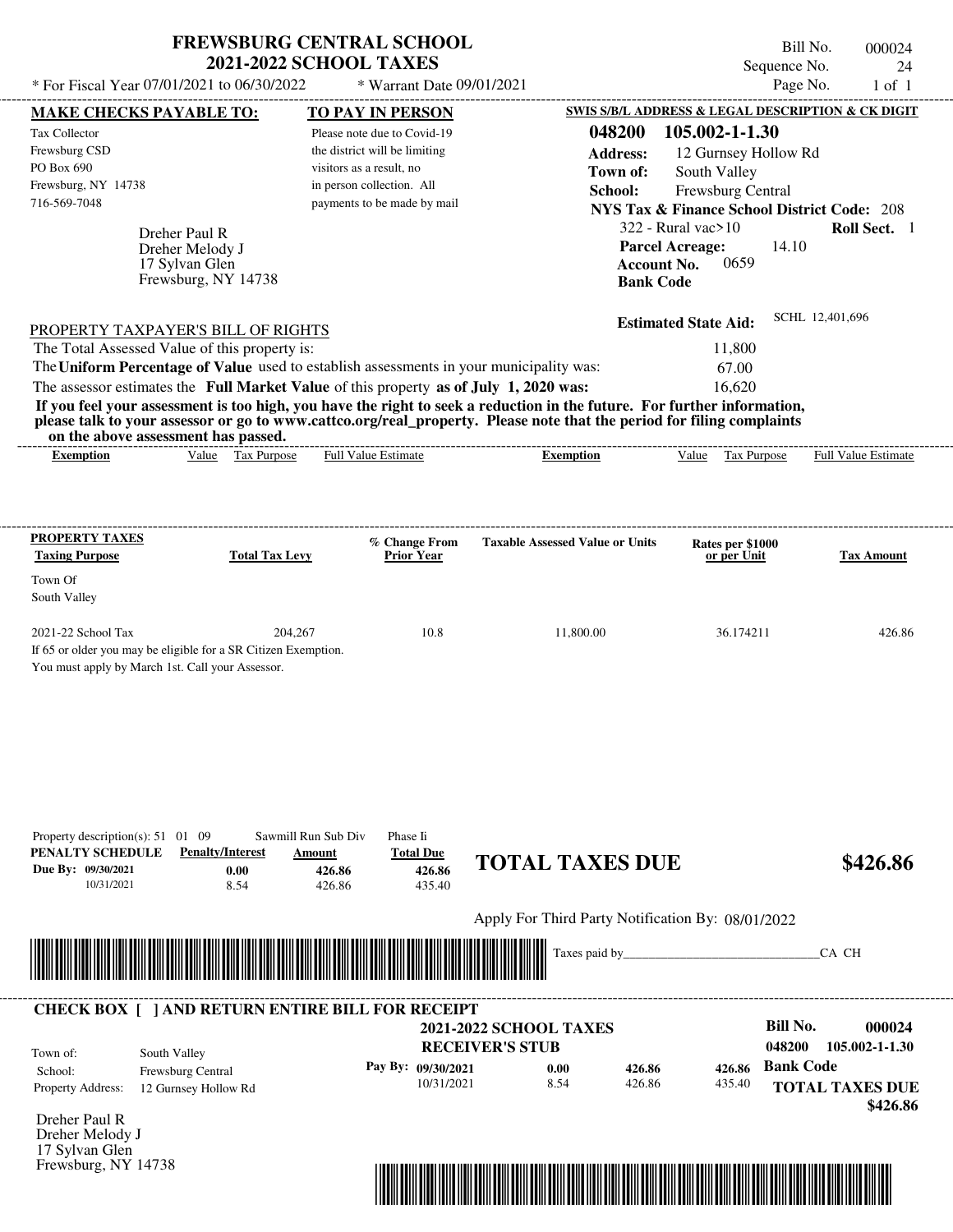| * For Fiscal Year 07/01/2021 to 06/30/2022                                                                                                                                                                                                       | <b>FREWSBURG CENTRAL SCHOOL</b><br><b>2021-2022 SCHOOL TAXES</b> | * Warrant Date 09/01/2021                |                                                   | Sequence No.<br>Page No.                               | Bill No.<br>000025<br>25<br>$1$ of $1$ |
|--------------------------------------------------------------------------------------------------------------------------------------------------------------------------------------------------------------------------------------------------|------------------------------------------------------------------|------------------------------------------|---------------------------------------------------|--------------------------------------------------------|----------------------------------------|
| <b>MAKE CHECKS PAYABLE TO:</b>                                                                                                                                                                                                                   |                                                                  | <b>TO PAY IN PERSON</b>                  |                                                   | SWIS S/B/L ADDRESS & LEGAL DESCRIPTION & CK DIGIT      |                                        |
| Tax Collector                                                                                                                                                                                                                                    |                                                                  | Please note due to Covid-19              | 048200                                            | 105.002-1-1.19                                         |                                        |
| Frewsburg CSD                                                                                                                                                                                                                                    |                                                                  | the district will be limiting            | <b>Address:</b>                                   | 63 S Sylvan Glen                                       |                                        |
| PO Box 690                                                                                                                                                                                                                                       | visitors as a result, no                                         |                                          | Town of:                                          | South Valley                                           |                                        |
| Frewsburg, NY 14738                                                                                                                                                                                                                              | in person collection. All                                        |                                          | School:                                           | Frewsburg Central                                      |                                        |
| 716-569-7048                                                                                                                                                                                                                                     |                                                                  | payments to be made by mail              |                                                   | <b>NYS Tax &amp; Finance School District Code: 208</b> |                                        |
| Dunn Douglas P.                                                                                                                                                                                                                                  |                                                                  |                                          | 240 - Rural res                                   |                                                        | Roll Sect. 1                           |
| 63 S. Sylvan Glen                                                                                                                                                                                                                                |                                                                  |                                          |                                                   | 6.93<br><b>Parcel Acreage:</b>                         |                                        |
| Frewsburg, NY 14738                                                                                                                                                                                                                              |                                                                  |                                          | <b>Account No.</b><br><b>Bank Code</b>            | 0648                                                   |                                        |
| PROPERTY TAXPAYER'S BILL OF RIGHTS                                                                                                                                                                                                               |                                                                  |                                          |                                                   | <b>Estimated State Aid:</b>                            | SCHL 12,401,696                        |
| The Total Assessed Value of this property is:                                                                                                                                                                                                    |                                                                  |                                          |                                                   | 68,200                                                 |                                        |
| The Uniform Percentage of Value used to establish assessments in your municipality was:                                                                                                                                                          |                                                                  |                                          |                                                   | 67.00                                                  |                                        |
| The assessor estimates the Full Market Value of this property as of July 1, 2020 was:                                                                                                                                                            |                                                                  |                                          |                                                   | 96,056                                                 |                                        |
| If you feel your assessment is too high, you have the right to seek a reduction in the future. For further information,<br>please talk to your assessor or go to www.cattco.org/real_property. Please note that the period for filing complaints |                                                                  |                                          |                                                   |                                                        |                                        |
| on the above assessment has passed.<br>Value Tax Purpose<br><b>Exemption</b>                                                                                                                                                                     | Full Value Estimate                                              |                                          | <b>Exemption</b>                                  | Value Tax Purpose                                      | <b>Full Value Estimate</b>             |
| 21,300<br><b>Star Check</b><br>(See Note)                                                                                                                                                                                                        | 31,791                                                           |                                          |                                                   |                                                        |                                        |
| <b>PROPERTY TAXES</b>                                                                                                                                                                                                                            |                                                                  |                                          |                                                   |                                                        |                                        |
| <b>Taxing Purpose</b>                                                                                                                                                                                                                            | <b>Total Tax Levy</b>                                            | % Change From<br><b>Prior Year</b>       | <b>Taxable Assessed Value or Units</b>            | Rates per \$1000<br>or per Unit                        | Tax Amount                             |
| Town Of                                                                                                                                                                                                                                          |                                                                  |                                          |                                                   |                                                        |                                        |
| South Valley                                                                                                                                                                                                                                     |                                                                  |                                          |                                                   |                                                        |                                        |
|                                                                                                                                                                                                                                                  |                                                                  |                                          |                                                   |                                                        |                                        |
| 2021-22 School Tax                                                                                                                                                                                                                               | 204,267                                                          | 10.8                                     | 68,200.00                                         | 36.174211                                              | 2,467.08                               |
| If 65 or older you may be eligible for a SR Citizen Exemption.                                                                                                                                                                                   |                                                                  |                                          |                                                   |                                                        |                                        |
| You must apply by March 1st. Call your Assessor.                                                                                                                                                                                                 |                                                                  |                                          |                                                   |                                                        |                                        |
| An estimated STAR check has been or will be mailed to you by the NYS Tax Department. Any overpayment<br>or underpayment can be reconciled on your next tax return or STAR Credit Check.                                                          | Sawmill Run Sub Div                                              | Phase Ii                                 |                                                   |                                                        |                                        |
| Property description(s): $51 \quad 01 \quad 09$<br><b>PENALTY SCHEDULE</b> Penalty/Interest<br>Due By: 09/30/2021<br>0.00<br>10/31/2021<br>49.34                                                                                                 | <b>Amount</b><br>2,467.08<br>2,467.08                            | <b>Total Due</b><br>2.467.08<br>2.516.42 | <b>TOTAL TAXES DUE</b>                            |                                                        |                                        |
|                                                                                                                                                                                                                                                  |                                                                  |                                          | Apply For Third Party Notification By: 08/01/2022 |                                                        | \$2,467.08                             |
|                                                                                                                                                                                                                                                  |                                                                  |                                          |                                                   |                                                        | CA CH                                  |
| <b>CHECK BOX [ ] AND RETURN ENTIRE BILL FOR RECEIPT</b>                                                                                                                                                                                          |                                                                  |                                          |                                                   |                                                        |                                        |
|                                                                                                                                                                                                                                                  |                                                                  |                                          | <b>2021-2022 SCHOOL TAXES</b>                     | <b>Bill No.</b>                                        |                                        |
| Town of:<br>South Valley                                                                                                                                                                                                                         |                                                                  |                                          | <b>RECEIVER'S STUB</b>                            | 048200                                                 | 000025<br>105.002-1-1.19               |
| Frewsburg Central<br>School:                                                                                                                                                                                                                     |                                                                  | Pay By: 09/30/2021<br>10/31/2021         | 0.00<br>2,467.08<br>49.34<br>2,467.08             | <b>Bank Code</b><br>2,467.08<br>2,516.42               |                                        |

Dunn Douglas P. 63 S. Sylvan Glen Frewsburg, NY 14738

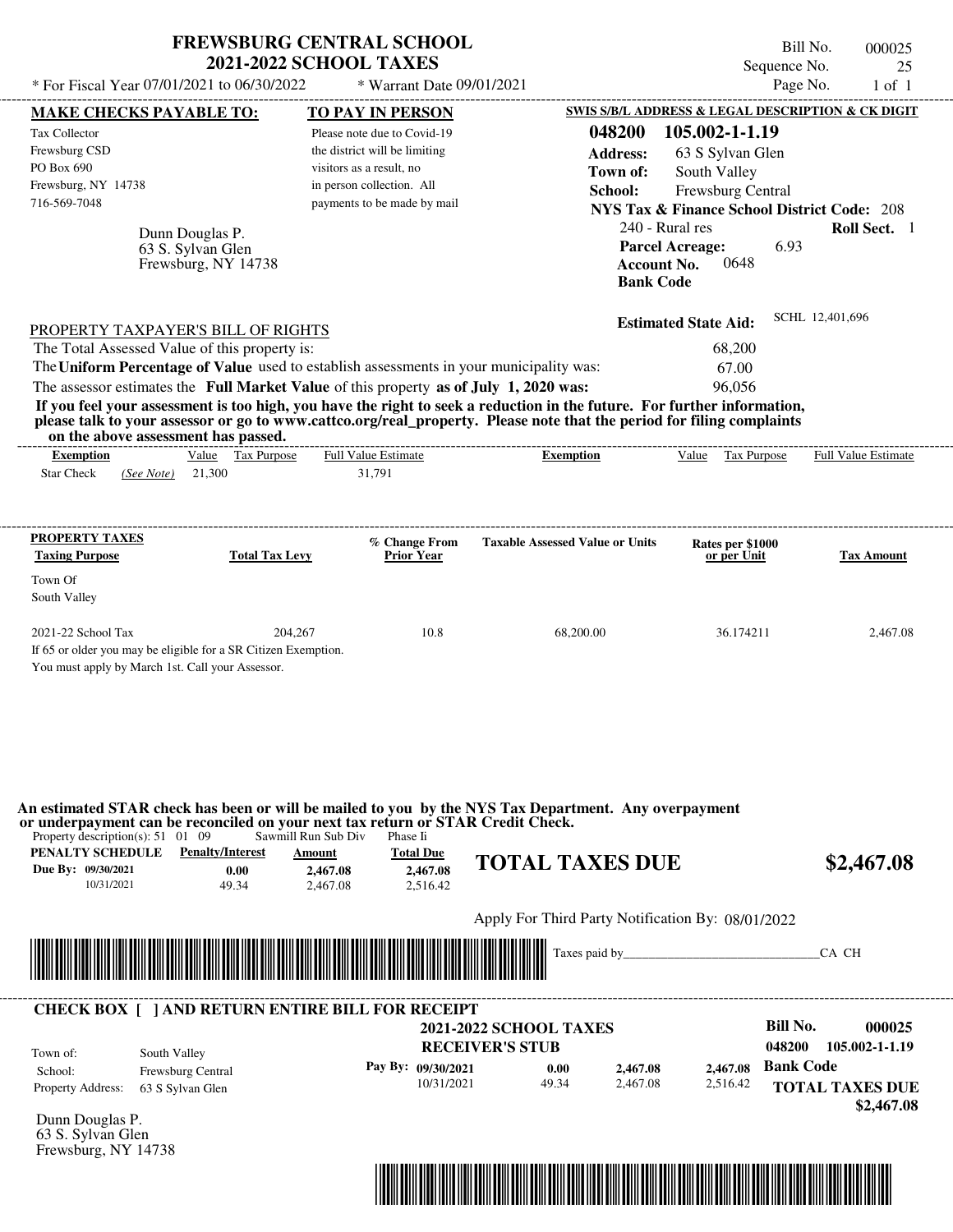| * For Fiscal Year 07/01/2021 to 06/30/2022                                                                                                                                                   |                                          | <b>FREWSBURG CENTRAL SCHOOL</b><br><b>2021-2022 SCHOOL TAXES</b><br>* Warrant Date 09/01/2021 |                                                                                                                                                                                                                                                  |                                                                          | Bill No.<br>Sequence No.<br>Page No. | 000026<br>26<br>$1$ of $1$    |
|----------------------------------------------------------------------------------------------------------------------------------------------------------------------------------------------|------------------------------------------|-----------------------------------------------------------------------------------------------|--------------------------------------------------------------------------------------------------------------------------------------------------------------------------------------------------------------------------------------------------|--------------------------------------------------------------------------|--------------------------------------|-------------------------------|
| <b>MAKE CHECKS PAYABLE TO:</b>                                                                                                                                                               |                                          | <b>TO PAY IN PERSON</b>                                                                       |                                                                                                                                                                                                                                                  | SWIS S/B/L ADDRESS & LEGAL DESCRIPTION & CK DIGIT                        |                                      |                               |
| Tax Collector                                                                                                                                                                                |                                          | Please note due to Covid-19                                                                   | 048200                                                                                                                                                                                                                                           | 96.004-1-49                                                              |                                      |                               |
| Frewsburg CSD                                                                                                                                                                                |                                          | the district will be limiting                                                                 | <b>Address:</b>                                                                                                                                                                                                                                  | 766 Bragg Rd                                                             |                                      |                               |
| PO Box 690                                                                                                                                                                                   |                                          | visitors as a result, no                                                                      | Town of:                                                                                                                                                                                                                                         | South Valley                                                             |                                      |                               |
| Frewsburg, NY 14738                                                                                                                                                                          |                                          | in person collection. All                                                                     | School:                                                                                                                                                                                                                                          | Frewsburg Central                                                        |                                      |                               |
| 716-569-7048                                                                                                                                                                                 |                                          | payments to be made by mail                                                                   |                                                                                                                                                                                                                                                  | <b>NYS Tax &amp; Finance School District Code: 208</b>                   |                                      |                               |
|                                                                                                                                                                                              |                                          |                                                                                               |                                                                                                                                                                                                                                                  | 260 - Seasonal res                                                       |                                      | Roll Sect. 1                  |
| P.O. Box 204                                                                                                                                                                                 | Emerling Roy L.<br>Boston, NY 14025      |                                                                                               |                                                                                                                                                                                                                                                  | <b>Parcel Acreage:</b><br>0274<br><b>Account No.</b><br><b>Bank Code</b> | 140.85                               |                               |
| PROPERTY TAXPAYER'S BILL OF RIGHTS                                                                                                                                                           |                                          |                                                                                               |                                                                                                                                                                                                                                                  | <b>Estimated State Aid:</b>                                              | SCHL 12,401,696                      |                               |
| The Total Assessed Value of this property is:                                                                                                                                                |                                          |                                                                                               |                                                                                                                                                                                                                                                  | 115,945                                                                  |                                      |                               |
|                                                                                                                                                                                              |                                          | The Uniform Percentage of Value used to establish assessments in your municipality was:       |                                                                                                                                                                                                                                                  | 67.00                                                                    |                                      |                               |
|                                                                                                                                                                                              |                                          | The assessor estimates the Full Market Value of this property as of July 1, 2020 was:         |                                                                                                                                                                                                                                                  | 163,303                                                                  |                                      |                               |
| on the above assessment has passed.                                                                                                                                                          |                                          |                                                                                               | If you feel your assessment is too high, you have the right to seek a reduction in the future. For further information,<br>please talk to your assessor or go to www.cattco.org/real_property. Please note that the period for filing complaints |                                                                          |                                      |                               |
| <b>Exemption</b>                                                                                                                                                                             | Value Tax Purpose                        | <b>Full Value Estimate</b>                                                                    | <b>Exemption</b>                                                                                                                                                                                                                                 | Value Tax Purpose                                                        |                                      | Full Value Estimate           |
| <b>Taxing Purpose</b><br>Town Of<br>South Valley<br>2021-22 School Tax<br>If 65 or older you may be eligible for a SR Citizen Exemption.<br>You must apply by March 1st. Call your Assessor. | <b>Total Tax Levy</b><br>204,267         | % Change From<br><b>Prior Year</b><br>10.8                                                    | <b>Taxable Assessed Value or Units</b><br>115,945.00                                                                                                                                                                                             | Rates per \$1000<br>or per Unit<br>36.174211                             |                                      | <b>Tax Amount</b><br>4,194.22 |
| Property description(s): $52 \quad 01 \quad 09$<br>PENALTY SCHEDULE<br>Due By: 09/30/2021<br>10/31/2021                                                                                      | <b>Penalty/Interest</b><br>0.00<br>83.88 | <b>Total Due</b><br>Amount<br>4,194.22<br>4,194.22<br>4,194.22<br>4,278.10                    | <b>TOTAL TAXES DUE</b>                                                                                                                                                                                                                           |                                                                          |                                      | \$4,194.22                    |
|                                                                                                                                                                                              |                                          |                                                                                               | Apply For Third Party Notification By: 08/01/2022                                                                                                                                                                                                |                                                                          |                                      |                               |
|                                                                                                                                                                                              |                                          |                                                                                               | Taxes paid by                                                                                                                                                                                                                                    |                                                                          | CA CH                                |                               |
|                                                                                                                                                                                              |                                          | <b>CHECK BOX [ ] AND RETURN ENTIRE BILL FOR RECEIPT</b>                                       |                                                                                                                                                                                                                                                  |                                                                          |                                      |                               |
|                                                                                                                                                                                              |                                          |                                                                                               | <b>2021-2022 SCHOOL TAXES</b>                                                                                                                                                                                                                    |                                                                          | <b>Bill No.</b>                      | 000026                        |
|                                                                                                                                                                                              |                                          |                                                                                               | <b>RECEIVER'S STUB</b>                                                                                                                                                                                                                           |                                                                          | 048200                               | 96.004-1-49                   |
| Town of:<br>South Valley<br>School:                                                                                                                                                          |                                          | Pay By: 09/30/2021                                                                            | 0.00<br>4,194.22                                                                                                                                                                                                                                 | 4,194.22                                                                 | <b>Bank Code</b>                     |                               |
| Property Address:<br>766 Bragg Rd                                                                                                                                                            | Frewsburg Central                        | 10/31/2021                                                                                    | 83.88<br>4,194.22                                                                                                                                                                                                                                | 4,278.10                                                                 | <b>TOTAL TAXES DUE</b>               |                               |
|                                                                                                                                                                                              |                                          |                                                                                               |                                                                                                                                                                                                                                                  |                                                                          |                                      | \$4,194.22                    |
| Emerling Roy L.                                                                                                                                                                              |                                          |                                                                                               |                                                                                                                                                                                                                                                  |                                                                          |                                      |                               |
| P.O. Box 204                                                                                                                                                                                 |                                          |                                                                                               |                                                                                                                                                                                                                                                  |                                                                          |                                      |                               |



Boston, NY 14025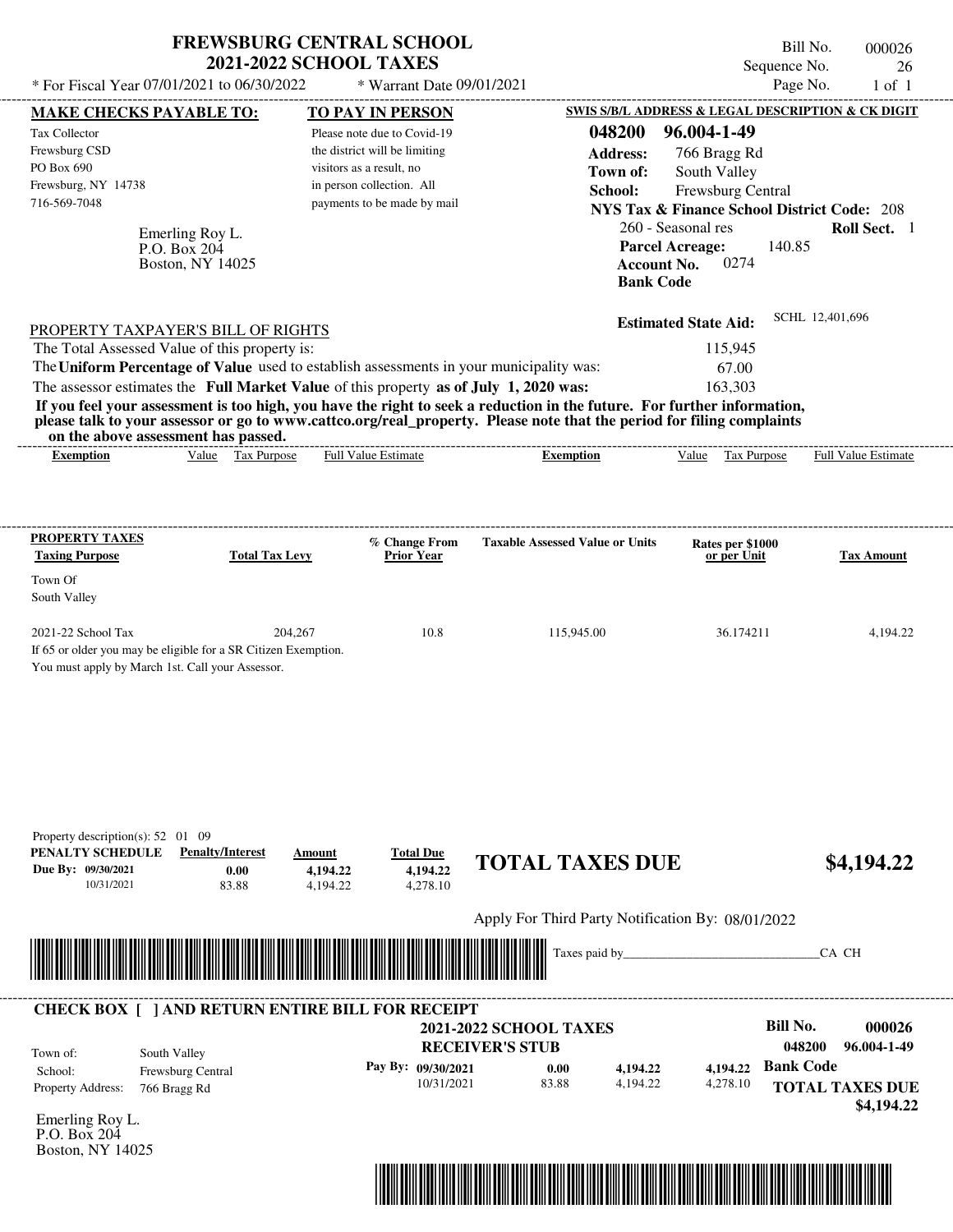| * For Fiscal Year 07/01/2021 to 06/30/2022                                                                         | <b>FREWSBURG CENTRAL SCHOOL</b><br><b>2021-2022 SCHOOL TAXES</b>           | * Warrant Date 09/01/2021                |                                                                                                                                                                                                                                                                                                 | Sequence No.<br>Page No.                               | Bill No.<br>000027<br>27<br>$1$ of $1$ |
|--------------------------------------------------------------------------------------------------------------------|----------------------------------------------------------------------------|------------------------------------------|-------------------------------------------------------------------------------------------------------------------------------------------------------------------------------------------------------------------------------------------------------------------------------------------------|--------------------------------------------------------|----------------------------------------|
| <b>MAKE CHECKS PAYABLE TO:</b>                                                                                     |                                                                            | <b>TO PAY IN PERSON</b>                  |                                                                                                                                                                                                                                                                                                 | SWIS S/B/L ADDRESS & LEGAL DESCRIPTION & CK DIGIT      |                                        |
| Tax Collector                                                                                                      |                                                                            | Please note due to Covid-19              | 048200                                                                                                                                                                                                                                                                                          | 87.004-1-12                                            |                                        |
| Frewsburg CSD                                                                                                      |                                                                            | the district will be limiting            | <b>Address:</b>                                                                                                                                                                                                                                                                                 | Woodchuck Hill Rd (Off)                                |                                        |
| PO Box 690                                                                                                         |                                                                            | visitors as a result, no                 | Town of:                                                                                                                                                                                                                                                                                        | South Valley                                           |                                        |
| Frewsburg, NY 14738                                                                                                |                                                                            | in person collection. All                | School:                                                                                                                                                                                                                                                                                         | Frewsburg Central                                      |                                        |
| 716-569-7048                                                                                                       |                                                                            | payments to be made by mail              |                                                                                                                                                                                                                                                                                                 | <b>NYS Tax &amp; Finance School District Code: 208</b> |                                        |
| Farm East LLC                                                                                                      |                                                                            |                                          |                                                                                                                                                                                                                                                                                                 | 910 - Priv forest                                      | Roll Sect. 1                           |
| 890 McLean Rd<br>Cortland, NY 13045                                                                                |                                                                            |                                          | <b>Account No.</b><br><b>Bank Code</b>                                                                                                                                                                                                                                                          | 69.88<br><b>Parcel Acreage:</b><br>0001                |                                        |
| PROPERTY TAXPAYER'S BILL OF RIGHTS                                                                                 |                                                                            |                                          |                                                                                                                                                                                                                                                                                                 | <b>Estimated State Aid:</b>                            | SCHL 12,401,696                        |
| The Total Assessed Value of this property is:                                                                      |                                                                            |                                          |                                                                                                                                                                                                                                                                                                 | 42,300                                                 |                                        |
| The Uniform Percentage of Value used to establish assessments in your municipality was:                            |                                                                            |                                          |                                                                                                                                                                                                                                                                                                 | 67.00                                                  |                                        |
| The assessor estimates the Full Market Value of this property as of July 1, 2020 was:                              |                                                                            |                                          |                                                                                                                                                                                                                                                                                                 | 59,577                                                 |                                        |
| on the above assessment has passed.<br><b>Exemption</b>                                                            | Value Tax Purpose                                                          | <b>Full Value Estimate</b>               | If you feel your assessment is too high, you have the right to seek a reduction in the future. For further information,<br>please talk to your assessor or go to www.cattco.org/real_property. Please note that the period for filing complaints<br>-----------------------<br><b>Exemption</b> | Value Tax Purpose                                      | <b>Full Value Estimate</b>             |
| PROPERTY TAXES<br><b>Taxing Purpose</b><br>Town Of                                                                 | <b>Total Tax Levy</b>                                                      | % Change From<br><b>Prior Year</b>       | <b>Taxable Assessed Value or Units</b>                                                                                                                                                                                                                                                          | Rates per \$1000<br>or per Unit                        | Tax Amount                             |
| South Valley                                                                                                       |                                                                            |                                          |                                                                                                                                                                                                                                                                                                 |                                                        |                                        |
| 2021-22 School Tax                                                                                                 | 204,267                                                                    | 10.8                                     | 42,300.00                                                                                                                                                                                                                                                                                       | 36.174211                                              | 1,530.17                               |
| If 65 or older you may be eligible for a SR Citizen Exemption.<br>You must apply by March 1st. Call your Assessor. |                                                                            |                                          |                                                                                                                                                                                                                                                                                                 |                                                        |                                        |
| Property description(s): $56 \quad 01 \quad 09$<br>PENALTY SCHEDULE<br>Due By: 09/30/2021<br>10/31/2021            | <b>Penalty/Interest</b><br>Amount<br>0.00<br>1,530.17<br>30.60<br>1,530.17 | <b>Total Due</b><br>1,530.17<br>1,560.77 | <b>TOTAL TAXES DUE</b>                                                                                                                                                                                                                                                                          |                                                        | \$1,530.17                             |
|                                                                                                                    |                                                                            |                                          | Apply For Third Party Notification By: 08/01/2022                                                                                                                                                                                                                                               |                                                        |                                        |
|                                                                                                                    |                                                                            |                                          | Taxes paid by_                                                                                                                                                                                                                                                                                  |                                                        | CA CH                                  |
| <b>CHECK BOX [ ] AND RETURN ENTIRE BILL FOR RECEIPT</b>                                                            |                                                                            |                                          | <b>2021-2022 SCHOOL TAXES</b>                                                                                                                                                                                                                                                                   | <b>Bill No.</b>                                        | 000027                                 |
|                                                                                                                    |                                                                            |                                          | <b>RECEIVER'S STUB</b>                                                                                                                                                                                                                                                                          |                                                        | 048200<br>87.004-1-12                  |
| South Valley<br>Town of:                                                                                           |                                                                            | Pay By: 09/30/2021                       |                                                                                                                                                                                                                                                                                                 | <b>Bank Code</b>                                       |                                        |
| Frewsburg Central<br>School:                                                                                       |                                                                            | 10/31/2021                               | 0.00<br>1,530.17<br>30.60<br>1,530.17                                                                                                                                                                                                                                                           | 1,530.17<br>1,560.77                                   |                                        |
| Property Address:                                                                                                  | Woodchuck Hill Rd (Off)                                                    |                                          |                                                                                                                                                                                                                                                                                                 |                                                        | <b>TOTAL TAXES DUE</b>                 |
| $. \Gamma_{\text{ext}}$ i i $\Gamma$                                                                               |                                                                            |                                          |                                                                                                                                                                                                                                                                                                 |                                                        | \$1,530.17                             |

Farm East LLC 890 McLean Rd Cortland, NY 13045

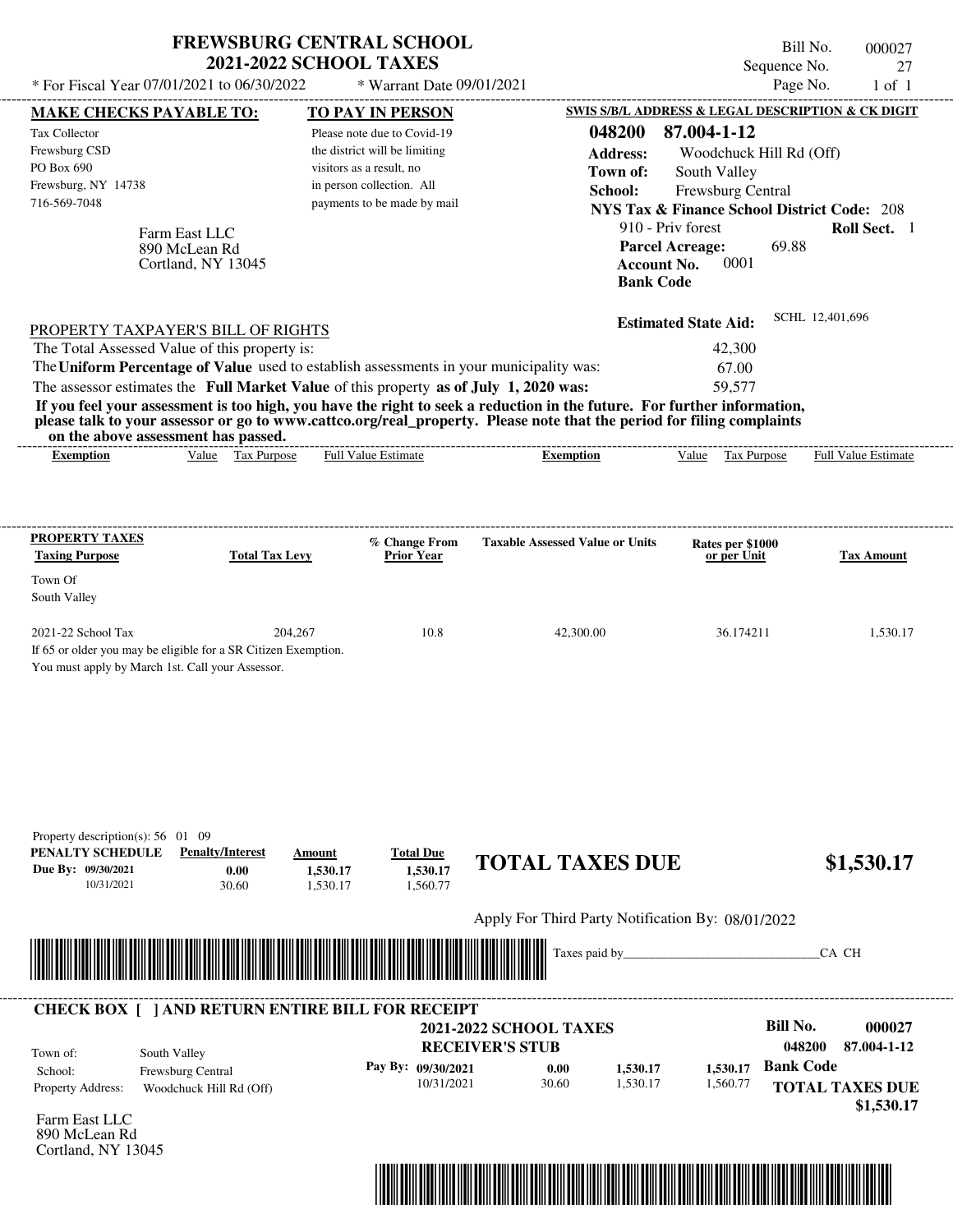|                                                                                                                                                                                                                                                  | <b>FREWSBURG CENTRAL SCHOOL</b><br><b>2021-2022 SCHOOL TAXES</b>           |                                                   | Sequence No.                                                  | Bill No.<br>000028<br>28   |
|--------------------------------------------------------------------------------------------------------------------------------------------------------------------------------------------------------------------------------------------------|----------------------------------------------------------------------------|---------------------------------------------------|---------------------------------------------------------------|----------------------------|
| * For Fiscal Year 07/01/2021 to 06/30/2022                                                                                                                                                                                                       | * Warrant Date 09/01/2021                                                  |                                                   | Page No.                                                      | $1$ of $1$                 |
| <b>MAKE CHECKS PAYABLE TO:</b>                                                                                                                                                                                                                   | <b>TO PAY IN PERSON</b>                                                    |                                                   | SWIS S/B/L ADDRESS & LEGAL DESCRIPTION & CK DIGIT             |                            |
| <b>Tax Collector</b>                                                                                                                                                                                                                             | Please note due to Covid-19                                                | 048200                                            | $96.002 - 2 - 2$                                              |                            |
| Frewsburg CSD                                                                                                                                                                                                                                    | the district will be limiting                                              | <b>Address:</b>                                   | Oak Hill Rd                                                   |                            |
| PO Box 690                                                                                                                                                                                                                                       | visitors as a result, no                                                   | Town of:                                          | South Valley                                                  |                            |
| Frewsburg, NY 14738                                                                                                                                                                                                                              | in person collection. All                                                  | School:                                           | Frewsburg Central                                             |                            |
| 716-569-7048                                                                                                                                                                                                                                     | payments to be made by mail                                                |                                                   | <b>NYS Tax &amp; Finance School District Code: 208</b>        |                            |
| Farm East LLC                                                                                                                                                                                                                                    |                                                                            |                                                   | 910 - Priv forest                                             | Roll Sect. 1               |
| 890 McLean Rd<br>Cortland, NY 13045                                                                                                                                                                                                              |                                                                            | <b>Bank Code</b>                                  | <b>Parcel Acreage:</b><br>56.34<br>0006<br><b>Account No.</b> |                            |
| PROPERTY TAXPAYER'S BILL OF RIGHTS                                                                                                                                                                                                               |                                                                            |                                                   | <b>Estimated State Aid:</b>                                   | SCHL 12,401,696            |
| The Total Assessed Value of this property is:                                                                                                                                                                                                    |                                                                            |                                                   | 46,700                                                        |                            |
| The Uniform Percentage of Value used to establish assessments in your municipality was:                                                                                                                                                          |                                                                            |                                                   | 67.00                                                         |                            |
| The assessor estimates the Full Market Value of this property as of July 1, 2020 was:                                                                                                                                                            |                                                                            |                                                   | 65,775                                                        |                            |
| If you feel your assessment is too high, you have the right to seek a reduction in the future. For further information,<br>please talk to your assessor or go to www.cattco.org/real_property. Please note that the period for filing complaints |                                                                            |                                                   |                                                               |                            |
| on the above assessment has passed.                                                                                                                                                                                                              |                                                                            |                                                   |                                                               |                            |
| Value Tax Purpose<br><b>Exemption</b>                                                                                                                                                                                                            | <b>Full Value Estimate</b>                                                 | <b>Exemption</b>                                  | Value<br>Tax Purpose                                          | <b>Full Value Estimate</b> |
|                                                                                                                                                                                                                                                  |                                                                            |                                                   |                                                               |                            |
| <b>PROPERTY TAXES</b><br><b>Taxing Purpose</b><br><b>Total Tax Levy</b>                                                                                                                                                                          | % Change From<br>Prior Year                                                | <b>Taxable Assessed Value or Units</b>            | Rates per \$1000<br>or per Unit                               | <b>Tax Amount</b>          |
|                                                                                                                                                                                                                                                  |                                                                            |                                                   |                                                               |                            |
| Town Of<br>South Valley                                                                                                                                                                                                                          |                                                                            |                                                   |                                                               |                            |
| 2021-22 School Tax                                                                                                                                                                                                                               | 10.8<br>204,267                                                            | 46,700.00                                         | 36.174211                                                     | 1,689.34                   |
| If 65 or older you may be eligible for a SR Citizen Exemption.<br>You must apply by March 1st. Call your Assessor.                                                                                                                               |                                                                            |                                                   |                                                               |                            |
| Property description(s): 54 01 09<br>PENALTY SCHEDULE<br><b>Penalty/Interest</b><br>Due By: 09/30/2021<br>0.00<br>10/31/2021<br>33.79                                                                                                            | <b>Total Due</b><br>Amount<br>1,689.34<br>1,689.34<br>1.689.34<br>1,723.13 | <b>TOTAL TAXES DUE</b>                            |                                                               | \$1,689.34                 |
|                                                                                                                                                                                                                                                  |                                                                            | Apply For Third Party Notification By: 08/01/2022 |                                                               |                            |
|                                                                                                                                                                                                                                                  |                                                                            | Taxes paid by_                                    |                                                               | CA CH                      |
|                                                                                                                                                                                                                                                  |                                                                            |                                                   |                                                               |                            |
| <b>CHECK BOX [ ] AND RETURN ENTIRE BILL FOR RECEIPT</b>                                                                                                                                                                                          |                                                                            |                                                   |                                                               |                            |
|                                                                                                                                                                                                                                                  |                                                                            | <b>2021-2022 SCHOOL TAXES</b>                     | <b>Bill No.</b>                                               | 000028                     |
| South Valley<br>Town of:                                                                                                                                                                                                                         |                                                                            | <b>RECEIVER'S STUB</b>                            |                                                               | 048200<br>$96.002 - 2 - 2$ |
| Frewsburg Central<br>School:                                                                                                                                                                                                                     | Pay By: 09/30/2021                                                         | 0.00<br>1,689.34                                  | <b>Bank Code</b><br>1,689.34                                  |                            |
| Property Address:<br>Oak Hill Rd                                                                                                                                                                                                                 | 10/31/2021                                                                 | 33.79<br>1,689.34                                 | 1,723.13                                                      | <b>TOTAL TAXES DUE</b>     |
|                                                                                                                                                                                                                                                  |                                                                            |                                                   |                                                               | \$1,689.34                 |
| Farm East LLC<br>890 McLean Rd<br>Cortland, NY 13045                                                                                                                                                                                             |                                                                            |                                                   |                                                               |                            |

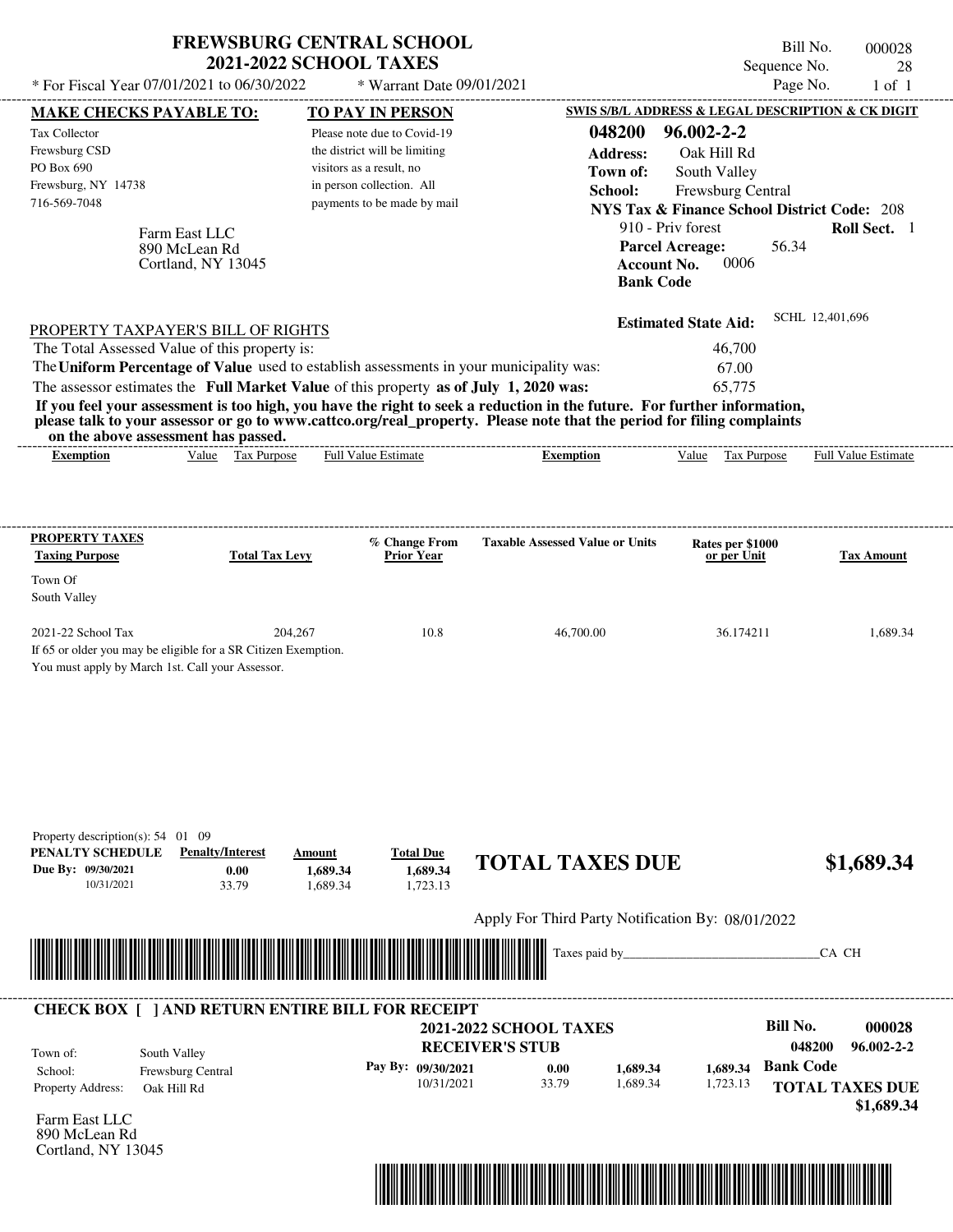| * For Fiscal Year 07/01/2021 to 06/30/2022                                                                                                                                                                                                                                                                  | <b>FREWSBURG CENTRAL SCHOOL</b>         | <b>2021-2022 SCHOOL TAXES</b>                                              | * Warrant Date 09/01/2021                               |                                                   |                                                                          | Bill No.<br>Sequence No.<br>Page No. | 000029<br>29<br>$1$ of $1$ |
|-------------------------------------------------------------------------------------------------------------------------------------------------------------------------------------------------------------------------------------------------------------------------------------------------------------|-----------------------------------------|----------------------------------------------------------------------------|---------------------------------------------------------|---------------------------------------------------|--------------------------------------------------------------------------|--------------------------------------|----------------------------|
| <b>MAKE CHECKS PAYABLE TO:</b>                                                                                                                                                                                                                                                                              |                                         | <b>TO PAY IN PERSON</b>                                                    |                                                         |                                                   | SWIS S/B/L ADDRESS & LEGAL DESCRIPTION & CK DIGIT                        |                                      |                            |
| Tax Collector                                                                                                                                                                                                                                                                                               |                                         | Please note due to Covid-19                                                |                                                         | 048200                                            | 96.004-1-7                                                               |                                      |                            |
| Frewsburg CSD                                                                                                                                                                                                                                                                                               |                                         | the district will be limiting                                              |                                                         | <b>Address:</b>                                   | 12864 Sawmill Run Rd                                                     |                                      |                            |
| PO Box 690                                                                                                                                                                                                                                                                                                  |                                         | visitors as a result, no                                                   |                                                         | Town of:                                          | South Valley                                                             |                                      |                            |
| Frewsburg, NY 14738                                                                                                                                                                                                                                                                                         |                                         | in person collection. All                                                  |                                                         | School:                                           | Frewsburg Central                                                        |                                      |                            |
| 716-569-7048                                                                                                                                                                                                                                                                                                |                                         | payments to be made by mail                                                |                                                         |                                                   | <b>NYS Tax &amp; Finance School District Code: 208</b>                   |                                      |                            |
|                                                                                                                                                                                                                                                                                                             | Farm East LLC                           |                                                                            |                                                         |                                                   | $314$ - Rural vac $\leq 10$                                              |                                      | Roll Sect. 1               |
|                                                                                                                                                                                                                                                                                                             | 890 McLeon Rd<br>Cortland, NY 13045     |                                                                            |                                                         |                                                   | <b>Parcel Acreage:</b><br>0333<br><b>Account No.</b><br><b>Bank Code</b> | 5.00                                 |                            |
| PROPERTY TAXPAYER'S BILL OF RIGHTS                                                                                                                                                                                                                                                                          |                                         |                                                                            |                                                         |                                                   | <b>Estimated State Aid:</b>                                              | SCHL 12,401,696                      |                            |
| The Total Assessed Value of this property is:                                                                                                                                                                                                                                                               |                                         |                                                                            |                                                         |                                                   | 7,200                                                                    |                                      |                            |
| The Uniform Percentage of Value used to establish assessments in your municipality was:                                                                                                                                                                                                                     |                                         |                                                                            |                                                         |                                                   | 67.00                                                                    |                                      |                            |
| The assessor estimates the Full Market Value of this property as of July 1, 2020 was:                                                                                                                                                                                                                       |                                         |                                                                            |                                                         |                                                   | 10,141                                                                   |                                      |                            |
| If you feel your assessment is too high, you have the right to seek a reduction in the future. For further information,<br>please talk to your assessor or go to www.cattco.org/real_property. Please note that the period for filing complaints<br>on the above assessment has passed.<br><b>Exemption</b> | Value Tax Purpose                       | <b>Full Value Estimate</b>                                                 | ________________________                                | <b>Exemption</b>                                  | Value Tax Purpose                                                        |                                      | <b>Full Value Estimate</b> |
|                                                                                                                                                                                                                                                                                                             |                                         |                                                                            |                                                         |                                                   |                                                                          |                                      |                            |
| PROPERTY TAXES                                                                                                                                                                                                                                                                                              |                                         | % Change From                                                              |                                                         | <b>Taxable Assessed Value or Units</b>            | Rates per \$1000                                                         |                                      |                            |
| <b>Taxing Purpose</b>                                                                                                                                                                                                                                                                                       | <b>Total Tax Levy</b>                   | <b>Prior Year</b>                                                          |                                                         |                                                   | or per Unit                                                              |                                      | Tax Amount                 |
| Town Of                                                                                                                                                                                                                                                                                                     |                                         |                                                                            |                                                         |                                                   |                                                                          |                                      |                            |
| South Valley                                                                                                                                                                                                                                                                                                |                                         |                                                                            |                                                         |                                                   |                                                                          |                                      |                            |
| 2021-22 School Tax<br>If 65 or older you may be eligible for a SR Citizen Exemption.                                                                                                                                                                                                                        | 204,267                                 |                                                                            | 10.8                                                    | 7,200.00                                          | 36.174211                                                                |                                      | 260.45                     |
| You must apply by March 1st. Call your Assessor.                                                                                                                                                                                                                                                            |                                         |                                                                            |                                                         |                                                   |                                                                          |                                      |                            |
| Property description(s): $53 \quad 01 \quad 09$<br>PENALTY SCHEDULE<br>Due By: 09/30/2021<br>10/31/2021                                                                                                                                                                                                     | <b>Penalty/Interest</b><br>0.00<br>5.21 | Life Use-James E-Rosanne<br><b>Total Due</b><br>Amount<br>260.45<br>260.45 | 260.45<br>265.66                                        | <b>TOTAL TAXES DUE</b>                            |                                                                          |                                      | \$260.45                   |
|                                                                                                                                                                                                                                                                                                             |                                         |                                                                            |                                                         | Apply For Third Party Notification By: 08/01/2022 |                                                                          |                                      |                            |
|                                                                                                                                                                                                                                                                                                             |                                         |                                                                            |                                                         | Taxes paid by_                                    |                                                                          | CA CH                                |                            |
| <b>CHECK BOX [ ] AND RETURN ENTIRE BILL FOR RECEIPT</b>                                                                                                                                                                                                                                                     |                                         |                                                                            | <b>2021-2022 SCHOOL TAXES</b><br><b>RECEIVER'S STUB</b> |                                                   |                                                                          | <b>Bill No.</b><br>048200            | 000029<br>96.004-1-7       |
| Town of:<br>School:                                                                                                                                                                                                                                                                                         | South Valley<br>Frewsburg Central       | Pay By: 09/30/2021                                                         |                                                         | 0.00<br>260.45                                    | 260.45                                                                   | <b>Bank Code</b>                     |                            |
| Property Address:                                                                                                                                                                                                                                                                                           | 12864 Sawmill Run Rd                    |                                                                            | 10/31/2021                                              | 5.21<br>260.45                                    | 265.66                                                                   | <b>TOTAL TAXES DUE</b>               | \$260.45                   |
| Farm Fast I I $\Gamma$                                                                                                                                                                                                                                                                                      |                                         |                                                                            |                                                         |                                                   |                                                                          |                                      |                            |

Farm East LLC 890 McLeon Rd Cortland, NY 13045

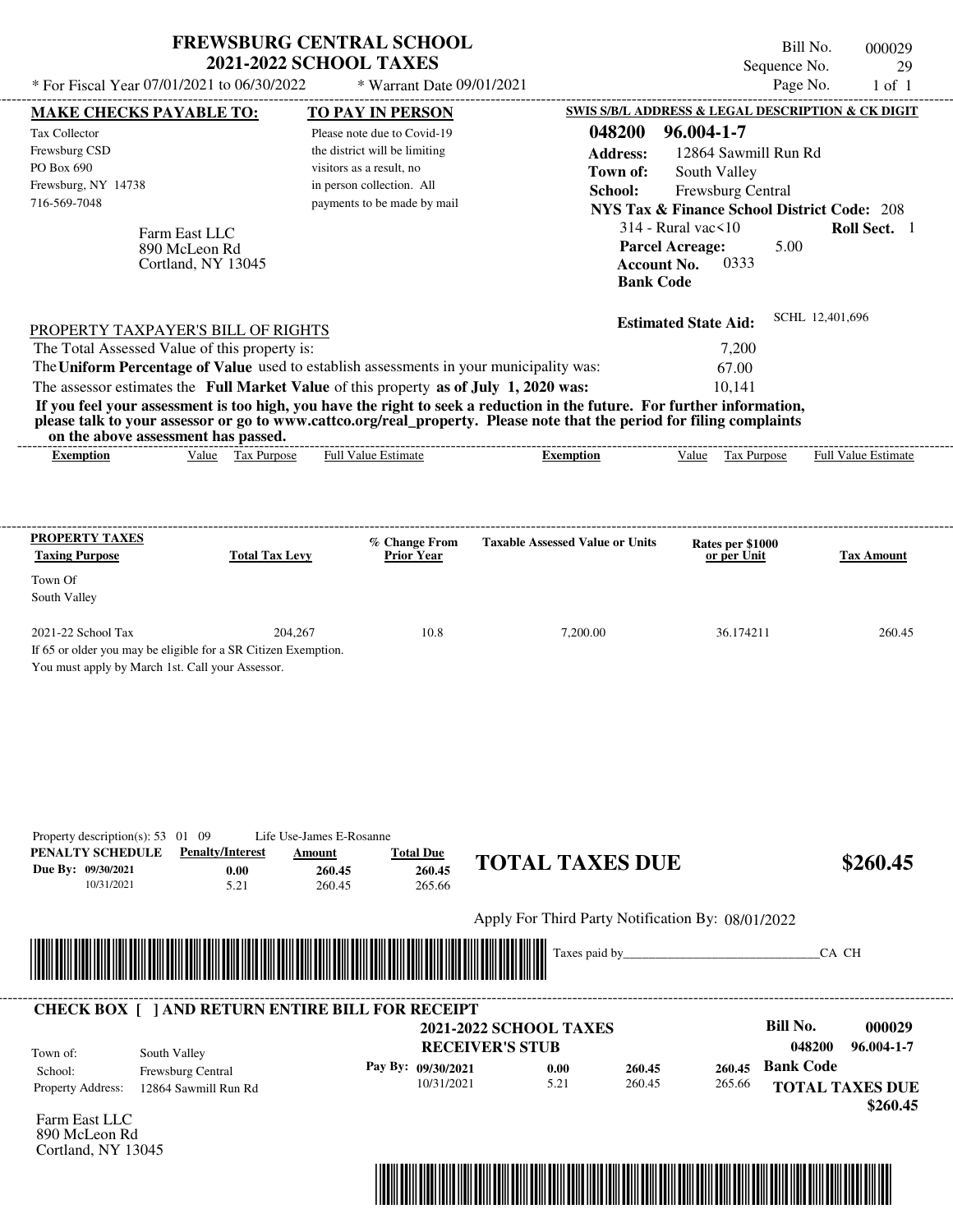| Page No.<br>* For Fiscal Year 07/01/2021 to 06/30/2022<br>* Warrant Date 09/01/2021<br>SWIS S/B/L ADDRESS & LEGAL DESCRIPTION & CK DIGIT<br><b>MAKE CHECKS PAYABLE TO:</b><br>TO PAY IN PERSON<br>048200<br>$96.004 - 1 - 8$<br><b>Tax Collector</b><br>Please note due to Covid-19<br>Frewsburg CSD<br>the district will be limiting<br>Sawmill Run Rd<br><b>Address:</b><br>PO Box 690<br>visitors as a result, no<br>Town of:<br>South Valley<br>Frewsburg, NY 14738<br>in person collection. All<br>Frewsburg Central<br>School:<br>716-569-7048<br>payments to be made by mail<br><b>NYS Tax &amp; Finance School District Code: 208</b><br>$314$ - Rural vac $\leq 10$<br>Farm East LLC<br><b>Parcel Acreage:</b><br>1.50<br>890 McLean Rd<br><b>Account No.</b><br>0005<br>Cortland, NY 13045<br><b>Bank Code</b><br>SCHL 12,401,696<br><b>Estimated State Aid:</b><br>PROPERTY TAXPAYER'S BILL OF RIGHTS<br>The Total Assessed Value of this property is:<br>4,400<br>The Uniform Percentage of Value used to establish assessments in your municipality was:<br>67.00<br>The assessor estimates the Full Market Value of this property as of July 1, 2020 was:<br>6.197<br>If you feel your assessment is too high, you have the right to seek a reduction in the future. For further information,<br>please talk to your assessor or go to www.cattco.org/real_property. Please note that the period for filing complaints<br>on the above assessment has passed.<br>Value Tax Purpose<br><b>Full Value Estimate</b><br>Value<br>Tax Purpose<br><b>Exemption</b><br><b>Exemption</b><br><b>Taxable Assessed Value or Units</b><br>% Change From<br>Rates per \$1000<br>Prior Year<br>or per Unit<br><b>Total Tax Levy</b><br>10.8<br>36.174211<br>204,267<br>4,400.00<br>If 65 or older you may be eligible for a SR Citizen Exemption.<br>You must apply by March 1st. Call your Assessor.<br>Property description(s): 53 01 09<br><b>Penalty/Interest</b><br><b>Total Due</b><br>Amount<br><b>TOTAL TAXES DUE</b><br>159.17<br>0.00<br>159.17<br>10/31/2021<br>3.18<br>159.17<br>162.35<br>Apply For Third Party Notification By: 08/01/2022<br>Taxes paid by_<br>CA CH<br><b>CHECK BOX [ ] AND RETURN ENTIRE BILL FOR RECEIPT</b><br><b>Bill No.</b><br>000030<br><b>2021-2022 SCHOOL TAXES</b><br>048200<br>$96.004 - 1 - 8$<br><b>RECEIVER'S STUB</b><br>South Valley<br><b>Bank Code</b><br>Pay By: 09/30/2021<br>159.17<br>0.00<br>159.17<br>Frewsburg Central<br>10/31/2021<br>3.18<br>159.17<br>162.35<br><b>TOTAL TAXES DUE</b><br>Sawmill Run Rd |                                                                                                 | <b>FREWSBURG CENTRAL SCHOOL</b><br><b>2021-2022 SCHOOL TAXES</b> |  | Sequence No. | Bill No.<br>000030<br>30    |
|-----------------------------------------------------------------------------------------------------------------------------------------------------------------------------------------------------------------------------------------------------------------------------------------------------------------------------------------------------------------------------------------------------------------------------------------------------------------------------------------------------------------------------------------------------------------------------------------------------------------------------------------------------------------------------------------------------------------------------------------------------------------------------------------------------------------------------------------------------------------------------------------------------------------------------------------------------------------------------------------------------------------------------------------------------------------------------------------------------------------------------------------------------------------------------------------------------------------------------------------------------------------------------------------------------------------------------------------------------------------------------------------------------------------------------------------------------------------------------------------------------------------------------------------------------------------------------------------------------------------------------------------------------------------------------------------------------------------------------------------------------------------------------------------------------------------------------------------------------------------------------------------------------------------------------------------------------------------------------------------------------------------------------------------------------------------------------------------------------------------------------------------------------------------------------------------------------------------------------------------------------------------------------------------------------------------------------------------------------------------------------------------------------------------------------------------------------------------------------------------------------------------------------------------------------------------------|-------------------------------------------------------------------------------------------------|------------------------------------------------------------------|--|--------------|-----------------------------|
|                                                                                                                                                                                                                                                                                                                                                                                                                                                                                                                                                                                                                                                                                                                                                                                                                                                                                                                                                                                                                                                                                                                                                                                                                                                                                                                                                                                                                                                                                                                                                                                                                                                                                                                                                                                                                                                                                                                                                                                                                                                                                                                                                                                                                                                                                                                                                                                                                                                                                                                                                                       |                                                                                                 |                                                                  |  |              | $1$ of $1$                  |
|                                                                                                                                                                                                                                                                                                                                                                                                                                                                                                                                                                                                                                                                                                                                                                                                                                                                                                                                                                                                                                                                                                                                                                                                                                                                                                                                                                                                                                                                                                                                                                                                                                                                                                                                                                                                                                                                                                                                                                                                                                                                                                                                                                                                                                                                                                                                                                                                                                                                                                                                                                       |                                                                                                 |                                                                  |  |              |                             |
|                                                                                                                                                                                                                                                                                                                                                                                                                                                                                                                                                                                                                                                                                                                                                                                                                                                                                                                                                                                                                                                                                                                                                                                                                                                                                                                                                                                                                                                                                                                                                                                                                                                                                                                                                                                                                                                                                                                                                                                                                                                                                                                                                                                                                                                                                                                                                                                                                                                                                                                                                                       |                                                                                                 |                                                                  |  |              |                             |
|                                                                                                                                                                                                                                                                                                                                                                                                                                                                                                                                                                                                                                                                                                                                                                                                                                                                                                                                                                                                                                                                                                                                                                                                                                                                                                                                                                                                                                                                                                                                                                                                                                                                                                                                                                                                                                                                                                                                                                                                                                                                                                                                                                                                                                                                                                                                                                                                                                                                                                                                                                       |                                                                                                 |                                                                  |  |              |                             |
|                                                                                                                                                                                                                                                                                                                                                                                                                                                                                                                                                                                                                                                                                                                                                                                                                                                                                                                                                                                                                                                                                                                                                                                                                                                                                                                                                                                                                                                                                                                                                                                                                                                                                                                                                                                                                                                                                                                                                                                                                                                                                                                                                                                                                                                                                                                                                                                                                                                                                                                                                                       |                                                                                                 |                                                                  |  |              |                             |
|                                                                                                                                                                                                                                                                                                                                                                                                                                                                                                                                                                                                                                                                                                                                                                                                                                                                                                                                                                                                                                                                                                                                                                                                                                                                                                                                                                                                                                                                                                                                                                                                                                                                                                                                                                                                                                                                                                                                                                                                                                                                                                                                                                                                                                                                                                                                                                                                                                                                                                                                                                       |                                                                                                 |                                                                  |  |              |                             |
|                                                                                                                                                                                                                                                                                                                                                                                                                                                                                                                                                                                                                                                                                                                                                                                                                                                                                                                                                                                                                                                                                                                                                                                                                                                                                                                                                                                                                                                                                                                                                                                                                                                                                                                                                                                                                                                                                                                                                                                                                                                                                                                                                                                                                                                                                                                                                                                                                                                                                                                                                                       |                                                                                                 |                                                                  |  |              |                             |
|                                                                                                                                                                                                                                                                                                                                                                                                                                                                                                                                                                                                                                                                                                                                                                                                                                                                                                                                                                                                                                                                                                                                                                                                                                                                                                                                                                                                                                                                                                                                                                                                                                                                                                                                                                                                                                                                                                                                                                                                                                                                                                                                                                                                                                                                                                                                                                                                                                                                                                                                                                       |                                                                                                 |                                                                  |  |              | Roll Sect. 1                |
|                                                                                                                                                                                                                                                                                                                                                                                                                                                                                                                                                                                                                                                                                                                                                                                                                                                                                                                                                                                                                                                                                                                                                                                                                                                                                                                                                                                                                                                                                                                                                                                                                                                                                                                                                                                                                                                                                                                                                                                                                                                                                                                                                                                                                                                                                                                                                                                                                                                                                                                                                                       |                                                                                                 |                                                                  |  |              |                             |
|                                                                                                                                                                                                                                                                                                                                                                                                                                                                                                                                                                                                                                                                                                                                                                                                                                                                                                                                                                                                                                                                                                                                                                                                                                                                                                                                                                                                                                                                                                                                                                                                                                                                                                                                                                                                                                                                                                                                                                                                                                                                                                                                                                                                                                                                                                                                                                                                                                                                                                                                                                       |                                                                                                 |                                                                  |  |              |                             |
|                                                                                                                                                                                                                                                                                                                                                                                                                                                                                                                                                                                                                                                                                                                                                                                                                                                                                                                                                                                                                                                                                                                                                                                                                                                                                                                                                                                                                                                                                                                                                                                                                                                                                                                                                                                                                                                                                                                                                                                                                                                                                                                                                                                                                                                                                                                                                                                                                                                                                                                                                                       |                                                                                                 |                                                                  |  |              |                             |
|                                                                                                                                                                                                                                                                                                                                                                                                                                                                                                                                                                                                                                                                                                                                                                                                                                                                                                                                                                                                                                                                                                                                                                                                                                                                                                                                                                                                                                                                                                                                                                                                                                                                                                                                                                                                                                                                                                                                                                                                                                                                                                                                                                                                                                                                                                                                                                                                                                                                                                                                                                       |                                                                                                 |                                                                  |  |              |                             |
|                                                                                                                                                                                                                                                                                                                                                                                                                                                                                                                                                                                                                                                                                                                                                                                                                                                                                                                                                                                                                                                                                                                                                                                                                                                                                                                                                                                                                                                                                                                                                                                                                                                                                                                                                                                                                                                                                                                                                                                                                                                                                                                                                                                                                                                                                                                                                                                                                                                                                                                                                                       |                                                                                                 |                                                                  |  |              |                             |
|                                                                                                                                                                                                                                                                                                                                                                                                                                                                                                                                                                                                                                                                                                                                                                                                                                                                                                                                                                                                                                                                                                                                                                                                                                                                                                                                                                                                                                                                                                                                                                                                                                                                                                                                                                                                                                                                                                                                                                                                                                                                                                                                                                                                                                                                                                                                                                                                                                                                                                                                                                       |                                                                                                 |                                                                  |  |              | Full Value Estimate         |
|                                                                                                                                                                                                                                                                                                                                                                                                                                                                                                                                                                                                                                                                                                                                                                                                                                                                                                                                                                                                                                                                                                                                                                                                                                                                                                                                                                                                                                                                                                                                                                                                                                                                                                                                                                                                                                                                                                                                                                                                                                                                                                                                                                                                                                                                                                                                                                                                                                                                                                                                                                       | <b>PROPERTY TAXES</b><br><b>Taxing Purpose</b><br>Town Of<br>South Valley<br>2021-22 School Tax |                                                                  |  |              | <b>Tax Amount</b><br>159.17 |
|                                                                                                                                                                                                                                                                                                                                                                                                                                                                                                                                                                                                                                                                                                                                                                                                                                                                                                                                                                                                                                                                                                                                                                                                                                                                                                                                                                                                                                                                                                                                                                                                                                                                                                                                                                                                                                                                                                                                                                                                                                                                                                                                                                                                                                                                                                                                                                                                                                                                                                                                                                       |                                                                                                 |                                                                  |  |              |                             |
|                                                                                                                                                                                                                                                                                                                                                                                                                                                                                                                                                                                                                                                                                                                                                                                                                                                                                                                                                                                                                                                                                                                                                                                                                                                                                                                                                                                                                                                                                                                                                                                                                                                                                                                                                                                                                                                                                                                                                                                                                                                                                                                                                                                                                                                                                                                                                                                                                                                                                                                                                                       | PENALTY SCHEDULE<br>Due By: 09/30/2021                                                          |                                                                  |  |              | \$159.17                    |
|                                                                                                                                                                                                                                                                                                                                                                                                                                                                                                                                                                                                                                                                                                                                                                                                                                                                                                                                                                                                                                                                                                                                                                                                                                                                                                                                                                                                                                                                                                                                                                                                                                                                                                                                                                                                                                                                                                                                                                                                                                                                                                                                                                                                                                                                                                                                                                                                                                                                                                                                                                       |                                                                                                 |                                                                  |  |              |                             |
|                                                                                                                                                                                                                                                                                                                                                                                                                                                                                                                                                                                                                                                                                                                                                                                                                                                                                                                                                                                                                                                                                                                                                                                                                                                                                                                                                                                                                                                                                                                                                                                                                                                                                                                                                                                                                                                                                                                                                                                                                                                                                                                                                                                                                                                                                                                                                                                                                                                                                                                                                                       |                                                                                                 |                                                                  |  |              |                             |
|                                                                                                                                                                                                                                                                                                                                                                                                                                                                                                                                                                                                                                                                                                                                                                                                                                                                                                                                                                                                                                                                                                                                                                                                                                                                                                                                                                                                                                                                                                                                                                                                                                                                                                                                                                                                                                                                                                                                                                                                                                                                                                                                                                                                                                                                                                                                                                                                                                                                                                                                                                       |                                                                                                 |                                                                  |  |              |                             |
|                                                                                                                                                                                                                                                                                                                                                                                                                                                                                                                                                                                                                                                                                                                                                                                                                                                                                                                                                                                                                                                                                                                                                                                                                                                                                                                                                                                                                                                                                                                                                                                                                                                                                                                                                                                                                                                                                                                                                                                                                                                                                                                                                                                                                                                                                                                                                                                                                                                                                                                                                                       |                                                                                                 |                                                                  |  |              |                             |
|                                                                                                                                                                                                                                                                                                                                                                                                                                                                                                                                                                                                                                                                                                                                                                                                                                                                                                                                                                                                                                                                                                                                                                                                                                                                                                                                                                                                                                                                                                                                                                                                                                                                                                                                                                                                                                                                                                                                                                                                                                                                                                                                                                                                                                                                                                                                                                                                                                                                                                                                                                       | Town of:                                                                                        |                                                                  |  |              |                             |
|                                                                                                                                                                                                                                                                                                                                                                                                                                                                                                                                                                                                                                                                                                                                                                                                                                                                                                                                                                                                                                                                                                                                                                                                                                                                                                                                                                                                                                                                                                                                                                                                                                                                                                                                                                                                                                                                                                                                                                                                                                                                                                                                                                                                                                                                                                                                                                                                                                                                                                                                                                       | School:                                                                                         |                                                                  |  |              |                             |
|                                                                                                                                                                                                                                                                                                                                                                                                                                                                                                                                                                                                                                                                                                                                                                                                                                                                                                                                                                                                                                                                                                                                                                                                                                                                                                                                                                                                                                                                                                                                                                                                                                                                                                                                                                                                                                                                                                                                                                                                                                                                                                                                                                                                                                                                                                                                                                                                                                                                                                                                                                       | Property Address:                                                                               |                                                                  |  |              |                             |
| Farm East LLC                                                                                                                                                                                                                                                                                                                                                                                                                                                                                                                                                                                                                                                                                                                                                                                                                                                                                                                                                                                                                                                                                                                                                                                                                                                                                                                                                                                                                                                                                                                                                                                                                                                                                                                                                                                                                                                                                                                                                                                                                                                                                                                                                                                                                                                                                                                                                                                                                                                                                                                                                         |                                                                                                 |                                                                  |  |              | \$159.17                    |

Farm East LLC 890 McLean Rd Cortland, NY 13045

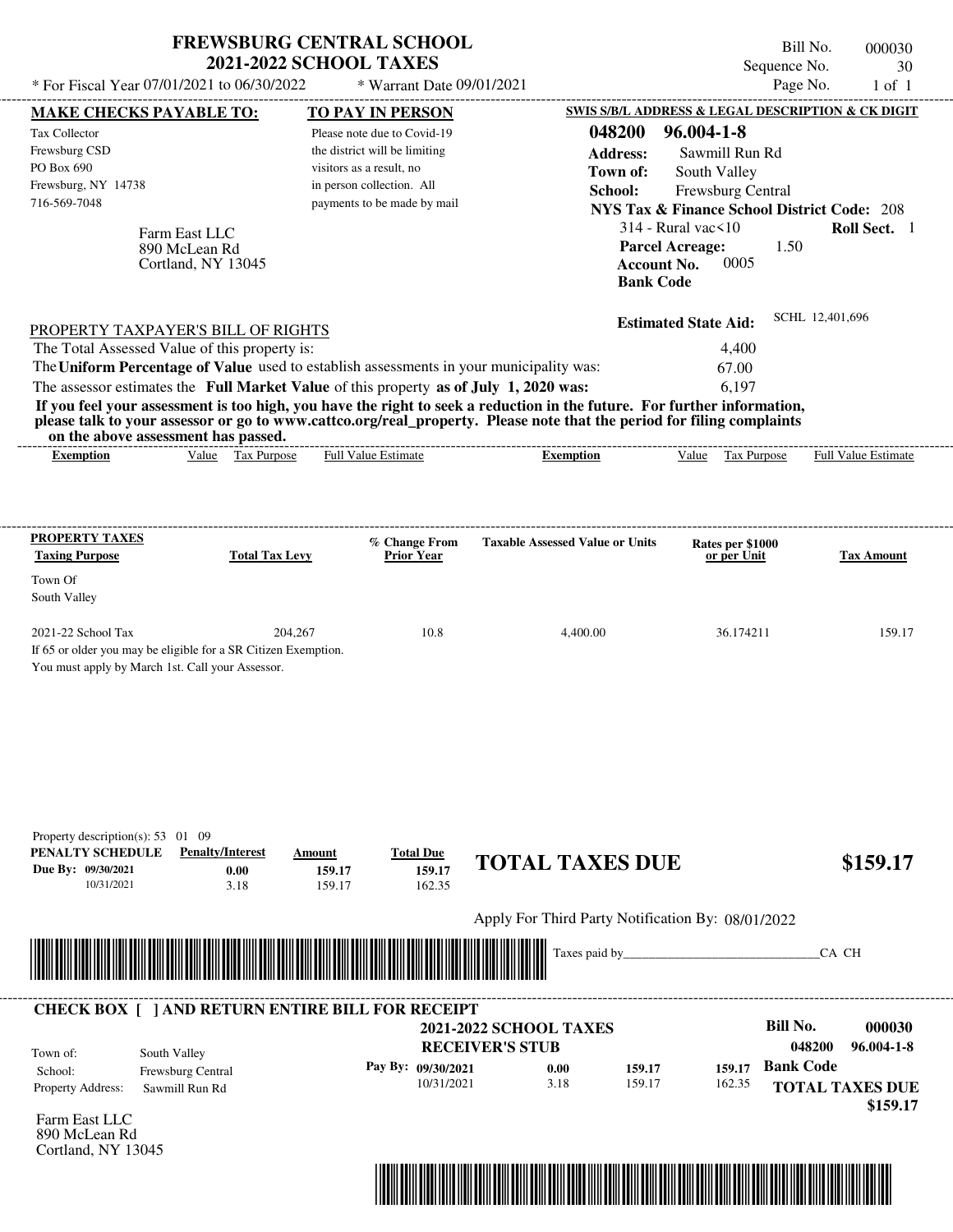| <b>FREWSBURG CENTRAL SCHOOL</b> |
|---------------------------------|
| <b>2021-2022 SCHOOL TAXES</b>   |

Bill No. 000031 Sequence No. 31

| SWIS S/B/L ADDRESS & LEGAL DESCRIPTION & CK DIGIT<br><b>TO PAY IN PERSON</b><br><b>MAKE CHECKS PAYABLE TO:</b><br>048200<br>105.002-1-27.3<br>Please note due to Covid-19<br>the district will be limiting<br><b>Address:</b><br>12708 Brown Run Rd<br>PO Box 690<br>visitors as a result, no<br>Town of:<br>South Valley<br>in person collection. All<br>Frewsburg, NY 14738<br>School:<br>Frewsburg Central<br>716-569-7048<br>payments to be made by mail<br><b>NYS Tax &amp; Finance School District Code: 208</b><br>240 - Rural res<br>Roll Sect. 1<br>Fellows John E<br><b>Parcel Acreage:</b><br>14.50<br>Fellows Sandra L<br><b>Account No.</b><br>0539<br>12708 Brown Run Rd<br>Frewsburg, NY 14738<br><b>Bank Code</b><br>SCHL 12,401,696<br><b>Estimated State Aid:</b><br><b>PROPERTY TAXPAYER'S BILL OF RIGHTS</b><br>The Total Assessed Value of this property is:<br>94,600<br>The Uniform Percentage of Value used to establish assessments in your municipality was:<br>67.00<br>The assessor estimates the Full Market Value of this property as of July 1, 2020 was:<br>133,239<br>If you feel your assessment is too high, you have the right to seek a reduction in the future. For further information,<br>please talk to your assessor or go to www.cattco.org/real_property. Please note that the period for filing complaints<br>on the above assessment has passed.<br>--------------------------<br>Value Tax Purpose<br><b>Full Value Estimate</b><br>Full Value Estimate<br><b>Exemption</b><br><b>Exemption</b><br>Value Tax Purpose<br>Vet Com S<br>7.100 SCHOOL<br>10,597<br>Enh Star<br>50,200 SCHOOL<br>74,925<br>(See Note)<br>% Change From<br><b>Taxable Assessed Value or Units</b><br>Rates per \$1000<br><b>Total Tax Levy</b><br><b>Prior Year</b><br>(before accounting for STAR)<br>or per Unit<br>Town Of<br>South Valley<br>2021-22 School Tax<br>204,267<br>10.8<br>87,500.00<br>36.174211<br>3,165.24<br>If 65 or older you may be eligible for a SR Citizen Exemption.<br>You must apply by March 1st. Call your Assessor.<br>Your tax savings this year resulting from the New York State School Tax Relief (STAR) program is:<br>Note: This year's STAR exemption benefit cannot exceed last year's benefit.<br>Property description(s): $42 \quad 01 \quad 09$<br><b>PENALTY SCHEDULE</b> Penalty/Interest<br>Amount<br><b>Total Due</b><br><b>TOTAL TAXES DUE</b><br>\$1,591.24<br>0.00<br>1,591.24<br>1,591.24<br>10/31/2021<br>1,623.06<br>31.82<br>1,591.24<br>Apply For Third Party Notification By: 08/01/2022<br><u> Indian American State of Barbara and The Barbara and The Barbara and The Barbara and The Barbara and The Barbara and The Barbara and The Barbara and The Barbara and The Barbara and The Barbara and The Barbara and The Bar</u><br>CA CH<br><b>CHECK BOX [ ] AND RETURN ENTIRE BILL FOR RECEIPT</b><br><b>Bill No.</b><br><b>2021-2022 SCHOOL TAXES</b><br>048200<br><b>RECEIVER'S STUB</b><br>South Valley<br><b>Bank Code</b><br>Pay By: 09/30/2021<br>1,591.24<br>0.00<br>1,591.24<br>Frewsburg Central<br>10/31/2021<br>31.82<br>1,591.24<br>1,623.06<br>12708 Brown Run Rd<br>Fellows John E<br>Fellows Sandra L<br>12708 Brown Run Rd | * For Fiscal Year 07/01/2021 to 06/30/2022 | * Warrant Date 09/01/2021 |  | Page No.<br>$1$ of $1$               |
|------------------------------------------------------------------------------------------------------------------------------------------------------------------------------------------------------------------------------------------------------------------------------------------------------------------------------------------------------------------------------------------------------------------------------------------------------------------------------------------------------------------------------------------------------------------------------------------------------------------------------------------------------------------------------------------------------------------------------------------------------------------------------------------------------------------------------------------------------------------------------------------------------------------------------------------------------------------------------------------------------------------------------------------------------------------------------------------------------------------------------------------------------------------------------------------------------------------------------------------------------------------------------------------------------------------------------------------------------------------------------------------------------------------------------------------------------------------------------------------------------------------------------------------------------------------------------------------------------------------------------------------------------------------------------------------------------------------------------------------------------------------------------------------------------------------------------------------------------------------------------------------------------------------------------------------------------------------------------------------------------------------------------------------------------------------------------------------------------------------------------------------------------------------------------------------------------------------------------------------------------------------------------------------------------------------------------------------------------------------------------------------------------------------------------------------------------------------------------------------------------------------------------------------------------------------------------------------------------------------------------------------------------------------------------------------------------------------------------------------------------------------------------------------------------------------------------------------------------------------------------------------------------------------------------------------------------------------------------------------------------------------------------------------------------------------------------------------------------------------------------------------------------------------------------------------------------------------------------|--------------------------------------------|---------------------------|--|--------------------------------------|
|                                                                                                                                                                                                                                                                                                                                                                                                                                                                                                                                                                                                                                                                                                                                                                                                                                                                                                                                                                                                                                                                                                                                                                                                                                                                                                                                                                                                                                                                                                                                                                                                                                                                                                                                                                                                                                                                                                                                                                                                                                                                                                                                                                                                                                                                                                                                                                                                                                                                                                                                                                                                                                                                                                                                                                                                                                                                                                                                                                                                                                                                                                                                                                                                                              |                                            |                           |  |                                      |
|                                                                                                                                                                                                                                                                                                                                                                                                                                                                                                                                                                                                                                                                                                                                                                                                                                                                                                                                                                                                                                                                                                                                                                                                                                                                                                                                                                                                                                                                                                                                                                                                                                                                                                                                                                                                                                                                                                                                                                                                                                                                                                                                                                                                                                                                                                                                                                                                                                                                                                                                                                                                                                                                                                                                                                                                                                                                                                                                                                                                                                                                                                                                                                                                                              | Tax Collector                              |                           |  |                                      |
|                                                                                                                                                                                                                                                                                                                                                                                                                                                                                                                                                                                                                                                                                                                                                                                                                                                                                                                                                                                                                                                                                                                                                                                                                                                                                                                                                                                                                                                                                                                                                                                                                                                                                                                                                                                                                                                                                                                                                                                                                                                                                                                                                                                                                                                                                                                                                                                                                                                                                                                                                                                                                                                                                                                                                                                                                                                                                                                                                                                                                                                                                                                                                                                                                              | Frewsburg CSD                              |                           |  |                                      |
|                                                                                                                                                                                                                                                                                                                                                                                                                                                                                                                                                                                                                                                                                                                                                                                                                                                                                                                                                                                                                                                                                                                                                                                                                                                                                                                                                                                                                                                                                                                                                                                                                                                                                                                                                                                                                                                                                                                                                                                                                                                                                                                                                                                                                                                                                                                                                                                                                                                                                                                                                                                                                                                                                                                                                                                                                                                                                                                                                                                                                                                                                                                                                                                                                              |                                            |                           |  |                                      |
|                                                                                                                                                                                                                                                                                                                                                                                                                                                                                                                                                                                                                                                                                                                                                                                                                                                                                                                                                                                                                                                                                                                                                                                                                                                                                                                                                                                                                                                                                                                                                                                                                                                                                                                                                                                                                                                                                                                                                                                                                                                                                                                                                                                                                                                                                                                                                                                                                                                                                                                                                                                                                                                                                                                                                                                                                                                                                                                                                                                                                                                                                                                                                                                                                              |                                            |                           |  |                                      |
|                                                                                                                                                                                                                                                                                                                                                                                                                                                                                                                                                                                                                                                                                                                                                                                                                                                                                                                                                                                                                                                                                                                                                                                                                                                                                                                                                                                                                                                                                                                                                                                                                                                                                                                                                                                                                                                                                                                                                                                                                                                                                                                                                                                                                                                                                                                                                                                                                                                                                                                                                                                                                                                                                                                                                                                                                                                                                                                                                                                                                                                                                                                                                                                                                              |                                            |                           |  |                                      |
|                                                                                                                                                                                                                                                                                                                                                                                                                                                                                                                                                                                                                                                                                                                                                                                                                                                                                                                                                                                                                                                                                                                                                                                                                                                                                                                                                                                                                                                                                                                                                                                                                                                                                                                                                                                                                                                                                                                                                                                                                                                                                                                                                                                                                                                                                                                                                                                                                                                                                                                                                                                                                                                                                                                                                                                                                                                                                                                                                                                                                                                                                                                                                                                                                              |                                            |                           |  |                                      |
|                                                                                                                                                                                                                                                                                                                                                                                                                                                                                                                                                                                                                                                                                                                                                                                                                                                                                                                                                                                                                                                                                                                                                                                                                                                                                                                                                                                                                                                                                                                                                                                                                                                                                                                                                                                                                                                                                                                                                                                                                                                                                                                                                                                                                                                                                                                                                                                                                                                                                                                                                                                                                                                                                                                                                                                                                                                                                                                                                                                                                                                                                                                                                                                                                              |                                            |                           |  |                                      |
|                                                                                                                                                                                                                                                                                                                                                                                                                                                                                                                                                                                                                                                                                                                                                                                                                                                                                                                                                                                                                                                                                                                                                                                                                                                                                                                                                                                                                                                                                                                                                                                                                                                                                                                                                                                                                                                                                                                                                                                                                                                                                                                                                                                                                                                                                                                                                                                                                                                                                                                                                                                                                                                                                                                                                                                                                                                                                                                                                                                                                                                                                                                                                                                                                              |                                            |                           |  |                                      |
|                                                                                                                                                                                                                                                                                                                                                                                                                                                                                                                                                                                                                                                                                                                                                                                                                                                                                                                                                                                                                                                                                                                                                                                                                                                                                                                                                                                                                                                                                                                                                                                                                                                                                                                                                                                                                                                                                                                                                                                                                                                                                                                                                                                                                                                                                                                                                                                                                                                                                                                                                                                                                                                                                                                                                                                                                                                                                                                                                                                                                                                                                                                                                                                                                              |                                            |                           |  |                                      |
|                                                                                                                                                                                                                                                                                                                                                                                                                                                                                                                                                                                                                                                                                                                                                                                                                                                                                                                                                                                                                                                                                                                                                                                                                                                                                                                                                                                                                                                                                                                                                                                                                                                                                                                                                                                                                                                                                                                                                                                                                                                                                                                                                                                                                                                                                                                                                                                                                                                                                                                                                                                                                                                                                                                                                                                                                                                                                                                                                                                                                                                                                                                                                                                                                              |                                            |                           |  |                                      |
|                                                                                                                                                                                                                                                                                                                                                                                                                                                                                                                                                                                                                                                                                                                                                                                                                                                                                                                                                                                                                                                                                                                                                                                                                                                                                                                                                                                                                                                                                                                                                                                                                                                                                                                                                                                                                                                                                                                                                                                                                                                                                                                                                                                                                                                                                                                                                                                                                                                                                                                                                                                                                                                                                                                                                                                                                                                                                                                                                                                                                                                                                                                                                                                                                              |                                            |                           |  |                                      |
|                                                                                                                                                                                                                                                                                                                                                                                                                                                                                                                                                                                                                                                                                                                                                                                                                                                                                                                                                                                                                                                                                                                                                                                                                                                                                                                                                                                                                                                                                                                                                                                                                                                                                                                                                                                                                                                                                                                                                                                                                                                                                                                                                                                                                                                                                                                                                                                                                                                                                                                                                                                                                                                                                                                                                                                                                                                                                                                                                                                                                                                                                                                                                                                                                              |                                            |                           |  |                                      |
|                                                                                                                                                                                                                                                                                                                                                                                                                                                                                                                                                                                                                                                                                                                                                                                                                                                                                                                                                                                                                                                                                                                                                                                                                                                                                                                                                                                                                                                                                                                                                                                                                                                                                                                                                                                                                                                                                                                                                                                                                                                                                                                                                                                                                                                                                                                                                                                                                                                                                                                                                                                                                                                                                                                                                                                                                                                                                                                                                                                                                                                                                                                                                                                                                              |                                            |                           |  |                                      |
|                                                                                                                                                                                                                                                                                                                                                                                                                                                                                                                                                                                                                                                                                                                                                                                                                                                                                                                                                                                                                                                                                                                                                                                                                                                                                                                                                                                                                                                                                                                                                                                                                                                                                                                                                                                                                                                                                                                                                                                                                                                                                                                                                                                                                                                                                                                                                                                                                                                                                                                                                                                                                                                                                                                                                                                                                                                                                                                                                                                                                                                                                                                                                                                                                              |                                            |                           |  |                                      |
|                                                                                                                                                                                                                                                                                                                                                                                                                                                                                                                                                                                                                                                                                                                                                                                                                                                                                                                                                                                                                                                                                                                                                                                                                                                                                                                                                                                                                                                                                                                                                                                                                                                                                                                                                                                                                                                                                                                                                                                                                                                                                                                                                                                                                                                                                                                                                                                                                                                                                                                                                                                                                                                                                                                                                                                                                                                                                                                                                                                                                                                                                                                                                                                                                              |                                            |                           |  |                                      |
|                                                                                                                                                                                                                                                                                                                                                                                                                                                                                                                                                                                                                                                                                                                                                                                                                                                                                                                                                                                                                                                                                                                                                                                                                                                                                                                                                                                                                                                                                                                                                                                                                                                                                                                                                                                                                                                                                                                                                                                                                                                                                                                                                                                                                                                                                                                                                                                                                                                                                                                                                                                                                                                                                                                                                                                                                                                                                                                                                                                                                                                                                                                                                                                                                              |                                            |                           |  |                                      |
|                                                                                                                                                                                                                                                                                                                                                                                                                                                                                                                                                                                                                                                                                                                                                                                                                                                                                                                                                                                                                                                                                                                                                                                                                                                                                                                                                                                                                                                                                                                                                                                                                                                                                                                                                                                                                                                                                                                                                                                                                                                                                                                                                                                                                                                                                                                                                                                                                                                                                                                                                                                                                                                                                                                                                                                                                                                                                                                                                                                                                                                                                                                                                                                                                              |                                            |                           |  |                                      |
|                                                                                                                                                                                                                                                                                                                                                                                                                                                                                                                                                                                                                                                                                                                                                                                                                                                                                                                                                                                                                                                                                                                                                                                                                                                                                                                                                                                                                                                                                                                                                                                                                                                                                                                                                                                                                                                                                                                                                                                                                                                                                                                                                                                                                                                                                                                                                                                                                                                                                                                                                                                                                                                                                                                                                                                                                                                                                                                                                                                                                                                                                                                                                                                                                              |                                            |                           |  |                                      |
|                                                                                                                                                                                                                                                                                                                                                                                                                                                                                                                                                                                                                                                                                                                                                                                                                                                                                                                                                                                                                                                                                                                                                                                                                                                                                                                                                                                                                                                                                                                                                                                                                                                                                                                                                                                                                                                                                                                                                                                                                                                                                                                                                                                                                                                                                                                                                                                                                                                                                                                                                                                                                                                                                                                                                                                                                                                                                                                                                                                                                                                                                                                                                                                                                              |                                            |                           |  |                                      |
|                                                                                                                                                                                                                                                                                                                                                                                                                                                                                                                                                                                                                                                                                                                                                                                                                                                                                                                                                                                                                                                                                                                                                                                                                                                                                                                                                                                                                                                                                                                                                                                                                                                                                                                                                                                                                                                                                                                                                                                                                                                                                                                                                                                                                                                                                                                                                                                                                                                                                                                                                                                                                                                                                                                                                                                                                                                                                                                                                                                                                                                                                                                                                                                                                              | <b>PROPERTY TAXES</b>                      |                           |  |                                      |
|                                                                                                                                                                                                                                                                                                                                                                                                                                                                                                                                                                                                                                                                                                                                                                                                                                                                                                                                                                                                                                                                                                                                                                                                                                                                                                                                                                                                                                                                                                                                                                                                                                                                                                                                                                                                                                                                                                                                                                                                                                                                                                                                                                                                                                                                                                                                                                                                                                                                                                                                                                                                                                                                                                                                                                                                                                                                                                                                                                                                                                                                                                                                                                                                                              | <b>Taxing Purpose</b>                      |                           |  | <b>Tax Amount</b>                    |
|                                                                                                                                                                                                                                                                                                                                                                                                                                                                                                                                                                                                                                                                                                                                                                                                                                                                                                                                                                                                                                                                                                                                                                                                                                                                                                                                                                                                                                                                                                                                                                                                                                                                                                                                                                                                                                                                                                                                                                                                                                                                                                                                                                                                                                                                                                                                                                                                                                                                                                                                                                                                                                                                                                                                                                                                                                                                                                                                                                                                                                                                                                                                                                                                                              |                                            |                           |  |                                      |
|                                                                                                                                                                                                                                                                                                                                                                                                                                                                                                                                                                                                                                                                                                                                                                                                                                                                                                                                                                                                                                                                                                                                                                                                                                                                                                                                                                                                                                                                                                                                                                                                                                                                                                                                                                                                                                                                                                                                                                                                                                                                                                                                                                                                                                                                                                                                                                                                                                                                                                                                                                                                                                                                                                                                                                                                                                                                                                                                                                                                                                                                                                                                                                                                                              |                                            |                           |  |                                      |
|                                                                                                                                                                                                                                                                                                                                                                                                                                                                                                                                                                                                                                                                                                                                                                                                                                                                                                                                                                                                                                                                                                                                                                                                                                                                                                                                                                                                                                                                                                                                                                                                                                                                                                                                                                                                                                                                                                                                                                                                                                                                                                                                                                                                                                                                                                                                                                                                                                                                                                                                                                                                                                                                                                                                                                                                                                                                                                                                                                                                                                                                                                                                                                                                                              |                                            |                           |  |                                      |
|                                                                                                                                                                                                                                                                                                                                                                                                                                                                                                                                                                                                                                                                                                                                                                                                                                                                                                                                                                                                                                                                                                                                                                                                                                                                                                                                                                                                                                                                                                                                                                                                                                                                                                                                                                                                                                                                                                                                                                                                                                                                                                                                                                                                                                                                                                                                                                                                                                                                                                                                                                                                                                                                                                                                                                                                                                                                                                                                                                                                                                                                                                                                                                                                                              |                                            |                           |  |                                      |
|                                                                                                                                                                                                                                                                                                                                                                                                                                                                                                                                                                                                                                                                                                                                                                                                                                                                                                                                                                                                                                                                                                                                                                                                                                                                                                                                                                                                                                                                                                                                                                                                                                                                                                                                                                                                                                                                                                                                                                                                                                                                                                                                                                                                                                                                                                                                                                                                                                                                                                                                                                                                                                                                                                                                                                                                                                                                                                                                                                                                                                                                                                                                                                                                                              |                                            |                           |  |                                      |
|                                                                                                                                                                                                                                                                                                                                                                                                                                                                                                                                                                                                                                                                                                                                                                                                                                                                                                                                                                                                                                                                                                                                                                                                                                                                                                                                                                                                                                                                                                                                                                                                                                                                                                                                                                                                                                                                                                                                                                                                                                                                                                                                                                                                                                                                                                                                                                                                                                                                                                                                                                                                                                                                                                                                                                                                                                                                                                                                                                                                                                                                                                                                                                                                                              |                                            |                           |  |                                      |
|                                                                                                                                                                                                                                                                                                                                                                                                                                                                                                                                                                                                                                                                                                                                                                                                                                                                                                                                                                                                                                                                                                                                                                                                                                                                                                                                                                                                                                                                                                                                                                                                                                                                                                                                                                                                                                                                                                                                                                                                                                                                                                                                                                                                                                                                                                                                                                                                                                                                                                                                                                                                                                                                                                                                                                                                                                                                                                                                                                                                                                                                                                                                                                                                                              |                                            |                           |  |                                      |
|                                                                                                                                                                                                                                                                                                                                                                                                                                                                                                                                                                                                                                                                                                                                                                                                                                                                                                                                                                                                                                                                                                                                                                                                                                                                                                                                                                                                                                                                                                                                                                                                                                                                                                                                                                                                                                                                                                                                                                                                                                                                                                                                                                                                                                                                                                                                                                                                                                                                                                                                                                                                                                                                                                                                                                                                                                                                                                                                                                                                                                                                                                                                                                                                                              |                                            |                           |  |                                      |
|                                                                                                                                                                                                                                                                                                                                                                                                                                                                                                                                                                                                                                                                                                                                                                                                                                                                                                                                                                                                                                                                                                                                                                                                                                                                                                                                                                                                                                                                                                                                                                                                                                                                                                                                                                                                                                                                                                                                                                                                                                                                                                                                                                                                                                                                                                                                                                                                                                                                                                                                                                                                                                                                                                                                                                                                                                                                                                                                                                                                                                                                                                                                                                                                                              |                                            |                           |  |                                      |
|                                                                                                                                                                                                                                                                                                                                                                                                                                                                                                                                                                                                                                                                                                                                                                                                                                                                                                                                                                                                                                                                                                                                                                                                                                                                                                                                                                                                                                                                                                                                                                                                                                                                                                                                                                                                                                                                                                                                                                                                                                                                                                                                                                                                                                                                                                                                                                                                                                                                                                                                                                                                                                                                                                                                                                                                                                                                                                                                                                                                                                                                                                                                                                                                                              |                                            |                           |  |                                      |
|                                                                                                                                                                                                                                                                                                                                                                                                                                                                                                                                                                                                                                                                                                                                                                                                                                                                                                                                                                                                                                                                                                                                                                                                                                                                                                                                                                                                                                                                                                                                                                                                                                                                                                                                                                                                                                                                                                                                                                                                                                                                                                                                                                                                                                                                                                                                                                                                                                                                                                                                                                                                                                                                                                                                                                                                                                                                                                                                                                                                                                                                                                                                                                                                                              |                                            |                           |  | \$1,574.00                           |
|                                                                                                                                                                                                                                                                                                                                                                                                                                                                                                                                                                                                                                                                                                                                                                                                                                                                                                                                                                                                                                                                                                                                                                                                                                                                                                                                                                                                                                                                                                                                                                                                                                                                                                                                                                                                                                                                                                                                                                                                                                                                                                                                                                                                                                                                                                                                                                                                                                                                                                                                                                                                                                                                                                                                                                                                                                                                                                                                                                                                                                                                                                                                                                                                                              |                                            |                           |  |                                      |
|                                                                                                                                                                                                                                                                                                                                                                                                                                                                                                                                                                                                                                                                                                                                                                                                                                                                                                                                                                                                                                                                                                                                                                                                                                                                                                                                                                                                                                                                                                                                                                                                                                                                                                                                                                                                                                                                                                                                                                                                                                                                                                                                                                                                                                                                                                                                                                                                                                                                                                                                                                                                                                                                                                                                                                                                                                                                                                                                                                                                                                                                                                                                                                                                                              |                                            |                           |  |                                      |
|                                                                                                                                                                                                                                                                                                                                                                                                                                                                                                                                                                                                                                                                                                                                                                                                                                                                                                                                                                                                                                                                                                                                                                                                                                                                                                                                                                                                                                                                                                                                                                                                                                                                                                                                                                                                                                                                                                                                                                                                                                                                                                                                                                                                                                                                                                                                                                                                                                                                                                                                                                                                                                                                                                                                                                                                                                                                                                                                                                                                                                                                                                                                                                                                                              | Due By: 09/30/2021                         |                           |  |                                      |
|                                                                                                                                                                                                                                                                                                                                                                                                                                                                                                                                                                                                                                                                                                                                                                                                                                                                                                                                                                                                                                                                                                                                                                                                                                                                                                                                                                                                                                                                                                                                                                                                                                                                                                                                                                                                                                                                                                                                                                                                                                                                                                                                                                                                                                                                                                                                                                                                                                                                                                                                                                                                                                                                                                                                                                                                                                                                                                                                                                                                                                                                                                                                                                                                                              |                                            |                           |  |                                      |
|                                                                                                                                                                                                                                                                                                                                                                                                                                                                                                                                                                                                                                                                                                                                                                                                                                                                                                                                                                                                                                                                                                                                                                                                                                                                                                                                                                                                                                                                                                                                                                                                                                                                                                                                                                                                                                                                                                                                                                                                                                                                                                                                                                                                                                                                                                                                                                                                                                                                                                                                                                                                                                                                                                                                                                                                                                                                                                                                                                                                                                                                                                                                                                                                                              |                                            |                           |  |                                      |
|                                                                                                                                                                                                                                                                                                                                                                                                                                                                                                                                                                                                                                                                                                                                                                                                                                                                                                                                                                                                                                                                                                                                                                                                                                                                                                                                                                                                                                                                                                                                                                                                                                                                                                                                                                                                                                                                                                                                                                                                                                                                                                                                                                                                                                                                                                                                                                                                                                                                                                                                                                                                                                                                                                                                                                                                                                                                                                                                                                                                                                                                                                                                                                                                                              |                                            |                           |  |                                      |
|                                                                                                                                                                                                                                                                                                                                                                                                                                                                                                                                                                                                                                                                                                                                                                                                                                                                                                                                                                                                                                                                                                                                                                                                                                                                                                                                                                                                                                                                                                                                                                                                                                                                                                                                                                                                                                                                                                                                                                                                                                                                                                                                                                                                                                                                                                                                                                                                                                                                                                                                                                                                                                                                                                                                                                                                                                                                                                                                                                                                                                                                                                                                                                                                                              |                                            |                           |  |                                      |
|                                                                                                                                                                                                                                                                                                                                                                                                                                                                                                                                                                                                                                                                                                                                                                                                                                                                                                                                                                                                                                                                                                                                                                                                                                                                                                                                                                                                                                                                                                                                                                                                                                                                                                                                                                                                                                                                                                                                                                                                                                                                                                                                                                                                                                                                                                                                                                                                                                                                                                                                                                                                                                                                                                                                                                                                                                                                                                                                                                                                                                                                                                                                                                                                                              |                                            |                           |  |                                      |
|                                                                                                                                                                                                                                                                                                                                                                                                                                                                                                                                                                                                                                                                                                                                                                                                                                                                                                                                                                                                                                                                                                                                                                                                                                                                                                                                                                                                                                                                                                                                                                                                                                                                                                                                                                                                                                                                                                                                                                                                                                                                                                                                                                                                                                                                                                                                                                                                                                                                                                                                                                                                                                                                                                                                                                                                                                                                                                                                                                                                                                                                                                                                                                                                                              |                                            |                           |  |                                      |
|                                                                                                                                                                                                                                                                                                                                                                                                                                                                                                                                                                                                                                                                                                                                                                                                                                                                                                                                                                                                                                                                                                                                                                                                                                                                                                                                                                                                                                                                                                                                                                                                                                                                                                                                                                                                                                                                                                                                                                                                                                                                                                                                                                                                                                                                                                                                                                                                                                                                                                                                                                                                                                                                                                                                                                                                                                                                                                                                                                                                                                                                                                                                                                                                                              |                                            |                           |  | 000031                               |
|                                                                                                                                                                                                                                                                                                                                                                                                                                                                                                                                                                                                                                                                                                                                                                                                                                                                                                                                                                                                                                                                                                                                                                                                                                                                                                                                                                                                                                                                                                                                                                                                                                                                                                                                                                                                                                                                                                                                                                                                                                                                                                                                                                                                                                                                                                                                                                                                                                                                                                                                                                                                                                                                                                                                                                                                                                                                                                                                                                                                                                                                                                                                                                                                                              |                                            |                           |  | 105.002-1-27.3                       |
|                                                                                                                                                                                                                                                                                                                                                                                                                                                                                                                                                                                                                                                                                                                                                                                                                                                                                                                                                                                                                                                                                                                                                                                                                                                                                                                                                                                                                                                                                                                                                                                                                                                                                                                                                                                                                                                                                                                                                                                                                                                                                                                                                                                                                                                                                                                                                                                                                                                                                                                                                                                                                                                                                                                                                                                                                                                                                                                                                                                                                                                                                                                                                                                                                              |                                            |                           |  |                                      |
|                                                                                                                                                                                                                                                                                                                                                                                                                                                                                                                                                                                                                                                                                                                                                                                                                                                                                                                                                                                                                                                                                                                                                                                                                                                                                                                                                                                                                                                                                                                                                                                                                                                                                                                                                                                                                                                                                                                                                                                                                                                                                                                                                                                                                                                                                                                                                                                                                                                                                                                                                                                                                                                                                                                                                                                                                                                                                                                                                                                                                                                                                                                                                                                                                              | Town of:                                   |                           |  |                                      |
|                                                                                                                                                                                                                                                                                                                                                                                                                                                                                                                                                                                                                                                                                                                                                                                                                                                                                                                                                                                                                                                                                                                                                                                                                                                                                                                                                                                                                                                                                                                                                                                                                                                                                                                                                                                                                                                                                                                                                                                                                                                                                                                                                                                                                                                                                                                                                                                                                                                                                                                                                                                                                                                                                                                                                                                                                                                                                                                                                                                                                                                                                                                                                                                                                              | School:<br><b>Property Address:</b>        |                           |  |                                      |
|                                                                                                                                                                                                                                                                                                                                                                                                                                                                                                                                                                                                                                                                                                                                                                                                                                                                                                                                                                                                                                                                                                                                                                                                                                                                                                                                                                                                                                                                                                                                                                                                                                                                                                                                                                                                                                                                                                                                                                                                                                                                                                                                                                                                                                                                                                                                                                                                                                                                                                                                                                                                                                                                                                                                                                                                                                                                                                                                                                                                                                                                                                                                                                                                                              |                                            |                           |  |                                      |
|                                                                                                                                                                                                                                                                                                                                                                                                                                                                                                                                                                                                                                                                                                                                                                                                                                                                                                                                                                                                                                                                                                                                                                                                                                                                                                                                                                                                                                                                                                                                                                                                                                                                                                                                                                                                                                                                                                                                                                                                                                                                                                                                                                                                                                                                                                                                                                                                                                                                                                                                                                                                                                                                                                                                                                                                                                                                                                                                                                                                                                                                                                                                                                                                                              |                                            |                           |  |                                      |
| Frewsburg, NY 14738<br><u> 1999 - 1999 - 1999 - 1999 - 1999 - 1999 - 1999 - 1999 - 1999 - 1999 - 1999 - 1999 - 1999 - 1999 - 1999 - 1999 - 1999 - 1999 - 1999 - 1999 - 1999 - 1999 - 1999 - 1999 - 1999 - 1999 - 1999 - 1999 - 1999 - 1999 - 1999 - 199</u>                                                                                                                                                                                                                                                                                                                                                                                                                                                                                                                                                                                                                                                                                                                                                                                                                                                                                                                                                                                                                                                                                                                                                                                                                                                                                                                                                                                                                                                                                                                                                                                                                                                                                                                                                                                                                                                                                                                                                                                                                                                                                                                                                                                                                                                                                                                                                                                                                                                                                                                                                                                                                                                                                                                                                                                                                                                                                                                                                                  |                                            |                           |  | <b>TOTAL TAXES DUE</b><br>\$1,591.24 |

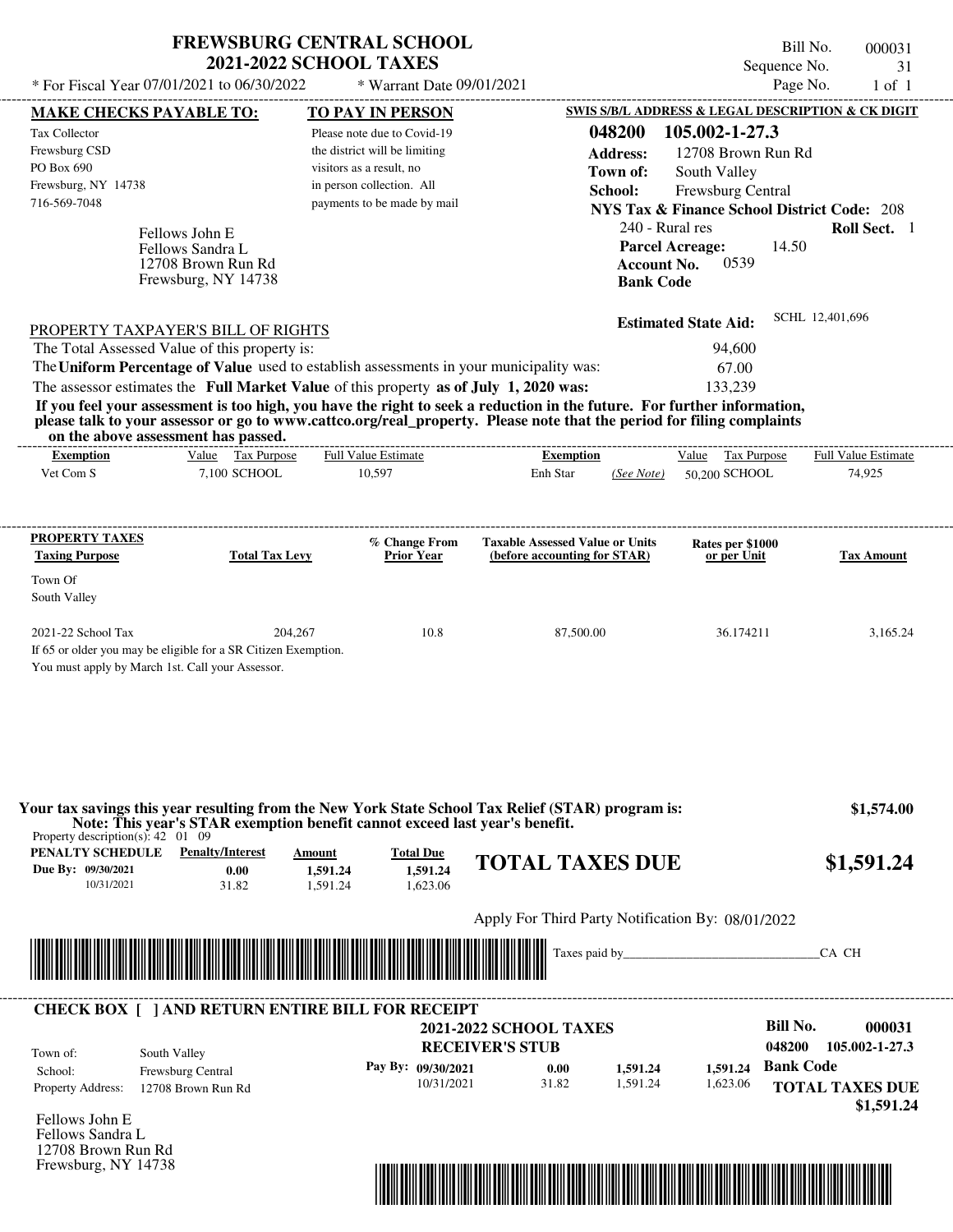|                                                                                                                                                                                                                                                                                                                | <b>FREWSBURG CENTRAL SCHOOL</b><br><b>2021-2022 SCHOOL TAXES</b>      |                                                                                                                                                      |                                                                                                                                                                                                                                                  | Sequence No.                                                                                                                      | Bill No.<br>000032<br>32   |
|----------------------------------------------------------------------------------------------------------------------------------------------------------------------------------------------------------------------------------------------------------------------------------------------------------------|-----------------------------------------------------------------------|------------------------------------------------------------------------------------------------------------------------------------------------------|--------------------------------------------------------------------------------------------------------------------------------------------------------------------------------------------------------------------------------------------------|-----------------------------------------------------------------------------------------------------------------------------------|----------------------------|
| * For Fiscal Year 07/01/2021 to 06/30/2022                                                                                                                                                                                                                                                                     |                                                                       | * Warrant Date 09/01/2021                                                                                                                            |                                                                                                                                                                                                                                                  | Page No.                                                                                                                          | $1$ of $1$                 |
| <b>MAKE CHECKS PAYABLE TO:</b>                                                                                                                                                                                                                                                                                 |                                                                       | <b>TO PAY IN PERSON</b>                                                                                                                              |                                                                                                                                                                                                                                                  | SWIS S/B/L ADDRESS & LEGAL DESCRIPTION & CK DIGIT                                                                                 |                            |
| Tax Collector<br>Frewsburg CSD<br>PO Box 690<br>Frewsburg, NY 14738<br>716-569-7048                                                                                                                                                                                                                            |                                                                       | Please note due to Covid-19<br>the district will be limiting<br>visitors as a result, no<br>in person collection. All<br>payments to be made by mail | 048200<br><b>Address:</b><br>Town of:<br>School:                                                                                                                                                                                                 | 96.002-1-37.4<br>Bone Run Rd (Off)<br>South Valley<br>Frewsburg Central<br><b>NYS Tax &amp; Finance School District Code: 208</b> |                            |
| Fenton Thomas<br>Gray Robert E<br>PO Box 707<br>Frewsburg, NY 14738                                                                                                                                                                                                                                            |                                                                       |                                                                                                                                                      | <b>Account No.</b><br><b>Bank Code</b>                                                                                                                                                                                                           | $322$ - Rural vac $>10$<br>16.50<br><b>Parcel Acreage:</b><br>0633                                                                | Roll Sect. 1               |
| PROPERTY TAXPAYER'S BILL OF RIGHTS<br>The Total Assessed Value of this property is:<br>The Uniform Percentage of Value used to establish assessments in your municipality was:<br>The assessor estimates the Full Market Value of this property as of July 1, 2020 was:<br>on the above assessment has passed. |                                                                       |                                                                                                                                                      | If you feel your assessment is too high, you have the right to seek a reduction in the future. For further information,<br>please talk to your assessor or go to www.cattco.org/real_property. Please note that the period for filing complaints | <b>Estimated State Aid:</b><br>9,500<br>67.00<br>13,380                                                                           | SCHL 12,401,696            |
| <b>Exemption</b>                                                                                                                                                                                                                                                                                               | Value Tax Purpose                                                     | <b>Full Value Estimate</b>                                                                                                                           | -----------------------<br><b>Exemption</b>                                                                                                                                                                                                      | Value Tax Purpose                                                                                                                 | <b>Full Value Estimate</b> |
| PROPERTY TAXES<br><b>Taxing Purpose</b>                                                                                                                                                                                                                                                                        | <b>Total Tax Levy</b>                                                 | % Change From<br><b>Prior Year</b>                                                                                                                   | <b>Taxable Assessed Value or Units</b>                                                                                                                                                                                                           | Rates per \$1000<br>or per Unit                                                                                                   | Tax Amount                 |
| Town Of<br>South Valley                                                                                                                                                                                                                                                                                        |                                                                       |                                                                                                                                                      |                                                                                                                                                                                                                                                  |                                                                                                                                   |                            |
| 2021-22 School Tax<br>If 65 or older you may be eligible for a SR Citizen Exemption.<br>You must apply by March 1st. Call your Assessor.                                                                                                                                                                       | 204,267                                                               | 10.8                                                                                                                                                 | 9,500.00                                                                                                                                                                                                                                         | 36.174211                                                                                                                         | 343.66                     |
| Property description(s): $55 \quad 01 \quad 09$<br>PENALTY SCHEDULE<br>Due By: 09/30/2021<br>10/31/2021                                                                                                                                                                                                        | <b>Penalty/Interest</b><br>Amount<br>0.00<br>343.66<br>6.87<br>343.66 | <b>Total Due</b><br>343.66<br>350.53                                                                                                                 | <b>TOTAL TAXES DUE</b>                                                                                                                                                                                                                           |                                                                                                                                   | \$343.66                   |
|                                                                                                                                                                                                                                                                                                                |                                                                       |                                                                                                                                                      | Apply For Third Party Notification By: 08/01/2022                                                                                                                                                                                                |                                                                                                                                   |                            |
|                                                                                                                                                                                                                                                                                                                |                                                                       |                                                                                                                                                      | Taxes paid by_                                                                                                                                                                                                                                   |                                                                                                                                   | CA CH                      |
| <b>CHECK BOX [ ] AND RETURN ENTIRE BILL FOR RECEIPT</b>                                                                                                                                                                                                                                                        |                                                                       |                                                                                                                                                      |                                                                                                                                                                                                                                                  |                                                                                                                                   |                            |
| South Valley<br>Town of:                                                                                                                                                                                                                                                                                       |                                                                       |                                                                                                                                                      | <b>2021-2022 SCHOOL TAXES</b><br><b>RECEIVER'S STUB</b>                                                                                                                                                                                          | <b>Bill No.</b><br>048200                                                                                                         | 000032<br>96.002-1-37.4    |
| Frewsburg Central<br>School:                                                                                                                                                                                                                                                                                   |                                                                       | Pay By: 09/30/2021                                                                                                                                   | 0.00<br>343.66                                                                                                                                                                                                                                   | <b>Bank Code</b><br>343.66                                                                                                        |                            |

10/31/2021 6.87

Fenton Thomas Property Address: Bone Run Rd (Off)

Gray Robert E PO Box 707 Frewsburg, NY 14738



343.66

350.53

**TOTAL TAXES DUE**

 **\$343.66**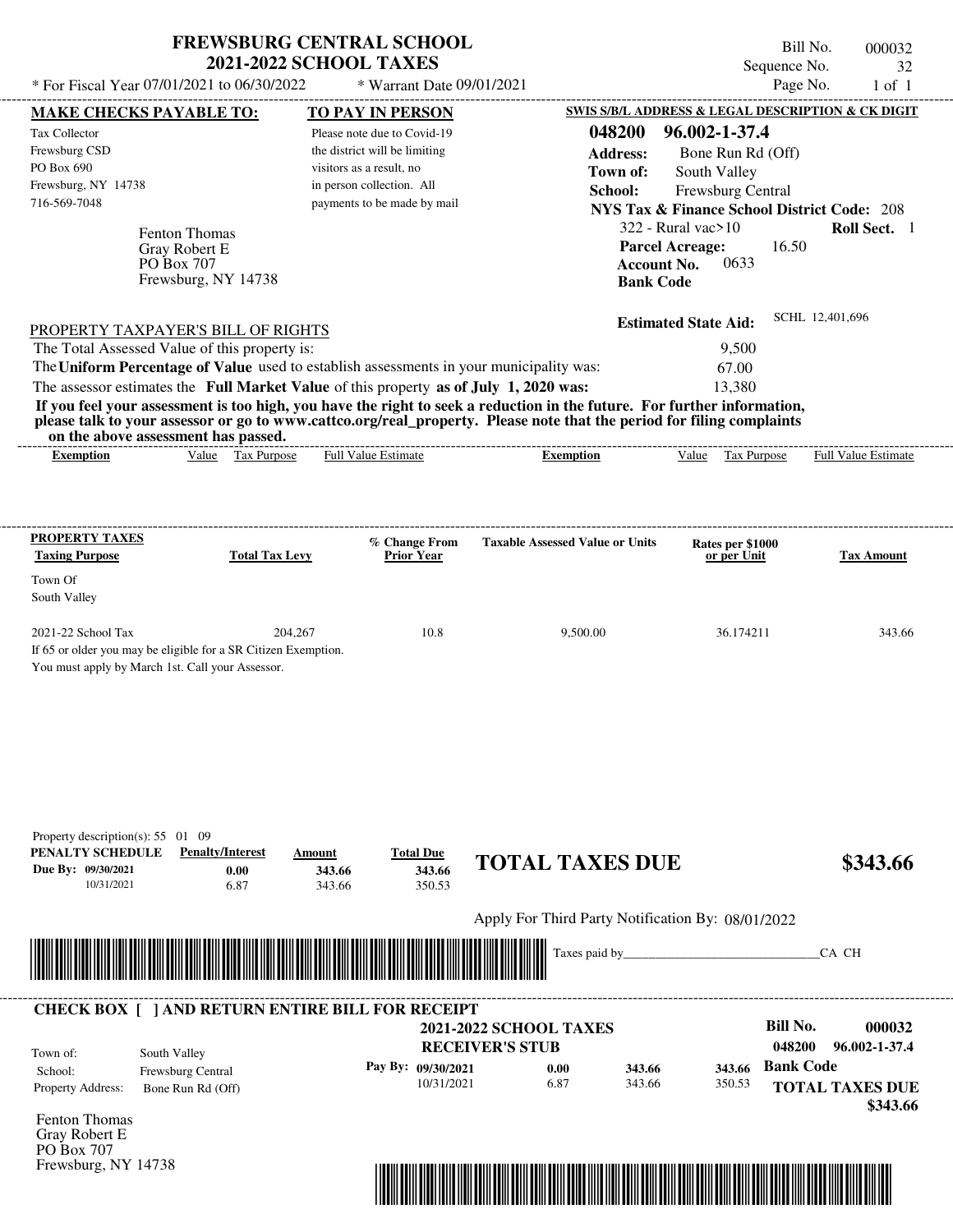| * For Fiscal Year 07/01/2021 to 06/30/2022                                                                                                                                                                                                                                              | <b>FREWSBURG CENTRAL SCHOOL</b><br><b>2021-2022 SCHOOL TAXES</b> |                               | * Warrant Date 09/01/2021            |                               |                                                        |                                                                  |                   | Bill No.<br>Sequence No.<br>Page No. |                        | 000033<br>33<br>$1$ of $1$ |
|-----------------------------------------------------------------------------------------------------------------------------------------------------------------------------------------------------------------------------------------------------------------------------------------|------------------------------------------------------------------|-------------------------------|--------------------------------------|-------------------------------|--------------------------------------------------------|------------------------------------------------------------------|-------------------|--------------------------------------|------------------------|----------------------------|
| <b>MAKE CHECKS PAYABLE TO:</b>                                                                                                                                                                                                                                                          |                                                                  | <b>TO PAY IN PERSON</b>       |                                      |                               | SWIS S/B/L ADDRESS & LEGAL DESCRIPTION & CK DIGIT      |                                                                  |                   |                                      |                        |                            |
| Tax Collector                                                                                                                                                                                                                                                                           |                                                                  | Please note due to Covid-19   |                                      |                               | 048200                                                 | 96.004-1-47.2                                                    |                   |                                      |                        |                            |
| Frewsburg CSD                                                                                                                                                                                                                                                                           |                                                                  | the district will be limiting |                                      |                               | <b>Address:</b>                                        | Bragg Rd                                                         |                   |                                      |                        |                            |
| PO Box 690                                                                                                                                                                                                                                                                              |                                                                  | visitors as a result, no      |                                      |                               | Town of:                                               |                                                                  | South Valley      |                                      |                        |                            |
| Frewsburg, NY 14738                                                                                                                                                                                                                                                                     |                                                                  | in person collection. All     |                                      |                               | School:                                                |                                                                  | Frewsburg Central |                                      |                        |                            |
| 716-569-7048                                                                                                                                                                                                                                                                            |                                                                  |                               | payments to be made by mail          |                               | <b>NYS Tax &amp; Finance School District Code: 208</b> |                                                                  |                   |                                      |                        |                            |
|                                                                                                                                                                                                                                                                                         |                                                                  |                               |                                      |                               |                                                        | 311 - Res vac land                                               |                   |                                      |                        | Roll Sect. 1               |
|                                                                                                                                                                                                                                                                                         | Fletcher Sandra L<br>21 Whitney Ave<br>Frewsburg, NY 14738       |                               |                                      |                               |                                                        | <b>Parcel Acreage:</b><br><b>Account No.</b><br><b>Bank Code</b> | 0642              | 2.55                                 |                        |                            |
| PROPERTY TAXPAYER'S BILL OF RIGHTS                                                                                                                                                                                                                                                      |                                                                  |                               |                                      |                               |                                                        | <b>Estimated State Aid:</b>                                      |                   |                                      | SCHL 12,401,696        |                            |
| The Total Assessed Value of this property is:                                                                                                                                                                                                                                           |                                                                  |                               |                                      |                               |                                                        |                                                                  | 5,200             |                                      |                        |                            |
| The Uniform Percentage of Value used to establish assessments in your municipality was:                                                                                                                                                                                                 |                                                                  |                               |                                      |                               |                                                        |                                                                  | 67.00             |                                      |                        |                            |
| The assessor estimates the Full Market Value of this property as of July 1, 2020 was:                                                                                                                                                                                                   |                                                                  |                               |                                      |                               |                                                        |                                                                  | 7,324             |                                      |                        |                            |
| If you feel your assessment is too high, you have the right to seek a reduction in the future. For further information,<br>please talk to your assessor or go to www.cattco.org/real_property. Please note that the period for filing complaints<br>on the above assessment has passed. |                                                                  |                               |                                      |                               |                                                        |                                                                  |                   |                                      |                        |                            |
| <b>Exemption</b>                                                                                                                                                                                                                                                                        | Value Tax Purpose                                                | Full Value Estimate           |                                      |                               | <b>Exemption</b>                                       |                                                                  | Value Tax Purpose |                                      | Full Value Estimate    |                            |
| Town Of<br>South Valley<br>2021-22 School Tax<br>If 65 or older you may be eligible for a SR Citizen Exemption.<br>You must apply by March 1st. Call your Assessor.                                                                                                                     | 204,267                                                          |                               | 10.8                                 |                               | 5,200.00                                               |                                                                  | 36.174211         |                                      |                        | 188.11                     |
| Property description(s): $52 \quad 01 \quad 09$<br>PENALTY SCHEDULE<br>Due By: 09/30/2021<br>10/31/2021                                                                                                                                                                                 | <b>Penalty/Interest</b><br>0.00<br>3.76                          | Amount<br>188.11<br>188.11    | <b>Total Due</b><br>188.11<br>191.87 |                               | <b>TOTAL TAXES DUE</b>                                 |                                                                  |                   |                                      |                        | \$188.11                   |
|                                                                                                                                                                                                                                                                                         |                                                                  |                               |                                      |                               | Apply For Third Party Notification By: 08/01/2022      |                                                                  |                   |                                      |                        |                            |
|                                                                                                                                                                                                                                                                                         |                                                                  |                               |                                      |                               | Taxes paid by                                          |                                                                  |                   |                                      | CA CH                  |                            |
| <b>CHECK BOX [ ] AND RETURN ENTIRE BILL FOR RECEIPT</b>                                                                                                                                                                                                                                 |                                                                  |                               |                                      |                               |                                                        |                                                                  |                   |                                      |                        |                            |
|                                                                                                                                                                                                                                                                                         |                                                                  |                               |                                      | <b>2021-2022 SCHOOL TAXES</b> |                                                        |                                                                  |                   | <b>Bill No.</b>                      |                        | 000033                     |
| Town of:                                                                                                                                                                                                                                                                                | South Valley                                                     |                               |                                      | <b>RECEIVER'S STUB</b>        |                                                        |                                                                  |                   | 048200                               |                        | 96.004-1-47.2              |
| School:                                                                                                                                                                                                                                                                                 | Frewsburg Central                                                |                               | Pay By: 09/30/2021                   | 0.00                          | 188.11                                                 |                                                                  | 188.11            | <b>Bank Code</b>                     |                        |                            |
| Property Address:<br>Bragg Rd                                                                                                                                                                                                                                                           |                                                                  |                               | 10/31/2021                           | 3.76                          | 188.11                                                 |                                                                  | 191.87            |                                      | <b>TOTAL TAXES DUE</b> |                            |
|                                                                                                                                                                                                                                                                                         |                                                                  |                               |                                      |                               |                                                        |                                                                  |                   |                                      |                        | \$188.11                   |
| Fletcher Sandra L                                                                                                                                                                                                                                                                       |                                                                  |                               |                                      |                               |                                                        |                                                                  |                   |                                      |                        |                            |
| 21 Whitney Ave                                                                                                                                                                                                                                                                          |                                                                  |                               |                                      |                               |                                                        |                                                                  |                   |                                      |                        |                            |

Frewsburg, NY 14738

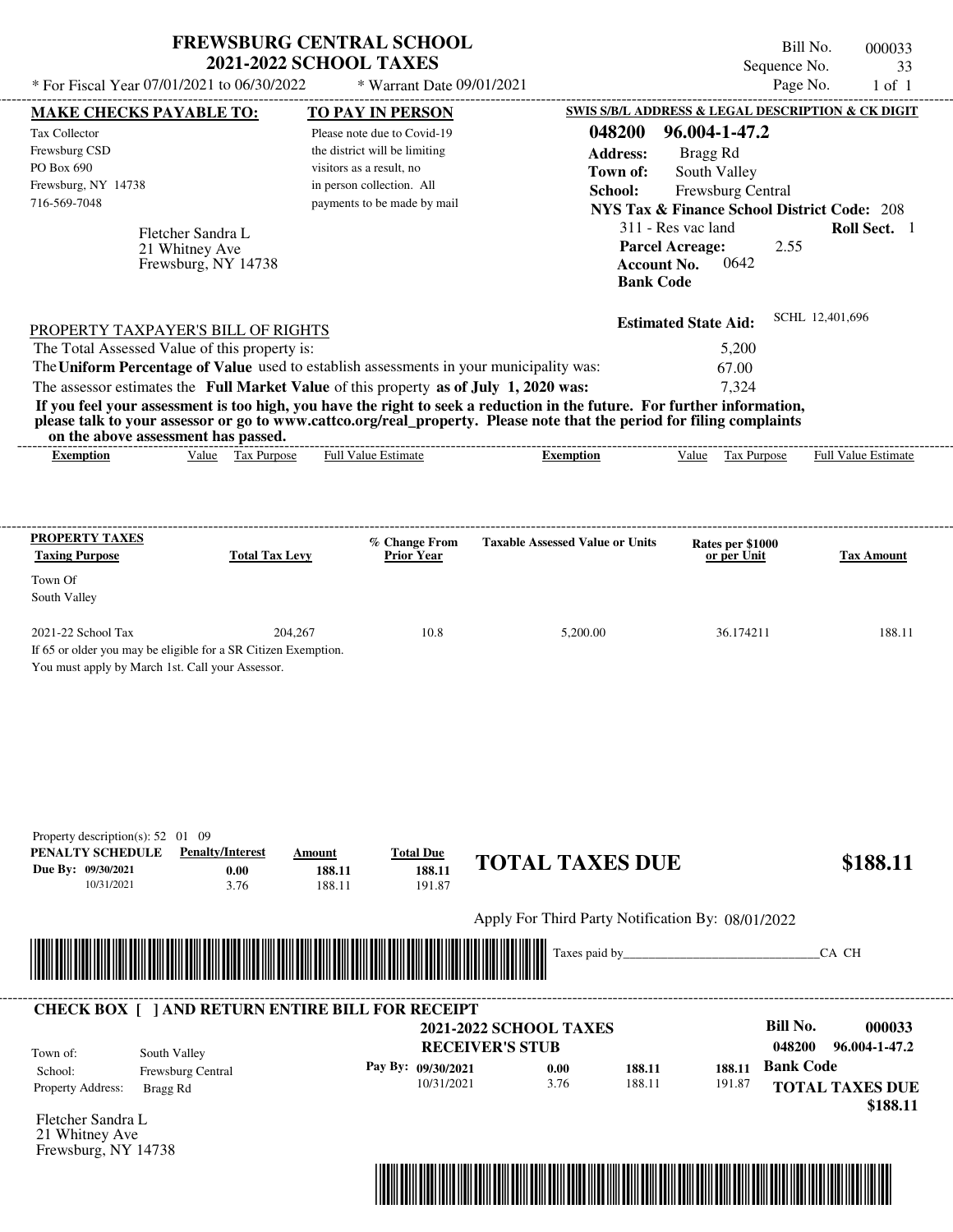| * For Fiscal Year 07/01/2021 to 06/30/2022                                                                                                                                                                                                                                                                | <b>FREWSBURG CENTRAL SCHOOL</b>                                                                                         | <b>2021-2022 SCHOOL TAXES</b>                                                            | * Warrant Date 09/01/2021            |                                                   |                                                                                                                        | Bill No.<br>000034<br>Sequence No.<br>34<br>Page No.<br>$1$ of $1$ |
|-----------------------------------------------------------------------------------------------------------------------------------------------------------------------------------------------------------------------------------------------------------------------------------------------------------|-------------------------------------------------------------------------------------------------------------------------|------------------------------------------------------------------------------------------|--------------------------------------|---------------------------------------------------|------------------------------------------------------------------------------------------------------------------------|--------------------------------------------------------------------|
| <b>MAKE CHECKS PAYABLE TO:</b>                                                                                                                                                                                                                                                                            |                                                                                                                         | <b>TO PAY IN PERSON</b>                                                                  |                                      |                                                   |                                                                                                                        | SWIS S/B/L ADDRESS & LEGAL DESCRIPTION & CK DIGIT                  |
| Tax Collector<br>Frewsburg CSD<br>PO Box 690                                                                                                                                                                                                                                                              |                                                                                                                         | Please note due to Covid-19<br>the district will be limiting<br>visitors as a result, no |                                      | 048200<br><b>Address:</b>                         | 96.004-1-54.4<br>Wheeler Hill Rd (Off)                                                                                 |                                                                    |
| Frewsburg, NY 14738<br>716-569-7048                                                                                                                                                                                                                                                                       |                                                                                                                         | in person collection. All<br>payments to be made by mail                                 |                                      | Town of:<br>School:                               | South Valley<br>Frewsburg Central<br><b>NYS Tax &amp; Finance School District Code: 208</b><br>$322$ - Rural vac $>10$ | Roll Sect. 1                                                       |
|                                                                                                                                                                                                                                                                                                           | Fletcher Sandra L<br>21 Whitney Ave<br>Frewsburg, NY 14738                                                              |                                                                                          |                                      |                                                   | <b>Parcel Acreage:</b><br>0639<br><b>Account No.</b><br><b>Bank Code</b>                                               | 19.80                                                              |
| PROPERTY TAXPAYER'S BILL OF RIGHTS<br>The Total Assessed Value of this property is:                                                                                                                                                                                                                       |                                                                                                                         |                                                                                          |                                      |                                                   | <b>Estimated State Aid:</b><br>11,100                                                                                  | SCHL 12,401,696                                                    |
| The Uniform Percentage of Value used to establish assessments in your municipality was:<br>The assessor estimates the Full Market Value of this property as of July 1, 2020 was:<br>please talk to your assessor or go to www.cattco.org/real_property. Please note that the period for filing complaints | If you feel your assessment is too high, you have the right to seek a reduction in the future. For further information, |                                                                                          |                                      |                                                   | 67.00<br>15,634                                                                                                        |                                                                    |
| <b>Exemption</b>                                                                                                                                                                                                                                                                                          | on the above assessment has passed.<br>Value Tax Purpose                                                                | <b>Full Value Estimate</b>                                                               |                                      | <b>Exemption</b>                                  | Value Tax Purpose                                                                                                      | Full Value Estimate                                                |
|                                                                                                                                                                                                                                                                                                           |                                                                                                                         |                                                                                          |                                      |                                                   |                                                                                                                        |                                                                    |
| <b>PROPERTY TAXES</b>                                                                                                                                                                                                                                                                                     |                                                                                                                         | % Change From                                                                            |                                      | <b>Taxable Assessed Value or Units</b>            | Rates per \$1000                                                                                                       |                                                                    |
| <b>Taxing Purpose</b>                                                                                                                                                                                                                                                                                     | <b>Total Tax Levy</b>                                                                                                   | <b>Prior Year</b>                                                                        |                                      |                                                   | or per Unit                                                                                                            | <b>Tax Amount</b>                                                  |
| Town Of<br>South Valley                                                                                                                                                                                                                                                                                   |                                                                                                                         |                                                                                          |                                      |                                                   |                                                                                                                        |                                                                    |
| 2021-22 School Tax<br>You must apply by March 1st. Call your Assessor.                                                                                                                                                                                                                                    | 204,267<br>If 65 or older you may be eligible for a SR Citizen Exemption.                                               |                                                                                          | 10.8                                 | 11,100.00                                         | 36.174211                                                                                                              | 401.53                                                             |
| Property description(s): $53 \quad 01 \quad 09$<br>PENALTY SCHEDULE<br>Due By: 09/30/2021<br>10/31/2021                                                                                                                                                                                                   | <b>Penalty/Interest</b><br>0.00<br>8.03                                                                                 | Amount<br>401.53<br>401.53                                                               | <b>Total Due</b><br>401.53<br>409.56 | <b>TOTAL TAXES DUE</b>                            |                                                                                                                        | \$401.53                                                           |
|                                                                                                                                                                                                                                                                                                           |                                                                                                                         |                                                                                          |                                      |                                                   |                                                                                                                        |                                                                    |
|                                                                                                                                                                                                                                                                                                           |                                                                                                                         |                                                                                          |                                      | Apply For Third Party Notification By: 08/01/2022 |                                                                                                                        |                                                                    |
|                                                                                                                                                                                                                                                                                                           |                                                                                                                         |                                                                                          |                                      | Taxes paid by_                                    |                                                                                                                        | CA CH                                                              |
| <b>CHECK BOX [ ] AND RETURN ENTIRE BILL FOR RECEIPT</b>                                                                                                                                                                                                                                                   |                                                                                                                         |                                                                                          | <b>2021-2022 SCHOOL TAXES</b>        |                                                   |                                                                                                                        | <b>Bill No.</b><br>000034                                          |
| Town of:                                                                                                                                                                                                                                                                                                  | South Valley                                                                                                            |                                                                                          | <b>RECEIVER'S STUB</b>               |                                                   |                                                                                                                        | 048200<br>96.004-1-54.4                                            |
| School:<br>Property Address:                                                                                                                                                                                                                                                                              | Frewsburg Central<br>Wheeler Hill Rd (Off)                                                                              |                                                                                          | Pay By: 09/30/2021<br>10/31/2021     | 0.00<br>401.53<br>8.03<br>401.53                  | 401.53<br>409.56                                                                                                       | <b>Bank Code</b><br><b>TOTAL TAXES DUE</b><br>\$401.53             |
| Fletcher Sandra L<br>21 Whitney Ave<br>Frewsburg, NY 14738                                                                                                                                                                                                                                                |                                                                                                                         |                                                                                          |                                      |                                                   |                                                                                                                        |                                                                    |

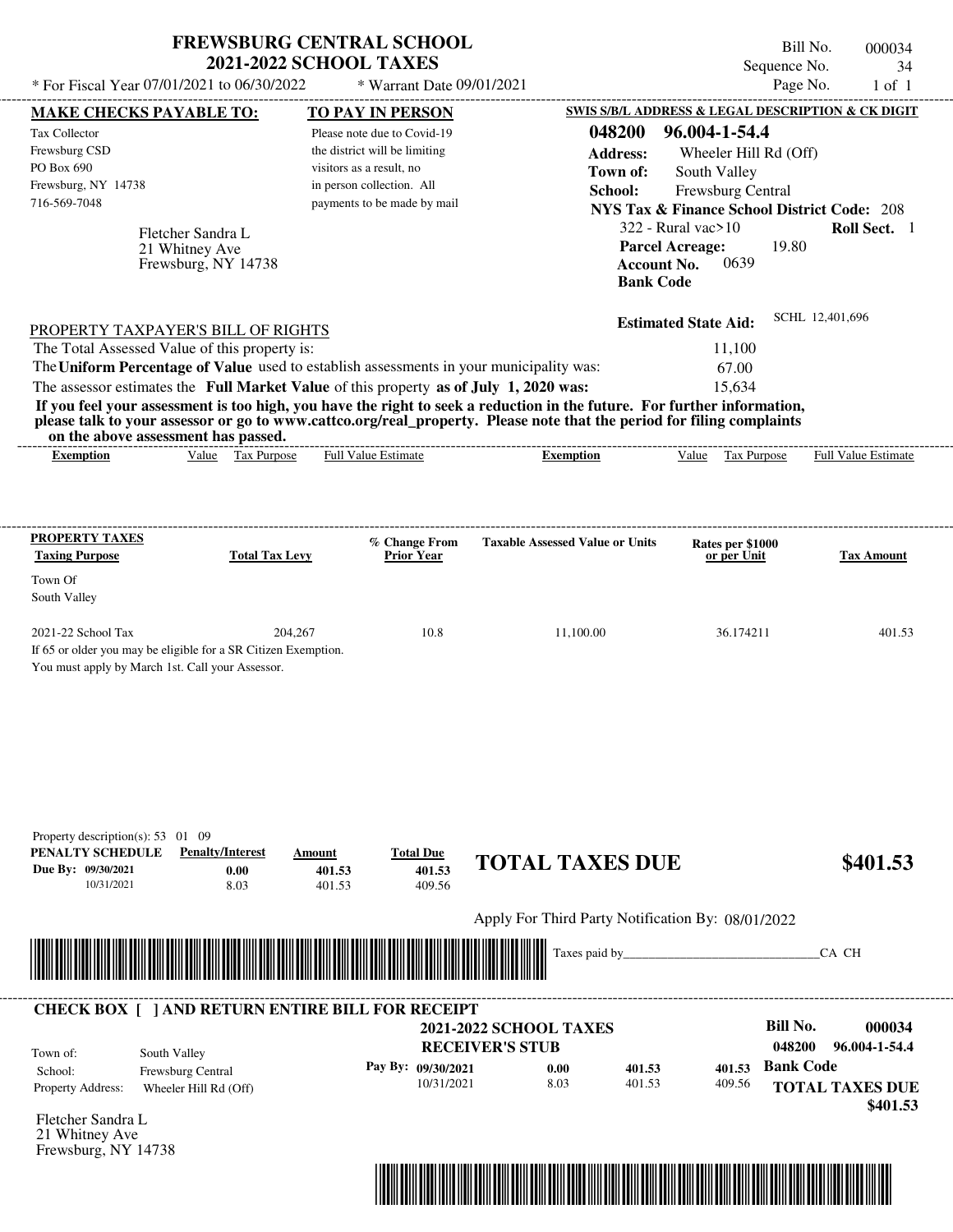| <b>FREWSBURG CENTRAL SCHOOL</b> |
|---------------------------------|
| <b>2021-2022 SCHOOL TAXES</b>   |

Bill No. 000035 Sequence No. 35<br>Page No. 1 of 1

| <b>MAKE CHECKS PAYABLE TO:</b>                                                                                             |                                                                  | * For Fiscal Year 07/01/2021 to 06/30/2022                                                                                                                                       | * Warrant Date 09/01/2021                                                                                                                                                                                                                        | Page No.                                                                                                                                                                                             |                     |
|----------------------------------------------------------------------------------------------------------------------------|------------------------------------------------------------------|----------------------------------------------------------------------------------------------------------------------------------------------------------------------------------|--------------------------------------------------------------------------------------------------------------------------------------------------------------------------------------------------------------------------------------------------|------------------------------------------------------------------------------------------------------------------------------------------------------------------------------------------------------|---------------------|
|                                                                                                                            |                                                                  | <b>TO PAY IN PERSON</b>                                                                                                                                                          |                                                                                                                                                                                                                                                  | SWIS S/B/L ADDRESS & LEGAL DESCRIPTION & CK DIGIT                                                                                                                                                    |                     |
| Tax Collector<br>Frewsburg CSD<br>PO Box 690<br>Frewsburg, NY 14738<br>716-569-7048                                        | Gimbel Douglas A.<br>120 Quail Run Rd<br>Lower Burrell, PA 15068 | Please note due to Covid-19<br>the district will be limiting<br>visitors as a result, no<br>in person collection. All<br>payments to be made by mail                             | 048200<br><b>Address:</b><br>Town of:<br>School:<br><b>Account No.</b><br><b>Bank Code</b>                                                                                                                                                       | 105.002-1-1.25<br>7 Gurnsey Hollow Rd<br>South Valley<br>Frewsburg Central<br><b>NYS Tax &amp; Finance School District Code: 208</b><br>260 - Seasonal res<br><b>Parcel Acreage:</b><br>5.23<br>0654 | Roll Sect. 1        |
| PROPERTY TAXPAYER'S BILL OF RIGHTS<br>The Total Assessed Value of this property is:<br>on the above assessment has passed. |                                                                  | The Uniform Percentage of Value used to establish assessments in your municipality was:<br>The assessor estimates the Full Market Value of this property as of July 1, 2020 was: | If you feel your assessment is too high, you have the right to seek a reduction in the future. For further information,<br>please talk to your assessor or go to www.cattco.org/real_property. Please note that the period for filing complaints | SCHL 12,401,696<br><b>Estimated State Aid:</b><br>32,400<br>67.00<br>45,634                                                                                                                          |                     |
| <b>Exemption</b>                                                                                                           | Value Tax Purpose                                                | <b>Full Value Estimate</b>                                                                                                                                                       | <b>Exemption</b>                                                                                                                                                                                                                                 | Value Tax Purpose                                                                                                                                                                                    | Full Value Estimate |
| <b>PROPERTY TAXES</b><br><b>Taxing Purpose</b><br>Town Of                                                                  | <b>Total Tax Levy</b>                                            | % Change From<br><b>Prior Year</b>                                                                                                                                               | <b>Taxable Assessed Value or Units</b>                                                                                                                                                                                                           | Rates per \$1000<br>or per Unit                                                                                                                                                                      | <b>Tax Amount</b>   |
| South Valley<br>2021-22 School Tax<br>If 65 or older you may be eligible for a SR Citizen Exemption.                       | 204,267<br>You must apply by March 1st. Call your Assessor.      | 10.8                                                                                                                                                                             | 32,400.00                                                                                                                                                                                                                                        | 36.174211                                                                                                                                                                                            | 1,172.04            |
|                                                                                                                            |                                                                  |                                                                                                                                                                                  |                                                                                                                                                                                                                                                  |                                                                                                                                                                                                      |                     |
| Property description(s): $51 \quad 01 \quad 09$<br>10/31/2021                                                              | <b>Penalty/Interest</b><br>0.00<br>23.44                         | Sawmill Run Sub Div<br>Phase Ii<br><b>Total Due</b><br>Amount<br>1,172.04<br>1,172.04<br>1,195.48<br>1,172.04                                                                    | <b>TOTAL TAXES DUE</b>                                                                                                                                                                                                                           |                                                                                                                                                                                                      | \$1,172.04          |
| PENALTY SCHEDULE<br>Due By: 09/30/2021                                                                                     |                                                                  |                                                                                                                                                                                  | Apply For Third Party Notification By: 08/01/2022<br>Taxes paid by_                                                                                                                                                                              |                                                                                                                                                                                                      | CA CH               |

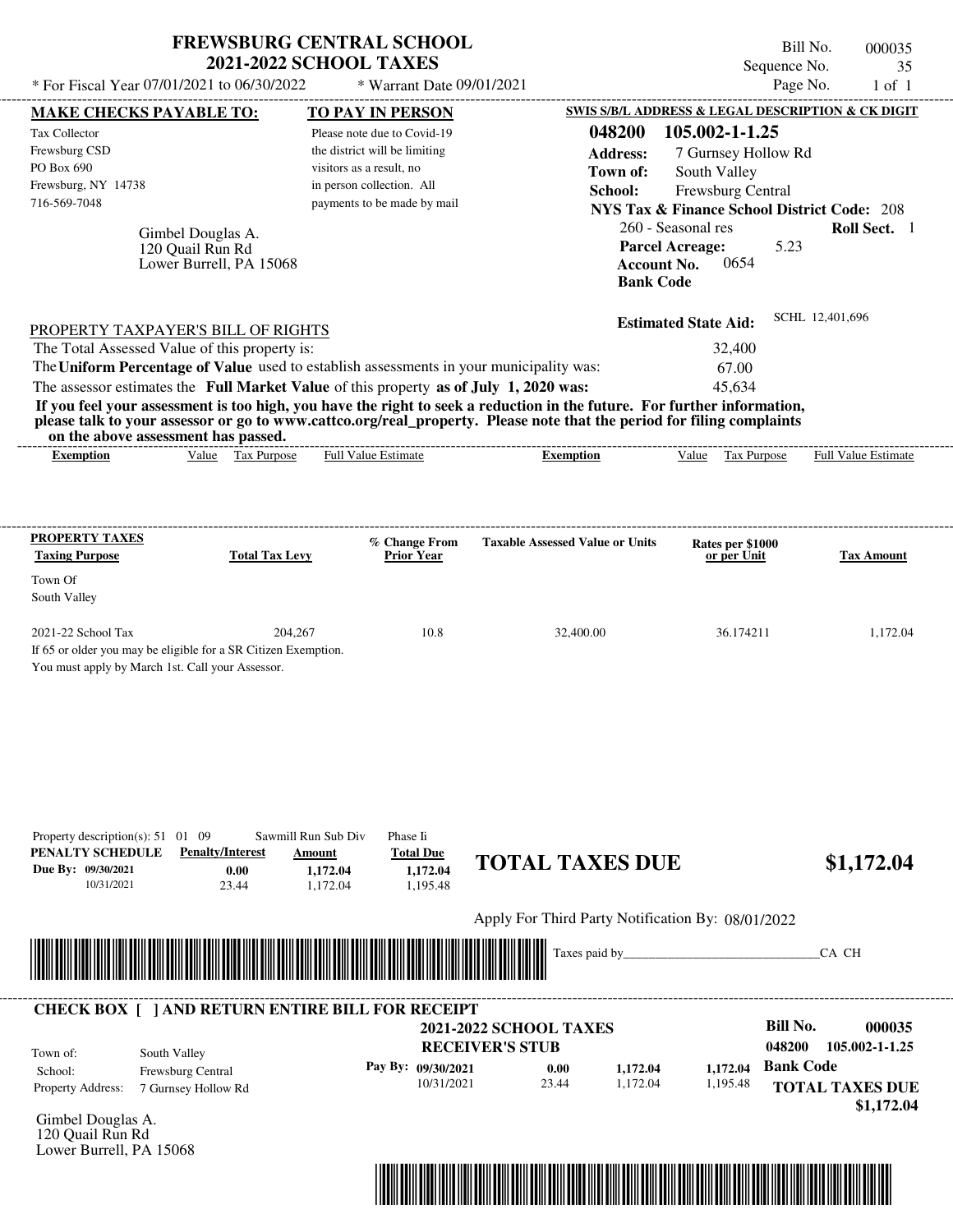|                                                                                                                                                                                                                                                                                                                                                                                                                                                                                                                                                                    | <b>FREWSBURG CENTRAL SCHOOL</b><br><b>2021-2022 SCHOOL TAXES</b>                                                                                                         |                                                                     | Sequence No.                                                                                                                                                                           | Bill No.<br>000036<br>36 |
|--------------------------------------------------------------------------------------------------------------------------------------------------------------------------------------------------------------------------------------------------------------------------------------------------------------------------------------------------------------------------------------------------------------------------------------------------------------------------------------------------------------------------------------------------------------------|--------------------------------------------------------------------------------------------------------------------------------------------------------------------------|---------------------------------------------------------------------|----------------------------------------------------------------------------------------------------------------------------------------------------------------------------------------|--------------------------|
| * For Fiscal Year 07/01/2021 to 06/30/2022                                                                                                                                                                                                                                                                                                                                                                                                                                                                                                                         | * Warrant Date 09/01/2021                                                                                                                                                |                                                                     | Page No.                                                                                                                                                                               | $1$ of $1$               |
| <b>MAKE CHECKS PAYABLE TO:</b><br>Tax Collector<br>Frewsburg CSD<br>PO Box 690<br>Frewsburg, NY 14738<br>716-569-7048                                                                                                                                                                                                                                                                                                                                                                                                                                              | TO PAY IN PERSON<br>Please note due to Covid-19<br>the district will be limiting<br>visitors as a result, no<br>in person collection. All<br>payments to be made by mail | 048200<br><b>Address:</b><br>Town of:<br>School:                    | SWIS S/B/L ADDRESS & LEGAL DESCRIPTION & CK DIGIT<br>96.004-1-9<br>12846 Sawmill Run Rd<br>South Valley<br>Frewsburg Central<br><b>NYS Tax &amp; Finance School District Code: 208</b> |                          |
| Gremer Nicole M.<br>12846 Sawmill Run Rd<br>Frewsburg, NY 14738                                                                                                                                                                                                                                                                                                                                                                                                                                                                                                    |                                                                                                                                                                          |                                                                     | 210 - 1 Family Res<br><b>Parcel Acreage:</b><br>4.75<br>0121<br><b>Account No.</b><br>024<br><b>Bank Code</b>                                                                          | Roll Sect. 1             |
| PROPERTY TAXPAYER'S BILL OF RIGHTS<br>The Total Assessed Value of this property is:<br>The Uniform Percentage of Value used to establish assessments in your municipality was:<br>The assessor estimates the Full Market Value of this property as of July 1, 2020 was:<br>If you feel your assessment is too high, you have the right to seek a reduction in the future. For further information,<br>please talk to your assessor or go to www.cattco.org/real_property. Please note that the period for filing complaints<br>on the above assessment has passed. |                                                                                                                                                                          |                                                                     | <b>Estimated State Aid:</b><br>43,000<br>67.00<br>60,563                                                                                                                               | SCHL 12,401,696          |
| Value Tax Purpose<br><b>Exemption</b><br><b>Star Check</b><br>21,300<br>(See Note)                                                                                                                                                                                                                                                                                                                                                                                                                                                                                 | <b>Full Value Estimate</b><br>31,791                                                                                                                                     | <b>Exemption</b>                                                    | Value Tax Purpose                                                                                                                                                                      | Full Value Estimate      |
| PROPERTY TAXES<br><b>Taxing Purpose</b><br>Town Of                                                                                                                                                                                                                                                                                                                                                                                                                                                                                                                 | % Change From<br><b>Total Tax Levy</b><br><b>Prior Year</b>                                                                                                              | <b>Taxable Assessed Value or Units</b>                              | Rates per \$1000<br>or per Unit                                                                                                                                                        | <b>Tax Amount</b>        |
| South Valley<br>2021-22 School Tax<br>If 65 or older you may be eligible for a SR Citizen Exemption.<br>You must apply by March 1st. Call your Assessor.                                                                                                                                                                                                                                                                                                                                                                                                           | 10.8<br>204,267                                                                                                                                                          | 43,000.00                                                           | 36.174211                                                                                                                                                                              | 1,555.49                 |
| An estimated STAR check has been or will be mailed to you by the NYS Tax Department. Any overpayment<br>or underpayment can be reconciled on your next tax return or STAR Credit Check.<br>Property description(s): $53 \quad 01 \quad 09$<br>PENALTY SCHEDULE<br><b>Penalty/Interest</b><br>Due By: 09/30/2021<br>0.00<br>10/31/2021<br>31.11                                                                                                                                                                                                                     | 54 01 09<br><b>Total Due</b><br><b>Amount</b><br>1,555.49<br>1,555.49<br>1,586.60<br>1.555.49                                                                            | <b>TOTAL TAXES DUE</b>                                              |                                                                                                                                                                                        | \$1,555.49               |
|                                                                                                                                                                                                                                                                                                                                                                                                                                                                                                                                                                    |                                                                                                                                                                          | Apply For Third Party Notification By: 08/01/2022<br>Taxes paid by_ |                                                                                                                                                                                        | CA CH                    |
| <b>CHECK BOX [ ] AND RETURN ENTIRE BILL FOR RECEIPT</b>                                                                                                                                                                                                                                                                                                                                                                                                                                                                                                            |                                                                                                                                                                          |                                                                     |                                                                                                                                                                                        |                          |

|                                                 | $\alpha$ . The state is the contraction of the state of the contract of $\alpha$<br>South Valley<br><b>Frewsburg Central</b><br>12846 Sawmill Run Rd | <b>2021-2022 SCHOOL TAXES</b><br><b>RECEIVER'S STUB</b> |               |                      |                      | Bill No.<br>048200   | 000036<br>96.004-1-9   |
|-------------------------------------------------|------------------------------------------------------------------------------------------------------------------------------------------------------|---------------------------------------------------------|---------------|----------------------|----------------------|----------------------|------------------------|
| Town of:<br>School:<br><b>Property Address:</b> |                                                                                                                                                      | Pay By: 09/30/2021<br>10/31/2021                        | 0.00<br>31.11 | 1,555.49<br>1.555.49 | 1.555.49<br>1.586.60 | <b>Bank Code</b> 024 | <b>TOTAL TAXES DUE</b> |
|                                                 |                                                                                                                                                      |                                                         |               |                      |                      |                      | \$1,555.49             |

Gremer Nicole M. 12846 Sawmill Run Rd Frewsburg, NY 14738

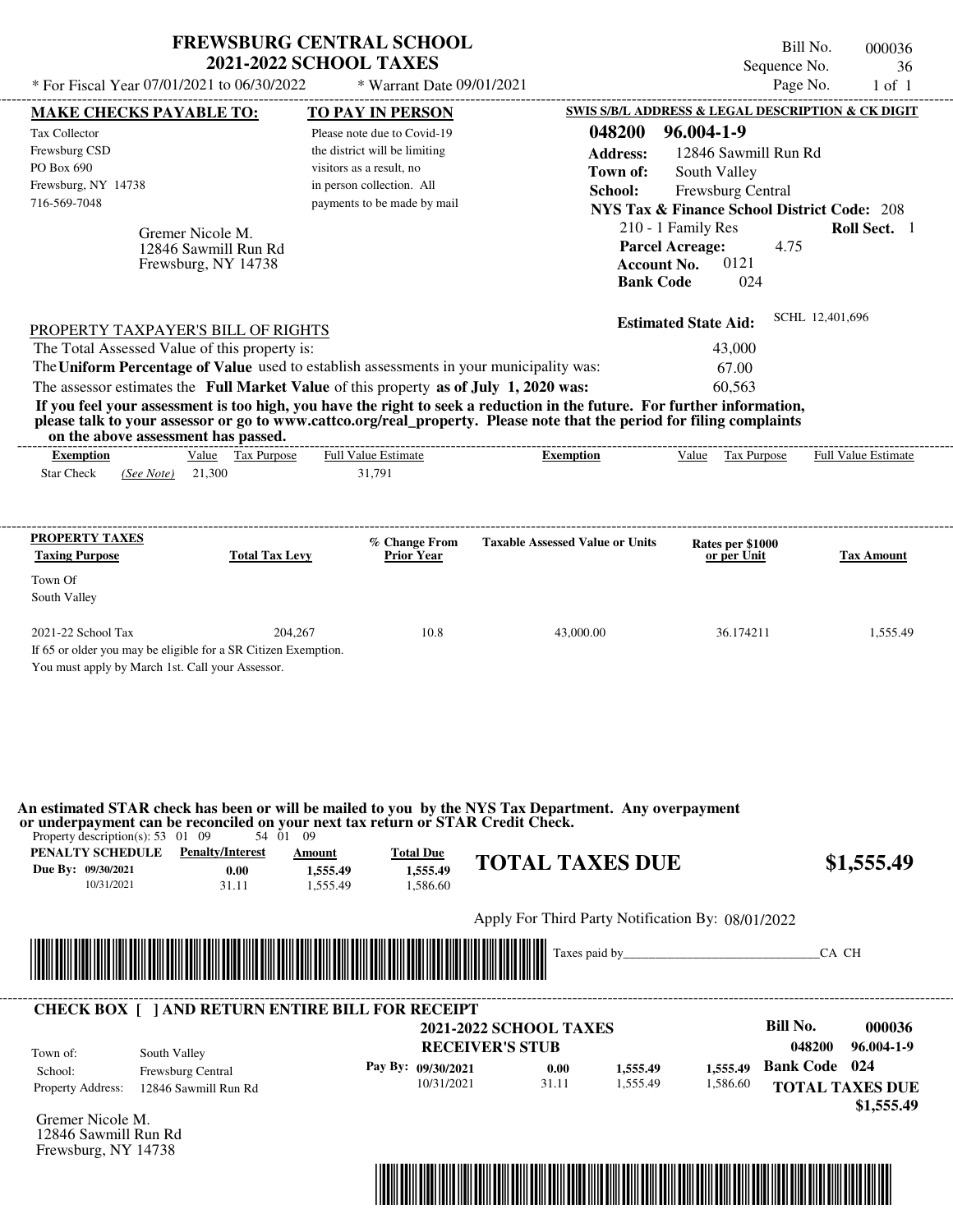| * For Fiscal Year $07/01/2021$ to $06/30/2022$ | <b>FREWSBURG CENTRAL SCHOOL</b><br><b>2021-2022 SCHOOL TAXES</b><br>* Warrant Date 09/01/2021 |                                                        | Bill No.<br>Sequence No.<br>Page No.              | 000037<br>37<br>$1$ of $1$ |  |  |  |
|------------------------------------------------|-----------------------------------------------------------------------------------------------|--------------------------------------------------------|---------------------------------------------------|----------------------------|--|--|--|
| <b>MAKE CHECKS PAYABLE TO:</b>                 | <b>TO PAY IN PERSON</b>                                                                       |                                                        | SWIS S/B/L ADDRESS & LEGAL DESCRIPTION & CK DIGIT |                            |  |  |  |
| Tax Collector                                  | Please note due to Covid-19                                                                   | 048200                                                 | $105.002 - 1 - 6$                                 |                            |  |  |  |
| Frewsburg CSD                                  | the district will be limiting                                                                 | <b>Address:</b>                                        | Gurnsey Hollow Rd                                 |                            |  |  |  |
| PO Box 690                                     | visitors as a result, no                                                                      | Town of:                                               | South Valley                                      |                            |  |  |  |
| Frewsburg, NY 14738                            | in person collection. All                                                                     | School:                                                | Frewsburg Central                                 |                            |  |  |  |
| 716-569-7048                                   | payments to be made by mail                                                                   | <b>NYS Tax &amp; Finance School District Code: 208</b> |                                                   |                            |  |  |  |

| 1139 Sheree Dr<br>Grand Island, NY 14072                                                                                | 0244<br>Account No.<br><b>Bank Code</b> |                 |
|-------------------------------------------------------------------------------------------------------------------------|-----------------------------------------|-----------------|
| PROPERTY TAXPAYER'S BILL OF RIGHTS                                                                                      | <b>Estimated State Aid:</b>             | SCHL 12,401,696 |
| The Total Assessed Value of this property is:                                                                           | 79.800                                  |                 |
| The Uniform Percentage of Value used to establish assessments in your municipality was:                                 | 67.00                                   |                 |
| The assessor estimates the Full Market Value of this property as of July 1, 2020 was:                                   | 112.394                                 |                 |
| If you feel your assessment is too high, you have the right to seek a reduction in the future. For further information, |                                         |                 |

**please talk to your assessor or go to www.cattco.org/real\_property. Please note that the period for filing complaints on the above assessment has passed.**

| on the above assessment has passeu. |                                                                   |  |
|-------------------------------------|-------------------------------------------------------------------|--|
|                                     |                                                                   |  |
|                                     | $V_{\alpha}$ $\alpha$ $T_{\alpha}$ $\alpha$ $D_{\alpha}$ $\alpha$ |  |

Hall Herbert E

Hall Linda A

| on the above assessment has bassed. |       |                       |                         |           |       |                       |                                         |
|-------------------------------------|-------|-----------------------|-------------------------|-----------|-------|-----------------------|-----------------------------------------|
| Exemption                           | Value | 'ax<br><b>Purpose</b> | Estimate<br>Full<br>11A | Exemption | /alue | <b>Purpose</b><br>Lάλ | - Full <sup>V</sup><br>Estimate<br>alue |
|                                     |       |                       |                         |           |       |                       |                                         |

| <b>PROPERTY TAXES</b><br><b>Taxing Purpose</b>   | <b>Total Tax Levy</b>                                          | % Change From<br><b>Prior Year</b> | <b>Taxable Assessed Value or Units</b> | Rates per \$1000<br>or per Unit | <b>Tax Amount</b> |
|--------------------------------------------------|----------------------------------------------------------------|------------------------------------|----------------------------------------|---------------------------------|-------------------|
| Town Of                                          |                                                                |                                    |                                        |                                 |                   |
| South Valley                                     |                                                                |                                    |                                        |                                 |                   |
| $2021-22$ School Tax                             | 204.267                                                        | 10.8                               | 79,800.00                              | 36.174211                       | 2,886.70          |
|                                                  | If 65 or older you may be eligible for a SR Citizen Exemption. |                                    |                                        |                                 |                   |
| You must apply by March 1st. Call your Assessor. |                                                                |                                    |                                        |                                 |                   |

| Property description(s): $43$<br>PENALTY SCHEDULE<br>Due By: 09/30/2021<br>10/31/2021 | - 09<br>-01<br><b>Penalty/Interest</b><br>0.00<br>57.73     | Amount<br>2,886.70<br>2,886.70 | <b>Total Due</b><br>2,886.70<br>2,944.43 |                                                                                                                        | <b>TOTAL TAXES DUE</b>                            |          |                  | \$2,886.70                           |
|---------------------------------------------------------------------------------------|-------------------------------------------------------------|--------------------------------|------------------------------------------|------------------------------------------------------------------------------------------------------------------------|---------------------------------------------------|----------|------------------|--------------------------------------|
|                                                                                       |                                                             |                                |                                          |                                                                                                                        | Apply For Third Party Notification By: 08/01/2022 |          |                  |                                      |
|                                                                                       | <u> 1989 - Johann Stoff, Amerikaansk politiker (* 1989)</u> |                                |                                          |                                                                                                                        |                                                   |          |                  | CA CH                                |
|                                                                                       |                                                             |                                |                                          |                                                                                                                        |                                                   |          |                  |                                      |
|                                                                                       | <b>CHECK BOX [ ] AND RETURN ENTIRE BILL FOR RECEIPT</b>     |                                |                                          |                                                                                                                        |                                                   |          |                  |                                      |
|                                                                                       |                                                             |                                |                                          | <b>2021-2022 SCHOOL TAXES</b>                                                                                          |                                                   |          | <b>Bill No.</b>  | 000037                               |
| Town of:                                                                              | South Valley                                                |                                |                                          | <b>RECEIVER'S STUB</b>                                                                                                 |                                                   |          | 048200           | 105.002-1-6                          |
| School:                                                                               | Frewsburg Central                                           |                                | Pay By: 09/30/2021                       | 0.00                                                                                                                   | 2,886.70                                          | 2,886.70 | <b>Bank Code</b> |                                      |
| Property Address:                                                                     | Gurnsey Hollow Rd                                           |                                | 10/31/2021                               | 57.73                                                                                                                  | 2,886.70                                          | 2,944.43 |                  | <b>TOTAL TAXES DUE</b><br>\$2,886.70 |
| Hall Herbert E                                                                        |                                                             |                                |                                          |                                                                                                                        |                                                   |          |                  |                                      |
| Hall Linda A                                                                          |                                                             |                                |                                          |                                                                                                                        |                                                   |          |                  |                                      |
| 1139 Sheree Dr<br>Grand Island, NY 14072                                              |                                                             |                                |                                          |                                                                                                                        |                                                   |          |                  |                                      |
|                                                                                       |                                                             |                                |                                          | <u> 1989 - Andrea Stadt Britain, marwolaeth a bhaile an t-Alban an t-Alban an t-Alban an t-Alban an t-Alban an t-A</u> |                                                   |          |                  |                                      |



**Parcel Acreage:**

312 - Vac w/imprv **Roll Sect.** 1 113.69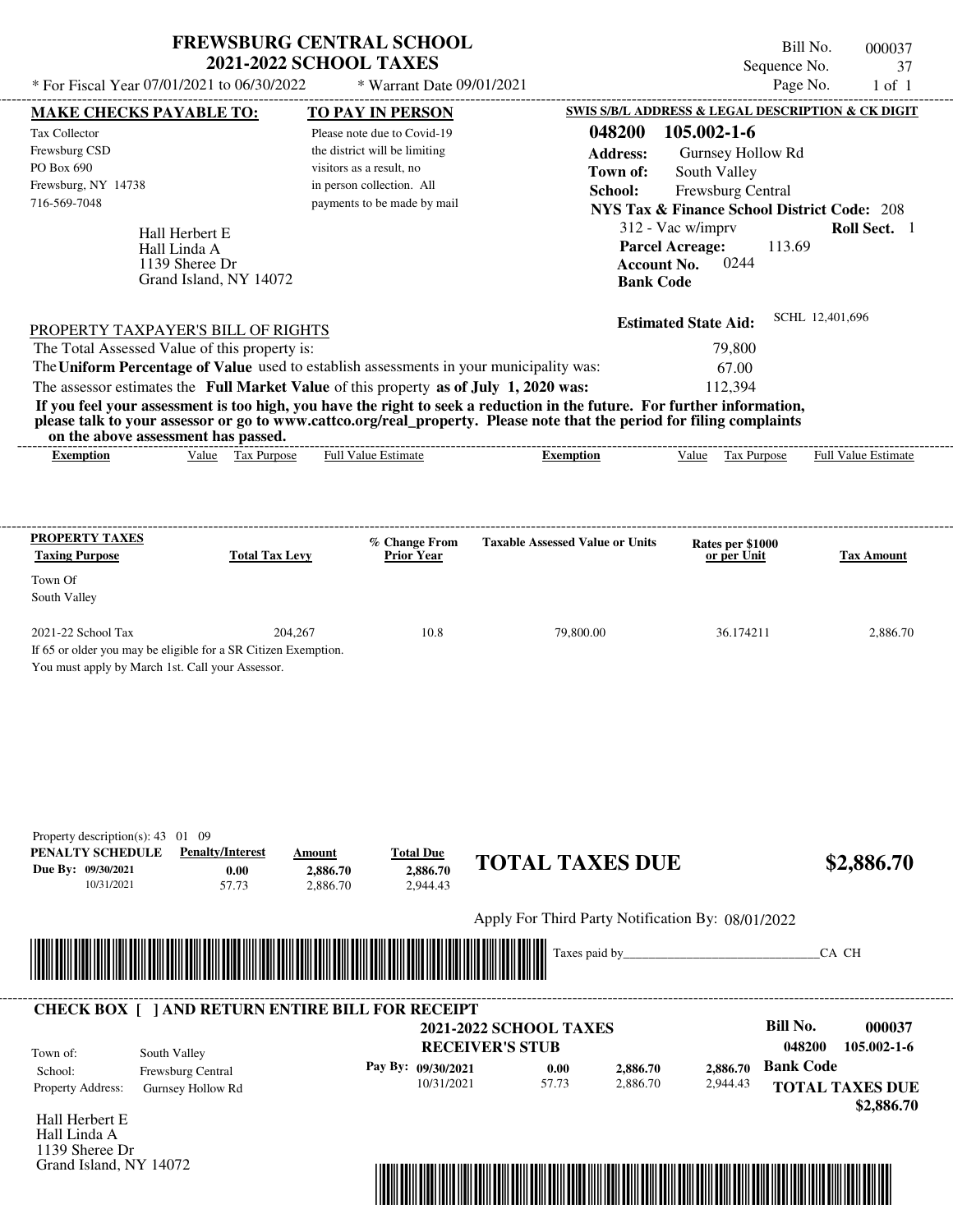| * For Fiscal Year 07/01/2021 to 06/30/2022                                                                                                                                                                                                                                              | <b>FREWSBURG CENTRAL SCHOOL</b><br><b>2021-2022 SCHOOL TAXES</b>              |                               | * Warrant Date 09/01/2021            |                                                   |                 |                                                                                       |             | Bill No.<br>Sequence No.<br>Page No. |                        | 000038<br>38<br>$1$ of $1$ |
|-----------------------------------------------------------------------------------------------------------------------------------------------------------------------------------------------------------------------------------------------------------------------------------------|-------------------------------------------------------------------------------|-------------------------------|--------------------------------------|---------------------------------------------------|-----------------|---------------------------------------------------------------------------------------|-------------|--------------------------------------|------------------------|----------------------------|
| MAKE CHECKS PAYABLE TO:                                                                                                                                                                                                                                                                 |                                                                               | <b>TO PAY IN PERSON</b>       |                                      |                                                   |                 | SWIS S/B/L ADDRESS & LEGAL DESCRIPTION & CK DIGIT                                     |             |                                      |                        |                            |
| Tax Collector                                                                                                                                                                                                                                                                           |                                                                               | Please note due to Covid-19   |                                      |                                                   | 048200          | 96.004-1-53.3                                                                         |             |                                      |                        |                            |
| Frewsburg CSD                                                                                                                                                                                                                                                                           |                                                                               | the district will be limiting |                                      |                                                   | <b>Address:</b> |                                                                                       |             | 12830 Wheeler Hill Rd                |                        |                            |
| PO Box 690                                                                                                                                                                                                                                                                              |                                                                               | visitors as a result, no      |                                      |                                                   | Town of:        | South Valley                                                                          |             |                                      |                        |                            |
| Frewsburg, NY 14738                                                                                                                                                                                                                                                                     |                                                                               | in person collection. All     |                                      |                                                   | School:         | Frewsburg Central                                                                     |             |                                      |                        |                            |
| 716-569-7048                                                                                                                                                                                                                                                                            |                                                                               | payments to be made by mail   |                                      |                                                   |                 | <b>NYS Tax &amp; Finance School District Code: 208</b>                                |             |                                      |                        |                            |
|                                                                                                                                                                                                                                                                                         | Hall William H<br>Hall Lucille A<br>67 Magnolia Ave We<br>Jamestown, NY 14701 |                               |                                      |                                                   |                 | 270 - Mfg housing<br><b>Parcel Acreage:</b><br><b>Account No.</b><br><b>Bank Code</b> | 0504        | 2.10                                 |                        | Roll Sect. 1               |
| PROPERTY TAXPAYER'S BILL OF RIGHTS                                                                                                                                                                                                                                                      |                                                                               |                               |                                      |                                                   |                 | <b>Estimated State Aid:</b>                                                           |             |                                      | SCHL 12,401,696        |                            |
| The Total Assessed Value of this property is:                                                                                                                                                                                                                                           |                                                                               |                               |                                      |                                                   |                 |                                                                                       | 16,000      |                                      |                        |                            |
| The Uniform Percentage of Value used to establish assessments in your municipality was:                                                                                                                                                                                                 |                                                                               |                               |                                      |                                                   |                 |                                                                                       | 67.00       |                                      |                        |                            |
| The assessor estimates the Full Market Value of this property as of July 1, 2020 was:                                                                                                                                                                                                   |                                                                               |                               |                                      |                                                   |                 |                                                                                       | 22,535      |                                      |                        |                            |
| If you feel your assessment is too high, you have the right to seek a reduction in the future. For further information,<br>please talk to your assessor or go to www.cattco.org/real_property. Please note that the period for filing complaints<br>on the above assessment has passed. |                                                                               |                               |                                      |                                                   |                 |                                                                                       |             |                                      |                        |                            |
| <b>Exemption</b>                                                                                                                                                                                                                                                                        | Value Tax Purpose                                                             | Full Value Estimate           |                                      | <b>Exemption</b>                                  |                 | Value                                                                                 | Tax Purpose |                                      | Full Value Estimate    |                            |
| Town Of<br>South Valley<br>2021-22 School Tax<br>If 65 or older you may be eligible for a SR Citizen Exemption.<br>You must apply by March 1st. Call your Assessor.                                                                                                                     | 204,267                                                                       |                               | 10.8                                 | 16,000.00                                         |                 |                                                                                       | 36.174211   |                                      |                        | 578.79                     |
| Property description(s): $52 \quad 01 \quad 09$<br>PENALTY SCHEDULE<br>Due By: 09/30/2021<br>10/31/2021                                                                                                                                                                                 | <b>Penalty/Interest</b><br>0.00<br>11.58                                      | Amount<br>578.79<br>578.79    | <b>Total Due</b><br>578.79<br>590.37 | <b>TOTAL TAXES DUE</b>                            |                 |                                                                                       |             |                                      |                        | \$578.79                   |
|                                                                                                                                                                                                                                                                                         |                                                                               |                               |                                      | Apply For Third Party Notification By: 08/01/2022 |                 |                                                                                       |             |                                      |                        |                            |
|                                                                                                                                                                                                                                                                                         |                                                                               |                               |                                      | Taxes paid by                                     |                 |                                                                                       |             |                                      | CA CH                  |                            |
| <b>CHECK BOX [ ] AND RETURN ENTIRE BILL FOR RECEIPT</b>                                                                                                                                                                                                                                 |                                                                               |                               |                                      |                                                   |                 |                                                                                       |             |                                      |                        |                            |
|                                                                                                                                                                                                                                                                                         |                                                                               |                               |                                      | <b>2021-2022 SCHOOL TAXES</b>                     |                 |                                                                                       |             | <b>Bill No.</b>                      |                        | 000038                     |
| South Valley<br>Town of:                                                                                                                                                                                                                                                                |                                                                               |                               |                                      | <b>RECEIVER'S STUB</b>                            |                 |                                                                                       |             | 048200                               |                        | 96.004-1-53.3              |
| School:                                                                                                                                                                                                                                                                                 | Frewsburg Central                                                             |                               | Pay By: 09/30/2021                   | 0.00                                              | 578.79          |                                                                                       | 578.79      | <b>Bank Code</b>                     |                        |                            |
| Property Address:                                                                                                                                                                                                                                                                       | 12830 Wheeler Hill Rd                                                         |                               | 10/31/2021                           | 11.58                                             | 578.79          |                                                                                       | 590.37      |                                      | <b>TOTAL TAXES DUE</b> |                            |
|                                                                                                                                                                                                                                                                                         |                                                                               |                               |                                      |                                                   |                 |                                                                                       |             |                                      |                        | \$578.79                   |
| Hall William H                                                                                                                                                                                                                                                                          |                                                                               |                               |                                      |                                                   |                 |                                                                                       |             |                                      |                        |                            |
| Hall Lucille A                                                                                                                                                                                                                                                                          |                                                                               |                               |                                      |                                                   |                 |                                                                                       |             |                                      |                        |                            |

67 Magnolia Ave We Jamestown, NY 14701

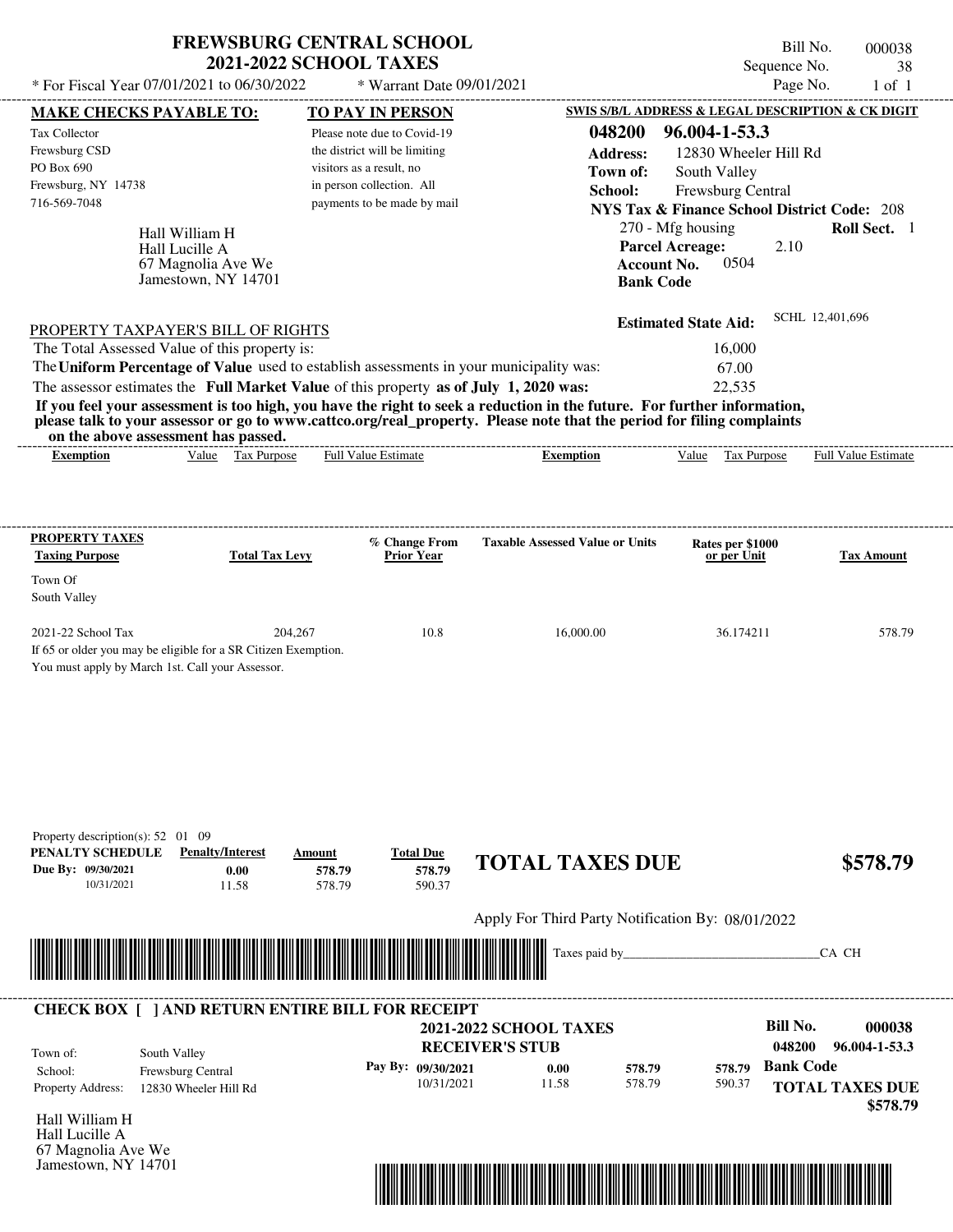| * For Fiscal Year 07/01/2021 to 06/30/2022                                                                                                               |                                                                               | <b>FREWSBURG CENTRAL SCHOOL</b><br><b>2021-2022 SCHOOL TAXES</b><br>* Warrant Date 09/01/2021 |                                                                                                                                                                                                                                                  |                                                                             | Bill No.<br>Sequence No.<br>Page No. | 000039<br>39<br>$1$ of $1$ |
|----------------------------------------------------------------------------------------------------------------------------------------------------------|-------------------------------------------------------------------------------|-----------------------------------------------------------------------------------------------|--------------------------------------------------------------------------------------------------------------------------------------------------------------------------------------------------------------------------------------------------|-----------------------------------------------------------------------------|--------------------------------------|----------------------------|
| MAKE CHECKS PAYABLE TO:                                                                                                                                  |                                                                               | <b>TO PAY IN PERSON</b>                                                                       |                                                                                                                                                                                                                                                  | SWIS S/B/L ADDRESS & LEGAL DESCRIPTION & CK DIGIT                           |                                      |                            |
| Tax Collector                                                                                                                                            |                                                                               | Please note due to Covid-19                                                                   | 048200                                                                                                                                                                                                                                           | 96.004-1-54.5                                                               |                                      |                            |
| Frewsburg CSD                                                                                                                                            |                                                                               | the district will be limiting                                                                 | <b>Address:</b>                                                                                                                                                                                                                                  |                                                                             |                                      |                            |
| PO Box 690                                                                                                                                               |                                                                               | visitors as a result, no                                                                      | Town of:                                                                                                                                                                                                                                         | Wheeler Rd (Off)                                                            |                                      |                            |
| Frewsburg, NY 14738                                                                                                                                      |                                                                               | in person collection. All                                                                     | School:                                                                                                                                                                                                                                          | South Valley                                                                |                                      |                            |
| 716-569-7048                                                                                                                                             |                                                                               | payments to be made by mail                                                                   |                                                                                                                                                                                                                                                  | Frewsburg Central<br><b>NYS Tax &amp; Finance School District Code: 208</b> |                                      |                            |
|                                                                                                                                                          |                                                                               |                                                                                               |                                                                                                                                                                                                                                                  | $314$ - Rural vac $\leq 10$                                                 |                                      | Roll Sect. 1               |
|                                                                                                                                                          | Hall William H<br>Hall Lucille A<br>67 Magnolia Ave We<br>Jamestown, NY 14701 |                                                                                               |                                                                                                                                                                                                                                                  | <b>Parcel Acreage:</b><br>0675<br><b>Account No.</b><br><b>Bank Code</b>    | 7.35                                 |                            |
| PROPERTY TAXPAYER'S BILL OF RIGHTS                                                                                                                       |                                                                               |                                                                                               |                                                                                                                                                                                                                                                  | <b>Estimated State Aid:</b>                                                 | SCHL 12,401,696                      |                            |
| The Total Assessed Value of this property is:                                                                                                            |                                                                               |                                                                                               |                                                                                                                                                                                                                                                  | 4,900                                                                       |                                      |                            |
|                                                                                                                                                          |                                                                               |                                                                                               | The Uniform Percentage of Value used to establish assessments in your municipality was:                                                                                                                                                          | 67.00                                                                       |                                      |                            |
| The assessor estimates the Full Market Value of this property as of July 1, 2020 was:                                                                    |                                                                               |                                                                                               |                                                                                                                                                                                                                                                  | 6,901                                                                       |                                      |                            |
| on the above assessment has passed.                                                                                                                      |                                                                               |                                                                                               | If you feel your assessment is too high, you have the right to seek a reduction in the future. For further information,<br>please talk to your assessor or go to www.cattco.org/real_property. Please note that the period for filing complaints |                                                                             |                                      |                            |
| <b>Exemption</b>                                                                                                                                         | Value Tax Purpose                                                             | Full Value Estimate                                                                           | <b>Exemption</b>                                                                                                                                                                                                                                 | Tax Purpose<br>Value                                                        |                                      | Full Value Estimate        |
| South Valley<br>2021-22 School Tax<br>If 65 or older you may be eligible for a SR Citizen Exemption.<br>You must apply by March 1st. Call your Assessor. | 204,267                                                                       | 10.8                                                                                          | 4,900.00                                                                                                                                                                                                                                         | 36.174211                                                                   |                                      | 177.25                     |
| Property description(s): $53 \quad 01 \quad 09$<br>PENALTY SCHEDULE<br>Due By: 09/30/2021<br>10/31/2021                                                  | <b>Penalty/Interest</b><br>0.00<br>3.55                                       | <b>Total Due</b><br>Amount<br>177.25<br>177.25<br>177.25<br>180.80                            | <b>TOTAL TAXES DUE</b>                                                                                                                                                                                                                           |                                                                             |                                      | \$177.25                   |
|                                                                                                                                                          |                                                                               |                                                                                               | Apply For Third Party Notification By: 08/01/2022                                                                                                                                                                                                |                                                                             |                                      |                            |
|                                                                                                                                                          |                                                                               |                                                                                               | Taxes paid by_                                                                                                                                                                                                                                   |                                                                             | CA CH                                |                            |
| <b>CHECK BOX [ ] AND RETURN ENTIRE BILL FOR RECEIPT</b>                                                                                                  |                                                                               |                                                                                               |                                                                                                                                                                                                                                                  |                                                                             |                                      |                            |
|                                                                                                                                                          |                                                                               |                                                                                               | <b>2021-2022 SCHOOL TAXES</b>                                                                                                                                                                                                                    |                                                                             | <b>Bill No.</b>                      | 000039                     |
| South Valley<br>Town of:                                                                                                                                 |                                                                               |                                                                                               | <b>RECEIVER'S STUB</b>                                                                                                                                                                                                                           |                                                                             | 048200                               | 96.004-1-54.5              |
| School:                                                                                                                                                  | Frewsburg Central                                                             | Pay By: 09/30/2021                                                                            | 0.00                                                                                                                                                                                                                                             | 177.25<br>177.25                                                            | <b>Bank Code</b>                     |                            |
| Property Address:                                                                                                                                        | Wheeler Rd (Off)                                                              |                                                                                               | 10/31/2021<br>3.55                                                                                                                                                                                                                               | 177.25<br>180.80                                                            | <b>TOTAL TAXES DUE</b>               |                            |
|                                                                                                                                                          |                                                                               |                                                                                               |                                                                                                                                                                                                                                                  |                                                                             |                                      | \$177.25                   |
| Hall William H                                                                                                                                           |                                                                               |                                                                                               |                                                                                                                                                                                                                                                  |                                                                             |                                      |                            |
| Hall Lucille A                                                                                                                                           |                                                                               |                                                                                               |                                                                                                                                                                                                                                                  |                                                                             |                                      |                            |



67 Magnolia Ave We Jamestown, NY 14701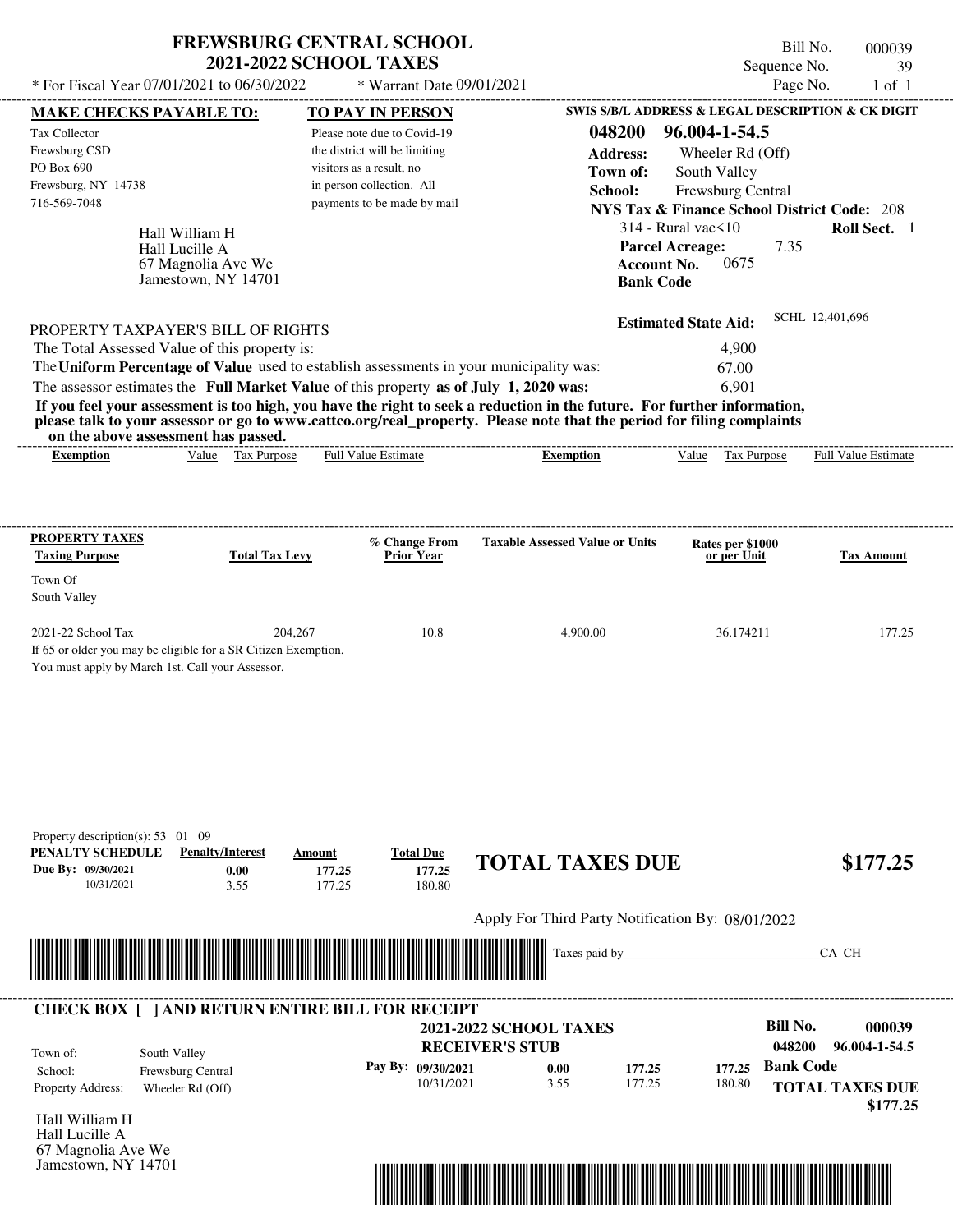| SWIS S/B/L ADDRESS & LEGAL DESCRIPTION & CK DIGIT<br>MAKE CHECKS PAYABLE TO:<br><b>TO PAY IN PERSON</b><br>96.002-2-18<br>048200<br>Tax Collector<br>Please note due to Covid-19<br>Frewsburg CSD<br>the district will be limiting<br><b>Address:</b><br>Oak Hill Rd (Off)<br>visitors as a result, no<br>Town of:<br>South Valley<br>Frewsburg, NY 14738<br>in person collection. All<br>Frewsburg Central<br>School:<br>716-569-7048<br>payments to be made by mail<br><b>NYS Tax &amp; Finance School District Code: 208</b><br>260 - Seasonal res<br>Roll Sect. 1<br>Hallenbeck Ellis J.<br><b>Parcel Acreage:</b><br>6.45<br>10 Dennison St.<br>0074<br><b>Account No.</b><br>Frewsburg, NY 14738<br><b>Bank Code</b><br>SCHL 12,401,696<br><b>Estimated State Aid:</b><br>PROPERTY TAXPAYER'S BILL OF RIGHTS<br>The Total Assessed Value of this property is:<br>21,000<br>The Uniform Percentage of Value used to establish assessments in your municipality was:<br>67.00<br>The assessor estimates the Full Market Value of this property as of July 1, 2020 was:<br>29,577<br>If you feel your assessment is too high, you have the right to seek a reduction in the future. For further information,<br>please talk to your assessor or go to www.cattco.org/real_property. Please note that the period for filing complaints<br>on the above assessment has passed.<br>Value Tax Purpose<br>Full Value Estimate<br>Full Value Estimate<br>Tax Purpose<br><b>Exemption</b><br><b>Exemption</b><br>Value<br><b>PROPERTY TAXES</b><br>% Change From<br><b>Taxable Assessed Value or Units</b><br>Rates per \$1000<br><b>Taxing Purpose</b><br><b>Total Tax Levy</b><br><b>Prior Year</b><br><b>Tax Amount</b><br>or per Unit<br>Town Of<br>South Valley<br>2021-22 School Tax<br>204,267<br>10.8<br>759.66<br>21,000.00<br>36.174211<br>If 65 or older you may be eligible for a SR Citizen Exemption.<br>You must apply by March 1st. Call your Assessor.<br>Property description(s): $54$ 01 09<br>PENALTY SCHEDULE<br><b>Penalty/Interest</b><br><b>Total Due</b><br>Amount<br><b>TOTAL TAXES DUE</b><br>\$759.66<br>759.66<br>759.66 | * For Fiscal Year 07/01/2021 to 06/30/2022 | <b>FREWSBURG CENTRAL SCHOOL</b> | <b>2021-2022 SCHOOL TAXES</b> | * Warrant Date 09/01/2021 |                                                   |  | Bill No.<br>Sequence No.<br>Page No. | 000040<br>40<br>$1$ of $1$ |
|---------------------------------------------------------------------------------------------------------------------------------------------------------------------------------------------------------------------------------------------------------------------------------------------------------------------------------------------------------------------------------------------------------------------------------------------------------------------------------------------------------------------------------------------------------------------------------------------------------------------------------------------------------------------------------------------------------------------------------------------------------------------------------------------------------------------------------------------------------------------------------------------------------------------------------------------------------------------------------------------------------------------------------------------------------------------------------------------------------------------------------------------------------------------------------------------------------------------------------------------------------------------------------------------------------------------------------------------------------------------------------------------------------------------------------------------------------------------------------------------------------------------------------------------------------------------------------------------------------------------------------------------------------------------------------------------------------------------------------------------------------------------------------------------------------------------------------------------------------------------------------------------------------------------------------------------------------------------------------------------------------------------------------------------------------------------------------------------------------------------------------------------------|--------------------------------------------|---------------------------------|-------------------------------|---------------------------|---------------------------------------------------|--|--------------------------------------|----------------------------|
|                                                                                                                                                                                                                                                                                                                                                                                                                                                                                                                                                                                                                                                                                                                                                                                                                                                                                                                                                                                                                                                                                                                                                                                                                                                                                                                                                                                                                                                                                                                                                                                                                                                                                                                                                                                                                                                                                                                                                                                                                                                                                                                                                   |                                            |                                 |                               |                           |                                                   |  |                                      |                            |
|                                                                                                                                                                                                                                                                                                                                                                                                                                                                                                                                                                                                                                                                                                                                                                                                                                                                                                                                                                                                                                                                                                                                                                                                                                                                                                                                                                                                                                                                                                                                                                                                                                                                                                                                                                                                                                                                                                                                                                                                                                                                                                                                                   |                                            |                                 |                               |                           |                                                   |  |                                      |                            |
|                                                                                                                                                                                                                                                                                                                                                                                                                                                                                                                                                                                                                                                                                                                                                                                                                                                                                                                                                                                                                                                                                                                                                                                                                                                                                                                                                                                                                                                                                                                                                                                                                                                                                                                                                                                                                                                                                                                                                                                                                                                                                                                                                   |                                            |                                 |                               |                           |                                                   |  |                                      |                            |
|                                                                                                                                                                                                                                                                                                                                                                                                                                                                                                                                                                                                                                                                                                                                                                                                                                                                                                                                                                                                                                                                                                                                                                                                                                                                                                                                                                                                                                                                                                                                                                                                                                                                                                                                                                                                                                                                                                                                                                                                                                                                                                                                                   | PO Box 690                                 |                                 |                               |                           |                                                   |  |                                      |                            |
|                                                                                                                                                                                                                                                                                                                                                                                                                                                                                                                                                                                                                                                                                                                                                                                                                                                                                                                                                                                                                                                                                                                                                                                                                                                                                                                                                                                                                                                                                                                                                                                                                                                                                                                                                                                                                                                                                                                                                                                                                                                                                                                                                   |                                            |                                 |                               |                           |                                                   |  |                                      |                            |
|                                                                                                                                                                                                                                                                                                                                                                                                                                                                                                                                                                                                                                                                                                                                                                                                                                                                                                                                                                                                                                                                                                                                                                                                                                                                                                                                                                                                                                                                                                                                                                                                                                                                                                                                                                                                                                                                                                                                                                                                                                                                                                                                                   |                                            |                                 |                               |                           |                                                   |  |                                      |                            |
|                                                                                                                                                                                                                                                                                                                                                                                                                                                                                                                                                                                                                                                                                                                                                                                                                                                                                                                                                                                                                                                                                                                                                                                                                                                                                                                                                                                                                                                                                                                                                                                                                                                                                                                                                                                                                                                                                                                                                                                                                                                                                                                                                   |                                            |                                 |                               |                           |                                                   |  |                                      |                            |
|                                                                                                                                                                                                                                                                                                                                                                                                                                                                                                                                                                                                                                                                                                                                                                                                                                                                                                                                                                                                                                                                                                                                                                                                                                                                                                                                                                                                                                                                                                                                                                                                                                                                                                                                                                                                                                                                                                                                                                                                                                                                                                                                                   |                                            |                                 |                               |                           |                                                   |  |                                      |                            |
|                                                                                                                                                                                                                                                                                                                                                                                                                                                                                                                                                                                                                                                                                                                                                                                                                                                                                                                                                                                                                                                                                                                                                                                                                                                                                                                                                                                                                                                                                                                                                                                                                                                                                                                                                                                                                                                                                                                                                                                                                                                                                                                                                   |                                            |                                 |                               |                           |                                                   |  |                                      |                            |
|                                                                                                                                                                                                                                                                                                                                                                                                                                                                                                                                                                                                                                                                                                                                                                                                                                                                                                                                                                                                                                                                                                                                                                                                                                                                                                                                                                                                                                                                                                                                                                                                                                                                                                                                                                                                                                                                                                                                                                                                                                                                                                                                                   |                                            |                                 |                               |                           |                                                   |  |                                      |                            |
|                                                                                                                                                                                                                                                                                                                                                                                                                                                                                                                                                                                                                                                                                                                                                                                                                                                                                                                                                                                                                                                                                                                                                                                                                                                                                                                                                                                                                                                                                                                                                                                                                                                                                                                                                                                                                                                                                                                                                                                                                                                                                                                                                   |                                            |                                 |                               |                           |                                                   |  |                                      |                            |
|                                                                                                                                                                                                                                                                                                                                                                                                                                                                                                                                                                                                                                                                                                                                                                                                                                                                                                                                                                                                                                                                                                                                                                                                                                                                                                                                                                                                                                                                                                                                                                                                                                                                                                                                                                                                                                                                                                                                                                                                                                                                                                                                                   |                                            |                                 |                               |                           |                                                   |  |                                      |                            |
|                                                                                                                                                                                                                                                                                                                                                                                                                                                                                                                                                                                                                                                                                                                                                                                                                                                                                                                                                                                                                                                                                                                                                                                                                                                                                                                                                                                                                                                                                                                                                                                                                                                                                                                                                                                                                                                                                                                                                                                                                                                                                                                                                   |                                            |                                 |                               |                           |                                                   |  |                                      |                            |
|                                                                                                                                                                                                                                                                                                                                                                                                                                                                                                                                                                                                                                                                                                                                                                                                                                                                                                                                                                                                                                                                                                                                                                                                                                                                                                                                                                                                                                                                                                                                                                                                                                                                                                                                                                                                                                                                                                                                                                                                                                                                                                                                                   |                                            |                                 |                               |                           |                                                   |  |                                      |                            |
|                                                                                                                                                                                                                                                                                                                                                                                                                                                                                                                                                                                                                                                                                                                                                                                                                                                                                                                                                                                                                                                                                                                                                                                                                                                                                                                                                                                                                                                                                                                                                                                                                                                                                                                                                                                                                                                                                                                                                                                                                                                                                                                                                   |                                            |                                 |                               |                           |                                                   |  |                                      |                            |
|                                                                                                                                                                                                                                                                                                                                                                                                                                                                                                                                                                                                                                                                                                                                                                                                                                                                                                                                                                                                                                                                                                                                                                                                                                                                                                                                                                                                                                                                                                                                                                                                                                                                                                                                                                                                                                                                                                                                                                                                                                                                                                                                                   |                                            |                                 |                               |                           |                                                   |  |                                      |                            |
|                                                                                                                                                                                                                                                                                                                                                                                                                                                                                                                                                                                                                                                                                                                                                                                                                                                                                                                                                                                                                                                                                                                                                                                                                                                                                                                                                                                                                                                                                                                                                                                                                                                                                                                                                                                                                                                                                                                                                                                                                                                                                                                                                   |                                            |                                 |                               |                           |                                                   |  |                                      |                            |
|                                                                                                                                                                                                                                                                                                                                                                                                                                                                                                                                                                                                                                                                                                                                                                                                                                                                                                                                                                                                                                                                                                                                                                                                                                                                                                                                                                                                                                                                                                                                                                                                                                                                                                                                                                                                                                                                                                                                                                                                                                                                                                                                                   |                                            |                                 |                               |                           |                                                   |  |                                      |                            |
|                                                                                                                                                                                                                                                                                                                                                                                                                                                                                                                                                                                                                                                                                                                                                                                                                                                                                                                                                                                                                                                                                                                                                                                                                                                                                                                                                                                                                                                                                                                                                                                                                                                                                                                                                                                                                                                                                                                                                                                                                                                                                                                                                   |                                            |                                 |                               |                           |                                                   |  |                                      |                            |
|                                                                                                                                                                                                                                                                                                                                                                                                                                                                                                                                                                                                                                                                                                                                                                                                                                                                                                                                                                                                                                                                                                                                                                                                                                                                                                                                                                                                                                                                                                                                                                                                                                                                                                                                                                                                                                                                                                                                                                                                                                                                                                                                                   |                                            |                                 |                               |                           |                                                   |  |                                      |                            |
|                                                                                                                                                                                                                                                                                                                                                                                                                                                                                                                                                                                                                                                                                                                                                                                                                                                                                                                                                                                                                                                                                                                                                                                                                                                                                                                                                                                                                                                                                                                                                                                                                                                                                                                                                                                                                                                                                                                                                                                                                                                                                                                                                   |                                            |                                 |                               |                           |                                                   |  |                                      |                            |
|                                                                                                                                                                                                                                                                                                                                                                                                                                                                                                                                                                                                                                                                                                                                                                                                                                                                                                                                                                                                                                                                                                                                                                                                                                                                                                                                                                                                                                                                                                                                                                                                                                                                                                                                                                                                                                                                                                                                                                                                                                                                                                                                                   |                                            |                                 |                               |                           |                                                   |  |                                      |                            |
|                                                                                                                                                                                                                                                                                                                                                                                                                                                                                                                                                                                                                                                                                                                                                                                                                                                                                                                                                                                                                                                                                                                                                                                                                                                                                                                                                                                                                                                                                                                                                                                                                                                                                                                                                                                                                                                                                                                                                                                                                                                                                                                                                   | Due By: 09/30/2021<br>10/31/2021           | 0.00<br>15.19                   | 759.66                        | 774.85                    |                                                   |  |                                      |                            |
|                                                                                                                                                                                                                                                                                                                                                                                                                                                                                                                                                                                                                                                                                                                                                                                                                                                                                                                                                                                                                                                                                                                                                                                                                                                                                                                                                                                                                                                                                                                                                                                                                                                                                                                                                                                                                                                                                                                                                                                                                                                                                                                                                   |                                            |                                 |                               |                           | Apply For Third Party Notification By: 08/01/2022 |  |                                      |                            |
| Taxes paid by_<br>CA CH                                                                                                                                                                                                                                                                                                                                                                                                                                                                                                                                                                                                                                                                                                                                                                                                                                                                                                                                                                                                                                                                                                                                                                                                                                                                                                                                                                                                                                                                                                                                                                                                                                                                                                                                                                                                                                                                                                                                                                                                                                                                                                                           |                                            |                                 |                               |                           |                                                   |  |                                      |                            |
|                                                                                                                                                                                                                                                                                                                                                                                                                                                                                                                                                                                                                                                                                                                                                                                                                                                                                                                                                                                                                                                                                                                                                                                                                                                                                                                                                                                                                                                                                                                                                                                                                                                                                                                                                                                                                                                                                                                                                                                                                                                                                                                                                   |                                            |                                 |                               |                           |                                                   |  |                                      |                            |
| <b>Bill No.</b><br><b>2021-2022 SCHOOL TAXES</b>                                                                                                                                                                                                                                                                                                                                                                                                                                                                                                                                                                                                                                                                                                                                                                                                                                                                                                                                                                                                                                                                                                                                                                                                                                                                                                                                                                                                                                                                                                                                                                                                                                                                                                                                                                                                                                                                                                                                                                                                                                                                                                  |                                            |                                 |                               |                           |                                                   |  |                                      |                            |
| <b>RECEIVER'S STUB</b><br>048200                                                                                                                                                                                                                                                                                                                                                                                                                                                                                                                                                                                                                                                                                                                                                                                                                                                                                                                                                                                                                                                                                                                                                                                                                                                                                                                                                                                                                                                                                                                                                                                                                                                                                                                                                                                                                                                                                                                                                                                                                                                                                                                  |                                            |                                 |                               |                           |                                                   |  |                                      |                            |
| South Valley<br><b>Bank Code</b><br>Pay By: 09/30/2021<br>759.66<br>0.00<br>759.66                                                                                                                                                                                                                                                                                                                                                                                                                                                                                                                                                                                                                                                                                                                                                                                                                                                                                                                                                                                                                                                                                                                                                                                                                                                                                                                                                                                                                                                                                                                                                                                                                                                                                                                                                                                                                                                                                                                                                                                                                                                                |                                            |                                 |                               |                           |                                                   |  |                                      |                            |
| <b>CHECK BOX [ ] AND RETURN ENTIRE BILL FOR RECEIPT</b><br>000040<br>96.002-2-18<br>Town of:<br>School:<br>Frewsburg Central<br>10/31/2021<br>15.19<br>759.66<br>774.85<br><b>TOTAL TAXES DUE</b><br>Property Address:<br>Oak Hill Rd (Off)                                                                                                                                                                                                                                                                                                                                                                                                                                                                                                                                                                                                                                                                                                                                                                                                                                                                                                                                                                                                                                                                                                                                                                                                                                                                                                                                                                                                                                                                                                                                                                                                                                                                                                                                                                                                                                                                                                       |                                            |                                 |                               |                           |                                                   |  |                                      |                            |

Frewsburg, NY 14738

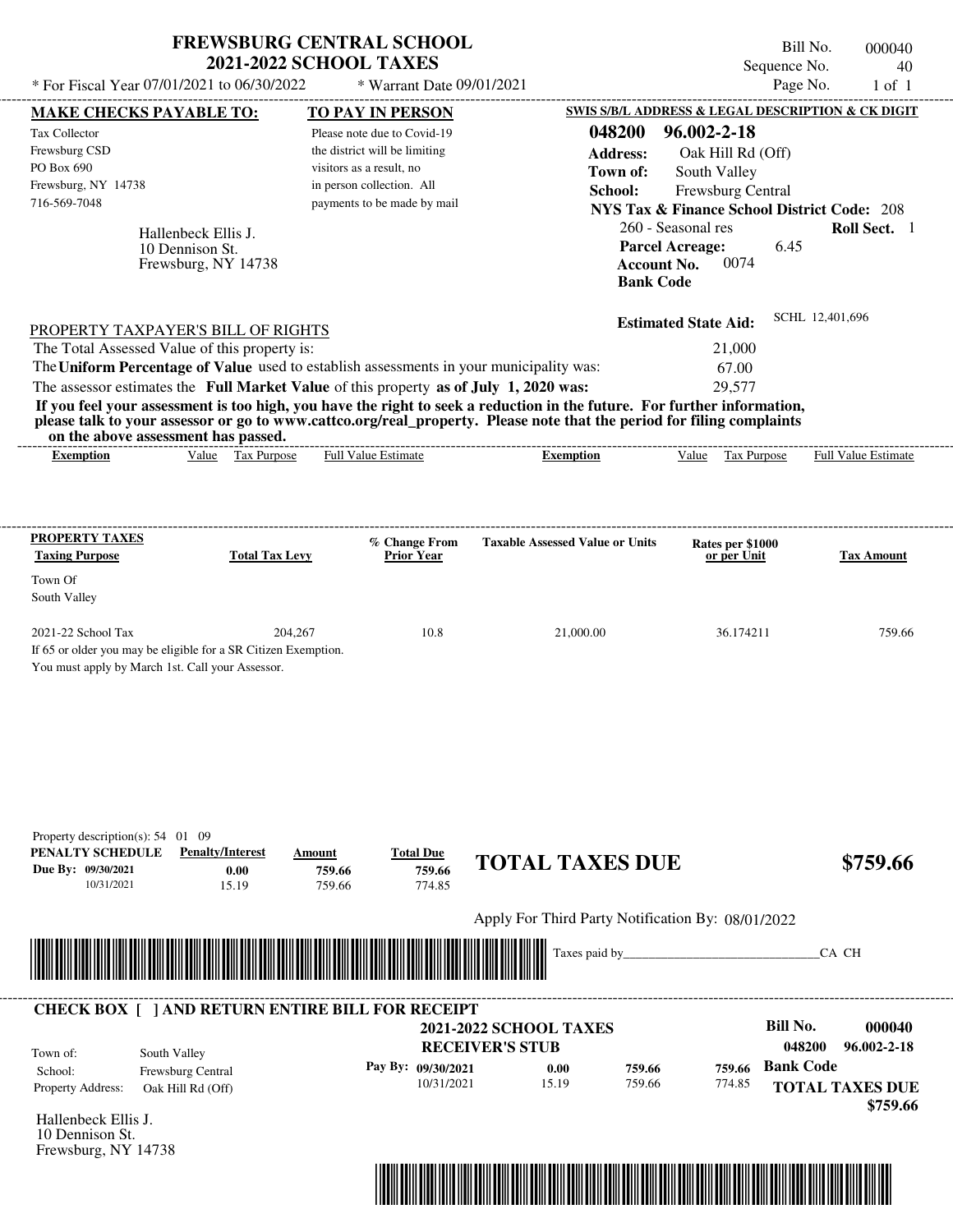| * For Fiscal Year 07/01/2021 to 06/30/2022                                                                                                                                                                                                                                                                     | <b>FREWSBURG CENTRAL SCHOOL</b>                              | <b>2021-2022 SCHOOL TAXES</b>                                                                                         | * Warrant Date 09/01/2021                                  |                                                                                                                                                                                                                                                  |                                                                                                                                                                   | Bill No.<br>000041<br>Sequence No.<br>41<br>Page No.<br>$1$ of $1$                |
|----------------------------------------------------------------------------------------------------------------------------------------------------------------------------------------------------------------------------------------------------------------------------------------------------------------|--------------------------------------------------------------|-----------------------------------------------------------------------------------------------------------------------|------------------------------------------------------------|--------------------------------------------------------------------------------------------------------------------------------------------------------------------------------------------------------------------------------------------------|-------------------------------------------------------------------------------------------------------------------------------------------------------------------|-----------------------------------------------------------------------------------|
| MAKE CHECKS PAYABLE TO:                                                                                                                                                                                                                                                                                        |                                                              | <b>TO PAY IN PERSON</b>                                                                                               |                                                            |                                                                                                                                                                                                                                                  |                                                                                                                                                                   | SWIS S/B/L ADDRESS & LEGAL DESCRIPTION & CK DIGIT                                 |
| Tax Collector<br>Frewsburg CSD<br>PO Box 690<br>Frewsburg, NY 14738                                                                                                                                                                                                                                            |                                                              | Please note due to Covid-19<br>the district will be limiting<br>visitors as a result, no<br>in person collection. All |                                                            | 048200<br><b>Address:</b><br>Town of:<br>School:                                                                                                                                                                                                 | 96.002-2-19.2<br>Oak Hill Rd<br>South Valley<br>Frewsburg Central                                                                                                 |                                                                                   |
| 716-569-7048                                                                                                                                                                                                                                                                                                   | Hallenbeck Ellis J.<br>10 Dennison Rd<br>Frewsburg, NY 14738 | payments to be made by mail                                                                                           |                                                            |                                                                                                                                                                                                                                                  | <b>NYS Tax &amp; Finance School District Code: 208</b><br>$314$ - Rural vac $\leq 10$<br><b>Parcel Acreage:</b><br>0589<br><b>Account No.</b><br><b>Bank Code</b> | Roll Sect. 1<br>4.85                                                              |
| PROPERTY TAXPAYER'S BILL OF RIGHTS<br>The Total Assessed Value of this property is:<br>The Uniform Percentage of Value used to establish assessments in your municipality was:<br>The assessor estimates the Full Market Value of this property as of July 1, 2020 was:<br>on the above assessment has passed. |                                                              |                                                                                                                       |                                                            | If you feel your assessment is too high, you have the right to seek a reduction in the future. For further information,<br>please talk to your assessor or go to www.cattco.org/real_property. Please note that the period for filing complaints | <b>Estimated State Aid:</b><br>7,100<br>67.00<br>10,000                                                                                                           | SCHL 12,401,696                                                                   |
| <b>Exemption</b>                                                                                                                                                                                                                                                                                               | Value Tax Purpose                                            | <b>Full Value Estimate</b>                                                                                            |                                                            | <b>Exemption</b>                                                                                                                                                                                                                                 | Tax Purpose<br>Value                                                                                                                                              | Full Value Estimate                                                               |
| <b>PROPERTY TAXES</b>                                                                                                                                                                                                                                                                                          |                                                              |                                                                                                                       |                                                            |                                                                                                                                                                                                                                                  |                                                                                                                                                                   |                                                                                   |
| <b>Taxing Purpose</b>                                                                                                                                                                                                                                                                                          | <b>Total Tax Levy</b>                                        |                                                                                                                       | % Change From<br><b>Prior Year</b>                         | <b>Taxable Assessed Value or Units</b>                                                                                                                                                                                                           | Rates per \$1000<br>or per Unit                                                                                                                                   | <b>Tax Amount</b>                                                                 |
| Town Of<br>South Valley                                                                                                                                                                                                                                                                                        |                                                              |                                                                                                                       |                                                            |                                                                                                                                                                                                                                                  |                                                                                                                                                                   |                                                                                   |
| 2021-22 School Tax<br>If 65 or older you may be eligible for a SR Citizen Exemption.<br>You must apply by March 1st. Call your Assessor.                                                                                                                                                                       | 204,267                                                      |                                                                                                                       | 10.8                                                       | 7,100.00                                                                                                                                                                                                                                         | 36.174211                                                                                                                                                         | 256.84                                                                            |
| Property description(s): $54$ 01 09<br>PENALTY SCHEDULE<br>Due By: 09/30/2021<br>10/31/2021                                                                                                                                                                                                                    | <b>Penalty/Interest</b><br>0.00<br>5.14                      | Amount<br>256.84<br>256.84                                                                                            | <b>Total Due</b><br>256.84<br>261.98                       | <b>TOTAL TAXES DUE</b>                                                                                                                                                                                                                           |                                                                                                                                                                   | \$256.84                                                                          |
|                                                                                                                                                                                                                                                                                                                |                                                              |                                                                                                                       |                                                            | Apply For Third Party Notification By: 08/01/2022                                                                                                                                                                                                |                                                                                                                                                                   |                                                                                   |
|                                                                                                                                                                                                                                                                                                                |                                                              |                                                                                                                       |                                                            | Taxes paid by                                                                                                                                                                                                                                    |                                                                                                                                                                   | CA CH                                                                             |
| <b>CHECK BOX [ ] AND RETURN ENTIRE BILL FOR RECEIPT</b>                                                                                                                                                                                                                                                        |                                                              |                                                                                                                       |                                                            |                                                                                                                                                                                                                                                  |                                                                                                                                                                   |                                                                                   |
|                                                                                                                                                                                                                                                                                                                |                                                              |                                                                                                                       |                                                            | <b>2021-2022 SCHOOL TAXES</b>                                                                                                                                                                                                                    |                                                                                                                                                                   | <b>Bill No.</b><br>000041                                                         |
| South Valley<br>Town of:<br>School:<br>Property Address:<br>Oak Hill Rd                                                                                                                                                                                                                                        | Frewsburg Central                                            |                                                                                                                       | <b>RECEIVER'S STUB</b><br>Pay By: 09/30/2021<br>10/31/2021 | 0.00<br>256.84<br>5.14<br>256.84                                                                                                                                                                                                                 | 256.84<br>261.98                                                                                                                                                  | 048200<br>96.002-2-19.2<br><b>Bank Code</b><br><b>TOTAL TAXES DUE</b><br>\$256.84 |
| Hallenbeck Ellis J.<br>10 Dennison Rd<br>Frewsburg, NY 14738                                                                                                                                                                                                                                                   |                                                              |                                                                                                                       |                                                            |                                                                                                                                                                                                                                                  |                                                                                                                                                                   |                                                                                   |

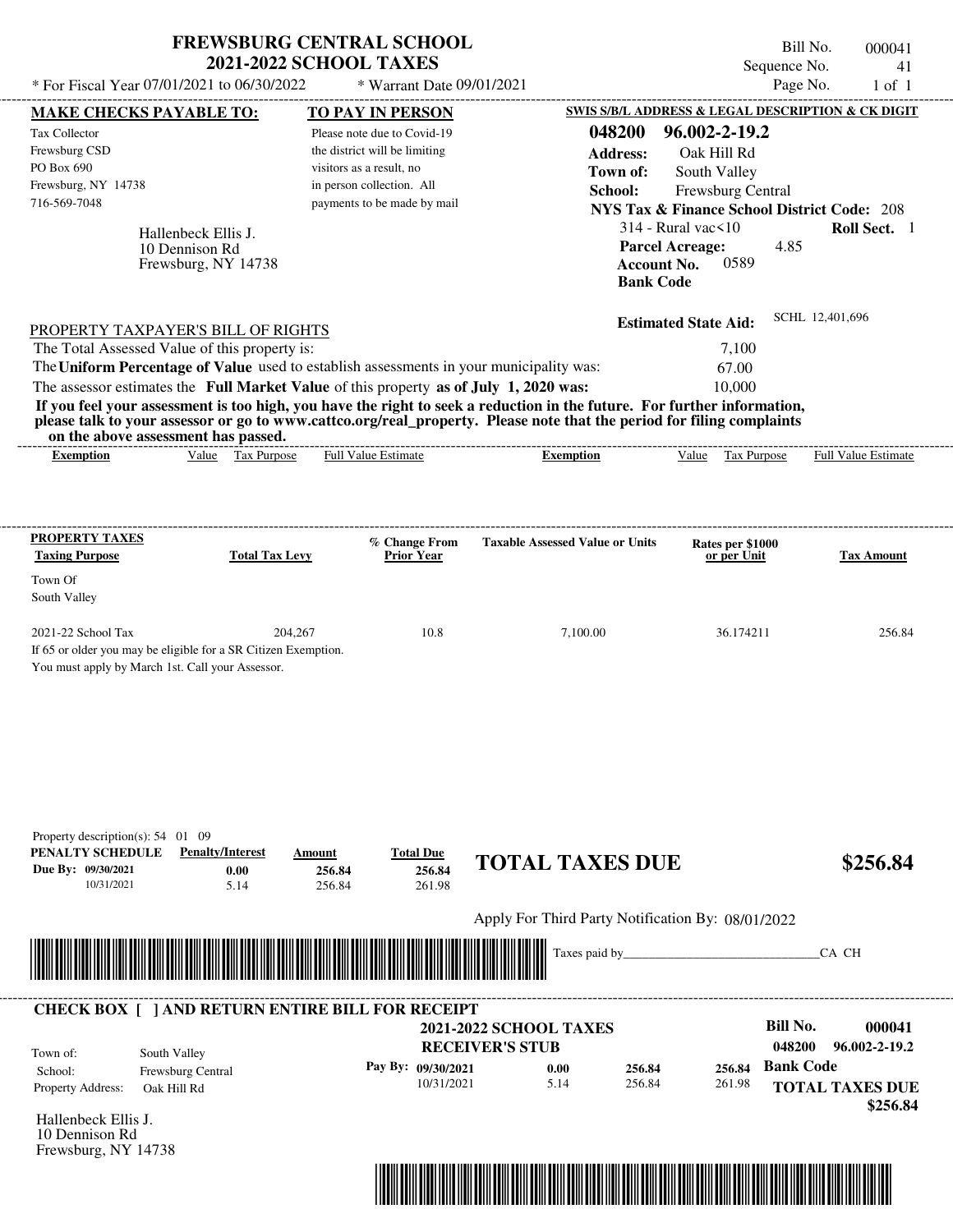| * For Fiscal Year 07/01/2021 to 06/30/2022                                                                                                                                                                                                       | <b>FREWSBURG CENTRAL SCHOOL</b><br><b>2021-2022 SCHOOL TAXES</b> |                               | * Warrant Date 09/01/2021            |                               |                                                        |                                                                  |                   | Bill No.<br>Sequence No.<br>Page No. |       | 000042<br>42<br>$1$ of $1$ |
|--------------------------------------------------------------------------------------------------------------------------------------------------------------------------------------------------------------------------------------------------|------------------------------------------------------------------|-------------------------------|--------------------------------------|-------------------------------|--------------------------------------------------------|------------------------------------------------------------------|-------------------|--------------------------------------|-------|----------------------------|
| MAKE CHECKS PAYABLE TO:                                                                                                                                                                                                                          |                                                                  | <b>TO PAY IN PERSON</b>       |                                      |                               | SWIS S/B/L ADDRESS & LEGAL DESCRIPTION & CK DIGIT      |                                                                  |                   |                                      |       |                            |
| Tax Collector                                                                                                                                                                                                                                    |                                                                  | Please note due to Covid-19   |                                      |                               | 048200                                                 | 96.004-1-2                                                       |                   |                                      |       |                            |
| Frewsburg CSD                                                                                                                                                                                                                                    |                                                                  | the district will be limiting |                                      |                               | <b>Address:</b>                                        |                                                                  | Sawmill Run Rd    |                                      |       |                            |
| PO Box 690                                                                                                                                                                                                                                       |                                                                  | visitors as a result, no      |                                      |                               | Town of:                                               | South Valley                                                     |                   |                                      |       |                            |
| Frewsburg, NY 14738                                                                                                                                                                                                                              |                                                                  | in person collection. All     |                                      |                               | School:                                                | Frewsburg Central                                                |                   |                                      |       |                            |
| 716-569-7048                                                                                                                                                                                                                                     |                                                                  |                               | payments to be made by mail          |                               | <b>NYS Tax &amp; Finance School District Code: 208</b> |                                                                  |                   |                                      |       |                            |
|                                                                                                                                                                                                                                                  |                                                                  |                               |                                      |                               |                                                        | $322$ - Rural vac $>10$                                          |                   |                                      |       | Roll Sect. 1               |
|                                                                                                                                                                                                                                                  | Hallenbeck Ellis J.<br>10 Dennison St.<br>Frewsburg, NY 14738    |                               |                                      |                               |                                                        | <b>Parcel Acreage:</b><br><b>Account No.</b><br><b>Bank Code</b> | 0075              | 21.68                                |       |                            |
| PROPERTY TAXPAYER'S BILL OF RIGHTS                                                                                                                                                                                                               |                                                                  |                               |                                      |                               |                                                        | <b>Estimated State Aid:</b>                                      |                   | SCHL 12,401,696                      |       |                            |
| The Total Assessed Value of this property is:                                                                                                                                                                                                    |                                                                  |                               |                                      |                               |                                                        |                                                                  | 12,600            |                                      |       |                            |
| The Uniform Percentage of Value used to establish assessments in your municipality was:                                                                                                                                                          |                                                                  |                               |                                      |                               |                                                        |                                                                  | 67.00             |                                      |       |                            |
| The assessor estimates the Full Market Value of this property as of July 1, 2020 was:                                                                                                                                                            |                                                                  |                               |                                      |                               |                                                        |                                                                  | 17,746            |                                      |       |                            |
| If you feel your assessment is too high, you have the right to seek a reduction in the future. For further information,<br>please talk to your assessor or go to www.cattco.org/real_property. Please note that the period for filing complaints | on the above assessment has passed.                              |                               |                                      |                               |                                                        |                                                                  |                   |                                      |       |                            |
| <b>Exemption</b>                                                                                                                                                                                                                                 | Value Tax Purpose                                                | <b>Full Value Estimate</b>    |                                      |                               | <b>Exemption</b>                                       |                                                                  | Value Tax Purpose |                                      |       | Full Value Estimate        |
| Town Of<br>South Valley<br>2021-22 School Tax<br>If 65 or older you may be eligible for a SR Citizen Exemption.<br>You must apply by March 1st. Call your Assessor.                                                                              |                                                                  | 204,267                       | 10.8                                 |                               | 12,600.00                                              |                                                                  | 36.174211         |                                      |       | 455.80                     |
| Property description(s): $53 \quad 01 \quad 09$<br>PENALTY SCHEDULE<br>Due By: 09/30/2021<br>10/31/2021                                                                                                                                          | <b>Penalty/Interest</b><br>0.00<br>9.12                          | Amount<br>455.80<br>455.80    | <b>Total Due</b><br>455.80<br>464.92 |                               | <b>TOTAL TAXES DUE</b>                                 |                                                                  |                   |                                      |       | \$455.80                   |
|                                                                                                                                                                                                                                                  |                                                                  |                               |                                      |                               | Apply For Third Party Notification By: 08/01/2022      |                                                                  |                   |                                      |       |                            |
|                                                                                                                                                                                                                                                  |                                                                  |                               |                                      |                               | Taxes paid by                                          |                                                                  |                   |                                      | CA CH |                            |
| <b>CHECK BOX [ ] AND RETURN ENTIRE BILL FOR RECEIPT</b>                                                                                                                                                                                          |                                                                  |                               |                                      |                               |                                                        |                                                                  |                   |                                      |       |                            |
|                                                                                                                                                                                                                                                  |                                                                  |                               |                                      | <b>2021-2022 SCHOOL TAXES</b> |                                                        |                                                                  |                   | Bill No.                             |       | 000042                     |
| Town of:                                                                                                                                                                                                                                         | South Valley                                                     |                               |                                      | <b>RECEIVER'S STUB</b>        |                                                        |                                                                  |                   | 048200                               |       | 96.004-1-2                 |
| School:                                                                                                                                                                                                                                          | Frewsburg Central                                                |                               | Pay By: 09/30/2021                   | 0.00                          | 455.80                                                 |                                                                  | 455.80            | <b>Bank Code</b>                     |       |                            |
| Property Address:                                                                                                                                                                                                                                | Sawmill Run Rd                                                   |                               | 10/31/2021                           | 9.12                          | 455.80                                                 |                                                                  | 464.92            |                                      |       | <b>TOTAL TAXES DUE</b>     |
|                                                                                                                                                                                                                                                  |                                                                  |                               |                                      |                               |                                                        |                                                                  |                   |                                      |       | \$455.80                   |
| Hallenbeck Ellis J.                                                                                                                                                                                                                              |                                                                  |                               |                                      |                               |                                                        |                                                                  |                   |                                      |       |                            |
| 10 Dennison St.                                                                                                                                                                                                                                  |                                                                  |                               |                                      |                               |                                                        |                                                                  |                   |                                      |       |                            |

Frewsburg, NY 14738

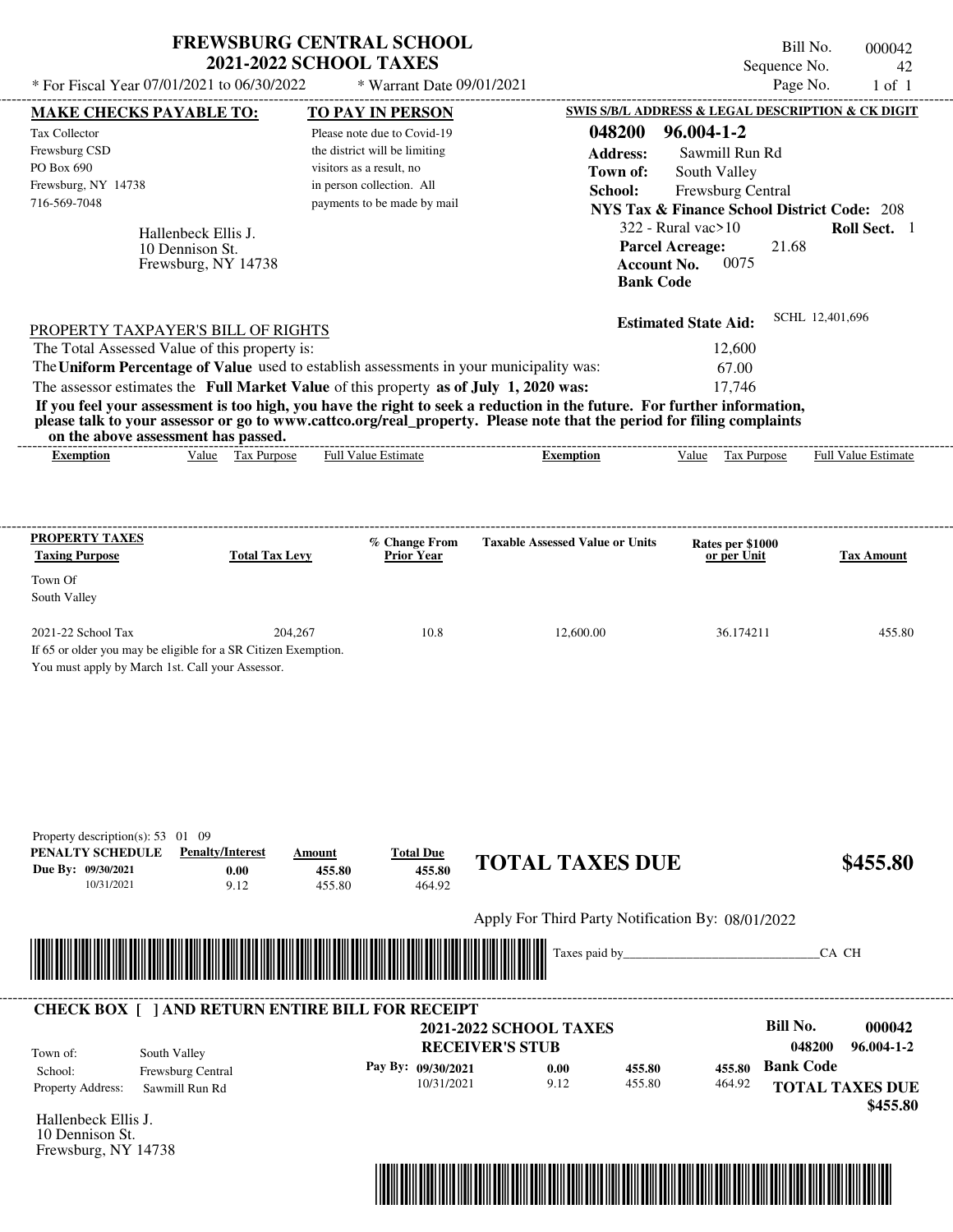| Page No.<br>* For Fiscal Year 07/01/2021 to 06/30/2022<br>* Warrant Date 09/01/2021<br>SWIS S/B/L ADDRESS & LEGAL DESCRIPTION & CK DIGIT<br><b>MAKE CHECKS PAYABLE TO:</b><br><b>TO PAY IN PERSON</b><br>048200<br>96.002-2-21<br>Tax Collector<br>Please note due to Covid-19<br>Frewsburg CSD<br>the district will be limiting<br><b>Address:</b><br>Oak Hill Rd (Off)<br>PO Box 690<br>visitors as a result, no<br>South Valley<br>Town of:<br>Frewsburg, NY 14738<br>in person collection. All<br>School:<br>Frewsburg Central<br>716-569-7048<br>payments to be made by mail<br><b>NYS Tax &amp; Finance School District Code: 208</b><br>$314$ - Rural vac $\leq 10$<br>Roll Sect. 1<br>Hallenbeck `Ellis J<br>4.26<br><b>Parcel Acreage:</b><br>10 Dennison Rd<br>0590<br><b>Account No.</b><br>Frewsburg, NY 14738<br><b>Bank Code</b><br>SCHL 12,401,696<br><b>Estimated State Aid:</b><br>PROPERTY TAXPAYER'S BILL OF RIGHTS<br>The Total Assessed Value of this property is:<br>3,300<br>The Uniform Percentage of Value used to establish assessments in your municipality was:<br>67.00<br>The assessor estimates the Full Market Value of this property as of July 1, 2020 was:<br>4,648<br>If you feel your assessment is too high, you have the right to seek a reduction in the future. For further information,<br>please talk to your assessor or go to www.cattco.org/real_property. Please note that the period for filing complaints<br>on the above assessment has passed.<br>Value Tax Purpose<br>Full Value Estimate<br>Full Value Estimate<br>Value Tax Purpose<br><b>Exemption</b><br><b>Exemption</b><br><b>PROPERTY TAXES</b><br>% Change From<br><b>Taxable Assessed Value or Units</b><br>Rates per \$1000<br><b>Taxing Purpose</b><br><b>Total Tax Levy</b><br><b>Prior Year</b><br>or per Unit<br><b>Tax Amount</b><br>Town Of<br>South Valley<br>2021-22 School Tax<br>204,267<br>10.8<br>3,300.00<br>36.174211<br>If 65 or older you may be eligible for a SR Citizen Exemption.<br>You must apply by March 1st. Call your Assessor.<br><b>Penalty/Interest</b><br><b>Total Due</b><br>Amount<br><b>TOTAL TAXES DUE</b><br>119.37<br>0.00<br>119.37<br>10/31/2021<br>2.39<br>119.37<br>121.76<br>Apply For Third Party Notification By: 08/01/2022<br>Taxes paid by<br>CA CH |                                                                               | <b>FREWSBURG CENTRAL SCHOOL</b><br><b>2021-2022 SCHOOL TAXES</b> |      |        | Bill No.<br>Sequence No. | 000043<br>43 |
|-----------------------------------------------------------------------------------------------------------------------------------------------------------------------------------------------------------------------------------------------------------------------------------------------------------------------------------------------------------------------------------------------------------------------------------------------------------------------------------------------------------------------------------------------------------------------------------------------------------------------------------------------------------------------------------------------------------------------------------------------------------------------------------------------------------------------------------------------------------------------------------------------------------------------------------------------------------------------------------------------------------------------------------------------------------------------------------------------------------------------------------------------------------------------------------------------------------------------------------------------------------------------------------------------------------------------------------------------------------------------------------------------------------------------------------------------------------------------------------------------------------------------------------------------------------------------------------------------------------------------------------------------------------------------------------------------------------------------------------------------------------------------------------------------------------------------------------------------------------------------------------------------------------------------------------------------------------------------------------------------------------------------------------------------------------------------------------------------------------------------------------------------------------------------------------------------------------------------------------------------------------------------------------------------------------------|-------------------------------------------------------------------------------|------------------------------------------------------------------|------|--------|--------------------------|--------------|
|                                                                                                                                                                                                                                                                                                                                                                                                                                                                                                                                                                                                                                                                                                                                                                                                                                                                                                                                                                                                                                                                                                                                                                                                                                                                                                                                                                                                                                                                                                                                                                                                                                                                                                                                                                                                                                                                                                                                                                                                                                                                                                                                                                                                                                                                                                                 |                                                                               |                                                                  |      |        |                          | $1$ of $1$   |
|                                                                                                                                                                                                                                                                                                                                                                                                                                                                                                                                                                                                                                                                                                                                                                                                                                                                                                                                                                                                                                                                                                                                                                                                                                                                                                                                                                                                                                                                                                                                                                                                                                                                                                                                                                                                                                                                                                                                                                                                                                                                                                                                                                                                                                                                                                                 |                                                                               |                                                                  |      |        |                          |              |
|                                                                                                                                                                                                                                                                                                                                                                                                                                                                                                                                                                                                                                                                                                                                                                                                                                                                                                                                                                                                                                                                                                                                                                                                                                                                                                                                                                                                                                                                                                                                                                                                                                                                                                                                                                                                                                                                                                                                                                                                                                                                                                                                                                                                                                                                                                                 |                                                                               |                                                                  |      |        |                          |              |
|                                                                                                                                                                                                                                                                                                                                                                                                                                                                                                                                                                                                                                                                                                                                                                                                                                                                                                                                                                                                                                                                                                                                                                                                                                                                                                                                                                                                                                                                                                                                                                                                                                                                                                                                                                                                                                                                                                                                                                                                                                                                                                                                                                                                                                                                                                                 |                                                                               |                                                                  |      |        |                          |              |
|                                                                                                                                                                                                                                                                                                                                                                                                                                                                                                                                                                                                                                                                                                                                                                                                                                                                                                                                                                                                                                                                                                                                                                                                                                                                                                                                                                                                                                                                                                                                                                                                                                                                                                                                                                                                                                                                                                                                                                                                                                                                                                                                                                                                                                                                                                                 |                                                                               |                                                                  |      |        |                          |              |
|                                                                                                                                                                                                                                                                                                                                                                                                                                                                                                                                                                                                                                                                                                                                                                                                                                                                                                                                                                                                                                                                                                                                                                                                                                                                                                                                                                                                                                                                                                                                                                                                                                                                                                                                                                                                                                                                                                                                                                                                                                                                                                                                                                                                                                                                                                                 |                                                                               |                                                                  |      |        |                          |              |
|                                                                                                                                                                                                                                                                                                                                                                                                                                                                                                                                                                                                                                                                                                                                                                                                                                                                                                                                                                                                                                                                                                                                                                                                                                                                                                                                                                                                                                                                                                                                                                                                                                                                                                                                                                                                                                                                                                                                                                                                                                                                                                                                                                                                                                                                                                                 |                                                                               |                                                                  |      |        |                          |              |
|                                                                                                                                                                                                                                                                                                                                                                                                                                                                                                                                                                                                                                                                                                                                                                                                                                                                                                                                                                                                                                                                                                                                                                                                                                                                                                                                                                                                                                                                                                                                                                                                                                                                                                                                                                                                                                                                                                                                                                                                                                                                                                                                                                                                                                                                                                                 |                                                                               |                                                                  |      |        |                          |              |
|                                                                                                                                                                                                                                                                                                                                                                                                                                                                                                                                                                                                                                                                                                                                                                                                                                                                                                                                                                                                                                                                                                                                                                                                                                                                                                                                                                                                                                                                                                                                                                                                                                                                                                                                                                                                                                                                                                                                                                                                                                                                                                                                                                                                                                                                                                                 |                                                                               |                                                                  |      |        |                          |              |
|                                                                                                                                                                                                                                                                                                                                                                                                                                                                                                                                                                                                                                                                                                                                                                                                                                                                                                                                                                                                                                                                                                                                                                                                                                                                                                                                                                                                                                                                                                                                                                                                                                                                                                                                                                                                                                                                                                                                                                                                                                                                                                                                                                                                                                                                                                                 |                                                                               |                                                                  |      |        |                          |              |
|                                                                                                                                                                                                                                                                                                                                                                                                                                                                                                                                                                                                                                                                                                                                                                                                                                                                                                                                                                                                                                                                                                                                                                                                                                                                                                                                                                                                                                                                                                                                                                                                                                                                                                                                                                                                                                                                                                                                                                                                                                                                                                                                                                                                                                                                                                                 |                                                                               |                                                                  |      |        |                          |              |
|                                                                                                                                                                                                                                                                                                                                                                                                                                                                                                                                                                                                                                                                                                                                                                                                                                                                                                                                                                                                                                                                                                                                                                                                                                                                                                                                                                                                                                                                                                                                                                                                                                                                                                                                                                                                                                                                                                                                                                                                                                                                                                                                                                                                                                                                                                                 |                                                                               |                                                                  |      |        |                          |              |
|                                                                                                                                                                                                                                                                                                                                                                                                                                                                                                                                                                                                                                                                                                                                                                                                                                                                                                                                                                                                                                                                                                                                                                                                                                                                                                                                                                                                                                                                                                                                                                                                                                                                                                                                                                                                                                                                                                                                                                                                                                                                                                                                                                                                                                                                                                                 |                                                                               |                                                                  |      |        |                          |              |
|                                                                                                                                                                                                                                                                                                                                                                                                                                                                                                                                                                                                                                                                                                                                                                                                                                                                                                                                                                                                                                                                                                                                                                                                                                                                                                                                                                                                                                                                                                                                                                                                                                                                                                                                                                                                                                                                                                                                                                                                                                                                                                                                                                                                                                                                                                                 |                                                                               |                                                                  |      |        |                          |              |
|                                                                                                                                                                                                                                                                                                                                                                                                                                                                                                                                                                                                                                                                                                                                                                                                                                                                                                                                                                                                                                                                                                                                                                                                                                                                                                                                                                                                                                                                                                                                                                                                                                                                                                                                                                                                                                                                                                                                                                                                                                                                                                                                                                                                                                                                                                                 |                                                                               |                                                                  |      |        |                          |              |
|                                                                                                                                                                                                                                                                                                                                                                                                                                                                                                                                                                                                                                                                                                                                                                                                                                                                                                                                                                                                                                                                                                                                                                                                                                                                                                                                                                                                                                                                                                                                                                                                                                                                                                                                                                                                                                                                                                                                                                                                                                                                                                                                                                                                                                                                                                                 |                                                                               |                                                                  |      |        |                          |              |
|                                                                                                                                                                                                                                                                                                                                                                                                                                                                                                                                                                                                                                                                                                                                                                                                                                                                                                                                                                                                                                                                                                                                                                                                                                                                                                                                                                                                                                                                                                                                                                                                                                                                                                                                                                                                                                                                                                                                                                                                                                                                                                                                                                                                                                                                                                                 |                                                                               |                                                                  |      |        |                          |              |
|                                                                                                                                                                                                                                                                                                                                                                                                                                                                                                                                                                                                                                                                                                                                                                                                                                                                                                                                                                                                                                                                                                                                                                                                                                                                                                                                                                                                                                                                                                                                                                                                                                                                                                                                                                                                                                                                                                                                                                                                                                                                                                                                                                                                                                                                                                                 |                                                                               |                                                                  |      |        |                          |              |
|                                                                                                                                                                                                                                                                                                                                                                                                                                                                                                                                                                                                                                                                                                                                                                                                                                                                                                                                                                                                                                                                                                                                                                                                                                                                                                                                                                                                                                                                                                                                                                                                                                                                                                                                                                                                                                                                                                                                                                                                                                                                                                                                                                                                                                                                                                                 |                                                                               |                                                                  |      |        |                          | 119.37       |
|                                                                                                                                                                                                                                                                                                                                                                                                                                                                                                                                                                                                                                                                                                                                                                                                                                                                                                                                                                                                                                                                                                                                                                                                                                                                                                                                                                                                                                                                                                                                                                                                                                                                                                                                                                                                                                                                                                                                                                                                                                                                                                                                                                                                                                                                                                                 | Property description(s): $54$ 01 09<br>PENALTY SCHEDULE<br>Due By: 09/30/2021 |                                                                  |      |        |                          | \$119.37     |
|                                                                                                                                                                                                                                                                                                                                                                                                                                                                                                                                                                                                                                                                                                                                                                                                                                                                                                                                                                                                                                                                                                                                                                                                                                                                                                                                                                                                                                                                                                                                                                                                                                                                                                                                                                                                                                                                                                                                                                                                                                                                                                                                                                                                                                                                                                                 |                                                                               |                                                                  |      |        |                          |              |
|                                                                                                                                                                                                                                                                                                                                                                                                                                                                                                                                                                                                                                                                                                                                                                                                                                                                                                                                                                                                                                                                                                                                                                                                                                                                                                                                                                                                                                                                                                                                                                                                                                                                                                                                                                                                                                                                                                                                                                                                                                                                                                                                                                                                                                                                                                                 |                                                                               |                                                                  |      |        |                          |              |
|                                                                                                                                                                                                                                                                                                                                                                                                                                                                                                                                                                                                                                                                                                                                                                                                                                                                                                                                                                                                                                                                                                                                                                                                                                                                                                                                                                                                                                                                                                                                                                                                                                                                                                                                                                                                                                                                                                                                                                                                                                                                                                                                                                                                                                                                                                                 |                                                                               |                                                                  |      |        | <b>Bill No.</b>          |              |
| <b>CHECK BOX [ ] AND RETURN ENTIRE BILL FOR RECEIPT</b>                                                                                                                                                                                                                                                                                                                                                                                                                                                                                                                                                                                                                                                                                                                                                                                                                                                                                                                                                                                                                                                                                                                                                                                                                                                                                                                                                                                                                                                                                                                                                                                                                                                                                                                                                                                                                                                                                                                                                                                                                                                                                                                                                                                                                                                         |                                                                               |                                                                  |      |        | 048200                   | 96.002-2-21  |
| 000043<br><b>2021-2022 SCHOOL TAXES</b>                                                                                                                                                                                                                                                                                                                                                                                                                                                                                                                                                                                                                                                                                                                                                                                                                                                                                                                                                                                                                                                                                                                                                                                                                                                                                                                                                                                                                                                                                                                                                                                                                                                                                                                                                                                                                                                                                                                                                                                                                                                                                                                                                                                                                                                                         |                                                                               |                                                                  |      |        |                          |              |
| <b>RECEIVER'S STUB</b><br>South Valley<br>Town of:                                                                                                                                                                                                                                                                                                                                                                                                                                                                                                                                                                                                                                                                                                                                                                                                                                                                                                                                                                                                                                                                                                                                                                                                                                                                                                                                                                                                                                                                                                                                                                                                                                                                                                                                                                                                                                                                                                                                                                                                                                                                                                                                                                                                                                                              |                                                                               |                                                                  | 2.39 | 121.76 |                          |              |
| <b>Bank Code</b><br>Pay By: 09/30/2021<br>0.00<br>119.37<br>119.37<br>School:<br>Frewsburg Central<br>10/31/2021<br>119.37                                                                                                                                                                                                                                                                                                                                                                                                                                                                                                                                                                                                                                                                                                                                                                                                                                                                                                                                                                                                                                                                                                                                                                                                                                                                                                                                                                                                                                                                                                                                                                                                                                                                                                                                                                                                                                                                                                                                                                                                                                                                                                                                                                                      |                                                                               |                                                                  |      |        |                          | \$119.37     |
| Property Address:<br><b>TOTAL TAXES DUE</b><br>Oak Hill Rd (Off)                                                                                                                                                                                                                                                                                                                                                                                                                                                                                                                                                                                                                                                                                                                                                                                                                                                                                                                                                                                                                                                                                                                                                                                                                                                                                                                                                                                                                                                                                                                                                                                                                                                                                                                                                                                                                                                                                                                                                                                                                                                                                                                                                                                                                                                | Hallenbeck `Ellis J                                                           |                                                                  |      |        |                          |              |



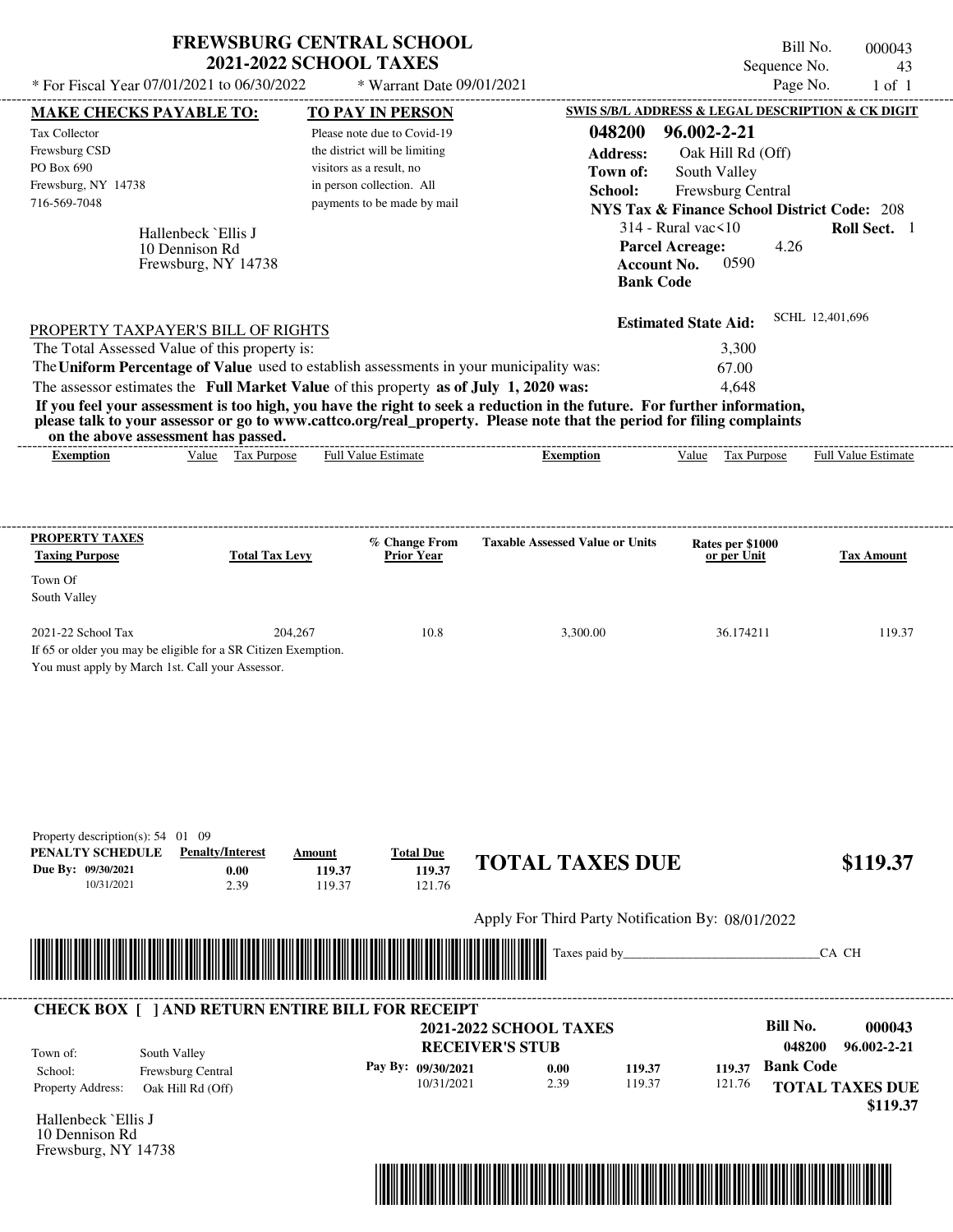| <b>FREWSBURG CENTRAL SCHOOL</b> |
|---------------------------------|
| <b>2021-2022 SCHOOL TAXES</b>   |

Bill No. 000044 Sequence No. 44

| * For Fiscal Year 07/01/2021 to 06/30/2022                                                                                               |                                   | * Warrant Date 09/01/2021                                 |                                                                                                                         | Page No.                                                                    | $1$ of $1$             |
|------------------------------------------------------------------------------------------------------------------------------------------|-----------------------------------|-----------------------------------------------------------|-------------------------------------------------------------------------------------------------------------------------|-----------------------------------------------------------------------------|------------------------|
| <b>MAKE CHECKS PAYABLE TO:</b>                                                                                                           |                                   | <b>TO PAY IN PERSON</b>                                   |                                                                                                                         | SWIS S/B/L ADDRESS & LEGAL DESCRIPTION & CK DIGIT                           |                        |
| Tax Collector                                                                                                                            |                                   | Please note due to Covid-19                               | 048200                                                                                                                  | 96.002-1-37.2                                                               |                        |
| Frewsburg CSD<br>PO Box 690                                                                                                              |                                   | the district will be limiting<br>visitors as a result, no | <b>Address:</b>                                                                                                         | Bone Run Rd                                                                 |                        |
| Frewsburg, NY 14738                                                                                                                      |                                   | in person collection. All                                 | Town of:                                                                                                                | South Valley                                                                |                        |
| 716-569-7048                                                                                                                             |                                   | payments to be made by mail                               | School:                                                                                                                 | Frewsburg Central<br><b>NYS Tax &amp; Finance School District Code: 208</b> |                        |
|                                                                                                                                          |                                   |                                                           |                                                                                                                         | $322$ - Rural vac $>10$                                                     | Roll Sect. 1           |
| Hammersley Timothy<br>Hammersley Faye                                                                                                    |                                   |                                                           |                                                                                                                         | <b>Parcel Acreage:</b><br>34.55                                             |                        |
|                                                                                                                                          | 3477 Follett Run Road             |                                                           |                                                                                                                         | 0631<br><b>Account No.</b>                                                  |                        |
| Warren, PA 16365                                                                                                                         |                                   |                                                           | <b>Bank Code</b>                                                                                                        |                                                                             |                        |
|                                                                                                                                          |                                   |                                                           |                                                                                                                         | <b>Estimated State Aid:</b>                                                 | SCHL 12,401,696        |
| PROPERTY TAXPAYER'S BILL OF RIGHTS                                                                                                       |                                   |                                                           |                                                                                                                         |                                                                             |                        |
| The Total Assessed Value of this property is:<br>The Uniform Percentage of Value used to establish assessments in your municipality was: |                                   |                                                           |                                                                                                                         | 21,500<br>67.00                                                             |                        |
| The assessor estimates the Full Market Value of this property as of July 1, 2020 was:                                                    |                                   |                                                           |                                                                                                                         | 30,282                                                                      |                        |
|                                                                                                                                          |                                   |                                                           | If you feel your assessment is too high, you have the right to seek a reduction in the future. For further information, |                                                                             |                        |
|                                                                                                                                          |                                   |                                                           | please talk to your assessor or go to www.cattco.org/real_property. Please note that the period for filing complaints   |                                                                             |                        |
| on the above assessment has passed.                                                                                                      | Value Tax Purpose                 | Full Value Estimate                                       |                                                                                                                         |                                                                             | Full Value Estimate    |
| <b>Exemption</b>                                                                                                                         |                                   |                                                           | <b>Exemption</b>                                                                                                        | Value Tax Purpose                                                           |                        |
|                                                                                                                                          |                                   |                                                           |                                                                                                                         |                                                                             |                        |
|                                                                                                                                          |                                   |                                                           |                                                                                                                         |                                                                             |                        |
| <b>PROPERTY TAXES</b>                                                                                                                    |                                   | % Change From                                             | <b>Taxable Assessed Value or Units</b>                                                                                  | Rates per \$1000                                                            |                        |
| <b>Taxing Purpose</b>                                                                                                                    | <b>Total Tax Levy</b>             | <b>Prior Year</b>                                         |                                                                                                                         | or per Unit                                                                 | <b>Tax Amount</b>      |
| Town Of                                                                                                                                  |                                   |                                                           |                                                                                                                         |                                                                             |                        |
| South Valley                                                                                                                             |                                   |                                                           |                                                                                                                         |                                                                             |                        |
| 2021-22 School Tax                                                                                                                       | 204,267                           | 10.8                                                      | 21,500.00                                                                                                               | 36.174211                                                                   | 777.75                 |
| If 65 or older you may be eligible for a SR Citizen Exemption.                                                                           |                                   |                                                           |                                                                                                                         |                                                                             |                        |
| You must apply by March 1st. Call your Assessor.                                                                                         |                                   |                                                           |                                                                                                                         |                                                                             |                        |
|                                                                                                                                          |                                   |                                                           |                                                                                                                         |                                                                             |                        |
|                                                                                                                                          |                                   |                                                           |                                                                                                                         |                                                                             |                        |
|                                                                                                                                          |                                   |                                                           |                                                                                                                         |                                                                             |                        |
|                                                                                                                                          |                                   |                                                           |                                                                                                                         |                                                                             |                        |
|                                                                                                                                          |                                   |                                                           |                                                                                                                         |                                                                             |                        |
|                                                                                                                                          |                                   |                                                           |                                                                                                                         |                                                                             |                        |
| Property description(s): $55 \quad 01 \quad 09$                                                                                          |                                   |                                                           |                                                                                                                         |                                                                             |                        |
| PENALTY SCHEDULE                                                                                                                         | <b>Penalty/Interest</b><br>Amount | <b>Total Due</b>                                          |                                                                                                                         |                                                                             |                        |
| Due By: 09/30/2021                                                                                                                       | 0.00<br>777.75                    | 777.75                                                    | <b>TOTAL TAXES DUE</b>                                                                                                  |                                                                             | \$777.75               |
| 10/31/2021                                                                                                                               | 777.75<br>15.56                   | 793.31                                                    |                                                                                                                         |                                                                             |                        |
|                                                                                                                                          |                                   |                                                           | Apply For Third Party Notification By: 08/01/2022                                                                       |                                                                             |                        |
|                                                                                                                                          |                                   |                                                           |                                                                                                                         |                                                                             |                        |
|                                                                                                                                          |                                   |                                                           | Taxes paid by_                                                                                                          |                                                                             | CA CH                  |
|                                                                                                                                          |                                   |                                                           |                                                                                                                         |                                                                             |                        |
| <b>CHECK BOX [ ] AND RETURN ENTIRE BILL FOR RECEIPT</b>                                                                                  |                                   |                                                           |                                                                                                                         |                                                                             |                        |
|                                                                                                                                          |                                   |                                                           | <b>2021-2022 SCHOOL TAXES</b>                                                                                           | <b>Bill No.</b>                                                             | 000044                 |
| South Valley<br>Town of:                                                                                                                 |                                   |                                                           | <b>RECEIVER'S STUB</b>                                                                                                  | 048200                                                                      | 96.002-1-37.2          |
| Frewsburg Central<br>School:                                                                                                             |                                   | Pay By: 09/30/2021                                        | 0.00<br>777.75                                                                                                          | <b>Bank Code</b><br>777.75                                                  |                        |
| Property Address:<br>Bone Run Rd                                                                                                         |                                   | 10/31/2021                                                | 15.56<br>777.75                                                                                                         | 793.31                                                                      | <b>TOTAL TAXES DUE</b> |
|                                                                                                                                          |                                   |                                                           |                                                                                                                         |                                                                             | \$777.75               |
| Hammersley Timothy<br>Hammersley Faye                                                                                                    |                                   |                                                           |                                                                                                                         |                                                                             |                        |
| 3477 Follett Run Road                                                                                                                    |                                   |                                                           |                                                                                                                         |                                                                             |                        |
| Warren, PA 16365                                                                                                                         |                                   |                                                           |                                                                                                                         |                                                                             |                        |

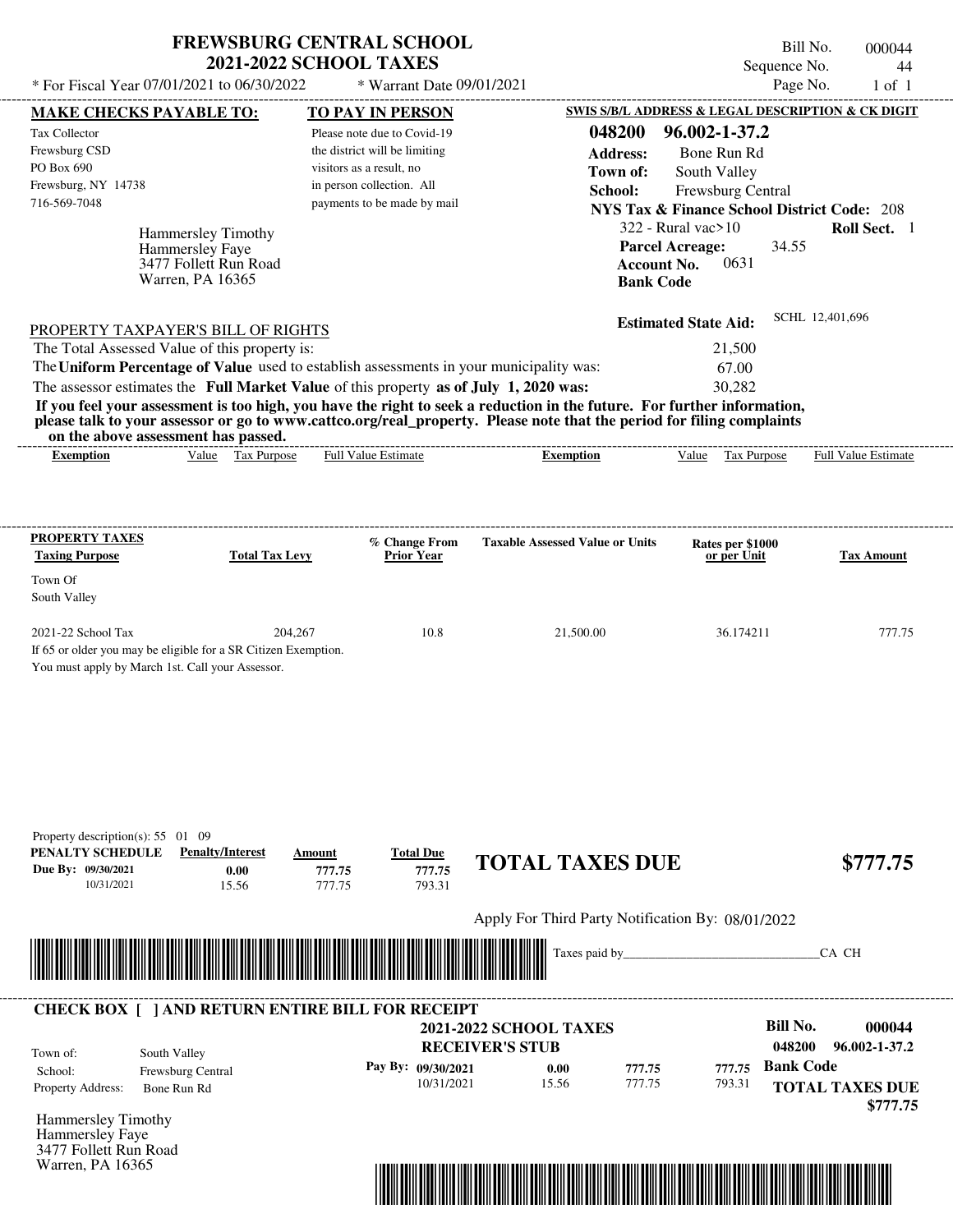| * For Fiscal Year 07/01/2021 to 06/30/2022                                                                                                                                                                          | <b>FREWSBURG CENTRAL SCHOOL</b><br><b>2021-2022 SCHOOL TAXES</b><br>* Warrant Date 09/01/2021                                                                                   |                                                                            | Bill No.<br>Sequence No.<br>Page No.                                                                                                                                 | 000045<br>45<br>$1$ of $1$ |
|---------------------------------------------------------------------------------------------------------------------------------------------------------------------------------------------------------------------|---------------------------------------------------------------------------------------------------------------------------------------------------------------------------------|----------------------------------------------------------------------------|----------------------------------------------------------------------------------------------------------------------------------------------------------------------|----------------------------|
|                                                                                                                                                                                                                     |                                                                                                                                                                                 |                                                                            | SWIS S/B/L ADDRESS & LEGAL DESCRIPTION & CK DIGIT                                                                                                                    |                            |
| <b>MAKE CHECKS PAYABLE TO:</b><br>Tax Collector<br>Frewsburg CSD<br>PO Box 690<br>Frewsburg, NY 14738<br>716-569-7048<br>Harris Jonathan R<br>Harris Jennifer L                                                     | <b>TO PAY IN PERSON</b><br>Please note due to Covid-19<br>the district will be limiting<br>visitors as a result, no<br>in person collection. All<br>payments to be made by mail | 048200<br><b>Address:</b><br>Town of:<br>School:<br><b>Parcel Acreage:</b> | 105.002-1-1.17<br>260 Sylvan Glen South<br>South Valley<br>Frewsburg Central<br><b>NYS Tax &amp; Finance School District Code: 208</b><br>312 - Vac w/imprv<br>12.19 | Roll Sect. 1               |
| 33 Cary Ave<br>Oakfield, NY 14125<br>PROPERTY TAXPAYER'S BILL OF RIGHTS<br>The Total Assessed Value of this property is:<br>The Uniform Percentage of Value used to establish assessments in your municipality was: |                                                                                                                                                                                 | <b>Account No.</b><br><b>Bank Code</b>                                     | 0646<br><b>Estimated State Aid:</b><br>15,100<br>67.00                                                                                                               | SCHL 12,401,696            |
| The assessor estimates the Full Market Value of this property as of July 1, 2020 was:<br>If you feel your assessment is too high, you have the right to seek a reduction in the future. For further information,    |                                                                                                                                                                                 |                                                                            | 21,268                                                                                                                                                               |                            |
| please talk to your assessor or go to www.cattco.org/real_property. Please note that the period for filing complaints<br>on the above assessment has passed.                                                        |                                                                                                                                                                                 |                                                                            |                                                                                                                                                                      |                            |
| Value Tax Purpose<br><b>Exemption</b>                                                                                                                                                                               | <b>Full Value Estimate</b>                                                                                                                                                      | <b>Exemption</b>                                                           | Value Tax Purpose                                                                                                                                                    | Full Value Estimate        |
| Town Of<br>South Valley<br>2021-22 School Tax<br>If 65 or older you may be eligible for a SR Citizen Exemption.<br>You must apply by March 1st. Call your Assessor.                                                 | 204,267<br>10.8                                                                                                                                                                 | 15,100.00                                                                  | 36.174211                                                                                                                                                            | 546.23                     |
|                                                                                                                                                                                                                     |                                                                                                                                                                                 |                                                                            |                                                                                                                                                                      |                            |
| Property description(s): $51 \quad 01 \quad 09$<br>PENALTY SCHEDULE<br><b>Penalty/Interest</b><br>Due By: 09/30/2021<br>0.00<br>10/31/2021<br>10.92                                                                 | Sawmill Run Sub Div<br>Lot $#18$<br><b>Total Due</b><br>Amount<br>546.23<br>546.23<br>546.23<br>557.15                                                                          | <b>TOTAL TAXES DUE</b>                                                     |                                                                                                                                                                      |                            |
|                                                                                                                                                                                                                     |                                                                                                                                                                                 | Apply For Third Party Notification By: 08/01/2022<br>Taxes paid by         |                                                                                                                                                                      | \$546.23<br>CA CH          |

Harris Jonathan R Harris Jennifer L 33 Cary Ave Oakfield, NY 14125

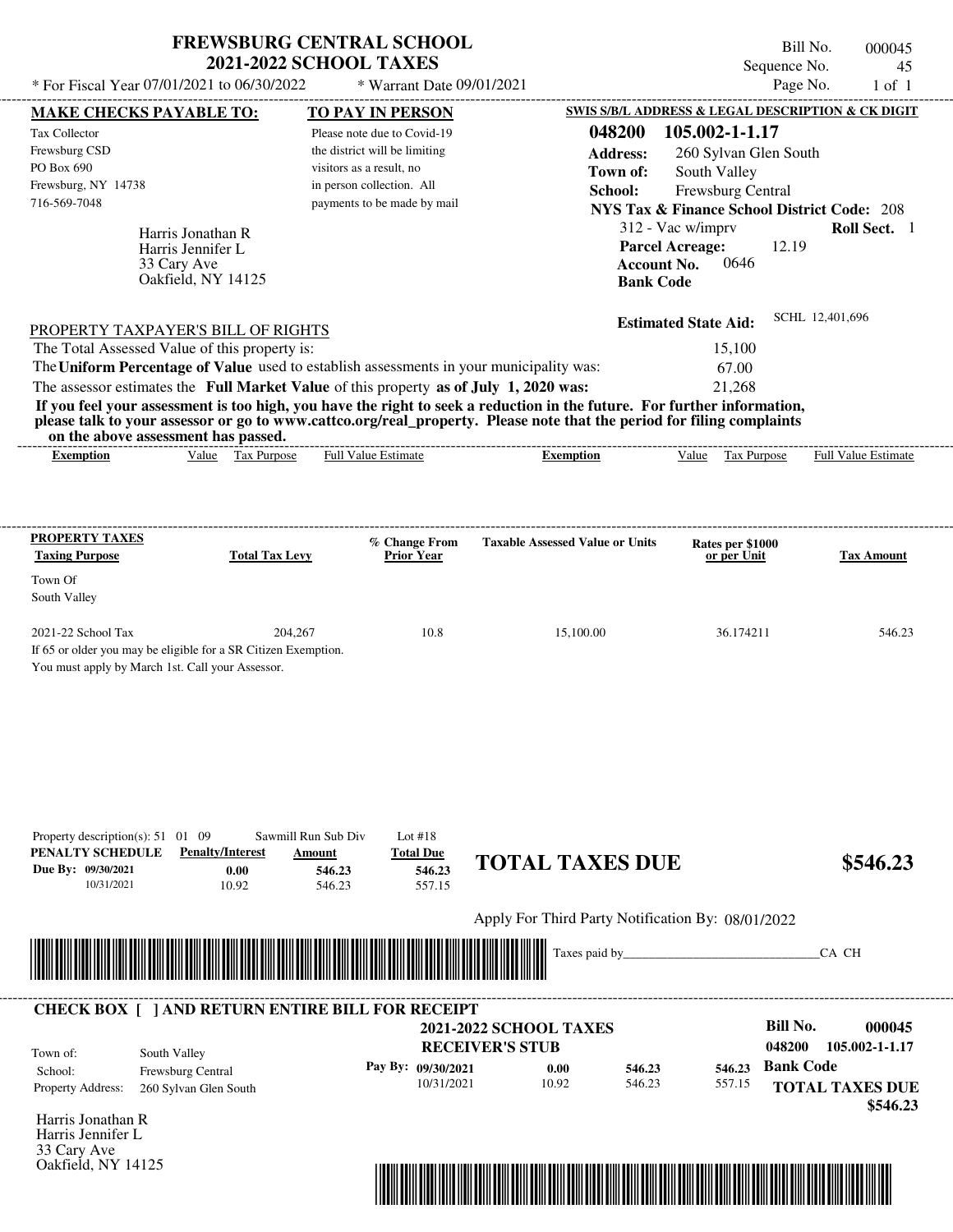| <b>FREWSBURG CENTRAL SCHOOL</b> |
|---------------------------------|
| <b>2021-2022 SCHOOL TAXES</b>   |

Bill No. 000046 Sequence No. 46

| * For Fiscal Year 07/01/2021 to 06/30/2022                                              |                                                      | * Warrant Date 09/01/2021                                 |                                                                                                                                                                                                                                                  |                                                                             | Page No.                   | $1$ of $1$        |
|-----------------------------------------------------------------------------------------|------------------------------------------------------|-----------------------------------------------------------|--------------------------------------------------------------------------------------------------------------------------------------------------------------------------------------------------------------------------------------------------|-----------------------------------------------------------------------------|----------------------------|-------------------|
| <b>MAKE CHECKS PAYABLE TO:</b>                                                          |                                                      | <b>TO PAY IN PERSON</b>                                   |                                                                                                                                                                                                                                                  | SWIS S/B/L ADDRESS & LEGAL DESCRIPTION & CK DIGIT                           |                            |                   |
| Tax Collector                                                                           |                                                      | Please note due to Covid-19                               | 048200                                                                                                                                                                                                                                           | 105.002-1-1.9                                                               |                            |                   |
| Frewsburg CSD<br>PO Box 690                                                             |                                                      | the district will be limiting<br>visitors as a result, no | <b>Address:</b>                                                                                                                                                                                                                                  | 4 S Sylvann Glenn                                                           |                            |                   |
| Frewsburg, NY 14738                                                                     |                                                      | in person collection. All                                 | Town of:                                                                                                                                                                                                                                         | South Valley                                                                |                            |                   |
| 716-569-7048                                                                            |                                                      | payments to be made by mail                               | School:                                                                                                                                                                                                                                          | Frewsburg Central<br><b>NYS Tax &amp; Finance School District Code: 208</b> |                            |                   |
|                                                                                         |                                                      |                                                           |                                                                                                                                                                                                                                                  | 260 - Seasonal res                                                          |                            | Roll Sect. 1      |
| Hartson Randall L<br>Hartson Diane M                                                    |                                                      |                                                           |                                                                                                                                                                                                                                                  | <b>Parcel Acreage:</b>                                                      | 6.05                       |                   |
| 4 S Sylvan Glenn                                                                        |                                                      |                                                           | <b>Account No.</b>                                                                                                                                                                                                                               | 0617                                                                        |                            |                   |
|                                                                                         | Frewsburg, NY 14738                                  |                                                           | <b>Bank Code</b>                                                                                                                                                                                                                                 |                                                                             |                            |                   |
|                                                                                         |                                                      |                                                           |                                                                                                                                                                                                                                                  | <b>Estimated State Aid:</b>                                                 | SCHL 12,401,696            |                   |
| PROPERTY TAXPAYER'S BILL OF RIGHTS<br>The Total Assessed Value of this property is:     |                                                      |                                                           |                                                                                                                                                                                                                                                  | 87,000                                                                      |                            |                   |
| The Uniform Percentage of Value used to establish assessments in your municipality was: |                                                      |                                                           |                                                                                                                                                                                                                                                  | 67.00                                                                       |                            |                   |
| The assessor estimates the Full Market Value of this property as of July 1, 2020 was:   |                                                      |                                                           |                                                                                                                                                                                                                                                  | 122,535                                                                     |                            |                   |
|                                                                                         |                                                      |                                                           | If you feel your assessment is too high, you have the right to seek a reduction in the future. For further information,<br>please talk to your assessor or go to www.cattco.org/real_property. Please note that the period for filing complaints |                                                                             |                            |                   |
| on the above assessment has passed.<br><b>Exemption</b>                                 | Value Tax Purpose                                    | <b>Full Value Estimate</b>                                | -------------------------------------<br><b>Exemption</b>                                                                                                                                                                                        | Value Tax Purpose                                                           | <b>Full Value Estimate</b> |                   |
|                                                                                         |                                                      |                                                           |                                                                                                                                                                                                                                                  |                                                                             |                            |                   |
|                                                                                         |                                                      |                                                           |                                                                                                                                                                                                                                                  |                                                                             |                            |                   |
| <b>PROPERTY TAXES</b><br><b>Taxing Purpose</b>                                          | <b>Total Tax Levy</b>                                | % Change From<br><b>Prior Year</b>                        | <b>Taxable Assessed Value or Units</b>                                                                                                                                                                                                           | Rates per \$1000<br>or per Unit                                             |                            | <b>Tax Amount</b> |
| Town Of                                                                                 |                                                      |                                                           |                                                                                                                                                                                                                                                  |                                                                             |                            |                   |
| South Valley                                                                            |                                                      |                                                           |                                                                                                                                                                                                                                                  |                                                                             |                            |                   |
| 2021-22 School Tax                                                                      | 204,267                                              | 10.8                                                      | 87,000.00                                                                                                                                                                                                                                        | 36.174211                                                                   |                            | 3,147.16          |
| If 65 or older you may be eligible for a SR Citizen Exemption.                          |                                                      |                                                           |                                                                                                                                                                                                                                                  |                                                                             |                            |                   |
| You must apply by March 1st. Call your Assessor.                                        |                                                      |                                                           |                                                                                                                                                                                                                                                  |                                                                             |                            |                   |
|                                                                                         |                                                      |                                                           |                                                                                                                                                                                                                                                  |                                                                             |                            |                   |
|                                                                                         |                                                      |                                                           |                                                                                                                                                                                                                                                  |                                                                             |                            |                   |
|                                                                                         |                                                      |                                                           |                                                                                                                                                                                                                                                  |                                                                             |                            |                   |
|                                                                                         |                                                      |                                                           |                                                                                                                                                                                                                                                  |                                                                             |                            |                   |
|                                                                                         |                                                      |                                                           |                                                                                                                                                                                                                                                  |                                                                             |                            |                   |
|                                                                                         |                                                      |                                                           |                                                                                                                                                                                                                                                  |                                                                             |                            |                   |
| Property description(s): $51 \quad 01 \quad 09$<br>PENALTY SCHEDULE                     | (land Contract)<br><b>Penalty/Interest</b><br>Amount | <b>Total Due</b>                                          |                                                                                                                                                                                                                                                  |                                                                             |                            |                   |
| Due By: 09/30/2021                                                                      | 0.00<br>3,147.16                                     | 3,147.16                                                  | <b>TOTAL TAXES DUE</b>                                                                                                                                                                                                                           |                                                                             |                            | \$3,147.16        |
| 10/31/2021                                                                              | 62.94<br>3,147.16                                    | 3,210.10                                                  |                                                                                                                                                                                                                                                  |                                                                             |                            |                   |
|                                                                                         |                                                      |                                                           | Apply For Third Party Notification By: 08/01/2022                                                                                                                                                                                                |                                                                             |                            |                   |
|                                                                                         |                                                      |                                                           | Taxes paid by_                                                                                                                                                                                                                                   |                                                                             | CA CH                      |                   |
|                                                                                         |                                                      |                                                           |                                                                                                                                                                                                                                                  |                                                                             |                            |                   |
| <b>CHECK BOX [ ] AND RETURN ENTIRE BILL FOR RECEIPT</b>                                 |                                                      |                                                           |                                                                                                                                                                                                                                                  |                                                                             |                            |                   |
|                                                                                         |                                                      |                                                           | <b>2021-2022 SCHOOL TAXES</b>                                                                                                                                                                                                                    |                                                                             | <b>Bill No.</b>            | 000046            |
| South Valley<br>Town of:                                                                |                                                      |                                                           | <b>RECEIVER'S STUB</b>                                                                                                                                                                                                                           |                                                                             | 048200                     | 105.002-1-1.9     |
| Frewsburg Central<br>School:                                                            |                                                      | Pay By: 09/30/2021<br>10/31/2021                          | 0.00<br>3,147.16<br>62.94<br>3,147.16                                                                                                                                                                                                            | 3,147.16<br>3,210.10                                                        | <b>Bank Code</b>           |                   |
| Property Address:<br>4 S Sylvann Glenn                                                  |                                                      |                                                           |                                                                                                                                                                                                                                                  |                                                                             | <b>TOTAL TAXES DUE</b>     | \$3,147.16        |
| Hartson Randall L                                                                       |                                                      |                                                           |                                                                                                                                                                                                                                                  |                                                                             |                            |                   |
| Hartson Diane M                                                                         |                                                      |                                                           |                                                                                                                                                                                                                                                  |                                                                             |                            |                   |
| 4 S Sylvan Glenn<br>Frewsburg, NY 14738                                                 |                                                      |                                                           |                                                                                                                                                                                                                                                  |                                                                             |                            |                   |
|                                                                                         |                                                      |                                                           |                                                                                                                                                                                                                                                  |                                                                             |                            |                   |
|                                                                                         |                                                      |                                                           |                                                                                                                                                                                                                                                  |                                                                             |                            |                   |
|                                                                                         |                                                      |                                                           |                                                                                                                                                                                                                                                  |                                                                             |                            |                   |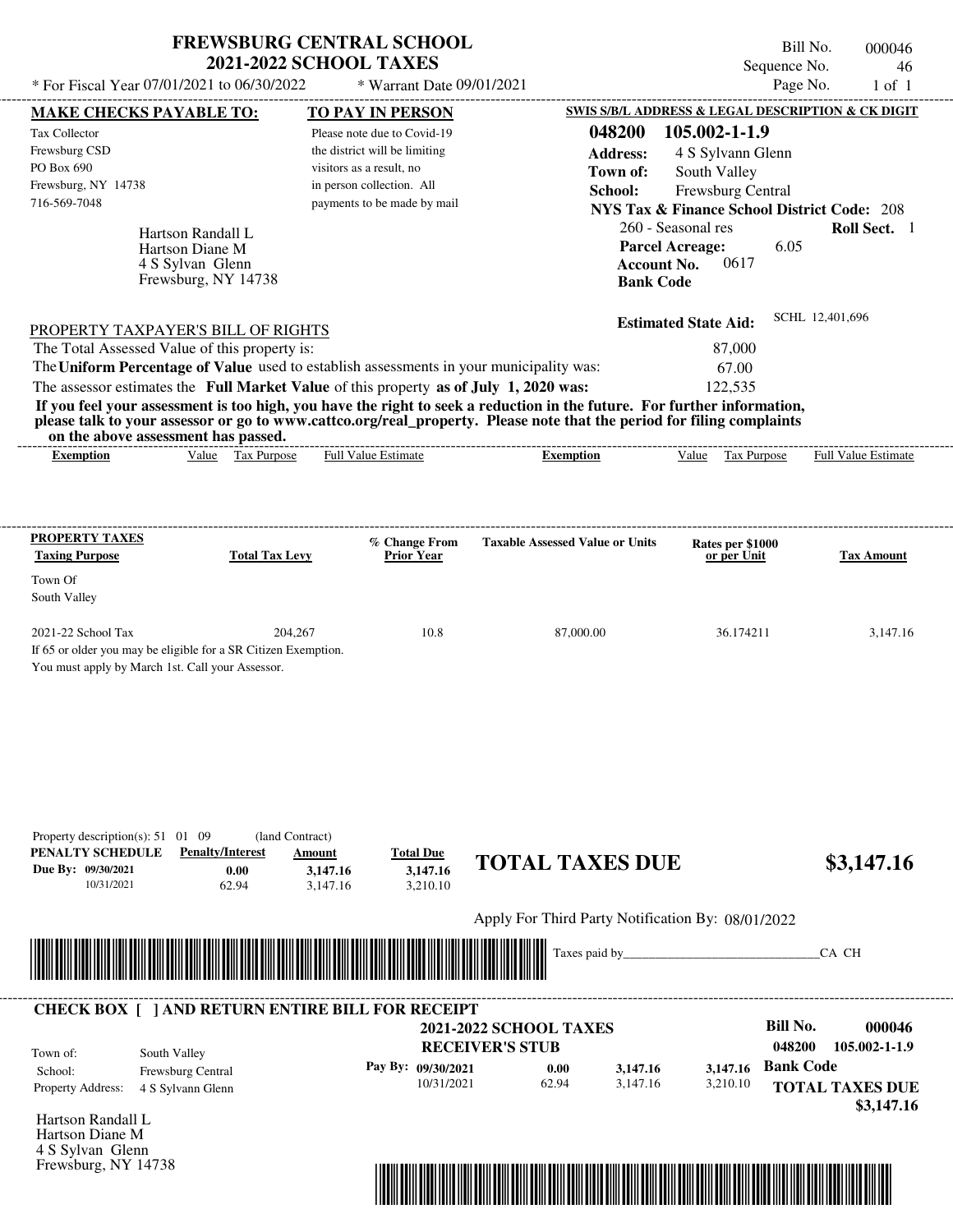| * For Fiscal Year 07/01/2021 to 06/30/2022                                                                                                                                                                                                                                              | <b>FREWSBURG CENTRAL SCHOOL</b><br><b>2021-2022 SCHOOL TAXES</b> |                                | * Warrant Date 09/01/2021                |                               |                                                        |                                              |                   | Bill No.<br>Sequence No.<br>Page No. |                 | 000047<br>47<br>$1$ of $1$ |
|-----------------------------------------------------------------------------------------------------------------------------------------------------------------------------------------------------------------------------------------------------------------------------------------|------------------------------------------------------------------|--------------------------------|------------------------------------------|-------------------------------|--------------------------------------------------------|----------------------------------------------|-------------------|--------------------------------------|-----------------|----------------------------|
| MAKE CHECKS PAYABLE TO:                                                                                                                                                                                                                                                                 |                                                                  |                                | <b>TO PAY IN PERSON</b>                  |                               | SWIS S/B/L ADDRESS & LEGAL DESCRIPTION & CK DIGIT      |                                              |                   |                                      |                 |                            |
| Tax Collector                                                                                                                                                                                                                                                                           |                                                                  |                                | Please note due to Covid-19              |                               | 048200                                                 | 96.002-2-19.1                                |                   |                                      |                 |                            |
| Frewsburg CSD                                                                                                                                                                                                                                                                           |                                                                  |                                | the district will be limiting            |                               | <b>Address:</b>                                        |                                              | 1059 Dennison Rd  |                                      |                 |                            |
| PO Box 690                                                                                                                                                                                                                                                                              |                                                                  | visitors as a result, no       |                                          |                               | Town of:                                               |                                              | South Valley      |                                      |                 |                            |
| Frewsburg, NY 14738                                                                                                                                                                                                                                                                     |                                                                  | in person collection. All      |                                          |                               | School:                                                |                                              | Frewsburg Central |                                      |                 |                            |
| 716-569-7048                                                                                                                                                                                                                                                                            |                                                                  |                                | payments to be made by mail              |                               | <b>NYS Tax &amp; Finance School District Code: 208</b> |                                              |                   |                                      |                 |                            |
|                                                                                                                                                                                                                                                                                         |                                                                  |                                |                                          |                               |                                                        | 210 - 1 Family Res                           |                   |                                      |                 | Roll Sect. 1               |
|                                                                                                                                                                                                                                                                                         | Hellenbeck Ellis J<br>10 Dennison Road<br>Frewsburg, NY 14738    |                                |                                          |                               | <b>Bank Code</b>                                       | <b>Parcel Acreage:</b><br><b>Account No.</b> | 0088              | 5.00                                 |                 |                            |
| PROPERTY TAXPAYER'S BILL OF RIGHTS                                                                                                                                                                                                                                                      |                                                                  |                                |                                          |                               |                                                        | <b>Estimated State Aid:</b>                  |                   |                                      | SCHL 12,401,696 |                            |
| The Total Assessed Value of this property is:                                                                                                                                                                                                                                           |                                                                  |                                |                                          |                               |                                                        |                                              | 32,300            |                                      |                 |                            |
| The Uniform Percentage of Value used to establish assessments in your municipality was:                                                                                                                                                                                                 |                                                                  |                                |                                          |                               |                                                        |                                              | 67.00             |                                      |                 |                            |
| The assessor estimates the Full Market Value of this property as of July 1, 2020 was:                                                                                                                                                                                                   |                                                                  |                                |                                          |                               |                                                        |                                              | 45,493            |                                      |                 |                            |
| If you feel your assessment is too high, you have the right to seek a reduction in the future. For further information,<br>please talk to your assessor or go to www.cattco.org/real_property. Please note that the period for filing complaints<br>on the above assessment has passed. |                                                                  |                                |                                          |                               |                                                        |                                              |                   |                                      |                 |                            |
| <b>Exemption</b>                                                                                                                                                                                                                                                                        | Value Tax Purpose                                                | Full Value Estimate            |                                          |                               | <b>Exemption</b>                                       | Value                                        | Tax Purpose       |                                      |                 | Full Value Estimate        |
| South Valley<br>2021-22 School Tax<br>If 65 or older you may be eligible for a SR Citizen Exemption.<br>You must apply by March 1st. Call your Assessor.                                                                                                                                | 204,267                                                          |                                | 10.8                                     |                               | 32,300.00                                              |                                              | 36.174211         |                                      |                 | 1,168.43                   |
| Property description(s): $54$ 01 09<br>PENALTY SCHEDULE<br>Due By: 09/30/2021<br>10/31/2021                                                                                                                                                                                             | <b>Penalty/Interest</b><br>0.00<br>23.37                         | Amount<br>1,168.43<br>1,168.43 | <b>Total Due</b><br>1,168.43<br>1,191.80 |                               | <b>TOTAL TAXES DUE</b>                                 |                                              |                   |                                      |                 | \$1,168.43                 |
|                                                                                                                                                                                                                                                                                         |                                                                  |                                |                                          |                               | Apply For Third Party Notification By: 08/01/2022      |                                              |                   |                                      |                 |                            |
|                                                                                                                                                                                                                                                                                         |                                                                  |                                |                                          |                               | Taxes paid by                                          |                                              |                   |                                      | CA CH           |                            |
| <b>CHECK BOX [ ] AND RETURN ENTIRE BILL FOR RECEIPT</b>                                                                                                                                                                                                                                 |                                                                  |                                |                                          |                               |                                                        |                                              |                   |                                      |                 |                            |
|                                                                                                                                                                                                                                                                                         |                                                                  |                                |                                          | <b>2021-2022 SCHOOL TAXES</b> |                                                        |                                              |                   | <b>Bill No.</b>                      |                 | 000047                     |
| South Valley<br>Town of:                                                                                                                                                                                                                                                                |                                                                  |                                |                                          | <b>RECEIVER'S STUB</b>        |                                                        |                                              |                   | 048200                               |                 | 96.002-2-19.1              |
| School:                                                                                                                                                                                                                                                                                 | Frewsburg Central                                                |                                | Pay By: 09/30/2021                       | 0.00                          | 1,168.43                                               |                                              | 1,168.43          | <b>Bank Code</b>                     |                 |                            |
| Property Address:                                                                                                                                                                                                                                                                       | 1059 Dennison Rd                                                 |                                | 10/31/2021                               | 23.37                         | 1,168.43                                               |                                              | 1,191.80          |                                      |                 | <b>TOTAL TAXES DUE</b>     |
|                                                                                                                                                                                                                                                                                         |                                                                  |                                |                                          |                               |                                                        |                                              |                   |                                      |                 | \$1,168.43                 |
| Hellenbeck Ellis J                                                                                                                                                                                                                                                                      |                                                                  |                                |                                          |                               |                                                        |                                              |                   |                                      |                 |                            |
| 10 Dennison Road                                                                                                                                                                                                                                                                        |                                                                  |                                |                                          |                               |                                                        |                                              |                   |                                      |                 |                            |

Frewsburg, NY 14738

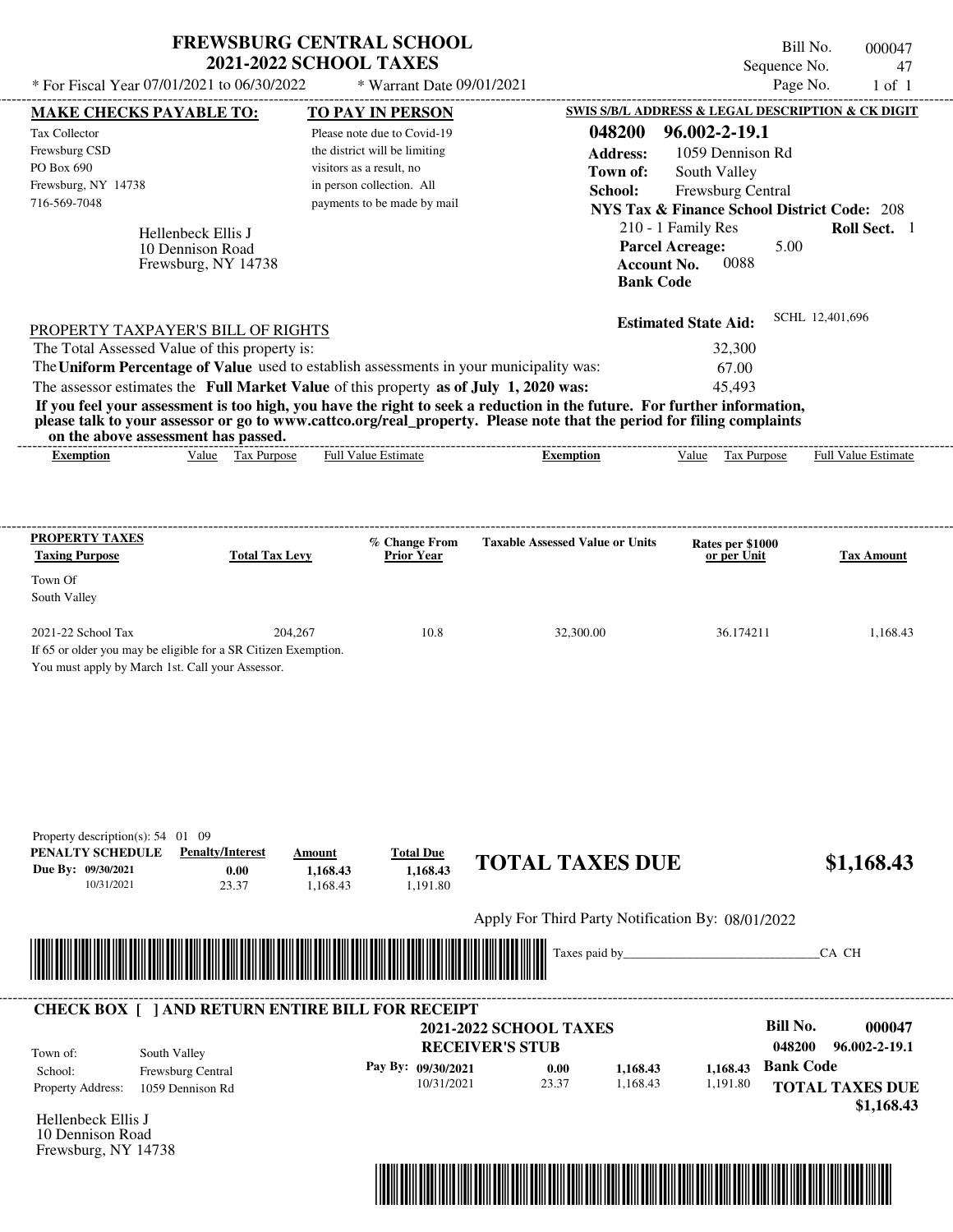|                                                  | <b>FREWSBURG CENTRAL SCHOOL</b><br><b>2021-2022 SCHOOL TAXES</b>                        |                               |                                                                                                                         |                                                        | Bill No.<br>000048         |
|--------------------------------------------------|-----------------------------------------------------------------------------------------|-------------------------------|-------------------------------------------------------------------------------------------------------------------------|--------------------------------------------------------|----------------------------|
| * For Fiscal Year 07/01/2021 to 06/30/2022       |                                                                                         |                               |                                                                                                                         | Sequence No.                                           | 48                         |
|                                                  |                                                                                         | * Warrant Date 09/01/2021     |                                                                                                                         | Page No.                                               | $1$ of $1$                 |
| <b>MAKE CHECKS PAYABLE TO:</b>                   |                                                                                         | <b>TO PAY IN PERSON</b>       |                                                                                                                         | SWIS S/B/L ADDRESS & LEGAL DESCRIPTION & CK DIGIT      |                            |
| Tax Collector                                    |                                                                                         | Please note due to Covid-19   | 048200                                                                                                                  | 105.002-1-1.38                                         |                            |
| Frewsburg CSD                                    |                                                                                         | the district will be limiting | <b>Address:</b>                                                                                                         | 12770 Gurnsey Hollow Rd                                |                            |
| PO Box 690                                       |                                                                                         | visitors as a result, no      | Town of:                                                                                                                | South Valley                                           |                            |
| Frewsburg, NY 14738                              |                                                                                         | in person collection. All     | School:                                                                                                                 | Frewsburg Central                                      |                            |
| 716-569-7048                                     |                                                                                         | payments to be made by mail   |                                                                                                                         | <b>NYS Tax &amp; Finance School District Code: 208</b> |                            |
|                                                  | Hill Matthew E                                                                          |                               |                                                                                                                         | 240 - Rural res                                        | Roll Sect. 1               |
|                                                  | 12770 Gurnsey Hollow Rd                                                                 |                               |                                                                                                                         | 10.33<br><b>Parcel Acreage:</b>                        |                            |
|                                                  | Frewsburg, NY 14738                                                                     |                               |                                                                                                                         | 0746<br><b>Account No.</b>                             |                            |
|                                                  |                                                                                         |                               |                                                                                                                         | <b>Bank Code</b>                                       |                            |
|                                                  |                                                                                         |                               |                                                                                                                         |                                                        | SCHL 12,401,696            |
|                                                  | PROPERTY TAXPAYER'S BILL OF RIGHTS                                                      |                               |                                                                                                                         | <b>Estimated State Aid:</b>                            |                            |
| The Total Assessed Value of this property is:    |                                                                                         |                               |                                                                                                                         | 71,600                                                 |                            |
|                                                  | The Uniform Percentage of Value used to establish assessments in your municipality was: |                               |                                                                                                                         | 67.00                                                  |                            |
|                                                  | The assessor estimates the Full Market Value of this property as of July 1, 2020 was:   |                               |                                                                                                                         | 100,845                                                |                            |
|                                                  |                                                                                         |                               | If you feel your assessment is too high, you have the right to seek a reduction in the future. For further information, |                                                        |                            |
| on the above assessment has passed.              |                                                                                         |                               | please talk to your assessor or go to www.cattco.org/real_property. Please note that the period for filing complaints   |                                                        |                            |
| <b>Exemption</b>                                 | Value Tax Purpose                                                                       | <b>Full Value Estimate</b>    | <b>Exemption</b>                                                                                                        | Value Tax Purpose                                      | <b>Full Value Estimate</b> |
|                                                  |                                                                                         |                               |                                                                                                                         |                                                        |                            |
| Town Of<br>South Valley<br>2021-22 School Tax    | 204,267                                                                                 | 10.8                          | 71,600.00                                                                                                               | 36.174211                                              | 2,590.07                   |
|                                                  | If 65 or older you may be eligible for a SR Citizen Exemption.                          |                               |                                                                                                                         |                                                        |                            |
| You must apply by March 1st. Call your Assessor. |                                                                                         |                               |                                                                                                                         |                                                        |                            |
|                                                  |                                                                                         |                               |                                                                                                                         |                                                        |                            |
|                                                  |                                                                                         |                               |                                                                                                                         |                                                        |                            |
|                                                  |                                                                                         |                               |                                                                                                                         |                                                        |                            |
|                                                  |                                                                                         |                               |                                                                                                                         |                                                        |                            |
|                                                  |                                                                                         |                               |                                                                                                                         |                                                        |                            |
|                                                  |                                                                                         |                               |                                                                                                                         |                                                        |                            |
| Property description(s): $43/51$ 01 09           |                                                                                         |                               |                                                                                                                         |                                                        |                            |
| PENALTY SCHEDULE<br>Due By: 09/30/2021           | <b>Penalty/Interest</b><br>Amount<br>0.00<br>2,590.07                                   | <b>Total Due</b><br>2,590.07  | <b>TOTAL TAXES DUE</b>                                                                                                  |                                                        | \$2,590.07                 |
| 10/31/2021                                       | 51.80<br>2,590.07                                                                       | 2,641.87                      |                                                                                                                         |                                                        |                            |
|                                                  |                                                                                         |                               |                                                                                                                         |                                                        |                            |
|                                                  |                                                                                         |                               | Apply For Third Party Notification By: 08/01/2022                                                                       |                                                        |                            |
|                                                  |                                                                                         |                               | Taxes paid by                                                                                                           |                                                        | CA CH                      |
|                                                  |                                                                                         |                               |                                                                                                                         |                                                        |                            |
|                                                  | <b>CHECK BOX [ ] AND RETURN ENTIRE BILL FOR RECEIPT</b>                                 |                               |                                                                                                                         |                                                        |                            |
|                                                  |                                                                                         |                               | <b>2021-2022 SCHOOL TAXES</b>                                                                                           | <b>Bill No.</b>                                        | 000048                     |
| South Valley<br>Town of:                         |                                                                                         |                               | <b>RECEIVER'S STUB</b>                                                                                                  | 048200                                                 | 105.002-1-1.38             |
| School:                                          | Frewsburg Central                                                                       | Pay By: 09/30/2021            | 0.00<br>2,590.07                                                                                                        | <b>Bank Code</b><br>2,590.07                           |                            |
| Property Address:                                | 12770 Gurnsey Hollow Rd                                                                 | 10/31/2021                    | 51.80<br>2,590.07                                                                                                       | 2,641.87                                               | <b>TOTAL TAXES DUE</b>     |
|                                                  |                                                                                         |                               |                                                                                                                         |                                                        |                            |

Hill Matthew E 12770 Gurnsey Hollow Rd Frewsburg, NY 14738



 **\$2,590.07**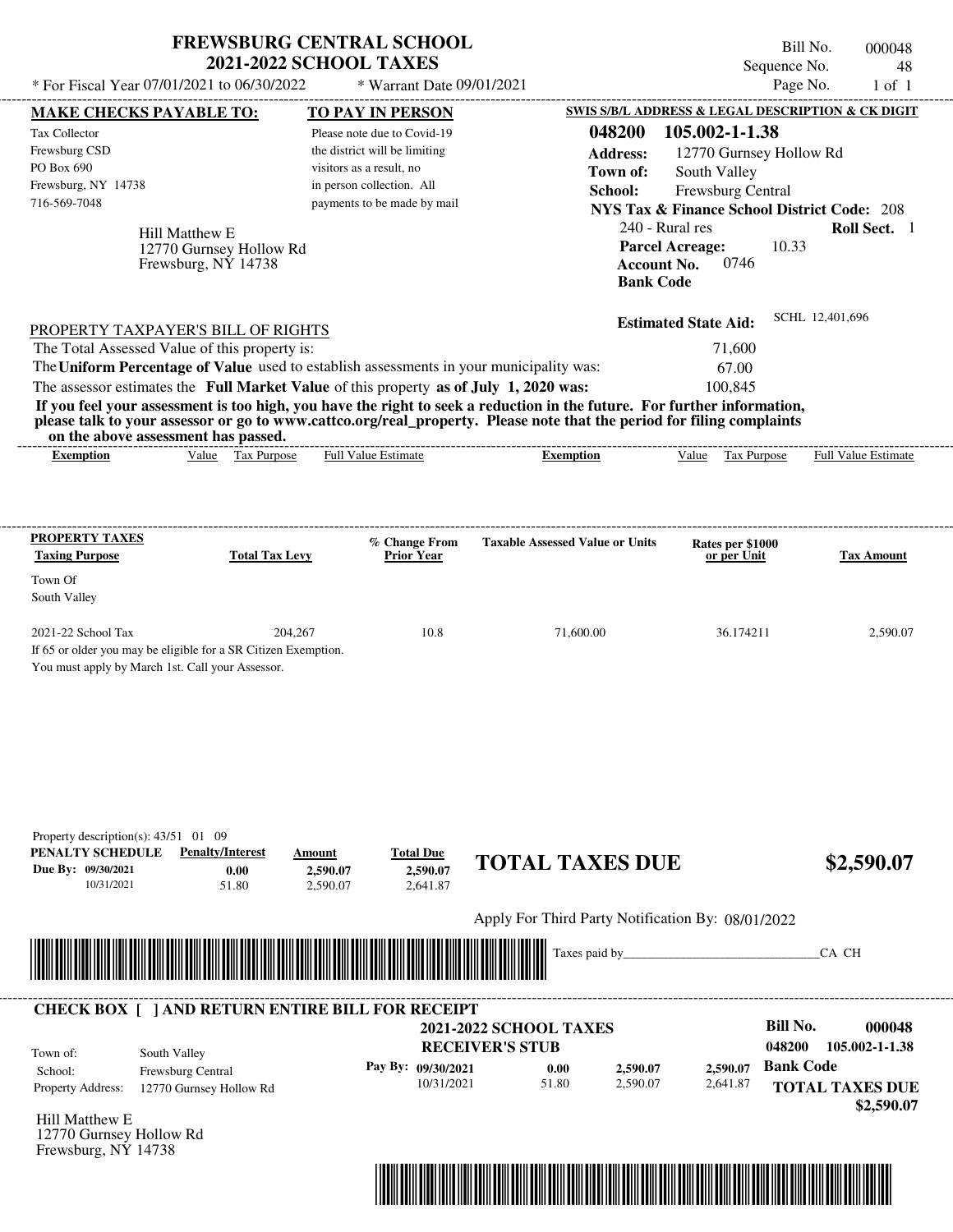| * For Fiscal Year 07/01/2021 to 06/30/2022                                                                                                                                                                                                                              | <b>FREWSBURG CENTRAL SCHOOL</b>                        | <b>2021-2022 SCHOOL TAXES</b>                                                                                                                        | * Warrant Date 09/01/2021            |                                                                                                                                                                                                                                                  |                                                                   | Sequence No.<br>Page No.                                                                | Bill No.<br>000049<br>50<br>$1$ of $1$                                 |
|-------------------------------------------------------------------------------------------------------------------------------------------------------------------------------------------------------------------------------------------------------------------------|--------------------------------------------------------|------------------------------------------------------------------------------------------------------------------------------------------------------|--------------------------------------|--------------------------------------------------------------------------------------------------------------------------------------------------------------------------------------------------------------------------------------------------|-------------------------------------------------------------------|-----------------------------------------------------------------------------------------|------------------------------------------------------------------------|
| MAKE CHECKS PAYABLE TO:                                                                                                                                                                                                                                                 |                                                        | <b>TO PAY IN PERSON</b>                                                                                                                              |                                      |                                                                                                                                                                                                                                                  |                                                                   |                                                                                         | SWIS S/B/L ADDRESS & LEGAL DESCRIPTION & CK DIGIT                      |
| Tax Collector<br>Frewsburg CSD<br>PO Box 690<br>Frewsburg, NY 14738<br>716-569-7048                                                                                                                                                                                     | Holjencin John<br>PO Box 226<br>Kersey, PA 15846       | Please note due to Covid-19<br>the district will be limiting<br>visitors as a result, no<br>in person collection. All<br>payments to be made by mail |                                      | 048200<br><b>Address:</b><br>Town of:<br>School:                                                                                                                                                                                                 | 312 - Vac w/imprv<br><b>Parcel Acreage:</b><br><b>Account No.</b> | 105.002-1-1.1<br>Gurnsey Hollow Rd<br>South Valley<br>Frewsburg Central<br>6.60<br>0202 | <b>NYS Tax &amp; Finance School District Code: 208</b><br>Roll Sect. 1 |
|                                                                                                                                                                                                                                                                         |                                                        |                                                                                                                                                      |                                      |                                                                                                                                                                                                                                                  | <b>Bank Code</b>                                                  |                                                                                         |                                                                        |
| PROPERTY TAXPAYER'S BILL OF RIGHTS<br>The Total Assessed Value of this property is:<br>The Uniform Percentage of Value used to establish assessments in your municipality was:<br>The assessor estimates the Full Market Value of this property as of July 1, 2020 was: | on the above assessment has passed.                    |                                                                                                                                                      |                                      | If you feel your assessment is too high, you have the right to seek a reduction in the future. For further information,<br>please talk to your assessor or go to www.cattco.org/real_property. Please note that the period for filing complaints | <b>Estimated State Aid:</b>                                       | 16,300<br>67.00<br>22,958                                                               | SCHL 12,401,696                                                        |
| <b>Exemption</b>                                                                                                                                                                                                                                                        | Value Tax Purpose                                      | Full Value Estimate                                                                                                                                  |                                      | <b>Exemption</b>                                                                                                                                                                                                                                 |                                                                   | Value Tax Purpose                                                                       | Full Value Estimate                                                    |
| South Valley<br>2021-22 School Tax<br>If 65 or older you may be eligible for a SR Citizen Exemption.<br>You must apply by March 1st. Call your Assessor.                                                                                                                | 204,267                                                |                                                                                                                                                      | 10.8                                 | 16,300.00                                                                                                                                                                                                                                        |                                                                   | 36.174211                                                                               | 589.64                                                                 |
| Property description(s): $51 \quad 01 \quad 09$<br>PENALTY SCHEDULE<br>Due By: 09/30/2021<br>10/31/2021                                                                                                                                                                 | <b>Penalty/Interest</b><br>0.00<br>11.79               | Amount<br>589.64<br>589.64                                                                                                                           | <b>Total Due</b><br>589.64<br>601.43 | <b>TOTAL TAXES DUE</b>                                                                                                                                                                                                                           |                                                                   |                                                                                         | \$589.64                                                               |
|                                                                                                                                                                                                                                                                         |                                                        |                                                                                                                                                      |                                      | Apply For Third Party Notification By: 08/01/2022                                                                                                                                                                                                |                                                                   |                                                                                         |                                                                        |
|                                                                                                                                                                                                                                                                         |                                                        |                                                                                                                                                      |                                      | Taxes paid by                                                                                                                                                                                                                                    |                                                                   |                                                                                         | CA CH                                                                  |
| <b>CHECK BOX [ ] AND RETURN ENTIRE BILL FOR RECEIPT</b><br>Town of:<br>School:<br>Property Address:<br>Holjencin John<br>PO Box 226<br>Kersey, PA 15846                                                                                                                 | South Valley<br>Frewsburg Central<br>Gurnsey Hollow Rd |                                                                                                                                                      | Pay By: 09/30/2021<br>10/31/2021     | <b>2021-2022 SCHOOL TAXES</b><br><b>RECEIVER'S STUB</b><br>0.00<br>11.79                                                                                                                                                                         | 589.64<br>589.64                                                  | <b>Bill No.</b><br>048200<br><b>Bank Code</b><br>589.64<br>601.43                       | 000049<br>$105.002 - 1 - 1.1$<br><b>TOTAL TAXES DUE</b><br>\$589.64    |

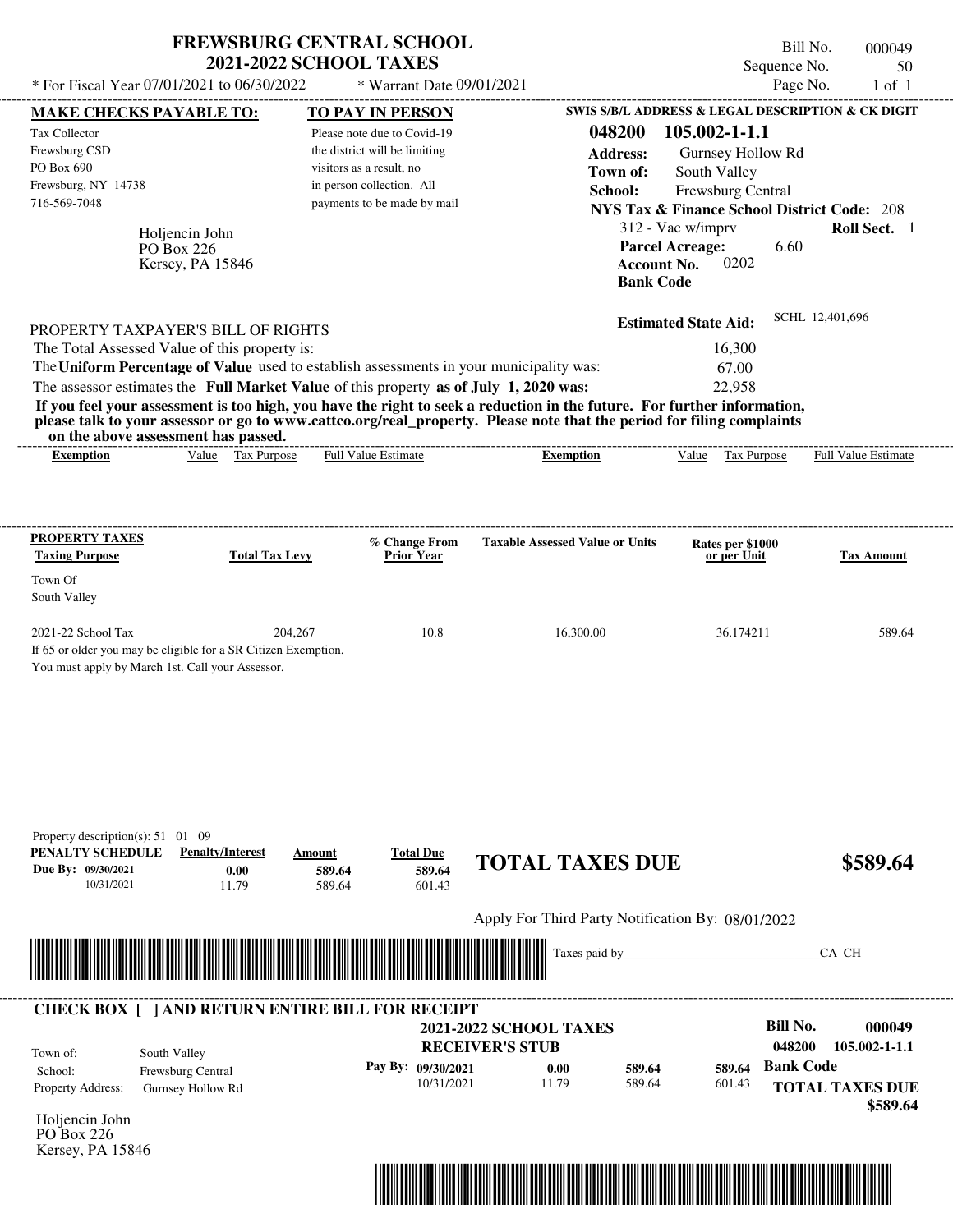| * For Fiscal Year 07/01/2021 to 06/30/2022                                                                                                                                                                                                       | <b>FREWSBURG CENTRAL SCHOOL</b><br><b>2021-2022 SCHOOL TAXES</b> |                            | * Warrant Date 09/01/2021            |                               |                                                   |                                                                  |                                 | Bill No.<br>Sequence No.<br>Page No. | 000050<br>51<br>$1$ of $1$         |
|--------------------------------------------------------------------------------------------------------------------------------------------------------------------------------------------------------------------------------------------------|------------------------------------------------------------------|----------------------------|--------------------------------------|-------------------------------|---------------------------------------------------|------------------------------------------------------------------|---------------------------------|--------------------------------------|------------------------------------|
| <b>MAKE CHECKS PAYABLE TO:</b>                                                                                                                                                                                                                   |                                                                  |                            | TO PAY IN PERSON                     |                               | SWIS S/B/L ADDRESS & LEGAL DESCRIPTION & CK DIGIT |                                                                  |                                 |                                      |                                    |
| <b>Tax Collector</b>                                                                                                                                                                                                                             |                                                                  |                            | Please note due to Covid-19          |                               | 048200                                            |                                                                  | 105.002-1-37.2                  |                                      |                                    |
| Frewsburg CSD                                                                                                                                                                                                                                    |                                                                  |                            | the district will be limiting        |                               | <b>Address:</b>                                   |                                                                  | Brown Run Rd                    |                                      |                                    |
| PO Box 690                                                                                                                                                                                                                                       |                                                                  | visitors as a result, no   |                                      |                               | Town of:                                          | South Valley                                                     |                                 |                                      |                                    |
| Frewsburg, NY 14738                                                                                                                                                                                                                              |                                                                  |                            | in person collection. All            |                               | School:                                           |                                                                  | Frewsburg Central               |                                      |                                    |
| 716-569-7048                                                                                                                                                                                                                                     |                                                                  |                            | payments to be made by mail          |                               |                                                   | <b>NYS Tax &amp; Finance School District Code: 208</b>           |                                 |                                      |                                    |
|                                                                                                                                                                                                                                                  |                                                                  |                            |                                      |                               |                                                   | $322$ - Rural vac $>10$                                          |                                 |                                      | Roll Sect. 1                       |
|                                                                                                                                                                                                                                                  | J. High Acres<br>2987 Robin Hill Rd<br>Frewsburg, NY 14738       |                            |                                      |                               |                                                   | <b>Parcel Acreage:</b><br><b>Account No.</b><br><b>Bank Code</b> | 0601                            | 14.25                                |                                    |
| PROPERTY TAXPAYER'S BILL OF RIGHTS                                                                                                                                                                                                               |                                                                  |                            |                                      |                               |                                                   | <b>Estimated State Aid:</b>                                      |                                 | SCHL 12,401,696                      |                                    |
| The Total Assessed Value of this property is:                                                                                                                                                                                                    |                                                                  |                            |                                      |                               |                                                   |                                                                  | 11,800                          |                                      |                                    |
| The Uniform Percentage of Value used to establish assessments in your municipality was:                                                                                                                                                          |                                                                  |                            |                                      |                               |                                                   |                                                                  | 67.00                           |                                      |                                    |
| The assessor estimates the Full Market Value of this property as of July 1, 2020 was:                                                                                                                                                            |                                                                  |                            |                                      |                               |                                                   |                                                                  | 16,620                          |                                      |                                    |
| If you feel your assessment is too high, you have the right to seek a reduction in the future. For further information,<br>please talk to your assessor or go to www.cattco.org/real_property. Please note that the period for filing complaints |                                                                  |                            |                                      |                               |                                                   |                                                                  |                                 |                                      |                                    |
| on the above assessment has passed.<br><b>Exemption</b>                                                                                                                                                                                          | Value Tax Purpose                                                |                            | <b>Full Value Estimate</b>           |                               | <b>Exemption</b>                                  |                                                                  | Value Tax Purpose               |                                      | Full Value Estimate                |
|                                                                                                                                                                                                                                                  |                                                                  |                            |                                      |                               |                                                   |                                                                  |                                 |                                      |                                    |
| PROPERTY TAXES<br><b>Taxing Purpose</b><br>Town Of<br>South Valley                                                                                                                                                                               | <b>Total Tax Levy</b>                                            |                            | % Change From<br><b>Prior Year</b>   |                               | <b>Taxable Assessed Value or Units</b>            |                                                                  | Rates per \$1000<br>or per Unit |                                      | <b>Tax Amount</b>                  |
| 2021-22 School Tax<br>If 65 or older you may be eligible for a SR Citizen Exemption.<br>You must apply by March 1st. Call your Assessor.                                                                                                         | 204,267                                                          |                            | 10.8                                 |                               | 11,800.00                                         |                                                                  | 36.174211                       |                                      | 426.86                             |
| Property description(s): 50 01 09<br>PENALTY SCHEDULE<br>Due By: 09/30/2021<br>10/31/2021                                                                                                                                                        | <b>Penalty/Interest</b><br>0.00<br>8.54                          | Amount<br>426.86<br>426.86 | <b>Total Due</b><br>426.86<br>435.40 |                               | <b>TOTAL TAXES DUE</b>                            |                                                                  |                                 |                                      | \$426.86                           |
|                                                                                                                                                                                                                                                  |                                                                  |                            |                                      |                               | Apply For Third Party Notification By: 08/01/2022 |                                                                  |                                 |                                      |                                    |
|                                                                                                                                                                                                                                                  |                                                                  |                            |                                      |                               | Taxes paid by_                                    |                                                                  |                                 | CA CH                                |                                    |
|                                                                                                                                                                                                                                                  |                                                                  |                            |                                      |                               |                                                   |                                                                  |                                 |                                      |                                    |
| <b>CHECK BOX [ ] AND RETURN ENTIRE BILL FOR RECEIPT</b>                                                                                                                                                                                          |                                                                  |                            |                                      |                               |                                                   |                                                                  |                                 |                                      |                                    |
|                                                                                                                                                                                                                                                  |                                                                  |                            |                                      | <b>2021-2022 SCHOOL TAXES</b> |                                                   |                                                                  |                                 | <b>Bill No.</b>                      | 000050                             |
| South Valley<br>Town of:                                                                                                                                                                                                                         |                                                                  |                            |                                      | <b>RECEIVER'S STUB</b>        |                                                   |                                                                  |                                 | 048200                               | 105.002-1-37.2                     |
| School:                                                                                                                                                                                                                                          | Frewsburg Central                                                |                            | Pay By: 09/30/2021                   |                               | 0.00<br>426.86                                    |                                                                  | 426.86                          | <b>Bank Code</b>                     |                                    |
| Property Address:                                                                                                                                                                                                                                | Brown Run Rd                                                     |                            | 10/31/2021                           |                               | 8.54<br>426.86                                    |                                                                  | 435.40                          |                                      | <b>TOTAL TAXES DUE</b><br>\$426.86 |
| J. High Acres<br>2987 Robin Hill Rd<br>Frewsburg, NY 14738                                                                                                                                                                                       |                                                                  |                            |                                      |                               |                                                   |                                                                  |                                 |                                      |                                    |

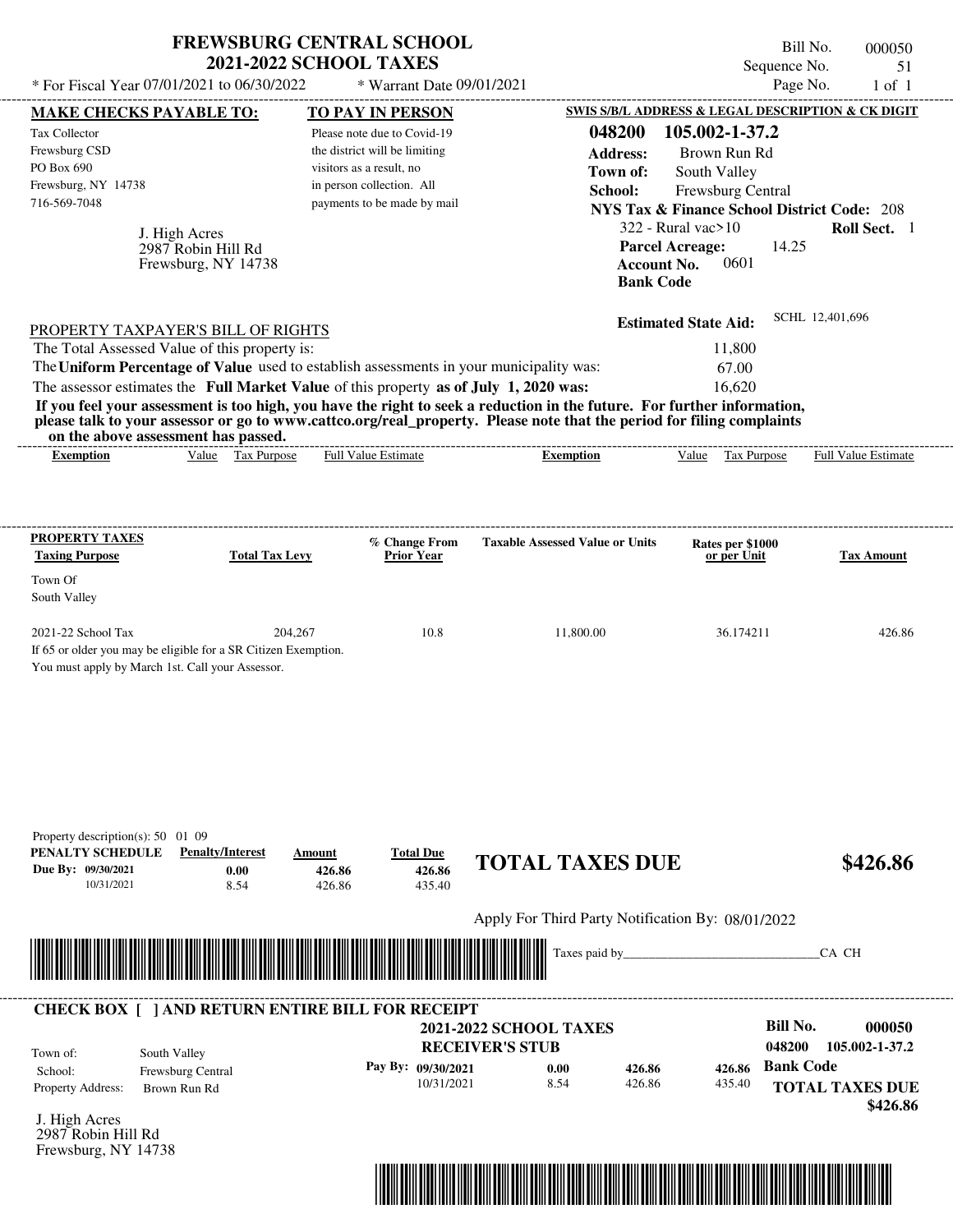| * For Fiscal Year 07/01/2021 to 06/30/2022                                                | <b>FREWSBURG CENTRAL SCHOOL</b><br><b>2021-2022 SCHOOL TAXES</b>                      | * Warrant Date 09/01/2021            |                                                                                                                                                                                                                                                                      | Sequence No.                                                                | Bill No.<br>000051<br>53<br>Page No.<br>$1$ of $1$ |
|-------------------------------------------------------------------------------------------|---------------------------------------------------------------------------------------|--------------------------------------|----------------------------------------------------------------------------------------------------------------------------------------------------------------------------------------------------------------------------------------------------------------------|-----------------------------------------------------------------------------|----------------------------------------------------|
| MAKE CHECKS PAYABLE TO:                                                                   |                                                                                       | <b>TO PAY IN PERSON</b>              |                                                                                                                                                                                                                                                                      | SWIS S/B/L ADDRESS & LEGAL DESCRIPTION & CK DIGIT                           |                                                    |
| Tax Collector                                                                             |                                                                                       | Please note due to Covid-19          | 048200                                                                                                                                                                                                                                                               | $96.004 - 1 - 3$                                                            |                                                    |
| Frewsburg CSD                                                                             |                                                                                       | the district will be limiting        | <b>Address:</b>                                                                                                                                                                                                                                                      | Sawmill Run Rd                                                              |                                                    |
| PO Box 690                                                                                |                                                                                       | visitors as a result, no             | Town of:                                                                                                                                                                                                                                                             |                                                                             |                                                    |
| Frewsburg, NY 14738                                                                       |                                                                                       | in person collection. All            | School:                                                                                                                                                                                                                                                              | South Valley                                                                |                                                    |
| 716-569-7048                                                                              |                                                                                       | payments to be made by mail          |                                                                                                                                                                                                                                                                      | Frewsburg Central                                                           |                                                    |
|                                                                                           |                                                                                       |                                      |                                                                                                                                                                                                                                                                      | <b>NYS Tax &amp; Finance School District Code: 208</b><br>312 - Vac w/imprv | Roll Sect. 1                                       |
| 36 Scioto St                                                                              | <b>Bloomquist Rebecca</b><br>Jamestown, NY 14701                                      |                                      | <b>Bank Code</b>                                                                                                                                                                                                                                                     | <b>Parcel Dimensions:</b><br>0194<br><b>Account No.</b>                     | 210.00 X 264.00                                    |
| PROPERTY TAXPAYER'S BILL OF RIGHTS                                                        |                                                                                       |                                      |                                                                                                                                                                                                                                                                      | <b>Estimated State Aid:</b>                                                 | SCHL 12,401,696                                    |
| The Total Assessed Value of this property is:                                             |                                                                                       |                                      |                                                                                                                                                                                                                                                                      | 6,300                                                                       |                                                    |
| The Uniform Percentage of Value used to establish assessments in your municipality was:   |                                                                                       |                                      |                                                                                                                                                                                                                                                                      | 67.00                                                                       |                                                    |
|                                                                                           | The assessor estimates the Full Market Value of this property as of July 1, 2020 was: |                                      |                                                                                                                                                                                                                                                                      | 8,873                                                                       |                                                    |
| on the above assessment has passed.<br><b>Exemption</b>                                   | Value Tax Purpose                                                                     | Full Value Estimate                  | If you feel your assessment is too high, you have the right to seek a reduction in the future. For further information,<br>please talk to your assessor or go to www.cattco.org/real_property. Please note that the period for filing complaints<br><b>Exemption</b> | Tax Purpose<br>Value                                                        | Full Value Estimate                                |
|                                                                                           |                                                                                       |                                      |                                                                                                                                                                                                                                                                      |                                                                             |                                                    |
| <b>PROPERTY TAXES</b>                                                                     |                                                                                       | % Change From                        | <b>Taxable Assessed Value or Units</b>                                                                                                                                                                                                                               | Rates per \$1000                                                            |                                                    |
| <b>Taxing Purpose</b>                                                                     | <b>Total Tax Levy</b>                                                                 | <b>Prior Year</b>                    |                                                                                                                                                                                                                                                                      | or per Unit                                                                 | <b>Tax Amount</b>                                  |
| Town Of                                                                                   |                                                                                       |                                      |                                                                                                                                                                                                                                                                      |                                                                             |                                                    |
| South Valley                                                                              |                                                                                       |                                      |                                                                                                                                                                                                                                                                      |                                                                             |                                                    |
|                                                                                           |                                                                                       |                                      |                                                                                                                                                                                                                                                                      |                                                                             |                                                    |
| 2021-22 School Tax                                                                        | 204,267                                                                               | 10.8                                 | 6,300.00                                                                                                                                                                                                                                                             | 36.174211                                                                   | 227.90                                             |
| You must apply by March 1st. Call your Assessor.                                          | If 65 or older you may be eligible for a SR Citizen Exemption.                        |                                      |                                                                                                                                                                                                                                                                      |                                                                             |                                                    |
| Property description(s): $53 \quad 01 \quad 09$<br>PENALTY SCHEDULE<br>Due By: 09/30/2021 | <b>Penalty/Interest</b><br>Amount<br>0.00                                             | <b>Total Due</b><br>227.90<br>227.90 | <b>TOTAL TAXES DUE</b>                                                                                                                                                                                                                                               |                                                                             | \$227.90                                           |
| 10/31/2021                                                                                | 4.56                                                                                  | 232.46<br>227.90                     |                                                                                                                                                                                                                                                                      |                                                                             |                                                    |
|                                                                                           |                                                                                       |                                      | Apply For Third Party Notification By: 08/01/2022                                                                                                                                                                                                                    |                                                                             |                                                    |
|                                                                                           |                                                                                       |                                      | Taxes paid by                                                                                                                                                                                                                                                        |                                                                             | CA CH                                              |
|                                                                                           | <b>CHECK BOX [ ] AND RETURN ENTIRE BILL FOR RECEIPT</b>                               |                                      |                                                                                                                                                                                                                                                                      |                                                                             |                                                    |
|                                                                                           |                                                                                       |                                      | <b>2021-2022 SCHOOL TAXES</b>                                                                                                                                                                                                                                        |                                                                             | Bill No.<br>000051                                 |
| South Valley<br>Town of:                                                                  |                                                                                       |                                      | <b>RECEIVER'S STUB</b>                                                                                                                                                                                                                                               |                                                                             | 048200<br>$96.004 - 1 - 3$                         |
| School:<br>Property Address:                                                              | Frewsburg Central<br>Sawmill Run Rd                                                   | Pay By: 09/30/2021<br>10/31/2021     | 0.00<br>227.90<br>4.56<br>227.90                                                                                                                                                                                                                                     | 227.90<br>232.46                                                            | <b>Bank Code</b><br><b>TOTAL TAXES DUE</b>         |
|                                                                                           |                                                                                       |                                      |                                                                                                                                                                                                                                                                      |                                                                             | \$227.90                                           |
| <b>Bloomquist Rebecca</b>                                                                 |                                                                                       |                                      |                                                                                                                                                                                                                                                                      |                                                                             |                                                    |

36 Scioto St Jamestown, NY 14701

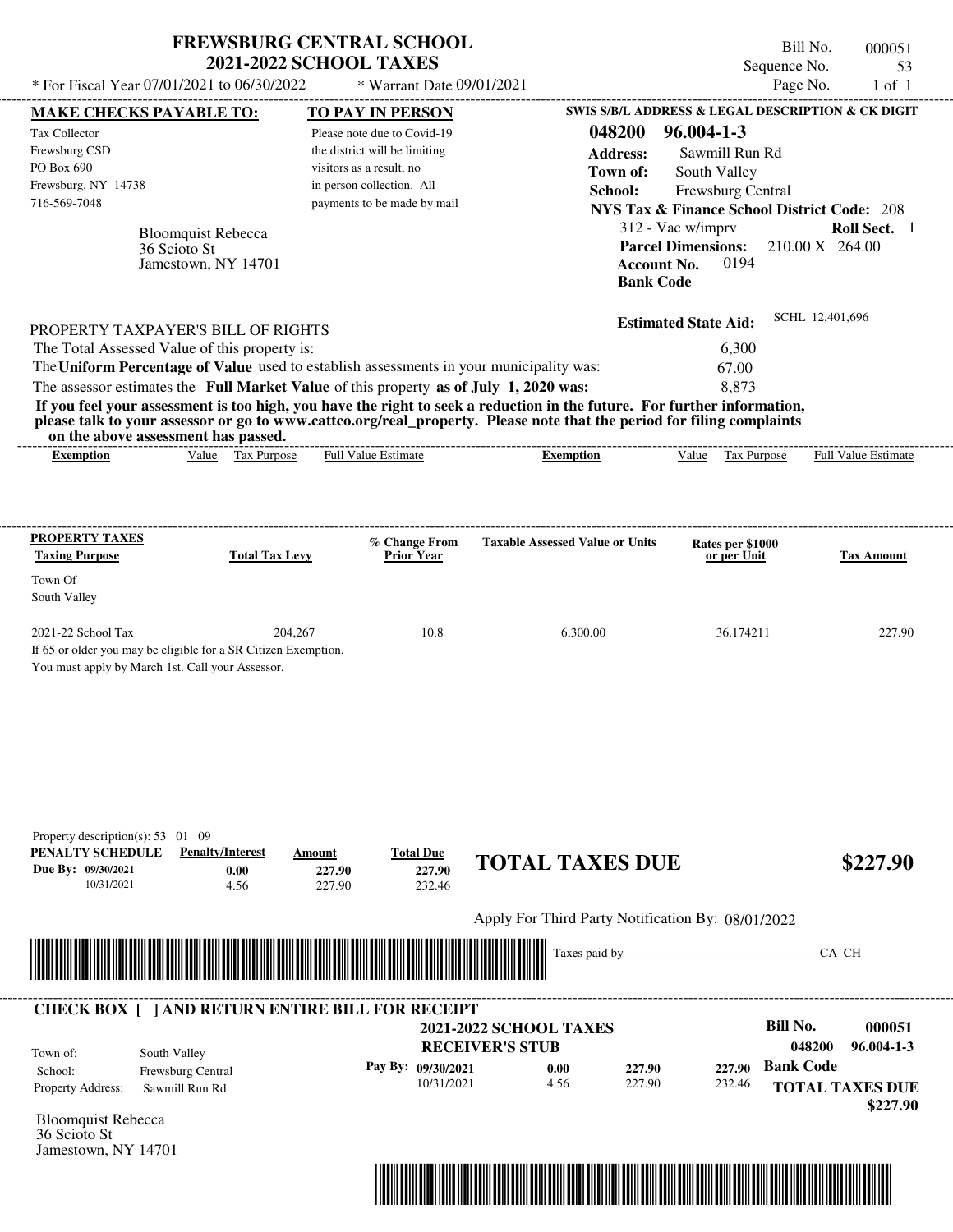| <b>FREWSBURG CENTRAL SCHOOL</b> |
|---------------------------------|
| <b>2021-2022 SCHOOL TAXES</b>   |

Bill No. 000052 Sequence No. 54<br>Page No. 1 of 1

| <b>MAKE CHECKS PAYABLE TO:</b>                                                                                                                                                                                                                                                                              |                                                                                                                         |                                |                                                           |                                                         |                      |                                                                                                |                           |                                                                  |
|-------------------------------------------------------------------------------------------------------------------------------------------------------------------------------------------------------------------------------------------------------------------------------------------------------------|-------------------------------------------------------------------------------------------------------------------------|--------------------------------|-----------------------------------------------------------|---------------------------------------------------------|----------------------|------------------------------------------------------------------------------------------------|---------------------------|------------------------------------------------------------------|
|                                                                                                                                                                                                                                                                                                             |                                                                                                                         |                                | <b>TO PAY IN PERSON</b>                                   |                                                         |                      |                                                                                                |                           | <b>SWIS S/B/L ADDRESS &amp; LEGAL DESCRIPTION &amp; CK DIGIT</b> |
| Tax Collector                                                                                                                                                                                                                                                                                               |                                                                                                                         |                                | Please note due to Covid-19                               |                                                         | 048200               | 96.002-2-20.2                                                                                  |                           |                                                                  |
| Frewsburg CSD<br>PO Box 690                                                                                                                                                                                                                                                                                 |                                                                                                                         |                                | the district will be limiting<br>visitors as a result, no |                                                         | <b>Address:</b>      | 1078 Oak Hill Rd (Off)                                                                         |                           |                                                                  |
| Frewsburg, NY 14738                                                                                                                                                                                                                                                                                         |                                                                                                                         |                                | in person collection. All                                 |                                                         | Town of:             | South Valley                                                                                   |                           |                                                                  |
| 716-569-7048                                                                                                                                                                                                                                                                                                |                                                                                                                         |                                | payments to be made by mail                               |                                                         | School:              | Frewsburg Central                                                                              |                           |                                                                  |
|                                                                                                                                                                                                                                                                                                             |                                                                                                                         |                                |                                                           |                                                         |                      | <b>NYS Tax &amp; Finance School District Code: 208</b>                                         |                           |                                                                  |
|                                                                                                                                                                                                                                                                                                             | Johnstone Michael S<br>1078 Dennison Rd<br>Frewsburg, NY 14738                                                          |                                |                                                           |                                                         |                      | 210 - 1 Family Res<br><b>Parcel Acreage:</b><br>0536<br><b>Account No.</b><br><b>Bank Code</b> | 2.28                      | Roll Sect. 1                                                     |
| <b>PROPERTY TAXPAYER'S BILL OF RIGHTS</b>                                                                                                                                                                                                                                                                   |                                                                                                                         |                                |                                                           |                                                         |                      | <b>Estimated State Aid:</b>                                                                    |                           | SCHL 12,401,696                                                  |
| The Total Assessed Value of this property is:                                                                                                                                                                                                                                                               |                                                                                                                         |                                |                                                           |                                                         |                      | 54,600                                                                                         |                           |                                                                  |
| The Uniform Percentage of Value used to establish assessments in your municipality was:                                                                                                                                                                                                                     |                                                                                                                         |                                |                                                           |                                                         |                      | 67.00                                                                                          |                           |                                                                  |
| The assessor estimates the Full Market Value of this property as of July 1, 2020 was:                                                                                                                                                                                                                       |                                                                                                                         |                                |                                                           |                                                         |                      | 76.901                                                                                         |                           |                                                                  |
| If you feel your assessment is too high, you have the right to seek a reduction in the future. For further information,<br>please talk to your assessor or go to www.cattco.org/real_property. Please note that the period for filing complaints<br>on the above assessment has passed.<br><b>Exemption</b> | Value Tax Purpose                                                                                                       |                                | Full Value Estimate                                       | -------------------------<br><b>Exemption</b>           |                      | Value Tax Purpose                                                                              |                           | <b>Full Value Estimate</b>                                       |
| Vet War S                                                                                                                                                                                                                                                                                                   | 4,260 SCHOOL                                                                                                            |                                | 6,358                                                     | <b>Bas Star</b>                                         | (See Note)           | 21.300 SCHOOL                                                                                  |                           | 31,791                                                           |
| PROPERTY TAXES                                                                                                                                                                                                                                                                                              |                                                                                                                         |                                | % Change From                                             | <b>Taxable Assessed Value or Units</b>                  |                      | Rates per \$1000                                                                               |                           |                                                                  |
| <b>Taxing Purpose</b>                                                                                                                                                                                                                                                                                       | <b>Total Tax Levy</b>                                                                                                   |                                | <b>Prior Year</b>                                         | (before accounting for STAR)                            |                      | or per Unit                                                                                    |                           | <b>Tax Amount</b>                                                |
| Town Of<br>South Valley                                                                                                                                                                                                                                                                                     |                                                                                                                         |                                |                                                           |                                                         |                      |                                                                                                |                           |                                                                  |
| 2021-22 School Tax<br>If 65 or older you may be eligible for a SR Citizen Exemption.                                                                                                                                                                                                                        |                                                                                                                         | 204,267                        | 10.8                                                      |                                                         | 50,340.00            | 36.174211                                                                                      |                           | 1,821.01                                                         |
|                                                                                                                                                                                                                                                                                                             | You must apply by March 1st. Call your Assessor.                                                                        |                                |                                                           |                                                         |                      |                                                                                                |                           |                                                                  |
| Your tax savings this year resulting from the New York State School Tax Relief (STAR) program is:<br>Property description(s): $54 \quad 01 \quad 09$<br>PENALTY SCHEDULE<br>Due By: 09/30/2021<br>10/31/2021                                                                                                | Note: This year's STAR exemption benefit cannot exceed last year's benefit.<br><b>Penalty/Interest</b><br>0.00<br>21.76 | Amount<br>1,088.01<br>1,088.01 | <b>Total Due</b><br>1,088.01<br>1.109.77                  | <b>TOTAL TAXES DUE</b>                                  |                      |                                                                                                |                           | \$733.00<br>\$1,088.01                                           |
|                                                                                                                                                                                                                                                                                                             |                                                                                                                         |                                |                                                           | Apply For Third Party Notification By: 08/01/2022       |                      |                                                                                                |                           |                                                                  |
| <u> Maria Alemania de Santiago de la contrada de la contrada de la contrada de la contrada de la contrada de la c</u>                                                                                                                                                                                       |                                                                                                                         |                                |                                                           |                                                         |                      |                                                                                                |                           | CA CH                                                            |
|                                                                                                                                                                                                                                                                                                             |                                                                                                                         |                                |                                                           |                                                         |                      |                                                                                                |                           |                                                                  |
| <b>CHECK BOX [ ] AND RETURN ENTIRE BILL FOR RECEIPT</b>                                                                                                                                                                                                                                                     |                                                                                                                         |                                |                                                           | <b>2021-2022 SCHOOL TAXES</b><br><b>RECEIVER'S STUB</b> |                      |                                                                                                | <b>Bill No.</b><br>048200 | 000052<br>96.002-2-20.2                                          |
| South Valley<br>Town of:<br>School:<br><b>Property Address:</b>                                                                                                                                                                                                                                             | Frewsburg Central<br>1078 Oak Hill Rd (Off)                                                                             |                                | Pay By: 09/30/2021<br>10/31/2021                          | 0.00<br>21.76                                           | 1,088.01<br>1,088.01 | 1.088.01<br>1,109.77                                                                           | <b>Bank Code</b>          | <b>TOTAL TAXES DUE</b>                                           |
| Johnstone Michael S<br>1078 Dennison Rd<br>Frewsburg, NY 14738                                                                                                                                                                                                                                              |                                                                                                                         |                                |                                                           |                                                         |                      |                                                                                                |                           | \$1,088.01                                                       |

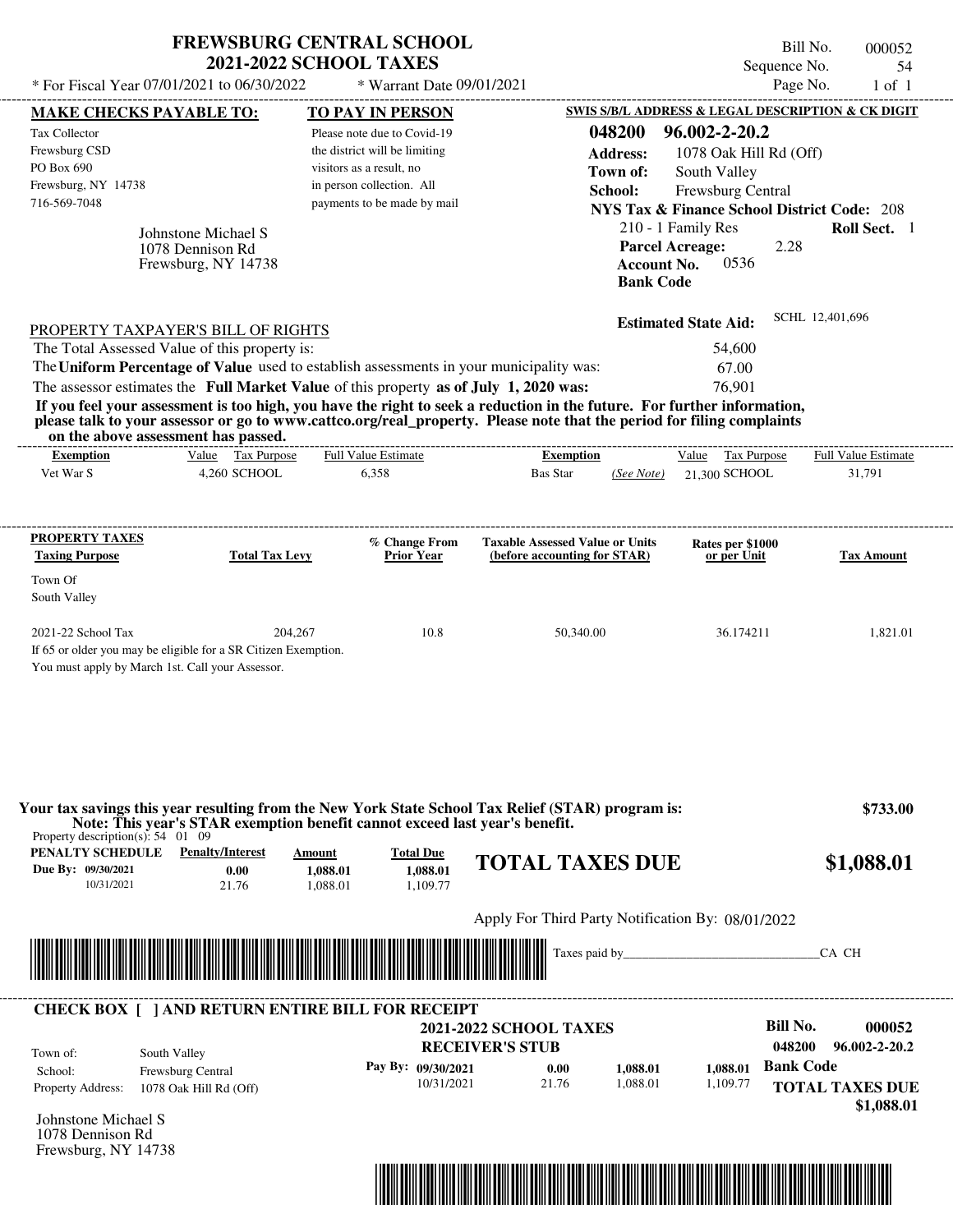| <b>FREWSBURG CENTRAL SCHOOL</b> |
|---------------------------------|
| <b>2021-2022 SCHOOL TAXES</b>   |

Bill No. 000053 Sequence No. 55

| * For Fiscal Year 07/01/2021 to 06/30/2022                                                                                               |                                   | * Warrant Date 09/01/2021                             |                                                                                                                         |                                 | Page No.<br>$1$ of $1$                                 |
|------------------------------------------------------------------------------------------------------------------------------------------|-----------------------------------|-------------------------------------------------------|-------------------------------------------------------------------------------------------------------------------------|---------------------------------|--------------------------------------------------------|
| <b>MAKE CHECKS PAYABLE TO:</b>                                                                                                           |                                   | <b>TO PAY IN PERSON</b>                               |                                                                                                                         |                                 | SWIS S/B/L ADDRESS & LEGAL DESCRIPTION & CK DIGIT      |
| Tax Collector                                                                                                                            |                                   | Please note due to Covid-19                           | 048200                                                                                                                  | 105.002-1-37.3                  |                                                        |
| Frewsburg CSD<br>PO Box 690                                                                                                              |                                   | the district will be limiting                         | <b>Address:</b>                                                                                                         | Brown Run Rd                    |                                                        |
| Frewsburg, NY 14738                                                                                                                      |                                   | visitors as a result, no<br>in person collection. All | Town of:                                                                                                                | South Valley                    |                                                        |
| 716-569-7048                                                                                                                             |                                   | payments to be made by mail                           | School:                                                                                                                 | Frewsburg Central               | <b>NYS Tax &amp; Finance School District Code: 208</b> |
|                                                                                                                                          |                                   |                                                       |                                                                                                                         | 312 - Vac w/imprv               | Roll Sect. 1                                           |
| Jones Jack S Sr<br>Jones Pauline M                                                                                                       |                                   |                                                       | <b>Parcel Acreage:</b>                                                                                                  |                                 | 11.25                                                  |
| 287 Robin Hill Rd                                                                                                                        |                                   |                                                       | <b>Account No.</b>                                                                                                      | 0741                            |                                                        |
| Frewsburg, NY 14738                                                                                                                      |                                   |                                                       | <b>Bank Code</b>                                                                                                        |                                 |                                                        |
|                                                                                                                                          |                                   |                                                       |                                                                                                                         |                                 | SCHL 12,401,696                                        |
| PROPERTY TAXPAYER'S BILL OF RIGHTS                                                                                                       |                                   |                                                       |                                                                                                                         | <b>Estimated State Aid:</b>     |                                                        |
| The Total Assessed Value of this property is:<br>The Uniform Percentage of Value used to establish assessments in your municipality was: |                                   |                                                       |                                                                                                                         | 35,000<br>67.00                 |                                                        |
| The assessor estimates the Full Market Value of this property as of July 1, 2020 was:                                                    |                                   |                                                       |                                                                                                                         | 49,296                          |                                                        |
|                                                                                                                                          |                                   |                                                       | If you feel your assessment is too high, you have the right to seek a reduction in the future. For further information, |                                 |                                                        |
| on the above assessment has passed.                                                                                                      |                                   |                                                       | please talk to your assessor or go to www.cattco.org/real_property. Please note that the period for filing complaints   |                                 |                                                        |
| <b>Exemption</b>                                                                                                                         | Value Tax Purpose                 | <b>Full Value Estimate</b>                            | <b>Exemption</b>                                                                                                        | Value Tax Purpose               | Full Value Estimate                                    |
|                                                                                                                                          |                                   |                                                       |                                                                                                                         |                                 |                                                        |
|                                                                                                                                          |                                   |                                                       |                                                                                                                         |                                 |                                                        |
| <b>PROPERTY TAXES</b><br><b>Taxing Purpose</b>                                                                                           | <b>Total Tax Levy</b>             | % Change From<br><b>Prior Year</b>                    | <b>Taxable Assessed Value or Units</b>                                                                                  | Rates per \$1000<br>or per Unit | <b>Tax Amount</b>                                      |
| Town Of                                                                                                                                  |                                   |                                                       |                                                                                                                         |                                 |                                                        |
| South Valley                                                                                                                             |                                   |                                                       |                                                                                                                         |                                 |                                                        |
| 2021-22 School Tax                                                                                                                       | 204,267                           | 10.8                                                  | 35,000.00                                                                                                               | 36.174211                       | 1,266.10                                               |
| If 65 or older you may be eligible for a SR Citizen Exemption.                                                                           |                                   |                                                       |                                                                                                                         |                                 |                                                        |
| You must apply by March 1st. Call your Assessor.                                                                                         |                                   |                                                       |                                                                                                                         |                                 |                                                        |
|                                                                                                                                          |                                   |                                                       |                                                                                                                         |                                 |                                                        |
|                                                                                                                                          |                                   |                                                       |                                                                                                                         |                                 |                                                        |
|                                                                                                                                          |                                   |                                                       |                                                                                                                         |                                 |                                                        |
|                                                                                                                                          |                                   |                                                       |                                                                                                                         |                                 |                                                        |
|                                                                                                                                          |                                   |                                                       |                                                                                                                         |                                 |                                                        |
|                                                                                                                                          |                                   |                                                       |                                                                                                                         |                                 |                                                        |
| PENALTY SCHEDULE                                                                                                                         | <b>Penalty/Interest</b><br>Amount | <b>Total Due</b>                                      |                                                                                                                         |                                 |                                                        |
| Due By: 09/30/2021                                                                                                                       | 0.00<br>1,266.10                  | 1,266.10                                              | <b>TOTAL TAXES DUE</b>                                                                                                  |                                 | \$1,266.10                                             |
| 10/31/2021                                                                                                                               | 25.32<br>1,266.10                 | 1,291.42                                              |                                                                                                                         |                                 |                                                        |
|                                                                                                                                          |                                   |                                                       | Apply For Third Party Notification By: 08/01/2022                                                                       |                                 |                                                        |
|                                                                                                                                          |                                   |                                                       | Taxes paid by_                                                                                                          |                                 | CA CH                                                  |
|                                                                                                                                          |                                   |                                                       |                                                                                                                         |                                 |                                                        |
| <b>CHECK BOX [ ] AND RETURN ENTIRE BILL FOR RECEIPT</b>                                                                                  |                                   |                                                       |                                                                                                                         |                                 |                                                        |
|                                                                                                                                          |                                   |                                                       | <b>2021-2022 SCHOOL TAXES</b>                                                                                           |                                 | <b>Bill No.</b><br>000053                              |
| South Valley<br>Town of:                                                                                                                 |                                   |                                                       | <b>RECEIVER'S STUB</b>                                                                                                  |                                 | 048200<br>105.002-1-37.3                               |
| Frewsburg Central<br>School:                                                                                                             |                                   | Pay By: 09/30/2021<br>10/31/2021                      | 0.00<br>1,266.10<br>25.32<br>1,266.10                                                                                   | 1,266.10<br>1,291.42            | <b>Bank Code</b>                                       |
| Property Address:<br>Brown Run Rd                                                                                                        |                                   |                                                       |                                                                                                                         |                                 | <b>TOTAL TAXES DUE</b>                                 |
| Jones Jack S Sr                                                                                                                          |                                   |                                                       |                                                                                                                         |                                 | \$1,266.10                                             |
| Jones Pauline M                                                                                                                          |                                   |                                                       |                                                                                                                         |                                 |                                                        |
| 287 Robin Hill Rd                                                                                                                        |                                   |                                                       |                                                                                                                         |                                 |                                                        |
| Frewsburg, NY 14738                                                                                                                      |                                   |                                                       |                                                                                                                         |                                 |                                                        |
|                                                                                                                                          |                                   |                                                       |                                                                                                                         |                                 |                                                        |
|                                                                                                                                          |                                   |                                                       |                                                                                                                         |                                 |                                                        |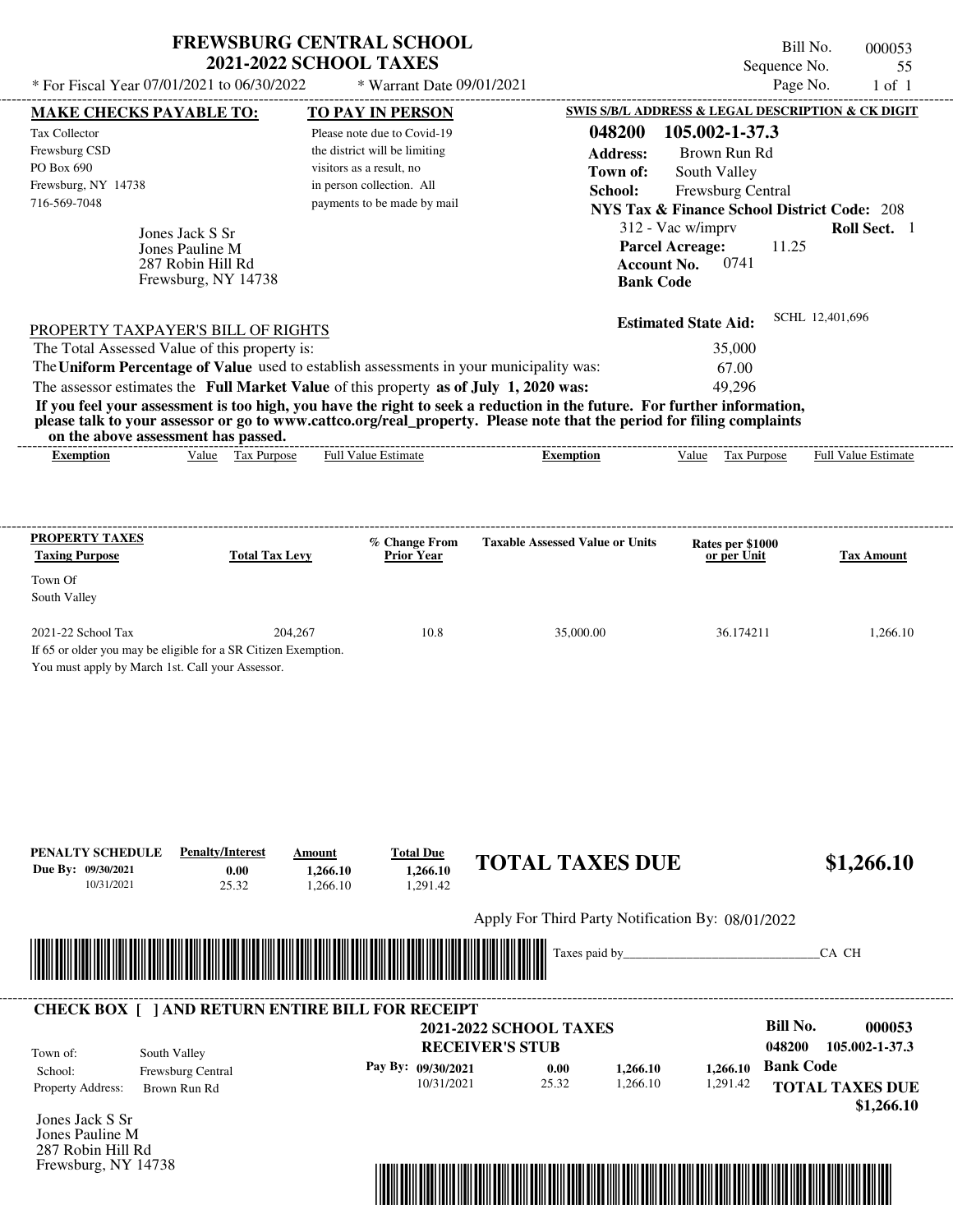|                                                                                                                                                                                                                                                                                         | <b>FREWSBURG CENTRAL SCHOOL</b><br><b>2021-2022 SCHOOL TAXES</b> |                               |                                        |                                                        | Bill No.<br>Sequence No. | 000054<br>56                         |
|-----------------------------------------------------------------------------------------------------------------------------------------------------------------------------------------------------------------------------------------------------------------------------------------|------------------------------------------------------------------|-------------------------------|----------------------------------------|--------------------------------------------------------|--------------------------|--------------------------------------|
| * For Fiscal Year 07/01/2021 to 06/30/2022                                                                                                                                                                                                                                              |                                                                  | * Warrant Date 09/01/2021     |                                        |                                                        | Page No.                 | $1$ of $1$                           |
| <b>MAKE CHECKS PAYABLE TO:</b>                                                                                                                                                                                                                                                          |                                                                  | <b>TO PAY IN PERSON</b>       |                                        | SWIS S/B/L ADDRESS & LEGAL DESCRIPTION & CK DIGIT      |                          |                                      |
| <b>Tax Collector</b>                                                                                                                                                                                                                                                                    |                                                                  | Please note due to Covid-19   |                                        | 048200<br>105.002-1-35.2                               |                          |                                      |
| Frewsburg CSD                                                                                                                                                                                                                                                                           |                                                                  | the district will be limiting |                                        | <b>Address:</b><br>57 Robin Hill Rd                    |                          |                                      |
| PO Box 690                                                                                                                                                                                                                                                                              |                                                                  | visitors as a result, no      |                                        | Town of:<br>South Valley                               |                          |                                      |
| Frewsburg, NY 14738                                                                                                                                                                                                                                                                     |                                                                  | in person collection. All     |                                        | Frewsburg Central<br>School:                           |                          |                                      |
| 716-569-7048                                                                                                                                                                                                                                                                            |                                                                  | payments to be made by mail   |                                        | <b>NYS Tax &amp; Finance School District Code: 208</b> |                          |                                      |
| Joslyn Kelley K                                                                                                                                                                                                                                                                         |                                                                  |                               |                                        | 210 - 1 Family Res                                     |                          | Roll Sect. 1                         |
| 57 Robin Hill Rd<br>Frewsburg, NY 14738                                                                                                                                                                                                                                                 |                                                                  |                               |                                        | <b>Parcel Acreage:</b><br><b>Account No.</b><br>0727   | 7.65                     |                                      |
|                                                                                                                                                                                                                                                                                         |                                                                  |                               |                                        | <b>Bank Code</b>                                       |                          |                                      |
| PROPERTY TAXPAYER'S BILL OF RIGHTS                                                                                                                                                                                                                                                      |                                                                  |                               |                                        | <b>Estimated State Aid:</b>                            | SCHL 12,401,696          |                                      |
| The Total Assessed Value of this property is:                                                                                                                                                                                                                                           |                                                                  |                               |                                        | 85,200                                                 |                          |                                      |
| The Uniform Percentage of Value used to establish assessments in your municipality was:                                                                                                                                                                                                 |                                                                  |                               |                                        | 67.00                                                  |                          |                                      |
| The assessor estimates the Full Market Value of this property as of July 1, 2020 was:                                                                                                                                                                                                   |                                                                  |                               |                                        | 120,000                                                |                          |                                      |
| If you feel your assessment is too high, you have the right to seek a reduction in the future. For further information,<br>please talk to your assessor or go to www.cattco.org/real_property. Please note that the period for filing complaints<br>on the above assessment has passed. |                                                                  |                               |                                        |                                                        |                          |                                      |
| <b>Exemption</b>                                                                                                                                                                                                                                                                        | Value Tax Purpose                                                | <b>Full Value Estimate</b>    | <b>Exemption</b>                       | Value                                                  | Tax Purpose              | <b>Full Value Estimate</b>           |
| <b>Bas Star</b><br>(See Note)                                                                                                                                                                                                                                                           | 21,300 SCHOOL                                                    | 31,791                        |                                        |                                                        |                          |                                      |
| <b>PROPERTY TAXES</b>                                                                                                                                                                                                                                                                   |                                                                  | % Change From                 | <b>Taxable Assessed Value or Units</b> | Rates per \$1000                                       |                          |                                      |
| <b>Taxing Purpose</b>                                                                                                                                                                                                                                                                   | <b>Total Tax Levy</b>                                            | Prior Year                    | (before accounting for STAR)           | or per Unit                                            |                          | <b>Tax Amount</b>                    |
| Town Of                                                                                                                                                                                                                                                                                 |                                                                  |                               |                                        |                                                        |                          |                                      |
| South Valley                                                                                                                                                                                                                                                                            |                                                                  |                               |                                        |                                                        |                          |                                      |
| 2021-22 School Tax                                                                                                                                                                                                                                                                      | 204,267                                                          | 10.8                          | 85,200.00                              | 36.174211                                              |                          | 3,082.04                             |
| If 65 or older you may be eligible for a SR Citizen Exemption.<br>You must apply by March 1st. Call your Assessor.                                                                                                                                                                      |                                                                  |                               |                                        |                                                        |                          |                                      |
| Your tax savings this year resulting from the New York State School Tax Relief (STAR) program is:                                                                                                                                                                                       |                                                                  |                               |                                        |                                                        |                          | \$733.00                             |
| Note: This year's STAR exemption benefit cannot exceed last year's benefit.<br>Property description(s): $50/1/9$                                                                                                                                                                        |                                                                  |                               |                                        |                                                        |                          |                                      |
| PENALTY SCHEDULE<br><b>Penalty/Interest</b>                                                                                                                                                                                                                                             | Amount                                                           | <b>Total Due</b>              | <b>TOTAL TAXES DUE</b>                 |                                                        |                          | \$2,349.04                           |
| Due By: 09/30/2021<br>10/31/2021                                                                                                                                                                                                                                                        | 0.00<br>2,349.04<br>46.98<br>2.349.04                            | 2,349.04<br>2.396.02          |                                        |                                                        |                          |                                      |
|                                                                                                                                                                                                                                                                                         |                                                                  |                               |                                        | Apply For Third Party Notification By: 08/01/2022      |                          |                                      |
|                                                                                                                                                                                                                                                                                         |                                                                  |                               | Taxes paid by_                         |                                                        |                          | CA CH                                |
|                                                                                                                                                                                                                                                                                         |                                                                  |                               |                                        |                                                        |                          |                                      |
| <b>CHECK BOX [ ] AND RETURN ENTIRE BILL FOR RECEIPT</b>                                                                                                                                                                                                                                 |                                                                  |                               |                                        |                                                        |                          |                                      |
|                                                                                                                                                                                                                                                                                         |                                                                  |                               | <b>2021-2022 SCHOOL TAXES</b>          |                                                        | <b>Bill No.</b>          | 000054                               |
| South Valley<br>Town of:                                                                                                                                                                                                                                                                |                                                                  |                               | <b>RECEIVER'S STUB</b>                 |                                                        | 048200                   | 105.002-1-35.2                       |
| Frewsburg Central<br>School:                                                                                                                                                                                                                                                            |                                                                  | Pay By: 09/30/2021            | 0.00                                   | 2,349.04<br>2,349.04                                   | <b>Bank Code</b>         |                                      |
| Property Address:<br>57 Robin Hill Rd                                                                                                                                                                                                                                                   |                                                                  | 10/31/2021                    | 46.98                                  | 2,349.04<br>2,396.02                                   |                          | <b>TOTAL TAXES DUE</b><br>\$2,349.04 |
| Joslyn Kelley K                                                                                                                                                                                                                                                                         |                                                                  |                               |                                        |                                                        |                          |                                      |



57 Robin Hill Rd Frewsburg, NY 14738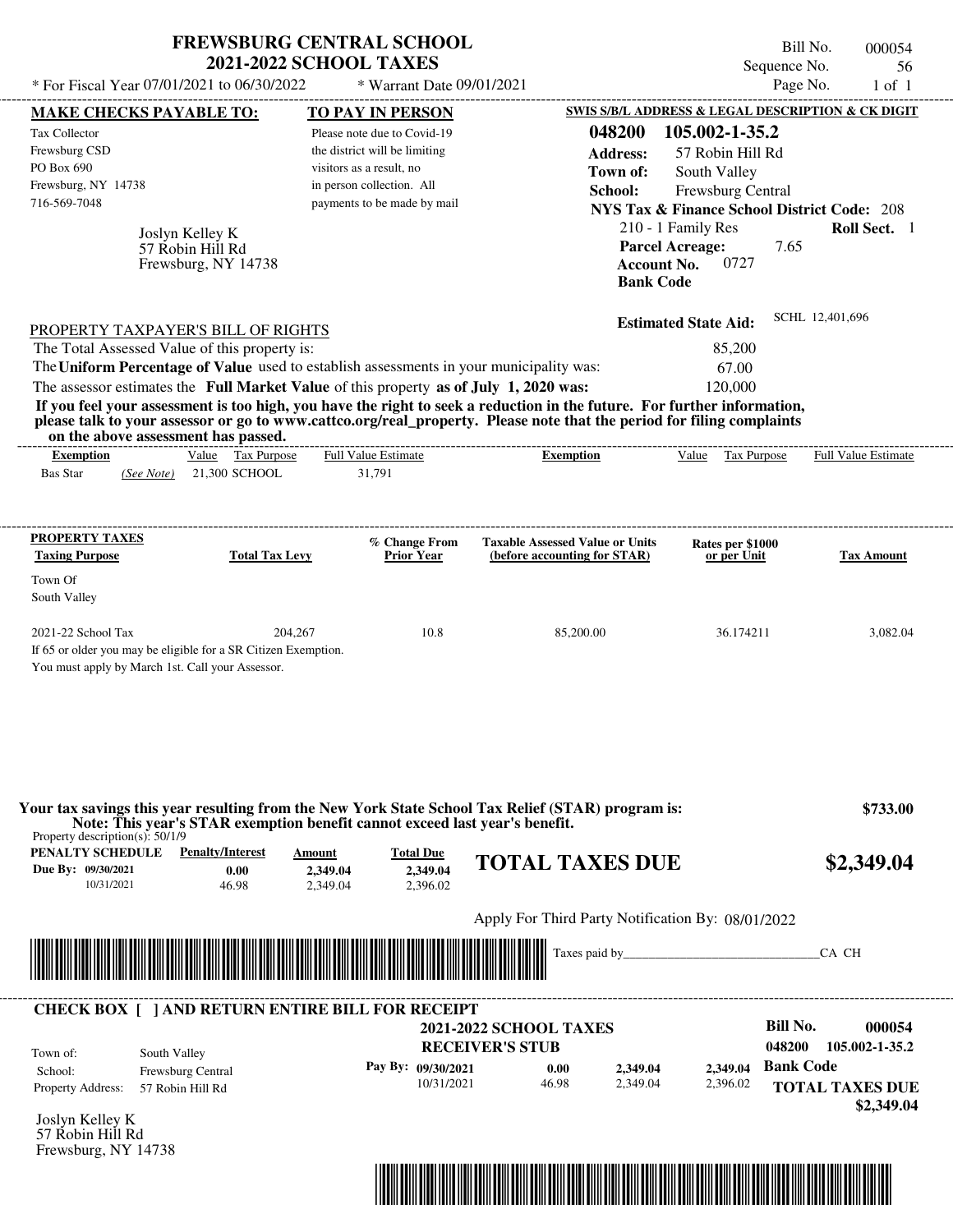## **FREWSBURG CENTRAL SCHOOL 2021-2022 SCHOOL TAXES**

 $*$  For Fiscal Year 07/01/2021 to 06/30/2022

Frewsburg, NY 14738

\* Warrant Date 09/01/2021

Bill No. 000055 Sequence No. 57<br>Page No. 1 of 1

|                                                                                                         | <b>MAKE CHECKS PAYABLE TO:</b>                                                                                                                                                                                                                                                          | <b>TO PAY IN PERSON</b>       |                                      |                                                                        |                    |                                                        |                  | <b>SWIS S/B/L ADDRESS &amp; LEGAL DESCRIPTION &amp; CK DIGIT</b> |
|---------------------------------------------------------------------------------------------------------|-----------------------------------------------------------------------------------------------------------------------------------------------------------------------------------------------------------------------------------------------------------------------------------------|-------------------------------|--------------------------------------|------------------------------------------------------------------------|--------------------|--------------------------------------------------------|------------------|------------------------------------------------------------------|
| Tax Collector                                                                                           |                                                                                                                                                                                                                                                                                         | Please note due to Covid-19   |                                      |                                                                        | 048200             | 96.004-1-53.2                                          |                  |                                                                  |
| Frewsburg CSD                                                                                           |                                                                                                                                                                                                                                                                                         | the district will be limiting |                                      |                                                                        | <b>Address:</b>    | 782 Wheeler Hill Rd                                    |                  |                                                                  |
| PO Box 690                                                                                              |                                                                                                                                                                                                                                                                                         | visitors as a result, no      |                                      |                                                                        | Town of:           | South Valley                                           |                  |                                                                  |
| Frewsburg, NY 14738                                                                                     |                                                                                                                                                                                                                                                                                         | in person collection. All     |                                      |                                                                        | School:            | Frewsburg Central                                      |                  |                                                                  |
| 716-569-7048                                                                                            |                                                                                                                                                                                                                                                                                         | payments to be made by mail   |                                      |                                                                        |                    | <b>NYS Tax &amp; Finance School District Code: 208</b> |                  |                                                                  |
|                                                                                                         | Kestler Mark                                                                                                                                                                                                                                                                            |                               |                                      |                                                                        |                    | 210 - 1 Family Res                                     |                  | Roll Sect. 1                                                     |
|                                                                                                         | Abbey Vicki                                                                                                                                                                                                                                                                             |                               |                                      |                                                                        |                    | <b>Parcel Acreage:</b>                                 | 3.90             |                                                                  |
|                                                                                                         | Messmer Mary Lou                                                                                                                                                                                                                                                                        |                               |                                      |                                                                        | <b>Account No.</b> | 0488                                                   |                  |                                                                  |
|                                                                                                         | 782-784 Wheeler Hill Rd                                                                                                                                                                                                                                                                 |                               |                                      |                                                                        | <b>Bank Code</b>   |                                                        |                  |                                                                  |
|                                                                                                         | Frewsburg, NY 14738                                                                                                                                                                                                                                                                     |                               |                                      |                                                                        |                    |                                                        |                  |                                                                  |
|                                                                                                         | PROPERTY TAXPAYER'S BILL OF RIGHTS                                                                                                                                                                                                                                                      |                               |                                      |                                                                        |                    | <b>Estimated State Aid:</b>                            |                  | SCHL 12,401,696                                                  |
|                                                                                                         | The Total Assessed Value of this property is:                                                                                                                                                                                                                                           |                               |                                      |                                                                        |                    | 29,300                                                 |                  |                                                                  |
|                                                                                                         | The Uniform Percentage of Value used to establish assessments in your municipality was:                                                                                                                                                                                                 |                               |                                      |                                                                        |                    | 67.00                                                  |                  |                                                                  |
|                                                                                                         | The assessor estimates the Full Market Value of this property as of July 1, 2020 was:                                                                                                                                                                                                   |                               |                                      |                                                                        |                    | 41,268                                                 |                  |                                                                  |
|                                                                                                         | If you feel your assessment is too high, you have the right to seek a reduction in the future. For further information,<br>please talk to your assessor or go to www.cattco.org/real_property. Please note that the period for filing complaints<br>on the above assessment has passed. |                               |                                      |                                                                        |                    |                                                        |                  |                                                                  |
| <b>Exemption</b>                                                                                        | Value Tax Purpose                                                                                                                                                                                                                                                                       | <b>Full Value Estimate</b>    |                                      | <b>Exemption</b>                                                       |                    | Value Tax Purpose                                      |                  | <b>Full Value Estimate</b>                                       |
| <b>Bas Star</b>                                                                                         | $(See Note)$ 21,300 SCHOOL                                                                                                                                                                                                                                                              | 31,791                        |                                      |                                                                        |                    |                                                        |                  |                                                                  |
|                                                                                                         |                                                                                                                                                                                                                                                                                         |                               |                                      |                                                                        |                    |                                                        |                  |                                                                  |
| <b>PROPERTY TAXES</b><br><b>Taxing Purpose</b>                                                          | <b>Total Tax Levy</b>                                                                                                                                                                                                                                                                   |                               | % Change From<br><b>Prior Year</b>   | <b>Taxable Assessed Value or Units</b><br>(before accounting for STAR) |                    | Rates per \$1000<br>or per Unit                        |                  | <b>Tax Amount</b>                                                |
|                                                                                                         |                                                                                                                                                                                                                                                                                         |                               |                                      |                                                                        |                    |                                                        |                  |                                                                  |
| Town Of<br>South Valley                                                                                 |                                                                                                                                                                                                                                                                                         |                               |                                      |                                                                        |                    |                                                        |                  |                                                                  |
| 2021-22 School Tax                                                                                      |                                                                                                                                                                                                                                                                                         | 204,267                       | 10.8                                 | 29,300.00                                                              |                    | 36.174211                                              |                  | 1,059.90                                                         |
|                                                                                                         | If 65 or older you may be eligible for a SR Citizen Exemption.<br>You must apply by March 1st. Call your Assessor.                                                                                                                                                                      |                               |                                      |                                                                        |                    |                                                        |                  |                                                                  |
| Property description(s): $52 \quad 01 \quad 09$<br>PENALTY SCHEDULE<br>Due By: 09/30/2021<br>10/31/2021 | Your tax savings this year resulting from the New York State School Tax Relief (STAR) program is:<br>Note: This year's STAR exemption benefit cannot exceed last year's benefit.<br><b>Penalty/Interest</b><br>0.00<br>6.54                                                             | Amount<br>326.90<br>326.90    | <b>Total Due</b><br>326.90<br>333.44 | <b>TOTAL TAXES DUE</b>                                                 |                    |                                                        |                  | \$733.00<br>\$326.90                                             |
|                                                                                                         |                                                                                                                                                                                                                                                                                         |                               |                                      | Apply For Third Party Notification By: 08/01/2022                      |                    |                                                        |                  |                                                                  |
|                                                                                                         | <u> Indian State of Barbara and The Barbara and The Barbara and The Barbara and The Barbara and The Barbara and Th</u>                                                                                                                                                                  |                               |                                      | Taxes paid by_                                                         |                    |                                                        |                  | CA CH                                                            |
|                                                                                                         |                                                                                                                                                                                                                                                                                         |                               |                                      |                                                                        |                    |                                                        |                  |                                                                  |
|                                                                                                         | <b>CHECK BOX [ ] AND RETURN ENTIRE BILL FOR RECEIPT</b>                                                                                                                                                                                                                                 |                               |                                      |                                                                        |                    |                                                        | <b>Bill No.</b>  | 000055                                                           |
|                                                                                                         |                                                                                                                                                                                                                                                                                         |                               |                                      | <b>2021-2022 SCHOOL TAXES</b>                                          |                    |                                                        | 048200           |                                                                  |
| Town of:                                                                                                | South Valley                                                                                                                                                                                                                                                                            |                               | <b>RECEIVER'S STUB</b>               |                                                                        |                    |                                                        |                  | 96.004-1-53.2                                                    |
| School:                                                                                                 | Frewsburg Central                                                                                                                                                                                                                                                                       |                               | Pay By: 09/30/2021                   | 0.00                                                                   | 326.90             | 326.90                                                 | <b>Bank Code</b> |                                                                  |
| Property Address:                                                                                       | 782 Wheeler Hill Rd                                                                                                                                                                                                                                                                     |                               | 10/31/2021                           | 6.54                                                                   | 326.90             | 333.44                                                 |                  | <b>TOTAL TAXES DUE</b>                                           |
| <b>Kestler Mark</b>                                                                                     |                                                                                                                                                                                                                                                                                         |                               |                                      |                                                                        |                    |                                                        |                  | \$326.90                                                         |
| Abbey Vicki                                                                                             |                                                                                                                                                                                                                                                                                         |                               |                                      |                                                                        |                    |                                                        |                  |                                                                  |
|                                                                                                         |                                                                                                                                                                                                                                                                                         |                               |                                      |                                                                        |                    |                                                        |                  |                                                                  |
| Messmer Mary Lou                                                                                        |                                                                                                                                                                                                                                                                                         |                               |                                      |                                                                        |                    |                                                        |                  |                                                                  |

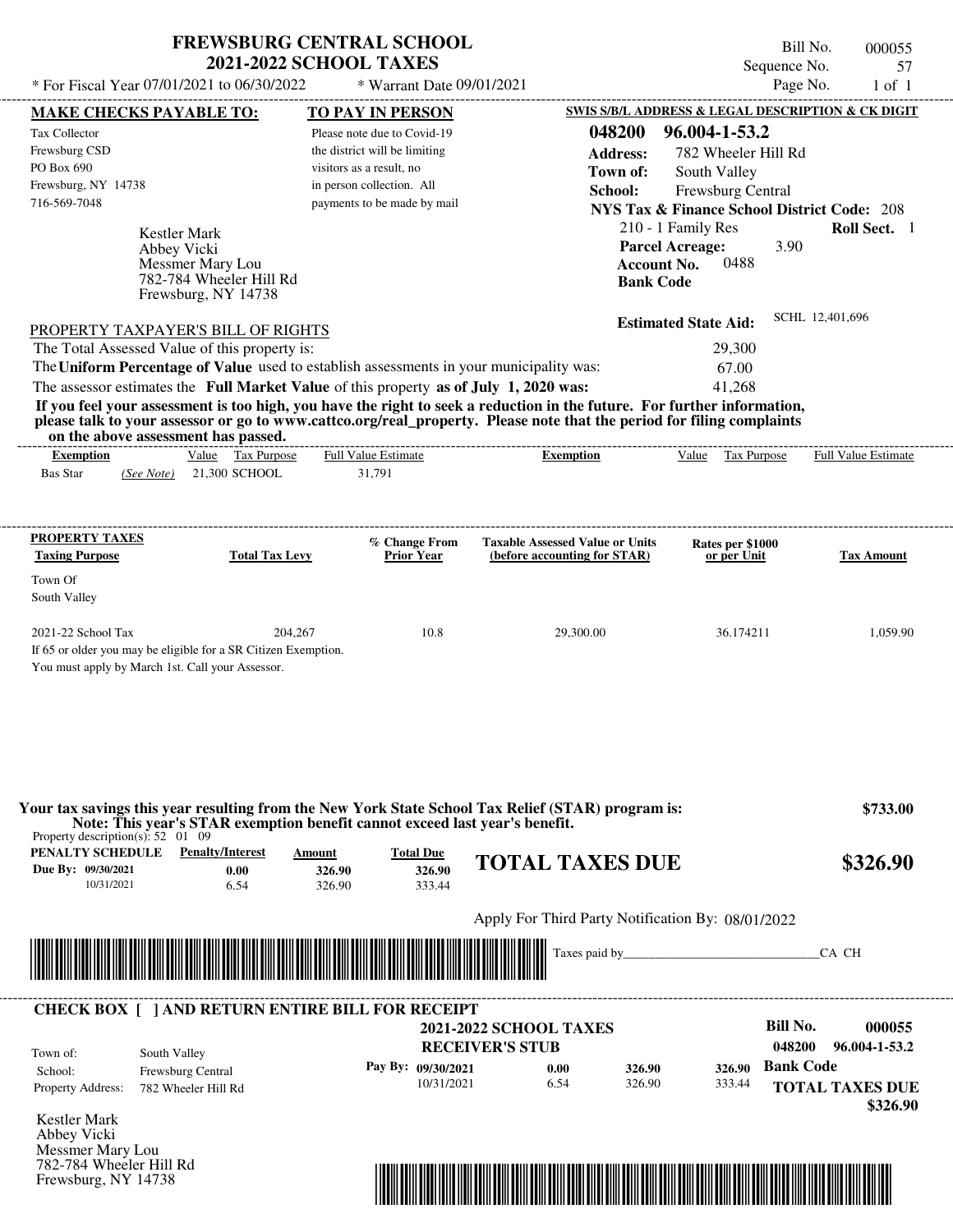## **FREWSBURG CENTRAL SCHOOL 2021-2022 SCHOOL TAXES**

Frewsburg, NY 14738

Bill No. 000056 Sequence No. 58<br>Page No. 1 of 1

| <b>MAKE CHECKS PAYABLE TO:</b><br><b>Kestler Mark</b><br>Abbey Vicki<br>Messmer Mary Lou<br>782-784 Wheeler Hill Rd<br>Frewsburg, NY 14738<br>PROPERTY TAXPAYER'S BILL OF RIGHTS<br>The Total Assessed Value of this property is: | <b>TO PAY IN PERSON</b><br>Please note due to Covid-19<br>the district will be limiting<br>visitors as a result, no<br>in person collection. All<br>payments to be made by mail                                         | 048200<br><b>Address:</b><br>Town of:<br>School:<br><b>Account No.</b><br><b>Bank Code</b> | SWIS S/B/L ADDRESS & LEGAL DESCRIPTION & CK DIGIT<br>96.004-1-53.4<br>Wheeler Hill Rd<br>South Valley<br>Frewsburg Central<br><b>NYS Tax &amp; Finance School District Code: 208</b><br>260 - Seasonal res<br><b>Parcel Acreage:</b><br>1.90<br>0593 | Roll Sect. 1                                                                                                                                                                                                                                                  |
|-----------------------------------------------------------------------------------------------------------------------------------------------------------------------------------------------------------------------------------|-------------------------------------------------------------------------------------------------------------------------------------------------------------------------------------------------------------------------|--------------------------------------------------------------------------------------------|------------------------------------------------------------------------------------------------------------------------------------------------------------------------------------------------------------------------------------------------------|---------------------------------------------------------------------------------------------------------------------------------------------------------------------------------------------------------------------------------------------------------------|
|                                                                                                                                                                                                                                   |                                                                                                                                                                                                                         |                                                                                            |                                                                                                                                                                                                                                                      |                                                                                                                                                                                                                                                               |
|                                                                                                                                                                                                                                   |                                                                                                                                                                                                                         |                                                                                            |                                                                                                                                                                                                                                                      |                                                                                                                                                                                                                                                               |
|                                                                                                                                                                                                                                   |                                                                                                                                                                                                                         |                                                                                            |                                                                                                                                                                                                                                                      |                                                                                                                                                                                                                                                               |
|                                                                                                                                                                                                                                   |                                                                                                                                                                                                                         |                                                                                            |                                                                                                                                                                                                                                                      |                                                                                                                                                                                                                                                               |
|                                                                                                                                                                                                                                   |                                                                                                                                                                                                                         |                                                                                            |                                                                                                                                                                                                                                                      |                                                                                                                                                                                                                                                               |
|                                                                                                                                                                                                                                   |                                                                                                                                                                                                                         |                                                                                            |                                                                                                                                                                                                                                                      |                                                                                                                                                                                                                                                               |
|                                                                                                                                                                                                                                   |                                                                                                                                                                                                                         |                                                                                            |                                                                                                                                                                                                                                                      |                                                                                                                                                                                                                                                               |
|                                                                                                                                                                                                                                   |                                                                                                                                                                                                                         |                                                                                            |                                                                                                                                                                                                                                                      |                                                                                                                                                                                                                                                               |
|                                                                                                                                                                                                                                   |                                                                                                                                                                                                                         |                                                                                            |                                                                                                                                                                                                                                                      |                                                                                                                                                                                                                                                               |
|                                                                                                                                                                                                                                   |                                                                                                                                                                                                                         |                                                                                            | <b>Estimated State Aid:</b>                                                                                                                                                                                                                          | SCHL 12,401,696                                                                                                                                                                                                                                               |
|                                                                                                                                                                                                                                   |                                                                                                                                                                                                                         |                                                                                            | 15,000                                                                                                                                                                                                                                               |                                                                                                                                                                                                                                                               |
|                                                                                                                                                                                                                                   |                                                                                                                                                                                                                         | The Uniform Percentage of Value used to establish assessments in your municipality was:    | 67.00                                                                                                                                                                                                                                                |                                                                                                                                                                                                                                                               |
| The assessor estimates the Full Market Value of this property as of July 1, 2020 was:                                                                                                                                             |                                                                                                                                                                                                                         |                                                                                            | 21,127                                                                                                                                                                                                                                               |                                                                                                                                                                                                                                                               |
|                                                                                                                                                                                                                                   |                                                                                                                                                                                                                         |                                                                                            |                                                                                                                                                                                                                                                      |                                                                                                                                                                                                                                                               |
|                                                                                                                                                                                                                                   |                                                                                                                                                                                                                         |                                                                                            |                                                                                                                                                                                                                                                      |                                                                                                                                                                                                                                                               |
| Value Tax Purpose                                                                                                                                                                                                                 |                                                                                                                                                                                                                         | <b>Exemption</b>                                                                           | Value Tax Purpose                                                                                                                                                                                                                                    | Full Value Estimate                                                                                                                                                                                                                                           |
|                                                                                                                                                                                                                                   |                                                                                                                                                                                                                         |                                                                                            |                                                                                                                                                                                                                                                      |                                                                                                                                                                                                                                                               |
|                                                                                                                                                                                                                                   |                                                                                                                                                                                                                         |                                                                                            |                                                                                                                                                                                                                                                      |                                                                                                                                                                                                                                                               |
|                                                                                                                                                                                                                                   |                                                                                                                                                                                                                         |                                                                                            |                                                                                                                                                                                                                                                      |                                                                                                                                                                                                                                                               |
|                                                                                                                                                                                                                                   | % Change From                                                                                                                                                                                                           | <b>Taxable Assessed Value or Units</b>                                                     | Rates per \$1000                                                                                                                                                                                                                                     |                                                                                                                                                                                                                                                               |
| <b>Total Tax Levy</b>                                                                                                                                                                                                             | <b>Prior Year</b>                                                                                                                                                                                                       |                                                                                            | or per Unit                                                                                                                                                                                                                                          | <b>Tax Amount</b>                                                                                                                                                                                                                                             |
|                                                                                                                                                                                                                                   |                                                                                                                                                                                                                         |                                                                                            |                                                                                                                                                                                                                                                      |                                                                                                                                                                                                                                                               |
|                                                                                                                                                                                                                                   |                                                                                                                                                                                                                         |                                                                                            |                                                                                                                                                                                                                                                      |                                                                                                                                                                                                                                                               |
|                                                                                                                                                                                                                                   |                                                                                                                                                                                                                         |                                                                                            |                                                                                                                                                                                                                                                      | 542.61                                                                                                                                                                                                                                                        |
|                                                                                                                                                                                                                                   |                                                                                                                                                                                                                         |                                                                                            |                                                                                                                                                                                                                                                      |                                                                                                                                                                                                                                                               |
|                                                                                                                                                                                                                                   |                                                                                                                                                                                                                         |                                                                                            |                                                                                                                                                                                                                                                      |                                                                                                                                                                                                                                                               |
|                                                                                                                                                                                                                                   |                                                                                                                                                                                                                         |                                                                                            |                                                                                                                                                                                                                                                      |                                                                                                                                                                                                                                                               |
|                                                                                                                                                                                                                                   |                                                                                                                                                                                                                         |                                                                                            |                                                                                                                                                                                                                                                      |                                                                                                                                                                                                                                                               |
|                                                                                                                                                                                                                                   |                                                                                                                                                                                                                         |                                                                                            |                                                                                                                                                                                                                                                      |                                                                                                                                                                                                                                                               |
|                                                                                                                                                                                                                                   |                                                                                                                                                                                                                         |                                                                                            |                                                                                                                                                                                                                                                      |                                                                                                                                                                                                                                                               |
|                                                                                                                                                                                                                                   |                                                                                                                                                                                                                         |                                                                                            |                                                                                                                                                                                                                                                      |                                                                                                                                                                                                                                                               |
|                                                                                                                                                                                                                                   |                                                                                                                                                                                                                         |                                                                                            |                                                                                                                                                                                                                                                      |                                                                                                                                                                                                                                                               |
|                                                                                                                                                                                                                                   |                                                                                                                                                                                                                         |                                                                                            |                                                                                                                                                                                                                                                      |                                                                                                                                                                                                                                                               |
|                                                                                                                                                                                                                                   |                                                                                                                                                                                                                         |                                                                                            |                                                                                                                                                                                                                                                      |                                                                                                                                                                                                                                                               |
| <b>Penalty/Interest</b><br>Amount                                                                                                                                                                                                 | <b>Total Due</b>                                                                                                                                                                                                        |                                                                                            |                                                                                                                                                                                                                                                      |                                                                                                                                                                                                                                                               |
|                                                                                                                                                                                                                                   | 542.61                                                                                                                                                                                                                  | <b>TOTAL TAXES DUE</b>                                                                     |                                                                                                                                                                                                                                                      | \$542.61                                                                                                                                                                                                                                                      |
| 0.00<br>542.61                                                                                                                                                                                                                    |                                                                                                                                                                                                                         |                                                                                            |                                                                                                                                                                                                                                                      |                                                                                                                                                                                                                                                               |
| 10.85<br>542.61                                                                                                                                                                                                                   | 553.46                                                                                                                                                                                                                  |                                                                                            |                                                                                                                                                                                                                                                      |                                                                                                                                                                                                                                                               |
|                                                                                                                                                                                                                                   |                                                                                                                                                                                                                         |                                                                                            |                                                                                                                                                                                                                                                      |                                                                                                                                                                                                                                                               |
|                                                                                                                                                                                                                                   |                                                                                                                                                                                                                         | Apply For Third Party Notification By: 08/01/2022                                          |                                                                                                                                                                                                                                                      |                                                                                                                                                                                                                                                               |
|                                                                                                                                                                                                                                   |                                                                                                                                                                                                                         | Taxes paid by_                                                                             |                                                                                                                                                                                                                                                      | CA CH                                                                                                                                                                                                                                                         |
|                                                                                                                                                                                                                                   |                                                                                                                                                                                                                         |                                                                                            |                                                                                                                                                                                                                                                      |                                                                                                                                                                                                                                                               |
|                                                                                                                                                                                                                                   |                                                                                                                                                                                                                         |                                                                                            |                                                                                                                                                                                                                                                      |                                                                                                                                                                                                                                                               |
| <b>CHECK BOX [ ] AND RETURN ENTIRE BILL FOR RECEIPT</b>                                                                                                                                                                           |                                                                                                                                                                                                                         |                                                                                            |                                                                                                                                                                                                                                                      |                                                                                                                                                                                                                                                               |
|                                                                                                                                                                                                                                   |                                                                                                                                                                                                                         | <b>2021-2022 SCHOOL TAXES</b>                                                              | <b>Bill No.</b>                                                                                                                                                                                                                                      | 000056                                                                                                                                                                                                                                                        |
| South Valley                                                                                                                                                                                                                      |                                                                                                                                                                                                                         | <b>RECEIVER'S STUB</b>                                                                     | 048200                                                                                                                                                                                                                                               | 96.004-1-53.4                                                                                                                                                                                                                                                 |
| Frewsburg Central                                                                                                                                                                                                                 | Pay By: 09/30/2021                                                                                                                                                                                                      | 542.61<br>0.00                                                                             | <b>Bank Code</b><br>542.61                                                                                                                                                                                                                           |                                                                                                                                                                                                                                                               |
| Wheeler Hill Rd                                                                                                                                                                                                                   | 10/31/2021                                                                                                                                                                                                              | 10.85<br>542.61                                                                            | 553.46                                                                                                                                                                                                                                               | <b>TOTAL TAXES DUE</b>                                                                                                                                                                                                                                        |
|                                                                                                                                                                                                                                   |                                                                                                                                                                                                                         |                                                                                            |                                                                                                                                                                                                                                                      | \$542.61                                                                                                                                                                                                                                                      |
|                                                                                                                                                                                                                                   |                                                                                                                                                                                                                         |                                                                                            |                                                                                                                                                                                                                                                      |                                                                                                                                                                                                                                                               |
|                                                                                                                                                                                                                                   | on the above assessment has passed.<br>204,267<br>If 65 or older you may be eligible for a SR Citizen Exemption.<br>You must apply by March 1st. Call your Assessor.<br>Property description(s): $52 \quad 01 \quad 09$ | Full Value Estimate<br>10.8                                                                | 15,000.00                                                                                                                                                                                                                                            | If you feel your assessment is too high, you have the right to seek a reduction in the future. For further information,<br>please talk to your assessor or go to www.cattco.org/real_property. Please note that the period for filing complaints<br>36.174211 |

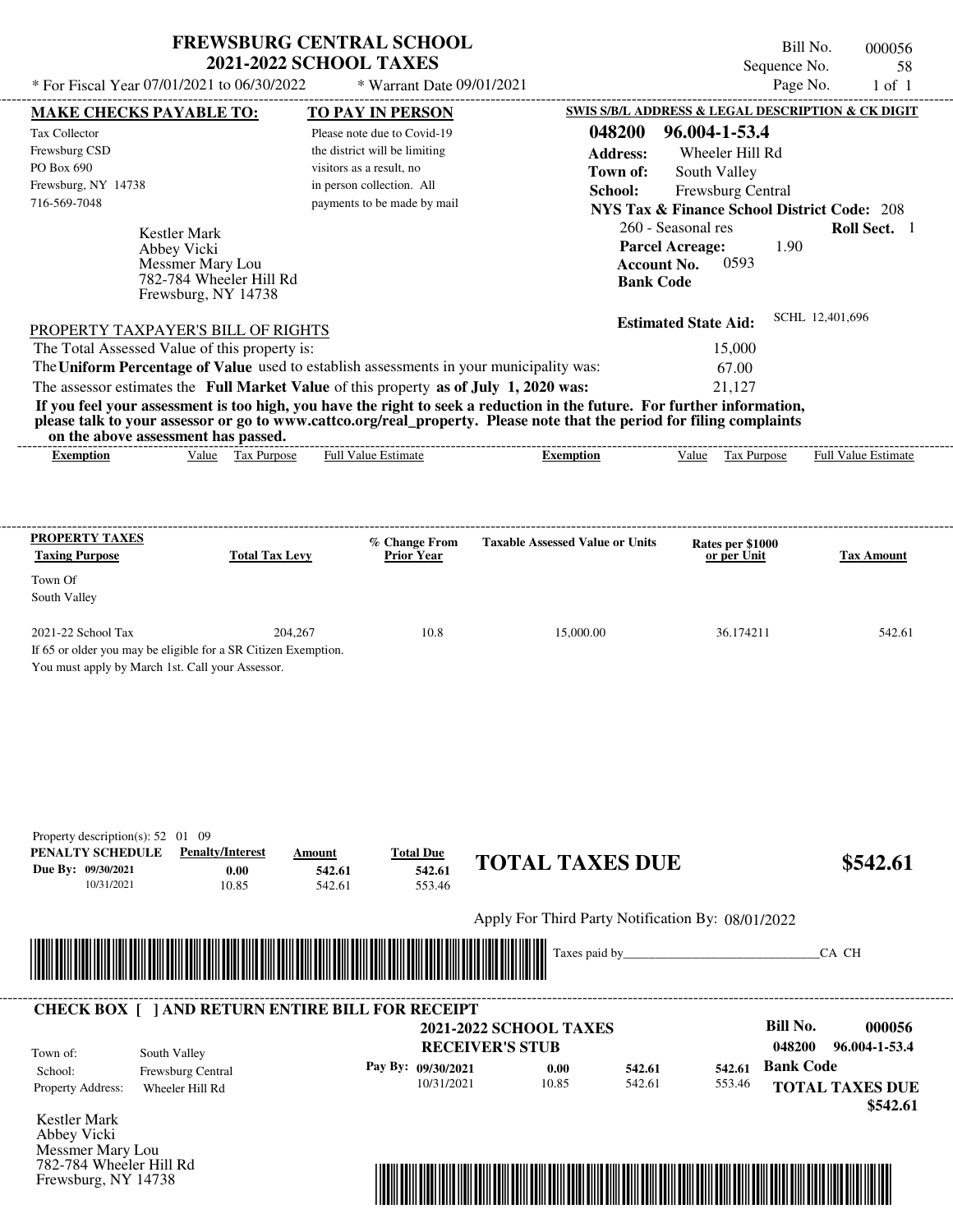|                                                                                                                                                                                                                                                                                         | <b>2021-2022 SCHOOL TAXES</b>                         | <b>FREWSBURG CENTRAL SCHOOL</b> |                                                         |                        |                                                        | Bill No.<br>Sequence No. | 000057<br>59               |
|-----------------------------------------------------------------------------------------------------------------------------------------------------------------------------------------------------------------------------------------------------------------------------------------|-------------------------------------------------------|---------------------------------|---------------------------------------------------------|------------------------|--------------------------------------------------------|--------------------------|----------------------------|
| * For Fiscal Year 07/01/2021 to 06/30/2022                                                                                                                                                                                                                                              |                                                       | * Warrant Date 09/01/2021       |                                                         |                        |                                                        | Page No.                 | $1$ of $1$                 |
| <b>MAKE CHECKS PAYABLE TO:</b>                                                                                                                                                                                                                                                          |                                                       | TO PAY IN PERSON                |                                                         |                        | SWIS S/B/L ADDRESS & LEGAL DESCRIPTION & CK DIGIT      |                          |                            |
| Tax Collector                                                                                                                                                                                                                                                                           |                                                       | Please note due to Covid-19     |                                                         | 048200                 | 96.004-1-57.2                                          |                          |                            |
| Frewsburg CSD                                                                                                                                                                                                                                                                           |                                                       | the district will be limiting   |                                                         | <b>Address:</b>        | 817 Wheeler Hill Rd                                    |                          |                            |
| PO Box 690                                                                                                                                                                                                                                                                              |                                                       | visitors as a result, no        |                                                         | Town of:               | South Valley                                           |                          |                            |
| Frewsburg, NY 14738                                                                                                                                                                                                                                                                     |                                                       | in person collection. All       |                                                         | School:                | Frewsburg Central                                      |                          |                            |
| 716-569-7048                                                                                                                                                                                                                                                                            |                                                       | payments to be made by mail     |                                                         |                        | <b>NYS Tax &amp; Finance School District Code: 208</b> |                          |                            |
|                                                                                                                                                                                                                                                                                         |                                                       |                                 |                                                         |                        | 260 - Seasonal res                                     |                          | Roll Sect. 1               |
| King Dona J<br>560 LeBrun                                                                                                                                                                                                                                                               |                                                       |                                 |                                                         | <b>Parcel Acreage:</b> |                                                        | 6.75                     |                            |
| Amherst, NY 14226                                                                                                                                                                                                                                                                       |                                                       |                                 |                                                         | <b>Account No.</b>     | 0492                                                   |                          |                            |
|                                                                                                                                                                                                                                                                                         |                                                       |                                 |                                                         | <b>Bank Code</b>       |                                                        |                          |                            |
|                                                                                                                                                                                                                                                                                         |                                                       |                                 |                                                         |                        | <b>Estimated State Aid:</b>                            | SCHL 12,401,696          |                            |
| PROPERTY TAXPAYER'S BILL OF RIGHTS                                                                                                                                                                                                                                                      |                                                       |                                 |                                                         |                        |                                                        |                          |                            |
| The Total Assessed Value of this property is:                                                                                                                                                                                                                                           |                                                       |                                 |                                                         |                        | 70,100                                                 |                          |                            |
| The Uniform Percentage of Value used to establish assessments in your municipality was:                                                                                                                                                                                                 |                                                       |                                 |                                                         |                        | 67.00                                                  |                          |                            |
| The assessor estimates the Full Market Value of this property as of July 1, 2020 was:                                                                                                                                                                                                   |                                                       |                                 |                                                         |                        | 98,732                                                 |                          |                            |
| If you feel your assessment is too high, you have the right to seek a reduction in the future. For further information,<br>please talk to your assessor or go to www.cattco.org/real_property. Please note that the period for filing complaints<br>on the above assessment has passed. |                                                       |                                 |                                                         |                        |                                                        |                          |                            |
| <b>Exemption</b>                                                                                                                                                                                                                                                                        | Value Tax Purpose                                     | <b>Full Value Estimate</b>      | <b>Exemption</b>                                        |                        | Value<br>Tax Purpose                                   |                          | <b>Full Value Estimate</b> |
| Town Of<br>South Valley<br>2021-22 School Tax<br>If 65 or older you may be eligible for a SR Citizen Exemption.<br>You must apply by March 1st. Call your Assessor.                                                                                                                     | 204,267                                               | 10.8                            | 70,100.00                                               |                        | 36.174211                                              |                          | 2,535.81                   |
| Property description(s): 53 01 09<br>PENALTY SCHEDULE<br>Due By: 09/30/2021                                                                                                                                                                                                             | <b>Penalty/Interest</b><br>Amount<br>0.00<br>2,535.81 | <b>Total Due</b><br>2,535.81    | <b>TOTAL TAXES DUE</b>                                  |                        |                                                        |                          | \$2,535.81                 |
| 10/31/2021                                                                                                                                                                                                                                                                              | 50.72<br>2.535.81                                     | 2,586.53                        | Apply For Third Party Notification By: 08/01/2022       |                        |                                                        |                          |                            |
|                                                                                                                                                                                                                                                                                         |                                                       |                                 |                                                         | Taxes paid by_         |                                                        | CA CH                    |                            |
|                                                                                                                                                                                                                                                                                         |                                                       |                                 |                                                         |                        |                                                        |                          |                            |
| <b>CHECK BOX [ ] AND RETURN ENTIRE BILL FOR RECEIPT</b>                                                                                                                                                                                                                                 |                                                       |                                 |                                                         |                        |                                                        | <b>Bill No.</b>          | 000057                     |
|                                                                                                                                                                                                                                                                                         |                                                       |                                 | <b>2021-2022 SCHOOL TAXES</b><br><b>RECEIVER'S STUB</b> |                        |                                                        | 048200                   | 96.004-1-57.2              |
| South Valley<br>Town of:                                                                                                                                                                                                                                                                |                                                       |                                 |                                                         |                        |                                                        |                          |                            |
| Frewsburg Central<br>School:                                                                                                                                                                                                                                                            |                                                       | Pay By: 09/30/2021              | 0.00                                                    | 2,535.81               | 2,535.81                                               | <b>Bank Code</b>         |                            |
| Property Address:<br>817 Wheeler Hill Rd                                                                                                                                                                                                                                                |                                                       | 10/31/2021                      | 50.72                                                   | 2,535.81               | 2,586.53                                               | <b>TOTAL TAXES DUE</b>   |                            |
|                                                                                                                                                                                                                                                                                         |                                                       |                                 |                                                         |                        |                                                        |                          | \$2,535.81                 |
| $Vinc$ Dona I                                                                                                                                                                                                                                                                           |                                                       |                                 |                                                         |                        |                                                        |                          |                            |



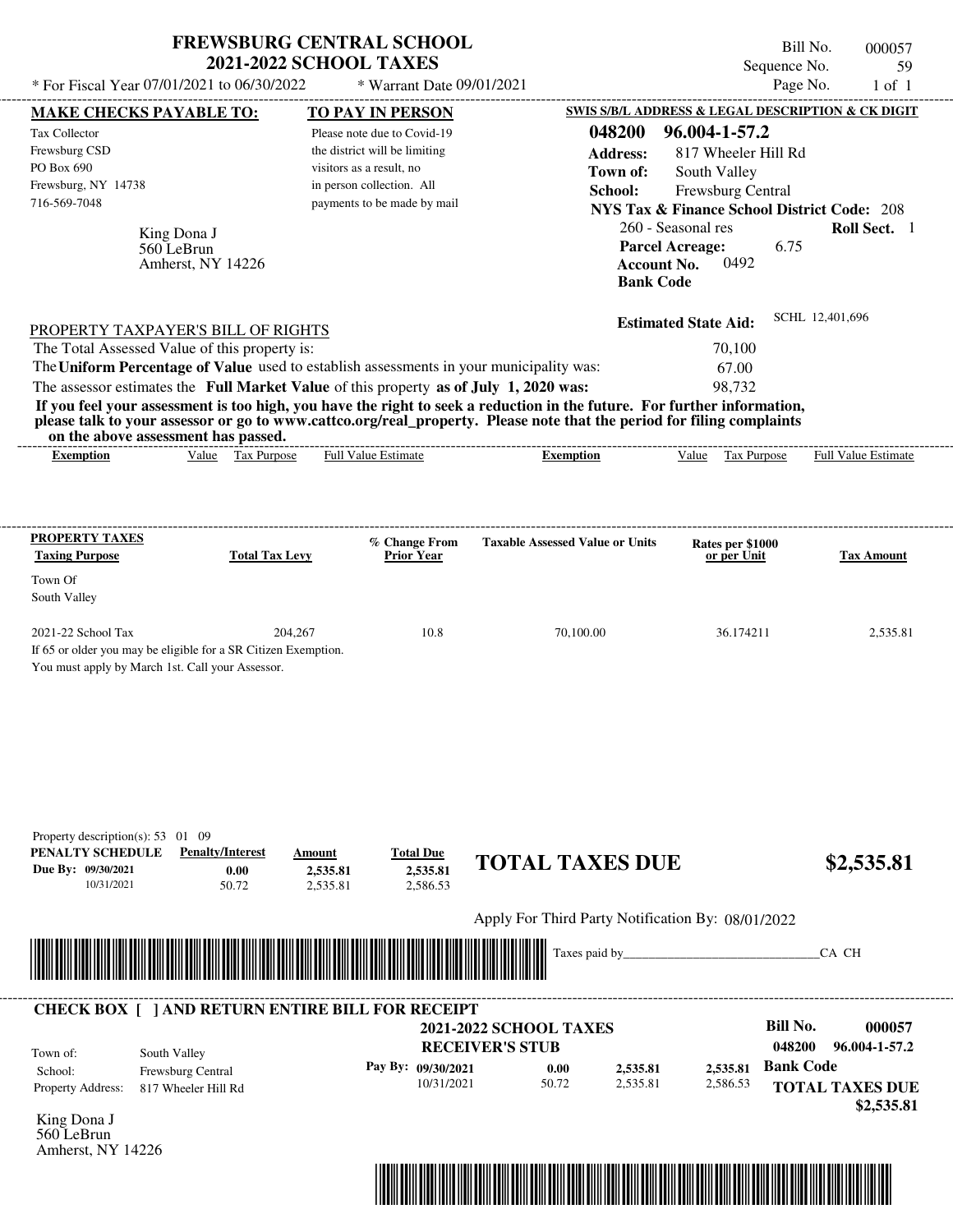| <b>FREWSBURG CENTRAL SCHOOL</b> |
|---------------------------------|
| <b>2021-2022 SCHOOL TAXES</b>   |

 $*$  For Fiscal Year 07/01/2021 to 06/30/2022

\* Warrant Date 09/01/2021

Bill No. 000058 Sequence No. 60<br>Page No. 1 of 1

| <b>MAKE CHECKS PAYABLE TO:</b>                                      |                                                                                                                      | <b>TO PAY IN PERSON</b>                                                                 |                                                                                                                         | SWIS S/B/L ADDRESS & LEGAL DESCRIPTION & CK DIGIT      |                            |
|---------------------------------------------------------------------|----------------------------------------------------------------------------------------------------------------------|-----------------------------------------------------------------------------------------|-------------------------------------------------------------------------------------------------------------------------|--------------------------------------------------------|----------------------------|
| Tax Collector<br>Frewsburg CSD                                      |                                                                                                                      | Please note due to Covid-19<br>the district will be limiting                            | 048200<br><b>Address:</b>                                                                                               | 105.002-1-26<br>Brown Run Rd                           |                            |
| PO Box 690                                                          |                                                                                                                      | visitors as a result, no                                                                | Town of:                                                                                                                | South Valley                                           |                            |
| Frewsburg, NY 14738                                                 |                                                                                                                      | in person collection. All                                                               | School:                                                                                                                 | Frewsburg Central                                      |                            |
| 716-569-7048                                                        |                                                                                                                      | payments to be made by mail                                                             |                                                                                                                         | <b>NYS Tax &amp; Finance School District Code: 208</b> |                            |
|                                                                     |                                                                                                                      |                                                                                         |                                                                                                                         | 910 - Priv forest                                      | Roll Sect. 1               |
|                                                                     | Koch Darryl M<br>Noll Kim                                                                                            |                                                                                         |                                                                                                                         | <b>Parcel Acreage:</b><br>45.48                        |                            |
|                                                                     | 39 Majestic Ln                                                                                                       |                                                                                         | <b>Account No.</b>                                                                                                      | 0126                                                   |                            |
|                                                                     | Sinking Spring, PA 19608                                                                                             |                                                                                         | <b>Bank Code</b>                                                                                                        |                                                        |                            |
|                                                                     |                                                                                                                      |                                                                                         |                                                                                                                         |                                                        |                            |
|                                                                     | <b>PROPERTY TAXPAYER'S BILL OF RIGHTS</b>                                                                            |                                                                                         |                                                                                                                         | <b>Estimated State Aid:</b>                            | SCHL 12,401,696            |
|                                                                     | The Total Assessed Value of this property is:                                                                        |                                                                                         |                                                                                                                         | 36,900                                                 |                            |
|                                                                     |                                                                                                                      | The Uniform Percentage of Value used to establish assessments in your municipality was: |                                                                                                                         | 67.00                                                  |                            |
|                                                                     |                                                                                                                      | The assessor estimates the Full Market Value of this property as of July 1, 2020 was:   |                                                                                                                         | 51,972                                                 |                            |
|                                                                     |                                                                                                                      |                                                                                         | If you feel your assessment is too high, you have the right to seek a reduction in the future. For further information, |                                                        |                            |
|                                                                     | on the above assessment has passed.                                                                                  |                                                                                         | please talk to your assessor or go to www.cattco.org/real_property. Please note that the period for filing complaints   |                                                        |                            |
| <b>Exemption</b>                                                    | Value Tax Purpose                                                                                                    | <b>Full Value Estimate</b>                                                              | <b>Exemption</b>                                                                                                        | Value Tax Purpose                                      | <b>Full Value Estimate</b> |
|                                                                     |                                                                                                                      |                                                                                         |                                                                                                                         |                                                        |                            |
|                                                                     |                                                                                                                      |                                                                                         |                                                                                                                         |                                                        |                            |
|                                                                     |                                                                                                                      |                                                                                         |                                                                                                                         |                                                        |                            |
| PROPERTY TAXES                                                      |                                                                                                                      | % Change From                                                                           | <b>Taxable Assessed Value or Units</b>                                                                                  |                                                        |                            |
| <b>Taxing Purpose</b>                                               | <b>Total Tax Levy</b>                                                                                                | <b>Prior Year</b>                                                                       |                                                                                                                         | Rates per \$1000<br>or per Unit                        | <b>Tax Amount</b>          |
| Town Of                                                             |                                                                                                                      |                                                                                         |                                                                                                                         |                                                        |                            |
| South Valley                                                        |                                                                                                                      |                                                                                         |                                                                                                                         |                                                        |                            |
|                                                                     |                                                                                                                      |                                                                                         |                                                                                                                         |                                                        |                            |
| 2021-22 School Tax                                                  | 204,267                                                                                                              | 10.8                                                                                    | 36,900.00                                                                                                               | 36.174211                                              | 1,334.83                   |
|                                                                     | If 65 or older you may be eligible for a SR Citizen Exemption.                                                       |                                                                                         |                                                                                                                         |                                                        |                            |
| You must apply by March 1st. Call your Assessor.                    |                                                                                                                      |                                                                                         |                                                                                                                         |                                                        |                            |
|                                                                     |                                                                                                                      |                                                                                         |                                                                                                                         |                                                        |                            |
|                                                                     |                                                                                                                      |                                                                                         |                                                                                                                         |                                                        |                            |
|                                                                     |                                                                                                                      |                                                                                         |                                                                                                                         |                                                        |                            |
|                                                                     |                                                                                                                      |                                                                                         |                                                                                                                         |                                                        |                            |
|                                                                     |                                                                                                                      |                                                                                         |                                                                                                                         |                                                        |                            |
|                                                                     |                                                                                                                      |                                                                                         |                                                                                                                         |                                                        |                            |
|                                                                     |                                                                                                                      |                                                                                         |                                                                                                                         |                                                        |                            |
| Property description(s): $42 \quad 01 \quad 09$<br>PENALTY SCHEDULE | <b>Penalty/Interest</b>                                                                                              |                                                                                         |                                                                                                                         |                                                        |                            |
| Due By: 09/30/2021                                                  | 0.00                                                                                                                 | <b>Total Due</b><br>Amount<br>1,334.83<br>1,334.83                                      | <b>TOTAL TAXES DUE</b>                                                                                                  |                                                        | \$1,334.83                 |
| 10/31/2021                                                          | 26.70                                                                                                                | 1,361.53<br>1,334.83                                                                    |                                                                                                                         |                                                        |                            |
|                                                                     |                                                                                                                      |                                                                                         |                                                                                                                         |                                                        |                            |
|                                                                     |                                                                                                                      |                                                                                         | Apply For Third Party Notification By: 08/01/2022                                                                       |                                                        |                            |
|                                                                     |                                                                                                                      |                                                                                         | Taxes paid by_                                                                                                          |                                                        | CA CH                      |
|                                                                     | <u> III de la contrada de la contrada de la contrada de la contrada de la contrada de la contrada de la contrada</u> |                                                                                         |                                                                                                                         |                                                        |                            |
|                                                                     |                                                                                                                      |                                                                                         |                                                                                                                         |                                                        |                            |
|                                                                     |                                                                                                                      | <b>CHECK BOX [ ] AND RETURN ENTIRE BILL FOR RECEIPT</b>                                 |                                                                                                                         |                                                        |                            |
|                                                                     |                                                                                                                      |                                                                                         | <b>2021-2022 SCHOOL TAXES</b>                                                                                           | <b>Bill No.</b>                                        | 000058                     |
| Town of:                                                            | South Valley                                                                                                         |                                                                                         | <b>RECEIVER'S STUB</b>                                                                                                  | 048200                                                 | 105.002-1-26               |
| School:                                                             | Frewsburg Central                                                                                                    | Pay By: 09/30/2021                                                                      | 0.00<br>1,334.83                                                                                                        | <b>Bank Code</b><br>1,334.83                           |                            |
| Property Address:                                                   | Brown Run Rd                                                                                                         | 10/31/2021                                                                              | 26.70<br>1,334.83                                                                                                       | 1,361.53                                               | <b>TOTAL TAXES DUE</b>     |
|                                                                     |                                                                                                                      |                                                                                         |                                                                                                                         |                                                        | \$1,334.83                 |
| Koch Darryl M                                                       |                                                                                                                      |                                                                                         |                                                                                                                         |                                                        |                            |
| Noll Kim<br>39 Majestic Ln                                          |                                                                                                                      |                                                                                         |                                                                                                                         |                                                        |                            |
| Sinking Spring, PA 19608                                            |                                                                                                                      |                                                                                         |                                                                                                                         |                                                        |                            |
|                                                                     |                                                                                                                      |                                                                                         | <u> 1989 - Johann Stoff, Amerikaansk politiker († 1908)</u>                                                             |                                                        |                            |
|                                                                     |                                                                                                                      |                                                                                         |                                                                                                                         |                                                        |                            |
|                                                                     |                                                                                                                      |                                                                                         |                                                                                                                         |                                                        |                            |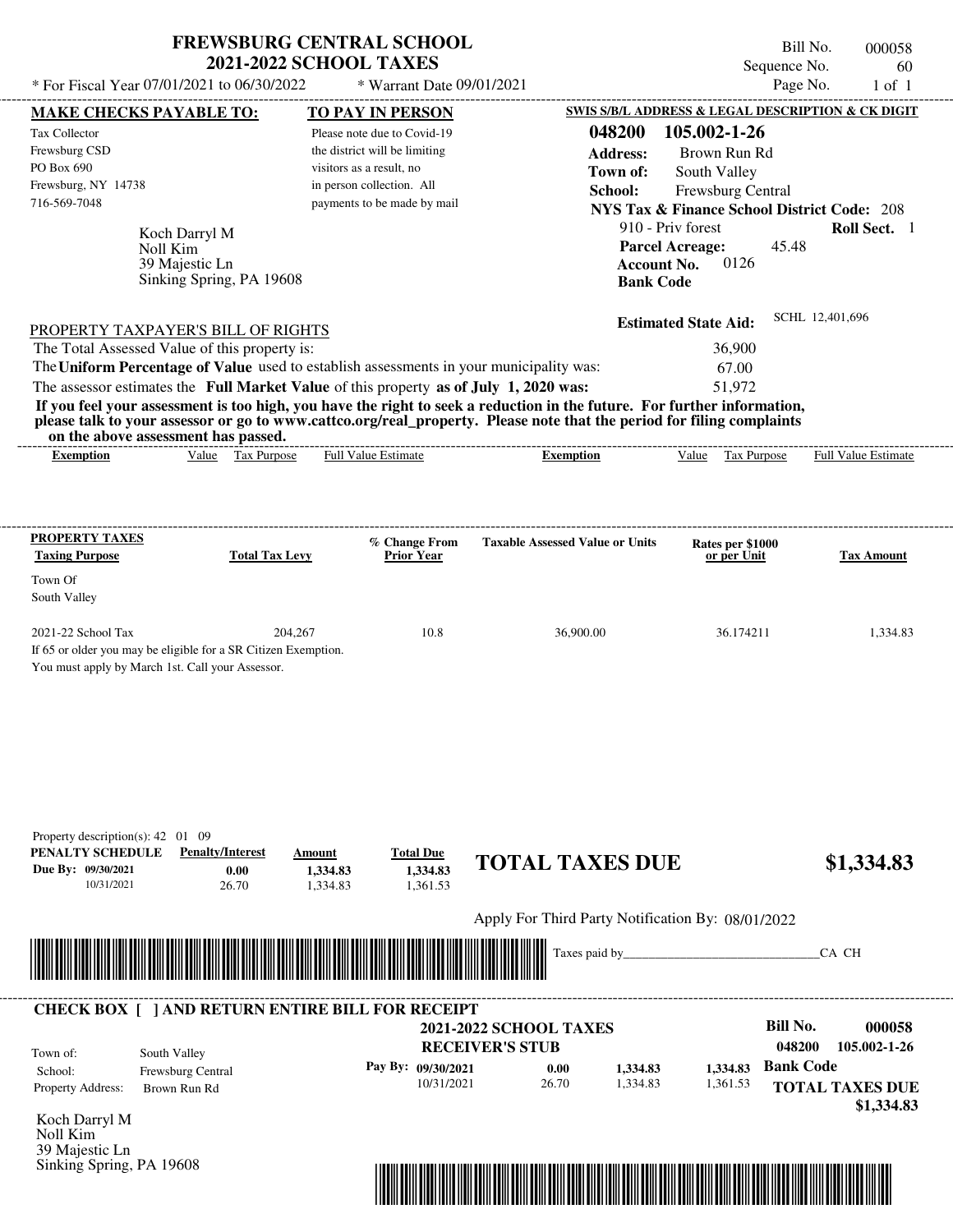| <b>FREWSBURG CENTRAL SCHOOL</b> |
|---------------------------------|
| <b>2021-2022 SCHOOL TAXES</b>   |

Bill No. 000059 Sequence No. 61

| * For Fiscal Year 07/01/2021 to 06/30/2022                                                                                               |                                   | * Warrant Date 09/01/2021                             |                                                                                                                         |                                                                             | Page No.<br>$1$ of $1$ |
|------------------------------------------------------------------------------------------------------------------------------------------|-----------------------------------|-------------------------------------------------------|-------------------------------------------------------------------------------------------------------------------------|-----------------------------------------------------------------------------|------------------------|
| <b>MAKE CHECKS PAYABLE TO:</b>                                                                                                           |                                   | <b>TO PAY IN PERSON</b>                               |                                                                                                                         | SWIS S/B/L ADDRESS & LEGAL DESCRIPTION & CK DIGIT                           |                        |
| Tax Collector                                                                                                                            |                                   | Please note due to Covid-19                           | 048200                                                                                                                  | 105.002-1-1.35                                                              |                        |
| Frewsburg CSD<br>PO Box 690                                                                                                              |                                   | the district will be limiting                         | <b>Address:</b>                                                                                                         | 12810 Gurnsey Hollow Rd                                                     |                        |
| Frewsburg, NY 14738                                                                                                                      |                                   | visitors as a result, no<br>in person collection. All | Town of:                                                                                                                | South Valley                                                                |                        |
| 716-569-7048                                                                                                                             |                                   | payments to be made by mail                           | School:                                                                                                                 | Frewsburg Central<br><b>NYS Tax &amp; Finance School District Code: 208</b> |                        |
|                                                                                                                                          |                                   |                                                       |                                                                                                                         | 210 - 1 Family Res                                                          | Roll Sect. 1           |
| <b>Lahrs Andrew</b><br>Lahrs Ann                                                                                                         |                                   |                                                       |                                                                                                                         | <b>Parcel Acreage:</b><br>4.90                                              |                        |
| 3975 Yale ave                                                                                                                            |                                   |                                                       | <b>Account No.</b>                                                                                                      | 0738                                                                        |                        |
| Hamburg, NY 14075                                                                                                                        |                                   |                                                       | <b>Bank Code</b>                                                                                                        |                                                                             |                        |
|                                                                                                                                          |                                   |                                                       |                                                                                                                         |                                                                             | SCHL 12,401,696        |
| PROPERTY TAXPAYER'S BILL OF RIGHTS                                                                                                       |                                   |                                                       |                                                                                                                         | <b>Estimated State Aid:</b>                                                 |                        |
| The Total Assessed Value of this property is:<br>The Uniform Percentage of Value used to establish assessments in your municipality was: |                                   |                                                       |                                                                                                                         | 23,200                                                                      |                        |
| The assessor estimates the Full Market Value of this property as of July 1, 2020 was:                                                    |                                   |                                                       |                                                                                                                         | 67.00<br>32,676                                                             |                        |
|                                                                                                                                          |                                   |                                                       | If you feel your assessment is too high, you have the right to seek a reduction in the future. For further information, |                                                                             |                        |
|                                                                                                                                          |                                   |                                                       | please talk to your assessor or go to www.cattco.org/real_property. Please note that the period for filing complaints   |                                                                             |                        |
| on the above assessment has passed.                                                                                                      |                                   |                                                       |                                                                                                                         |                                                                             |                        |
| <b>Exemption</b>                                                                                                                         | Value Tax Purpose                 | Full Value Estimate                                   | <b>Exemption</b>                                                                                                        | Value Tax Purpose                                                           | Full Value Estimate    |
|                                                                                                                                          |                                   |                                                       |                                                                                                                         |                                                                             |                        |
|                                                                                                                                          |                                   |                                                       |                                                                                                                         |                                                                             |                        |
| <b>PROPERTY TAXES</b>                                                                                                                    |                                   | % Change From                                         | <b>Taxable Assessed Value or Units</b>                                                                                  | Rates per \$1000                                                            |                        |
| <b>Taxing Purpose</b>                                                                                                                    | <b>Total Tax Levy</b>             | <b>Prior Year</b>                                     |                                                                                                                         | or per Unit                                                                 | <b>Tax Amount</b>      |
| Town Of                                                                                                                                  |                                   |                                                       |                                                                                                                         |                                                                             |                        |
| South Valley                                                                                                                             |                                   |                                                       |                                                                                                                         |                                                                             |                        |
| 2021-22 School Tax                                                                                                                       | 204,267                           | 10.8                                                  | 23,200.00                                                                                                               | 36.174211                                                                   | 839.24                 |
| If 65 or older you may be eligible for a SR Citizen Exemption.                                                                           |                                   |                                                       |                                                                                                                         |                                                                             |                        |
| You must apply by March 1st. Call your Assessor.                                                                                         |                                   |                                                       |                                                                                                                         |                                                                             |                        |
|                                                                                                                                          |                                   |                                                       |                                                                                                                         |                                                                             |                        |
|                                                                                                                                          |                                   |                                                       |                                                                                                                         |                                                                             |                        |
|                                                                                                                                          |                                   |                                                       |                                                                                                                         |                                                                             |                        |
|                                                                                                                                          |                                   |                                                       |                                                                                                                         |                                                                             |                        |
|                                                                                                                                          |                                   |                                                       |                                                                                                                         |                                                                             |                        |
|                                                                                                                                          |                                   |                                                       |                                                                                                                         |                                                                             |                        |
|                                                                                                                                          |                                   |                                                       |                                                                                                                         |                                                                             |                        |
| Property description(s): 43 51/1/9<br>PENALTY SCHEDULE                                                                                   | <b>Penalty/Interest</b><br>Amount | <b>Total Due</b>                                      |                                                                                                                         |                                                                             |                        |
| Due By: 09/30/2021                                                                                                                       | 0.00<br>839.24                    | 839.24                                                | <b>TOTAL TAXES DUE</b>                                                                                                  |                                                                             | \$839.24               |
| 10/31/2021                                                                                                                               | 839.24<br>16.78                   | 856.02                                                |                                                                                                                         |                                                                             |                        |
|                                                                                                                                          |                                   |                                                       | Apply For Third Party Notification By: 08/01/2022                                                                       |                                                                             |                        |
|                                                                                                                                          |                                   |                                                       |                                                                                                                         |                                                                             |                        |
|                                                                                                                                          |                                   |                                                       | Taxes paid by_                                                                                                          |                                                                             | CA CH                  |
|                                                                                                                                          |                                   |                                                       |                                                                                                                         |                                                                             |                        |
| <b>CHECK BOX [ ] AND RETURN ENTIRE BILL FOR RECEIPT</b>                                                                                  |                                   |                                                       |                                                                                                                         |                                                                             |                        |
|                                                                                                                                          |                                   |                                                       | <b>2021-2022 SCHOOL TAXES</b>                                                                                           | <b>Bill No.</b>                                                             | 000059                 |
| South Valley<br>Town of:                                                                                                                 |                                   |                                                       | <b>RECEIVER'S STUB</b>                                                                                                  | 048200                                                                      | 105.002-1-1.35         |
| Frewsburg Central<br>School:                                                                                                             |                                   | Pay By: 09/30/2021                                    | 0.00<br>839.24                                                                                                          | 839.24                                                                      | <b>Bank Code</b>       |
| Property Address:<br>12810 Gurnsey Hollow Rd                                                                                             |                                   | 10/31/2021                                            | 16.78<br>839.24                                                                                                         | 856.02                                                                      | <b>TOTAL TAXES DUE</b> |
|                                                                                                                                          |                                   |                                                       |                                                                                                                         |                                                                             | \$839.24               |
| <b>Lahrs Andrew</b><br>Lahrs Ann                                                                                                         |                                   |                                                       |                                                                                                                         |                                                                             |                        |
| 3975 Yale ave                                                                                                                            |                                   |                                                       |                                                                                                                         |                                                                             |                        |
| Hamburg, NY 14075                                                                                                                        |                                   |                                                       |                                                                                                                         |                                                                             |                        |

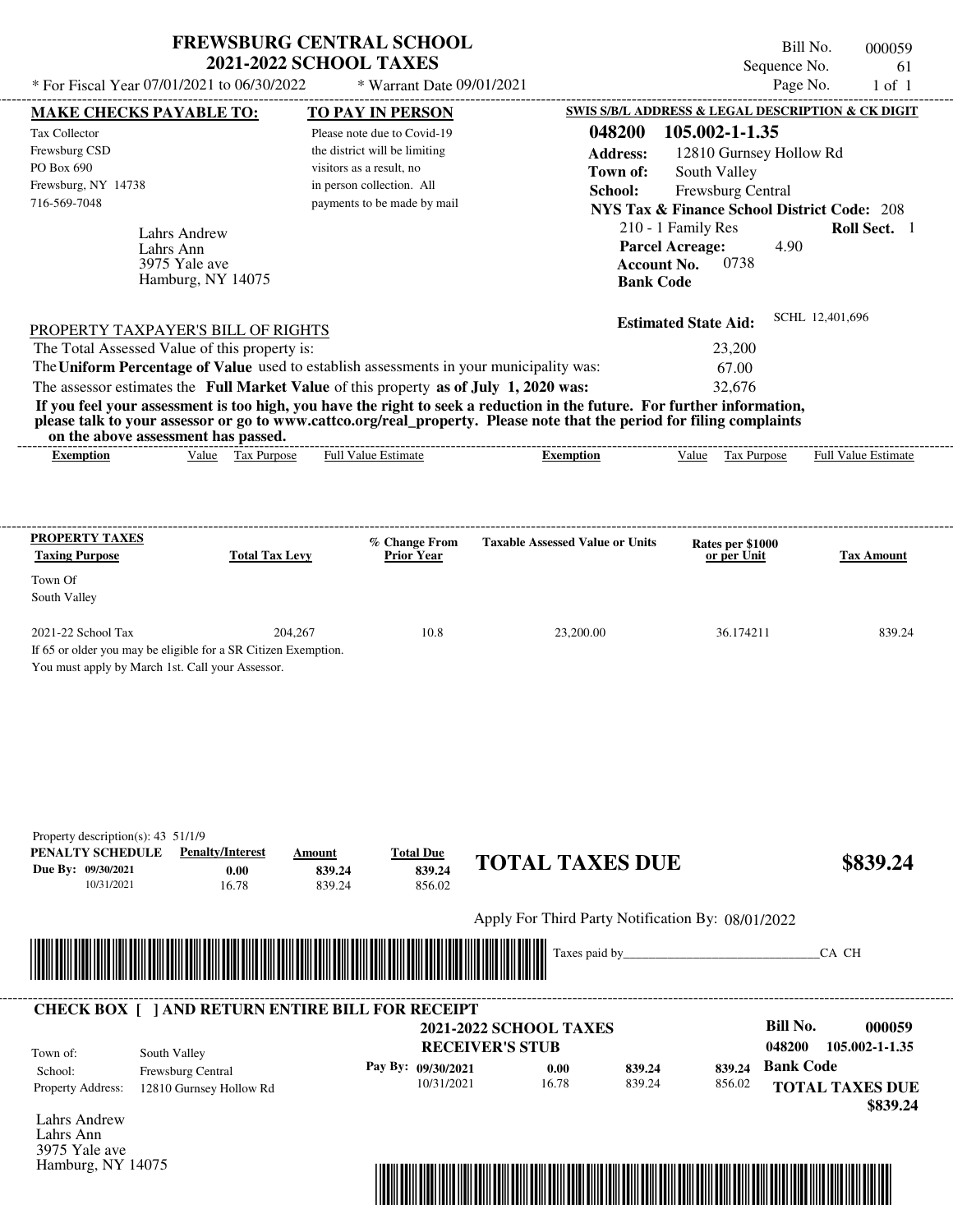| <b>FREWSBURG CENTRAL SCHOOL</b> |
|---------------------------------|
| <b>2021-2022 SCHOOL TAXES</b>   |

Tax Collector Frewsburg CSD \* Warrant Date 09/01/2021

Please note due to Covid-19 the district will be limiting

---------------------------------------------------------------------------------------------------------------------------------------------------------------------------------------------------- Bill No. 000060 Sequence No. 62 \* For Fiscal Year 07/01/2021 to 06/30/2022 \* Warrant Date 09/01/2021 Page No. 1 of 1 **MAKE CHECKS PAYABLE TO: TO PAY IN PERSON SWIS S/B/L ADDRESS & LEGAL DESCRIPTION & CK DIGIT 048200 105.002-1-1.4 Address:** 12802 Gurnsey Hollow Rd

| PO Box 690<br>Frewsburg, NY 14738<br>716-569-7048                      | Lahrs Andrew J.<br>Lahrs Ann M.<br>3975 Yale Avenue<br>Hamburg, NY 14075                                                                                                                                                                                                                                     | visitors as a result, no<br>in person collection. All<br>payments to be made by mail | Town of:<br>School:                    | South Valley<br>Frewsburg Central<br><b>NYS Tax &amp; Finance School District Code: 208</b><br>270 - Mfg housing<br><b>Parcel Acreage:</b><br>4.90<br><b>Account No.</b><br>0605<br><b>Bank Code</b> | Roll Sect. 1               |
|------------------------------------------------------------------------|--------------------------------------------------------------------------------------------------------------------------------------------------------------------------------------------------------------------------------------------------------------------------------------------------------------|--------------------------------------------------------------------------------------|----------------------------------------|------------------------------------------------------------------------------------------------------------------------------------------------------------------------------------------------------|----------------------------|
|                                                                        | PROPERTY TAXPAYER'S BILL OF RIGHTS                                                                                                                                                                                                                                                                           |                                                                                      |                                        | <b>Estimated State Aid:</b>                                                                                                                                                                          | SCHL 12,401,696            |
|                                                                        | The Total Assessed Value of this property is:                                                                                                                                                                                                                                                                |                                                                                      |                                        | 11,700                                                                                                                                                                                               |                            |
|                                                                        | The Uniform Percentage of Value used to establish assessments in your municipality was:<br>The assessor estimates the Full Market Value of this property as of July 1, 2020 was:                                                                                                                             |                                                                                      |                                        | 67.00<br>16,479                                                                                                                                                                                      |                            |
| <b>Exemption</b>                                                       | If you feel your assessment is too high, you have the right to seek a reduction in the future. For further information,<br>please talk to your assessor or go to www.cattco.org/real_property. Please note that the period for filing complaints<br>on the above assessment has passed.<br>Value Tax Purpose | <b>Full Value Estimate</b>                                                           | <b>Exemption</b>                       | Value Tax Purpose                                                                                                                                                                                    | <b>Full Value Estimate</b> |
| <b>PROPERTY TAXES</b>                                                  |                                                                                                                                                                                                                                                                                                              | % Change From                                                                        | <b>Taxable Assessed Value or Units</b> | Rates per \$1000                                                                                                                                                                                     |                            |
| <b>Taxing Purpose</b><br>Town Of<br>South Valley                       | <b>Total Tax Levy</b>                                                                                                                                                                                                                                                                                        | <b>Prior Year</b>                                                                    |                                        | or per Unit                                                                                                                                                                                          | <b>Tax Amount</b>          |
| 2021-22 School Tax<br>You must apply by March 1st. Call your Assessor. | 204.267<br>If 65 or older you may be eligible for a SR Citizen Exemption.                                                                                                                                                                                                                                    | 10.8                                                                                 | 11,700.00                              | 36.174211                                                                                                                                                                                            | 423.24                     |
| Property description(s): $43/51$ 01 09                                 |                                                                                                                                                                                                                                                                                                              |                                                                                      |                                        |                                                                                                                                                                                                      |                            |
| PENALTY SCHEDULE<br>Due By: 09/30/2021                                 | <b>Penalty/Interest</b><br>Amount<br>0.00<br>423.24                                                                                                                                                                                                                                                          | <b>Total Due</b><br>423.24                                                           | <b>TOTAL TAXES DUE</b>                 |                                                                                                                                                                                                      | \$423.24                   |

Apply For Third Party Notification By: 08/01/2022



423.24

| Town of:                 | South Valley             | <b>2021-2022 SCHOOL TAXES</b><br><b>RECEIVER'S STUB</b> |      |        |        | Bill No.<br>048200 | 000060<br>105.002-1-1.4            |
|--------------------------|--------------------------|---------------------------------------------------------|------|--------|--------|--------------------|------------------------------------|
| School:                  | <b>Frewsburg Central</b> | Pay By: $09/30/2021$                                    | 0.00 | 423.24 | 423.24 | <b>Bank Code</b>   |                                    |
| <b>Property Address:</b> | 12802 Gurnsey Hollow Rd  | 10/31/2021                                              | 8.46 | 423.24 | 431.70 |                    | <b>TOTAL TAXES DUE</b><br>\$423.24 |

431.70

Lahrs Andrew J. Lahrs Ann M. 3975 Yale Avenue Hamburg, NY 14075

10/31/2021 8.46

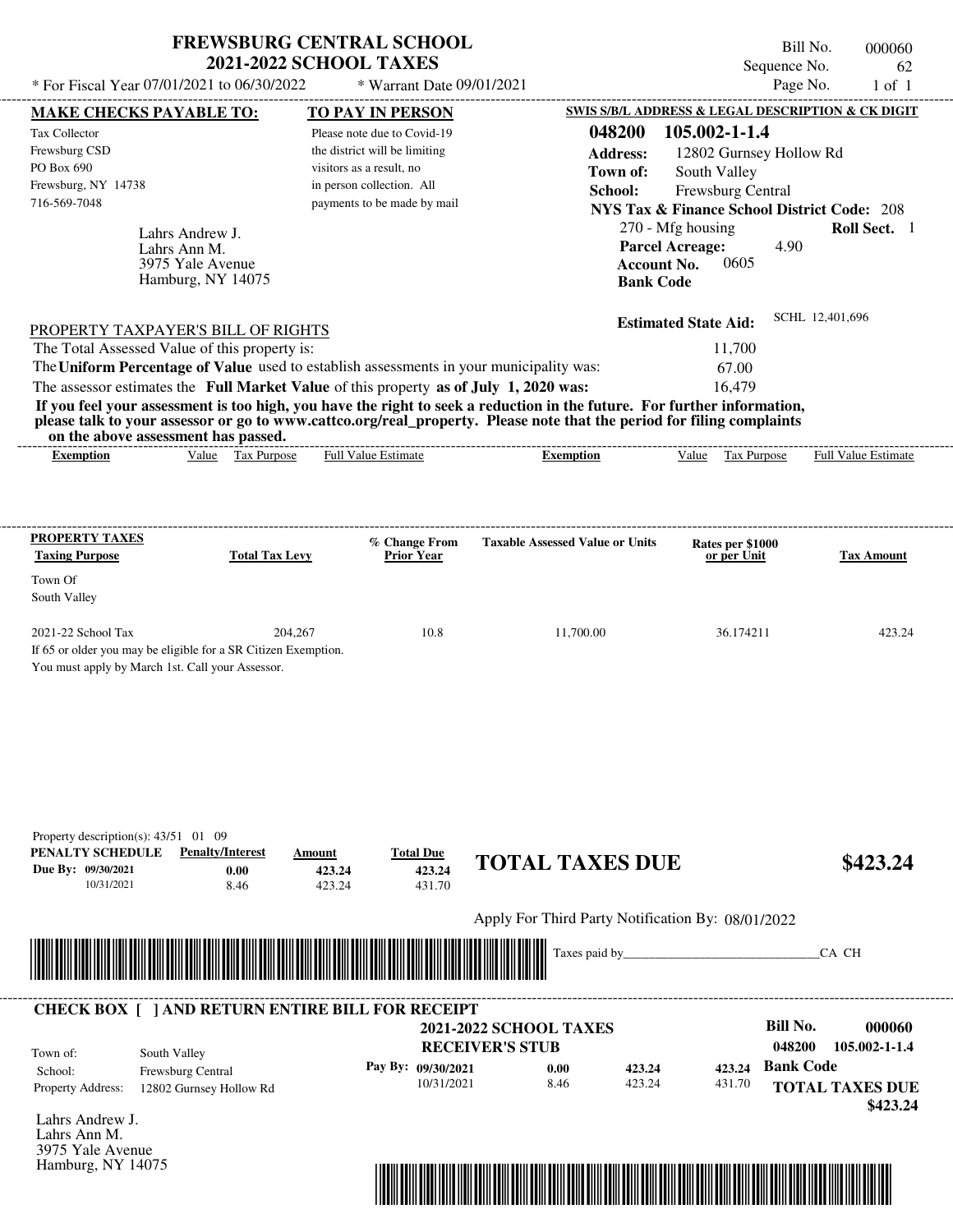| * For Fiscal Year 07/01/2021 to 06/30/2022                                                                                                                                                                                                                                                                                                                                                                                                                                                                                  | <b>FREWSBURG CENTRAL SCHOOL</b>                                      | <b>2021-2022 SCHOOL TAXES</b>                                                                                                                        | * Warrant Date 09/01/2021                  |                                                                      |                                                                                                                                                                                                               | Bill No.<br>Sequence No.<br>Page No. | 000061<br>63<br>$1$ of $1$  |
|-----------------------------------------------------------------------------------------------------------------------------------------------------------------------------------------------------------------------------------------------------------------------------------------------------------------------------------------------------------------------------------------------------------------------------------------------------------------------------------------------------------------------------|----------------------------------------------------------------------|------------------------------------------------------------------------------------------------------------------------------------------------------|--------------------------------------------|----------------------------------------------------------------------|---------------------------------------------------------------------------------------------------------------------------------------------------------------------------------------------------------------|--------------------------------------|-----------------------------|
| <b>MAKE CHECKS PAYABLE TO:</b>                                                                                                                                                                                                                                                                                                                                                                                                                                                                                              |                                                                      | <b>TO PAY IN PERSON</b>                                                                                                                              |                                            |                                                                      | SWIS S/B/L ADDRESS & LEGAL DESCRIPTION & CK DIGIT                                                                                                                                                             |                                      |                             |
| Tax Collector<br>Frewsburg CSD<br>PO Box 690<br>Frewsburg, NY 14738<br>716-569-7048                                                                                                                                                                                                                                                                                                                                                                                                                                         | Lang George<br>Lang Joyca A<br>812 Wheeler Hl<br>Frewsburg, NY 14738 | Please note due to Covid-19<br>the district will be limiting<br>visitors as a result, no<br>in person collection. All<br>payments to be made by mail |                                            | 048200<br><b>Address:</b><br>Town of:<br>School:<br><b>Bank Code</b> | 96.004-1-55<br>Wheeler Hill Rd<br>South Valley<br>Frewsburg Central<br><b>NYS Tax &amp; Finance School District Code: 208</b><br>270 - Mfg housing<br><b>Parcel Dimensions:</b><br><b>Account No.</b><br>0116 | 100.00 X 375.00                      | Roll Sect. 1                |
| PROPERTY TAXPAYER'S BILL OF RIGHTS<br>The Total Assessed Value of this property is:<br>The Uniform Percentage of Value used to establish assessments in your municipality was:<br>The assessor estimates the Full Market Value of this property as of July 1, 2020 was:<br>If you feel your assessment is too high, you have the right to seek a reduction in the future. For further information,<br>please talk to your assessor or go to www.cattco.org/real_property. Please note that the period for filing complaints |                                                                      |                                                                                                                                                      |                                            |                                                                      | <b>Estimated State Aid:</b><br>9,600<br>67.00<br>13,521                                                                                                                                                       | SCHL 12,401,696                      |                             |
| on the above assessment has passed.<br><b>Exemption</b>                                                                                                                                                                                                                                                                                                                                                                                                                                                                     | Value Tax Purpose                                                    | <b>Full Value Estimate</b>                                                                                                                           |                                            | <b>Exemption</b>                                                     | Value Tax Purpose                                                                                                                                                                                             |                                      | <b>Full Value Estimate</b>  |
| <b>PROPERTY TAXES</b><br><b>Taxing Purpose</b><br>Town Of<br>South Valley<br>2021-22 School Tax                                                                                                                                                                                                                                                                                                                                                                                                                             | <b>Total Tax Levy</b><br>204,267                                     |                                                                                                                                                      | % Change From<br><b>Prior Year</b><br>10.8 | <b>Taxable Assessed Value or Units</b><br>9,600.00                   | Rates per \$1000<br>or per Unit<br>36.174211                                                                                                                                                                  |                                      | <b>Tax Amount</b><br>347.27 |
| If 65 or older you may be eligible for a SR Citizen Exemption.<br>You must apply by March 1st. Call your Assessor.                                                                                                                                                                                                                                                                                                                                                                                                          |                                                                      |                                                                                                                                                      |                                            |                                                                      |                                                                                                                                                                                                               |                                      |                             |
|                                                                                                                                                                                                                                                                                                                                                                                                                                                                                                                             |                                                                      |                                                                                                                                                      | <b>Total Due</b>                           |                                                                      |                                                                                                                                                                                                               |                                      |                             |
| Property description(s): 53 01 09<br>PENALTY SCHEDULE<br>Due By: 09/30/2021<br>10/31/2021                                                                                                                                                                                                                                                                                                                                                                                                                                   | <b>Penalty/Interest</b><br>0.00<br>6.95                              | Amount<br>347.27<br>347.27                                                                                                                           | 347.27<br>354.22                           | <b>TOTAL TAXES DUE</b>                                               |                                                                                                                                                                                                               |                                      |                             |
|                                                                                                                                                                                                                                                                                                                                                                                                                                                                                                                             |                                                                      |                                                                                                                                                      |                                            |                                                                      | Apply For Third Party Notification By: 08/01/2022                                                                                                                                                             |                                      | \$347.27                    |



Lang George Lang Joyca A 812 Wheeler Hl Frewsburg, NY 14738

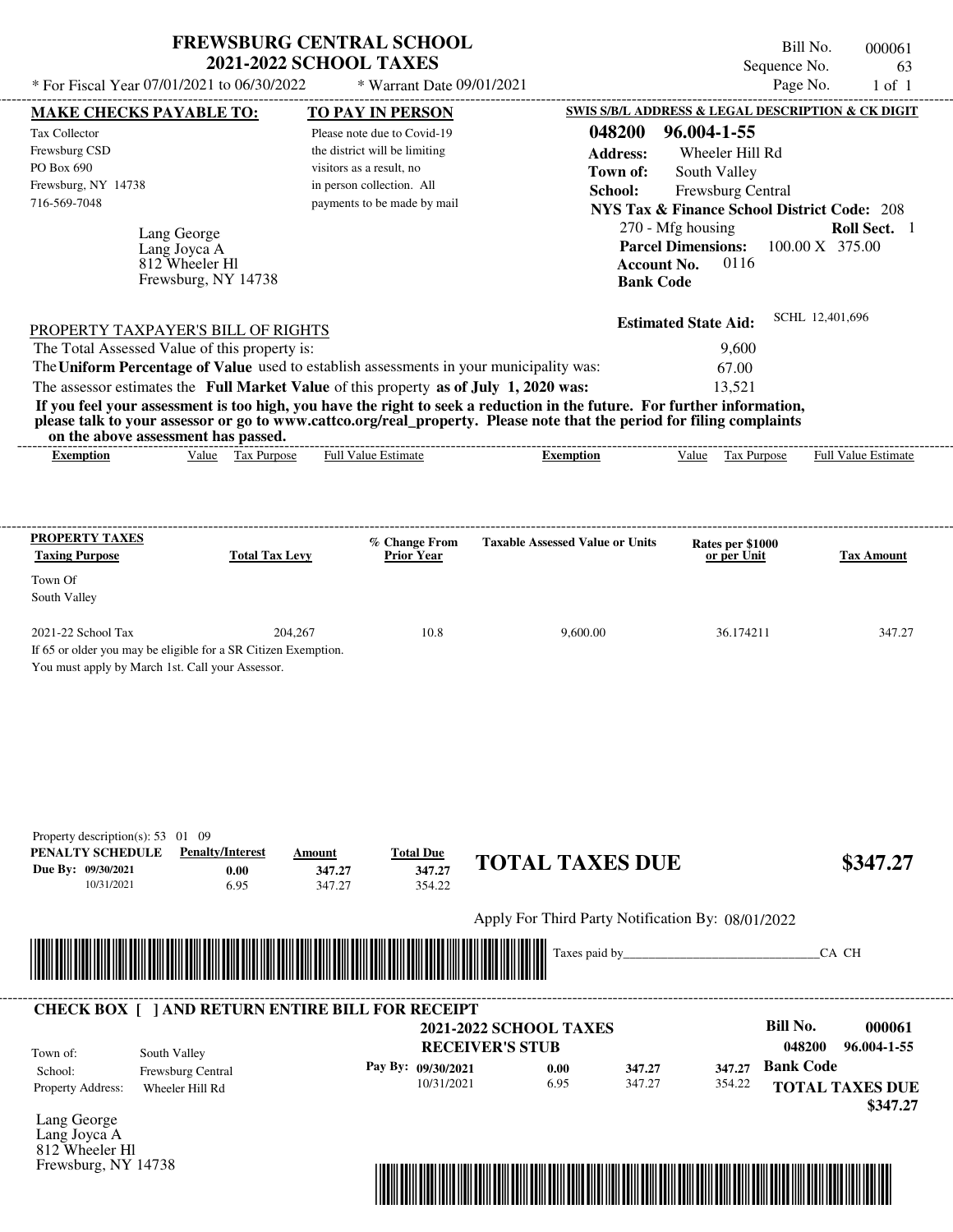| <b>FREWSBURG CENTRAL SCHOOL</b> |
|---------------------------------|
| <b>2021-2022 SCHOOL TAXES</b>   |

Bill No. 000062 Sequence No. 64<br>Page No. 1 of 1

| * For Fiscal Year 07/01/2021 to 06/30/2022                                                                                                                                                                                           |                   |                         |         | * Warrant Date 09/01/2021                                                                                               |                                   |                                                                        |                    |                                                        | Page No.         |                 | $1$ of $1$                 |
|--------------------------------------------------------------------------------------------------------------------------------------------------------------------------------------------------------------------------------------|-------------------|-------------------------|---------|-------------------------------------------------------------------------------------------------------------------------|-----------------------------------|------------------------------------------------------------------------|--------------------|--------------------------------------------------------|------------------|-----------------|----------------------------|
| <b>MAKE CHECKS PAYABLE TO:</b>                                                                                                                                                                                                       |                   |                         |         | <b>TO PAY IN PERSON</b>                                                                                                 |                                   |                                                                        |                    | SWIS S/B/L ADDRESS & LEGAL DESCRIPTION & CK DIGIT      |                  |                 |                            |
| <b>Tax Collector</b>                                                                                                                                                                                                                 |                   |                         |         | Please note due to Covid-19                                                                                             |                                   | 048200                                                                 |                    | 96.004-1-54.2                                          |                  |                 |                            |
| Frewsburg CSD                                                                                                                                                                                                                        |                   |                         |         | the district will be limiting                                                                                           |                                   | <b>Address:</b>                                                        |                    | Wheeler Hill Rd & Bragg                                |                  |                 |                            |
| PO Box 690                                                                                                                                                                                                                           |                   |                         |         | visitors as a result, no                                                                                                |                                   | Town of:                                                               |                    | South Valley                                           |                  |                 |                            |
| Frewsburg, NY 14738<br>716-569-7048                                                                                                                                                                                                  |                   |                         |         | in person collection. All                                                                                               |                                   | School:                                                                |                    | Frewsburg Central                                      |                  |                 |                            |
|                                                                                                                                                                                                                                      |                   |                         |         | payments to be made by mail                                                                                             |                                   |                                                                        |                    | <b>NYS Tax &amp; Finance School District Code: 208</b> |                  |                 |                            |
|                                                                                                                                                                                                                                      | Lang George Jr    |                         |         |                                                                                                                         |                                   |                                                                        |                    | 270 - Mfg housing                                      |                  |                 | Roll Sect. 1               |
|                                                                                                                                                                                                                                      | Day Joyce         | 812 Wheeler Hill Rd     |         |                                                                                                                         |                                   |                                                                        | <b>Account No.</b> | <b>Parcel Acreage:</b><br>0507                         | 2.96             |                 |                            |
|                                                                                                                                                                                                                                      |                   | Frewsburg, NY 14738     |         |                                                                                                                         |                                   |                                                                        | <b>Bank Code</b>   |                                                        |                  |                 |                            |
|                                                                                                                                                                                                                                      |                   |                         |         |                                                                                                                         |                                   |                                                                        |                    |                                                        |                  |                 |                            |
|                                                                                                                                                                                                                                      |                   |                         |         |                                                                                                                         |                                   |                                                                        |                    | <b>Estimated State Aid:</b>                            |                  | SCHL 12,401,696 |                            |
| PROPERTY TAXPAYER'S BILL OF RIGHTS<br>The Total Assessed Value of this property is:                                                                                                                                                  |                   |                         |         |                                                                                                                         |                                   |                                                                        |                    | 20,800                                                 |                  |                 |                            |
| The Uniform Percentage of Value used to establish assessments in your municipality was:                                                                                                                                              |                   |                         |         |                                                                                                                         |                                   |                                                                        |                    | 67.00                                                  |                  |                 |                            |
|                                                                                                                                                                                                                                      |                   |                         |         | The assessor estimates the Full Market Value of this property as of July 1, 2020 was:                                   |                                   |                                                                        |                    | 29,296                                                 |                  |                 |                            |
|                                                                                                                                                                                                                                      |                   |                         |         | If you feel your assessment is too high, you have the right to seek a reduction in the future. For further information, |                                   |                                                                        |                    |                                                        |                  |                 |                            |
|                                                                                                                                                                                                                                      |                   |                         |         | please talk to your assessor or go to www.cattco.org/real_property. Please note that the period for filing complaints   |                                   |                                                                        |                    |                                                        |                  |                 |                            |
| on the above assessment has passed.                                                                                                                                                                                                  |                   |                         |         |                                                                                                                         | --------------------------------- |                                                                        |                    |                                                        |                  |                 |                            |
| <b>Exemption</b>                                                                                                                                                                                                                     |                   | Value Tax Purpose       |         | <b>Full Value Estimate</b>                                                                                              |                                   | <b>Exemption</b>                                                       |                    | Value Tax Purpose                                      |                  |                 | <b>Full Value Estimate</b> |
| <b>Bas Star</b>                                                                                                                                                                                                                      | (See Note)        | 20,800 SCHOOL           |         | 31,045                                                                                                                  |                                   |                                                                        |                    |                                                        |                  |                 |                            |
|                                                                                                                                                                                                                                      |                   |                         |         |                                                                                                                         |                                   |                                                                        |                    |                                                        |                  |                 |                            |
|                                                                                                                                                                                                                                      |                   |                         |         |                                                                                                                         |                                   |                                                                        |                    |                                                        |                  |                 |                            |
| <b>PROPERTY TAXES</b><br><b>Taxing Purpose</b>                                                                                                                                                                                       |                   | <b>Total Tax Levy</b>   |         | % Change From<br><b>Prior Year</b>                                                                                      |                                   | <b>Taxable Assessed Value or Units</b><br>(before accounting for STAR) |                    | Rates per \$1000<br>or per Unit                        |                  |                 | <b>Tax Amount</b>          |
|                                                                                                                                                                                                                                      |                   |                         |         |                                                                                                                         |                                   |                                                                        |                    |                                                        |                  |                 |                            |
| Town Of<br>South Valley                                                                                                                                                                                                              |                   |                         |         |                                                                                                                         |                                   |                                                                        |                    |                                                        |                  |                 |                            |
|                                                                                                                                                                                                                                      |                   |                         |         |                                                                                                                         |                                   |                                                                        |                    |                                                        |                  |                 |                            |
| 2021-22 School Tax                                                                                                                                                                                                                   |                   |                         | 204,267 | 10.8                                                                                                                    |                                   | 20,800.00                                                              |                    | 36.174211                                              |                  |                 | 752.42                     |
| If 65 or older you may be eligible for a SR Citizen Exemption.                                                                                                                                                                       |                   |                         |         |                                                                                                                         |                                   |                                                                        |                    |                                                        |                  |                 |                            |
| You must apply by March 1st. Call your Assessor.                                                                                                                                                                                     |                   |                         |         |                                                                                                                         |                                   |                                                                        |                    |                                                        |                  |                 |                            |
|                                                                                                                                                                                                                                      |                   |                         |         |                                                                                                                         |                                   |                                                                        |                    |                                                        |                  |                 |                            |
|                                                                                                                                                                                                                                      |                   |                         |         |                                                                                                                         |                                   |                                                                        |                    |                                                        |                  |                 |                            |
|                                                                                                                                                                                                                                      |                   |                         |         |                                                                                                                         |                                   |                                                                        |                    |                                                        |                  |                 |                            |
|                                                                                                                                                                                                                                      |                   |                         |         |                                                                                                                         |                                   |                                                                        |                    |                                                        |                  |                 |                            |
|                                                                                                                                                                                                                                      |                   |                         |         |                                                                                                                         |                                   |                                                                        |                    |                                                        |                  |                 |                            |
|                                                                                                                                                                                                                                      |                   |                         |         | Your tax savings this year resulting from the New York State School Tax Relief (STAR) program is:                       |                                   |                                                                        |                    |                                                        |                  |                 | \$733.00                   |
|                                                                                                                                                                                                                                      |                   |                         |         | Note: This year's STAR exemption benefit cannot exceed last year's benefit.                                             |                                   |                                                                        |                    |                                                        |                  |                 |                            |
| Property description(s): $53 \quad 01 \quad 09$<br><b>PENALTY SCHEDULE</b> Penalty/Interest                                                                                                                                          |                   |                         | Amount  | <b>Total Due</b>                                                                                                        |                                   |                                                                        |                    |                                                        |                  |                 |                            |
| Due By: 09/30/2021                                                                                                                                                                                                                   |                   | 0.00                    | 19.42   | 19.42                                                                                                                   |                                   | <b>TOTAL TAXES DUE</b>                                                 |                    |                                                        |                  |                 | \$19.42                    |
| 10/31/2021                                                                                                                                                                                                                           |                   | 0.39                    | 19.42   | 19.81                                                                                                                   |                                   |                                                                        |                    |                                                        |                  |                 |                            |
|                                                                                                                                                                                                                                      |                   |                         |         |                                                                                                                         |                                   |                                                                        |                    |                                                        |                  |                 |                            |
|                                                                                                                                                                                                                                      |                   |                         |         |                                                                                                                         |                                   | Apply For Third Party Notification By: 08/01/2022                      |                    |                                                        |                  |                 |                            |
| <u> Indian American State of Barbara and The Barbara and The Barbara and The Barbara and The Barbara and The Barbara and The Barbara and The Barbara and The Barbara and The Barbara and The Barbara and The Barbara and The Bar</u> |                   |                         |         |                                                                                                                         |                                   |                                                                        |                    |                                                        |                  | CA CH           |                            |
|                                                                                                                                                                                                                                      |                   |                         |         |                                                                                                                         |                                   |                                                                        |                    |                                                        |                  |                 |                            |
|                                                                                                                                                                                                                                      |                   |                         |         |                                                                                                                         |                                   |                                                                        |                    |                                                        |                  |                 |                            |
|                                                                                                                                                                                                                                      |                   |                         |         | <b>CHECK BOX [ ] AND RETURN ENTIRE BILL FOR RECEIPT</b>                                                                 |                                   |                                                                        |                    |                                                        |                  |                 |                            |
|                                                                                                                                                                                                                                      |                   |                         |         |                                                                                                                         | <b>2021-2022 SCHOOL TAXES</b>     |                                                                        |                    |                                                        | <b>Bill No.</b>  |                 | 000062                     |
| Town of:                                                                                                                                                                                                                             | South Valley      |                         |         |                                                                                                                         | <b>RECEIVER'S STUB</b>            |                                                                        |                    |                                                        | 048200           |                 | 96.004-1-54.2              |
| School:                                                                                                                                                                                                                              | Frewsburg Central |                         |         | Pay By: 09/30/2021                                                                                                      |                                   | 0.00                                                                   | 19.42              | 19.42                                                  | <b>Bank Code</b> |                 |                            |
| Property Address:                                                                                                                                                                                                                    |                   | Wheeler Hill Rd & Bragg |         | 10/31/2021                                                                                                              |                                   | 0.39                                                                   | 19.42              | 19.81                                                  |                  |                 | <b>TOTAL TAXES DUE</b>     |
|                                                                                                                                                                                                                                      |                   |                         |         |                                                                                                                         |                                   |                                                                        |                    |                                                        |                  |                 | \$19.42                    |
| Lang George Jr<br>Day Joyce                                                                                                                                                                                                          |                   |                         |         |                                                                                                                         |                                   |                                                                        |                    |                                                        |                  |                 |                            |
| 812 Wheeler Hill Rd                                                                                                                                                                                                                  |                   |                         |         |                                                                                                                         |                                   |                                                                        |                    |                                                        |                  |                 |                            |
| Frewsburg, NY 14738                                                                                                                                                                                                                  |                   |                         |         |                                                                                                                         |                                   |                                                                        |                    |                                                        |                  |                 |                            |
|                                                                                                                                                                                                                                      |                   |                         |         |                                                                                                                         |                                   |                                                                        |                    |                                                        |                  |                 |                            |

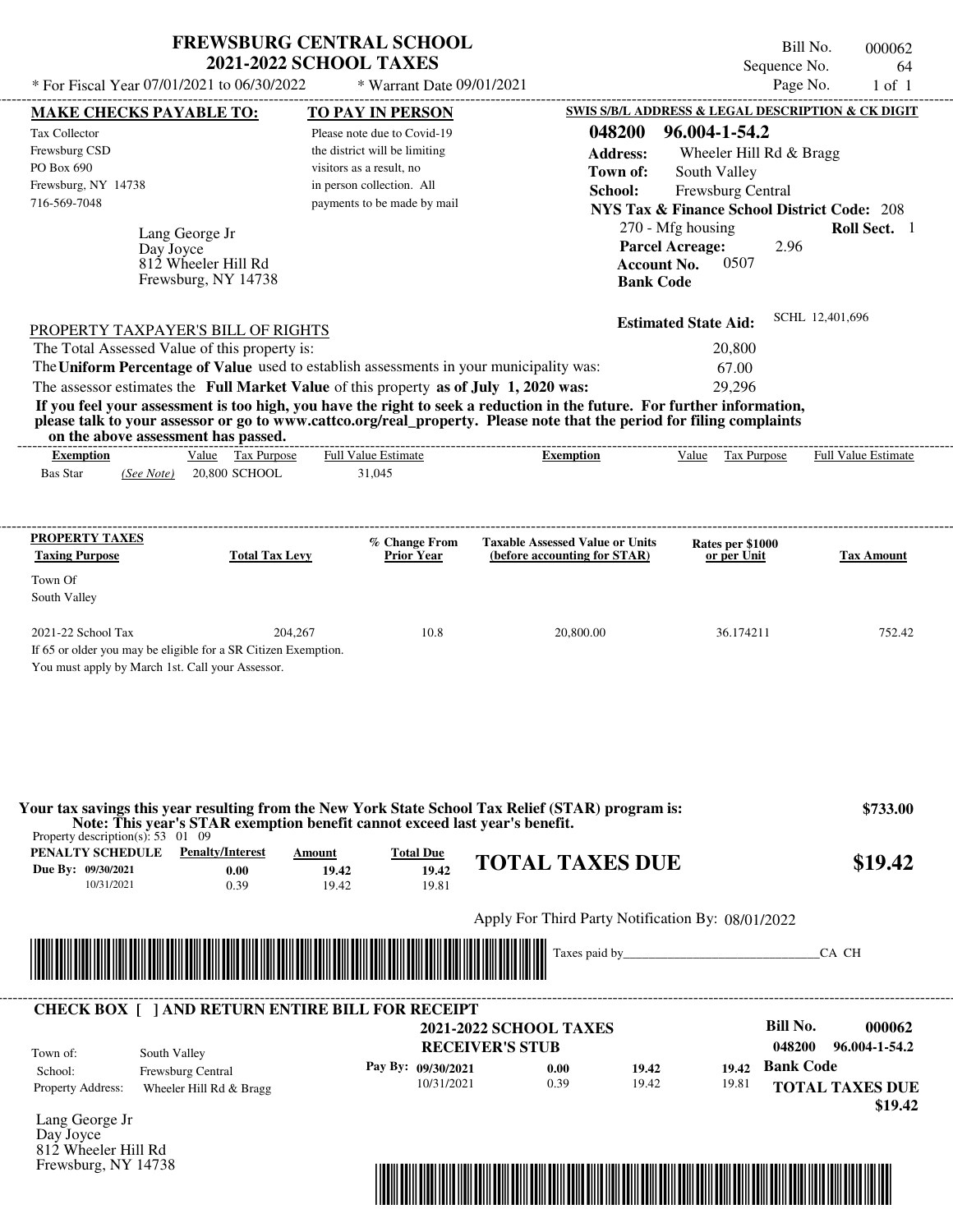| * For Fiscal Year 07/01/2021 to 06/30/2022                                                                                                                                                                                                                                                                                                                                                                                                                                                                                                                         | <b>FREWSBURG CENTRAL SCHOOL</b><br><b>2021-2022 SCHOOL TAXES</b>           | * Warrant Date 09/01/2021                                                                                                                            |                                                   | Sequence No.                                                                                                                                                                                                                                 | Bill No.<br>000063<br>65<br>Page No.<br>$1$ of $1$ |
|--------------------------------------------------------------------------------------------------------------------------------------------------------------------------------------------------------------------------------------------------------------------------------------------------------------------------------------------------------------------------------------------------------------------------------------------------------------------------------------------------------------------------------------------------------------------|----------------------------------------------------------------------------|------------------------------------------------------------------------------------------------------------------------------------------------------|---------------------------------------------------|----------------------------------------------------------------------------------------------------------------------------------------------------------------------------------------------------------------------------------------------|----------------------------------------------------|
| <b>MAKE CHECKS PAYABLE TO:</b>                                                                                                                                                                                                                                                                                                                                                                                                                                                                                                                                     |                                                                            | TO PAY IN PERSON                                                                                                                                     |                                                   | SWIS S/B/L ADDRESS & LEGAL DESCRIPTION & CK DIGIT                                                                                                                                                                                            |                                                    |
| <b>Tax Collector</b><br>Frewsburg CSD<br>PO Box 690<br>Frewsburg, NY 14738<br>716-569-7048<br>Lang George W Jr<br>812 Wheeler Hill Rd<br>Frewsburg, NY 14738                                                                                                                                                                                                                                                                                                                                                                                                       |                                                                            | Please note due to Covid-19<br>the district will be limiting<br>visitors as a result, no<br>in person collection. All<br>payments to be made by mail | 048200<br><b>Address:</b><br>Town of:<br>School:  | 96.004-1-54.1<br>794 Wheeler Hill Rd<br>South Valley<br>Frewsburg Central<br><b>NYS Tax &amp; Finance School District Code: 208</b><br>210 - 1 Family Res<br><b>Parcel Acreage:</b><br><b>Account No.</b><br>0183<br><b>Bank Code</b><br>032 | Roll Sect. 1<br>9.20                               |
| PROPERTY TAXPAYER'S BILL OF RIGHTS<br>The Total Assessed Value of this property is:<br>The Uniform Percentage of Value used to establish assessments in your municipality was:<br>The assessor estimates the Full Market Value of this property as of July 1, 2020 was:<br>If you feel your assessment is too high, you have the right to seek a reduction in the future. For further information,<br>please talk to your assessor or go to www.cattco.org/real_property. Please note that the period for filing complaints<br>on the above assessment has passed. |                                                                            |                                                                                                                                                      |                                                   | <b>Estimated State Aid:</b><br>47,300<br>67.00<br>66,620                                                                                                                                                                                     | SCHL 12,401,696                                    |
| <b>Exemption</b>                                                                                                                                                                                                                                                                                                                                                                                                                                                                                                                                                   | Value Tax Purpose                                                          | <b>Full Value Estimate</b>                                                                                                                           | <b>Exemption</b>                                  | Value Tax Purpose                                                                                                                                                                                                                            | Full Value Estimate                                |
| PROPERTY TAXES                                                                                                                                                                                                                                                                                                                                                                                                                                                                                                                                                     |                                                                            | % Change From                                                                                                                                        | <b>Taxable Assessed Value or Units</b>            | Rates per \$1000                                                                                                                                                                                                                             |                                                    |
| <b>Taxing Purpose</b><br>Town Of<br>South Valley                                                                                                                                                                                                                                                                                                                                                                                                                                                                                                                   | <b>Total Tax Levy</b>                                                      | <b>Prior Year</b>                                                                                                                                    |                                                   | or per Unit                                                                                                                                                                                                                                  | <b>Tax Amount</b>                                  |
| 2021-22 School Tax<br>If 65 or older you may be eligible for a SR Citizen Exemption.<br>You must apply by March 1st. Call your Assessor.                                                                                                                                                                                                                                                                                                                                                                                                                           | 204,267                                                                    | 10.8                                                                                                                                                 | 47,300.00                                         | 36.174211                                                                                                                                                                                                                                    | 1,711.04                                           |
| Property description(s): $53 \quad 01 \quad 09$<br>PENALTY SCHEDULE<br>Due By: 09/30/2021<br>10/31/2021                                                                                                                                                                                                                                                                                                                                                                                                                                                            | <b>Penalty/Interest</b><br>Amount<br>0.00<br>1,711.04<br>34.22<br>1,711.04 | <b>Total Due</b><br>1,711.04<br>1,745.26                                                                                                             | <b>TOTAL TAXES DUE</b>                            |                                                                                                                                                                                                                                              | \$1,711.04                                         |
|                                                                                                                                                                                                                                                                                                                                                                                                                                                                                                                                                                    |                                                                            |                                                                                                                                                      | Apply For Third Party Notification By: 08/01/2022 |                                                                                                                                                                                                                                              |                                                    |
|                                                                                                                                                                                                                                                                                                                                                                                                                                                                                                                                                                    |                                                                            |                                                                                                                                                      | Taxes paid by                                     |                                                                                                                                                                                                                                              | CA CH                                              |
|                                                                                                                                                                                                                                                                                                                                                                                                                                                                                                                                                                    |                                                                            |                                                                                                                                                      |                                                   |                                                                                                                                                                                                                                              |                                                    |

Lang George W Jr 812 Wheeler Hill Rd Frewsburg, NY 14738

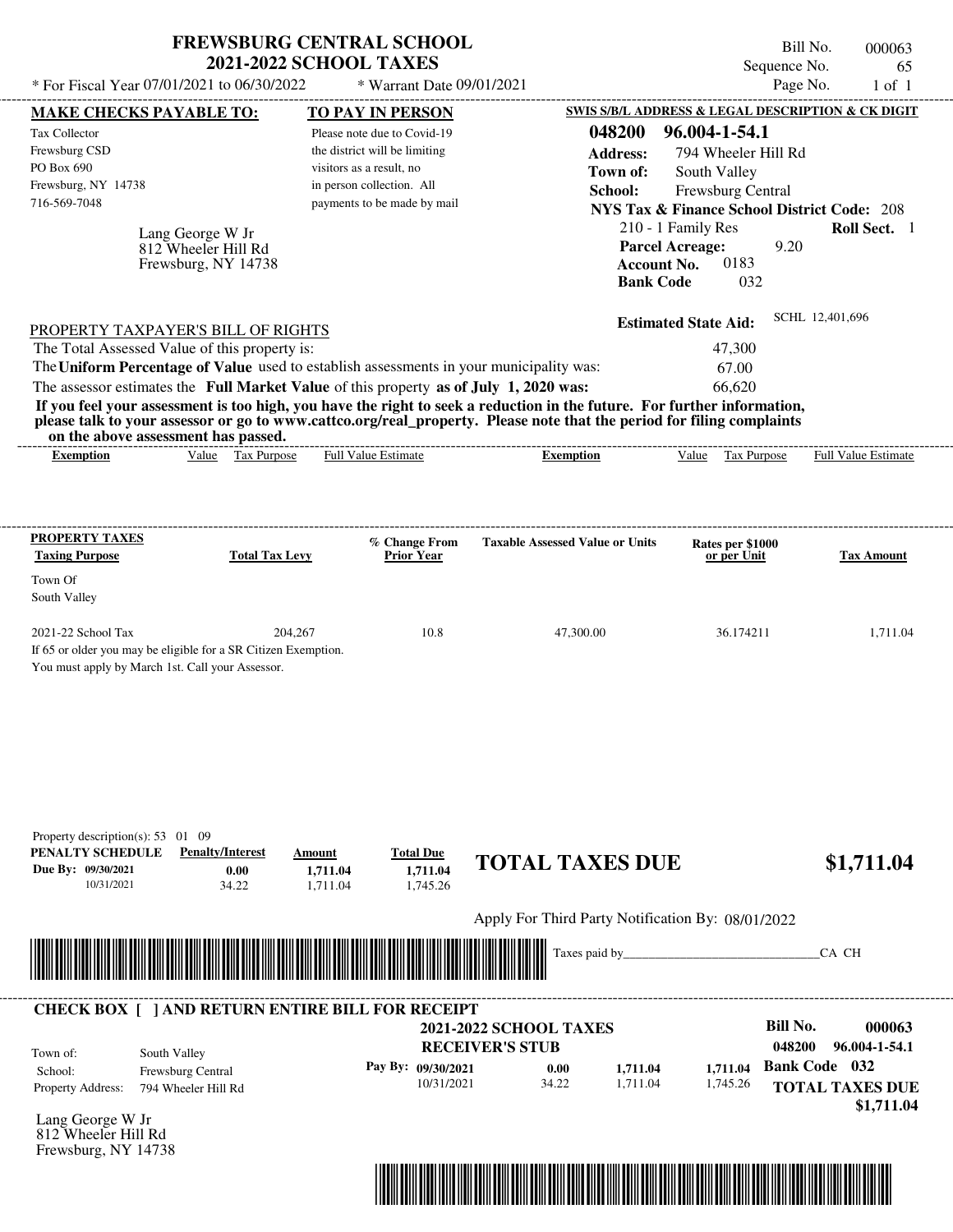|                                                                                                                                                                                  | <b>FREWSBURG CENTRAL SCHOOL</b><br><b>2021-2022 SCHOOL TAXES</b>      |                                      |                                                                                                                                                                                                                                                                      | Bill No.<br>Sequence No.                                         | 000064<br>66                   |
|----------------------------------------------------------------------------------------------------------------------------------------------------------------------------------|-----------------------------------------------------------------------|--------------------------------------|----------------------------------------------------------------------------------------------------------------------------------------------------------------------------------------------------------------------------------------------------------------------|------------------------------------------------------------------|--------------------------------|
| * For Fiscal Year 07/01/2021 to 06/30/2022                                                                                                                                       |                                                                       | * Warrant Date 09/01/2021            |                                                                                                                                                                                                                                                                      | Page No.                                                         | $1$ of $1$                     |
| <b>MAKE CHECKS PAYABLE TO:</b>                                                                                                                                                   |                                                                       | TO PAY IN PERSON                     |                                                                                                                                                                                                                                                                      | SWIS S/B/L ADDRESS & LEGAL DESCRIPTION & CK DIGIT                |                                |
| <b>Tax Collector</b>                                                                                                                                                             |                                                                       | Please note due to Covid-19          | 048200                                                                                                                                                                                                                                                               | 96.004-1-54.3                                                    |                                |
| Frewsburg CSD                                                                                                                                                                    |                                                                       | the district will be limiting        | <b>Address:</b>                                                                                                                                                                                                                                                      | Wheeler Hill Rd                                                  |                                |
| PO Box 690                                                                                                                                                                       |                                                                       | visitors as a result, no             | Town of:                                                                                                                                                                                                                                                             | South Valley                                                     |                                |
| Frewsburg, NY 14738                                                                                                                                                              |                                                                       | in person collection. All            | School:                                                                                                                                                                                                                                                              | Frewsburg Central                                                |                                |
| 716-569-7048                                                                                                                                                                     |                                                                       | payments to be made by mail          |                                                                                                                                                                                                                                                                      | <b>NYS Tax &amp; Finance School District Code: 208</b>           |                                |
| Lang George W Jr                                                                                                                                                                 | 794 Wheeler Hill Rd<br>Frewsburg, NY 14738                            |                                      | <b>Account No.</b><br><b>Bank Code</b>                                                                                                                                                                                                                               | $314$ - Rural vac $\leq 10$<br><b>Parcel Dimensions:</b><br>0540 | Roll Sect. 1<br>250.00 X 75.00 |
|                                                                                                                                                                                  |                                                                       |                                      |                                                                                                                                                                                                                                                                      | <b>Estimated State Aid:</b>                                      | SCHL 12,401,696                |
| PROPERTY TAXPAYER'S BILL OF RIGHTS                                                                                                                                               |                                                                       |                                      |                                                                                                                                                                                                                                                                      |                                                                  |                                |
| The Total Assessed Value of this property is:                                                                                                                                    |                                                                       |                                      |                                                                                                                                                                                                                                                                      | 3,200                                                            |                                |
| The Uniform Percentage of Value used to establish assessments in your municipality was:<br>The assessor estimates the Full Market Value of this property as of July 1, 2020 was: |                                                                       |                                      |                                                                                                                                                                                                                                                                      | 67.00<br>4,507                                                   |                                |
| on the above assessment has passed.<br><b>Exemption</b>                                                                                                                          | Value Tax Purpose                                                     | <b>Full Value Estimate</b>           | If you feel your assessment is too high, you have the right to seek a reduction in the future. For further information,<br>please talk to your assessor or go to www.cattco.org/real_property. Please note that the period for filing complaints<br><b>Exemption</b> | Value Tax Purpose                                                | Full Value Estimate            |
| PROPERTY TAXES<br><b>Taxing Purpose</b>                                                                                                                                          | <b>Total Tax Levy</b>                                                 | % Change From<br><b>Prior Year</b>   | <b>Taxable Assessed Value or Units</b>                                                                                                                                                                                                                               | Rates per \$1000<br>or per Unit                                  | <b>Tax Amount</b>              |
| Town Of<br>South Valley                                                                                                                                                          |                                                                       |                                      |                                                                                                                                                                                                                                                                      |                                                                  |                                |
| 2021-22 School Tax                                                                                                                                                               | 204,267                                                               | 10.8                                 | 3,200.00                                                                                                                                                                                                                                                             | 36.174211                                                        | 115.76                         |
| If 65 or older you may be eligible for a SR Citizen Exemption.<br>You must apply by March 1st. Call your Assessor.                                                               |                                                                       |                                      |                                                                                                                                                                                                                                                                      |                                                                  |                                |
| Property description(s): 53 01 09<br>PENALTY SCHEDULE<br>Due By: 09/30/2021<br>10/31/2021                                                                                        | <b>Penalty/Interest</b><br>Amount<br>0.00<br>115.76<br>2.32<br>115.76 | <b>Total Due</b><br>115.76<br>118.08 | <b>TOTAL TAXES DUE</b>                                                                                                                                                                                                                                               |                                                                  | \$115.76                       |
|                                                                                                                                                                                  |                                                                       |                                      | Apply For Third Party Notification By: 08/01/2022                                                                                                                                                                                                                    |                                                                  |                                |
|                                                                                                                                                                                  |                                                                       |                                      | Taxes paid by_                                                                                                                                                                                                                                                       |                                                                  | CA CH                          |
| <b>CHECK BOX [ ] AND RETURN ENTIRE BILL FOR RECEIPT</b>                                                                                                                          |                                                                       |                                      |                                                                                                                                                                                                                                                                      |                                                                  |                                |
|                                                                                                                                                                                  |                                                                       |                                      | <b>2021-2022 SCHOOL TAXES</b>                                                                                                                                                                                                                                        | <b>Bill No.</b>                                                  | 000064                         |
| South Valley<br>Town of:                                                                                                                                                         |                                                                       |                                      | <b>RECEIVER'S STUB</b>                                                                                                                                                                                                                                               | 048200                                                           | 96.004-1-54.3                  |
| Frewsburg Central<br>School:                                                                                                                                                     |                                                                       | Pay By: 09/30/2021                   | 0.00<br>115.76                                                                                                                                                                                                                                                       | <b>Bank Code</b><br>115.76                                       |                                |
| Property Address:<br>Wheeler Hill Rd                                                                                                                                             |                                                                       | 10/31/2021                           | 2.32<br>115.76                                                                                                                                                                                                                                                       | 118.08                                                           | <b>TOTAL TAXES DUE</b>         |
|                                                                                                                                                                                  |                                                                       |                                      |                                                                                                                                                                                                                                                                      |                                                                  | \$115.76                       |
|                                                                                                                                                                                  |                                                                       |                                      |                                                                                                                                                                                                                                                                      |                                                                  |                                |

Lang George W Jr 794 Wheeler Hill Rd Frewsburg, NY 14738

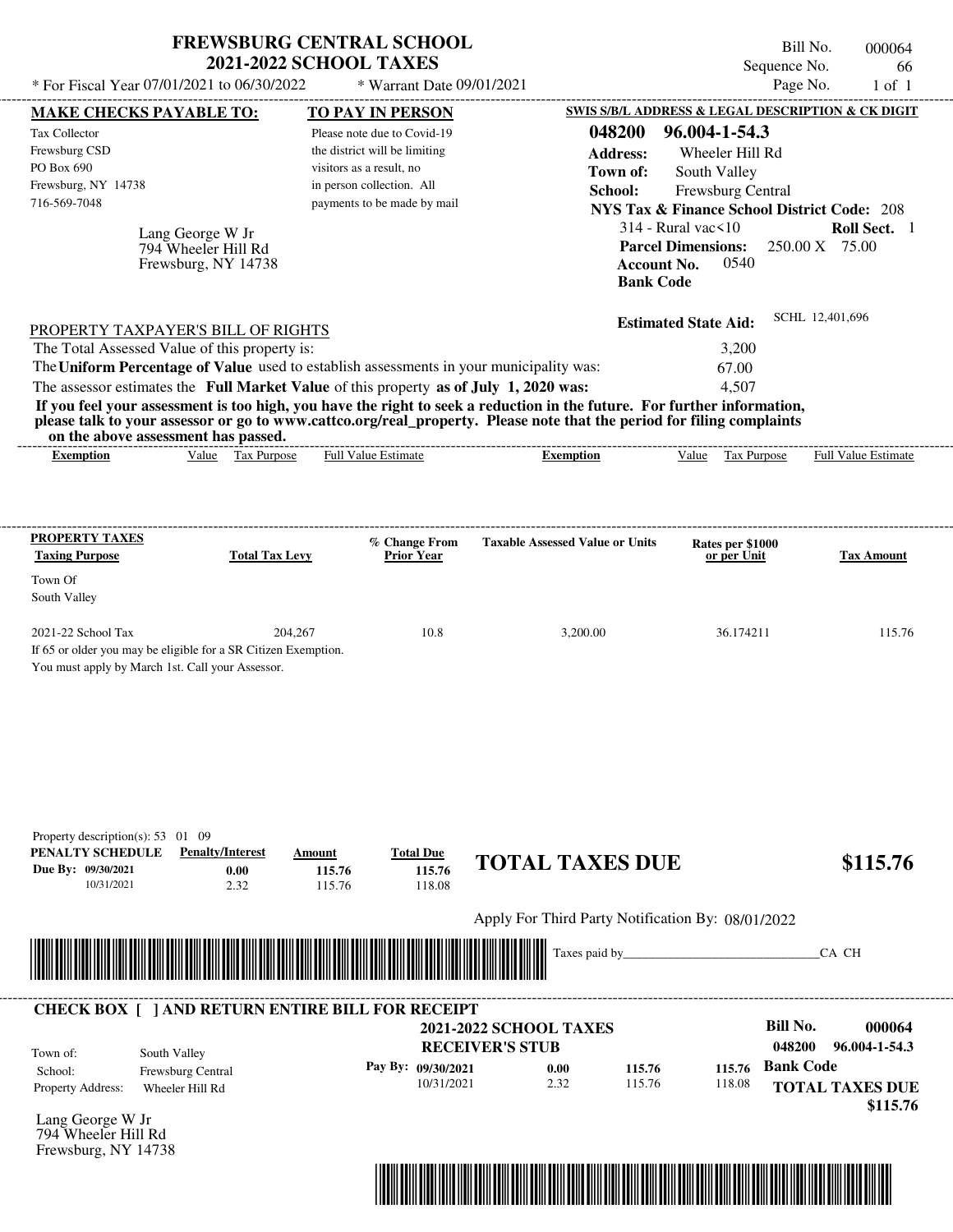| <b>FREWSBURG CENTRAL SCHOOL</b>                |                             |  |  |  |  |  |
|------------------------------------------------|-----------------------------|--|--|--|--|--|
| <b>2021-2022 SCHOOL TAXES</b>                  |                             |  |  |  |  |  |
| * For Fiscal Year $07/01/2021$ to $06/30/2022$ | $*$ Warrant Date 09/01/2021 |  |  |  |  |  |

Bill No. 000065 Sequence No. 67<br>Page No. 1 of 1

|                                                                                                                                                                                  | <b>MAKE CHECKS PAYABLE TO:</b>                | <b>TO PAY IN PERSON</b>                                                     |                        |                                                   |                                        | SWIS S/B/L ADDRESS & LEGAL DESCRIPTION & CK DIGIT      |                  |                                    |
|----------------------------------------------------------------------------------------------------------------------------------------------------------------------------------|-----------------------------------------------|-----------------------------------------------------------------------------|------------------------|---------------------------------------------------|----------------------------------------|--------------------------------------------------------|------------------|------------------------------------|
| <b>Tax Collector</b>                                                                                                                                                             |                                               | Please note due to Covid-19                                                 |                        |                                                   | 048200                                 | 105.002-1-4                                            |                  |                                    |
| Frewsburg CSD                                                                                                                                                                    |                                               | the district will be limiting                                               |                        |                                                   | <b>Address:</b>                        | 12759 Gurnsey Hollow Rd                                |                  |                                    |
| PO Box 690                                                                                                                                                                       |                                               | visitors as a result, no                                                    |                        |                                                   | Town of:                               | South Valley                                           |                  |                                    |
| Frewsburg, NY 14738                                                                                                                                                              |                                               | in person collection. All                                                   |                        |                                                   | School:                                | Frewsburg Central                                      |                  |                                    |
| 716-569-7048                                                                                                                                                                     |                                               | payments to be made by mail                                                 |                        |                                                   |                                        | <b>NYS Tax &amp; Finance School District Code: 208</b> |                  |                                    |
|                                                                                                                                                                                  |                                               |                                                                             |                        |                                                   |                                        |                                                        |                  |                                    |
|                                                                                                                                                                                  | Lasota Karen E                                |                                                                             |                        |                                                   |                                        | 210 - 1 Family Res                                     |                  | Roll Sect. 1                       |
|                                                                                                                                                                                  | 12759 Gurnsey Hollow Rd                       |                                                                             |                        |                                                   |                                        | <b>Parcel Acreage:</b>                                 | 24.10            |                                    |
|                                                                                                                                                                                  | Frewsburg, NY 14738                           |                                                                             |                        |                                                   | <b>Account No.</b><br><b>Bank Code</b> | 0353                                                   |                  |                                    |
|                                                                                                                                                                                  |                                               |                                                                             |                        |                                                   |                                        |                                                        |                  |                                    |
| PROPERTY TAXPAYER'S BILL OF RIGHTS                                                                                                                                               |                                               |                                                                             |                        |                                                   |                                        | <b>Estimated State Aid:</b>                            | SCHL 12,401,696  |                                    |
| The Total Assessed Value of this property is:                                                                                                                                    |                                               |                                                                             |                        |                                                   |                                        | 52,800                                                 |                  |                                    |
| The Uniform Percentage of Value used to establish assessments in your municipality was:                                                                                          |                                               |                                                                             |                        |                                                   |                                        | 67.00                                                  |                  |                                    |
| The assessor estimates the Full Market Value of this property as of July 1, 2020 was:                                                                                            |                                               |                                                                             |                        |                                                   |                                        | 74,366                                                 |                  |                                    |
| If you feel your assessment is too high, you have the right to seek a reduction in the future. For further information,                                                          |                                               |                                                                             |                        |                                                   |                                        |                                                        |                  |                                    |
| please talk to your assessor or go to www.cattco.org/real_property. Please note that the period for filing complaints                                                            |                                               |                                                                             |                        |                                                   |                                        |                                                        |                  |                                    |
| on the above assessment has passed.                                                                                                                                              |                                               | <b>Full Value Estimate</b>                                                  |                        |                                                   |                                        |                                                        |                  |                                    |
| <b>Exemption</b><br>Enh Star                                                                                                                                                     | Value Tax Purpose<br>(See Note) 50,200 SCHOOL | 74,925                                                                      |                        | <b>Exemption</b>                                  |                                        | Value Tax Purpose                                      |                  | <b>Full Value Estimate</b>         |
|                                                                                                                                                                                  |                                               |                                                                             |                        |                                                   |                                        |                                                        |                  |                                    |
|                                                                                                                                                                                  |                                               |                                                                             |                        |                                                   |                                        |                                                        |                  |                                    |
| <b>PROPERTY TAXES</b>                                                                                                                                                            |                                               | % Change From                                                               |                        | <b>Taxable Assessed Value or Units</b>            |                                        | Rates per \$1000                                       |                  |                                    |
| <b>Taxing Purpose</b>                                                                                                                                                            | <b>Total Tax Levy</b>                         | <b>Prior Year</b>                                                           |                        | (before accounting for STAR)                      |                                        | or per Unit                                            |                  | <b>Tax Amount</b>                  |
| Town Of                                                                                                                                                                          |                                               |                                                                             |                        |                                                   |                                        |                                                        |                  |                                    |
| South Valley                                                                                                                                                                     |                                               |                                                                             |                        |                                                   |                                        |                                                        |                  |                                    |
| 2021-22 School Tax                                                                                                                                                               | 204,267                                       |                                                                             | 10.8                   | 52,800.00                                         |                                        | 36.174211                                              |                  | 1,910.00                           |
|                                                                                                                                                                                  |                                               |                                                                             |                        |                                                   |                                        |                                                        |                  |                                    |
|                                                                                                                                                                                  |                                               |                                                                             |                        |                                                   |                                        |                                                        |                  |                                    |
|                                                                                                                                                                                  |                                               |                                                                             |                        |                                                   |                                        |                                                        |                  |                                    |
|                                                                                                                                                                                  |                                               |                                                                             |                        |                                                   |                                        |                                                        |                  |                                    |
|                                                                                                                                                                                  |                                               |                                                                             |                        |                                                   |                                        |                                                        |                  |                                    |
|                                                                                                                                                                                  |                                               |                                                                             |                        |                                                   |                                        |                                                        |                  |                                    |
| If 65 or older you may be eligible for a SR Citizen Exemption.<br>You must apply by March 1st. Call your Assessor.                                                               |                                               |                                                                             |                        |                                                   |                                        |                                                        |                  |                                    |
|                                                                                                                                                                                  |                                               |                                                                             |                        |                                                   |                                        |                                                        |                  |                                    |
|                                                                                                                                                                                  |                                               |                                                                             |                        |                                                   |                                        |                                                        |                  | \$1,574.00                         |
| Your tax savings this year resulting from the New York State School Tax Relief (STAR) program is:<br>Property description(s): $43 \quad 01 \quad 09$                             |                                               | Note: This year's STAR exemption benefit cannot exceed last year's benefit. |                        |                                                   |                                        |                                                        |                  |                                    |
|                                                                                                                                                                                  |                                               | <b>Total Due</b><br>Amount                                                  |                        |                                                   |                                        |                                                        |                  |                                    |
|                                                                                                                                                                                  | 0.00                                          | 336.00                                                                      | 336.00                 | <b>TOTAL TAXES DUE</b>                            |                                        |                                                        |                  | \$336.00                           |
| 10/31/2021                                                                                                                                                                       | 6.72                                          | 336.00                                                                      | 342.72                 |                                                   |                                        |                                                        |                  |                                    |
| <b>PENALTY SCHEDULE</b> Penalty/Interest<br>Due By: 09/30/2021                                                                                                                   |                                               |                                                                             |                        | Apply For Third Party Notification By: 08/01/2022 |                                        |                                                        |                  |                                    |
|                                                                                                                                                                                  |                                               |                                                                             |                        |                                                   |                                        |                                                        |                  |                                    |
|                                                                                                                                                                                  |                                               |                                                                             |                        |                                                   |                                        |                                                        |                  | CA CH                              |
|                                                                                                                                                                                  |                                               |                                                                             |                        |                                                   |                                        |                                                        |                  |                                    |
| <u> Maria Alemania de Santiago de la contrada de la contrada de la contrada de la contrada de la contrada de la c</u><br><b>CHECK BOX [ ] AND RETURN ENTIRE BILL FOR RECEIPT</b> |                                               |                                                                             |                        |                                                   |                                        |                                                        |                  |                                    |
|                                                                                                                                                                                  |                                               |                                                                             |                        | <b>2021-2022 SCHOOL TAXES</b>                     |                                        |                                                        | <b>Bill No.</b>  | 000065                             |
| Town of:                                                                                                                                                                         |                                               |                                                                             | <b>RECEIVER'S STUB</b> |                                                   |                                        |                                                        | 048200           | 105.002-1-4                        |
| South Valley<br>School:                                                                                                                                                          | Frewsburg Central                             | Pay By: 09/30/2021                                                          |                        | 0.00                                              | 336.00                                 | 336.00                                                 | <b>Bank Code</b> |                                    |
| <b>Property Address:</b>                                                                                                                                                         | 12759 Gurnsey Hollow Rd                       |                                                                             | 10/31/2021             | 6.72                                              | 336.00                                 | 342.72                                                 |                  |                                    |
| Lasota Karen E                                                                                                                                                                   |                                               |                                                                             |                        |                                                   |                                        |                                                        |                  | <b>TOTAL TAXES DUE</b><br>\$336.00 |

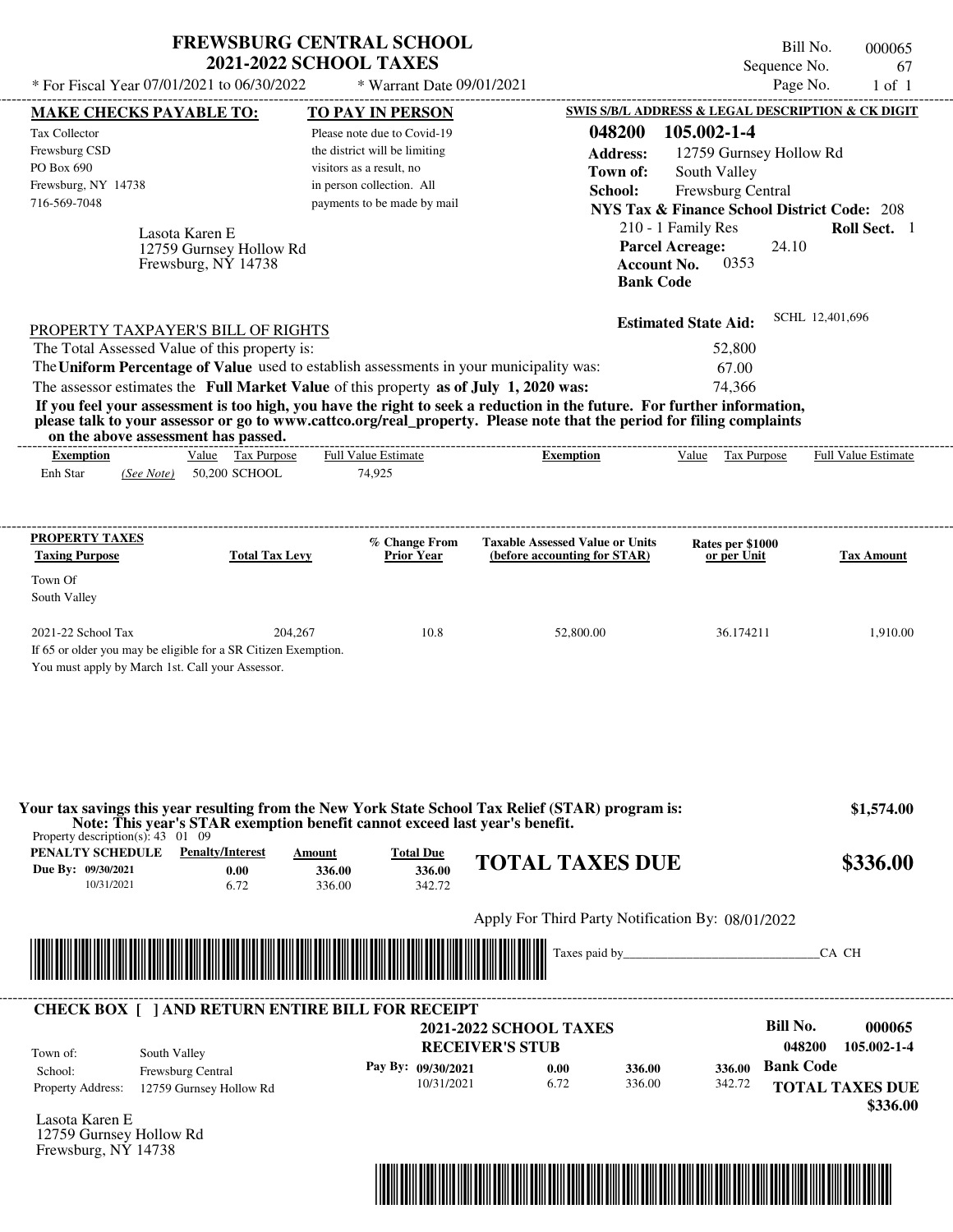| <b>FREWSBURG CENTRAL SCHOOL</b> |
|---------------------------------|
| <b>2021-2022 SCHOOL TAXES</b>   |

Bill No. 000066 Sequence No. 68

| * For Fiscal Year 07/01/2021 to 06/30/2022                                                                                               |                                   | * Warrant Date 09/01/2021                             |                                                                                                                         |                             | Page No.<br>$1$ of $1$                                 |
|------------------------------------------------------------------------------------------------------------------------------------------|-----------------------------------|-------------------------------------------------------|-------------------------------------------------------------------------------------------------------------------------|-----------------------------|--------------------------------------------------------|
| <b>MAKE CHECKS PAYABLE TO:</b>                                                                                                           |                                   | <b>TO PAY IN PERSON</b>                               |                                                                                                                         |                             | SWIS S/B/L ADDRESS & LEGAL DESCRIPTION & CK DIGIT      |
| Tax Collector                                                                                                                            |                                   | Please note due to Covid-19                           | 048200                                                                                                                  | 105.002-1-1.26              |                                                        |
| Frewsburg CSD<br>PO Box 690                                                                                                              |                                   | the district will be limiting                         | <b>Address:</b>                                                                                                         | 8 Gurnsey Hollow Rd         |                                                        |
| Frewsburg, NY 14738                                                                                                                      |                                   | visitors as a result, no<br>in person collection. All | Town of:                                                                                                                | South Valley                |                                                        |
| 716-569-7048                                                                                                                             |                                   | payments to be made by mail                           | School:                                                                                                                 | Frewsburg Central           | <b>NYS Tax &amp; Finance School District Code: 208</b> |
|                                                                                                                                          |                                   |                                                       |                                                                                                                         | 260 - Seasonal res          | Roll Sect. 1                                           |
| Lawton David C.<br>Privitera Laurie J.                                                                                                   |                                   |                                                       |                                                                                                                         | <b>Parcel Acreage:</b>      | 12.37                                                  |
| PO Box 483                                                                                                                               |                                   |                                                       |                                                                                                                         | <b>Account No.</b><br>0655  |                                                        |
|                                                                                                                                          | Frewsburg, NY 14738               |                                                       |                                                                                                                         | <b>Bank Code</b>            |                                                        |
|                                                                                                                                          |                                   |                                                       |                                                                                                                         |                             | SCHL 12,401,696                                        |
| PROPERTY TAXPAYER'S BILL OF RIGHTS                                                                                                       |                                   |                                                       |                                                                                                                         | <b>Estimated State Aid:</b> |                                                        |
| The Total Assessed Value of this property is:<br>The Uniform Percentage of Value used to establish assessments in your municipality was: |                                   |                                                       |                                                                                                                         | 39,100                      |                                                        |
| The assessor estimates the Full Market Value of this property as of July 1, 2020 was:                                                    |                                   |                                                       |                                                                                                                         | 67.00<br>55,070             |                                                        |
|                                                                                                                                          |                                   |                                                       | If you feel your assessment is too high, you have the right to seek a reduction in the future. For further information, |                             |                                                        |
|                                                                                                                                          |                                   |                                                       | please talk to your assessor or go to www.cattco.org/real_property. Please note that the period for filing complaints   |                             |                                                        |
| on the above assessment has passed.                                                                                                      |                                   |                                                       |                                                                                                                         |                             |                                                        |
| <b>Exemption</b>                                                                                                                         | Value Tax Purpose                 | Full Value Estimate                                   | <b>Exemption</b>                                                                                                        | Value Tax Purpose           | Full Value Estimate                                    |
|                                                                                                                                          |                                   |                                                       |                                                                                                                         |                             |                                                        |
|                                                                                                                                          |                                   |                                                       |                                                                                                                         |                             |                                                        |
| <b>PROPERTY TAXES</b>                                                                                                                    |                                   | % Change From                                         | <b>Taxable Assessed Value or Units</b>                                                                                  | Rates per \$1000            |                                                        |
| <b>Taxing Purpose</b>                                                                                                                    | <b>Total Tax Levy</b>             | <b>Prior Year</b>                                     |                                                                                                                         | or per Unit                 | <b>Tax Amount</b>                                      |
| Town Of<br>South Valley                                                                                                                  |                                   |                                                       |                                                                                                                         |                             |                                                        |
|                                                                                                                                          |                                   |                                                       |                                                                                                                         |                             |                                                        |
| 2021-22 School Tax                                                                                                                       | 204,267                           | 10.8                                                  | 39,100.00                                                                                                               | 36.174211                   | 1,414.41                                               |
| If 65 or older you may be eligible for a SR Citizen Exemption.                                                                           |                                   |                                                       |                                                                                                                         |                             |                                                        |
| You must apply by March 1st. Call your Assessor.                                                                                         |                                   |                                                       |                                                                                                                         |                             |                                                        |
|                                                                                                                                          |                                   |                                                       |                                                                                                                         |                             |                                                        |
|                                                                                                                                          |                                   |                                                       |                                                                                                                         |                             |                                                        |
|                                                                                                                                          |                                   |                                                       |                                                                                                                         |                             |                                                        |
|                                                                                                                                          |                                   |                                                       |                                                                                                                         |                             |                                                        |
|                                                                                                                                          |                                   |                                                       |                                                                                                                         |                             |                                                        |
|                                                                                                                                          |                                   |                                                       |                                                                                                                         |                             |                                                        |
| Property description(s): $51 \quad 01 \quad 09$                                                                                          | Sawmill Run Sub Div               | Phase Ii                                              |                                                                                                                         |                             |                                                        |
| PENALTY SCHEDULE                                                                                                                         | <b>Penalty/Interest</b><br>Amount | <b>Total Due</b>                                      | <b>TOTAL TAXES DUE</b>                                                                                                  |                             | \$1,414.41                                             |
| Due By: 09/30/2021<br>10/31/2021                                                                                                         | 0.00<br>28.29                     | 1,414.41<br>1,414.41<br>1,442.70<br>1,414.41          |                                                                                                                         |                             |                                                        |
|                                                                                                                                          |                                   |                                                       |                                                                                                                         |                             |                                                        |
|                                                                                                                                          |                                   |                                                       | Apply For Third Party Notification By: 08/01/2022                                                                       |                             |                                                        |
|                                                                                                                                          |                                   |                                                       | Taxes paid by_                                                                                                          |                             | CA CH                                                  |
|                                                                                                                                          |                                   |                                                       |                                                                                                                         |                             |                                                        |
|                                                                                                                                          |                                   |                                                       |                                                                                                                         |                             |                                                        |
| <b>CHECK BOX [ ] AND RETURN ENTIRE BILL FOR RECEIPT</b>                                                                                  |                                   |                                                       |                                                                                                                         |                             |                                                        |
|                                                                                                                                          |                                   |                                                       | <b>2021-2022 SCHOOL TAXES</b>                                                                                           |                             | <b>Bill No.</b><br>000066                              |
| South Valley<br>Town of:                                                                                                                 |                                   |                                                       | <b>RECEIVER'S STUB</b>                                                                                                  |                             | 048200<br>105.002-1-1.26                               |
| Frewsburg Central<br>School:                                                                                                             |                                   | Pay By: 09/30/2021<br>10/31/2021                      | 0.00<br>1,414.41<br>28.29<br>1,414.41                                                                                   | 1,414.41<br>1,442.70        | <b>Bank Code</b>                                       |
| Property Address:<br>8 Gurnsey Hollow Rd                                                                                                 |                                   |                                                       |                                                                                                                         |                             | <b>TOTAL TAXES DUE</b><br>\$1,414.41                   |
| Lawton David C.                                                                                                                          |                                   |                                                       |                                                                                                                         |                             |                                                        |
| Privitera Laurie J.                                                                                                                      |                                   |                                                       |                                                                                                                         |                             |                                                        |
| PO Box 483<br>Frewsburg, NY 14738                                                                                                        |                                   |                                                       |                                                                                                                         |                             |                                                        |
|                                                                                                                                          |                                   |                                                       |                                                                                                                         |                             |                                                        |

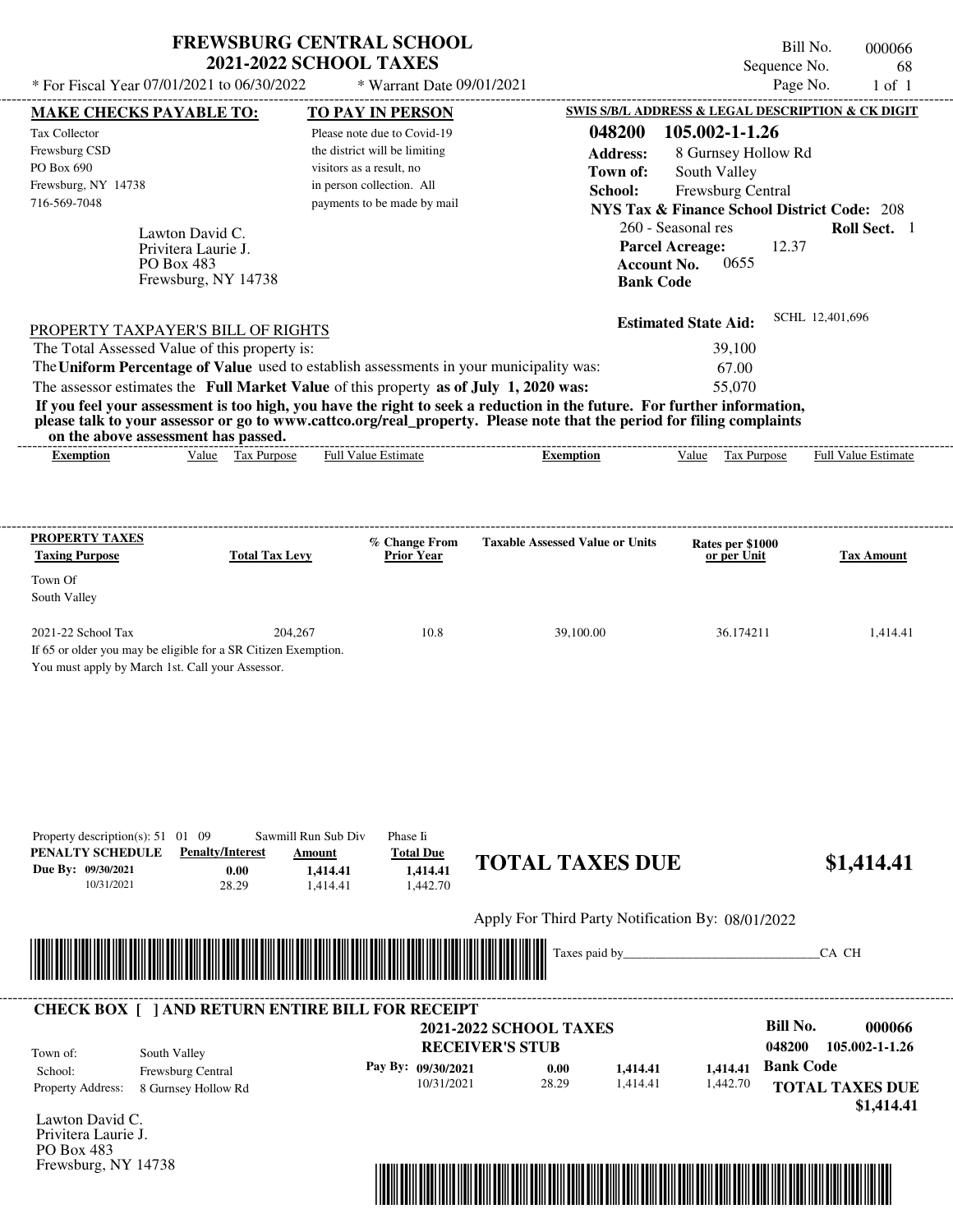| * For Fiscal Year 07/01/2021 to 06/30/2022                                                                                                                                                                                                                                                                     | <b>FREWSBURG CENTRAL SCHOOL</b><br><b>2021-2022 SCHOOL TAXES</b>                              | * Warrant Date 09/01/2021                                                                                                                                                |                                                                                                                                                                                                                                                  | Sequence No.<br>Page No.                                                                                                                                                                                                                                       | Bill No.<br>000067<br>69<br>$1$ of $1$                           |
|----------------------------------------------------------------------------------------------------------------------------------------------------------------------------------------------------------------------------------------------------------------------------------------------------------------|-----------------------------------------------------------------------------------------------|--------------------------------------------------------------------------------------------------------------------------------------------------------------------------|--------------------------------------------------------------------------------------------------------------------------------------------------------------------------------------------------------------------------------------------------|----------------------------------------------------------------------------------------------------------------------------------------------------------------------------------------------------------------------------------------------------------------|------------------------------------------------------------------|
|                                                                                                                                                                                                                                                                                                                |                                                                                               |                                                                                                                                                                          |                                                                                                                                                                                                                                                  |                                                                                                                                                                                                                                                                |                                                                  |
| <b>MAKE CHECKS PAYABLE TO:</b><br><b>Tax Collector</b><br>Frewsburg CSD<br>PO Box 690<br>Frewsburg, NY 14738<br>716-569-7048<br>Lewis Duane R<br>299 Rocky Glen Rd                                                                                                                                             | Adamsville, PA 16110                                                                          | TO PAY IN PERSON<br>Please note due to Covid-19<br>the district will be limiting<br>visitors as a result, no<br>in person collection. All<br>payments to be made by mail | 048200<br><b>Address:</b><br>Town of:<br>School:<br><b>Account No.</b><br><b>Bank Code</b>                                                                                                                                                       | SWIS S/B/L ADDRESS & LEGAL DESCRIPTION & CK DIGIT<br>105.002-1-1.27<br>Gurnsey Hollow Rd<br>South Valley<br><b>Frewsburg Central</b><br><b>NYS Tax &amp; Finance School District Code: 208</b><br>210 - 1 Family Res<br><b>Parcel Acreage:</b><br>5.32<br>0656 | Roll Sect. 1                                                     |
| PROPERTY TAXPAYER'S BILL OF RIGHTS<br>The Total Assessed Value of this property is:<br>The Uniform Percentage of Value used to establish assessments in your municipality was:<br>The assessor estimates the Full Market Value of this property as of July 1, 2020 was:<br>on the above assessment has passed. |                                                                                               |                                                                                                                                                                          | If you feel your assessment is too high, you have the right to seek a reduction in the future. For further information,<br>please talk to your assessor or go to www.cattco.org/real_property. Please note that the period for filing complaints | <b>Estimated State Aid:</b><br>41,200<br>67.00<br>58,028                                                                                                                                                                                                       | SCHL 12,401,696                                                  |
| <b>Exemption</b>                                                                                                                                                                                                                                                                                               | Value Tax Purpose                                                                             | <b>Full Value Estimate</b>                                                                                                                                               | <b>Exemption</b>                                                                                                                                                                                                                                 | Value Tax Purpose                                                                                                                                                                                                                                              | Full Value Estimate                                              |
| PROPERTY TAXES<br><b>Taxing Purpose</b><br>Town Of<br>South Valley                                                                                                                                                                                                                                             | <b>Total Tax Levy</b>                                                                         | % Change From<br><b>Prior Year</b>                                                                                                                                       | <b>Taxable Assessed Value or Units</b>                                                                                                                                                                                                           | Rates per \$1000<br>or per Unit                                                                                                                                                                                                                                | <b>Tax Amount</b>                                                |
| 2021-22 School Tax<br>If 65 or older you may be eligible for a SR Citizen Exemption.<br>You must apply by March 1st. Call your Assessor.                                                                                                                                                                       | 204,267                                                                                       | 10.8                                                                                                                                                                     | 41,200.00                                                                                                                                                                                                                                        | 36.174211                                                                                                                                                                                                                                                      | 1,490.38                                                         |
| Property description(s): $51 \quad 01 \quad 09$<br>PENALTY SCHEDULE<br>Due By: 09/30/2021<br>10/31/2021                                                                                                                                                                                                        | Sylvan glenn #9<br><b>Penalty/Interest</b><br>Amount<br>0.00<br>1,490.38<br>29.81<br>1,490.38 | <b>Total Due</b><br>1,490.38<br>1,520.19                                                                                                                                 | <b>TOTAL TAXES DUE</b>                                                                                                                                                                                                                           |                                                                                                                                                                                                                                                                | \$1,490.38                                                       |
|                                                                                                                                                                                                                                                                                                                |                                                                                               |                                                                                                                                                                          | Apply For Third Party Notification By: 08/01/2022<br>Taxes paid by_                                                                                                                                                                              |                                                                                                                                                                                                                                                                | CA CH                                                            |
| <b>CHECK BOX [ ] AND RETURN ENTIRE BILL FOR RECEIPT</b><br>South Valley<br>Town of:<br>Frewsburg Central<br>School:<br>Property Address:<br>Gurnsey Hollow Rd                                                                                                                                                  |                                                                                               | Pay By: 09/30/2021<br>10/31/2021                                                                                                                                         | <b>2021-2022 SCHOOL TAXES</b><br><b>RECEIVER'S STUB</b><br>0.00<br>1,490.38<br>29.81<br>1,490.38                                                                                                                                                 | <b>Bill No.</b><br>048200<br><b>Bank Code</b><br>1,490.38<br>1,520.19                                                                                                                                                                                          | 000067<br>105.002-1-1.27<br><b>TOTAL TAXES DUE</b><br>\$1,490.38 |

Lewis Duane R 299 Rocky Glen Rd Adamsville, PA 16110

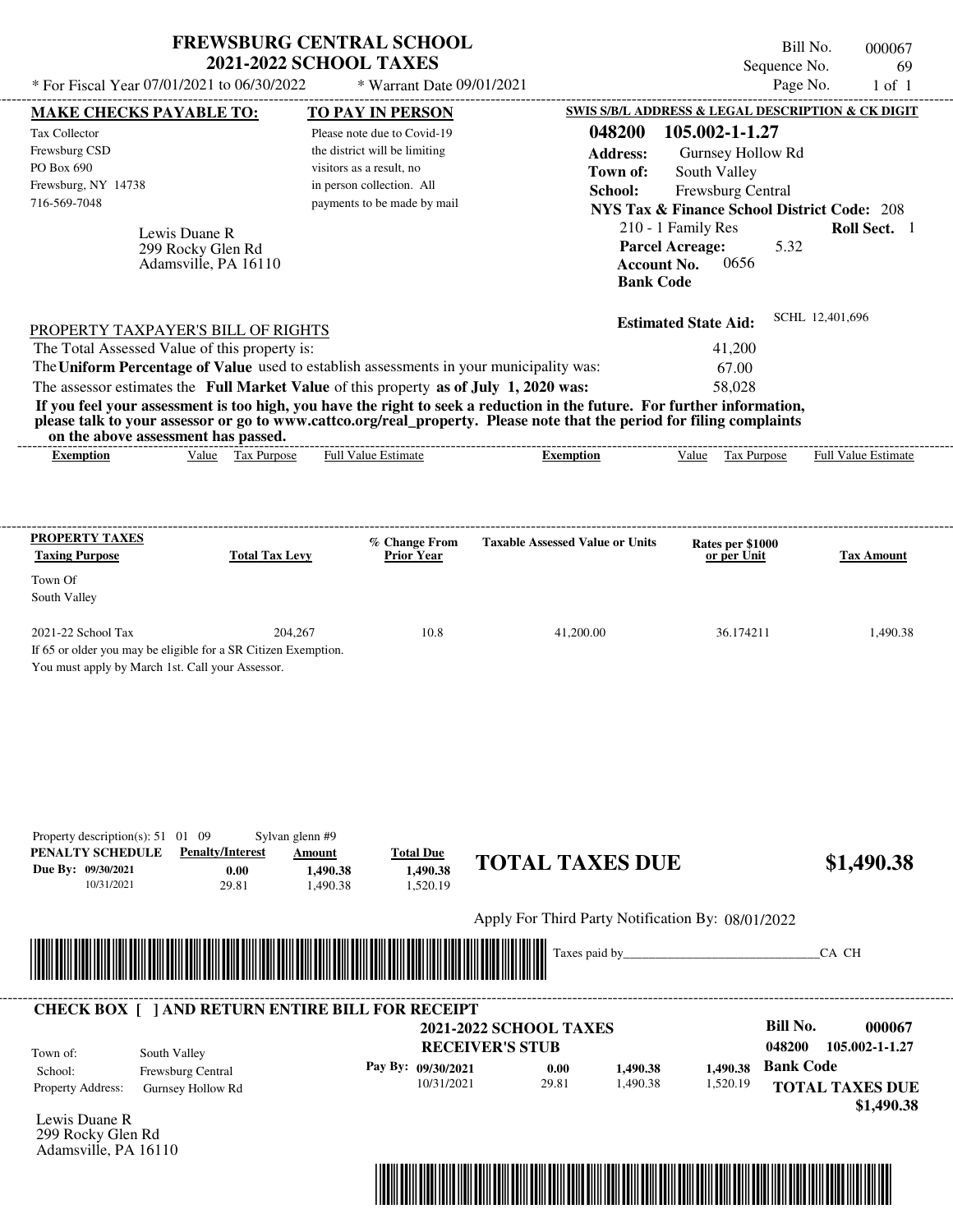| * For Fiscal Year 07/01/2021 to 06/30/2022                                                                                                                                                                                                                                                                     | <b>FREWSBURG CENTRAL SCHOOL</b>                              | <b>2021-2022 SCHOOL TAXES</b>                                                                                                                        | * Warrant Date 09/01/2021                                  |                                                                                                                                                                                                                                                  |                                                                           | Bill No.<br>000068<br>Sequence No.<br>70<br>Page No.<br>$1$ of $1$                       |
|----------------------------------------------------------------------------------------------------------------------------------------------------------------------------------------------------------------------------------------------------------------------------------------------------------------|--------------------------------------------------------------|------------------------------------------------------------------------------------------------------------------------------------------------------|------------------------------------------------------------|--------------------------------------------------------------------------------------------------------------------------------------------------------------------------------------------------------------------------------------------------|---------------------------------------------------------------------------|------------------------------------------------------------------------------------------|
| MAKE CHECKS PAYABLE TO:                                                                                                                                                                                                                                                                                        |                                                              | <b>TO PAY IN PERSON</b>                                                                                                                              |                                                            |                                                                                                                                                                                                                                                  |                                                                           | SWIS S/B/L ADDRESS & LEGAL DESCRIPTION & CK DIGIT                                        |
| Tax Collector<br>Frewsburg CSD<br>PO Box 690<br>Frewsburg, NY 14738<br>716-569-7048                                                                                                                                                                                                                            |                                                              | Please note due to Covid-19<br>the district will be limiting<br>visitors as a result, no<br>in person collection. All<br>payments to be made by mail |                                                            | 048200<br><b>Address:</b><br>Town of:<br>School:                                                                                                                                                                                                 | $96.002 - 2 - 1.1$<br>Oak Hill Rd<br>South Valley<br>Frewsburg Central    | <b>NYS Tax &amp; Finance School District Code: 208</b>                                   |
|                                                                                                                                                                                                                                                                                                                | Lodestro James J<br>996 Franquette Ave<br>San Jose, CA 95125 |                                                                                                                                                      |                                                            | <b>Bank Code</b>                                                                                                                                                                                                                                 | 312 - Vac w/imprv<br><b>Parcel Acreage:</b><br>0231<br><b>Account No.</b> | Roll Sect. 1<br>100.85                                                                   |
| PROPERTY TAXPAYER'S BILL OF RIGHTS<br>The Total Assessed Value of this property is:<br>The Uniform Percentage of Value used to establish assessments in your municipality was:<br>The assessor estimates the Full Market Value of this property as of July 1, 2020 was:<br>on the above assessment has passed. |                                                              |                                                                                                                                                      |                                                            | If you feel your assessment is too high, you have the right to seek a reduction in the future. For further information,<br>please talk to your assessor or go to www.cattco.org/real_property. Please note that the period for filing complaints | <b>Estimated State Aid:</b><br>71,500<br>67.00<br>100,704                 | SCHL 12,401,696                                                                          |
| <b>Exemption</b>                                                                                                                                                                                                                                                                                               | Value Tax Purpose                                            | Full Value Estimate                                                                                                                                  |                                                            | <b>Exemption</b>                                                                                                                                                                                                                                 | Tax Purpose<br>Value                                                      | Full Value Estimate                                                                      |
| Town Of<br>South Valley<br>2021-22 School Tax<br>If 65 or older you may be eligible for a SR Citizen Exemption.<br>You must apply by March 1st. Call your Assessor.                                                                                                                                            | 204,267                                                      |                                                                                                                                                      | 10.8                                                       | 71,500.00                                                                                                                                                                                                                                        | 36.174211                                                                 | 2,586.46                                                                                 |
| Property description(s): 54 01 09<br>PENALTY SCHEDULE<br>Due By: 09/30/2021<br>10/31/2021                                                                                                                                                                                                                      | <b>Penalty/Interest</b><br>0.00<br>51.73                     | Amount<br>2.586.46<br>2,586.46                                                                                                                       | <b>Total Due</b><br>2,586.46<br>2,638.19                   | <b>TOTAL TAXES DUE</b>                                                                                                                                                                                                                           |                                                                           | \$2,586.46                                                                               |
|                                                                                                                                                                                                                                                                                                                |                                                              |                                                                                                                                                      |                                                            | Apply For Third Party Notification By: 08/01/2022                                                                                                                                                                                                |                                                                           |                                                                                          |
|                                                                                                                                                                                                                                                                                                                |                                                              |                                                                                                                                                      |                                                            | Taxes paid by                                                                                                                                                                                                                                    |                                                                           | CA CH                                                                                    |
| <b>CHECK BOX [ ] AND RETURN ENTIRE BILL FOR RECEIPT</b>                                                                                                                                                                                                                                                        |                                                              |                                                                                                                                                      |                                                            | <b>2021-2022 SCHOOL TAXES</b>                                                                                                                                                                                                                    |                                                                           | <b>Bill No.</b><br>000068                                                                |
| South Valley<br>Town of:<br>School:<br>Property Address:<br>Oak Hill Rd<br>Lodestro James J<br>996 Franquette Ave<br>San Jose, CA 95125                                                                                                                                                                        | Frewsburg Central                                            |                                                                                                                                                      | <b>RECEIVER'S STUB</b><br>Pay By: 09/30/2021<br>10/31/2021 | 2,586.46<br>0.00<br>51.73<br>2,586.46                                                                                                                                                                                                            | 2,586.46<br>2,638.19                                                      | 048200<br>$96.002 - 2 - 1.1$<br><b>Bank Code</b><br><b>TOTAL TAXES DUE</b><br>\$2,586.46 |

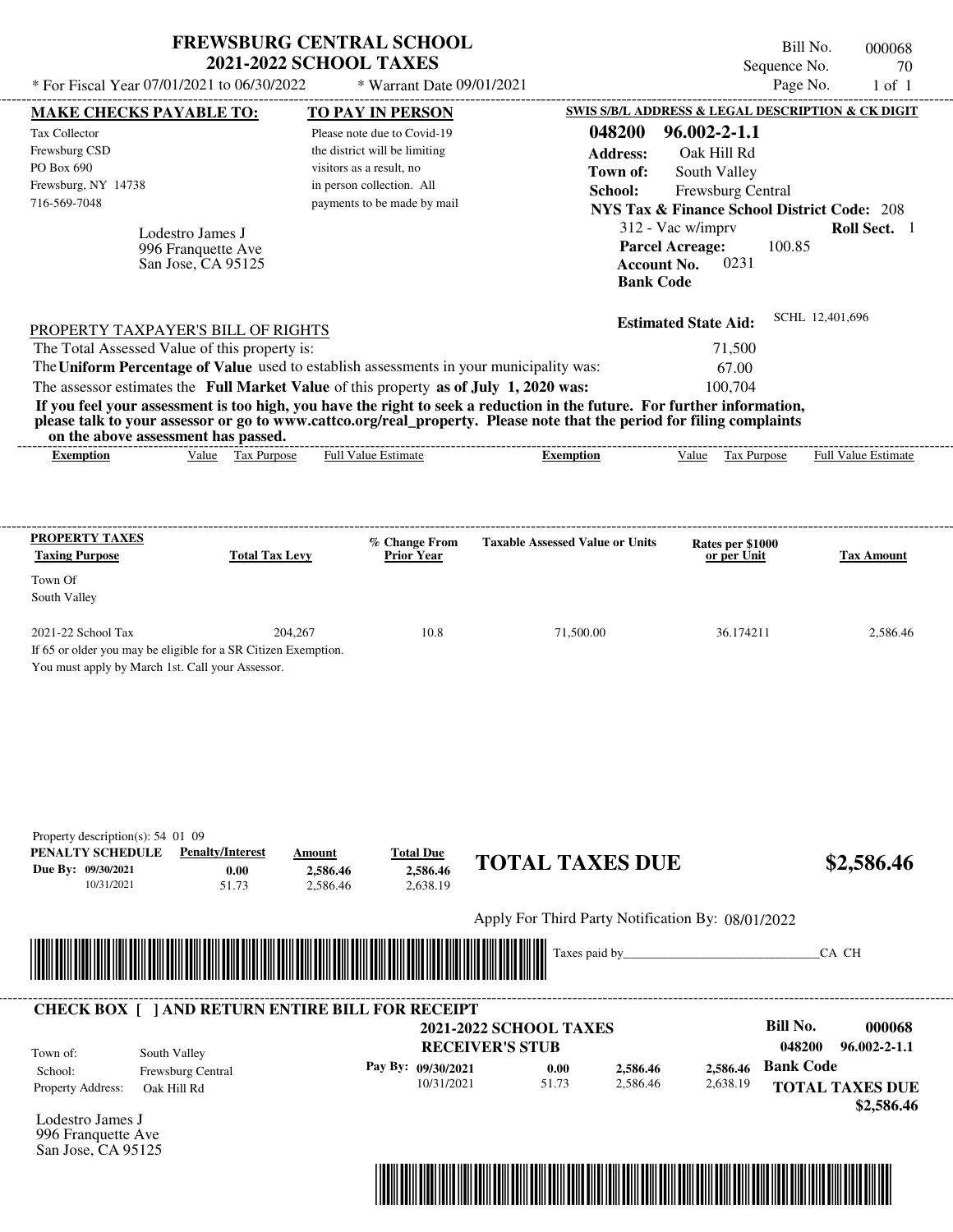| * For Fiscal Year 07/01/2021 to 06/30/2022                                                                                                               | <b>FREWSBURG CENTRAL SCHOOL</b><br><b>2021-2022 SCHOOL TAXES</b>      | * Warrant Date 09/01/2021                                    |                                                                                                                                                                                                                                                  |                                                                                 | Bill No.<br>Sequence No.<br>Page No. | 000069<br>71<br>$1$ of $1$ |
|----------------------------------------------------------------------------------------------------------------------------------------------------------|-----------------------------------------------------------------------|--------------------------------------------------------------|--------------------------------------------------------------------------------------------------------------------------------------------------------------------------------------------------------------------------------------------------|---------------------------------------------------------------------------------|--------------------------------------|----------------------------|
|                                                                                                                                                          |                                                                       |                                                              |                                                                                                                                                                                                                                                  | SWIS S/B/L ADDRESS & LEGAL DESCRIPTION & CK DIGIT                               |                                      |                            |
| <b>MAKE CHECKS PAYABLE TO:</b>                                                                                                                           |                                                                       | <b>TO PAY IN PERSON</b>                                      | 048200                                                                                                                                                                                                                                           | 105.002-1-27.4                                                                  |                                      |                            |
| Tax Collector<br>Frewsburg CSD                                                                                                                           |                                                                       | Please note due to Covid-19<br>the district will be limiting |                                                                                                                                                                                                                                                  |                                                                                 |                                      |                            |
| PO Box 690                                                                                                                                               |                                                                       | visitors as a result, no                                     | <b>Address:</b>                                                                                                                                                                                                                                  | Brown Run Rd                                                                    |                                      |                            |
| Frewsburg, NY 14738                                                                                                                                      |                                                                       | in person collection. All                                    | Town of:                                                                                                                                                                                                                                         | South Valley                                                                    |                                      |                            |
| 716-569-7048                                                                                                                                             |                                                                       | payments to be made by mail                                  | School:                                                                                                                                                                                                                                          | Frewsburg Central                                                               |                                      |                            |
|                                                                                                                                                          |                                                                       |                                                              |                                                                                                                                                                                                                                                  | <b>NYS Tax &amp; Finance School District Code: 208</b>                          |                                      |                            |
| Lodestro Larry<br>Lodestro Cynthia                                                                                                                       | 12815 Brown Run Rd                                                    |                                                              |                                                                                                                                                                                                                                                  | $322$ - Rural vac $>10$<br><b>Parcel Acreage:</b><br>0551<br><b>Account No.</b> | 20.90                                | Roll Sect. 1               |
|                                                                                                                                                          | Frewsburg, NY 14738                                                   |                                                              |                                                                                                                                                                                                                                                  | <b>Bank Code</b>                                                                |                                      |                            |
| PROPERTY TAXPAYER'S BILL OF RIGHTS                                                                                                                       |                                                                       |                                                              |                                                                                                                                                                                                                                                  | <b>Estimated State Aid:</b>                                                     | SCHL 12,401,696                      |                            |
| The Total Assessed Value of this property is:                                                                                                            |                                                                       |                                                              |                                                                                                                                                                                                                                                  | 15,200                                                                          |                                      |                            |
| The Uniform Percentage of Value used to establish assessments in your municipality was:                                                                  |                                                                       |                                                              |                                                                                                                                                                                                                                                  | 67.00                                                                           |                                      |                            |
| The assessor estimates the Full Market Value of this property as of July 1, 2020 was:                                                                    |                                                                       |                                                              |                                                                                                                                                                                                                                                  | 21,408                                                                          |                                      |                            |
|                                                                                                                                                          |                                                                       |                                                              | If you feel your assessment is too high, you have the right to seek a reduction in the future. For further information,<br>please talk to your assessor or go to www.cattco.org/real_property. Please note that the period for filing complaints |                                                                                 |                                      |                            |
| on the above assessment has passed.<br><b>Exemption</b>                                                                                                  | Value Tax Purpose                                                     | <b>Full Value Estimate</b>                                   | <b>Exemption</b>                                                                                                                                                                                                                                 | Value Tax Purpose                                                               |                                      | Full Value Estimate        |
| Ag Dist                                                                                                                                                  | 6,997 CO/TOWN/SCH                                                     | 10,443                                                       |                                                                                                                                                                                                                                                  |                                                                                 |                                      |                            |
|                                                                                                                                                          |                                                                       |                                                              |                                                                                                                                                                                                                                                  |                                                                                 |                                      |                            |
| <b>PROPERTY TAXES</b>                                                                                                                                    |                                                                       | % Change From                                                | <b>Taxable Assessed Value or Units</b>                                                                                                                                                                                                           | Rates per \$1000                                                                |                                      |                            |
| <b>Taxing Purpose</b>                                                                                                                                    | <b>Total Tax Levy</b>                                                 | <b>Prior Year</b>                                            |                                                                                                                                                                                                                                                  | or per Unit                                                                     |                                      | <b>Tax Amount</b>          |
| Town Of<br>South Valley                                                                                                                                  |                                                                       |                                                              |                                                                                                                                                                                                                                                  |                                                                                 |                                      |                            |
| 2021-22 School Tax<br>If 65 or older you may be eligible for a SR Citizen Exemption.<br>You must apply by March 1st. Call your Assessor.                 | 204,267                                                               | 10.8                                                         | 8,203.00                                                                                                                                                                                                                                         | 36.174211                                                                       |                                      | 296.74                     |
| MAY BE SUBJECT TO PAYMENT UNDER AG DIST LAW UNTIL 2025<br>Property description(s): $42/50$ 01 09<br>PENALTY SCHEDULE<br>Due By: 09/30/2021<br>10/31/2021 | <b>Penalty/Interest</b><br>Amount<br>0.00<br>296.74<br>5.93<br>296.74 | <b>Total Due</b><br>296.74<br>302.67                         | <b>TOTAL TAXES DUE</b>                                                                                                                                                                                                                           |                                                                                 |                                      | \$296.74                   |
|                                                                                                                                                          |                                                                       |                                                              | Apply For Third Party Notification By: 08/01/2022                                                                                                                                                                                                |                                                                                 |                                      |                            |
|                                                                                                                                                          |                                                                       |                                                              | Taxes paid by                                                                                                                                                                                                                                    |                                                                                 |                                      | CA CH                      |
|                                                                                                                                                          |                                                                       |                                                              |                                                                                                                                                                                                                                                  |                                                                                 |                                      |                            |
| <b>CHECK BOX [ ] AND RETURN ENTIRE BILL FOR RECEIPT</b>                                                                                                  |                                                                       |                                                              |                                                                                                                                                                                                                                                  |                                                                                 |                                      |                            |
|                                                                                                                                                          |                                                                       |                                                              | <b>2021-2022 SCHOOL TAXES</b>                                                                                                                                                                                                                    |                                                                                 | <b>Bill No.</b>                      | 000069                     |
| South Valley<br>Town of:                                                                                                                                 |                                                                       |                                                              | <b>RECEIVER'S STUB</b>                                                                                                                                                                                                                           |                                                                                 | 048200                               | 105.002-1-27.4             |
| Frewsburg Central<br>School:                                                                                                                             |                                                                       | Pay By: 09/30/2021                                           | 0.00                                                                                                                                                                                                                                             | 296.74<br>296.74                                                                | <b>Bank Code</b>                     |                            |
| Property Address:<br>Brown Run Rd                                                                                                                        |                                                                       | 10/31/2021                                                   | 5.93<br>296.74                                                                                                                                                                                                                                   | 302.67                                                                          |                                      | <b>TOTAL TAXES DUE</b>     |
|                                                                                                                                                          |                                                                       |                                                              |                                                                                                                                                                                                                                                  |                                                                                 |                                      | \$296.74                   |
| Lodestro Larry                                                                                                                                           |                                                                       |                                                              |                                                                                                                                                                                                                                                  |                                                                                 |                                      |                            |
| Lodestro Cynthia                                                                                                                                         |                                                                       |                                                              |                                                                                                                                                                                                                                                  |                                                                                 |                                      |                            |



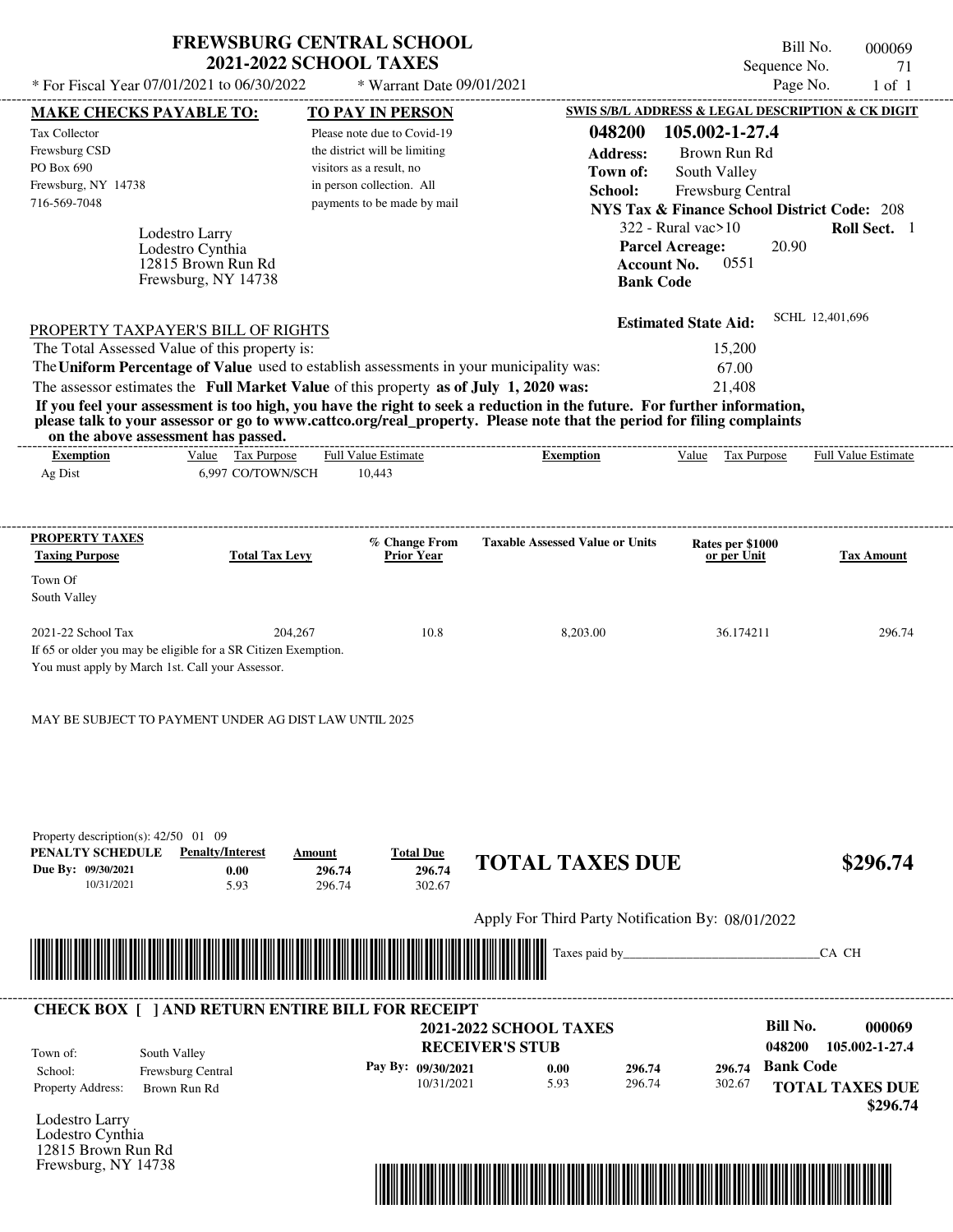| <b>FREWSBURG CENTRAL SCHOOL</b> |
|---------------------------------|
| <b>2021-2022 SCHOOL TAXES</b>   |

Bill No. 000070 Sequence No. 72<br>Page No. 1 of 1  $*$  For Fiscal Year 07/01/2021 to 06/30/2022  $*$  Warrant Date 09/01/2021 Page No. 1 of 1

| <b>MAKE CHECKS PAYABLE TO:</b>                  |                                                                | <b>TO PAY IN PERSON</b>                                                                                                                                                                                                                          |                                                                        |                        |                                 | <b>SWIS S/B/L ADDRESS &amp; LEGAL DESCRIPTION &amp; CK DIGIT</b> |
|-------------------------------------------------|----------------------------------------------------------------|--------------------------------------------------------------------------------------------------------------------------------------------------------------------------------------------------------------------------------------------------|------------------------------------------------------------------------|------------------------|---------------------------------|------------------------------------------------------------------|
| Tax Collector                                   |                                                                | Please note due to Covid-19                                                                                                                                                                                                                      |                                                                        | 048200                 | 105.002-1-27.5                  |                                                                  |
| Frewsburg CSD                                   |                                                                | the district will be limiting                                                                                                                                                                                                                    |                                                                        | <b>Address:</b>        | 12815 Brown Run Rd              |                                                                  |
| PO Box 690                                      |                                                                | visitors as a result, no                                                                                                                                                                                                                         |                                                                        | Town of:               | South Valley                    |                                                                  |
| Frewsburg, NY 14738<br>716-569-7048             |                                                                | in person collection. All<br>payments to be made by mail                                                                                                                                                                                         |                                                                        | School:                | Frewsburg Central               |                                                                  |
|                                                 |                                                                |                                                                                                                                                                                                                                                  |                                                                        |                        |                                 | <b>NYS Tax &amp; Finance School District Code: 208</b>           |
|                                                 | Lodestro Larry R                                               |                                                                                                                                                                                                                                                  |                                                                        | 240 - Rural res        |                                 | Roll Sect. 1                                                     |
|                                                 | Lodestro Cynthia L                                             |                                                                                                                                                                                                                                                  |                                                                        | <b>Parcel Acreage:</b> |                                 | 23.35                                                            |
|                                                 | 12815 Brown Run Rd<br>Frewsburg, NY 14738                      |                                                                                                                                                                                                                                                  |                                                                        | <b>Account No.</b>     | 0664                            |                                                                  |
|                                                 |                                                                |                                                                                                                                                                                                                                                  |                                                                        | <b>Bank Code</b>       |                                 |                                                                  |
|                                                 |                                                                |                                                                                                                                                                                                                                                  |                                                                        |                        | <b>Estimated State Aid:</b>     | SCHL 12,401,696                                                  |
|                                                 | <b>PROPERTY TAXPAYER'S BILL OF RIGHTS</b>                      |                                                                                                                                                                                                                                                  |                                                                        |                        |                                 |                                                                  |
|                                                 | The Total Assessed Value of this property is:                  |                                                                                                                                                                                                                                                  |                                                                        |                        | 196,500                         |                                                                  |
|                                                 |                                                                | The Uniform Percentage of Value used to establish assessments in your municipality was:                                                                                                                                                          |                                                                        |                        | 67.00                           |                                                                  |
|                                                 |                                                                | The assessor estimates the Full Market Value of this property as of July 1, 2020 was:                                                                                                                                                            |                                                                        |                        | 276,761                         |                                                                  |
|                                                 | on the above assessment has passed.                            | If you feel your assessment is too high, you have the right to seek a reduction in the future. For further information,<br>please talk to your assessor or go to www.cattco.org/real_property. Please note that the period for filing complaints |                                                                        |                        |                                 |                                                                  |
| <b>Exemption</b>                                | Value Tax Purpose                                              | <b>Full Value Estimate</b>                                                                                                                                                                                                                       | <b>Exemption</b>                                                       |                        | Value Tax Purpose               | <b>Full Value Estimate</b>                                       |
| Ag Dist                                         | 3,226 CO/TOWN/SCH                                              | 4,815                                                                                                                                                                                                                                            | Enh Star                                                               |                        | (See Note) 50,200 SCHOOL        | 74,925                                                           |
|                                                 |                                                                |                                                                                                                                                                                                                                                  |                                                                        |                        |                                 |                                                                  |
| <b>PROPERTY TAXES</b>                           |                                                                |                                                                                                                                                                                                                                                  |                                                                        |                        |                                 |                                                                  |
| <b>Taxing Purpose</b>                           | <b>Total Tax Levy</b>                                          | % Change From<br><b>Prior Year</b>                                                                                                                                                                                                               | <b>Taxable Assessed Value or Units</b><br>(before accounting for STAR) |                        | Rates per \$1000<br>or per Unit | <b>Tax Amount</b>                                                |
| Town Of                                         |                                                                |                                                                                                                                                                                                                                                  |                                                                        |                        |                                 |                                                                  |
| South Valley                                    |                                                                |                                                                                                                                                                                                                                                  |                                                                        |                        |                                 |                                                                  |
| 2021-22 School Tax                              | 204,267                                                        | 10.8                                                                                                                                                                                                                                             | 193,274.00                                                             |                        | 36.174211                       | 6,991.53                                                         |
|                                                 | If 65 or older you may be eligible for a SR Citizen Exemption. |                                                                                                                                                                                                                                                  |                                                                        |                        |                                 |                                                                  |
|                                                 | You must apply by March 1st. Call your Assessor.               |                                                                                                                                                                                                                                                  |                                                                        |                        |                                 |                                                                  |
|                                                 |                                                                |                                                                                                                                                                                                                                                  |                                                                        |                        |                                 |                                                                  |
|                                                 | MAY BE SUBJECT TO PAYMENT UNDER AG DIST LAW UNTIL 2025         |                                                                                                                                                                                                                                                  |                                                                        |                        |                                 |                                                                  |
|                                                 |                                                                |                                                                                                                                                                                                                                                  |                                                                        |                        |                                 |                                                                  |
|                                                 |                                                                |                                                                                                                                                                                                                                                  |                                                                        |                        |                                 |                                                                  |
|                                                 |                                                                | Your tax savings this year resulting from the New York State School Tax Relief (STAR) program is:                                                                                                                                                |                                                                        |                        |                                 | \$1,574.00                                                       |
| Property description(s): $50 \quad 01 \quad 09$ |                                                                | Note: This year's STAR exemption benefit cannot exceed last year's benefit.                                                                                                                                                                      |                                                                        |                        |                                 |                                                                  |
| PENALTY SCHEDULE                                | <b>Penalty/Interest</b>                                        | <b>Total Due</b><br>Amount                                                                                                                                                                                                                       | <b>TOTAL TAXES DUE</b>                                                 |                        |                                 | \$5,417.53                                                       |
| Due By: 09/30/2021                              | 0.00                                                           | 5,417.53<br>5,417.53                                                                                                                                                                                                                             |                                                                        |                        |                                 |                                                                  |
| 10/31/2021                                      | 108.35                                                         | 5,525.88<br>5,417.53                                                                                                                                                                                                                             |                                                                        |                        |                                 |                                                                  |
|                                                 |                                                                |                                                                                                                                                                                                                                                  | Apply For Third Party Notification By: 08/01/2022                      |                        |                                 |                                                                  |
|                                                 |                                                                |                                                                                                                                                                                                                                                  |                                                                        |                        |                                 | CA CH                                                            |
|                                                 |                                                                | <u> Maria Alemania de Santiago de la contrada de la contrada de la contrada de la contrada de la contrada de la c</u>                                                                                                                            |                                                                        |                        |                                 |                                                                  |
|                                                 |                                                                |                                                                                                                                                                                                                                                  |                                                                        |                        |                                 |                                                                  |
|                                                 |                                                                | <b>CHECK BOX [ ] AND RETURN ENTIRE BILL FOR RECEIPT</b>                                                                                                                                                                                          | <b>2021-2022 SCHOOL TAXES</b>                                          |                        |                                 | <b>Bill No.</b><br>000070                                        |
|                                                 |                                                                |                                                                                                                                                                                                                                                  | <b>RECEIVER'S STUB</b>                                                 |                        |                                 | 048200<br>105.002-1-27.5                                         |
| Town of:<br>School:                             | South Valley                                                   | Pay By: 09/30/2021                                                                                                                                                                                                                               | 0.00                                                                   | 5,417.53               | 5,417.53                        | <b>Bank Code</b>                                                 |
| <b>Property Address:</b>                        | Frewsburg Central<br>12815 Brown Run Rd                        | 10/31/2021                                                                                                                                                                                                                                       | 108.35                                                                 | 5,417.53               | 5,525.88                        | <b>TOTAL TAXES DUE</b>                                           |
|                                                 |                                                                |                                                                                                                                                                                                                                                  |                                                                        |                        |                                 | \$5,417.53                                                       |
| Lodestro Larry R                                |                                                                |                                                                                                                                                                                                                                                  |                                                                        |                        |                                 |                                                                  |
| Lodestro Cynthia L                              |                                                                |                                                                                                                                                                                                                                                  |                                                                        |                        |                                 |                                                                  |
| 12815 Brown Run Rd<br>Frewsburg, NY 14738       |                                                                |                                                                                                                                                                                                                                                  |                                                                        |                        |                                 |                                                                  |
|                                                 |                                                                |                                                                                                                                                                                                                                                  |                                                                        |                        |                                 |                                                                  |
|                                                 |                                                                |                                                                                                                                                                                                                                                  |                                                                        |                        |                                 |                                                                  |
|                                                 |                                                                |                                                                                                                                                                                                                                                  | <u> 1989 - Andrea Stadt British, fransk politik (d. 1989)</u>          |                        |                                 |                                                                  |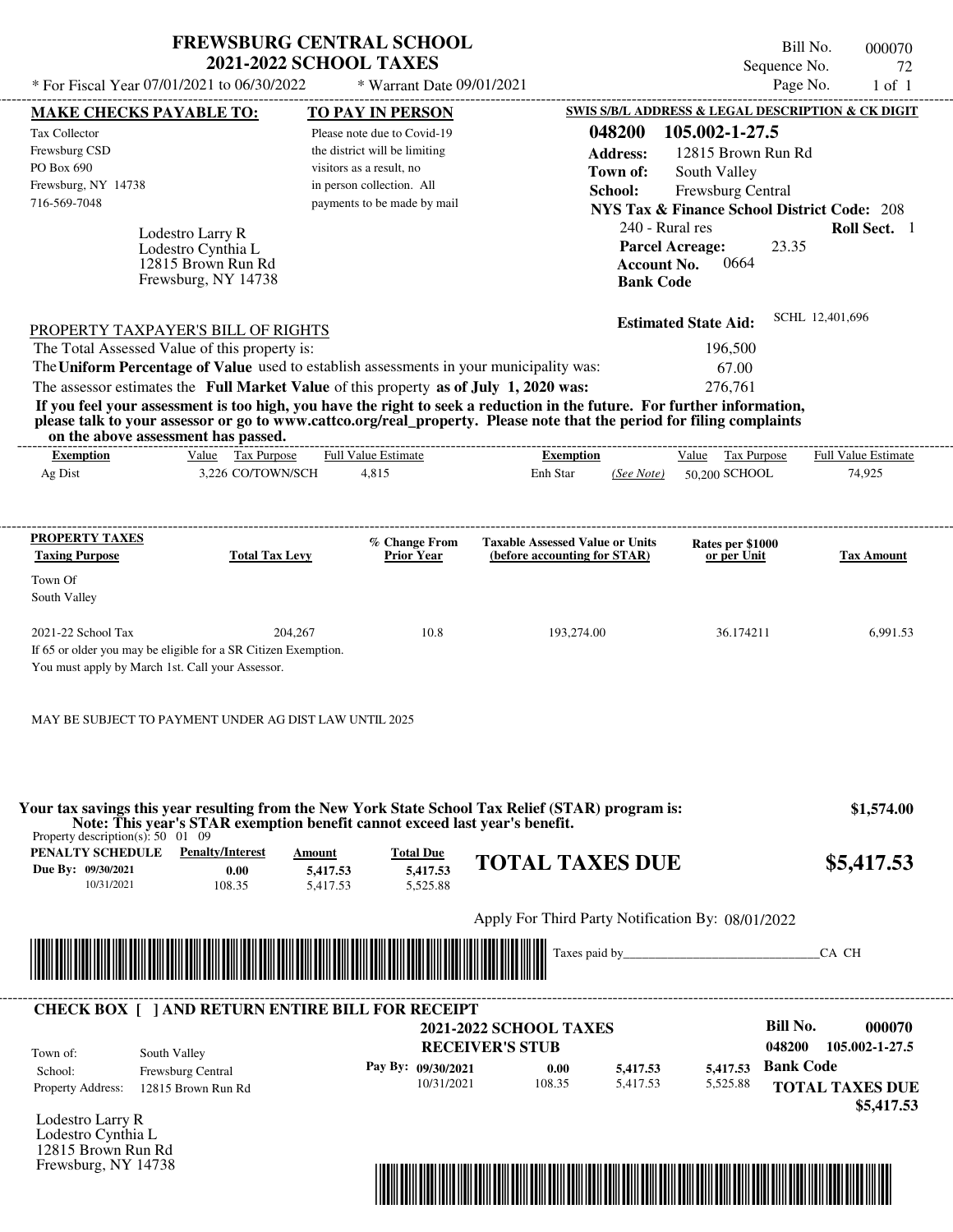| * For Fiscal Year 07/01/2021 to 06/30/2022                         | <b>FREWSBURG CENTRAL SCHOOL</b><br><b>2021-2022 SCHOOL TAXES</b><br>$*$ Warrant Date 09/01/2021 | Bill No.<br>000071<br>Sequence No.<br>73<br>Page No.<br>$1$ of $1$                                                             |
|--------------------------------------------------------------------|-------------------------------------------------------------------------------------------------|--------------------------------------------------------------------------------------------------------------------------------|
| <b>MAKE CHECKS PAYABLE TO:</b>                                     | <b>TO PAY IN PERSON</b>                                                                         | SWIS S/B/L ADDRESS & LEGAL DESCRIPTION & CK DIGIT                                                                              |
| Tax Collector                                                      | Please note due to Covid-19                                                                     | 048200<br>87.004-1-3                                                                                                           |
| Frewsburg CSD                                                      | the district will be limiting                                                                   | <b>Address:</b><br>Woodchuck Hill Rd (Off)                                                                                     |
| PO Box 690                                                         | visitors as a result, no                                                                        | South Valley<br>Town of:                                                                                                       |
| Frewsburg, NY 14738                                                | in person collection. All                                                                       | School:<br><b>Frewsburg Central</b>                                                                                            |
| 716-569-7048                                                       | payments to be made by mail                                                                     | <b>NYS Tax &amp; Finance School District Code: 208</b>                                                                         |
| Lyme New York Headwaters LLC<br>23 S Main Str<br>Hanover, NH 03755 |                                                                                                 | 910 - Priv forest<br><b>Roll Sect.</b> 1<br><b>Parcel Acreage:</b><br>156.84<br>0164<br><b>Account No.</b><br><b>Bank Code</b> |
| PROPERTY TAXPAYER'S BILL OF RIGHTS                                 |                                                                                                 | SCHL 12,401,696<br><b>Estimated State Aid:</b>                                                                                 |

The assessor estimates the **Full Market Value** of this property **as of July 1, 2020 was:** 133,662 The Total Assessed Value of this property is: 94,900 The **Uniform Percentage of Value** used to establish assessments in your municipality was: 67.00 **If you feel your assessment is too high, you have the right to seek a reduction in the future. For further information, please talk to your assessor or go to www.cattco.org/real\_property. Please note that the period for filing complaints** on the above assessment has passed.

| Exemption<br>--- | alue | Tax<br>Purpose | :stımate<br>alu<br>$_{\rm{Hul}}$ | xemption | value | $^{\circ}$<br><b>Purnose</b><br>ι αλ | Full<br>Estimate<br>Value |
|------------------|------|----------------|----------------------------------|----------|-------|--------------------------------------|---------------------------|
|                  |      |                |                                  |          |       |                                      |                           |

| <b>PROPERTY TAXES</b><br><b>Taxing Purpose</b>   | <b>Total Tax Levy</b>                                          | % Change From<br><b>Prior Year</b> | <b>Taxable Assessed Value or Units</b> | Rates per \$1000<br>or per Unit | <b>Tax Amount</b> |
|--------------------------------------------------|----------------------------------------------------------------|------------------------------------|----------------------------------------|---------------------------------|-------------------|
| Town Of                                          |                                                                |                                    |                                        |                                 |                   |
| South Valley                                     |                                                                |                                    |                                        |                                 |                   |
| $2021-22$ School Tax                             | 204.267                                                        | 10.8                               | 94,900.00                              | 36.174211                       | 3,432.93          |
|                                                  | If 65 or older you may be eligible for a SR Citizen Exemption. |                                    |                                        |                                 |                   |
| You must apply by March 1st. Call your Assessor. |                                                                |                                    |                                        |                                 |                   |

| Property description(s): 57            | -09<br>01                                               |                                                     |                              |                                                   |               |          |                        |
|----------------------------------------|---------------------------------------------------------|-----------------------------------------------------|------------------------------|---------------------------------------------------|---------------|----------|------------------------|
| PENALTY SCHEDULE<br>Due By: 09/30/2021 | <b>Penalty/Interest</b><br>0.00                         | Amount<br>3,432.93                                  | <b>Total Due</b><br>3,432.93 | <b>TOTAL TAXES DUE</b>                            |               |          | \$3,432.93             |
| 10/31/2021                             | 68.66                                                   | 3,432.93                                            | 3,501.59                     |                                                   |               |          |                        |
|                                        |                                                         |                                                     |                              | Apply For Third Party Notification By: 08/01/2022 |               |          |                        |
|                                        |                                                         |                                                     |                              |                                                   | Taxes paid by |          | CA CH                  |
|                                        |                                                         | <u> III (III) III (III) III (III) III (III) III</u> |                              |                                                   |               |          |                        |
|                                        |                                                         |                                                     |                              |                                                   |               |          |                        |
|                                        | <b>CHECK BOX</b> [ ] AND RETURN ENTIRE BILL FOR RECEIPT |                                                     |                              | <b>2021-2022 SCHOOL TAXES</b>                     |               |          | Bill No.<br>000071     |
| Town of:                               | South Valley                                            |                                                     |                              | <b>RECEIVER'S STUB</b>                            |               |          | 048200<br>87.004-1-3   |
| School:                                | Frewsburg Central                                       |                                                     | Pay By: 09/30/2021           | 0.00                                              | 3,432.93      | 3,432.93 | <b>Bank Code</b>       |
| Property Address:                      | Woodchuck Hill Rd (Off)                                 |                                                     | 10/31/2021                   | 68.66                                             | 3,432.93      | 3,501.59 | <b>TOTAL TAXES DUE</b> |
|                                        | Lyme New York Headwaters LLC                            |                                                     |                              |                                                   |               |          | \$3,432.93             |
| 23 S Main Str<br>Hanover, NH 03755     |                                                         |                                                     |                              |                                                   |               |          |                        |
|                                        |                                                         |                                                     |                              |                                                   |               |          |                        |
|                                        |                                                         |                                                     |                              |                                                   |               |          |                        |
|                                        |                                                         |                                                     |                              |                                                   |               |          |                        |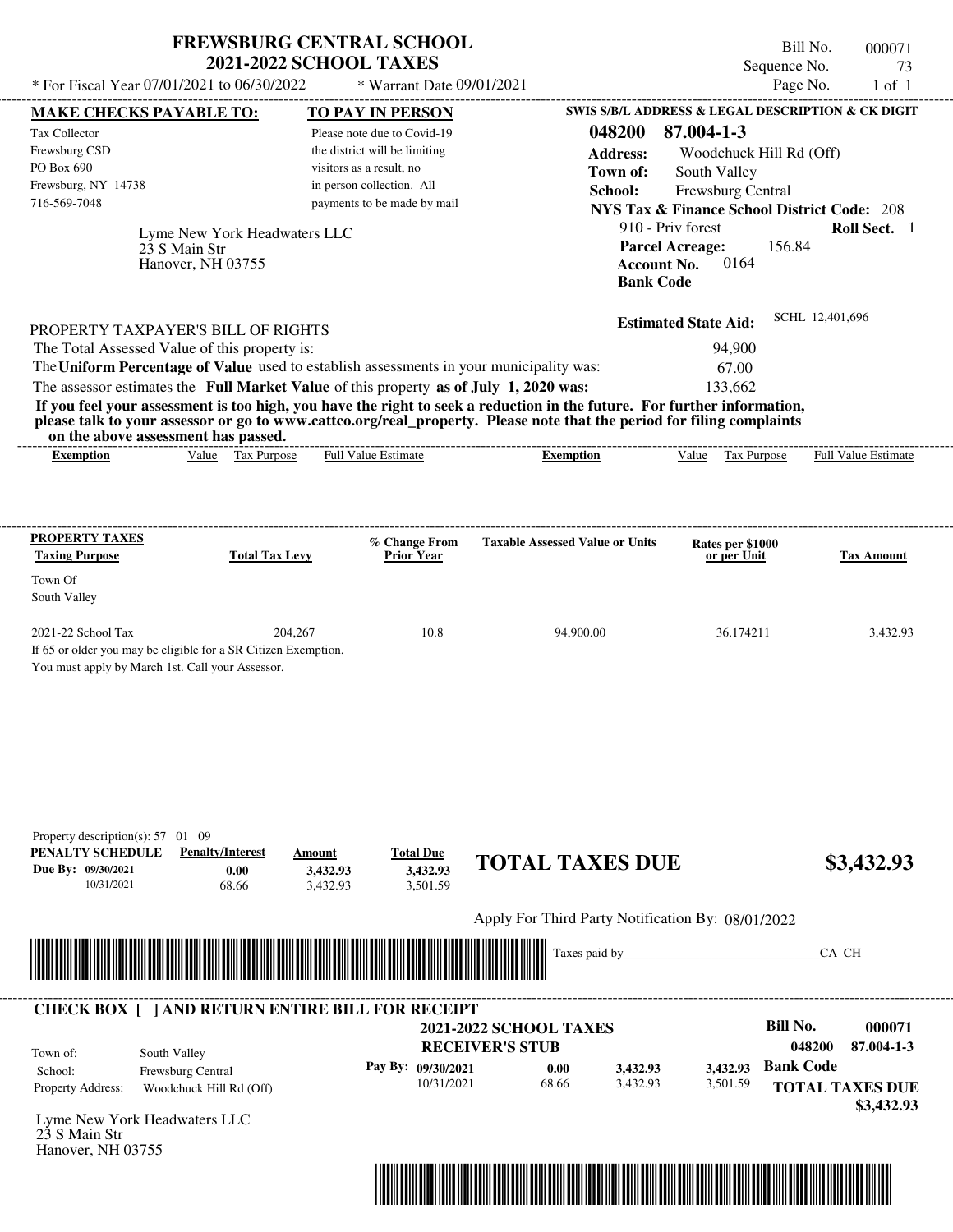| * For Fiscal Year 07/01/2021 to 06/30/2022                                                                                                                                                                                                                                              | <b>FREWSBURG CENTRAL SCHOOL</b><br><b>2021-2022 SCHOOL TAXES</b><br>* Warrant Date 09/01/2021                                                                                   |                                                                      | Sequence No.                                                                                                                                                                                                                                                                               | Bill No.<br>000072<br>74<br>Page No.<br>$1$ of $1$ |
|-----------------------------------------------------------------------------------------------------------------------------------------------------------------------------------------------------------------------------------------------------------------------------------------|---------------------------------------------------------------------------------------------------------------------------------------------------------------------------------|----------------------------------------------------------------------|--------------------------------------------------------------------------------------------------------------------------------------------------------------------------------------------------------------------------------------------------------------------------------------------|----------------------------------------------------|
| <b>MAKE CHECKS PAYABLE TO:</b><br><b>Tax Collector</b><br>Frewsburg CSD<br>PO Box 690<br>Frewsburg, NY 14738<br>716-569-7048<br>Lyme New York Headwaters LLC<br>23 S Main Str<br>Hanover, NH 03755                                                                                      | <b>TO PAY IN PERSON</b><br>Please note due to Covid-19<br>the district will be limiting<br>visitors as a result, no<br>in person collection. All<br>payments to be made by mail | 048200<br><b>Address:</b><br>Town of:<br>School:<br><b>Bank Code</b> | <b>SWIS S/B/L ADDRESS &amp; LEGAL DESCRIPTION &amp; CK DIGIT</b><br>87.004-1-11<br>Bone Run Rd (Off)<br>South Valley<br>Frewsburg Central<br><b>NYS Tax &amp; Finance School District Code: 208</b><br>910 - Priv forest<br><b>Parcel Acreage:</b><br>172.21<br>0162<br><b>Account No.</b> | Roll Sect. 1                                       |
| PROPERTY TAXPAYER'S BILL OF RIGHTS<br>The Total Assessed Value of this property is:<br>The Uniform Percentage of Value used to establish assessments in your municipality was:                                                                                                          | The assessor estimates the Full Market Value of this property as of July 1, 2020 was:                                                                                           |                                                                      | <b>Estimated State Aid:</b><br>106.300<br>67.00<br>149.718                                                                                                                                                                                                                                 | SCHL 12.401.696                                    |
| If you feel your assessment is too high, you have the right to seek a reduction in the future. For further information,<br>please talk to your assessor or go to www.cattco.org/real_property. Please note that the period for filing complaints<br>on the above assessment has passed. |                                                                                                                                                                                 |                                                                      |                                                                                                                                                                                                                                                                                            |                                                    |
| Value Tax Purpose<br>Exemption                                                                                                                                                                                                                                                          | Full Value Estimate                                                                                                                                                             | <b>Exemption</b>                                                     | Value<br><b>Tax Purpose</b>                                                                                                                                                                                                                                                                | <b>Full Value Estimate</b>                         |

| 2021-22 School Tax                                             | 204,267 | 10.8 | 106,300.00 | 36.174211 | 3,845.32 |
|----------------------------------------------------------------|---------|------|------------|-----------|----------|
| If 65 or older you may be eligible for a SR Citizen Exemption. |         |      |            |           |          |
| You must apply by March 1st. Call your Assessor.               |         |      |            |           |          |

| PENALTY SCHEDULE<br>Due By: 09/30/2021<br>10/31/2021 | <b>Penalty/Interest</b><br>0.00<br>76.91                | Amount<br>3,845.32<br>3,845.32                                                                                       | <b>Total Due</b><br>3,845.32<br>3,922.23 | <b>TOTAL TAXES DUE</b>                            |          | \$3,845.32                           |
|------------------------------------------------------|---------------------------------------------------------|----------------------------------------------------------------------------------------------------------------------|------------------------------------------|---------------------------------------------------|----------|--------------------------------------|
|                                                      |                                                         |                                                                                                                      |                                          | Apply For Third Party Notification By: 08/01/2022 |          |                                      |
|                                                      |                                                         |                                                                                                                      |                                          |                                                   |          | CA CH                                |
|                                                      |                                                         |                                                                                                                      |                                          |                                                   |          |                                      |
|                                                      |                                                         | <u> Tanzania di Baratta di Baratta di Baratta di Baratta di Baratta di Baratta di Baratta di Baratta di Baratta </u> |                                          |                                                   |          |                                      |
|                                                      |                                                         |                                                                                                                      |                                          |                                                   |          |                                      |
|                                                      | <b>CHECK BOX [ ] AND RETURN ENTIRE BILL FOR RECEIPT</b> |                                                                                                                      |                                          | <b>2021-2022 SCHOOL TAXES</b>                     |          | Bill No.<br>000072                   |
|                                                      |                                                         |                                                                                                                      |                                          | <b>RECEIVER'S STUB</b>                            |          | 048200<br>87.004-1-11                |
|                                                      | South Valley                                            |                                                                                                                      | Pay By: 09/30/2021                       | 0.00<br>3,845.32                                  | 3,845.32 | <b>Bank Code</b>                     |
| Town of:<br>School:<br>Property Address:             | Frewsburg Central<br>Bone Run Rd (Off)                  |                                                                                                                      | 10/31/2021                               | 3,845.32<br>76.91                                 | 3,922.23 | <b>TOTAL TAXES DUE</b><br>\$3,845.32 |

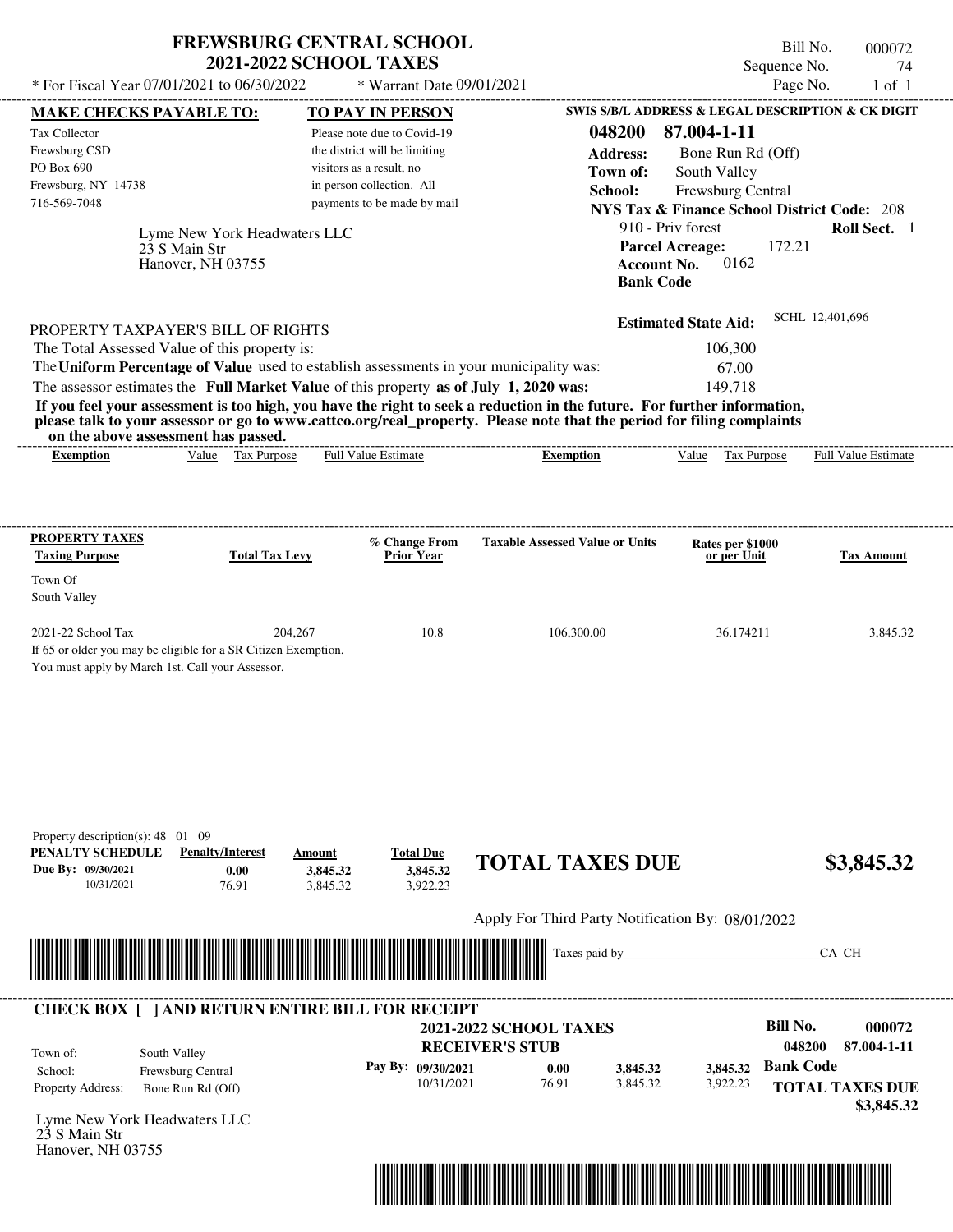| <b>FREWSBURG CENTRAL SCHOOL</b> |
|---------------------------------|
| <b>2021-2022 SCHOOL TAXES</b>   |

Bill No. 000073 Sequence No. 75<br>Page No. 1 of 1  $*$  For Fiscal Year 07/01/2021 to 06/30/2022  $*$  Warrant Date 09/01/2021 Page No. 1 of 1

| <b>MAKE CHECKS PAYABLE TO:</b>                                                                                                                                                                                                                   |                              | <b>TO PAY IN PERSON</b>       |                                    |                                                                                                   |                    |                                                        |                  | <b>SWIS S/B/L ADDRESS &amp; LEGAL DESCRIPTION &amp; CK DIGIT</b> |
|--------------------------------------------------------------------------------------------------------------------------------------------------------------------------------------------------------------------------------------------------|------------------------------|-------------------------------|------------------------------------|---------------------------------------------------------------------------------------------------|--------------------|--------------------------------------------------------|------------------|------------------------------------------------------------------|
| Tax Collector                                                                                                                                                                                                                                    |                              | Please note due to Covid-19   |                                    |                                                                                                   | 048200             | 87.004-1-13                                            |                  |                                                                  |
| Frewsburg CSD                                                                                                                                                                                                                                    |                              | the district will be limiting |                                    |                                                                                                   | <b>Address:</b>    | Woodchuck Hill Rd                                      |                  |                                                                  |
| PO Box 690                                                                                                                                                                                                                                       |                              | visitors as a result, no      |                                    |                                                                                                   | Town of:           | South Valley                                           |                  |                                                                  |
| Frewsburg, NY 14738                                                                                                                                                                                                                              |                              | in person collection. All     |                                    |                                                                                                   | School:            | Frewsburg Central                                      |                  |                                                                  |
| 716-569-7048                                                                                                                                                                                                                                     |                              | payments to be made by mail   |                                    |                                                                                                   |                    | <b>NYS Tax &amp; Finance School District Code: 208</b> |                  |                                                                  |
|                                                                                                                                                                                                                                                  | Lyme New York Headwaters LLC |                               |                                    |                                                                                                   |                    | 910 - Priv forest                                      |                  | Roll Sect. 1                                                     |
|                                                                                                                                                                                                                                                  | 23 S Main Str                |                               |                                    |                                                                                                   |                    | <b>Parcel Acreage:</b>                                 | 93.66            |                                                                  |
|                                                                                                                                                                                                                                                  | Hanover, NH 03755            |                               |                                    |                                                                                                   | <b>Account No.</b> | 0157                                                   |                  |                                                                  |
|                                                                                                                                                                                                                                                  |                              |                               |                                    |                                                                                                   | <b>Bank Code</b>   |                                                        |                  |                                                                  |
|                                                                                                                                                                                                                                                  |                              |                               |                                    |                                                                                                   |                    |                                                        |                  | SCHL 12,401,696                                                  |
| PROPERTY TAXPAYER'S BILL OF RIGHTS                                                                                                                                                                                                               |                              |                               |                                    |                                                                                                   |                    | <b>Estimated State Aid:</b>                            |                  |                                                                  |
| The Total Assessed Value of this property is:                                                                                                                                                                                                    |                              |                               |                                    |                                                                                                   |                    | 56,700                                                 |                  |                                                                  |
| The Uniform Percentage of Value used to establish assessments in your municipality was:                                                                                                                                                          |                              |                               |                                    |                                                                                                   |                    | 67.00                                                  |                  |                                                                  |
| The assessor estimates the Full Market Value of this property as of July 1, 2020 was:                                                                                                                                                            |                              |                               |                                    |                                                                                                   |                    | 79,859                                                 |                  |                                                                  |
| If you feel your assessment is too high, you have the right to seek a reduction in the future. For further information,<br>please talk to your assessor or go to www.cattco.org/real_property. Please note that the period for filing complaints |                              |                               |                                    |                                                                                                   |                    |                                                        |                  |                                                                  |
| on the above assessment has passed.<br><b>Exemption</b>                                                                                                                                                                                          | Value Tax Purpose            | <b>Full Value Estimate</b>    |                                    | <b>Exemption</b>                                                                                  |                    | Value Tax Purpose                                      |                  | <b>Full Value Estimate</b>                                       |
|                                                                                                                                                                                                                                                  |                              |                               |                                    |                                                                                                   |                    |                                                        |                  |                                                                  |
|                                                                                                                                                                                                                                                  |                              |                               |                                    |                                                                                                   |                    |                                                        |                  |                                                                  |
| <b>PROPERTY TAXES</b>                                                                                                                                                                                                                            |                              |                               |                                    |                                                                                                   |                    |                                                        |                  |                                                                  |
| <b>Taxing Purpose</b>                                                                                                                                                                                                                            | <b>Total Tax Levy</b>        |                               | % Change From<br><b>Prior Year</b> | <b>Taxable Assessed Value or Units</b>                                                            |                    | Rates per \$1000<br>or per Unit                        |                  | <b>Tax Amount</b>                                                |
| Town Of                                                                                                                                                                                                                                          |                              |                               |                                    |                                                                                                   |                    |                                                        |                  |                                                                  |
| South Valley                                                                                                                                                                                                                                     |                              |                               |                                    |                                                                                                   |                    |                                                        |                  |                                                                  |
| 2021-22 School Tax                                                                                                                                                                                                                               | 204,267                      |                               | 10.8                               | 56,700.00                                                                                         |                    | 36.174211                                              |                  | 2,051.08                                                         |
| If 65 or older you may be eligible for a SR Citizen Exemption.                                                                                                                                                                                   |                              |                               |                                    |                                                                                                   |                    |                                                        |                  |                                                                  |
| You must apply by March 1st. Call your Assessor.                                                                                                                                                                                                 |                              |                               |                                    |                                                                                                   |                    |                                                        |                  |                                                                  |
|                                                                                                                                                                                                                                                  |                              |                               |                                    |                                                                                                   |                    |                                                        |                  |                                                                  |
|                                                                                                                                                                                                                                                  |                              |                               |                                    |                                                                                                   |                    |                                                        |                  |                                                                  |
|                                                                                                                                                                                                                                                  |                              |                               |                                    |                                                                                                   |                    |                                                        |                  |                                                                  |
|                                                                                                                                                                                                                                                  |                              |                               |                                    |                                                                                                   |                    |                                                        |                  |                                                                  |
|                                                                                                                                                                                                                                                  |                              |                               |                                    |                                                                                                   |                    |                                                        |                  |                                                                  |
|                                                                                                                                                                                                                                                  |                              |                               |                                    |                                                                                                   |                    |                                                        |                  |                                                                  |
|                                                                                                                                                                                                                                                  |                              |                               |                                    |                                                                                                   |                    |                                                        |                  |                                                                  |
| Property description(s): $56 \quad 01 \quad 09$<br>PENALTY SCHEDULE                                                                                                                                                                              | <b>Penalty/Interest</b>      | Amount                        | <b>Total Due</b>                   |                                                                                                   |                    |                                                        |                  |                                                                  |
| Due By: 09/30/2021                                                                                                                                                                                                                               | 0.00                         | 2,051.08                      | 2,051.08                           | <b>TOTAL TAXES DUE</b>                                                                            |                    |                                                        |                  | \$2,051.08                                                       |
| 10/31/2021                                                                                                                                                                                                                                       | 41.02                        | 2,051.08                      | 2,092.10                           |                                                                                                   |                    |                                                        |                  |                                                                  |
|                                                                                                                                                                                                                                                  |                              |                               |                                    | Apply For Third Party Notification By: 08/01/2022                                                 |                    |                                                        |                  |                                                                  |
|                                                                                                                                                                                                                                                  |                              |                               |                                    |                                                                                                   |                    |                                                        |                  |                                                                  |
| <u> Handel van de Berger van de Berger van de Berger van de Berger van de Berger van de Berger van de Berger van</u>                                                                                                                             |                              |                               |                                    |                                                                                                   | Taxes paid by_     |                                                        |                  | CA CH                                                            |
|                                                                                                                                                                                                                                                  |                              |                               |                                    |                                                                                                   |                    |                                                        |                  |                                                                  |
| <b>CHECK BOX [ ] AND RETURN ENTIRE BILL FOR RECEIPT</b>                                                                                                                                                                                          |                              |                               |                                    |                                                                                                   |                    |                                                        |                  |                                                                  |
|                                                                                                                                                                                                                                                  |                              |                               |                                    | <b>2021-2022 SCHOOL TAXES</b>                                                                     |                    |                                                        | <b>Bill No.</b>  | 000073                                                           |
| Town of:                                                                                                                                                                                                                                         | South Valley                 |                               |                                    | <b>RECEIVER'S STUB</b>                                                                            |                    |                                                        | 048200           | 87.004-1-13                                                      |
| School:                                                                                                                                                                                                                                          | Frewsburg Central            |                               | Pay By: 09/30/2021                 | 0.00                                                                                              | 2,051.08           | 2,051.08                                               | <b>Bank Code</b> |                                                                  |
| Property Address:                                                                                                                                                                                                                                | Woodchuck Hill Rd            |                               | 10/31/2021                         | 41.02                                                                                             | 2,051.08           | 2,092.10                                               |                  | <b>TOTAL TAXES DUE</b>                                           |
|                                                                                                                                                                                                                                                  |                              |                               |                                    |                                                                                                   |                    |                                                        |                  | \$2,051.08                                                       |
| Lyme New York Headwaters LLC<br>23 S Main Str                                                                                                                                                                                                    |                              |                               |                                    |                                                                                                   |                    |                                                        |                  |                                                                  |
| Hanover, NH 03755                                                                                                                                                                                                                                |                              |                               |                                    |                                                                                                   |                    |                                                        |                  |                                                                  |
|                                                                                                                                                                                                                                                  |                              |                               |                                    |                                                                                                   |                    |                                                        |                  |                                                                  |
|                                                                                                                                                                                                                                                  |                              |                               |                                    | <u> 1989 - Andrea Stadt British, Amerikaansk politik foar de Amerikaansk kommunister († 1918)</u> |                    |                                                        |                  |                                                                  |
|                                                                                                                                                                                                                                                  |                              |                               |                                    |                                                                                                   |                    |                                                        |                  |                                                                  |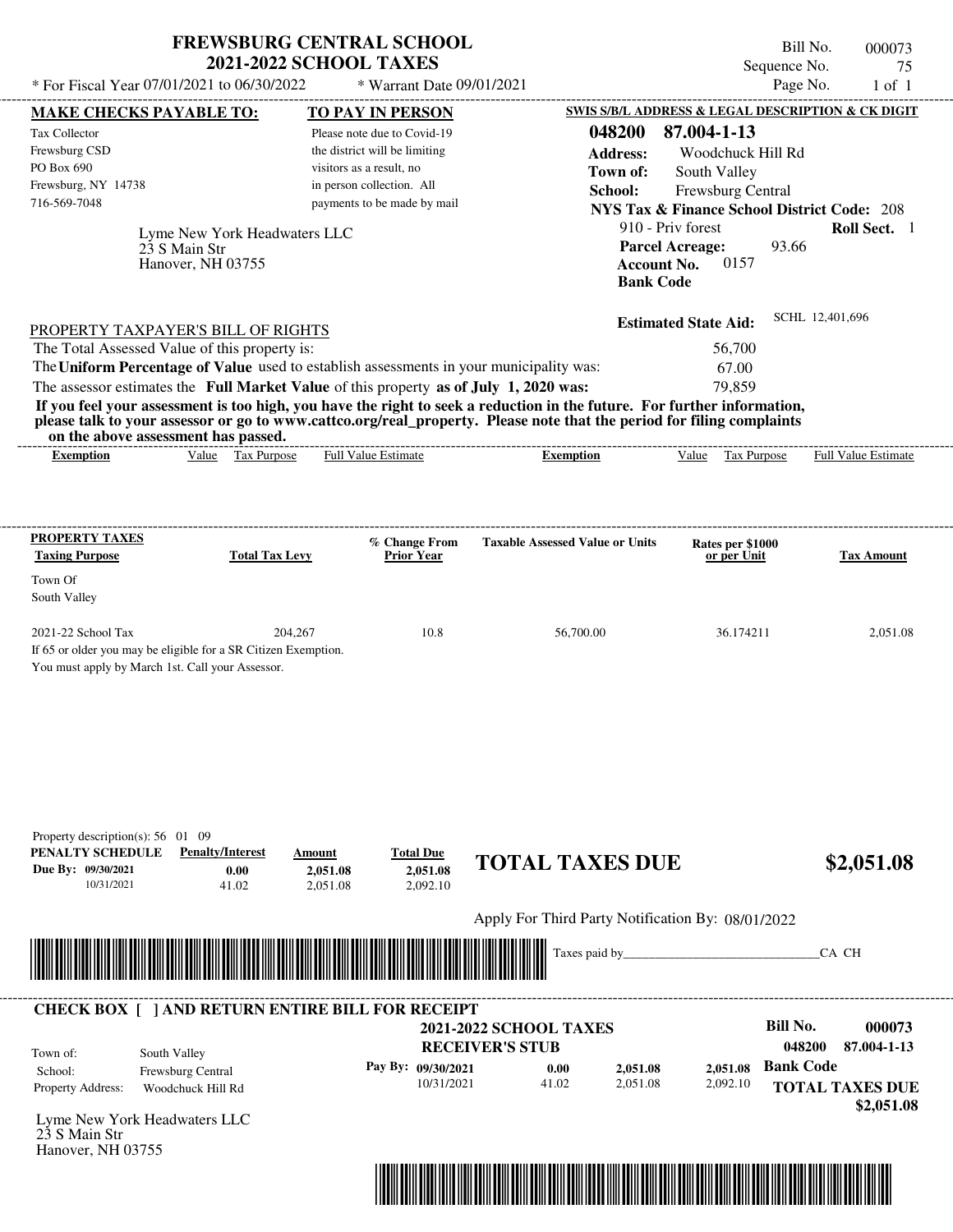| <b>FREWSBURG CENTRAL SCHOOL</b> |
|---------------------------------|
| <b>2021-2022 SCHOOL TAXES</b>   |

Bill No. 000074 Sequence No. 76<br>Page No. 1 of 1

| * For Fiscal Year 07/01/2021 to 06/30/2022                                                                                                                                                                                                       |                              | * Warrant Date 09/01/2021                                 |                                                         |                                                        | Page No.                  | $1$ of $1$            |
|--------------------------------------------------------------------------------------------------------------------------------------------------------------------------------------------------------------------------------------------------|------------------------------|-----------------------------------------------------------|---------------------------------------------------------|--------------------------------------------------------|---------------------------|-----------------------|
| <b>MAKE CHECKS PAYABLE TO:</b>                                                                                                                                                                                                                   |                              | <b>TO PAY IN PERSON</b>                                   |                                                         | SWIS S/B/L ADDRESS & LEGAL DESCRIPTION & CK DIGIT      |                           |                       |
| <b>Tax Collector</b>                                                                                                                                                                                                                             |                              | Please note due to Covid-19                               | 048200                                                  | 87.004-1-14                                            |                           |                       |
| Frewsburg CSD<br>PO Box 690                                                                                                                                                                                                                      |                              | the district will be limiting<br>visitors as a result, no | <b>Address:</b>                                         | Woodchuck Hill Rd                                      |                           |                       |
| Frewsburg, NY 14738                                                                                                                                                                                                                              |                              | in person collection. All                                 | Town of:<br>School:                                     | South Valley<br>Frewsburg Central                      |                           |                       |
| 716-569-7048                                                                                                                                                                                                                                     |                              | payments to be made by mail                               |                                                         | <b>NYS Tax &amp; Finance School District Code: 208</b> |                           |                       |
|                                                                                                                                                                                                                                                  | Lyme New York Headwaters LLC |                                                           |                                                         | 910 - Priv forest                                      |                           | Roll Sect. 1          |
| 23 S Main Str                                                                                                                                                                                                                                    |                              |                                                           |                                                         | <b>Parcel Acreage:</b>                                 | 49.71                     |                       |
| Hanover, NH 03755                                                                                                                                                                                                                                |                              |                                                           |                                                         | 0156<br><b>Account No.</b>                             |                           |                       |
|                                                                                                                                                                                                                                                  |                              |                                                           | <b>Bank Code</b>                                        |                                                        |                           |                       |
| PROPERTY TAXPAYER'S BILL OF RIGHTS                                                                                                                                                                                                               |                              |                                                           |                                                         | <b>Estimated State Aid:</b>                            | SCHL 12,401,696           |                       |
| The Total Assessed Value of this property is:                                                                                                                                                                                                    |                              |                                                           |                                                         | 31,900                                                 |                           |                       |
| The Uniform Percentage of Value used to establish assessments in your municipality was:                                                                                                                                                          |                              |                                                           |                                                         | 67.00                                                  |                           |                       |
| The assessor estimates the Full Market Value of this property as of July 1, 2020 was:                                                                                                                                                            |                              |                                                           |                                                         | 44,930                                                 |                           |                       |
| If you feel your assessment is too high, you have the right to seek a reduction in the future. For further information,<br>please talk to your assessor or go to www.cattco.org/real_property. Please note that the period for filing complaints |                              |                                                           |                                                         |                                                        |                           |                       |
| on the above assessment has passed.<br><b>Exemption</b>                                                                                                                                                                                          | Value Tax Purpose            | <b>Full Value Estimate</b>                                | <b>Exemption</b>                                        | Value Tax Purpose                                      |                           | Full Value Estimate   |
|                                                                                                                                                                                                                                                  |                              |                                                           |                                                         |                                                        |                           |                       |
|                                                                                                                                                                                                                                                  |                              |                                                           |                                                         |                                                        |                           |                       |
| <b>PROPERTY TAXES</b>                                                                                                                                                                                                                            |                              | % Change From                                             | <b>Taxable Assessed Value or Units</b>                  | Rates per \$1000                                       |                           |                       |
| <b>Taxing Purpose</b>                                                                                                                                                                                                                            | <b>Total Tax Levy</b>        | <b>Prior Year</b>                                         |                                                         | or per Unit                                            |                           | <b>Tax Amount</b>     |
| Town Of<br>South Valley                                                                                                                                                                                                                          |                              |                                                           |                                                         |                                                        |                           |                       |
|                                                                                                                                                                                                                                                  |                              |                                                           |                                                         |                                                        |                           |                       |
| 2021-22 School Tax                                                                                                                                                                                                                               | 204,267                      | 10.8                                                      | 31,900.00                                               | 36.174211                                              |                           | 1,153.96              |
| If 65 or older you may be eligible for a SR Citizen Exemption.<br>You must apply by March 1st. Call your Assessor.                                                                                                                               |                              |                                                           |                                                         |                                                        |                           |                       |
|                                                                                                                                                                                                                                                  |                              |                                                           |                                                         |                                                        |                           |                       |
|                                                                                                                                                                                                                                                  |                              |                                                           |                                                         |                                                        |                           |                       |
|                                                                                                                                                                                                                                                  |                              |                                                           |                                                         |                                                        |                           |                       |
|                                                                                                                                                                                                                                                  |                              |                                                           |                                                         |                                                        |                           |                       |
|                                                                                                                                                                                                                                                  |                              |                                                           |                                                         |                                                        |                           |                       |
|                                                                                                                                                                                                                                                  |                              |                                                           |                                                         |                                                        |                           |                       |
| Property description(s): 56 01 09                                                                                                                                                                                                                |                              |                                                           |                                                         |                                                        |                           |                       |
| PENALTY SCHEDULE<br><b>Penalty/Interest</b>                                                                                                                                                                                                      | Amount                       | <b>Total Due</b>                                          | <b>TOTAL TAXES DUE</b>                                  |                                                        |                           | \$1,153.96            |
| Due By: 09/30/2021<br>23.08<br>10/31/2021                                                                                                                                                                                                        | 0.00<br>1,153.96             | 1,153.96<br>1,177.04                                      |                                                         |                                                        |                           |                       |
|                                                                                                                                                                                                                                                  | 1,153.96                     |                                                           |                                                         |                                                        |                           |                       |
|                                                                                                                                                                                                                                                  |                              |                                                           | Apply For Third Party Notification By: 08/01/2022       |                                                        |                           |                       |
| <u> 1989 - Andrea Stadt Maria Maria Maria Maria Maria Maria Maria Maria Maria Maria Maria Maria Maria Maria Ma</u>                                                                                                                               |                              |                                                           | Taxes paid by_                                          |                                                        | CA CH                     |                       |
|                                                                                                                                                                                                                                                  |                              |                                                           |                                                         |                                                        |                           |                       |
| <b>CHECK BOX [ ] AND RETURN ENTIRE BILL FOR RECEIPT</b>                                                                                                                                                                                          |                              |                                                           |                                                         |                                                        |                           |                       |
|                                                                                                                                                                                                                                                  |                              |                                                           | <b>2021-2022 SCHOOL TAXES</b><br><b>RECEIVER'S STUB</b> |                                                        | <b>Bill No.</b><br>048200 | 000074<br>87.004-1-14 |
| South Valley<br>Town of:                                                                                                                                                                                                                         |                              | Pay By: 09/30/2021                                        |                                                         |                                                        | <b>Bank Code</b>          |                       |
| Frewsburg Central<br>School:<br>Property Address:<br>Woodchuck Hill Rd                                                                                                                                                                           |                              | 10/31/2021                                                | 0.00<br>1,153.96<br>23.08<br>1,153.96                   | 1,153.96<br>1,177.04                                   | <b>TOTAL TAXES DUE</b>    |                       |
|                                                                                                                                                                                                                                                  |                              |                                                           |                                                         |                                                        |                           | \$1,153.96            |
| Lyme New York Headwaters LLC                                                                                                                                                                                                                     |                              |                                                           |                                                         |                                                        |                           |                       |
| 23 S Main Str<br>Hanover, NH 03755                                                                                                                                                                                                               |                              |                                                           |                                                         |                                                        |                           |                       |
|                                                                                                                                                                                                                                                  |                              |                                                           |                                                         |                                                        |                           |                       |
|                                                                                                                                                                                                                                                  |                              |                                                           |                                                         |                                                        |                           |                       |
|                                                                                                                                                                                                                                                  |                              |                                                           |                                                         |                                                        |                           |                       |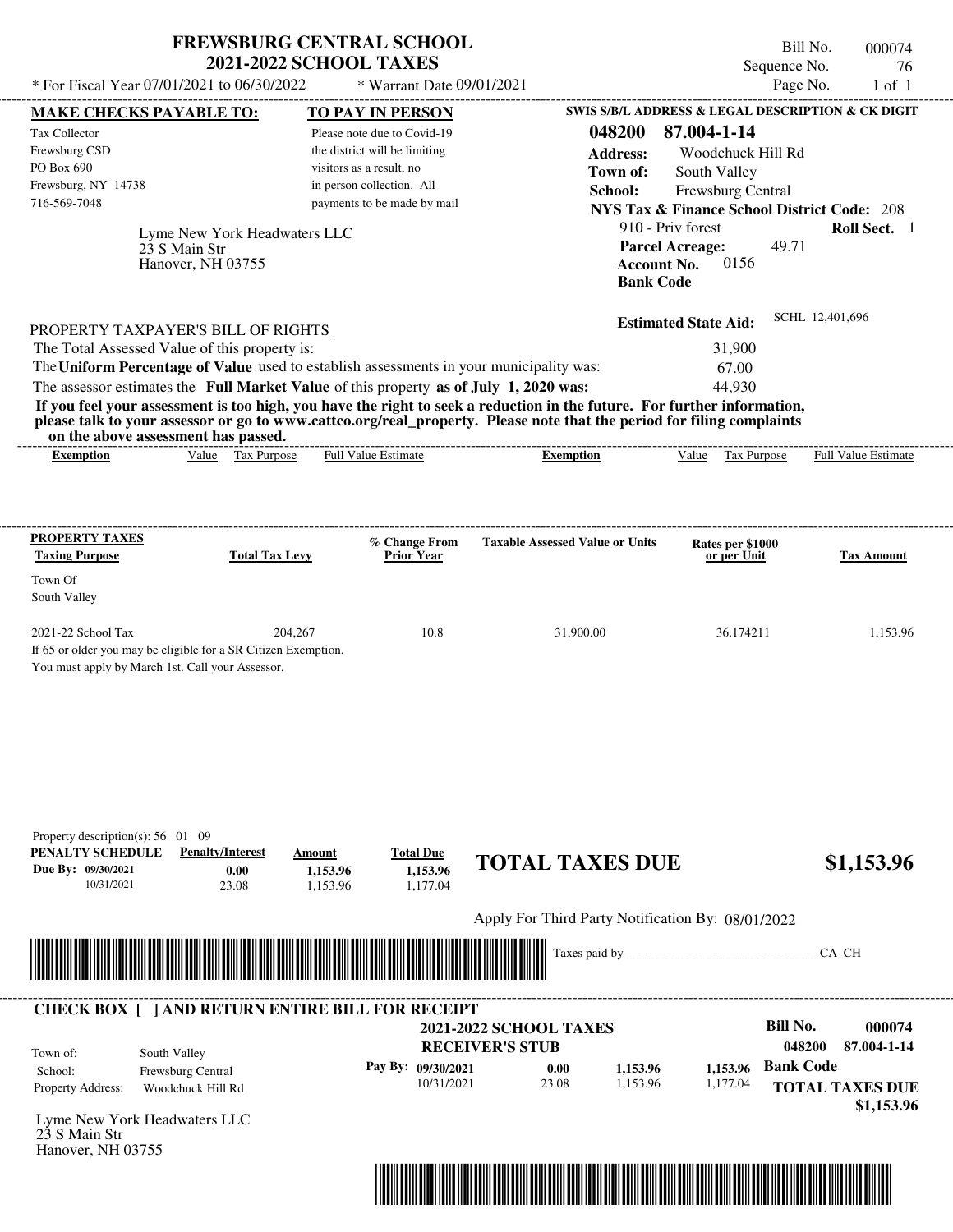| <b>FREWSBURG CENTRAL SCHOOL</b> |  |
|---------------------------------|--|
| <b>2021-2022 SCHOOL TAXES</b>   |  |

Bill No. 000075 Sequence No. 77<br>Page No. 1 of 1  $*$  For Fiscal Year 07/01/2021 to 06/30/2022  $*$  Warrant Date 09/01/2021 Page No. 1 of 1

|                                                                                                                                                                                                                           |                                   |                                                        |                                                                                                                         | <b>SWIS S/B/L ADDRESS &amp; LEGAL DESCRIPTION &amp; CK DIGIT</b> |                                 |
|---------------------------------------------------------------------------------------------------------------------------------------------------------------------------------------------------------------------------|-----------------------------------|--------------------------------------------------------|-------------------------------------------------------------------------------------------------------------------------|------------------------------------------------------------------|---------------------------------|
| <b>MAKE CHECKS PAYABLE TO:</b><br>Tax Collector                                                                                                                                                                           |                                   | <b>TO PAY IN PERSON</b><br>Please note due to Covid-19 | 048200                                                                                                                  | 87.004-1-15                                                      |                                 |
| Frewsburg CSD                                                                                                                                                                                                             |                                   | the district will be limiting                          |                                                                                                                         | Woodchuck Hill Rd                                                |                                 |
| PO Box 690                                                                                                                                                                                                                |                                   | visitors as a result, no                               | <b>Address:</b><br>Town of:                                                                                             | South Valley                                                     |                                 |
| Frewsburg, NY 14738                                                                                                                                                                                                       |                                   | in person collection. All                              | School:                                                                                                                 | Frewsburg Central                                                |                                 |
| 716-569-7048                                                                                                                                                                                                              |                                   | payments to be made by mail                            |                                                                                                                         | <b>NYS Tax &amp; Finance School District Code: 208</b>           |                                 |
|                                                                                                                                                                                                                           |                                   |                                                        |                                                                                                                         | 910 - Priv forest                                                | Roll Sect. 1                    |
| 23 S Main Str                                                                                                                                                                                                             | Lyme New York Headwaters LLC      |                                                        |                                                                                                                         | <b>Parcel Acreage:</b>                                           | 48.86                           |
|                                                                                                                                                                                                                           | Hanover, NH 03755                 |                                                        |                                                                                                                         | 0158<br><b>Account No.</b>                                       |                                 |
|                                                                                                                                                                                                                           |                                   |                                                        |                                                                                                                         | <b>Bank Code</b>                                                 |                                 |
|                                                                                                                                                                                                                           |                                   |                                                        |                                                                                                                         |                                                                  |                                 |
| PROPERTY TAXPAYER'S BILL OF RIGHTS                                                                                                                                                                                        |                                   |                                                        |                                                                                                                         | <b>Estimated State Aid:</b>                                      | SCHL 12,401,696                 |
| The Total Assessed Value of this property is:                                                                                                                                                                             |                                   |                                                        |                                                                                                                         | 33,800                                                           |                                 |
| The Uniform Percentage of Value used to establish assessments in your municipality was:                                                                                                                                   |                                   |                                                        |                                                                                                                         | 67.00                                                            |                                 |
| The assessor estimates the Full Market Value of this property as of July 1, 2020 was:                                                                                                                                     |                                   |                                                        |                                                                                                                         | 47,606                                                           |                                 |
|                                                                                                                                                                                                                           |                                   |                                                        | If you feel your assessment is too high, you have the right to seek a reduction in the future. For further information, |                                                                  |                                 |
| on the above assessment has passed.                                                                                                                                                                                       |                                   |                                                        | please talk to your assessor or go to www.cattco.org/real_property. Please note that the period for filing complaints   |                                                                  |                                 |
| <b>Exemption</b>                                                                                                                                                                                                          | Value Tax Purpose                 | <b>Full Value Estimate</b>                             | <b>Exemption</b>                                                                                                        | Value Tax Purpose                                                | <b>Full Value Estimate</b>      |
|                                                                                                                                                                                                                           |                                   |                                                        |                                                                                                                         |                                                                  |                                 |
|                                                                                                                                                                                                                           |                                   |                                                        |                                                                                                                         |                                                                  |                                 |
|                                                                                                                                                                                                                           |                                   |                                                        |                                                                                                                         |                                                                  |                                 |
| <b>PROPERTY TAXES</b><br><b>Taxing Purpose</b>                                                                                                                                                                            | <b>Total Tax Levy</b>             | % Change From<br><b>Prior Year</b>                     | <b>Taxable Assessed Value or Units</b>                                                                                  | Rates per \$1000<br>or per Unit                                  | <b>Tax Amount</b>               |
|                                                                                                                                                                                                                           |                                   |                                                        |                                                                                                                         |                                                                  |                                 |
| Town Of                                                                                                                                                                                                                   |                                   |                                                        |                                                                                                                         |                                                                  |                                 |
| South Valley                                                                                                                                                                                                              |                                   |                                                        |                                                                                                                         |                                                                  |                                 |
| 2021-22 School Tax                                                                                                                                                                                                        | 204,267                           | 10.8                                                   | 33,800.00                                                                                                               | 36.174211                                                        | 1,222.69                        |
|                                                                                                                                                                                                                           |                                   |                                                        |                                                                                                                         |                                                                  |                                 |
|                                                                                                                                                                                                                           |                                   |                                                        |                                                                                                                         |                                                                  |                                 |
|                                                                                                                                                                                                                           |                                   |                                                        |                                                                                                                         |                                                                  |                                 |
|                                                                                                                                                                                                                           |                                   |                                                        |                                                                                                                         |                                                                  |                                 |
|                                                                                                                                                                                                                           |                                   |                                                        |                                                                                                                         |                                                                  |                                 |
|                                                                                                                                                                                                                           |                                   |                                                        |                                                                                                                         |                                                                  |                                 |
|                                                                                                                                                                                                                           |                                   |                                                        |                                                                                                                         |                                                                  |                                 |
|                                                                                                                                                                                                                           |                                   |                                                        |                                                                                                                         |                                                                  |                                 |
|                                                                                                                                                                                                                           |                                   |                                                        |                                                                                                                         |                                                                  |                                 |
|                                                                                                                                                                                                                           |                                   |                                                        |                                                                                                                         |                                                                  |                                 |
| If 65 or older you may be eligible for a SR Citizen Exemption.<br>You must apply by March 1st. Call your Assessor.<br>Property description(s): $56 \quad 01 \quad 09$                                                     | <b>Penalty/Interest</b><br>Amount |                                                        |                                                                                                                         |                                                                  |                                 |
|                                                                                                                                                                                                                           | 0.00                              | <b>Total Due</b><br>1,222.69<br>1,222.69               | <b>TOTAL TAXES DUE</b>                                                                                                  |                                                                  | \$1,222.69                      |
| 10/31/2021                                                                                                                                                                                                                | 24.45                             | 1,247.14<br>1,222.69                                   |                                                                                                                         |                                                                  |                                 |
|                                                                                                                                                                                                                           |                                   |                                                        |                                                                                                                         |                                                                  |                                 |
|                                                                                                                                                                                                                           |                                   |                                                        | Apply For Third Party Notification By: 08/01/2022                                                                       |                                                                  |                                 |
|                                                                                                                                                                                                                           |                                   |                                                        | Taxes paid by_                                                                                                          |                                                                  | CA CH                           |
|                                                                                                                                                                                                                           |                                   |                                                        |                                                                                                                         |                                                                  |                                 |
|                                                                                                                                                                                                                           |                                   |                                                        |                                                                                                                         |                                                                  |                                 |
|                                                                                                                                                                                                                           |                                   |                                                        | <b>2021-2022 SCHOOL TAXES</b>                                                                                           |                                                                  | <b>Bill No.</b>                 |
| PENALTY SCHEDULE<br>Due By: 09/30/2021<br><u> Handels Handels van de Berger van de Berger van de Berger van de Berger van de Berger van de Berger van de B</u><br><b>CHECK BOX [ ] AND RETURN ENTIRE BILL FOR RECEIPT</b> |                                   |                                                        | <b>RECEIVER'S STUB</b>                                                                                                  |                                                                  | 000075<br>048200                |
| South Valley<br>Town of:                                                                                                                                                                                                  |                                   | Pay By: 09/30/2021                                     | 0.00                                                                                                                    |                                                                  | 87.004-1-15<br><b>Bank Code</b> |
| School:<br>Frewsburg Central<br>Property Address:<br>Woodchuck Hill Rd                                                                                                                                                    |                                   | 10/31/2021                                             | 1,222.69<br>24.45<br>1,222.69                                                                                           | 1,222.69<br>1,247.14                                             | <b>TOTAL TAXES DUE</b>          |
|                                                                                                                                                                                                                           |                                   |                                                        |                                                                                                                         |                                                                  | \$1,222.69                      |
| Lyme New York Headwaters LLC                                                                                                                                                                                              |                                   |                                                        |                                                                                                                         |                                                                  |                                 |
| 23 S Main Str<br>Hanover, NH 03755                                                                                                                                                                                        |                                   |                                                        |                                                                                                                         |                                                                  |                                 |

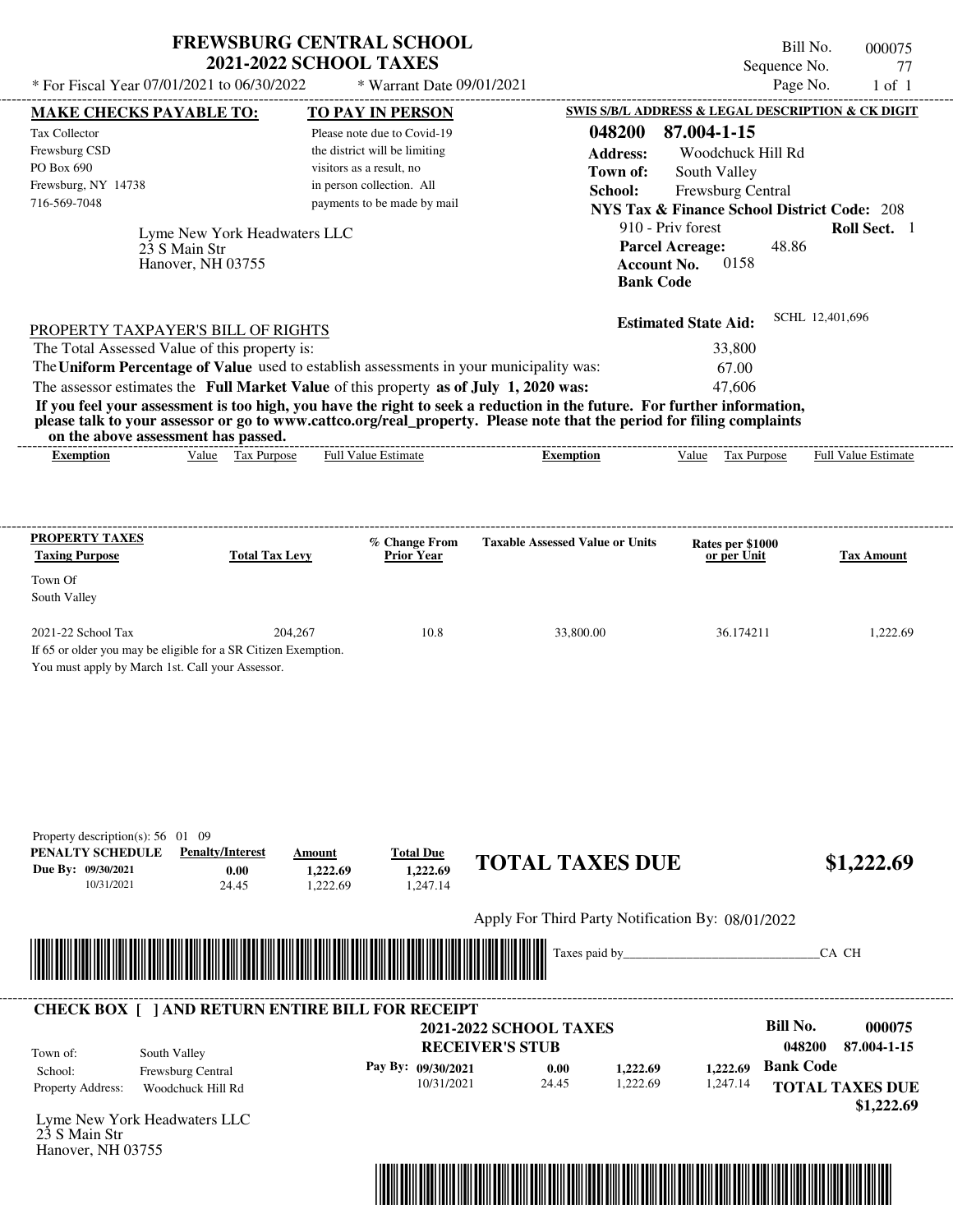| <b>FREWSBURG CENTRAL SCHOOL</b> |
|---------------------------------|
| <b>2021-2022 SCHOOL TAXES</b>   |

Bill No. 000076 Sequence No. 78<br>Page No. 1 of 1

| * For Fiscal Year 07/01/2021 to 06/30/2022                                                                                               |                                                                            | * Warrant Date 09/01/2021                                 |                                                                                                                                                                                                                                                  |                             | Page No.<br>$1$ of $1$                                 |
|------------------------------------------------------------------------------------------------------------------------------------------|----------------------------------------------------------------------------|-----------------------------------------------------------|--------------------------------------------------------------------------------------------------------------------------------------------------------------------------------------------------------------------------------------------------|-----------------------------|--------------------------------------------------------|
| <b>MAKE CHECKS PAYABLE TO:</b>                                                                                                           |                                                                            | <b>TO PAY IN PERSON</b>                                   |                                                                                                                                                                                                                                                  |                             | SWIS S/B/L ADDRESS & LEGAL DESCRIPTION & CK DIGIT      |
| <b>Tax Collector</b>                                                                                                                     |                                                                            | Please note due to Covid-19                               | 048200                                                                                                                                                                                                                                           | 87.004-1-17                 |                                                        |
| Frewsburg CSD<br>PO Box 690                                                                                                              |                                                                            | the district will be limiting<br>visitors as a result, no | <b>Address:</b>                                                                                                                                                                                                                                  | Woodchuck Hill Rd           |                                                        |
| Frewsburg, NY 14738                                                                                                                      |                                                                            | in person collection. All                                 | Town of:                                                                                                                                                                                                                                         | South Valley                |                                                        |
| 716-569-7048                                                                                                                             |                                                                            | payments to be made by mail                               | School:                                                                                                                                                                                                                                          | Frewsburg Central           | <b>NYS Tax &amp; Finance School District Code: 208</b> |
|                                                                                                                                          |                                                                            |                                                           |                                                                                                                                                                                                                                                  | 910 - Priv forest           | Roll Sect. 1                                           |
| 23 S Main Str                                                                                                                            | Lyme New York Headwaters LLC                                               |                                                           |                                                                                                                                                                                                                                                  | <b>Parcel Acreage:</b>      | 50.15                                                  |
|                                                                                                                                          | Hanover, NH 03755                                                          |                                                           |                                                                                                                                                                                                                                                  | 0160<br><b>Account No.</b>  |                                                        |
|                                                                                                                                          |                                                                            |                                                           | <b>Bank Code</b>                                                                                                                                                                                                                                 |                             |                                                        |
| PROPERTY TAXPAYER'S BILL OF RIGHTS                                                                                                       |                                                                            |                                                           |                                                                                                                                                                                                                                                  | <b>Estimated State Aid:</b> | SCHL 12,401,696                                        |
| The Total Assessed Value of this property is:                                                                                            |                                                                            |                                                           |                                                                                                                                                                                                                                                  | 35,300                      |                                                        |
| The Uniform Percentage of Value used to establish assessments in your municipality was:                                                  |                                                                            |                                                           |                                                                                                                                                                                                                                                  | 67.00                       |                                                        |
| The assessor estimates the Full Market Value of this property as of July 1, 2020 was:                                                    |                                                                            |                                                           |                                                                                                                                                                                                                                                  | 49,718                      |                                                        |
| on the above assessment has passed.                                                                                                      |                                                                            |                                                           | If you feel your assessment is too high, you have the right to seek a reduction in the future. For further information,<br>please talk to your assessor or go to www.cattco.org/real_property. Please note that the period for filing complaints |                             |                                                        |
| <b>Exemption</b>                                                                                                                         | Value Tax Purpose                                                          | <b>Full Value Estimate</b>                                | <b>Exemption</b>                                                                                                                                                                                                                                 | Value Tax Purpose           | Full Value Estimate                                    |
|                                                                                                                                          |                                                                            |                                                           |                                                                                                                                                                                                                                                  |                             |                                                        |
| <b>PROPERTY TAXES</b>                                                                                                                    |                                                                            | % Change From                                             | <b>Taxable Assessed Value or Units</b>                                                                                                                                                                                                           | Rates per \$1000            |                                                        |
| <b>Taxing Purpose</b>                                                                                                                    | <b>Total Tax Levy</b>                                                      | <b>Prior Year</b>                                         |                                                                                                                                                                                                                                                  | or per Unit                 | <b>Tax Amount</b>                                      |
| Town Of<br>South Valley                                                                                                                  |                                                                            |                                                           |                                                                                                                                                                                                                                                  |                             |                                                        |
| 2021-22 School Tax<br>If 65 or older you may be eligible for a SR Citizen Exemption.<br>You must apply by March 1st. Call your Assessor. | 204,267                                                                    | 10.8                                                      | 35,300.00                                                                                                                                                                                                                                        | 36.174211                   | 1,276.95                                               |
| Property description(s): 56 01 09<br>PENALTY SCHEDULE<br>Due By: 09/30/2021<br>10/31/2021                                                | <b>Penalty/Interest</b><br>Amount<br>0.00<br>1,276.95<br>25.54<br>1,276.95 | <b>Total Due</b><br>1,276.95<br>1,302.49                  | <b>TOTAL TAXES DUE</b>                                                                                                                                                                                                                           |                             | \$1,276.95                                             |
|                                                                                                                                          |                                                                            |                                                           | Apply For Third Party Notification By: 08/01/2022                                                                                                                                                                                                |                             |                                                        |
|                                                                                                                                          |                                                                            |                                                           | Taxes paid by_                                                                                                                                                                                                                                   |                             | CA CH                                                  |
| <u> 1999 - Andrea Stadt Maria Maria Maria Maria Maria Maria Maria Maria Maria Maria Maria Maria Maria Maria Mar</u>                      |                                                                            |                                                           |                                                                                                                                                                                                                                                  |                             |                                                        |
| <b>CHECK BOX [ ] AND RETURN ENTIRE BILL FOR RECEIPT</b>                                                                                  |                                                                            |                                                           |                                                                                                                                                                                                                                                  |                             | <b>Bill No.</b><br>000076                              |
|                                                                                                                                          |                                                                            |                                                           | <b>2021-2022 SCHOOL TAXES</b><br><b>RECEIVER'S STUB</b>                                                                                                                                                                                          |                             | 048200<br>87.004-1-17                                  |
| South Valley<br>Town of:                                                                                                                 |                                                                            | Pay By: 09/30/2021                                        |                                                                                                                                                                                                                                                  | 1,276.95                    | <b>Bank Code</b>                                       |
| Frewsburg Central<br>School:<br>Property Address:<br>Woodchuck Hill Rd                                                                   |                                                                            | 10/31/2021                                                | 0.00<br>1,276.95<br>25.54<br>1,276.95                                                                                                                                                                                                            | 1,302.49                    | <b>TOTAL TAXES DUE</b>                                 |
|                                                                                                                                          |                                                                            |                                                           |                                                                                                                                                                                                                                                  |                             | \$1,276.95                                             |
| Lyme New York Headwaters LLC<br>23 S Main Str<br>Hanover, NH 03755                                                                       |                                                                            |                                                           |                                                                                                                                                                                                                                                  |                             |                                                        |
|                                                                                                                                          |                                                                            |                                                           |                                                                                                                                                                                                                                                  |                             |                                                        |
|                                                                                                                                          |                                                                            |                                                           |                                                                                                                                                                                                                                                  |                             |                                                        |
|                                                                                                                                          |                                                                            |                                                           |                                                                                                                                                                                                                                                  |                             |                                                        |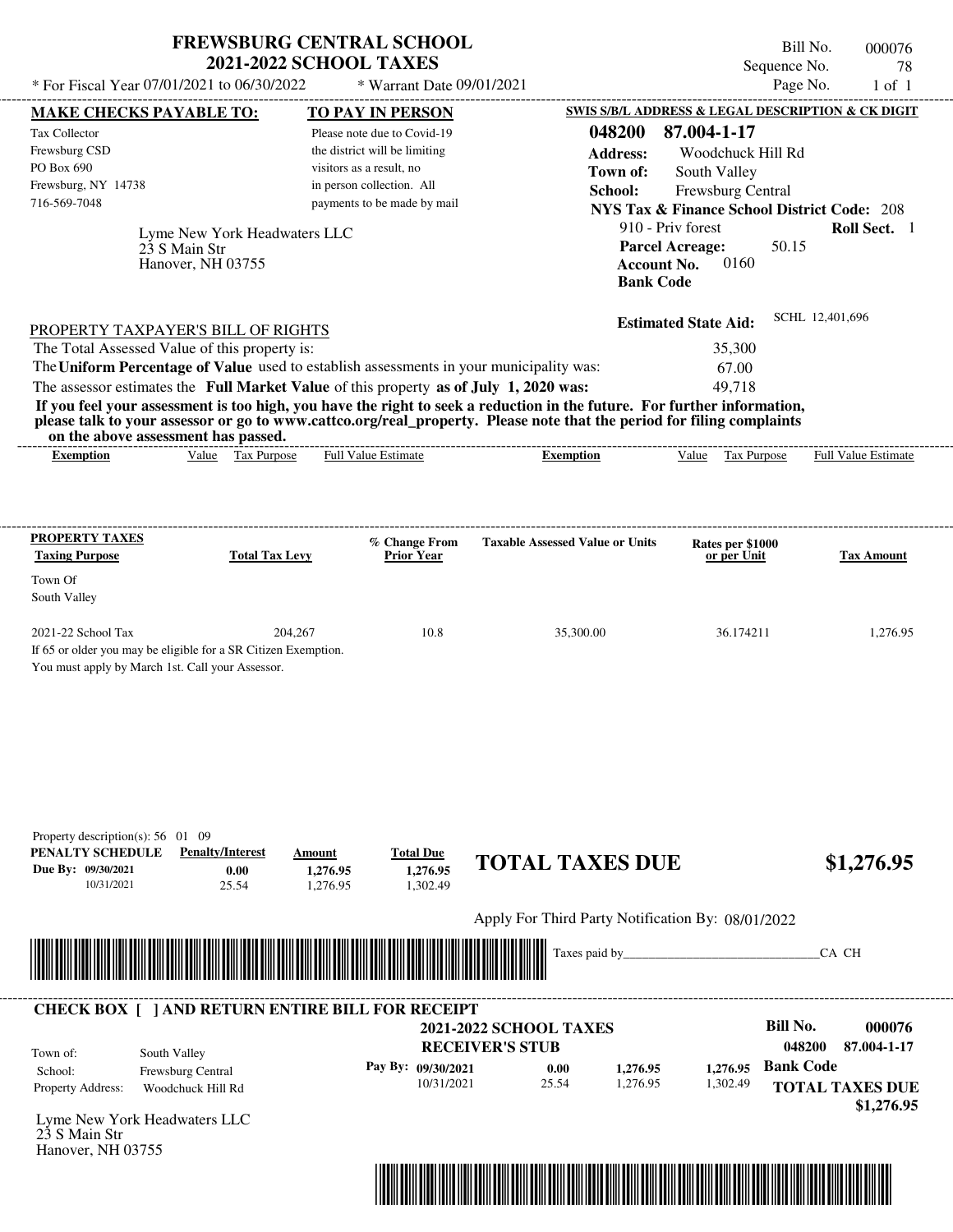|                                            | <b>FREWSBURG CENTRAL SCHOOL</b><br><b>2021-2022 SCHOOL TAXES</b> | Bill No.<br>000077<br>Sequence No.<br>79          |
|--------------------------------------------|------------------------------------------------------------------|---------------------------------------------------|
| * For Fiscal Year 07/01/2021 to 06/30/2022 | $*$ Warrant Date 09/01/2021                                      | Page No.<br>1 of 1                                |
| <b>MAKE CHECKS PAYABLE TO:</b>             | <b>TO PAY IN PERSON</b>                                          | SWIS S/B/L ADDRESS & LEGAL DESCRIPTION & CK DIGIT |
| Tax Collector                              | Please note due to Covid-19                                      | 87.004-1-18<br>048200                             |

| PO Box 690<br>Frewsburg, NY 14738<br>716-569-7048<br>23 S Main Str<br>Hanover, NH 03755 | visitors as a result, no<br>in person collection. All<br>payments to be made by mail<br>Lyme New York Headwaters LLC | <b>Address:</b><br>Town of:<br>School:                                                                                                                                                                                                                               | Woodchuck Hill Rd (Off)<br>South Valley<br>Frewsburg Central<br><b>NYS Tax &amp; Finance School District Code: 208</b><br>910 - Priv forest<br>51.41<br><b>Parcel Acreage:</b><br>0163<br><b>Account No.</b><br><b>Bank Code</b> | Roll Sect. 1               |
|-----------------------------------------------------------------------------------------|----------------------------------------------------------------------------------------------------------------------|----------------------------------------------------------------------------------------------------------------------------------------------------------------------------------------------------------------------------------------------------------------------|----------------------------------------------------------------------------------------------------------------------------------------------------------------------------------------------------------------------------------|----------------------------|
| PROPERTY TAXPAYER'S BILL OF RIGHTS                                                      |                                                                                                                      |                                                                                                                                                                                                                                                                      | <b>Estimated State Aid:</b>                                                                                                                                                                                                      | SCHL 12,401,696            |
| The Total Assessed Value of this property is:                                           |                                                                                                                      |                                                                                                                                                                                                                                                                      | 39,500                                                                                                                                                                                                                           |                            |
|                                                                                         |                                                                                                                      | The Uniform Percentage of Value used to establish assessments in your municipality was:                                                                                                                                                                              | 67.00                                                                                                                                                                                                                            |                            |
|                                                                                         |                                                                                                                      |                                                                                                                                                                                                                                                                      | 55.634                                                                                                                                                                                                                           |                            |
| The assessor estimates the Full Market Value of this property as of July 1, 2020 was:   |                                                                                                                      |                                                                                                                                                                                                                                                                      |                                                                                                                                                                                                                                  |                            |
| on the above assessment has passed.<br><b>Exemption</b>                                 | <b>Full Value Estimate</b><br>Value Tax Purpose                                                                      | If you feel your assessment is too high, you have the right to seek a reduction in the future. For further information,<br>please talk to your assessor or go to www.cattco.org/real_property. Please note that the period for filing complaints<br><b>Exemption</b> | Tax Purpose<br>Value                                                                                                                                                                                                             | <b>Full Value Estimate</b> |
| PROPERTY TAXES                                                                          |                                                                                                                      | <b>Taxable Assessed Value or Units</b><br>% Change From                                                                                                                                                                                                              | Rates per \$1000                                                                                                                                                                                                                 |                            |
| <b>Taxing Purpose</b><br>Town Of<br>South Valley                                        | <b>Total Tax Levy</b>                                                                                                | <b>Prior Year</b>                                                                                                                                                                                                                                                    | or per Unit                                                                                                                                                                                                                      | <b>Tax Amount</b>          |

|                                                         | Apply For Third Party Notification By: 08/01/2022<br>Taxes paid by_ |                                                                                             | CA CH                                              |
|---------------------------------------------------------|---------------------------------------------------------------------|---------------------------------------------------------------------------------------------|----------------------------------------------------|
|                                                         |                                                                     |                                                                                             |                                                    |
|                                                         |                                                                     |                                                                                             |                                                    |
|                                                         |                                                                     |                                                                                             |                                                    |
| <b>CHECK BOX [ ] AND RETURN ENTIRE BILL FOR RECEIPT</b> |                                                                     |                                                                                             |                                                    |
|                                                         |                                                                     |                                                                                             | <b>Bill No.</b><br>000077<br>048200<br>87.004-1-18 |
|                                                         | 0.00                                                                | 1,428.88                                                                                    | <b>Bank Code</b>                                   |
|                                                         | 28.58                                                               | 1,457.46                                                                                    | <b>TOTAL TAXES DUE</b>                             |
|                                                         |                                                                     |                                                                                             | \$1,428.88                                         |
|                                                         |                                                                     |                                                                                             |                                                    |
|                                                         |                                                                     | <b>2021-2022 SCHOOL TAXES</b><br><b>RECEIVER'S STUB</b><br>Pay By: 09/30/2021<br>10/31/2021 | 1,428.88<br>1,428.88                               |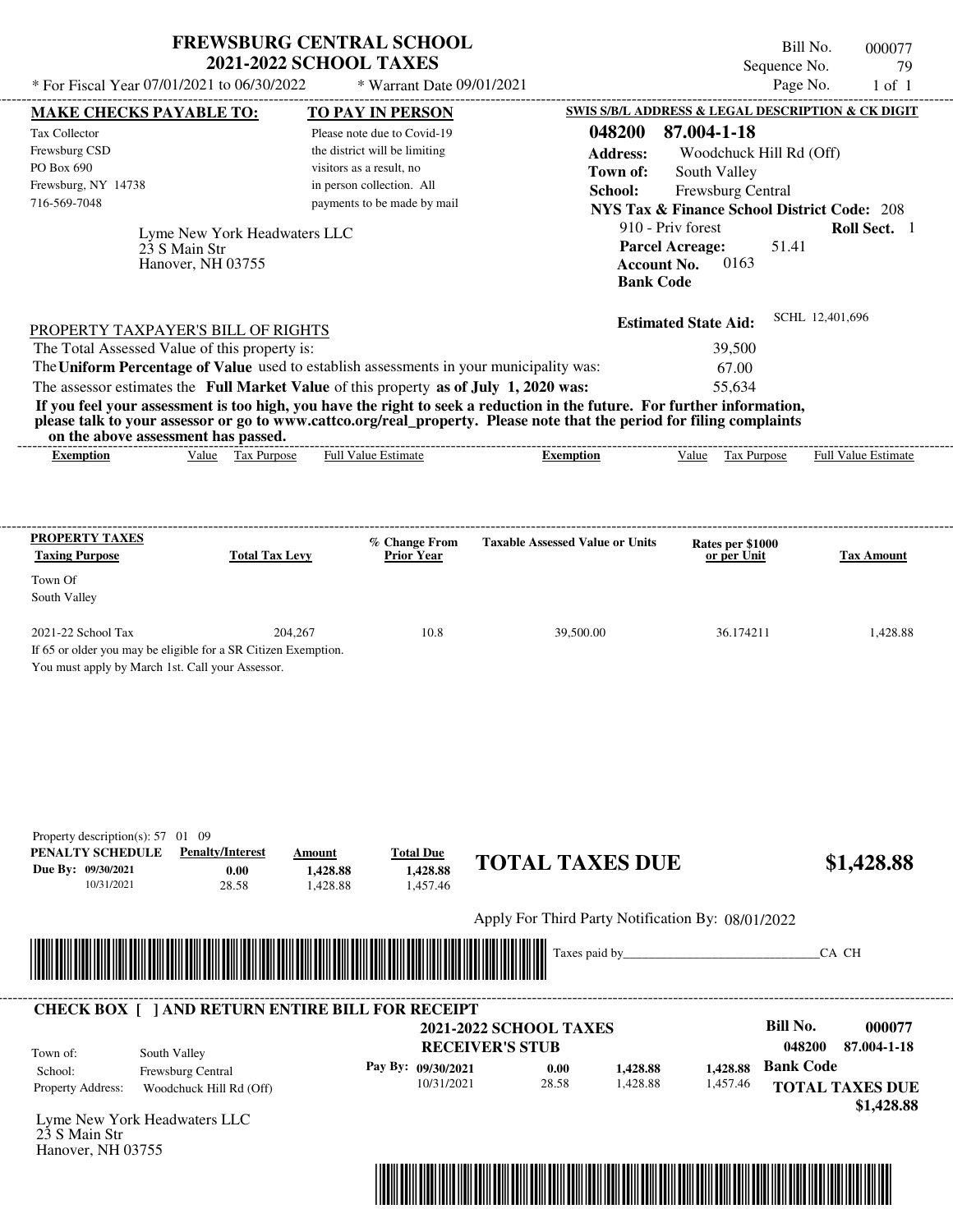| <b>FREWSBURG CENTRAL SCHOOL</b> |
|---------------------------------|
| <b>2021-2022 SCHOOL TAXES</b>   |

Bill No. 000078 Sequence No. 80

| SWIS S/B/L ADDRESS & LEGAL DESCRIPTION & CK DIGIT<br><b>TO PAY IN PERSON</b><br><b>MAKE CHECKS PAYABLE TO:</b><br>048200<br>$96.002 - 1 - 1$<br>Please note due to Covid-19<br>the district will be limiting<br><b>Address:</b><br>Bone Run Rd (Off)<br>visitors as a result, no<br>Town of:<br>South Valley<br>in person collection. All<br>School:<br>Frewsburg Central<br>payments to be made by mail<br><b>NYS Tax &amp; Finance School District Code: 208</b><br>910 - Priv forest<br>Lyme New York Headwaters LLC<br><b>Parcel Acreage:</b><br>50.00<br>23 S Main Str<br><b>Account No.</b><br>0159<br>Hanover, NH 03755<br><b>Bank Code</b><br>SCHL 12,401,696<br><b>Estimated State Aid:</b><br><b>PROPERTY TAXPAYER'S BILL OF RIGHTS</b><br>The Total Assessed Value of this property is:<br>31,100<br>The Uniform Percentage of Value used to establish assessments in your municipality was:<br>67.00<br>The assessor estimates the Full Market Value of this property as of July 1, 2020 was:<br>43,803<br>If you feel your assessment is too high, you have the right to seek a reduction in the future. For further information,<br>please talk to your assessor or go to www.cattco.org/real_property. Please note that the period for filing complaints<br>on the above assessment has passed.<br>Value Tax Purpose<br>Full Value Estimate<br><b>Exemption</b><br><b>Exemption</b><br>Value Tax Purpose<br><b>PROPERTY TAXES</b><br>% Change From<br><b>Taxable Assessed Value or Units</b><br>Rates per \$1000<br><b>Total Tax Levy</b><br><b>Prior Year</b><br>or per Unit<br>204,267<br>10.8<br>31,100.00<br>36.174211<br>If 65 or older you may be eligible for a SR Citizen Exemption.<br>You must apply by March 1st. Call your Assessor.<br>Property description(s): $55 \quad 01 \quad 09$<br><b>Penalty/Interest</b><br><b>Total Due</b><br>Amount<br><b>TOTAL TAXES DUE</b><br>0.00<br>1,125.02<br>1,125.02<br>10/31/2021<br>22.50<br>1,125.02<br>1,147.52<br>Apply For Third Party Notification By: 08/01/2022<br>Taxes paid by_<br>CA CH<br><b>CHECK BOX [ ] AND RETURN ENTIRE BILL FOR RECEIPT</b><br><b>Bill No.</b><br><b>2021-2022 SCHOOL TAXES</b><br><b>RECEIVER'S STUB</b><br>048200<br>South Valley<br><b>Bank Code</b><br>Pay By: 09/30/2021<br>1,125.02<br>0.00<br>1,125.02<br>Frewsburg Central<br>School:<br>10/31/2021<br>22.50<br>1,125.02<br>1,147.52<br><b>TOTAL TAXES DUE</b><br>Bone Run Rd (Off)<br>Lyme New York Headwaters LLC<br>Hanover, NH 03755 | * For Fiscal Year 07/01/2021 to 06/30/2022   | * Warrant Date 09/01/2021 |  | Page No.<br>$1$ of $1$     |
|------------------------------------------------------------------------------------------------------------------------------------------------------------------------------------------------------------------------------------------------------------------------------------------------------------------------------------------------------------------------------------------------------------------------------------------------------------------------------------------------------------------------------------------------------------------------------------------------------------------------------------------------------------------------------------------------------------------------------------------------------------------------------------------------------------------------------------------------------------------------------------------------------------------------------------------------------------------------------------------------------------------------------------------------------------------------------------------------------------------------------------------------------------------------------------------------------------------------------------------------------------------------------------------------------------------------------------------------------------------------------------------------------------------------------------------------------------------------------------------------------------------------------------------------------------------------------------------------------------------------------------------------------------------------------------------------------------------------------------------------------------------------------------------------------------------------------------------------------------------------------------------------------------------------------------------------------------------------------------------------------------------------------------------------------------------------------------------------------------------------------------------------------------------------------------------------------------------------------------------------------------------------------------------------------------------------------------------------------------------------------------------------------------------------------------------------------------------------------------------------------|----------------------------------------------|---------------------------|--|----------------------------|
|                                                                                                                                                                                                                                                                                                                                                                                                                                                                                                                                                                                                                                                                                                                                                                                                                                                                                                                                                                                                                                                                                                                                                                                                                                                                                                                                                                                                                                                                                                                                                                                                                                                                                                                                                                                                                                                                                                                                                                                                                                                                                                                                                                                                                                                                                                                                                                                                                                                                                                      |                                              |                           |  |                            |
|                                                                                                                                                                                                                                                                                                                                                                                                                                                                                                                                                                                                                                                                                                                                                                                                                                                                                                                                                                                                                                                                                                                                                                                                                                                                                                                                                                                                                                                                                                                                                                                                                                                                                                                                                                                                                                                                                                                                                                                                                                                                                                                                                                                                                                                                                                                                                                                                                                                                                                      | Tax Collector<br>Frewsburg CSD<br>PO Box 690 |                           |  |                            |
|                                                                                                                                                                                                                                                                                                                                                                                                                                                                                                                                                                                                                                                                                                                                                                                                                                                                                                                                                                                                                                                                                                                                                                                                                                                                                                                                                                                                                                                                                                                                                                                                                                                                                                                                                                                                                                                                                                                                                                                                                                                                                                                                                                                                                                                                                                                                                                                                                                                                                                      | Frewsburg, NY 14738<br>716-569-7048          |                           |  |                            |
|                                                                                                                                                                                                                                                                                                                                                                                                                                                                                                                                                                                                                                                                                                                                                                                                                                                                                                                                                                                                                                                                                                                                                                                                                                                                                                                                                                                                                                                                                                                                                                                                                                                                                                                                                                                                                                                                                                                                                                                                                                                                                                                                                                                                                                                                                                                                                                                                                                                                                                      |                                              |                           |  | Roll Sect. 1               |
|                                                                                                                                                                                                                                                                                                                                                                                                                                                                                                                                                                                                                                                                                                                                                                                                                                                                                                                                                                                                                                                                                                                                                                                                                                                                                                                                                                                                                                                                                                                                                                                                                                                                                                                                                                                                                                                                                                                                                                                                                                                                                                                                                                                                                                                                                                                                                                                                                                                                                                      |                                              |                           |  |                            |
|                                                                                                                                                                                                                                                                                                                                                                                                                                                                                                                                                                                                                                                                                                                                                                                                                                                                                                                                                                                                                                                                                                                                                                                                                                                                                                                                                                                                                                                                                                                                                                                                                                                                                                                                                                                                                                                                                                                                                                                                                                                                                                                                                                                                                                                                                                                                                                                                                                                                                                      |                                              |                           |  |                            |
|                                                                                                                                                                                                                                                                                                                                                                                                                                                                                                                                                                                                                                                                                                                                                                                                                                                                                                                                                                                                                                                                                                                                                                                                                                                                                                                                                                                                                                                                                                                                                                                                                                                                                                                                                                                                                                                                                                                                                                                                                                                                                                                                                                                                                                                                                                                                                                                                                                                                                                      |                                              |                           |  |                            |
|                                                                                                                                                                                                                                                                                                                                                                                                                                                                                                                                                                                                                                                                                                                                                                                                                                                                                                                                                                                                                                                                                                                                                                                                                                                                                                                                                                                                                                                                                                                                                                                                                                                                                                                                                                                                                                                                                                                                                                                                                                                                                                                                                                                                                                                                                                                                                                                                                                                                                                      |                                              |                           |  | Full Value Estimate        |
|                                                                                                                                                                                                                                                                                                                                                                                                                                                                                                                                                                                                                                                                                                                                                                                                                                                                                                                                                                                                                                                                                                                                                                                                                                                                                                                                                                                                                                                                                                                                                                                                                                                                                                                                                                                                                                                                                                                                                                                                                                                                                                                                                                                                                                                                                                                                                                                                                                                                                                      |                                              |                           |  |                            |
|                                                                                                                                                                                                                                                                                                                                                                                                                                                                                                                                                                                                                                                                                                                                                                                                                                                                                                                                                                                                                                                                                                                                                                                                                                                                                                                                                                                                                                                                                                                                                                                                                                                                                                                                                                                                                                                                                                                                                                                                                                                                                                                                                                                                                                                                                                                                                                                                                                                                                                      | <b>Taxing Purpose</b>                        |                           |  | <b>Tax Amount</b>          |
|                                                                                                                                                                                                                                                                                                                                                                                                                                                                                                                                                                                                                                                                                                                                                                                                                                                                                                                                                                                                                                                                                                                                                                                                                                                                                                                                                                                                                                                                                                                                                                                                                                                                                                                                                                                                                                                                                                                                                                                                                                                                                                                                                                                                                                                                                                                                                                                                                                                                                                      | Town Of<br>South Valley                      |                           |  |                            |
|                                                                                                                                                                                                                                                                                                                                                                                                                                                                                                                                                                                                                                                                                                                                                                                                                                                                                                                                                                                                                                                                                                                                                                                                                                                                                                                                                                                                                                                                                                                                                                                                                                                                                                                                                                                                                                                                                                                                                                                                                                                                                                                                                                                                                                                                                                                                                                                                                                                                                                      | 2021-22 School Tax                           |                           |  | 1,125.02                   |
|                                                                                                                                                                                                                                                                                                                                                                                                                                                                                                                                                                                                                                                                                                                                                                                                                                                                                                                                                                                                                                                                                                                                                                                                                                                                                                                                                                                                                                                                                                                                                                                                                                                                                                                                                                                                                                                                                                                                                                                                                                                                                                                                                                                                                                                                                                                                                                                                                                                                                                      | PENALTY SCHEDULE<br>Due By: 09/30/2021       |                           |  | \$1,125.02                 |
|                                                                                                                                                                                                                                                                                                                                                                                                                                                                                                                                                                                                                                                                                                                                                                                                                                                                                                                                                                                                                                                                                                                                                                                                                                                                                                                                                                                                                                                                                                                                                                                                                                                                                                                                                                                                                                                                                                                                                                                                                                                                                                                                                                                                                                                                                                                                                                                                                                                                                                      |                                              |                           |  |                            |
|                                                                                                                                                                                                                                                                                                                                                                                                                                                                                                                                                                                                                                                                                                                                                                                                                                                                                                                                                                                                                                                                                                                                                                                                                                                                                                                                                                                                                                                                                                                                                                                                                                                                                                                                                                                                                                                                                                                                                                                                                                                                                                                                                                                                                                                                                                                                                                                                                                                                                                      |                                              |                           |  |                            |
|                                                                                                                                                                                                                                                                                                                                                                                                                                                                                                                                                                                                                                                                                                                                                                                                                                                                                                                                                                                                                                                                                                                                                                                                                                                                                                                                                                                                                                                                                                                                                                                                                                                                                                                                                                                                                                                                                                                                                                                                                                                                                                                                                                                                                                                                                                                                                                                                                                                                                                      | Town of:                                     |                           |  | 000078<br>$96.002 - 1 - 1$ |
|                                                                                                                                                                                                                                                                                                                                                                                                                                                                                                                                                                                                                                                                                                                                                                                                                                                                                                                                                                                                                                                                                                                                                                                                                                                                                                                                                                                                                                                                                                                                                                                                                                                                                                                                                                                                                                                                                                                                                                                                                                                                                                                                                                                                                                                                                                                                                                                                                                                                                                      | Property Address:                            |                           |  | \$1,125.02                 |
|                                                                                                                                                                                                                                                                                                                                                                                                                                                                                                                                                                                                                                                                                                                                                                                                                                                                                                                                                                                                                                                                                                                                                                                                                                                                                                                                                                                                                                                                                                                                                                                                                                                                                                                                                                                                                                                                                                                                                                                                                                                                                                                                                                                                                                                                                                                                                                                                                                                                                                      | 23 S Main Str                                |                           |  |                            |
|                                                                                                                                                                                                                                                                                                                                                                                                                                                                                                                                                                                                                                                                                                                                                                                                                                                                                                                                                                                                                                                                                                                                                                                                                                                                                                                                                                                                                                                                                                                                                                                                                                                                                                                                                                                                                                                                                                                                                                                                                                                                                                                                                                                                                                                                                                                                                                                                                                                                                                      |                                              |                           |  |                            |

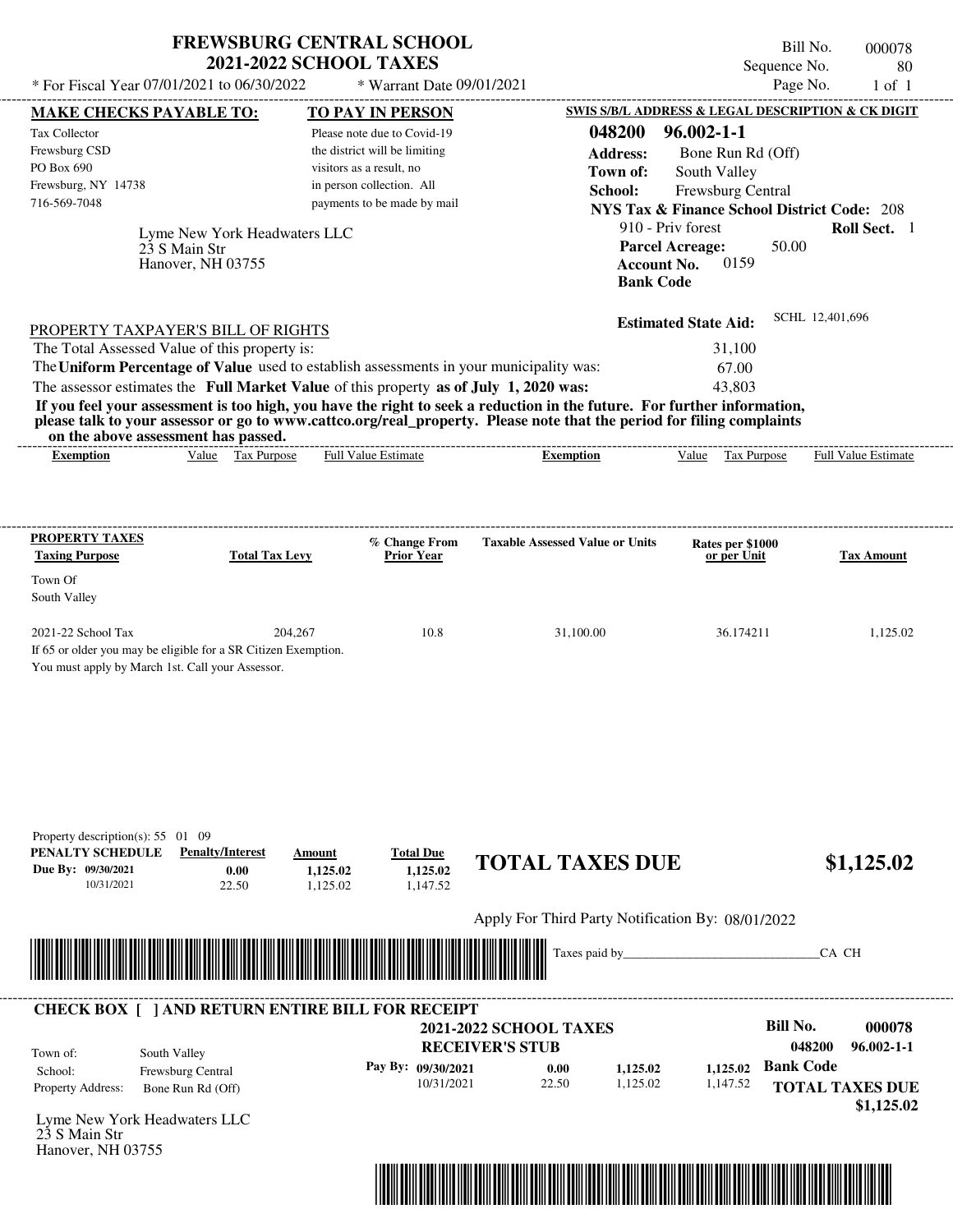| * For Fiscal Year 07/01/2021 to 06/30/2022                                                                                                                                                                       | <b>FREWSBURG CENTRAL SCHOOL</b><br><b>2021-2022 SCHOOL TAXES</b> | * Warrant Date 09/01/2021                |                                                   | Sequence No.<br>Page No.                                                    | Bill No.<br>000079<br>81<br>$1$ of $1$ |
|------------------------------------------------------------------------------------------------------------------------------------------------------------------------------------------------------------------|------------------------------------------------------------------|------------------------------------------|---------------------------------------------------|-----------------------------------------------------------------------------|----------------------------------------|
| MAKE CHECKS PAYABLE TO:                                                                                                                                                                                          |                                                                  | <b>TO PAY IN PERSON</b>                  |                                                   | SWIS S/B/L ADDRESS & LEGAL DESCRIPTION & CK DIGIT                           |                                        |
| Tax Collector                                                                                                                                                                                                    |                                                                  | Please note due to Covid-19              | 048200                                            | 105.002-1-27.2                                                              |                                        |
| Frewsburg CSD                                                                                                                                                                                                    |                                                                  | the district will be limiting            | <b>Address:</b>                                   | 12778 Brown Run Rd                                                          |                                        |
| PO Box 690                                                                                                                                                                                                       |                                                                  | visitors as a result, no                 | Town of:                                          | South Valley                                                                |                                        |
| Frewsburg, NY 14738                                                                                                                                                                                              |                                                                  | in person collection. All                | School:                                           |                                                                             |                                        |
| 716-569-7048                                                                                                                                                                                                     |                                                                  | payments to be made by mail              |                                                   | Frewsburg Central<br><b>NYS Tax &amp; Finance School District Code: 208</b> |                                        |
|                                                                                                                                                                                                                  |                                                                  |                                          |                                                   |                                                                             |                                        |
| Lynn Christopher                                                                                                                                                                                                 |                                                                  |                                          |                                                   | 240 - Rural res                                                             | Roll Sect. 1                           |
| Lynn Heather                                                                                                                                                                                                     |                                                                  |                                          |                                                   | 86.25<br><b>Parcel Acreage:</b>                                             |                                        |
| 12778 Brown Run Rd<br>Frewsburg, NY 14738                                                                                                                                                                        |                                                                  |                                          | <b>Account No.</b><br><b>Bank Code</b>            | 0484                                                                        |                                        |
|                                                                                                                                                                                                                  |                                                                  |                                          |                                                   |                                                                             | SCHL 12,401,696                        |
| PROPERTY TAXPAYER'S BILL OF RIGHTS                                                                                                                                                                               |                                                                  |                                          |                                                   | <b>Estimated State Aid:</b>                                                 |                                        |
| The Total Assessed Value of this property is:                                                                                                                                                                    |                                                                  |                                          |                                                   | 135,700                                                                     |                                        |
| The Uniform Percentage of Value used to establish assessments in your municipality was:                                                                                                                          |                                                                  |                                          |                                                   | 67.00                                                                       |                                        |
| The assessor estimates the Full Market Value of this property as of July 1, 2020 was:<br>If you feel your assessment is too high, you have the right to seek a reduction in the future. For further information, |                                                                  |                                          |                                                   | 191,127                                                                     |                                        |
| please talk to your assessor or go to www.cattco.org/real_property. Please note that the period for filing complaints                                                                                            |                                                                  |                                          |                                                   |                                                                             |                                        |
| on the above assessment has passed.                                                                                                                                                                              |                                                                  |                                          |                                                   |                                                                             |                                        |
| Value Tax Purpose<br><b>Exemption</b>                                                                                                                                                                            |                                                                  | Full Value Estimate                      | <b>Exemption</b>                                  | Value Tax Purpose                                                           | Full Value Estimate                    |
| <b>PROPERTY TAXES</b><br><b>Taxing Purpose</b><br>Town Of                                                                                                                                                        | <b>Total Tax Levy</b>                                            | % Change From<br><b>Prior Year</b>       | <b>Taxable Assessed Value or Units</b>            | Rates per \$1000<br>or per Unit                                             | <b>Tax Amount</b>                      |
| South Valley                                                                                                                                                                                                     |                                                                  |                                          |                                                   |                                                                             |                                        |
| 2021-22 School Tax<br>If 65 or older you may be eligible for a SR Citizen Exemption.<br>You must apply by March 1st. Call your Assessor.                                                                         | 204,267                                                          | 10.8                                     | 135,700.00                                        | 36.174211                                                                   | 4,908.84                               |
| Property description(s): $42/50$ 01 09<br><b>Penalty/Interest</b><br>PENALTY SCHEDULE<br>Due By: 09/30/2021<br>0.00<br>10/31/2021<br>98.18                                                                       | Amount<br>4,908.84<br>4,908.84                                   | <b>Total Due</b><br>4,908.84<br>5,007.02 | <b>TOTAL TAXES DUE</b>                            |                                                                             | \$4,908.84                             |
|                                                                                                                                                                                                                  |                                                                  |                                          | Apply For Third Party Notification By: 08/01/2022 |                                                                             |                                        |
|                                                                                                                                                                                                                  |                                                                  |                                          |                                                   |                                                                             |                                        |
|                                                                                                                                                                                                                  |                                                                  |                                          | Taxes paid by_                                    |                                                                             | CA CH                                  |
|                                                                                                                                                                                                                  |                                                                  |                                          |                                                   |                                                                             |                                        |
| <b>CHECK BOX [ ] AND RETURN ENTIRE BILL FOR RECEIPT</b>                                                                                                                                                          |                                                                  |                                          | <b>2021-2022 SCHOOL TAXES</b>                     | <b>Bill No.</b>                                                             | 000079                                 |
|                                                                                                                                                                                                                  |                                                                  |                                          | <b>RECEIVER'S STUB</b>                            | 048200                                                                      | 105.002-1-27.2                         |
| South Valley<br>Town of:                                                                                                                                                                                         |                                                                  |                                          |                                                   | <b>Bank Code</b>                                                            |                                        |
| School:<br>Frewsburg Central                                                                                                                                                                                     |                                                                  | Pay By: 09/30/2021<br>10/31/2021         | 4,908.84<br>0.00<br>98.18<br>4,908.84             | 4,908.84<br>5,007.02                                                        |                                        |
| Property Address:<br>12778 Brown Run Rd                                                                                                                                                                          |                                                                  |                                          |                                                   |                                                                             | <b>TOTAL TAXES DUE</b>                 |
| Lynn Christopher                                                                                                                                                                                                 |                                                                  |                                          |                                                   |                                                                             | \$4,908.84                             |
|                                                                                                                                                                                                                  |                                                                  |                                          |                                                   |                                                                             |                                        |

Lynn Heather 12778 Brown Run Rd Frewsburg, NY 14738

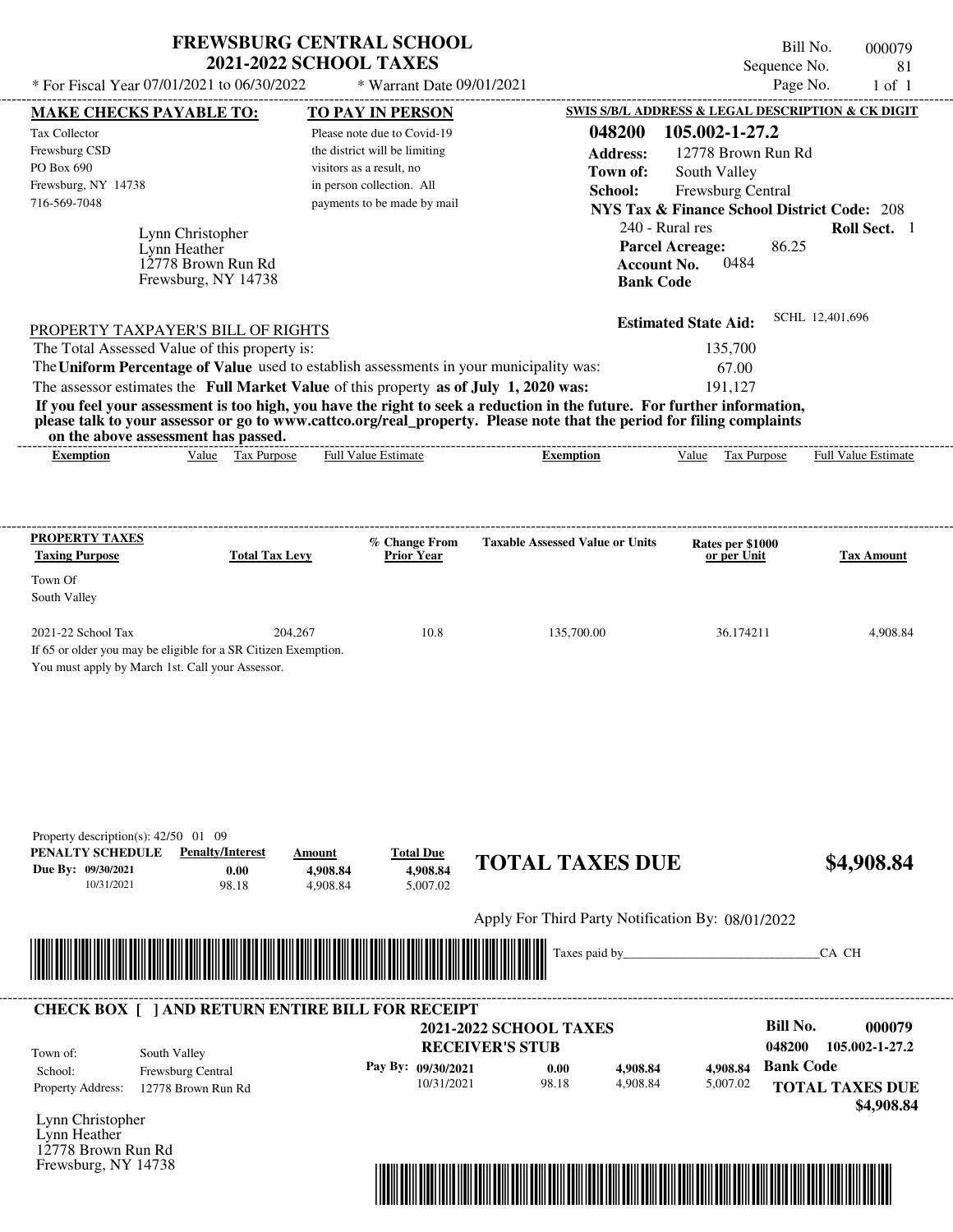| <b>FREWSBURG CENTRAL SCHOOL</b> |
|---------------------------------|
| <b>2021-2022 SCHOOL TAXES</b>   |

Bill No. 000080 Sequence No. 82

| * For Fiscal Year 07/01/2021 to 06/30/2022                                              |                                                             | * Warrant Date 09/01/2021                             |                                                                                                                         |                                                                                   | Page No.<br>$1$ of $1$     |
|-----------------------------------------------------------------------------------------|-------------------------------------------------------------|-------------------------------------------------------|-------------------------------------------------------------------------------------------------------------------------|-----------------------------------------------------------------------------------|----------------------------|
| <b>MAKE CHECKS PAYABLE TO:</b>                                                          |                                                             | <b>TO PAY IN PERSON</b>                               |                                                                                                                         | SWIS S/B/L ADDRESS & LEGAL DESCRIPTION & CK DIGIT                                 |                            |
| <b>Tax Collector</b>                                                                    |                                                             | Please note due to Covid-19                           | 048200                                                                                                                  | 105.002-1-5                                                                       |                            |
| Frewsburg CSD<br>PO Box 690                                                             |                                                             | the district will be limiting                         | <b>Address:</b>                                                                                                         | Gurnsey Hollow Rd                                                                 |                            |
| Frewsburg, NY 14738                                                                     |                                                             | visitors as a result, no<br>in person collection. All | Town of:                                                                                                                | South Valley                                                                      |                            |
| 716-569-7048                                                                            |                                                             | payments to be made by mail                           | School:                                                                                                                 | Frewsburg Central                                                                 |                            |
|                                                                                         |                                                             |                                                       |                                                                                                                         | <b>NYS Tax &amp; Finance School District Code: 208</b><br>$322$ - Rural vac $>10$ | Roll Sect. 1               |
| McIntyre Paula Dibble<br><b>Cheney Betsy</b>                                            |                                                             |                                                       |                                                                                                                         | <b>Parcel Acreage:</b>                                                            | 11.76                      |
| 630 Cheese Factory Rd                                                                   |                                                             |                                                       |                                                                                                                         | 0091<br><b>Account No.</b>                                                        |                            |
|                                                                                         | Honeoye Falls, NY 14472                                     |                                                       |                                                                                                                         | <b>Bank Code</b>                                                                  |                            |
|                                                                                         |                                                             |                                                       |                                                                                                                         |                                                                                   | SCHL 12,401,696            |
| PROPERTY TAXPAYER'S BILL OF RIGHTS                                                      |                                                             |                                                       |                                                                                                                         | <b>Estimated State Aid:</b>                                                       |                            |
| The Total Assessed Value of this property is:                                           |                                                             |                                                       |                                                                                                                         | 9,700                                                                             |                            |
| The Uniform Percentage of Value used to establish assessments in your municipality was: |                                                             |                                                       |                                                                                                                         | 67.00                                                                             |                            |
| The assessor estimates the Full Market Value of this property as of July 1, 2020 was:   |                                                             |                                                       | If you feel your assessment is too high, you have the right to seek a reduction in the future. For further information, | 13,662                                                                            |                            |
|                                                                                         |                                                             |                                                       | please talk to your assessor or go to www.cattco.org/real_property. Please note that the period for filing complaints   |                                                                                   |                            |
| on the above assessment has passed.                                                     |                                                             |                                                       |                                                                                                                         |                                                                                   |                            |
| <b>Exemption</b>                                                                        | Value Tax Purpose                                           | Full Value Estimate                                   | <b>Exemption</b>                                                                                                        | Value Tax Purpose                                                                 | <b>Full Value Estimate</b> |
|                                                                                         |                                                             |                                                       |                                                                                                                         |                                                                                   |                            |
|                                                                                         |                                                             |                                                       |                                                                                                                         |                                                                                   |                            |
| <b>PROPERTY TAXES</b>                                                                   |                                                             | % Change From                                         | <b>Taxable Assessed Value or Units</b>                                                                                  | Rates per \$1000                                                                  |                            |
| <b>Taxing Purpose</b>                                                                   | <b>Total Tax Levy</b>                                       | <b>Prior Year</b>                                     |                                                                                                                         | or per Unit                                                                       | <b>Tax Amount</b>          |
| Town Of                                                                                 |                                                             |                                                       |                                                                                                                         |                                                                                   |                            |
| South Valley                                                                            |                                                             |                                                       |                                                                                                                         |                                                                                   |                            |
| 2021-22 School Tax                                                                      | 204,267                                                     | 10.8                                                  | 9,700.00                                                                                                                | 36.174211                                                                         | 350.89                     |
| If 65 or older you may be eligible for a SR Citizen Exemption.                          |                                                             |                                                       |                                                                                                                         |                                                                                   |                            |
| You must apply by March 1st. Call your Assessor.                                        |                                                             |                                                       |                                                                                                                         |                                                                                   |                            |
|                                                                                         |                                                             |                                                       |                                                                                                                         |                                                                                   |                            |
|                                                                                         |                                                             |                                                       |                                                                                                                         |                                                                                   |                            |
|                                                                                         |                                                             |                                                       |                                                                                                                         |                                                                                   |                            |
|                                                                                         |                                                             |                                                       |                                                                                                                         |                                                                                   |                            |
|                                                                                         |                                                             |                                                       |                                                                                                                         |                                                                                   |                            |
|                                                                                         |                                                             |                                                       |                                                                                                                         |                                                                                   |                            |
|                                                                                         |                                                             |                                                       |                                                                                                                         |                                                                                   |                            |
| Property description(s): $43 \quad 01 \quad 09$<br>PENALTY SCHEDULE                     | pipeline takes 1.68 ac<br><b>Penalty/Interest</b><br>Amount | <b>Total Due</b>                                      |                                                                                                                         |                                                                                   |                            |
| Due By: 09/30/2021                                                                      | 0.00<br>350.89                                              | 350.89                                                | <b>TOTAL TAXES DUE</b>                                                                                                  |                                                                                   | \$350.89                   |
| 10/31/2021                                                                              | 7.02<br>350.89                                              | 357.91                                                |                                                                                                                         |                                                                                   |                            |
|                                                                                         |                                                             |                                                       | Apply For Third Party Notification By: 08/01/2022                                                                       |                                                                                   |                            |
|                                                                                         |                                                             |                                                       |                                                                                                                         |                                                                                   |                            |
|                                                                                         |                                                             |                                                       | Taxes paid by_                                                                                                          |                                                                                   | CA CH                      |
|                                                                                         |                                                             |                                                       |                                                                                                                         |                                                                                   |                            |
| <b>CHECK BOX [ ] AND RETURN ENTIRE BILL FOR RECEIPT</b>                                 |                                                             |                                                       |                                                                                                                         |                                                                                   |                            |
|                                                                                         |                                                             |                                                       | <b>2021-2022 SCHOOL TAXES</b>                                                                                           |                                                                                   | <b>Bill No.</b><br>000080  |
| South Valley<br>Town of:                                                                |                                                             |                                                       | <b>RECEIVER'S STUB</b>                                                                                                  |                                                                                   | 048200<br>105.002-1-5      |
| Frewsburg Central<br>School:                                                            |                                                             | Pay By: 09/30/2021                                    | 0.00<br>350.89                                                                                                          | 350.89                                                                            | <b>Bank Code</b>           |
| Property Address:<br>Gurnsey Hollow Rd                                                  |                                                             | 10/31/2021                                            | 7.02<br>350.89                                                                                                          | 357.91                                                                            | <b>TOTAL TAXES DUE</b>     |
|                                                                                         |                                                             |                                                       |                                                                                                                         |                                                                                   | \$350.89                   |
| McIntyre Paula Dibble<br>Cheney Betsy                                                   |                                                             |                                                       |                                                                                                                         |                                                                                   |                            |
| 630 Cheese Factory Rd                                                                   |                                                             |                                                       |                                                                                                                         |                                                                                   |                            |
| Honeoye Falls, NY 14472                                                                 |                                                             |                                                       |                                                                                                                         |                                                                                   |                            |

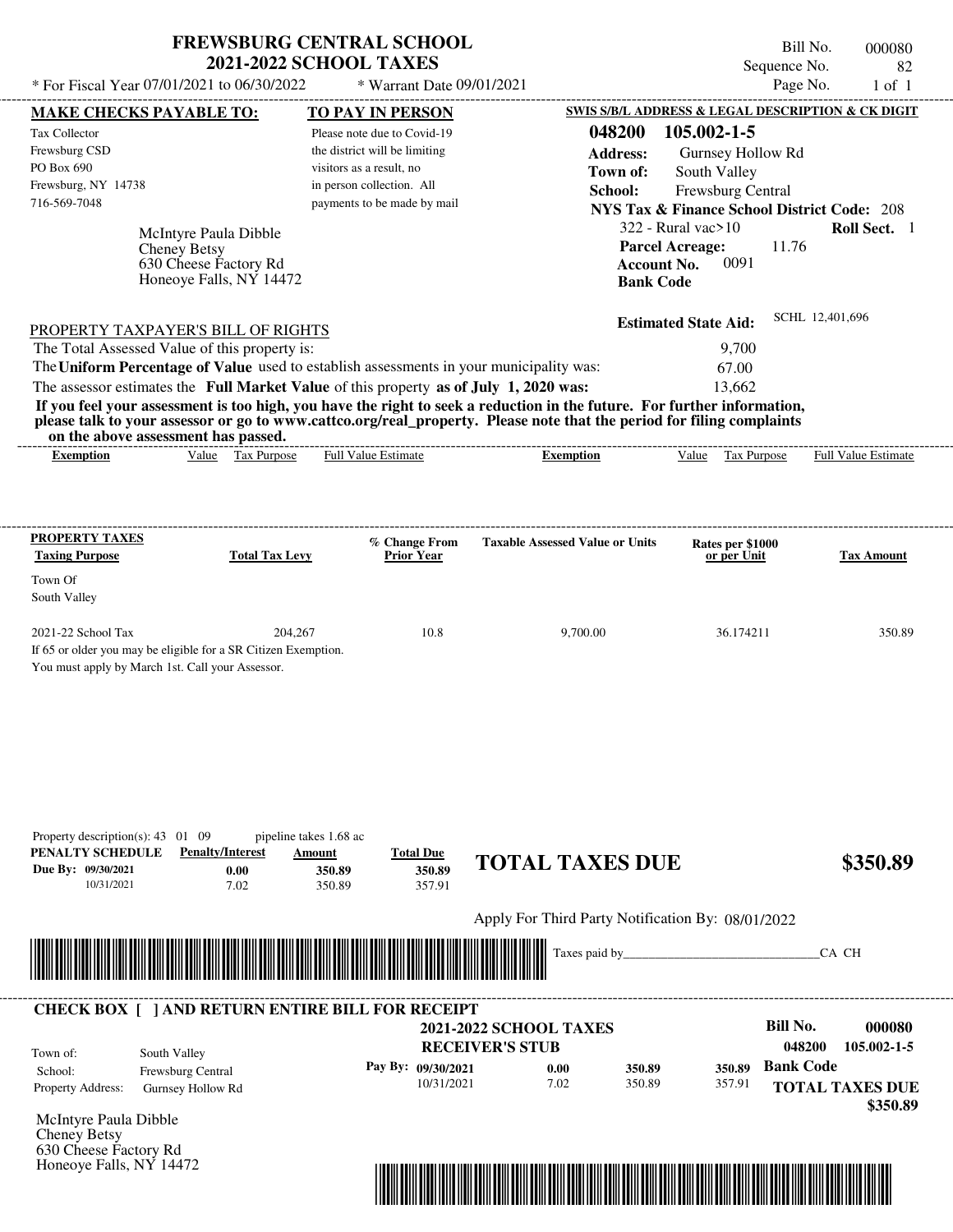|                                                                                                                                | <b>FREWSBURG CENTRAL SCHOOL</b><br><b>2021-2022 SCHOOL TAXES</b>           |                                          |                                                                                                                         | Bill No.<br>Sequence No.                               | 000081<br>83               |
|--------------------------------------------------------------------------------------------------------------------------------|----------------------------------------------------------------------------|------------------------------------------|-------------------------------------------------------------------------------------------------------------------------|--------------------------------------------------------|----------------------------|
| * For Fiscal Year 07/01/2021 to 06/30/2022                                                                                     |                                                                            | * Warrant Date 09/01/2021                |                                                                                                                         | Page No.                                               | $1$ of $1$                 |
| <b>MAKE CHECKS PAYABLE TO:</b>                                                                                                 |                                                                            | <b>TO PAY IN PERSON</b>                  |                                                                                                                         | SWIS S/B/L ADDRESS & LEGAL DESCRIPTION & CK DIGIT      |                            |
| Tax Collector                                                                                                                  |                                                                            | Please note due to Covid-19              | 048200                                                                                                                  | 105.002-1-37.1                                         |                            |
| Frewsburg CSD                                                                                                                  |                                                                            | the district will be limiting            | <b>Address:</b>                                                                                                         | Brown Run Rd                                           |                            |
| PO Box 690                                                                                                                     |                                                                            | visitors as a result, no                 | Town of:                                                                                                                | South Valley                                           |                            |
| Frewsburg, NY 14738                                                                                                            |                                                                            | in person collection. All                | School:                                                                                                                 | Frewsburg Central                                      |                            |
| 716-569-7048                                                                                                                   |                                                                            | payments to be made by mail              |                                                                                                                         | <b>NYS Tax &amp; Finance School District Code: 208</b> |                            |
|                                                                                                                                |                                                                            |                                          |                                                                                                                         | 210 - 1 Family Res                                     | Roll Sect. 1               |
| Mechling Jonathan G<br>122 Robbin Hill Rd                                                                                      |                                                                            |                                          | <b>Parcel Acreage:</b>                                                                                                  | 3.85                                                   |                            |
| Frewsburg, NY 14738                                                                                                            |                                                                            |                                          | <b>Account No.</b>                                                                                                      | 0383                                                   |                            |
|                                                                                                                                |                                                                            |                                          | <b>Bank Code</b>                                                                                                        |                                                        |                            |
|                                                                                                                                |                                                                            |                                          |                                                                                                                         |                                                        | SCHL 12,401,696            |
| PROPERTY TAXPAYER'S BILL OF RIGHTS                                                                                             |                                                                            |                                          |                                                                                                                         | <b>Estimated State Aid:</b>                            |                            |
| The Total Assessed Value of this property is:                                                                                  |                                                                            |                                          |                                                                                                                         | 72,200                                                 |                            |
| The Uniform Percentage of Value used to establish assessments in your municipality was:                                        |                                                                            |                                          |                                                                                                                         | 67.00                                                  |                            |
| The assessor estimates the Full Market Value of this property as of July 1, 2020 was:                                          |                                                                            |                                          |                                                                                                                         | 101,690                                                |                            |
|                                                                                                                                |                                                                            |                                          | If you feel your assessment is too high, you have the right to seek a reduction in the future. For further information, |                                                        |                            |
| on the above assessment has passed.                                                                                            |                                                                            |                                          | please talk to your assessor or go to www.cattco.org/real_property. Please note that the period for filing complaints   |                                                        |                            |
| <b>Exemption</b>                                                                                                               | Value Tax Purpose                                                          | <b>Full Value Estimate</b>               | <b>Exemption</b>                                                                                                        | Value<br>Tax Purpose                                   | <b>Full Value Estimate</b> |
| <b>Bas Star</b><br>(See Note)                                                                                                  | 21,300 SCHOOL                                                              | 31,791                                   |                                                                                                                         |                                                        |                            |
|                                                                                                                                |                                                                            |                                          |                                                                                                                         |                                                        |                            |
|                                                                                                                                |                                                                            |                                          |                                                                                                                         |                                                        |                            |
| <b>PROPERTY TAXES</b>                                                                                                          |                                                                            | % Change From<br>Prior Year              | <b>Taxable Assessed Value or Units</b>                                                                                  | Rates per \$1000                                       |                            |
| <b>Taxing Purpose</b>                                                                                                          | <b>Total Tax Levy</b>                                                      |                                          | (before accounting for STAR)                                                                                            | or per Unit                                            | <b>Tax Amount</b>          |
| Town Of                                                                                                                        |                                                                            |                                          |                                                                                                                         |                                                        |                            |
| South Valley                                                                                                                   |                                                                            |                                          |                                                                                                                         |                                                        |                            |
| 2021-22 School Tax                                                                                                             | 204,267                                                                    | 10.8                                     | 72,200.00                                                                                                               | 36.174211                                              | 2.611.78                   |
| If 65 or older you may be eligible for a SR Citizen Exemption.                                                                 |                                                                            |                                          |                                                                                                                         |                                                        |                            |
| You must apply by March 1st. Call your Assessor.                                                                               |                                                                            |                                          |                                                                                                                         |                                                        |                            |
|                                                                                                                                |                                                                            |                                          |                                                                                                                         |                                                        |                            |
| Note: This year's STAR exemption benefit cannot exceed last year's benefit.<br>Property description(s): $50 \quad 01 \quad 09$ |                                                                            |                                          | Your tax savings this year resulting from the New York State School Tax Relief (STAR) program is:                       |                                                        | \$733.00                   |
| PENALTY SCHEDULE<br>Due By: 09/30/2021<br>10/31/2021                                                                           | <b>Penalty/Interest</b><br>Amount<br>0.00<br>1,878.78<br>37.58<br>1.878.78 | <b>Total Due</b><br>1,878.78<br>1,916.36 | <b>TOTAL TAXES DUE</b>                                                                                                  |                                                        | \$1,878.78                 |
|                                                                                                                                |                                                                            |                                          |                                                                                                                         |                                                        |                            |
|                                                                                                                                |                                                                            |                                          | Apply For Third Party Notification By: 08/01/2022                                                                       |                                                        |                            |
|                                                                                                                                |                                                                            |                                          |                                                                                                                         |                                                        |                            |
|                                                                                                                                |                                                                            |                                          | Taxes paid by_                                                                                                          |                                                        | CA CH                      |
| <b>CHECK BOX [ ] AND RETURN ENTIRE BILL FOR RECEIPT</b>                                                                        |                                                                            |                                          |                                                                                                                         |                                                        |                            |
|                                                                                                                                |                                                                            |                                          | <b>2021-2022 SCHOOL TAXES</b>                                                                                           | <b>Bill No.</b>                                        |                            |
|                                                                                                                                |                                                                            |                                          | <b>RECEIVER'S STUB</b>                                                                                                  | 048200                                                 |                            |
| South Valley<br>Town of:<br>Frewsburg Central<br>School:                                                                       |                                                                            | Pay By: 09/30/2021                       | 0.00<br>1,878.78                                                                                                        | <b>Bank Code</b><br>1,878.78                           | 000081<br>105.002-1-37.1   |
| Property Address:<br>Brown Run Rd                                                                                              |                                                                            | 10/31/2021                               | 37.58<br>1,878.78                                                                                                       | 1,916.36                                               | <b>TOTAL TAXES DUE</b>     |

Mechling Jonathan G 122 Robbin Hill Rd Frewsburg, NY 14738

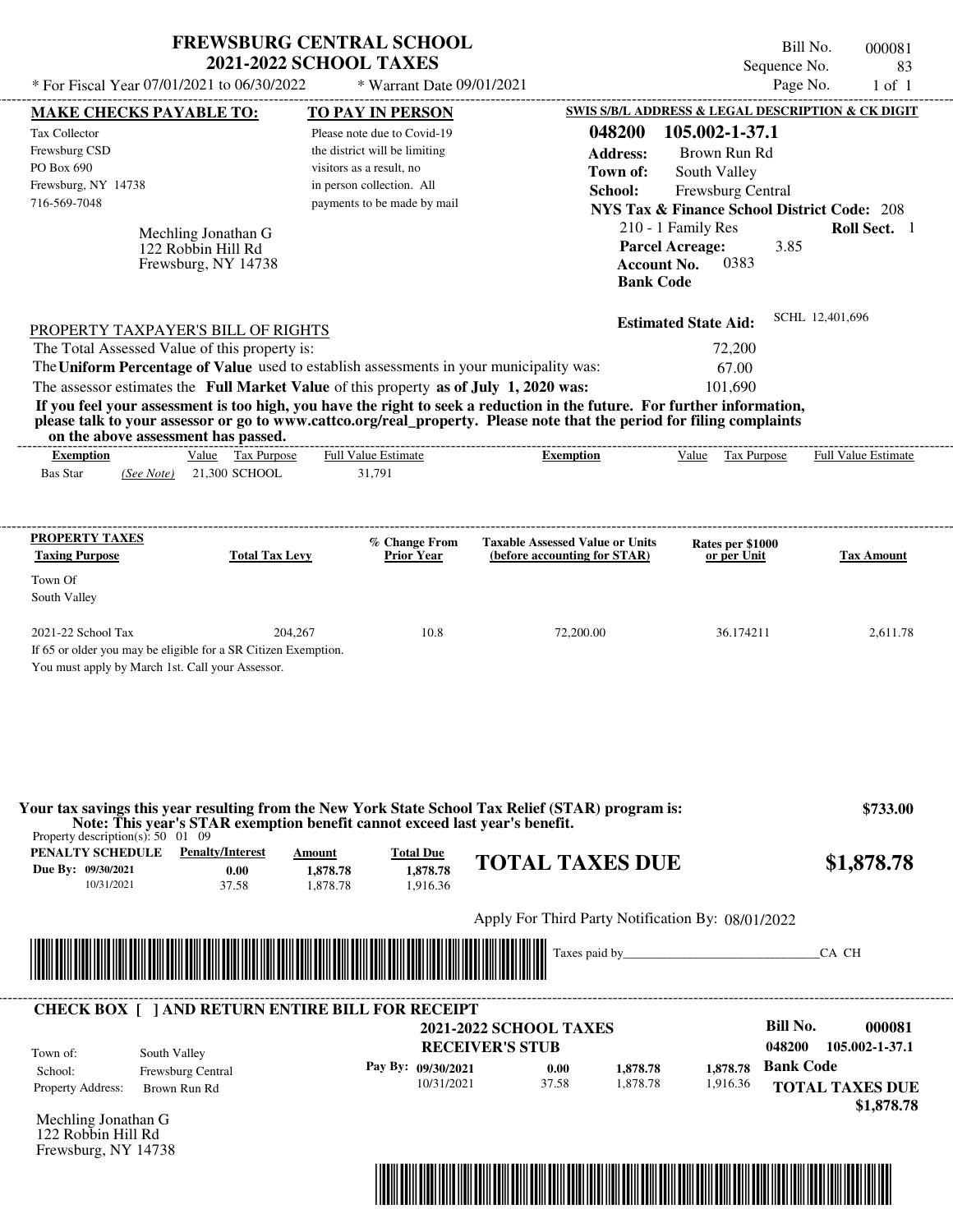## **FREWSBURG CENTRAL SCHOOL 2021-2022 SCHOOL TAXES**

 $*$  For Fiscal Year 07/01/2021 to 06/30/2022

\* Warrant Date 09/01/2021

Bill No. 000082 Sequence No. 84<br>Page No. 1 of 1

|                                                                           | <b>MAKE CHECKS PAYABLE TO:</b>                                                                                                                                                                                                                                                          | <b>TO PAY IN PERSON</b>       |                                    |                                                                        |                    | SWIS S/B/L ADDRESS & LEGAL DESCRIPTION & CK DIGIT      |                  |                                    |
|---------------------------------------------------------------------------|-----------------------------------------------------------------------------------------------------------------------------------------------------------------------------------------------------------------------------------------------------------------------------------------|-------------------------------|------------------------------------|------------------------------------------------------------------------|--------------------|--------------------------------------------------------|------------------|------------------------------------|
| <b>Tax Collector</b>                                                      |                                                                                                                                                                                                                                                                                         | Please note due to Covid-19   |                                    |                                                                        | 048200             | 105.002-1-1.10                                         |                  |                                    |
| Frewsburg CSD                                                             |                                                                                                                                                                                                                                                                                         | the district will be limiting |                                    |                                                                        | <b>Address:</b>    | 12946 Gurnsey Hollow Rd                                |                  |                                    |
| PO Box 690                                                                |                                                                                                                                                                                                                                                                                         | visitors as a result, no      |                                    |                                                                        | Town of:           | South Valley                                           |                  |                                    |
| Frewsburg, NY 14738                                                       |                                                                                                                                                                                                                                                                                         | in person collection. All     |                                    |                                                                        | School:            | Frewsburg Central                                      |                  |                                    |
| 716-569-7048                                                              |                                                                                                                                                                                                                                                                                         | payments to be made by mail   |                                    |                                                                        |                    | <b>NYS Tax &amp; Finance School District Code: 208</b> |                  |                                    |
|                                                                           |                                                                                                                                                                                                                                                                                         |                               |                                    |                                                                        |                    |                                                        |                  |                                    |
|                                                                           | Miller David J                                                                                                                                                                                                                                                                          |                               |                                    |                                                                        |                    | 210 - 1 Family Res                                     |                  | Roll Sect. 1                       |
|                                                                           | Miller Katherine                                                                                                                                                                                                                                                                        |                               |                                    |                                                                        |                    | <b>Parcel Acreage:</b>                                 | 7.85             |                                    |
|                                                                           | 12946 Gurnsey Hollow Rd                                                                                                                                                                                                                                                                 |                               |                                    |                                                                        | <b>Account No.</b> | 0618                                                   |                  |                                    |
|                                                                           | Frewsburg, NY 14738                                                                                                                                                                                                                                                                     |                               |                                    |                                                                        | <b>Bank Code</b>   |                                                        |                  |                                    |
|                                                                           | PROPERTY TAXPAYER'S BILL OF RIGHTS                                                                                                                                                                                                                                                      |                               |                                    |                                                                        |                    | <b>Estimated State Aid:</b>                            |                  | SCHL 12,401,696                    |
|                                                                           | The Total Assessed Value of this property is:                                                                                                                                                                                                                                           |                               |                                    |                                                                        |                    | 72,600                                                 |                  |                                    |
|                                                                           | The Uniform Percentage of Value used to establish assessments in your municipality was:                                                                                                                                                                                                 |                               |                                    |                                                                        |                    |                                                        |                  |                                    |
|                                                                           |                                                                                                                                                                                                                                                                                         |                               |                                    |                                                                        |                    | 67.00                                                  |                  |                                    |
|                                                                           | The assessor estimates the Full Market Value of this property as of July 1, 2020 was:                                                                                                                                                                                                   |                               |                                    |                                                                        |                    | 102,254                                                |                  |                                    |
|                                                                           | If you feel your assessment is too high, you have the right to seek a reduction in the future. For further information,<br>please talk to your assessor or go to www.cattco.org/real_property. Please note that the period for filing complaints<br>on the above assessment has passed. |                               |                                    |                                                                        |                    |                                                        |                  |                                    |
| <b>Exemption</b>                                                          | Value Tax Purpose                                                                                                                                                                                                                                                                       | <b>Full Value Estimate</b>    | -------------------------------    | <b>Exemption</b>                                                       |                    | Value Tax Purpose                                      |                  | <b>Full Value Estimate</b>         |
| Vet Com S                                                                 | 7,100 SCHOOL                                                                                                                                                                                                                                                                            | 10,597                        |                                    | Vet Dis S                                                              |                    | 7.260 SCHOOL                                           |                  | 10,836                             |
| Enh Star                                                                  | (See Note) 50,200 SCHOOL                                                                                                                                                                                                                                                                | 74,925                        |                                    |                                                                        |                    |                                                        |                  |                                    |
| <b>PROPERTY TAXES</b>                                                     |                                                                                                                                                                                                                                                                                         |                               |                                    |                                                                        |                    |                                                        |                  |                                    |
| <b>Taxing Purpose</b>                                                     | <b>Total Tax Levy</b>                                                                                                                                                                                                                                                                   |                               | % Change From<br><b>Prior Year</b> | <b>Taxable Assessed Value or Units</b><br>(before accounting for STAR) |                    | Rates per \$1000<br>or per Unit                        |                  | <b>Tax Amount</b>                  |
| Town Of                                                                   |                                                                                                                                                                                                                                                                                         |                               |                                    |                                                                        |                    |                                                        |                  |                                    |
| South Valley                                                              |                                                                                                                                                                                                                                                                                         |                               |                                    |                                                                        |                    |                                                        |                  |                                    |
|                                                                           |                                                                                                                                                                                                                                                                                         |                               |                                    |                                                                        |                    |                                                        |                  |                                    |
| 2021-22 School Tax                                                        |                                                                                                                                                                                                                                                                                         | 204,267                       | 10.8                               | 58,240.00                                                              |                    | 36.174211                                              |                  | 2,106.79                           |
|                                                                           | If 65 or older you may be eligible for a SR Citizen Exemption.                                                                                                                                                                                                                          |                               |                                    |                                                                        |                    |                                                        |                  |                                    |
|                                                                           | You must apply by March 1st. Call your Assessor.                                                                                                                                                                                                                                        |                               |                                    |                                                                        |                    |                                                        |                  |                                    |
| Property description(s): $51\,01\,09$                                     | Your tax savings this year resulting from the New York State School Tax Relief (STAR) program is:<br>Note: This year's STAR exemption benefit cannot exceed last year's benefit.                                                                                                        |                               |                                    |                                                                        |                    |                                                        |                  | \$1,574.00                         |
| Due By: 09/30/2021                                                        | <b>PENALTY SCHEDULE</b> Penalty/Interest<br>0.00                                                                                                                                                                                                                                        | Amount<br>532.79              | <b>Total Due</b><br>532.79         | <b>TOTAL TAXES DUE</b>                                                 |                    |                                                        |                  | \$532.79                           |
| 10/31/2021                                                                | 10.66                                                                                                                                                                                                                                                                                   | 532.79                        | 543.45                             |                                                                        |                    |                                                        |                  |                                    |
|                                                                           |                                                                                                                                                                                                                                                                                         |                               |                                    | Apply For Third Party Notification By: 08/01/2022                      |                    |                                                        |                  |                                    |
|                                                                           |                                                                                                                                                                                                                                                                                         |                               |                                    |                                                                        |                    |                                                        |                  |                                    |
|                                                                           | <u> Indian American State of Barbara and Indian American State of Barbara and Indian American State of Barbara and Indian American State of Barbara and Indian American State of Barbara and Indian American State of Barbara an</u>                                                    |                               |                                    |                                                                        |                    |                                                        |                  | CA CH                              |
|                                                                           | <b>CHECK BOX [ ] AND RETURN ENTIRE BILL FOR RECEIPT</b>                                                                                                                                                                                                                                 |                               |                                    |                                                                        |                    |                                                        |                  |                                    |
|                                                                           |                                                                                                                                                                                                                                                                                         |                               |                                    | <b>2021-2022 SCHOOL TAXES</b>                                          |                    |                                                        | <b>Bill No.</b>  | 000082                             |
|                                                                           |                                                                                                                                                                                                                                                                                         |                               |                                    | <b>RECEIVER'S STUB</b>                                                 |                    |                                                        | 048200           | 105.002-1-1.10                     |
|                                                                           |                                                                                                                                                                                                                                                                                         |                               |                                    |                                                                        |                    |                                                        |                  |                                    |
| Town of:                                                                  | South Valley                                                                                                                                                                                                                                                                            |                               |                                    |                                                                        |                    |                                                        |                  |                                    |
|                                                                           | Frewsburg Central                                                                                                                                                                                                                                                                       |                               | Pay By: 09/30/2021                 | 0.00                                                                   | 532.79             | 532.79                                                 | <b>Bank Code</b> |                                    |
|                                                                           | 12946 Gurnsey Hollow Rd                                                                                                                                                                                                                                                                 |                               | 10/31/2021                         | 10.66                                                                  | 532.79             | 543.45                                                 |                  |                                    |
|                                                                           |                                                                                                                                                                                                                                                                                         |                               |                                    |                                                                        |                    |                                                        |                  | <b>TOTAL TAXES DUE</b><br>\$532.79 |
|                                                                           |                                                                                                                                                                                                                                                                                         |                               |                                    |                                                                        |                    |                                                        |                  |                                    |
| School:<br><b>Property Address:</b><br>Miller David J<br>Miller Katherine |                                                                                                                                                                                                                                                                                         |                               |                                    |                                                                        |                    |                                                        |                  |                                    |
| 12946 Gurnsey Hollow Rd<br>Frewsburg, NY 14738                            |                                                                                                                                                                                                                                                                                         |                               |                                    |                                                                        |                    |                                                        |                  |                                    |

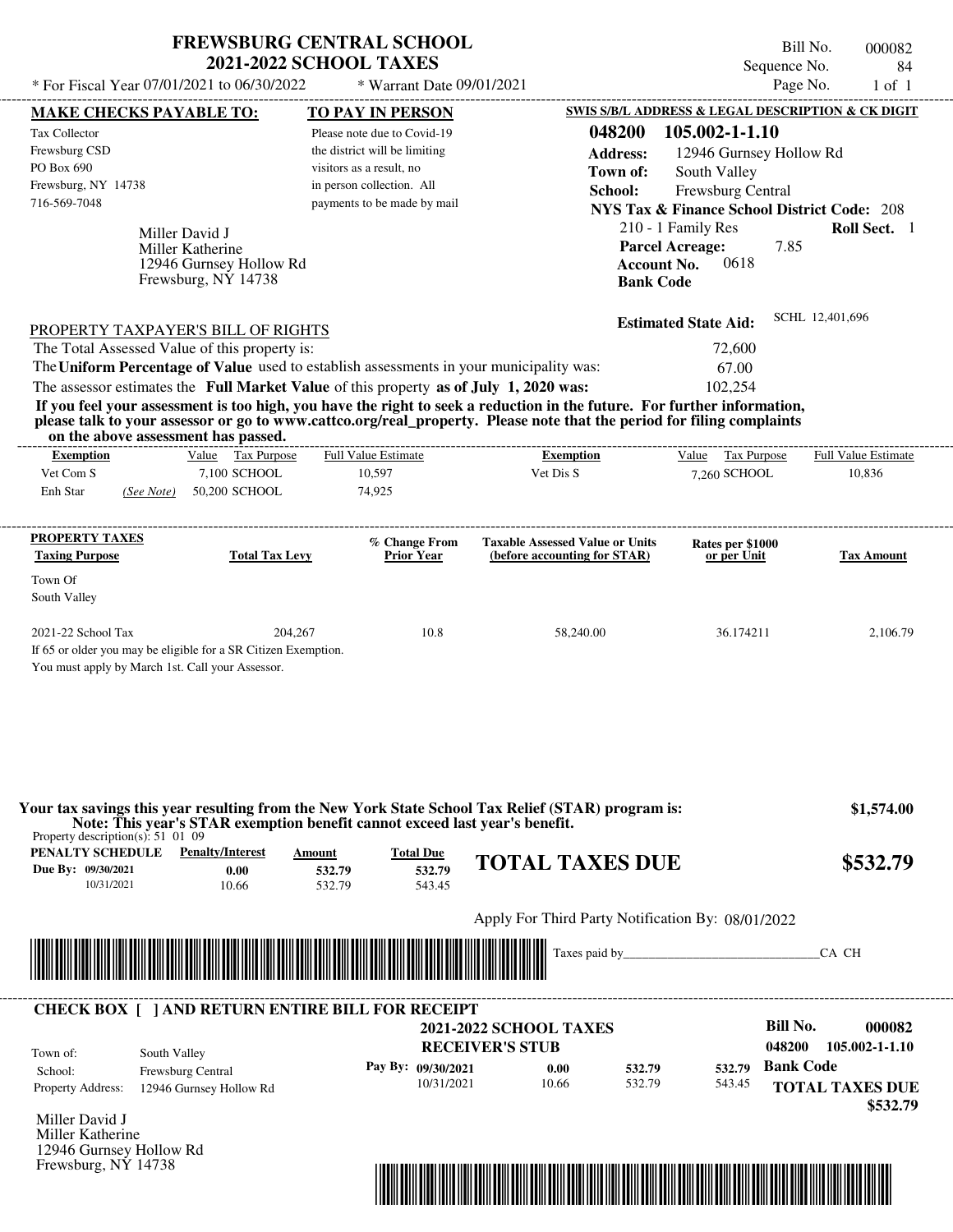| <b>FREWSBURG CENTRAL SCHOOL</b> |
|---------------------------------|
| <b>2021-2022 SCHOOL TAXES</b>   |

\* Warrant Date 09/01/2021

Bill No. 000083 Sequence No. 85<br>Page No. 1 of 1

| <b>MAKE CHECKS PAYABLE TO:</b>                                                                                                                                                                                                       | <b>TO PAY IN PERSON</b>            |                                                           | <b>SWIS S/B/L ADDRESS &amp; LEGAL DESCRIPTION &amp; CK DIGIT</b> |                        |
|--------------------------------------------------------------------------------------------------------------------------------------------------------------------------------------------------------------------------------------|------------------------------------|-----------------------------------------------------------|------------------------------------------------------------------|------------------------|
| Tax Collector                                                                                                                                                                                                                        | Please note due to Covid-19        | 048200                                                    | 105.002-1-32                                                     |                        |
| Frewsburg CSD                                                                                                                                                                                                                        | the district will be limiting      | <b>Address:</b>                                           | Robin Hill Rd                                                    |                        |
| PO Box 690                                                                                                                                                                                                                           | visitors as a result, no           | Town of:                                                  | South Valley                                                     |                        |
| Frewsburg, NY 14738                                                                                                                                                                                                                  | in person collection. All          | School:                                                   | Frewsburg Central                                                |                        |
| 716-569-7048                                                                                                                                                                                                                         | payments to be made by mail        |                                                           | <b>NYS Tax &amp; Finance School District Code: 208</b>           |                        |
| Moller David J                                                                                                                                                                                                                       |                                    |                                                           | 312 - Vac w/imprv                                                | Roll Sect. 1           |
| Pascatore-Moller Kathleen                                                                                                                                                                                                            |                                    |                                                           | <b>Parcel Acreage:</b><br>8.45                                   |                        |
| 2303 Robin Hill Rd                                                                                                                                                                                                                   |                                    | <b>Account No.</b>                                        | 0238                                                             |                        |
| Russell, PA 16345                                                                                                                                                                                                                    |                                    | <b>Bank Code</b>                                          |                                                                  |                        |
|                                                                                                                                                                                                                                      |                                    |                                                           | <b>Estimated State Aid:</b>                                      | SCHL 12,401,696        |
| <b>PROPERTY TAXPAYER'S BILL OF RIGHTS</b>                                                                                                                                                                                            |                                    |                                                           |                                                                  |                        |
| The Total Assessed Value of this property is:                                                                                                                                                                                        |                                    |                                                           | 18,500                                                           |                        |
| The Uniform Percentage of Value used to establish assessments in your municipality was:                                                                                                                                              |                                    |                                                           | 67.00<br>27,612                                                  |                        |
| The assessor estimates the Full Market Value of this property as of July 1, 2020 was:<br>If you feel your assessment is too high, you have the right to seek a reduction in the future. For further information,                     |                                    |                                                           |                                                                  |                        |
| please talk to your assessor or go to www.cattco.org/real_property. Please note that the period for filing complaints                                                                                                                |                                    |                                                           |                                                                  |                        |
| on the above assessment has passed.<br>Value Tax Purpose<br><b>Exemption</b>                                                                                                                                                         | <b>Full Value Estimate</b>         | <b>Exemption</b>                                          | Value Tax Purpose Full Value Estimate                            |                        |
|                                                                                                                                                                                                                                      |                                    |                                                           |                                                                  |                        |
|                                                                                                                                                                                                                                      |                                    |                                                           |                                                                  |                        |
|                                                                                                                                                                                                                                      |                                    |                                                           |                                                                  |                        |
| <b>PROPERTY TAXES</b><br><b>Taxing Purpose</b><br><b>Total Tax Levy</b>                                                                                                                                                              | % Change From<br><b>Prior Year</b> | <b>Taxable Assessed Value or Units</b>                    | Rates per \$1000<br>or per Unit                                  | <b>Tax Amount</b>      |
| Town Of                                                                                                                                                                                                                              |                                    |                                                           |                                                                  |                        |
| South Valley                                                                                                                                                                                                                         |                                    |                                                           |                                                                  |                        |
| 2021-22 School Tax<br>204,267                                                                                                                                                                                                        | 10.8                               | 18,500.00                                                 | 36.174211                                                        | 669.22                 |
| If 65 or older you may be eligible for a SR Citizen Exemption.                                                                                                                                                                       |                                    |                                                           |                                                                  |                        |
| You must apply by March 1st. Call your Assessor.                                                                                                                                                                                     |                                    |                                                           |                                                                  |                        |
|                                                                                                                                                                                                                                      |                                    |                                                           |                                                                  |                        |
|                                                                                                                                                                                                                                      |                                    |                                                           |                                                                  |                        |
|                                                                                                                                                                                                                                      |                                    |                                                           |                                                                  |                        |
|                                                                                                                                                                                                                                      |                                    |                                                           |                                                                  |                        |
|                                                                                                                                                                                                                                      |                                    |                                                           |                                                                  |                        |
|                                                                                                                                                                                                                                      |                                    |                                                           |                                                                  |                        |
| Property description(s): $50 \quad 01 \quad 09$                                                                                                                                                                                      |                                    |                                                           |                                                                  |                        |
| PENALTY SCHEDULE<br><b>Penalty/Interest</b>                                                                                                                                                                                          | <b>Total Due</b><br>Amount         | <b>TOTAL TAXES DUE</b>                                    |                                                                  | \$669.22               |
| Due By: 09/30/2021<br>0.00                                                                                                                                                                                                           | 669.22<br>669.22                   |                                                           |                                                                  |                        |
| 10/31/2021<br>13.38                                                                                                                                                                                                                  | 682.60<br>669.22                   |                                                           |                                                                  |                        |
|                                                                                                                                                                                                                                      |                                    | Apply For Third Party Notification By: 08/01/2022         |                                                                  |                        |
| <u> Indian American State of Barbara and The Barbara and The Barbara and The Barbara and The Barbara and The Barbara and The Barbara and The Barbara and The Barbara and The Barbara and The Barbara and The Barbara and The Bar</u> |                                    | Taxes paid by_                                            |                                                                  | CA CH                  |
|                                                                                                                                                                                                                                      |                                    |                                                           |                                                                  |                        |
| <b>CHECK BOX [ ] AND RETURN ENTIRE BILL FOR RECEIPT</b>                                                                                                                                                                              |                                    |                                                           |                                                                  |                        |
|                                                                                                                                                                                                                                      |                                    | 2021-2022 SCHOOL TAXES                                    | <b>Bill No.</b>                                                  | 000083                 |
| South Valley<br>Town of:                                                                                                                                                                                                             |                                    | <b>RECEIVER'S STUB</b>                                    | 048200                                                           | 105.002-1-32           |
| School:<br>Frewsburg Central                                                                                                                                                                                                         | Pay By: 09/30/2021                 | 669.22<br>0.00                                            | <b>Bank Code</b><br>669.22                                       |                        |
| Property Address:<br>Robin Hill Rd                                                                                                                                                                                                   | 10/31/2021                         | 13.38<br>669.22                                           | 682.60                                                           | <b>TOTAL TAXES DUE</b> |
|                                                                                                                                                                                                                                      |                                    |                                                           |                                                                  | \$669.22               |
| Moller David J<br>Pascatore-Moller Kathleen                                                                                                                                                                                          |                                    |                                                           |                                                                  |                        |
| 2303 Robin Hill Rd                                                                                                                                                                                                                   |                                    |                                                           |                                                                  |                        |
| Russell, PA 16345                                                                                                                                                                                                                    |                                    |                                                           |                                                                  |                        |
|                                                                                                                                                                                                                                      |                                    | <u> 1989 - Andrea Brasilia Andrea Brasilia (h. 1989).</u> |                                                                  |                        |
|                                                                                                                                                                                                                                      |                                    |                                                           |                                                                  |                        |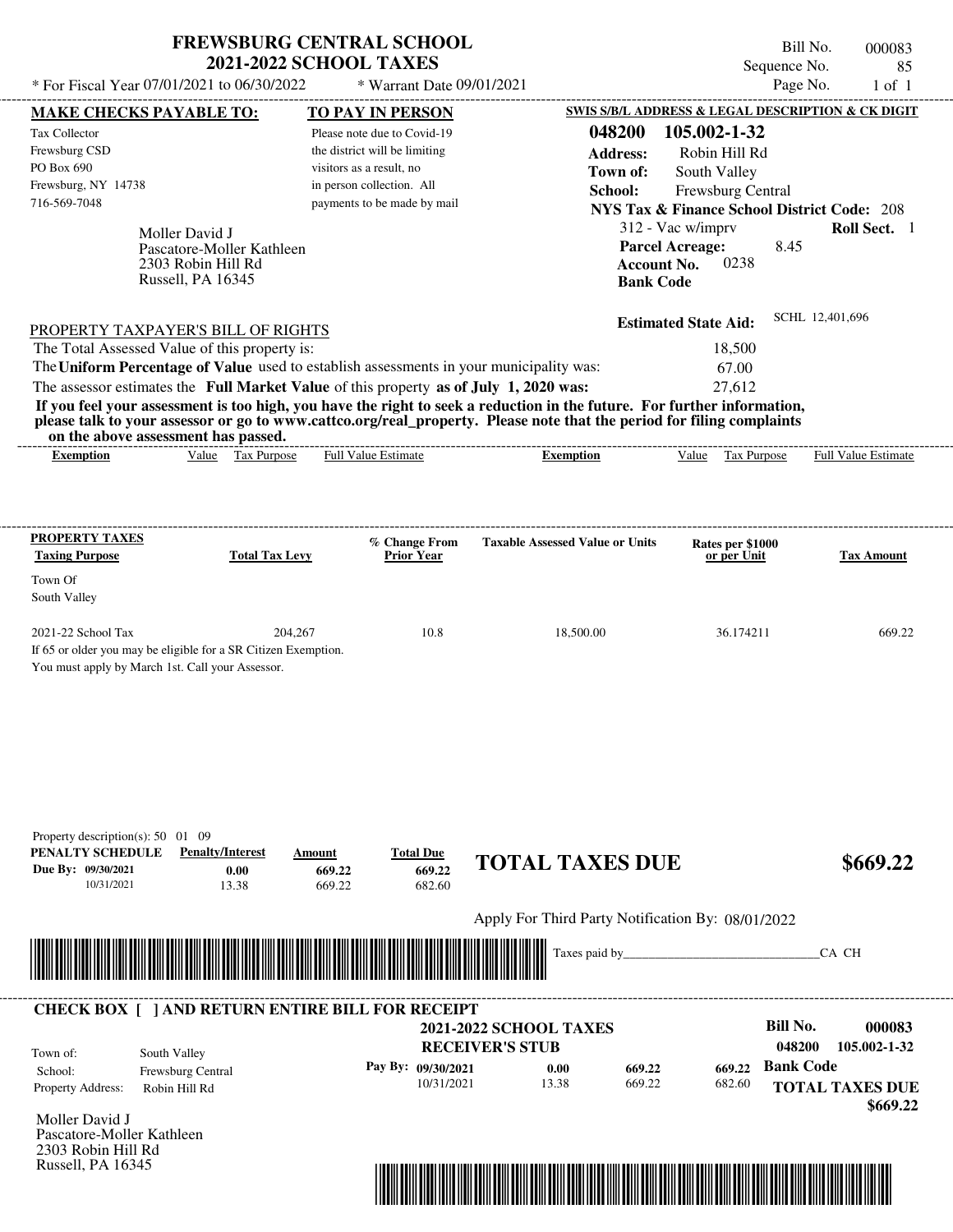| * For Fiscal Year 07/01/2021 to 06/30/2022                                                                                                                                                                                                                                                                                                                                                                                                                                                                                                                         | <b>2021-2022 SCHOOL TAXES</b>                      | <b>FREWSBURG CENTRAL SCHOOL</b><br>* Warrant Date 09/01/2021                                                                                                                    |                               |                                                   |                                                                                                                       | Bill No.<br>Sequence No.<br>Page No.                             | 000084<br>86<br>$1$ of $1$                                             |
|--------------------------------------------------------------------------------------------------------------------------------------------------------------------------------------------------------------------------------------------------------------------------------------------------------------------------------------------------------------------------------------------------------------------------------------------------------------------------------------------------------------------------------------------------------------------|----------------------------------------------------|---------------------------------------------------------------------------------------------------------------------------------------------------------------------------------|-------------------------------|---------------------------------------------------|-----------------------------------------------------------------------------------------------------------------------|------------------------------------------------------------------|------------------------------------------------------------------------|
|                                                                                                                                                                                                                                                                                                                                                                                                                                                                                                                                                                    |                                                    |                                                                                                                                                                                 |                               |                                                   |                                                                                                                       |                                                                  | SWIS S/B/L ADDRESS & LEGAL DESCRIPTION & CK DIGIT                      |
| <b>MAKE CHECKS PAYABLE TO:</b><br><b>Tax Collector</b><br>Frewsburg CSD<br>PO Box 690<br>Frewsburg, NY 14738<br>716-569-7048<br>Moses Charles W Jr<br>10 Sylvan Glen South<br>Frewsburg, NY 14738                                                                                                                                                                                                                                                                                                                                                                  |                                                    | <b>TO PAY IN PERSON</b><br>Please note due to Covid-19<br>the district will be limiting<br>visitors as a result, no<br>in person collection. All<br>payments to be made by mail |                               | 048200<br><b>Address:</b><br>Town of:<br>School:  | 105.002-1-1.28<br>South Valley<br>240 - Rural res<br><b>Parcel Acreage:</b><br><b>Account No.</b><br><b>Bank Code</b> | 10 Gurnsey Hollow Rd<br>Frewsburg Central<br>5.45<br>0657<br>017 | <b>NYS Tax &amp; Finance School District Code: 208</b><br>Roll Sect. 1 |
| PROPERTY TAXPAYER'S BILL OF RIGHTS<br>The Total Assessed Value of this property is:<br>The Uniform Percentage of Value used to establish assessments in your municipality was:<br>The assessor estimates the Full Market Value of this property as of July 1, 2020 was:<br>If you feel your assessment is too high, you have the right to seek a reduction in the future. For further information,<br>please talk to your assessor or go to www.cattco.org/real_property. Please note that the period for filing complaints<br>on the above assessment has passed. |                                                    |                                                                                                                                                                                 |                               |                                                   | <b>Estimated State Aid:</b>                                                                                           | 84,100<br>67.00<br>118,451                                       | SCHL 12,401,696                                                        |
| Value Tax Purpose<br><b>Exemption</b>                                                                                                                                                                                                                                                                                                                                                                                                                                                                                                                              |                                                    | <b>Full Value Estimate</b>                                                                                                                                                      |                               | <b>Exemption</b>                                  | Value                                                                                                                 | Tax Purpose                                                      | <b>Full Value Estimate</b>                                             |
| <b>PROPERTY TAXES</b><br><b>Taxing Purpose</b>                                                                                                                                                                                                                                                                                                                                                                                                                                                                                                                     | <b>Total Tax Levy</b>                              | % Change From<br>Prior Year                                                                                                                                                     |                               | <b>Taxable Assessed Value or Units</b>            |                                                                                                                       | Rates per \$1000<br>or per Unit                                  | <b>Tax Amount</b>                                                      |
| Town Of<br>South Valley                                                                                                                                                                                                                                                                                                                                                                                                                                                                                                                                            |                                                    |                                                                                                                                                                                 |                               |                                                   |                                                                                                                       |                                                                  |                                                                        |
| 2021-22 School Tax<br>If 65 or older you may be eligible for a SR Citizen Exemption.<br>You must apply by March 1st. Call your Assessor.                                                                                                                                                                                                                                                                                                                                                                                                                           | 204,267                                            | 10.8                                                                                                                                                                            |                               | 84,100.00                                         |                                                                                                                       | 36.174211                                                        | 3,042.25                                                               |
| Property description(s): $51 \quad 01 \quad 09$<br>PENALTY SCHEDULE<br><b>Penalty/Interest</b><br>Due By: 09/30/2021<br>0.00<br>10/31/2021<br>60.85                                                                                                                                                                                                                                                                                                                                                                                                                | Gurnsey Sub Div.<br>Amount<br>3,042.25<br>3,042.25 | Sylvan Glen<br><b>Total Due</b><br>3,042.25<br>3,103.10                                                                                                                         |                               | <b>TOTAL TAXES DUE</b>                            |                                                                                                                       |                                                                  | \$3,042.25                                                             |
|                                                                                                                                                                                                                                                                                                                                                                                                                                                                                                                                                                    |                                                    |                                                                                                                                                                                 |                               | Apply For Third Party Notification By: 08/01/2022 |                                                                                                                       |                                                                  |                                                                        |
|                                                                                                                                                                                                                                                                                                                                                                                                                                                                                                                                                                    |                                                    |                                                                                                                                                                                 |                               | Taxes paid by_                                    |                                                                                                                       |                                                                  | CA CH                                                                  |
| <b>CHECK BOX [ ] AND RETURN ENTIRE BILL FOR RECEIPT</b>                                                                                                                                                                                                                                                                                                                                                                                                                                                                                                            |                                                    |                                                                                                                                                                                 | <b>2021-2022 SCHOOL TAXES</b> |                                                   |                                                                                                                       | <b>Bill No.</b>                                                  | 000084                                                                 |
| South Valley<br>Town of:<br>Frewsburg Central<br>School:                                                                                                                                                                                                                                                                                                                                                                                                                                                                                                           |                                                    | Pay By: 09/30/2021                                                                                                                                                              | <b>RECEIVER'S STUB</b>        | 0.00<br>3,042.25                                  | 3,042.25                                                                                                              | 048200                                                           | 105.002-1-1.28<br><b>Bank Code 017</b>                                 |
| Property Address:<br>10 Gurnsey Hollow Rd                                                                                                                                                                                                                                                                                                                                                                                                                                                                                                                          |                                                    | 10/31/2021                                                                                                                                                                      | 60.85                         | 3,042.25                                          | 3,103.10                                                                                                              |                                                                  | <b>TOTAL TAXES DUE</b>                                                 |

Moses Charles W Jr 10 Sylvan Glen South Frewsburg, NY 14738



 **\$3,042.25**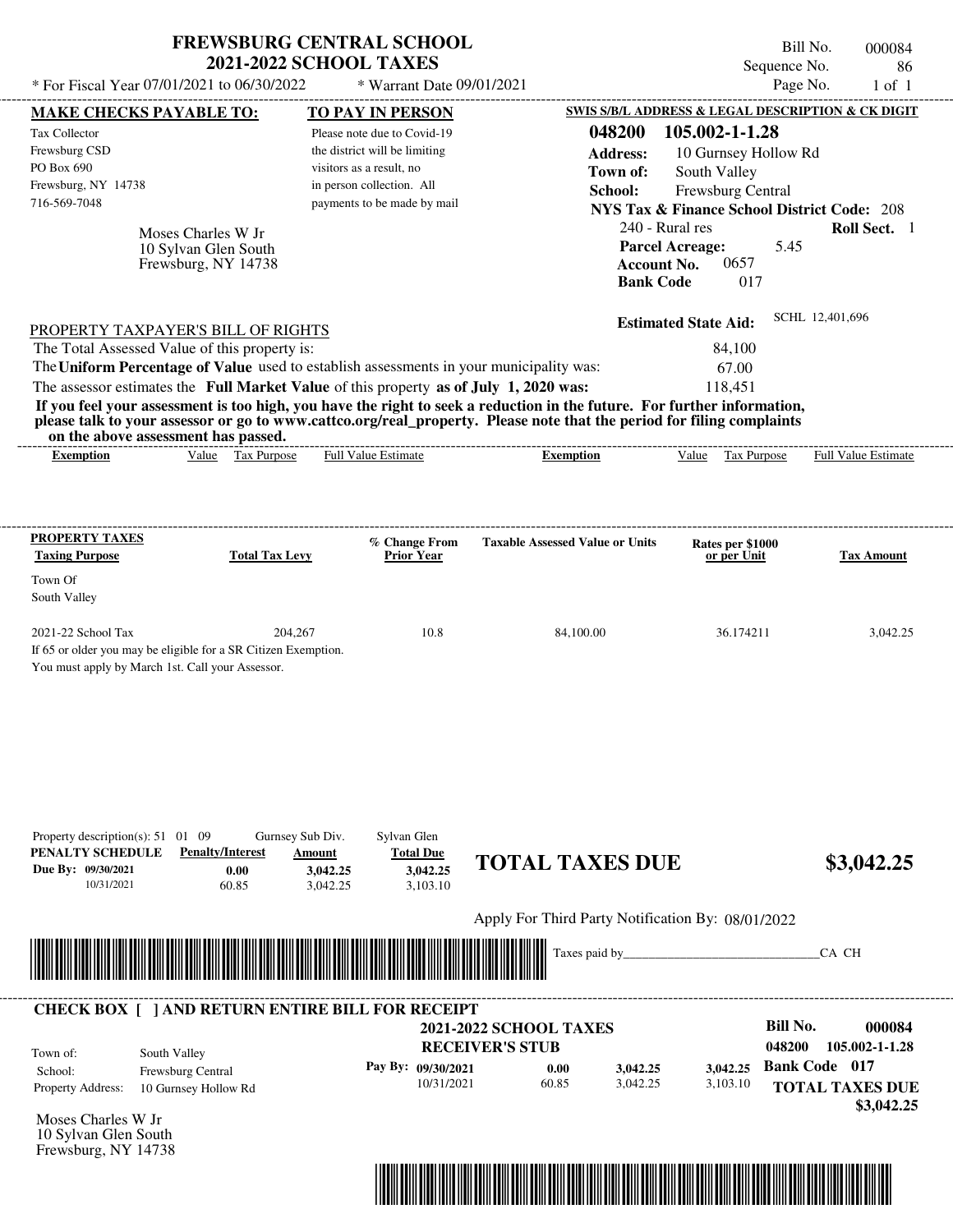| <b>FREWSBURG CENTRAL SCHOOL</b> |
|---------------------------------|
| <b>2021-2022 SCHOOL TAXES</b>   |

Bill No. 000085 Sequence No. 87<br>Page No. 1 of 1

| * For Fiscal Year 07/01/2021 to 06/30/2022                                                                                                                                                                                                                                                                                       |                                                                            | * Warrant Date 09/01/2021                                     |                                                                                  | Page No.<br>$1$ of $1$     |
|----------------------------------------------------------------------------------------------------------------------------------------------------------------------------------------------------------------------------------------------------------------------------------------------------------------------------------|----------------------------------------------------------------------------|---------------------------------------------------------------|----------------------------------------------------------------------------------|----------------------------|
| <b>MAKE CHECKS PAYABLE TO:</b>                                                                                                                                                                                                                                                                                                   | <b>TO PAY IN PERSON</b>                                                    |                                                               | <b>SWIS S/B/L ADDRESS &amp; LEGAL DESCRIPTION &amp; CK DIGIT</b>                 |                            |
| Tax Collector                                                                                                                                                                                                                                                                                                                    | Please note due to Covid-19                                                | 048200                                                        | 105.002-1-1.12                                                                   |                            |
| Frewsburg CSD<br>PO Box 690                                                                                                                                                                                                                                                                                                      | the district will be limiting<br>visitors as a result, no                  | <b>Address:</b>                                               | 12904 Gurnsey Hollow Rd                                                          |                            |
| Frewsburg, NY 14738                                                                                                                                                                                                                                                                                                              | in person collection. All                                                  | Town of:<br>School:                                           | South Valley<br>Frewsburg Central                                                |                            |
| 716-569-7048                                                                                                                                                                                                                                                                                                                     | payments to be made by mail                                                |                                                               | <b>NYS Tax &amp; Finance School District Code: 208</b>                           |                            |
|                                                                                                                                                                                                                                                                                                                                  |                                                                            |                                                               | 210 - 1 Family Res                                                               | Roll Sect. 1               |
| Mucikowsky Michael<br>Mucikowsky Marjorie<br>12904 Gurnsey Hollow Rd<br>Frewsburg, NY 14738                                                                                                                                                                                                                                      |                                                                            |                                                               | 5.85<br><b>Parcel Acreage:</b><br>0620<br><b>Account No.</b><br><b>Bank Code</b> |                            |
| <b>PROPERTY TAXPAYER'S BILL OF RIGHTS</b>                                                                                                                                                                                                                                                                                        |                                                                            |                                                               | <b>Estimated State Aid:</b>                                                      | SCHL 12,401,696            |
| The Total Assessed Value of this property is:                                                                                                                                                                                                                                                                                    |                                                                            |                                                               | 77,700                                                                           |                            |
| The Uniform Percentage of Value used to establish assessments in your municipality was:<br>The assessor estimates the Full Market Value of this property as of July 1, 2020 was:                                                                                                                                                 |                                                                            |                                                               | 67.00<br>109.437                                                                 |                            |
| If you feel your assessment is too high, you have the right to seek a reduction in the future. For further information,<br>please talk to your assessor or go to www.cattco.org/real_property. Please note that the period for filing complaints<br>on the above assessment has passed.<br>Value Tax Purpose<br><b>Exemption</b> | Full Value Estimate                                                        | Exemption                                                     | Value Tax Purpose                                                                | <b>Full Value Estimate</b> |
| <b>PROPERTY TAXES</b>                                                                                                                                                                                                                                                                                                            | % Change From                                                              | <b>Taxable Assessed Value or Units</b>                        | Rates per \$1000                                                                 |                            |
| <b>Taxing Purpose</b>                                                                                                                                                                                                                                                                                                            | <b>Total Tax Levy</b><br><b>Prior Year</b>                                 | (before accounting for STAR)                                  | or per Unit                                                                      | <b>Tax Amount</b>          |
| Town Of<br>South Valley                                                                                                                                                                                                                                                                                                          |                                                                            |                                                               |                                                                                  |                            |
| 2021-22 School Tax<br>If 65 or older you may be eligible for a SR Citizen Exemption.<br>You must apply by March 1st. Call your Assessor.                                                                                                                                                                                         | 204,267<br>10.8                                                            | 77,700.00                                                     | 36.174211                                                                        | 2,810.74                   |
| Your tax savings this year resulting from the New York State School Tax Relief (STAR) program is:<br>Note: This year's STAR exemption benefit cannot exceed last year's benefit.<br>Property description(s): $51 \quad 01 \quad 09$                                                                                              |                                                                            |                                                               |                                                                                  | \$1,574.00                 |
| PENALTY SCHEDULE<br><b>Penalty/Interest</b><br>Due By: 09/30/2021<br>0.00<br>10/31/2021<br>24.73                                                                                                                                                                                                                                 | <b>Total Due</b><br>Amount<br>1.236.74<br>1,236.74<br>1,261.47<br>1,236.74 | <b>TOTAL TAXES DUE</b>                                        |                                                                                  | \$1,236.74                 |
|                                                                                                                                                                                                                                                                                                                                  |                                                                            | Apply For Third Party Notification By: 08/01/2022             |                                                                                  |                            |
|                                                                                                                                                                                                                                                                                                                                  |                                                                            |                                                               |                                                                                  | CA CH                      |
| <b>CHECK BOX [ ] AND RETURN ENTIRE BILL FOR RECEIPT</b>                                                                                                                                                                                                                                                                          |                                                                            |                                                               |                                                                                  |                            |
|                                                                                                                                                                                                                                                                                                                                  |                                                                            | <b>2021-2022 SCHOOL TAXES</b>                                 | <b>Bill No.</b>                                                                  | 000085                     |
| South Valley<br>Town of:                                                                                                                                                                                                                                                                                                         |                                                                            | <b>RECEIVER'S STUB</b>                                        | 048200                                                                           | 105.002-1-1.12             |
| Frewsburg Central<br>School:                                                                                                                                                                                                                                                                                                     | Pay By: 09/30/2021                                                         | 1,236.74<br>0.00<br>10/31/2021<br>24.73<br>1,236.74           | 1,236.74<br>1,261.47                                                             | <b>Bank Code</b>           |
| <b>Property Address:</b><br>12904 Gurnsey Hollow Rd                                                                                                                                                                                                                                                                              |                                                                            |                                                               |                                                                                  | <b>TOTAL TAXES DUE</b>     |
| Mucikowsky Michael<br>Mucikowsky Marjorie<br>12904 Gurnsey Hollow Rd<br>Frewsburg, NY 14738                                                                                                                                                                                                                                      |                                                                            |                                                               |                                                                                  | \$1,236.74                 |
|                                                                                                                                                                                                                                                                                                                                  |                                                                            | <u> 1989 - Andrea Stadt British, fransk politik (d. 1989)</u> |                                                                                  |                            |
|                                                                                                                                                                                                                                                                                                                                  |                                                                            |                                                               |                                                                                  |                            |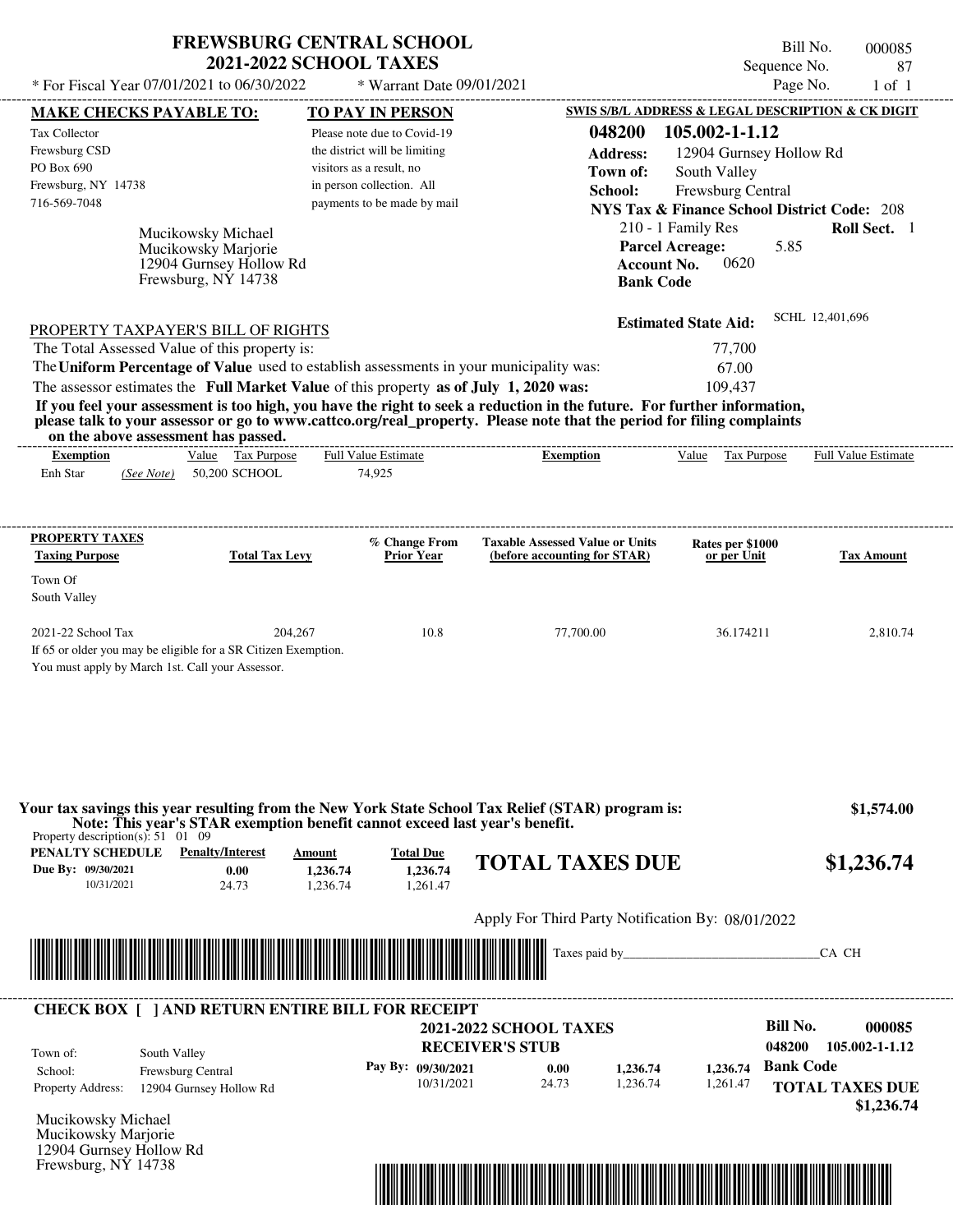| * For Fiscal Year 07/01/2021 to 06/30/2022                                                              |                                                                           | <b>FREWSBURG CENTRAL SCHOOL</b><br><b>2021-2022 SCHOOL TAXES</b><br>* Warrant Date 09/01/2021 |                                                                                                                                                                                                                                                                      |                                                        | Bill No.<br>000086<br>Sequence No.<br>88<br>Page No.<br>$1$ of $1$ |
|---------------------------------------------------------------------------------------------------------|---------------------------------------------------------------------------|-----------------------------------------------------------------------------------------------|----------------------------------------------------------------------------------------------------------------------------------------------------------------------------------------------------------------------------------------------------------------------|--------------------------------------------------------|--------------------------------------------------------------------|
| <b>MAKE CHECKS PAYABLE TO:</b>                                                                          |                                                                           | <b>TO PAY IN PERSON</b>                                                                       |                                                                                                                                                                                                                                                                      | SWIS S/B/L ADDRESS & LEGAL DESCRIPTION & CK DIGIT      |                                                                    |
| Tax Collector                                                                                           |                                                                           | Please note due to Covid-19                                                                   | 048200                                                                                                                                                                                                                                                               | 87.004-1-1                                             |                                                                    |
| Frewsburg CSD                                                                                           |                                                                           | the district will be limiting                                                                 | <b>Address:</b>                                                                                                                                                                                                                                                      | Woodchuck Hill Rd (Off)                                |                                                                    |
| PO Box 690                                                                                              |                                                                           | visitors as a result, no                                                                      | Town of:                                                                                                                                                                                                                                                             | South Valley                                           |                                                                    |
| Frewsburg, NY 14738                                                                                     |                                                                           | in person collection. All                                                                     | School:                                                                                                                                                                                                                                                              | Frewsburg Central                                      |                                                                    |
| 716-569-7048                                                                                            |                                                                           | payments to be made by mail                                                                   |                                                                                                                                                                                                                                                                      | <b>NYS Tax &amp; Finance School District Code: 208</b> |                                                                    |
|                                                                                                         |                                                                           |                                                                                               |                                                                                                                                                                                                                                                                      | 910 - Priv forest                                      | Roll Sect. 1                                                       |
|                                                                                                         | <b>Myers Mark</b><br>32 Prospect St<br>Jamestown, NY 14701                |                                                                                               | <b>Bank Code</b>                                                                                                                                                                                                                                                     | <b>Parcel Acreage:</b><br>0049<br><b>Account No.</b>   | 45.15                                                              |
| PROPERTY TAXPAYER'S BILL OF RIGHTS                                                                      |                                                                           |                                                                                               |                                                                                                                                                                                                                                                                      | <b>Estimated State Aid:</b>                            | SCHL 12,401,696                                                    |
| The Total Assessed Value of this property is:                                                           |                                                                           |                                                                                               |                                                                                                                                                                                                                                                                      | 18,000                                                 |                                                                    |
| The Uniform Percentage of Value used to establish assessments in your municipality was:                 |                                                                           |                                                                                               |                                                                                                                                                                                                                                                                      | 67.00                                                  |                                                                    |
| The assessor estimates the Full Market Value of this property as of July 1, 2020 was:                   |                                                                           |                                                                                               |                                                                                                                                                                                                                                                                      | 25,352                                                 |                                                                    |
| on the above assessment has passed.<br><b>Exemption</b>                                                 | Value Tax Purpose                                                         | <b>Full Value Estimate</b>                                                                    | If you feel your assessment is too high, you have the right to seek a reduction in the future. For further information,<br>please talk to your assessor or go to www.cattco.org/real_property. Please note that the period for filing complaints<br><b>Exemption</b> | Value Tax Purpose                                      | <b>Full Value Estimate</b>                                         |
| PROPERTY TAXES                                                                                          |                                                                           | % Change From                                                                                 | <b>Taxable Assessed Value or Units</b>                                                                                                                                                                                                                               | Rates per \$1000                                       |                                                                    |
| <b>Taxing Purpose</b>                                                                                   | <b>Total Tax Levy</b>                                                     | <b>Prior Year</b>                                                                             |                                                                                                                                                                                                                                                                      | or per Unit                                            | <b>Tax Amount</b>                                                  |
| Town Of                                                                                                 |                                                                           |                                                                                               |                                                                                                                                                                                                                                                                      |                                                        |                                                                    |
| South Valley                                                                                            |                                                                           |                                                                                               |                                                                                                                                                                                                                                                                      |                                                        |                                                                    |
|                                                                                                         |                                                                           |                                                                                               |                                                                                                                                                                                                                                                                      |                                                        |                                                                    |
| 2021-22 School Tax<br>You must apply by March 1st. Call your Assessor.                                  | 204,267<br>If 65 or older you may be eligible for a SR Citizen Exemption. | 10.8                                                                                          | 18,000.00                                                                                                                                                                                                                                                            | 36.174211                                              | 651.14                                                             |
| Property description(s): $57 \quad 01 \quad 09$<br>PENALTY SCHEDULE<br>Due By: 09/30/2021<br>10/31/2021 | <b>Penalty/Interest</b><br>Amount<br>0.00<br>13.02                        | <b>Total Due</b><br>651.14<br>651.14<br>651.14<br>664.16                                      | <b>TOTAL TAXES DUE</b>                                                                                                                                                                                                                                               |                                                        | \$651.14                                                           |
|                                                                                                         |                                                                           |                                                                                               | Apply For Third Party Notification By: 08/01/2022                                                                                                                                                                                                                    |                                                        |                                                                    |
|                                                                                                         |                                                                           |                                                                                               | Taxes paid by_                                                                                                                                                                                                                                                       |                                                        | CA CH                                                              |
|                                                                                                         |                                                                           |                                                                                               |                                                                                                                                                                                                                                                                      |                                                        |                                                                    |
| <b>CHECK BOX [ ] AND RETURN ENTIRE BILL FOR RECEIPT</b>                                                 |                                                                           |                                                                                               |                                                                                                                                                                                                                                                                      |                                                        |                                                                    |
|                                                                                                         |                                                                           |                                                                                               | <b>2021-2022 SCHOOL TAXES</b>                                                                                                                                                                                                                                        |                                                        | <b>Bill No.</b><br>000086                                          |
| South Valley<br>Town of:                                                                                |                                                                           |                                                                                               | <b>RECEIVER'S STUB</b>                                                                                                                                                                                                                                               |                                                        | 048200<br>87.004-1-1                                               |
| School:                                                                                                 | Frewsburg Central                                                         | Pay By: 09/30/2021                                                                            | 0.00<br>651.14                                                                                                                                                                                                                                                       | 651.14                                                 | <b>Bank Code</b>                                                   |
| Property Address:                                                                                       | Woodchuck Hill Rd (Off)                                                   | 10/31/2021                                                                                    | 13.02<br>651.14                                                                                                                                                                                                                                                      | 664.16                                                 | <b>TOTAL TAXES DUE</b>                                             |
|                                                                                                         |                                                                           |                                                                                               |                                                                                                                                                                                                                                                                      |                                                        | \$651.14                                                           |

32 Prospect St

Jamestown, NY 14701

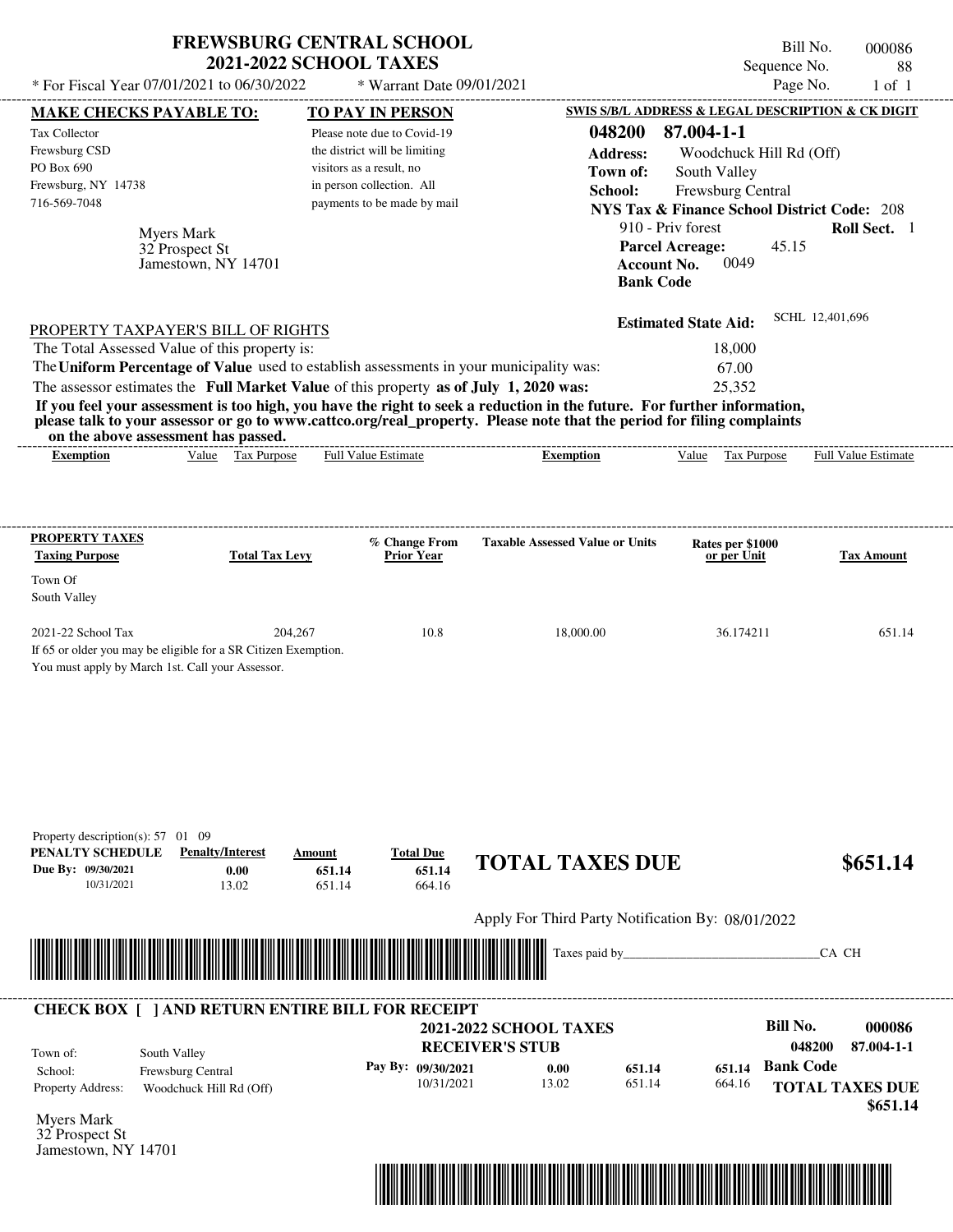| * For Fiscal Year 07/01/2021 to 06/30/2022<br>* Warrant Date 09/01/2021<br>SWIS S/B/L ADDRESS & LEGAL DESCRIPTION & CK DIGIT<br><b>MAKE CHECKS PAYABLE TO:</b><br>TO PAY IN PERSON<br>048200<br>Tax Collector<br>Please note due to Covid-19<br>Frewsburg CSD<br>the district will be limiting<br><b>Address:</b><br>PO Box 690<br>visitors as a result, no<br>Town of:<br>Frewsburg, NY 14738<br>in person collection. All<br>School:<br>716-569-7048<br>payments to be made by mail<br><b>NYS Tax &amp; Finance School District Code: 208</b><br>910 - Priv forest<br><b>Myers Mark</b><br><b>Parcel Acreage:</b><br>32 Prospect St<br><b>Account No.</b><br>Jamestown, NY 14701<br><b>Bank Code</b><br><b>Estimated State Aid:</b><br>PROPERTY TAXPAYER'S BILL OF RIGHTS<br>The Total Assessed Value of this property is:<br>The Uniform Percentage of Value used to establish assessments in your municipality was:<br>The assessor estimates the Full Market Value of this property as of July 1, 2020 was:<br>If you feel your assessment is too high, you have the right to seek a reduction in the future. For further information,<br>please talk to your assessor or go to www.cattco.org/real_property. Please note that the period for filing complaints<br>on the above assessment has passed.<br>Value Tax Purpose<br><b>Full Value Estimate</b><br>Value<br><b>Exemption</b><br><b>Exemption</b><br><b>PROPERTY TAXES</b><br><b>Taxable Assessed Value or Units</b><br>% Change From<br><b>Taxing Purpose</b><br>Prior Year<br><b>Total Tax Levy</b><br>Town Of<br>South Valley<br>10.8<br>2021-22 School Tax<br>204,267<br>27,100.00<br>If 65 or older you may be eligible for a SR Citizen Exemption.<br>You must apply by March 1st. Call your Assessor. | 87.004-1-19<br>Woodchuck Hill Rd (Off)<br>South Valley<br>Frewsburg Central<br>0003<br>27,100<br>67.00<br>38,169<br>Tax Purpose<br>Rates per \$1000<br>or per Unit<br>36.174211 | Sequence No.<br>Page No.<br>54.28<br>SCHL 12,401,696 | 89<br>$1$ of $1$<br>Roll Sect. 1<br>Full Value Estimate<br><b>Tax Amount</b> |
|----------------------------------------------------------------------------------------------------------------------------------------------------------------------------------------------------------------------------------------------------------------------------------------------------------------------------------------------------------------------------------------------------------------------------------------------------------------------------------------------------------------------------------------------------------------------------------------------------------------------------------------------------------------------------------------------------------------------------------------------------------------------------------------------------------------------------------------------------------------------------------------------------------------------------------------------------------------------------------------------------------------------------------------------------------------------------------------------------------------------------------------------------------------------------------------------------------------------------------------------------------------------------------------------------------------------------------------------------------------------------------------------------------------------------------------------------------------------------------------------------------------------------------------------------------------------------------------------------------------------------------------------------------------------------------------------------------------------------------------------------------------------------|---------------------------------------------------------------------------------------------------------------------------------------------------------------------------------|------------------------------------------------------|------------------------------------------------------------------------------|
|                                                                                                                                                                                                                                                                                                                                                                                                                                                                                                                                                                                                                                                                                                                                                                                                                                                                                                                                                                                                                                                                                                                                                                                                                                                                                                                                                                                                                                                                                                                                                                                                                                                                                                                                                                            |                                                                                                                                                                                 |                                                      |                                                                              |
|                                                                                                                                                                                                                                                                                                                                                                                                                                                                                                                                                                                                                                                                                                                                                                                                                                                                                                                                                                                                                                                                                                                                                                                                                                                                                                                                                                                                                                                                                                                                                                                                                                                                                                                                                                            |                                                                                                                                                                                 |                                                      |                                                                              |
|                                                                                                                                                                                                                                                                                                                                                                                                                                                                                                                                                                                                                                                                                                                                                                                                                                                                                                                                                                                                                                                                                                                                                                                                                                                                                                                                                                                                                                                                                                                                                                                                                                                                                                                                                                            |                                                                                                                                                                                 |                                                      |                                                                              |
|                                                                                                                                                                                                                                                                                                                                                                                                                                                                                                                                                                                                                                                                                                                                                                                                                                                                                                                                                                                                                                                                                                                                                                                                                                                                                                                                                                                                                                                                                                                                                                                                                                                                                                                                                                            |                                                                                                                                                                                 |                                                      |                                                                              |
|                                                                                                                                                                                                                                                                                                                                                                                                                                                                                                                                                                                                                                                                                                                                                                                                                                                                                                                                                                                                                                                                                                                                                                                                                                                                                                                                                                                                                                                                                                                                                                                                                                                                                                                                                                            |                                                                                                                                                                                 |                                                      |                                                                              |
|                                                                                                                                                                                                                                                                                                                                                                                                                                                                                                                                                                                                                                                                                                                                                                                                                                                                                                                                                                                                                                                                                                                                                                                                                                                                                                                                                                                                                                                                                                                                                                                                                                                                                                                                                                            |                                                                                                                                                                                 |                                                      |                                                                              |
|                                                                                                                                                                                                                                                                                                                                                                                                                                                                                                                                                                                                                                                                                                                                                                                                                                                                                                                                                                                                                                                                                                                                                                                                                                                                                                                                                                                                                                                                                                                                                                                                                                                                                                                                                                            |                                                                                                                                                                                 |                                                      |                                                                              |
|                                                                                                                                                                                                                                                                                                                                                                                                                                                                                                                                                                                                                                                                                                                                                                                                                                                                                                                                                                                                                                                                                                                                                                                                                                                                                                                                                                                                                                                                                                                                                                                                                                                                                                                                                                            |                                                                                                                                                                                 |                                                      |                                                                              |
|                                                                                                                                                                                                                                                                                                                                                                                                                                                                                                                                                                                                                                                                                                                                                                                                                                                                                                                                                                                                                                                                                                                                                                                                                                                                                                                                                                                                                                                                                                                                                                                                                                                                                                                                                                            |                                                                                                                                                                                 |                                                      |                                                                              |
|                                                                                                                                                                                                                                                                                                                                                                                                                                                                                                                                                                                                                                                                                                                                                                                                                                                                                                                                                                                                                                                                                                                                                                                                                                                                                                                                                                                                                                                                                                                                                                                                                                                                                                                                                                            |                                                                                                                                                                                 |                                                      |                                                                              |
|                                                                                                                                                                                                                                                                                                                                                                                                                                                                                                                                                                                                                                                                                                                                                                                                                                                                                                                                                                                                                                                                                                                                                                                                                                                                                                                                                                                                                                                                                                                                                                                                                                                                                                                                                                            |                                                                                                                                                                                 |                                                      |                                                                              |
|                                                                                                                                                                                                                                                                                                                                                                                                                                                                                                                                                                                                                                                                                                                                                                                                                                                                                                                                                                                                                                                                                                                                                                                                                                                                                                                                                                                                                                                                                                                                                                                                                                                                                                                                                                            |                                                                                                                                                                                 |                                                      |                                                                              |
|                                                                                                                                                                                                                                                                                                                                                                                                                                                                                                                                                                                                                                                                                                                                                                                                                                                                                                                                                                                                                                                                                                                                                                                                                                                                                                                                                                                                                                                                                                                                                                                                                                                                                                                                                                            |                                                                                                                                                                                 |                                                      |                                                                              |
|                                                                                                                                                                                                                                                                                                                                                                                                                                                                                                                                                                                                                                                                                                                                                                                                                                                                                                                                                                                                                                                                                                                                                                                                                                                                                                                                                                                                                                                                                                                                                                                                                                                                                                                                                                            |                                                                                                                                                                                 |                                                      |                                                                              |
|                                                                                                                                                                                                                                                                                                                                                                                                                                                                                                                                                                                                                                                                                                                                                                                                                                                                                                                                                                                                                                                                                                                                                                                                                                                                                                                                                                                                                                                                                                                                                                                                                                                                                                                                                                            |                                                                                                                                                                                 |                                                      |                                                                              |
|                                                                                                                                                                                                                                                                                                                                                                                                                                                                                                                                                                                                                                                                                                                                                                                                                                                                                                                                                                                                                                                                                                                                                                                                                                                                                                                                                                                                                                                                                                                                                                                                                                                                                                                                                                            |                                                                                                                                                                                 |                                                      |                                                                              |
|                                                                                                                                                                                                                                                                                                                                                                                                                                                                                                                                                                                                                                                                                                                                                                                                                                                                                                                                                                                                                                                                                                                                                                                                                                                                                                                                                                                                                                                                                                                                                                                                                                                                                                                                                                            |                                                                                                                                                                                 |                                                      |                                                                              |
|                                                                                                                                                                                                                                                                                                                                                                                                                                                                                                                                                                                                                                                                                                                                                                                                                                                                                                                                                                                                                                                                                                                                                                                                                                                                                                                                                                                                                                                                                                                                                                                                                                                                                                                                                                            |                                                                                                                                                                                 |                                                      |                                                                              |
|                                                                                                                                                                                                                                                                                                                                                                                                                                                                                                                                                                                                                                                                                                                                                                                                                                                                                                                                                                                                                                                                                                                                                                                                                                                                                                                                                                                                                                                                                                                                                                                                                                                                                                                                                                            |                                                                                                                                                                                 |                                                      | 980.32                                                                       |
|                                                                                                                                                                                                                                                                                                                                                                                                                                                                                                                                                                                                                                                                                                                                                                                                                                                                                                                                                                                                                                                                                                                                                                                                                                                                                                                                                                                                                                                                                                                                                                                                                                                                                                                                                                            |                                                                                                                                                                                 |                                                      |                                                                              |
| Property description(s): 57 01 09<br>PENALTY SCHEDULE<br><b>Penalty/Interest</b><br><b>Total Due</b><br>Amount<br><b>TOTAL TAXES DUE</b><br>980.32<br>Due By: 09/30/2021<br>0.00<br>980.32<br>10/31/2021<br>999.93<br>19.61<br>980.32                                                                                                                                                                                                                                                                                                                                                                                                                                                                                                                                                                                                                                                                                                                                                                                                                                                                                                                                                                                                                                                                                                                                                                                                                                                                                                                                                                                                                                                                                                                                      |                                                                                                                                                                                 |                                                      | \$980.32                                                                     |
| Apply For Third Party Notification By: 08/01/2022                                                                                                                                                                                                                                                                                                                                                                                                                                                                                                                                                                                                                                                                                                                                                                                                                                                                                                                                                                                                                                                                                                                                                                                                                                                                                                                                                                                                                                                                                                                                                                                                                                                                                                                          |                                                                                                                                                                                 |                                                      |                                                                              |
| Taxes paid by_                                                                                                                                                                                                                                                                                                                                                                                                                                                                                                                                                                                                                                                                                                                                                                                                                                                                                                                                                                                                                                                                                                                                                                                                                                                                                                                                                                                                                                                                                                                                                                                                                                                                                                                                                             |                                                                                                                                                                                 |                                                      | CA CH                                                                        |
| <b>CHECK BOX [ ] AND RETURN ENTIRE BILL FOR RECEIPT</b>                                                                                                                                                                                                                                                                                                                                                                                                                                                                                                                                                                                                                                                                                                                                                                                                                                                                                                                                                                                                                                                                                                                                                                                                                                                                                                                                                                                                                                                                                                                                                                                                                                                                                                                    |                                                                                                                                                                                 |                                                      |                                                                              |
| <b>2021-2022 SCHOOL TAXES</b>                                                                                                                                                                                                                                                                                                                                                                                                                                                                                                                                                                                                                                                                                                                                                                                                                                                                                                                                                                                                                                                                                                                                                                                                                                                                                                                                                                                                                                                                                                                                                                                                                                                                                                                                              |                                                                                                                                                                                 | <b>Bill No.</b>                                      | 000087                                                                       |
|                                                                                                                                                                                                                                                                                                                                                                                                                                                                                                                                                                                                                                                                                                                                                                                                                                                                                                                                                                                                                                                                                                                                                                                                                                                                                                                                                                                                                                                                                                                                                                                                                                                                                                                                                                            |                                                                                                                                                                                 |                                                      | 87.004-1-19                                                                  |
| <b>RECEIVER'S STUB</b><br>South Valley                                                                                                                                                                                                                                                                                                                                                                                                                                                                                                                                                                                                                                                                                                                                                                                                                                                                                                                                                                                                                                                                                                                                                                                                                                                                                                                                                                                                                                                                                                                                                                                                                                                                                                                                     |                                                                                                                                                                                 | 048200                                               |                                                                              |
| Town of:<br>Pay By: 09/30/2021<br>0.00<br>980.32<br>Frewsburg Central<br>School:                                                                                                                                                                                                                                                                                                                                                                                                                                                                                                                                                                                                                                                                                                                                                                                                                                                                                                                                                                                                                                                                                                                                                                                                                                                                                                                                                                                                                                                                                                                                                                                                                                                                                           | 980.32                                                                                                                                                                          | <b>Bank Code</b>                                     |                                                                              |
| 10/31/2021<br>19.61<br>980.32<br>Woodchuck Hill Rd (Off)<br>Property Address:                                                                                                                                                                                                                                                                                                                                                                                                                                                                                                                                                                                                                                                                                                                                                                                                                                                                                                                                                                                                                                                                                                                                                                                                                                                                                                                                                                                                                                                                                                                                                                                                                                                                                              | 999.93                                                                                                                                                                          |                                                      | <b>TOTAL TAXES DUE</b><br>\$980.32                                           |

32 Prospect St Jamestown, NY 14701

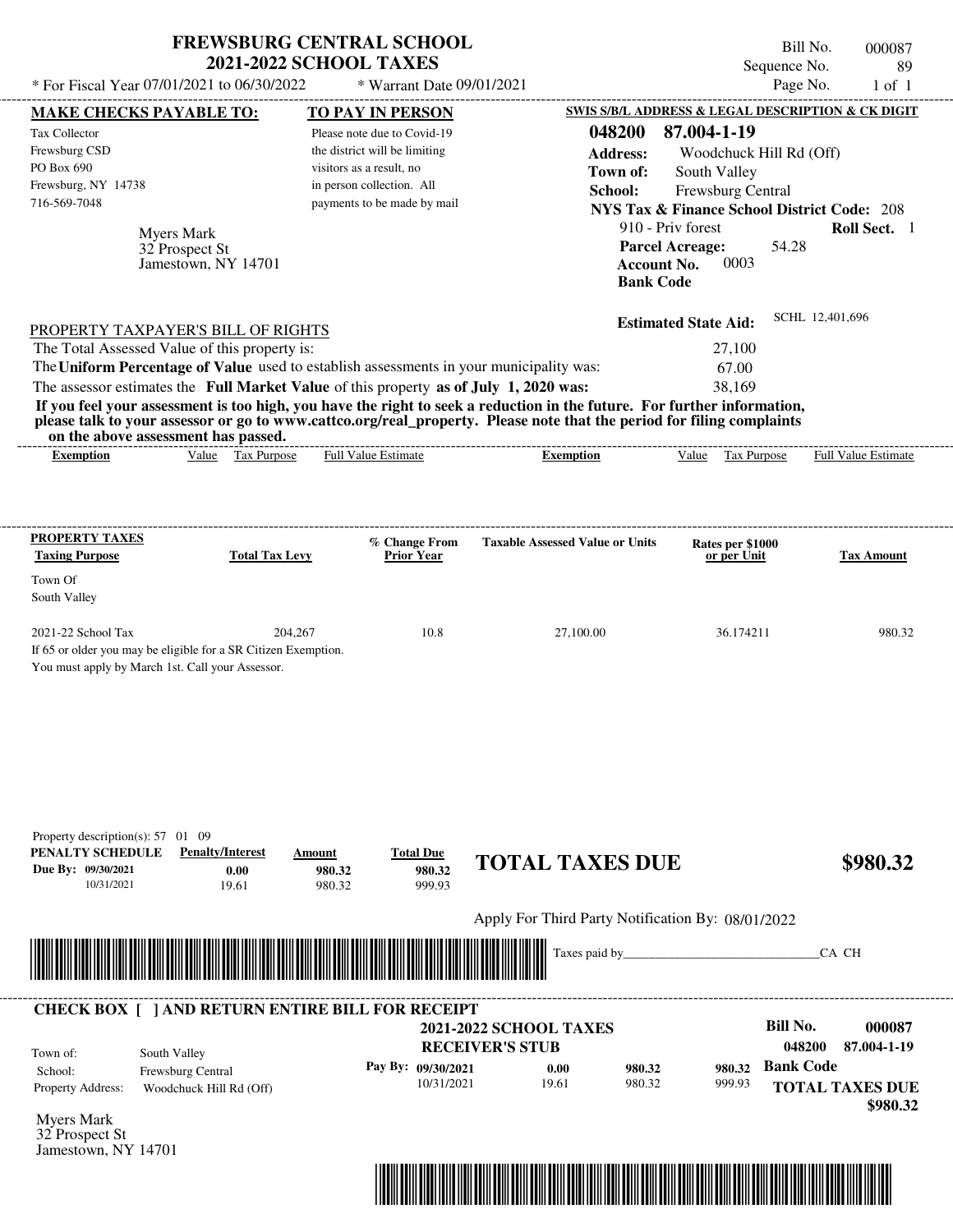| <b>FREWSBURG CENTRAL SCHOOL</b> |
|---------------------------------|
| <b>2021-2022 SCHOOL TAXES</b>   |

Bill No. 000088 Sequence No. 91<br>Page No. 1 of 1

| * For Fiscal Year 07/01/2021 to 06/30/2022                                                                                                                                                                                                       |                          | * Warrant Date 09/01/2021          |                                                   |                                                                             | Page No.               | $1$ of $1$          |
|--------------------------------------------------------------------------------------------------------------------------------------------------------------------------------------------------------------------------------------------------|--------------------------|------------------------------------|---------------------------------------------------|-----------------------------------------------------------------------------|------------------------|---------------------|
| <b>MAKE CHECKS PAYABLE TO:</b>                                                                                                                                                                                                                   |                          | <b>TO PAY IN PERSON</b>            |                                                   | SWIS S/B/L ADDRESS & LEGAL DESCRIPTION & CK DIGIT                           |                        |                     |
| Tax Collector                                                                                                                                                                                                                                    |                          | Please note due to Covid-19        | 048200                                            | 96.004-1-58.2                                                               |                        |                     |
| Frewsburg CSD<br>PO Box 690                                                                                                                                                                                                                      | visitors as a result, no | the district will be limiting      | <b>Address:</b>                                   | Wheeler Hill Rd                                                             |                        |                     |
| Frewsburg, NY 14738                                                                                                                                                                                                                              |                          | in person collection. All          | Town of:                                          | South Valley                                                                |                        |                     |
| 716-569-7048                                                                                                                                                                                                                                     |                          | payments to be made by mail        | School:                                           | Frewsburg Central<br><b>NYS Tax &amp; Finance School District Code: 208</b> |                        |                     |
|                                                                                                                                                                                                                                                  |                          |                                    |                                                   | 260 - Seasonal res                                                          |                        | Roll Sect. 1        |
| Nordlund Duane R. & Luella L.<br>20 Marvin Street                                                                                                                                                                                                |                          |                                    |                                                   | <b>Parcel Acreage:</b>                                                      | 1.93                   |                     |
| Frewsburg, NY 14738                                                                                                                                                                                                                              |                          |                                    |                                                   | 0495<br><b>Account No.</b>                                                  |                        |                     |
|                                                                                                                                                                                                                                                  |                          |                                    |                                                   | <b>Bank Code</b>                                                            |                        |                     |
| PROPERTY TAXPAYER'S BILL OF RIGHTS                                                                                                                                                                                                               |                          |                                    |                                                   | <b>Estimated State Aid:</b>                                                 | SCHL 12,401,696        |                     |
| The Total Assessed Value of this property is:                                                                                                                                                                                                    |                          |                                    |                                                   | 26,100                                                                      |                        |                     |
| The Uniform Percentage of Value used to establish assessments in your municipality was:                                                                                                                                                          |                          |                                    |                                                   | 67.00                                                                       |                        |                     |
| The assessor estimates the Full Market Value of this property as of July 1, 2020 was:                                                                                                                                                            |                          |                                    |                                                   | 36,761                                                                      |                        |                     |
| If you feel your assessment is too high, you have the right to seek a reduction in the future. For further information,<br>please talk to your assessor or go to www.cattco.org/real_property. Please note that the period for filing complaints |                          |                                    |                                                   |                                                                             |                        |                     |
| on the above assessment has passed.<br>Value Tax Purpose<br><b>Exemption</b>                                                                                                                                                                     |                          | Full Value Estimate                | <b>Exemption</b>                                  | Value Tax Purpose                                                           |                        | Full Value Estimate |
|                                                                                                                                                                                                                                                  |                          |                                    |                                                   |                                                                             |                        |                     |
| <b>PROPERTY TAXES</b>                                                                                                                                                                                                                            |                          |                                    |                                                   |                                                                             |                        |                     |
| <b>Taxing Purpose</b><br><b>Total Tax Levy</b>                                                                                                                                                                                                   |                          | % Change From<br><b>Prior Year</b> | <b>Taxable Assessed Value or Units</b>            | Rates per \$1000<br>or per Unit                                             |                        | <b>Tax Amount</b>   |
| Town Of                                                                                                                                                                                                                                          |                          |                                    |                                                   |                                                                             |                        |                     |
| South Valley                                                                                                                                                                                                                                     |                          |                                    |                                                   |                                                                             |                        |                     |
| 2021-22 School Tax                                                                                                                                                                                                                               | 204,267                  | 10.8                               | 26,100.00                                         | 36.174211                                                                   |                        | 944.15              |
| If 65 or older you may be eligible for a SR Citizen Exemption.                                                                                                                                                                                   |                          |                                    |                                                   |                                                                             |                        |                     |
| You must apply by March 1st. Call your Assessor.                                                                                                                                                                                                 |                          |                                    |                                                   |                                                                             |                        |                     |
|                                                                                                                                                                                                                                                  |                          |                                    |                                                   |                                                                             |                        |                     |
|                                                                                                                                                                                                                                                  |                          |                                    |                                                   |                                                                             |                        |                     |
|                                                                                                                                                                                                                                                  |                          |                                    |                                                   |                                                                             |                        |                     |
|                                                                                                                                                                                                                                                  |                          |                                    |                                                   |                                                                             |                        |                     |
|                                                                                                                                                                                                                                                  |                          |                                    |                                                   |                                                                             |                        |                     |
|                                                                                                                                                                                                                                                  |                          |                                    |                                                   |                                                                             |                        |                     |
| Property description(s): 53 01 09<br>PENALTY SCHEDULE<br><b>Penalty/Interest</b>                                                                                                                                                                 | Amount                   | <b>Total Due</b>                   |                                                   |                                                                             |                        |                     |
| Due By: 09/30/2021<br>0.00                                                                                                                                                                                                                       | 944.15                   | 944.15                             | <b>TOTAL TAXES DUE</b>                            |                                                                             |                        | \$944.15            |
| 18.88<br>10/31/2021                                                                                                                                                                                                                              | 944.15                   | 963.03                             |                                                   |                                                                             |                        |                     |
|                                                                                                                                                                                                                                                  |                          |                                    | Apply For Third Party Notification By: 08/01/2022 |                                                                             |                        |                     |
| <u> 1999 - Andrew Maria Maria Maria Maria Maria Maria Maria Maria Maria Maria Maria Maria Maria Maria Maria Mari</u>                                                                                                                             |                          |                                    | Taxes paid by____                                 |                                                                             | CA CH                  |                     |
|                                                                                                                                                                                                                                                  |                          |                                    |                                                   |                                                                             |                        |                     |
| <b>CHECK BOX [ ] AND RETURN ENTIRE BILL FOR RECEIPT</b>                                                                                                                                                                                          |                          |                                    |                                                   |                                                                             |                        |                     |
|                                                                                                                                                                                                                                                  |                          |                                    | <b>2021-2022 SCHOOL TAXES</b>                     |                                                                             | <b>Bill No.</b>        | 000088              |
| South Valley<br>Town of:                                                                                                                                                                                                                         |                          |                                    | <b>RECEIVER'S STUB</b>                            |                                                                             | 048200                 | 96.004-1-58.2       |
| Frewsburg Central<br>School:                                                                                                                                                                                                                     |                          | Pay By: 09/30/2021<br>10/31/2021   | 944.15<br>0.00<br>18.88<br>944.15                 | 963.03                                                                      | 944.15 Bank Code       |                     |
| Property Address:<br>Wheeler Hill Rd                                                                                                                                                                                                             |                          |                                    |                                                   |                                                                             | <b>TOTAL TAXES DUE</b> | \$944.15            |
| Nordlund Duane R. & Luella L                                                                                                                                                                                                                     |                          |                                    |                                                   |                                                                             |                        |                     |
| 20 Marvin Street                                                                                                                                                                                                                                 |                          |                                    |                                                   |                                                                             |                        |                     |
| Frewsburg, NY 14738                                                                                                                                                                                                                              |                          |                                    |                                                   |                                                                             |                        |                     |
|                                                                                                                                                                                                                                                  |                          |                                    |                                                   |                                                                             |                        |                     |
|                                                                                                                                                                                                                                                  |                          |                                    |                                                   |                                                                             |                        |                     |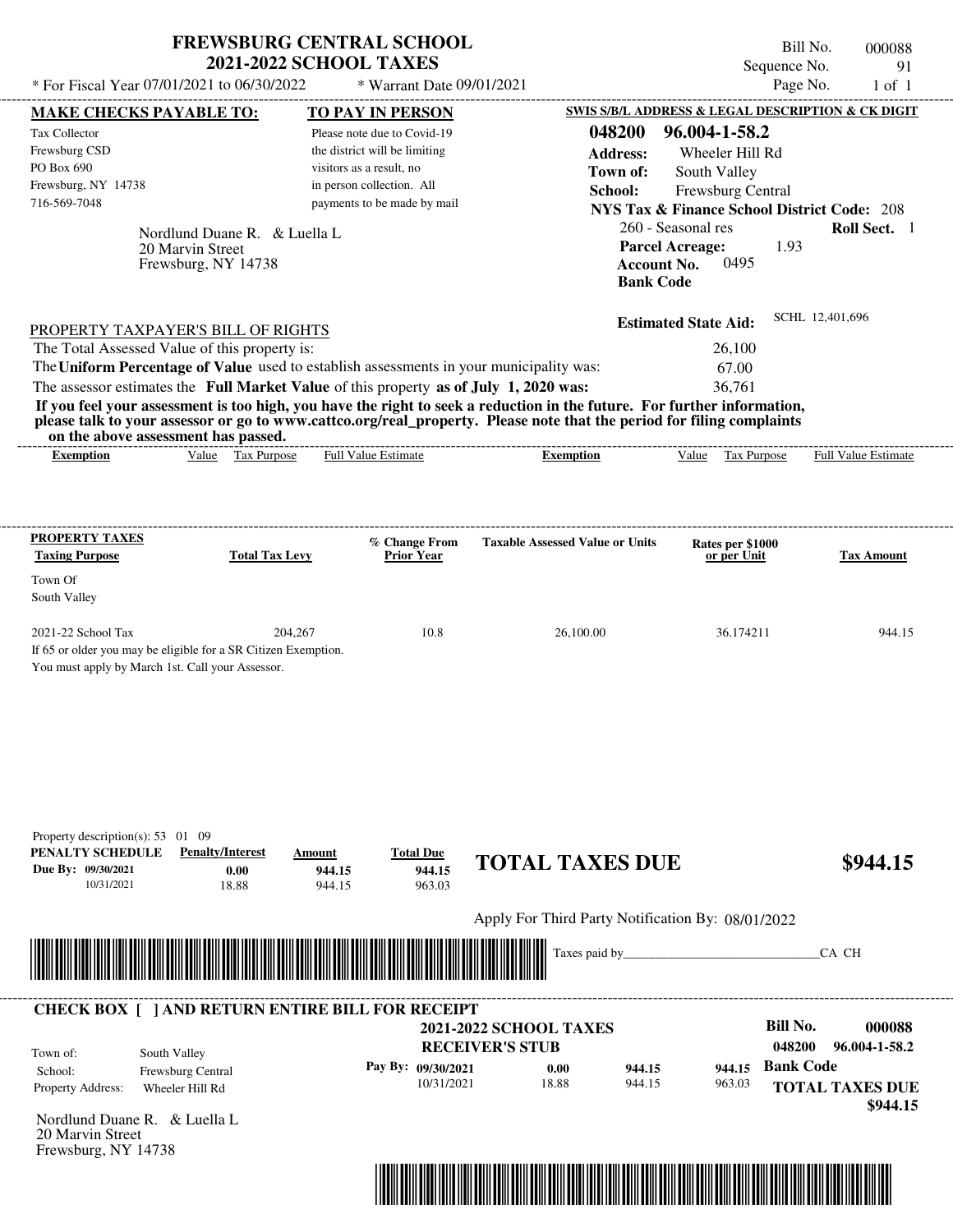| * For Fiscal Year 07/01/2021 to 06/30/2022                                                                                                                                                                                                                                                                     | <b>FREWSBURG CENTRAL SCHOOL</b><br><b>2021-2022 SCHOOL TAXES</b>             |                                                                                        | * Warrant Date 09/01/2021                                                             |                                        |                                                                      | Bill No.<br>Sequence No.<br>Page No.                                                                                                                                                                                                                                                                         | 000089<br>92<br>1 of 1     |
|----------------------------------------------------------------------------------------------------------------------------------------------------------------------------------------------------------------------------------------------------------------------------------------------------------------|------------------------------------------------------------------------------|----------------------------------------------------------------------------------------|---------------------------------------------------------------------------------------|----------------------------------------|----------------------------------------------------------------------|--------------------------------------------------------------------------------------------------------------------------------------------------------------------------------------------------------------------------------------------------------------------------------------------------------------|----------------------------|
| <b>MAKE CHECKS PAYABLE TO:</b><br>Tax Collector<br>Frewsburg CSD<br>PO Box 690<br>Frewsburg, NY 14738<br>716-569-7048                                                                                                                                                                                          | Nowicki Marc<br>Nowicki Maureen G<br>430 Washington Hwy<br>Amherst, NY 14226 | the district will be limiting<br>visitors as a result, no<br>in person collection. All | <b>TO PAY IN PERSON</b><br>Please note due to Covid-19<br>payments to be made by mail |                                        | 048200<br><b>Address:</b><br>Town of:<br>School:<br><b>Bank Code</b> | SWIS S/B/L ADDRESS & LEGAL DESCRIPTION & CK DIGIT<br>105.002-1-1.8<br>Gurnsey Hollow Rd (Off)<br>South Valley<br>Frewsburg Central<br><b>NYS Tax &amp; Finance School District Code: 208</b><br>260 - Seasonal res<br>9.59<br><b>Parcel Acreage:</b><br>0616<br><b>Account No.</b>                           | Roll Sect. 1               |
| PROPERTY TAXPAYER'S BILL OF RIGHTS<br>The Total Assessed Value of this property is:<br>The Uniform Percentage of Value used to establish assessments in your municipality was:<br>The assessor estimates the Full Market Value of this property as of July 1, 2020 was:<br>on the above assessment has passed. |                                                                              |                                                                                        |                                                                                       | -----------------------                |                                                                      | <b>Estimated State Aid:</b><br>35,500<br>67.00<br>50,000<br>If you feel your assessment is too high, you have the right to seek a reduction in the future. For further information,<br>please talk to your assessor or go to www.cattco.org/real_property. Please note that the period for filing complaints | SCHL 12,401,696            |
| <b>Exemption</b><br>PROPERTY TAXES                                                                                                                                                                                                                                                                             | Value Tax Purpose                                                            | <b>Full Value Estimate</b>                                                             | % Change From                                                                         | <b>Taxable Assessed Value or Units</b> | <b>Exemption</b>                                                     | Value Tax Purpose<br>Rates per \$1000                                                                                                                                                                                                                                                                        | <b>Full Value Estimate</b> |
| <b>Taxing Purpose</b><br>Town Of<br>South Valley<br>2021-22 School Tax<br>If 65 or older you may be eligible for a SR Citizen Exemption.<br>You must apply by March 1st. Call your Assessor.                                                                                                                   | <b>Total Tax Levy</b><br>204,267                                             |                                                                                        | <b>Prior Year</b><br>10.8                                                             |                                        | 35,500.00                                                            | or per Unit<br>36.174211                                                                                                                                                                                                                                                                                     | Tax Amount<br>1,284.18     |
| Property description(s): $51 \quad 01 \quad 09$<br>PENALTY SCHEDULE<br>Due By: 09/30/2021                                                                                                                                                                                                                      | <b>Penalty/Interest</b><br>0.00                                              | Amount<br>1,284.18                                                                     | <b>Total Due</b><br>1,284.18                                                          | <b>TOTAL TAXES DUE</b>                 |                                                                      |                                                                                                                                                                                                                                                                                                              | \$1,284.18                 |
| 10/31/2021                                                                                                                                                                                                                                                                                                     | 25.68                                                                        | 1,284.18                                                                               | 1,309.86                                                                              |                                        |                                                                      |                                                                                                                                                                                                                                                                                                              |                            |

Taxes paid by\_\_\_\_\_\_\_\_\_\_\_\_\_\_\_\_\_\_\_\_\_\_\_\_\_\_\_\_\_\_\_CA CH \*04820000008900000000128418\*



Nowicki Maureen G 430 Washington Hwy Amherst, NY 14226

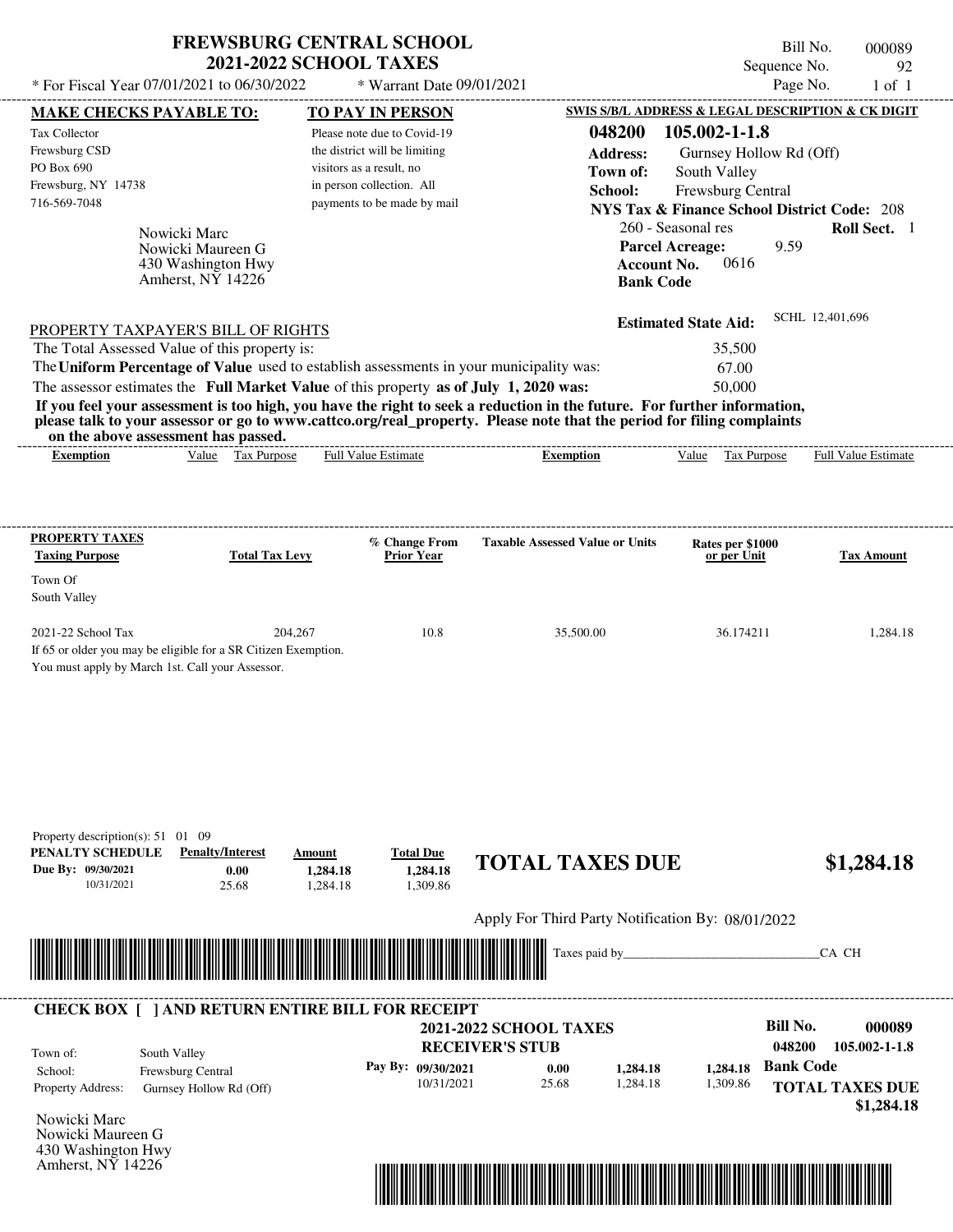| * For Fiscal Year 07/01/2021 to 06/30/2022                                                                                                                                                                                                                                                                                                                   | <b>FREWSBURG CENTRAL SCHOOL</b><br><b>2021-2022 SCHOOL TAXES</b> | * Warrant Date 09/01/2021                                                                                                |                                                                  | Sequence No.<br>Page No.                                                                                                              | Bill No.<br>000090<br>93<br>$1$ of $1$ |
|--------------------------------------------------------------------------------------------------------------------------------------------------------------------------------------------------------------------------------------------------------------------------------------------------------------------------------------------------------------|------------------------------------------------------------------|--------------------------------------------------------------------------------------------------------------------------|------------------------------------------------------------------|---------------------------------------------------------------------------------------------------------------------------------------|----------------------------------------|
| <b>MAKE CHECKS PAYABLE TO:</b>                                                                                                                                                                                                                                                                                                                               |                                                                  | <b>TO PAY IN PERSON</b>                                                                                                  |                                                                  | SWIS S/B/L ADDRESS & LEGAL DESCRIPTION & CK DIGIT                                                                                     |                                        |
| Tax Collector<br>Frewsburg CSD<br>PO Box 690<br>Frewsburg, NY 14738<br>716-569-7048                                                                                                                                                                                                                                                                          | visitors as a result, no                                         | Please note due to Covid-19<br>the district will be limiting<br>in person collection. All<br>payments to be made by mail | 048200<br><b>Address:</b><br>Town of:<br>School:                 | 105.002-1-1.18<br>19 Gurnsey Hollow Rd<br>South Valley<br>Frewsburg Central<br><b>NYS Tax &amp; Finance School District Code: 208</b> |                                        |
| O'Hara Kevin<br>O'Hara Diane<br>1515 Underhill Rd<br>East Aurora, NY 14052                                                                                                                                                                                                                                                                                   |                                                                  |                                                                                                                          | <b>Parcel Acreage:</b><br><b>Account No.</b><br><b>Bank Code</b> | 260 - Seasonal res<br>9.47<br>0647                                                                                                    | Roll Sect. 1                           |
| PROPERTY TAXPAYER'S BILL OF RIGHTS                                                                                                                                                                                                                                                                                                                           |                                                                  |                                                                                                                          |                                                                  | <b>Estimated State Aid:</b>                                                                                                           | SCHL 12,401,696                        |
| The Total Assessed Value of this property is:<br>The Uniform Percentage of Value used to establish assessments in your municipality was:<br>The assessor estimates the Full Market Value of this property as of July 1, 2020 was:<br>If you feel your assessment is too high, you have the right to seek a reduction in the future. For further information, |                                                                  |                                                                                                                          |                                                                  | 38,400<br>67.00<br>54,085                                                                                                             |                                        |
| please talk to your assessor or go to www.cattco.org/real_property. Please note that the period for filing complaints<br>on the above assessment has passed.                                                                                                                                                                                                 |                                                                  |                                                                                                                          |                                                                  |                                                                                                                                       |                                        |
| Value Tax Purpose<br><b>Exemption</b>                                                                                                                                                                                                                                                                                                                        |                                                                  | <b>Full Value Estimate</b>                                                                                               | -----------------------<br><b>Exemption</b>                      | Value Tax Purpose                                                                                                                     | <b>Full Value Estimate</b>             |
| PROPERTY TAXES<br><b>Taxing Purpose</b><br>Town Of<br>South Valley                                                                                                                                                                                                                                                                                           | <b>Total Tax Levy</b>                                            | % Change From<br><b>Prior Year</b>                                                                                       | <b>Taxable Assessed Value or Units</b>                           | Rates per \$1000<br>or per Unit                                                                                                       | Tax Amount                             |
| 2021-22 School Tax<br>If 65 or older you may be eligible for a SR Citizen Exemption.<br>You must apply by March 1st. Call your Assessor.                                                                                                                                                                                                                     | 204,267                                                          | 10.8                                                                                                                     | 38,400.00                                                        | 36.174211                                                                                                                             | 1,389.09                               |
| Property description(s): $51 \quad 01 \quad 09$<br>PENALTY SCHEDULE<br><b>Penalty/Interest</b><br>Due By: 09/30/2021<br>0.00<br>10/31/2021<br>27.78                                                                                                                                                                                                          | Sawmill Run Sub Div<br>Amount<br>1,389.09<br>1,389.09            | Phase Ii<br><b>Total Due</b><br>1,389.09<br>1,416.87                                                                     | <b>TOTAL TAXES DUE</b>                                           |                                                                                                                                       | \$1,389.09                             |
|                                                                                                                                                                                                                                                                                                                                                              |                                                                  |                                                                                                                          | Apply For Third Party Notification By: 08/01/2022                |                                                                                                                                       |                                        |
|                                                                                                                                                                                                                                                                                                                                                              |                                                                  |                                                                                                                          | Taxes paid by_                                                   |                                                                                                                                       | CA CH                                  |
| <b>CHECK BOX [ ] AND RETURN ENTIRE BILL FOR RECEIPT</b>                                                                                                                                                                                                                                                                                                      |                                                                  |                                                                                                                          | <b>2021-2022 SCHOOL TAXES</b>                                    | <b>Bill No.</b>                                                                                                                       | 000090                                 |
| South Valley<br>Town of:                                                                                                                                                                                                                                                                                                                                     |                                                                  |                                                                                                                          | <b>RECEIVER'S STUB</b>                                           | 048200                                                                                                                                | 105.002-1-1.18                         |

**Pay By: 09/30/2021**

10/31/2021 27.78

**0.00**

O'Hara Kevin Property Address: 19 Gurnsey Hollow Rd

School: Frewsburg Central

O'Hara Diane 1515 Underhill Rd East Aurora, NY 14052



1,389.09 **1,389.09** **Bank Code 1,389.09**

1,416.87

**TOTAL TAXES DUE**

 **\$1,389.09**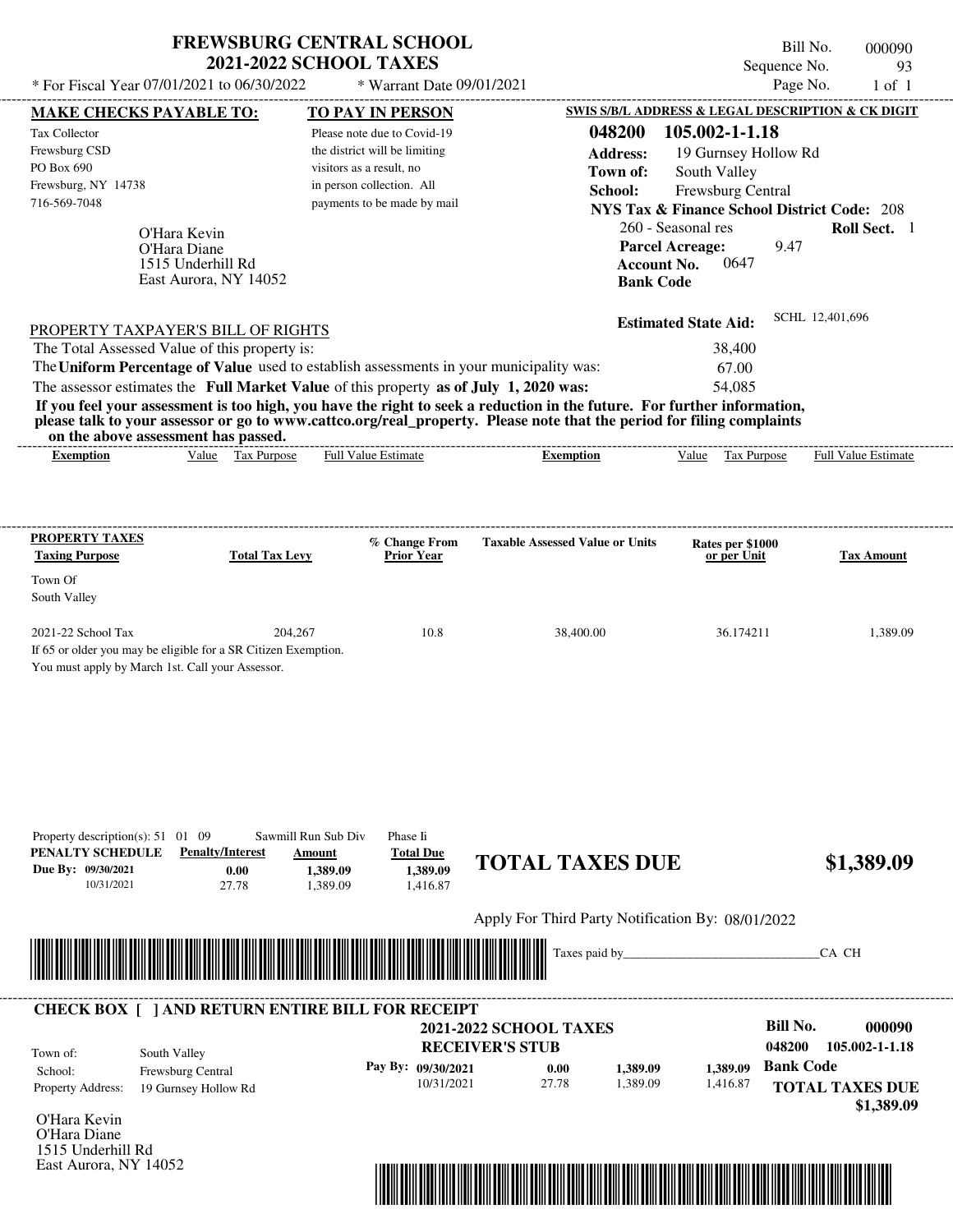| * For Fiscal Year 07/01/2021 to 06/30/2022                                                                                                                                                                                                                                              | <b>2021-2022 SCHOOL TAXES</b>         | <b>FREWSBURG CENTRAL SCHOOL</b><br>* Warrant Date 09/01/2021 |                                                   | Sequence No.<br>Page No.                               | Bill No.<br>000091<br>94<br>$1$ of $1$ |
|-----------------------------------------------------------------------------------------------------------------------------------------------------------------------------------------------------------------------------------------------------------------------------------------|---------------------------------------|--------------------------------------------------------------|---------------------------------------------------|--------------------------------------------------------|----------------------------------------|
| <b>MAKE CHECKS PAYABLE TO:</b>                                                                                                                                                                                                                                                          |                                       | TO PAY IN PERSON                                             |                                                   | SWIS S/B/L ADDRESS & LEGAL DESCRIPTION & CK DIGIT      |                                        |
| Tax Collector                                                                                                                                                                                                                                                                           |                                       | Please note due to Covid-19                                  | 048200                                            | 96.004-1-4                                             |                                        |
| Frewsburg CSD                                                                                                                                                                                                                                                                           |                                       | the district will be limiting                                | <b>Address:</b>                                   | Sawmill Run Rd                                         |                                        |
| PO Box 690                                                                                                                                                                                                                                                                              |                                       | visitors as a result, no                                     | Town of:                                          | South Valley                                           |                                        |
| Frewsburg, NY 14738                                                                                                                                                                                                                                                                     |                                       | in person collection. All                                    | School:                                           | Frewsburg Central                                      |                                        |
| 716-569-7048                                                                                                                                                                                                                                                                            |                                       | payments to be made by mail                                  |                                                   | <b>NYS Tax &amp; Finance School District Code: 208</b> |                                        |
|                                                                                                                                                                                                                                                                                         |                                       |                                                              |                                                   | 100 - Agricultural                                     | Roll Sect. 1                           |
| Oberg Ronald D<br>Oberg Christopher                                                                                                                                                                                                                                                     |                                       |                                                              |                                                   | <b>Parcel Acreage:</b><br>6.00                         |                                        |
| 1762 W & J Blvd                                                                                                                                                                                                                                                                         |                                       |                                                              | <b>Account No.</b>                                | 0290                                                   |                                        |
| Jamestown, NY 14701                                                                                                                                                                                                                                                                     |                                       |                                                              | <b>Bank Code</b>                                  |                                                        |                                        |
|                                                                                                                                                                                                                                                                                         |                                       |                                                              |                                                   | <b>Estimated State Aid:</b>                            | SCHL 12,401,696                        |
| PROPERTY TAXPAYER'S BILL OF RIGHTS                                                                                                                                                                                                                                                      |                                       |                                                              |                                                   |                                                        |                                        |
| The Total Assessed Value of this property is:                                                                                                                                                                                                                                           |                                       |                                                              |                                                   | 32,700                                                 |                                        |
| The Uniform Percentage of Value used to establish assessments in your municipality was:                                                                                                                                                                                                 |                                       |                                                              |                                                   | 67.00                                                  |                                        |
| The assessor estimates the Full Market Value of this property as of July 1, 2020 was:                                                                                                                                                                                                   |                                       |                                                              |                                                   | 46,056                                                 |                                        |
| If you feel your assessment is too high, you have the right to seek a reduction in the future. For further information,<br>please talk to your assessor or go to www.cattco.org/real_property. Please note that the period for filing complaints<br>on the above assessment has passed. |                                       |                                                              |                                                   |                                                        |                                        |
| <b>Exemption</b>                                                                                                                                                                                                                                                                        | Value Tax Purpose                     | <b>Full Value Estimate</b>                                   | <b>Exemption</b>                                  | Value Tax Purpose                                      | Full Value Estimate                    |
| <b>PROPERTY TAXES</b><br><b>Taxing Purpose</b><br>Town Of                                                                                                                                                                                                                               | <b>Total Tax Levy</b>                 | % Change From<br><b>Prior Year</b>                           | <b>Taxable Assessed Value or Units</b>            | Rates per \$1000<br>or per Unit                        | <b>Tax Amount</b>                      |
|                                                                                                                                                                                                                                                                                         |                                       |                                                              |                                                   |                                                        |                                        |
| South Valley                                                                                                                                                                                                                                                                            |                                       |                                                              |                                                   |                                                        |                                        |
| 2021-22 School Tax<br>If 65 or older you may be eligible for a SR Citizen Exemption.<br>You must apply by March 1st. Call your Assessor.                                                                                                                                                | 204,267                               | 10.8                                                         | 32,700.00                                         | 36.174211                                              |                                        |
| Property description(s): 53 01 09<br>PENALTY SCHEDULE<br><b>Penalty/Interest</b>                                                                                                                                                                                                        | Amount                                | <b>Total Due</b>                                             | <b>TOTAL TAXES DUE</b>                            |                                                        |                                        |
| Due By: 09/30/2021<br>10/31/2021                                                                                                                                                                                                                                                        | 0.00<br>1,182.90<br>23.66<br>1,182.90 | 1,182.90<br>1,206.56                                         |                                                   |                                                        | 1,182.90<br>\$1,182.90                 |
|                                                                                                                                                                                                                                                                                         |                                       |                                                              | Apply For Third Party Notification By: 08/01/2022 |                                                        |                                        |
|                                                                                                                                                                                                                                                                                         |                                       |                                                              | Taxes paid by_                                    |                                                        | CA CH                                  |
| <b>CHECK BOX [ ] AND RETURN ENTIRE BILL FOR RECEIPT</b>                                                                                                                                                                                                                                 |                                       |                                                              |                                                   | <b>Bill No.</b>                                        |                                        |
|                                                                                                                                                                                                                                                                                         |                                       |                                                              | <b>2021-2022 SCHOOL TAXES</b>                     |                                                        | 048200                                 |
| South Valley<br>Town of:                                                                                                                                                                                                                                                                |                                       |                                                              | <b>RECEIVER'S STUB</b>                            |                                                        | 000091<br>96.004-1-4                   |
| Frewsburg Central<br>School:<br><b>Property Address:</b><br>Sawmill Run Rd                                                                                                                                                                                                              |                                       | Pay By: 09/30/2021<br>10/31/2021                             | 1,182.90<br>0.00<br>23.66<br>1,182.90             | <b>Bank Code</b><br>1,182.90<br>1,206.56               | <b>TOTAL TAXES DUE</b>                 |

Oberg Ronald D Oberg Christopher 1762 W & J Blvd Jamestown, NY 14701

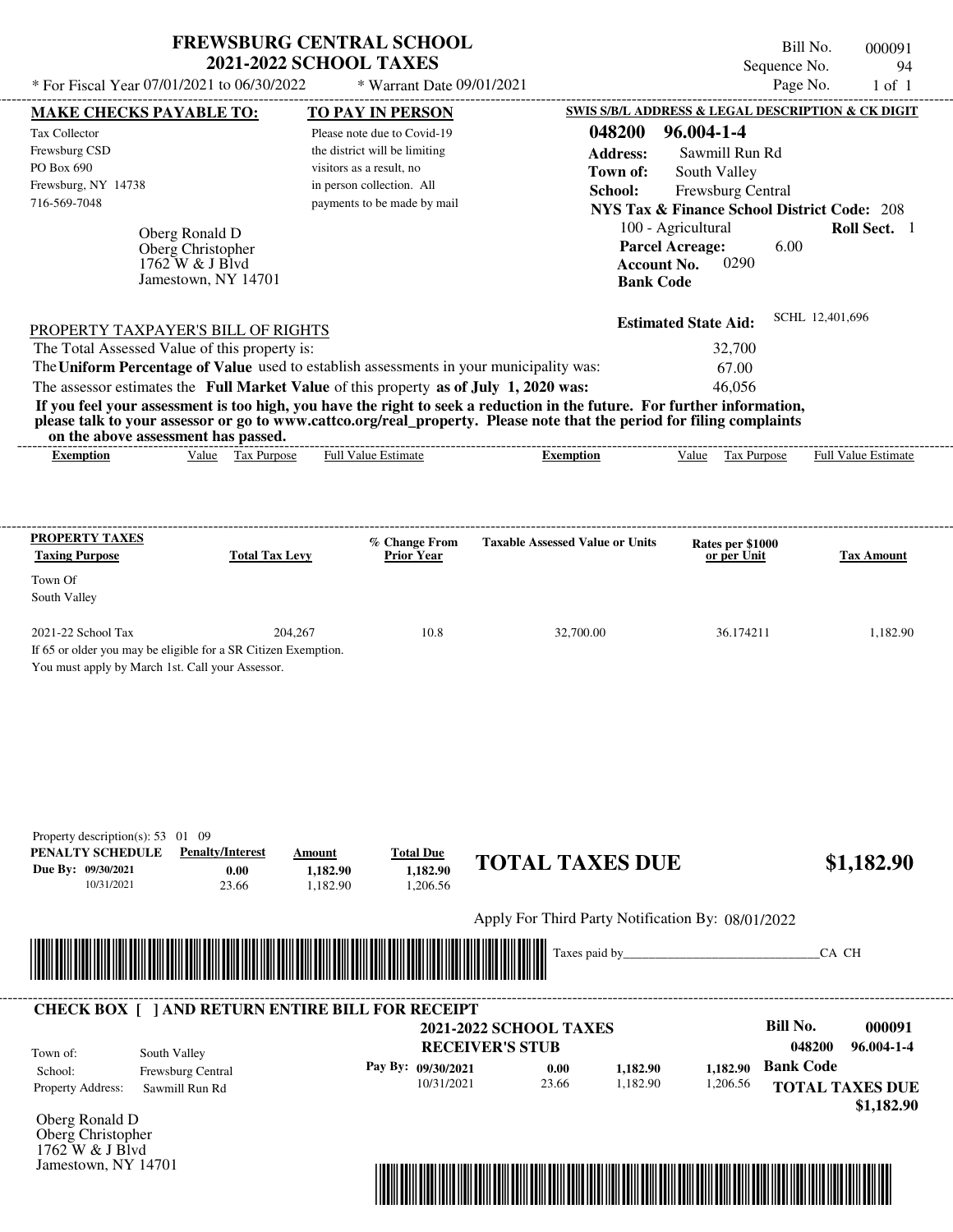| <b>FREWSBURG CENTRAL SCHOOL</b><br><b>2021-2022 SCHOOL TAXES</b> |                           | Bill No.<br>Sequence No. | 000092<br>95 |
|------------------------------------------------------------------|---------------------------|--------------------------|--------------|
| * For Fiscal Year 07/01/2021 to 06/30/2022                       | * Warrant Date 09/01/2021 | Page No.                 | 1 of 1       |
|                                                                  |                           |                          |              |

| <b>MAKE CHECKS PAYABLE TO:</b>                                                                                     |                                          |                            | <b>TO PAY IN PERSON</b>              |                                                                                                                                                                                                                                                  | SWIS S/B/L ADDRESS & LEGAL DESCRIPTION & CK DIGIT      |                            |
|--------------------------------------------------------------------------------------------------------------------|------------------------------------------|----------------------------|--------------------------------------|--------------------------------------------------------------------------------------------------------------------------------------------------------------------------------------------------------------------------------------------------|--------------------------------------------------------|----------------------------|
| Tax Collector                                                                                                      |                                          |                            | Please note due to Covid-19          | 048200                                                                                                                                                                                                                                           | 96.004-1-58.1                                          |                            |
| Frewsburg CSD                                                                                                      |                                          |                            | the district will be limiting        | <b>Address:</b>                                                                                                                                                                                                                                  | Sawmill Run Rd                                         |                            |
| PO Box 690                                                                                                         |                                          | visitors as a result, no   |                                      | Town of:                                                                                                                                                                                                                                         | South Valley                                           |                            |
| Frewsburg, NY 14738                                                                                                |                                          |                            | in person collection. All            | School:                                                                                                                                                                                                                                          | Frewsburg Central                                      |                            |
| 716-569-7048                                                                                                       |                                          |                            | payments to be made by mail          |                                                                                                                                                                                                                                                  | <b>NYS Tax &amp; Finance School District Code: 208</b> |                            |
|                                                                                                                    |                                          |                            |                                      |                                                                                                                                                                                                                                                  | 312 - Vac w/imprv                                      | Roll Sect. 1               |
|                                                                                                                    | Pache Richard R                          |                            |                                      |                                                                                                                                                                                                                                                  | <b>Parcel Acreage:</b><br>11.50                        |                            |
|                                                                                                                    | Pache Carole A<br>1267 Greenfield Dr     |                            |                                      |                                                                                                                                                                                                                                                  | 0286<br><b>Account No.</b>                             |                            |
|                                                                                                                    | Alden, NY 14004                          |                            |                                      | <b>Bank Code</b>                                                                                                                                                                                                                                 |                                                        |                            |
|                                                                                                                    |                                          |                            |                                      |                                                                                                                                                                                                                                                  |                                                        |                            |
|                                                                                                                    |                                          |                            |                                      |                                                                                                                                                                                                                                                  | <b>Estimated State Aid:</b>                            | SCHL 12,401,696            |
| PROPERTY TAXPAYER'S BILL OF RIGHTS                                                                                 |                                          |                            |                                      |                                                                                                                                                                                                                                                  |                                                        |                            |
| The Total Assessed Value of this property is:                                                                      |                                          |                            |                                      |                                                                                                                                                                                                                                                  | 23,300                                                 |                            |
| The Uniform Percentage of Value used to establish assessments in your municipality was:                            |                                          |                            |                                      |                                                                                                                                                                                                                                                  | 67.00                                                  |                            |
| The assessor estimates the Full Market Value of this property as of July 1, 2020 was:                              |                                          |                            |                                      |                                                                                                                                                                                                                                                  | 32,817                                                 |                            |
|                                                                                                                    | on the above assessment has passed.      |                            |                                      | If you feel your assessment is too high, you have the right to seek a reduction in the future. For further information,<br>please talk to your assessor or go to www.cattco.org/real_property. Please note that the period for filing complaints |                                                        |                            |
| <b>Exemption</b>                                                                                                   | Value Tax Purpose                        |                            | <b>Full Value Estimate</b>           | <b>Exemption</b>                                                                                                                                                                                                                                 | Value<br>Tax Purpose                                   | <b>Full Value Estimate</b> |
|                                                                                                                    |                                          |                            |                                      |                                                                                                                                                                                                                                                  |                                                        |                            |
|                                                                                                                    |                                          |                            |                                      |                                                                                                                                                                                                                                                  |                                                        |                            |
| <b>PROPERTY TAXES</b>                                                                                              |                                          |                            | % Change From                        | <b>Taxable Assessed Value or Units</b>                                                                                                                                                                                                           | Rates per \$1000                                       |                            |
| <b>Taxing Purpose</b>                                                                                              | <b>Total Tax Levy</b>                    |                            | <b>Prior Year</b>                    |                                                                                                                                                                                                                                                  | or per Unit                                            | <b>Tax Amount</b>          |
| Town Of                                                                                                            |                                          |                            |                                      |                                                                                                                                                                                                                                                  |                                                        |                            |
| South Valley                                                                                                       |                                          |                            |                                      |                                                                                                                                                                                                                                                  |                                                        |                            |
|                                                                                                                    |                                          |                            |                                      |                                                                                                                                                                                                                                                  |                                                        |                            |
| 2021-22 School Tax                                                                                                 |                                          | 204,267                    | 10.8                                 | 23,300.00                                                                                                                                                                                                                                        | 36.174211                                              | 842.86                     |
| If 65 or older you may be eligible for a SR Citizen Exemption.<br>You must apply by March 1st. Call your Assessor. |                                          |                            |                                      |                                                                                                                                                                                                                                                  |                                                        |                            |
| Property description(s): $53 \quad 01 \quad 09$<br>PENALTY SCHEDULE<br>Due By: 09/30/2021<br>10/31/2021            | <b>Penalty/Interest</b><br>0.00<br>16.86 | Amount<br>842.86<br>842.86 | <b>Total Due</b><br>842.86<br>859.72 | <b>TOTAL TAXES DUE</b>                                                                                                                                                                                                                           |                                                        | \$842.86                   |
|                                                                                                                    |                                          |                            |                                      | Apply For Third Party Notification By: 08/01/2022                                                                                                                                                                                                |                                                        |                            |
|                                                                                                                    |                                          |                            |                                      |                                                                                                                                                                                                                                                  |                                                        |                            |
|                                                                                                                    |                                          |                            |                                      | Taxes paid by                                                                                                                                                                                                                                    |                                                        | CA CH                      |
| <b>CHECK BOX [ ] AND RETURN ENTIRE BILL FOR RECEIPT</b>                                                            |                                          |                            |                                      |                                                                                                                                                                                                                                                  |                                                        |                            |
|                                                                                                                    |                                          |                            |                                      | <b>2021-2022 SCHOOL TAXES</b>                                                                                                                                                                                                                    | <b>Bill No.</b>                                        | 000092                     |
|                                                                                                                    |                                          |                            |                                      | <b>RECEIVER'S STUB</b>                                                                                                                                                                                                                           |                                                        | 048200<br>96.004-1-58.1    |
| Town of:                                                                                                           | South Valley                             |                            |                                      |                                                                                                                                                                                                                                                  |                                                        |                            |
| School:                                                                                                            | Frewsburg Central                        |                            | Pay By: 09/30/2021                   | 842.86<br>0.00                                                                                                                                                                                                                                   | 842.86                                                 | <b>Bank Code</b>           |
| Property Address:                                                                                                  | Sawmill Run Rd                           |                            | 10/31/2021                           | 16.86<br>842.86                                                                                                                                                                                                                                  | 859.72                                                 | <b>TOTAL TAXES DUE</b>     |
|                                                                                                                    |                                          |                            |                                      |                                                                                                                                                                                                                                                  |                                                        | \$842.86                   |
| Pache Richard R<br>Pache Carole A                                                                                  |                                          |                            |                                      |                                                                                                                                                                                                                                                  |                                                        |                            |
| 1267 Greenfield Dr                                                                                                 |                                          |                            |                                      |                                                                                                                                                                                                                                                  |                                                        |                            |
| Alden, NY 14004                                                                                                    |                                          |                            |                                      |                                                                                                                                                                                                                                                  |                                                        |                            |
|                                                                                                                    |                                          |                            |                                      |                                                                                                                                                                                                                                                  |                                                        |                            |

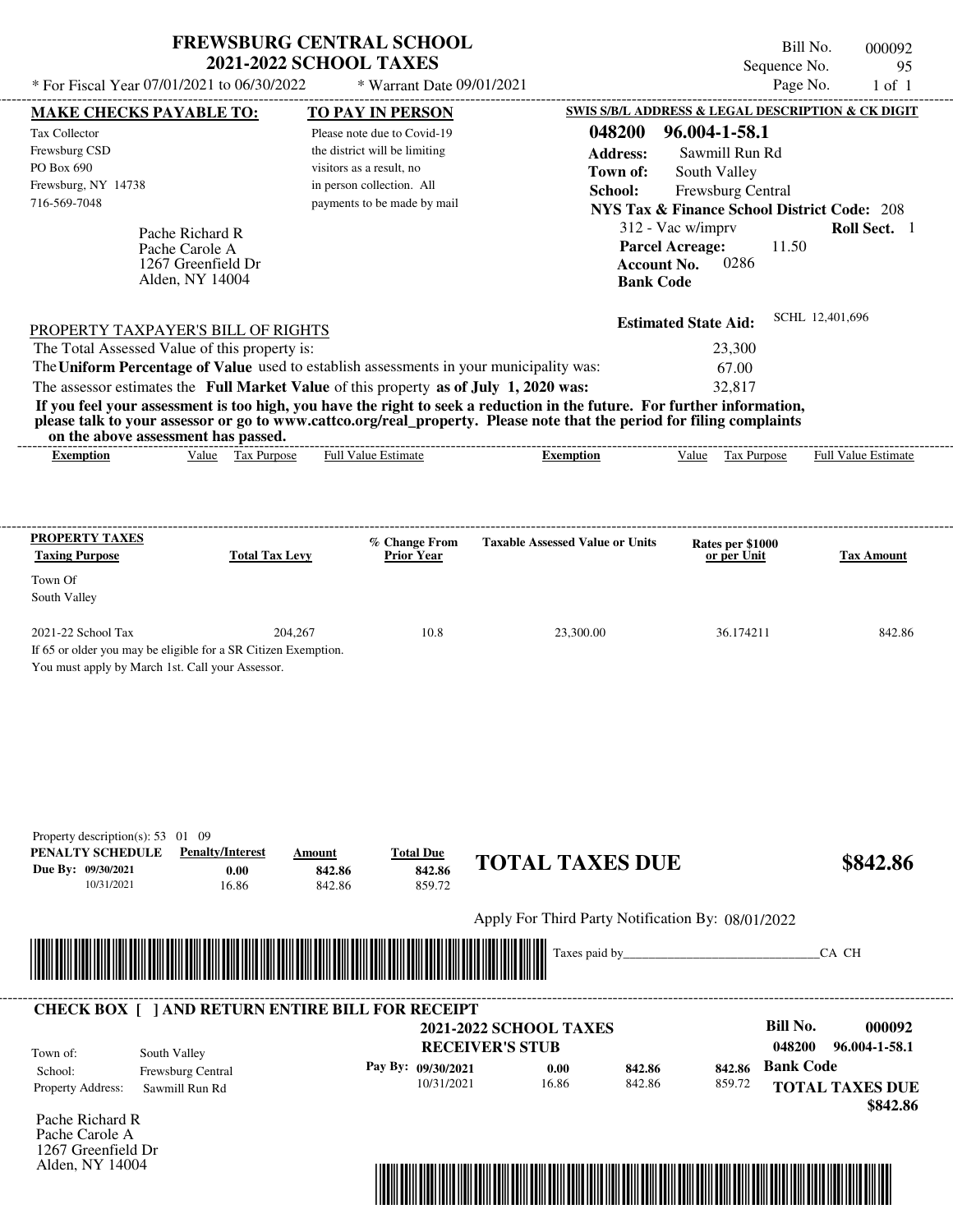| <b>FREWSBURG CENTRAL SCHOOL</b> |  |
|---------------------------------|--|
| <b>2021-2022 SCHOOL TAXES</b>   |  |

Bill No. 000093 Sequence No. 96

| * For Fiscal Year 07/01/2021 to 06/30/2022                                                                                                                                                                                                       | * Warrant Date 09/01/2021                                 |                                                   |                                                                             | Page No.<br>$1$ of $1$                            |
|--------------------------------------------------------------------------------------------------------------------------------------------------------------------------------------------------------------------------------------------------|-----------------------------------------------------------|---------------------------------------------------|-----------------------------------------------------------------------------|---------------------------------------------------|
| <b>MAKE CHECKS PAYABLE TO:</b>                                                                                                                                                                                                                   | <b>TO PAY IN PERSON</b>                                   |                                                   |                                                                             | SWIS S/B/L ADDRESS & LEGAL DESCRIPTION & CK DIGIT |
| Tax Collector                                                                                                                                                                                                                                    | Please note due to Covid-19                               | 048200                                            | 96.004-1-58.3                                                               |                                                   |
| Frewsburg CSD<br>PO Box 690                                                                                                                                                                                                                      | the district will be limiting<br>visitors as a result, no | <b>Address:</b>                                   | Sawmill Run Rd                                                              |                                                   |
| Frewsburg, NY 14738                                                                                                                                                                                                                              | in person collection. All                                 | Town of:                                          | South Valley                                                                |                                                   |
| 716-569-7048                                                                                                                                                                                                                                     | payments to be made by mail                               | School:                                           | Frewsburg Central<br><b>NYS Tax &amp; Finance School District Code: 208</b> |                                                   |
|                                                                                                                                                                                                                                                  |                                                           |                                                   | 270 - Mfg housing                                                           | Roll Sect. 1                                      |
| Pache Richard R<br>Pache Carole A                                                                                                                                                                                                                |                                                           |                                                   | <b>Parcel Acreage:</b>                                                      | 3.00                                              |
| 1267 Greenfield Dr                                                                                                                                                                                                                               |                                                           |                                                   | 0537<br><b>Account No.</b>                                                  |                                                   |
| Alden, NY 14004                                                                                                                                                                                                                                  |                                                           | <b>Bank Code</b>                                  |                                                                             |                                                   |
|                                                                                                                                                                                                                                                  |                                                           |                                                   | <b>Estimated State Aid:</b>                                                 | SCHL 12,401,696                                   |
| <b>PROPERTY TAXPAYER'S BILL OF RIGHTS</b><br>The Total Assessed Value of this property is:                                                                                                                                                       |                                                           |                                                   | 30,700                                                                      |                                                   |
| The Uniform Percentage of Value used to establish assessments in your municipality was:                                                                                                                                                          |                                                           |                                                   | 67.00                                                                       |                                                   |
| The assessor estimates the Full Market Value of this property as of July 1, 2020 was:                                                                                                                                                            |                                                           |                                                   | 43.239                                                                      |                                                   |
| If you feel your assessment is too high, you have the right to seek a reduction in the future. For further information,<br>please talk to your assessor or go to www.cattco.org/real_property. Please note that the period for filing complaints |                                                           |                                                   |                                                                             |                                                   |
| on the above assessment has passed.<br>Value Tax Purpose<br><b>Exemption</b>                                                                                                                                                                     | <b>Full Value Estimate</b>                                | <b>Exemption</b>                                  | Tax Purpose<br>Value                                                        | Full Value Estimate                               |
|                                                                                                                                                                                                                                                  |                                                           |                                                   |                                                                             |                                                   |
|                                                                                                                                                                                                                                                  |                                                           |                                                   |                                                                             |                                                   |
| <b>PROPERTY TAXES</b>                                                                                                                                                                                                                            | % Change From                                             | <b>Taxable Assessed Value or Units</b>            | Rates per \$1000                                                            |                                                   |
| <b>Taxing Purpose</b><br><b>Total Tax Levy</b>                                                                                                                                                                                                   | <b>Prior Year</b>                                         |                                                   | or per Unit                                                                 | <b>Tax Amount</b>                                 |
| Town Of<br>South Valley                                                                                                                                                                                                                          |                                                           |                                                   |                                                                             |                                                   |
| 2021-22 School Tax                                                                                                                                                                                                                               | 204.267<br>10.8                                           | 30,700.00                                         | 36.174211                                                                   | 1,110.55                                          |
| If 65 or older you may be eligible for a SR Citizen Exemption.                                                                                                                                                                                   |                                                           |                                                   |                                                                             |                                                   |
| You must apply by March 1st. Call your Assessor.                                                                                                                                                                                                 |                                                           |                                                   |                                                                             |                                                   |
|                                                                                                                                                                                                                                                  |                                                           |                                                   |                                                                             |                                                   |
|                                                                                                                                                                                                                                                  |                                                           |                                                   |                                                                             |                                                   |
|                                                                                                                                                                                                                                                  |                                                           |                                                   |                                                                             |                                                   |
|                                                                                                                                                                                                                                                  |                                                           |                                                   |                                                                             |                                                   |
|                                                                                                                                                                                                                                                  |                                                           |                                                   |                                                                             |                                                   |
| Property description(s): 53 01 09<br>PENALTY SCHEDULE<br><b>Penalty/Interest</b>                                                                                                                                                                 | <b>Total Due</b><br>Amount                                |                                                   |                                                                             |                                                   |
| Due By: 09/30/2021<br>0.00                                                                                                                                                                                                                       | 1,110.55<br>1,110.55                                      | <b>TOTAL TAXES DUE</b>                            |                                                                             | \$1,110.55                                        |
| 10/31/2021<br>22.21                                                                                                                                                                                                                              | 1,132.76<br>1,110.55                                      |                                                   |                                                                             |                                                   |
|                                                                                                                                                                                                                                                  |                                                           | Apply For Third Party Notification By: 08/01/2022 |                                                                             |                                                   |
|                                                                                                                                                                                                                                                  |                                                           | Taxes paid by_                                    |                                                                             | CA CH                                             |
|                                                                                                                                                                                                                                                  |                                                           |                                                   |                                                                             |                                                   |
| <b>CHECK BOX [ ] AND RETURN ENTIRE BILL FOR RECEIPT</b>                                                                                                                                                                                          |                                                           |                                                   |                                                                             |                                                   |
|                                                                                                                                                                                                                                                  |                                                           | <b>2021-2022 SCHOOL TAXES</b>                     |                                                                             | <b>Bill No.</b><br>000093                         |
| South Valley<br>Town of:                                                                                                                                                                                                                         |                                                           | <b>RECEIVER'S STUB</b>                            |                                                                             | 048200<br>96.004-1-58.3                           |
| School:<br>Frewsburg Central                                                                                                                                                                                                                     | Pay By: 09/30/2021<br>10/31/2021                          | 0.00<br>1,110.55<br>22.21<br>1,110.55             | 1,110.55<br>1,132.76                                                        | <b>Bank Code</b>                                  |
| Property Address:<br>Sawmill Run Rd                                                                                                                                                                                                              |                                                           |                                                   |                                                                             | <b>TOTAL TAXES DUE</b><br>\$1,110.55              |
| Pache Richard R                                                                                                                                                                                                                                  |                                                           |                                                   |                                                                             |                                                   |
| Pache Carole A                                                                                                                                                                                                                                   |                                                           |                                                   |                                                                             |                                                   |
| 1267 Greenfield Dr<br>Alden, NY 14004                                                                                                                                                                                                            |                                                           |                                                   |                                                                             |                                                   |
|                                                                                                                                                                                                                                                  |                                                           |                                                   |                                                                             |                                                   |
|                                                                                                                                                                                                                                                  |                                                           |                                                   |                                                                             |                                                   |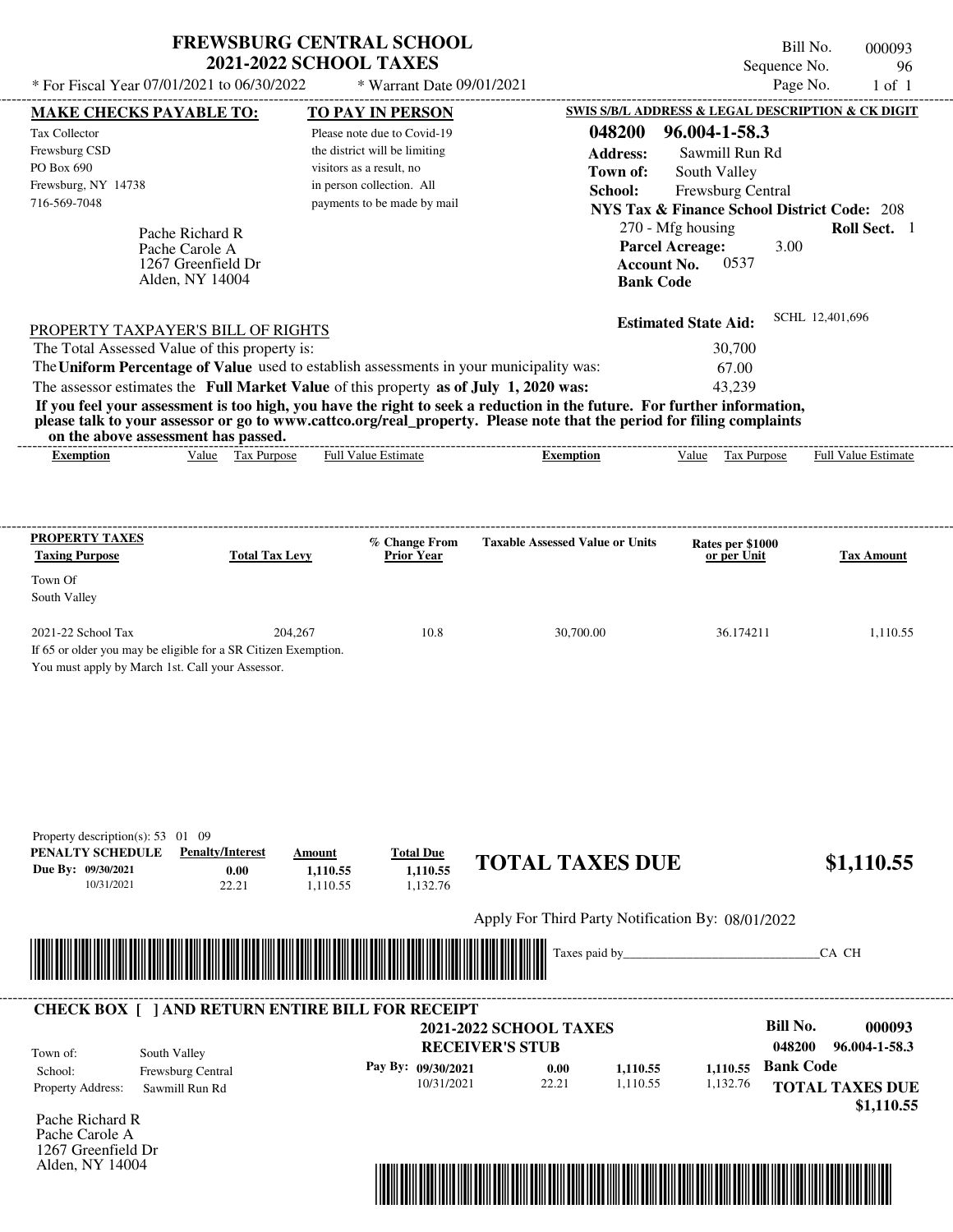|                                                                                                                                                                                                                                                                                         | <b>2021-2022 SCHOOL TAXES</b>              | <b>FREWSBURG CENTRAL SCHOOL</b>                       |                                                   | Sequence No.                                                  | Bill No.<br>000094<br>97                   |
|-----------------------------------------------------------------------------------------------------------------------------------------------------------------------------------------------------------------------------------------------------------------------------------------|--------------------------------------------|-------------------------------------------------------|---------------------------------------------------|---------------------------------------------------------------|--------------------------------------------|
| * For Fiscal Year 07/01/2021 to 06/30/2022                                                                                                                                                                                                                                              |                                            | * Warrant Date 09/01/2021                             |                                                   |                                                               | Page No.<br>$1$ of $1$                     |
| <b>MAKE CHECKS PAYABLE TO:</b>                                                                                                                                                                                                                                                          |                                            | <b>TO PAY IN PERSON</b>                               |                                                   | SWIS S/B/L ADDRESS & LEGAL DESCRIPTION & CK DIGIT             |                                            |
| Tax Collector                                                                                                                                                                                                                                                                           |                                            | Please note due to Covid-19                           | 048200                                            | 105.002-1-29.2                                                |                                            |
| Frewsburg CSD<br>PO Box 690                                                                                                                                                                                                                                                             |                                            | the district will be limiting                         | <b>Address:</b>                                   | Brown Run Rd                                                  |                                            |
| Frewsburg, NY 14738                                                                                                                                                                                                                                                                     |                                            | visitors as a result, no<br>in person collection. All | Town of:                                          | South Valley                                                  |                                            |
| 716-569-7048                                                                                                                                                                                                                                                                            |                                            | payments to be made by mail                           | School:                                           | Frewsburg Central                                             |                                            |
|                                                                                                                                                                                                                                                                                         |                                            |                                                       |                                                   | <b>NYS Tax &amp; Finance School District Code: 208</b>        |                                            |
| Peterson Michael C<br>2850 Mitchell Rd                                                                                                                                                                                                                                                  |                                            |                                                       |                                                   | $314$ - Rural vac $\leq 10$<br>4.55<br><b>Parcel Acreage:</b> | Roll Sect. 1                               |
| Jamestown, NY 14701                                                                                                                                                                                                                                                                     |                                            |                                                       |                                                   | 0548<br><b>Account No.</b><br><b>Bank Code</b>                |                                            |
| PROPERTY TAXPAYER'S BILL OF RIGHTS                                                                                                                                                                                                                                                      |                                            |                                                       |                                                   | <b>Estimated State Aid:</b>                                   | SCHL 12,401,696                            |
| The Total Assessed Value of this property is:                                                                                                                                                                                                                                           |                                            |                                                       |                                                   | 6,800                                                         |                                            |
| The Uniform Percentage of Value used to establish assessments in your municipality was:<br>The assessor estimates the Full Market Value of this property as of July 1, 2020 was:                                                                                                        |                                            |                                                       |                                                   | 67.00<br>9,577                                                |                                            |
| If you feel your assessment is too high, you have the right to seek a reduction in the future. For further information,<br>please talk to your assessor or go to www.cattco.org/real_property. Please note that the period for filing complaints<br>on the above assessment has passed. | Value Tax Purpose                          | <b>Full Value Estimate</b>                            |                                                   |                                                               |                                            |
| <b>Exemption</b>                                                                                                                                                                                                                                                                        |                                            |                                                       | <b>Exemption</b>                                  | Value Tax Purpose                                             | Full Value Estimate                        |
| <b>PROPERTY TAXES</b>                                                                                                                                                                                                                                                                   |                                            |                                                       |                                                   |                                                               |                                            |
| <b>Taxing Purpose</b>                                                                                                                                                                                                                                                                   | <b>Total Tax Levy</b>                      | % Change From<br><b>Prior Year</b>                    | <b>Taxable Assessed Value or Units</b>            | Rates per \$1000<br>or per Unit                               | <b>Tax Amount</b>                          |
| Town Of                                                                                                                                                                                                                                                                                 |                                            |                                                       |                                                   |                                                               |                                            |
| South Valley                                                                                                                                                                                                                                                                            |                                            |                                                       |                                                   |                                                               |                                            |
| 2021-22 School Tax                                                                                                                                                                                                                                                                      | 204,267                                    | 10.8                                                  | 6,800.00                                          | 36.174211                                                     | 245.98                                     |
| If 65 or older you may be eligible for a SR Citizen Exemption.<br>You must apply by March 1st. Call your Assessor.                                                                                                                                                                      |                                            |                                                       |                                                   |                                                               |                                            |
| Property description(s): $50 \quad 01 \quad 09$<br>PENALTY SCHEDULE<br><b>Penalty/Interest</b><br>Due By: 09/30/2021<br>10/31/2021                                                                                                                                                      | Amount<br>0.00<br>245.98<br>4.92<br>245.98 | <b>Total Due</b><br>245.98<br>250.90                  | <b>TOTAL TAXES DUE</b>                            |                                                               | \$245.98                                   |
|                                                                                                                                                                                                                                                                                         |                                            |                                                       | Apply For Third Party Notification By: 08/01/2022 |                                                               |                                            |
|                                                                                                                                                                                                                                                                                         |                                            |                                                       | Taxes paid by                                     |                                                               | CA CH                                      |
| <b>CHECK BOX [ ] AND RETURN ENTIRE BILL FOR RECEIPT</b>                                                                                                                                                                                                                                 |                                            |                                                       | <b>2021-2022 SCHOOL TAXES</b>                     | <b>Bill No.</b>                                               | 000094                                     |
| South Valley<br>Town of:                                                                                                                                                                                                                                                                |                                            |                                                       | <b>RECEIVER'S STUB</b>                            | 048200                                                        | 105.002-1-29.2                             |
| School:<br>Frewsburg Central<br>Property Address:<br>Brown Run Rd                                                                                                                                                                                                                       |                                            | Pay By: 09/30/2021<br>10/31/2021                      | 0.00<br>245.98<br>4.92<br>245.98                  | 245.98<br>250.90                                              | <b>Bank Code</b><br><b>TOTAL TAXES DUE</b> |
| Deterson Michael $\Gamma$                                                                                                                                                                                                                                                               |                                            |                                                       |                                                   |                                                               | \$245.98                                   |

Peterson Michael C 2850 Mitchell Rd Jamestown, NY 14701

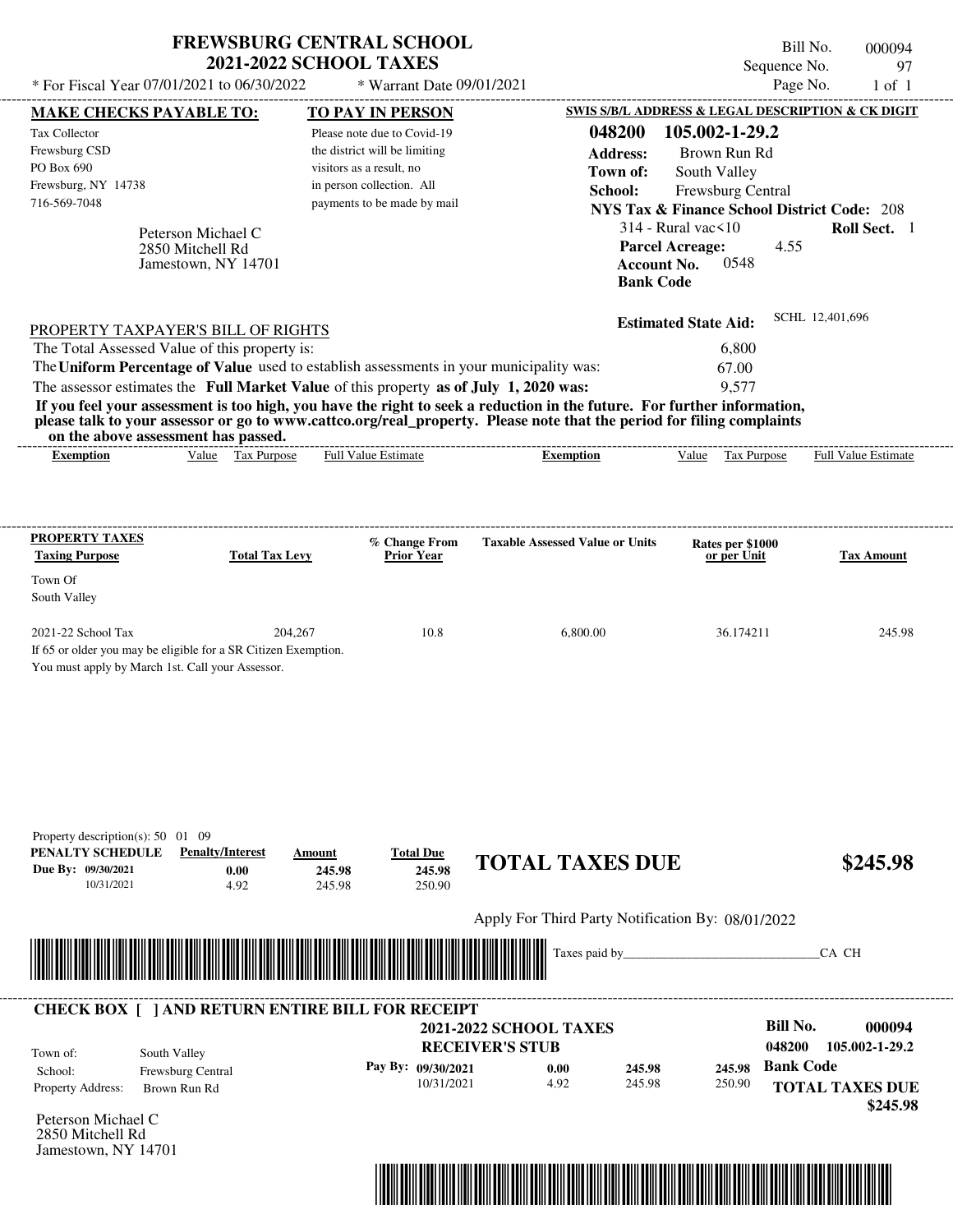| * For Fiscal Year 07/01/2021 to 06/30/2022                                                                                                                                                                                                                                                                                                                                                                                                                                                                                  | <b>FREWSBURG CENTRAL SCHOOL</b><br><b>2021-2022 SCHOOL TAXES</b> |                                                                                                                                                  | * Warrant Date 09/01/2021            |                                                         |                                                   |                                                                                                                                                                                                            | Bill No.<br>Sequence No.<br>Page No.          | 000095<br>98<br>$1$ of $1$                                     |
|-----------------------------------------------------------------------------------------------------------------------------------------------------------------------------------------------------------------------------------------------------------------------------------------------------------------------------------------------------------------------------------------------------------------------------------------------------------------------------------------------------------------------------|------------------------------------------------------------------|--------------------------------------------------------------------------------------------------------------------------------------------------|--------------------------------------|---------------------------------------------------------|---------------------------------------------------|------------------------------------------------------------------------------------------------------------------------------------------------------------------------------------------------------------|-----------------------------------------------|----------------------------------------------------------------|
| MAKE CHECKS PAYABLE TO:                                                                                                                                                                                                                                                                                                                                                                                                                                                                                                     |                                                                  |                                                                                                                                                  |                                      |                                                         |                                                   |                                                                                                                                                                                                            |                                               | SWIS S/B/L ADDRESS & LEGAL DESCRIPTION & CK DIGIT              |
| Tax Collector<br>Frewsburg CSD<br>PO Box 690<br>Frewsburg, NY 14738<br>716-569-7048                                                                                                                                                                                                                                                                                                                                                                                                                                         | Peterson Michael C<br>2850 Mitchell Rd<br>Jamestown, NY 14701    | <b>TO PAY IN PERSON</b><br>Please note due to Covid-19<br>the district will be limiting<br>visitors as a result, no<br>in person collection. All | payments to be made by mail          |                                                         | 048200<br><b>Address:</b><br>Town of:<br>School:  | 105.002-1-29.3<br>Brown Run Rd<br>South Valley<br>Frewsburg Central<br><b>NYS Tax &amp; Finance School District Code: 208</b><br>312 - Vac w/imprv<br><b>Parcel Acreage:</b><br>0629<br><b>Account No.</b> | 4.60                                          | Roll Sect. 1                                                   |
|                                                                                                                                                                                                                                                                                                                                                                                                                                                                                                                             |                                                                  |                                                                                                                                                  |                                      |                                                         | <b>Bank Code</b>                                  |                                                                                                                                                                                                            |                                               |                                                                |
| PROPERTY TAXPAYER'S BILL OF RIGHTS<br>The Total Assessed Value of this property is:<br>The Uniform Percentage of Value used to establish assessments in your municipality was:<br>The assessor estimates the Full Market Value of this property as of July 1, 2020 was:<br>If you feel your assessment is too high, you have the right to seek a reduction in the future. For further information,<br>please talk to your assessor or go to www.cattco.org/real_property. Please note that the period for filing complaints | on the above assessment has passed.                              |                                                                                                                                                  |                                      |                                                         |                                                   | <b>Estimated State Aid:</b><br>10,200<br>67.00<br>14,366                                                                                                                                                   |                                               | SCHL 12,401,696                                                |
| <b>Exemption</b>                                                                                                                                                                                                                                                                                                                                                                                                                                                                                                            | Value Tax Purpose                                                | Full Value Estimate                                                                                                                              |                                      |                                                         | <b>Exemption</b>                                  | Tax Purpose<br>Value                                                                                                                                                                                       |                                               | Full Value Estimate                                            |
| South Valley<br>2021-22 School Tax<br>If 65 or older you may be eligible for a SR Citizen Exemption.<br>You must apply by March 1st. Call your Assessor.                                                                                                                                                                                                                                                                                                                                                                    | 204,267                                                          |                                                                                                                                                  | 10.8                                 |                                                         | 10,200.00                                         | 36.174211                                                                                                                                                                                                  |                                               | 368.98                                                         |
| Property description(s): $50 \quad 01 \quad 09$<br>PENALTY SCHEDULE<br>Due By: 09/30/2021<br>10/31/2021                                                                                                                                                                                                                                                                                                                                                                                                                     | <b>Penalty/Interest</b><br>0.00<br>7.38                          | Amount<br>368.98<br>368.98                                                                                                                       | <b>Total Due</b><br>368.98<br>376.36 |                                                         | <b>TOTAL TAXES DUE</b>                            |                                                                                                                                                                                                            |                                               | \$368.98                                                       |
|                                                                                                                                                                                                                                                                                                                                                                                                                                                                                                                             |                                                                  |                                                                                                                                                  |                                      |                                                         | Apply For Third Party Notification By: 08/01/2022 |                                                                                                                                                                                                            |                                               |                                                                |
|                                                                                                                                                                                                                                                                                                                                                                                                                                                                                                                             |                                                                  |                                                                                                                                                  |                                      |                                                         | Taxes paid by                                     |                                                                                                                                                                                                            |                                               | CA CH                                                          |
| <b>CHECK BOX [ ] AND RETURN ENTIRE BILL FOR RECEIPT</b><br>Town of:<br>School:<br>Property Address:<br>Peterson Michael C<br>2850 Mitchell Rd<br>Jamestown, NY 14701                                                                                                                                                                                                                                                                                                                                                        | South Valley<br>Frewsburg Central<br>Brown Run Rd                |                                                                                                                                                  | Pay By: 09/30/2021<br>10/31/2021     | <b>2021-2022 SCHOOL TAXES</b><br><b>RECEIVER'S STUB</b> | 0.00<br>368.98<br>7.38<br>368.98                  | 368.98<br>376.36                                                                                                                                                                                           | <b>Bill No.</b><br>048200<br><b>Bank Code</b> | 000095<br>105.002-1-29.3<br><b>TOTAL TAXES DUE</b><br>\$368.98 |

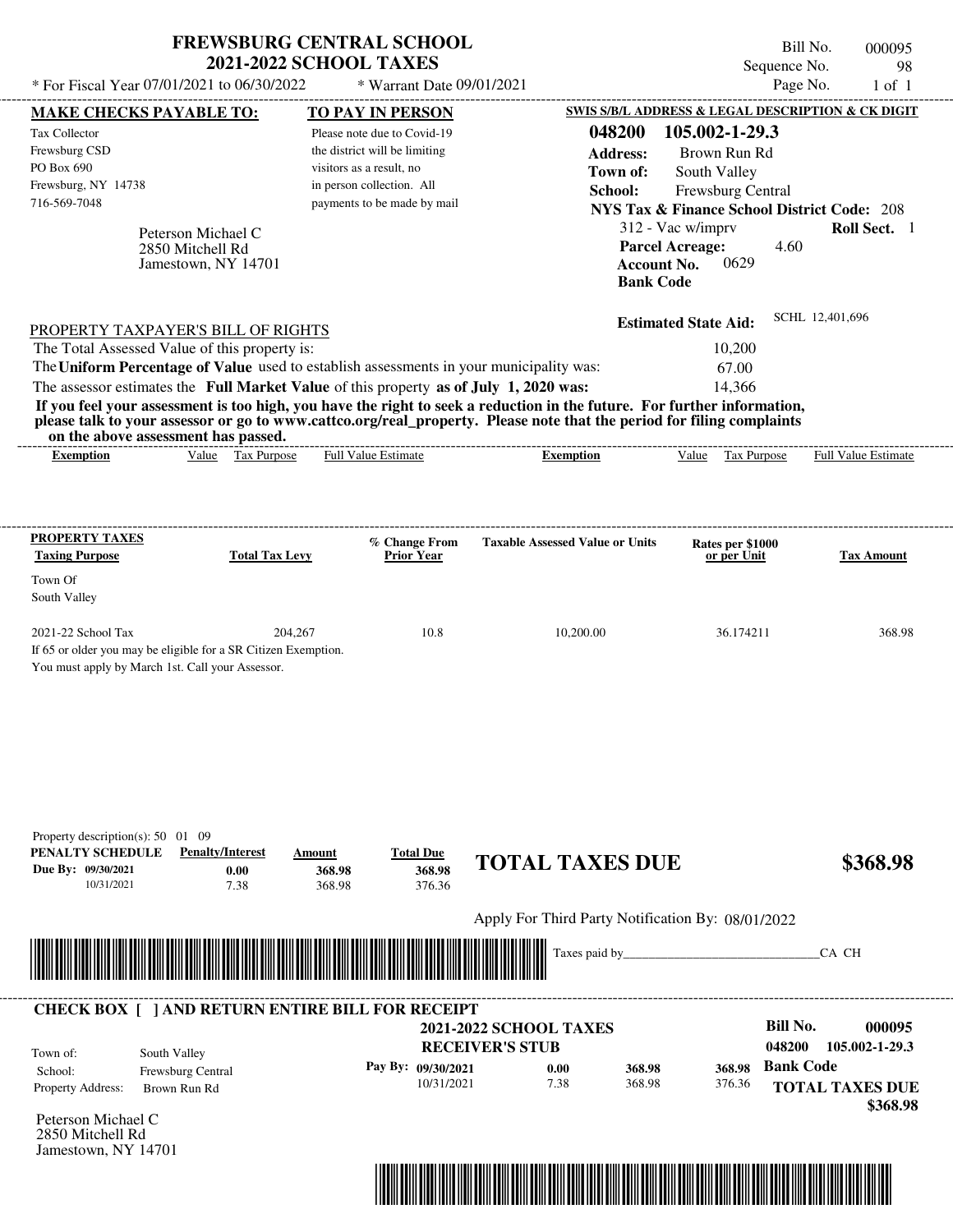| <b>FREWSBURG CENTRAL SCHOOL</b> |  |
|---------------------------------|--|
| <b>2021-2022 SCHOOL TAXES</b>   |  |

\* Warrant Date 09/01/2021

Bill No. 000096 Sequence No. 99<br>Page No. 1 of 1

|                                                               | <b>MAKE CHECKS PAYABLE TO:</b>                                                                                                                                                                                                       | <b>TO PAY IN PERSON</b>                                                                 |                                                                                                                                                                                                                                                  | SWIS S/B/L ADDRESS & LEGAL DESCRIPTION & CK DIGIT      |                        |
|---------------------------------------------------------------|--------------------------------------------------------------------------------------------------------------------------------------------------------------------------------------------------------------------------------------|-----------------------------------------------------------------------------------------|--------------------------------------------------------------------------------------------------------------------------------------------------------------------------------------------------------------------------------------------------|--------------------------------------------------------|------------------------|
| Tax Collector                                                 |                                                                                                                                                                                                                                      | Please note due to Covid-19                                                             | 048200                                                                                                                                                                                                                                           | 96.004-1-19.1                                          |                        |
| Frewsburg CSD                                                 |                                                                                                                                                                                                                                      | the district will be limiting                                                           | <b>Address:</b>                                                                                                                                                                                                                                  | 12530 Bragg Rd                                         |                        |
| PO Box 690                                                    |                                                                                                                                                                                                                                      | visitors as a result, no                                                                | Town of:                                                                                                                                                                                                                                         | South Valley                                           |                        |
| Frewsburg, NY 14738                                           |                                                                                                                                                                                                                                      | in person collection. All                                                               | School:                                                                                                                                                                                                                                          | Frewsburg Central                                      |                        |
| 716-569-7048                                                  |                                                                                                                                                                                                                                      | payments to be made by mail                                                             |                                                                                                                                                                                                                                                  | <b>NYS Tax &amp; Finance School District Code: 208</b> |                        |
|                                                               | Piazza Shelley                                                                                                                                                                                                                       |                                                                                         |                                                                                                                                                                                                                                                  | $322$ - Rural vac $>10$                                | Roll Sect. 1           |
|                                                               | Piazza Anthony M                                                                                                                                                                                                                     |                                                                                         |                                                                                                                                                                                                                                                  | <b>Parcel Acreage:</b><br>33.85                        |                        |
|                                                               | PO Box 476                                                                                                                                                                                                                           |                                                                                         | <b>Account No.</b>                                                                                                                                                                                                                               | 0307                                                   |                        |
|                                                               | Frewsburg, NY 14738                                                                                                                                                                                                                  |                                                                                         | <b>Bank Code</b>                                                                                                                                                                                                                                 |                                                        |                        |
|                                                               |                                                                                                                                                                                                                                      |                                                                                         |                                                                                                                                                                                                                                                  |                                                        | SCHL 12,401,696        |
|                                                               | <b>PROPERTY TAXPAYER'S BILL OF RIGHTS</b>                                                                                                                                                                                            |                                                                                         |                                                                                                                                                                                                                                                  | <b>Estimated State Aid:</b>                            |                        |
|                                                               | The Total Assessed Value of this property is:                                                                                                                                                                                        |                                                                                         |                                                                                                                                                                                                                                                  | 14,400                                                 |                        |
|                                                               |                                                                                                                                                                                                                                      | The Uniform Percentage of Value used to establish assessments in your municipality was: |                                                                                                                                                                                                                                                  | 67.00                                                  |                        |
|                                                               |                                                                                                                                                                                                                                      | The assessor estimates the Full Market Value of this property as of July 1, 2020 was:   |                                                                                                                                                                                                                                                  | 20,282                                                 |                        |
|                                                               | on the above assessment has passed.                                                                                                                                                                                                  |                                                                                         | If you feel your assessment is too high, you have the right to seek a reduction in the future. For further information,<br>please talk to your assessor or go to www.cattco.org/real_property. Please note that the period for filing complaints |                                                        |                        |
| <b>Exemption</b>                                              | Value Tax Purpose                                                                                                                                                                                                                    | <b>Full Value Estimate</b>                                                              | <b>Exemption</b>                                                                                                                                                                                                                                 | Value Tax Purpose Full Value Estimate                  |                        |
|                                                               |                                                                                                                                                                                                                                      |                                                                                         |                                                                                                                                                                                                                                                  |                                                        |                        |
|                                                               |                                                                                                                                                                                                                                      |                                                                                         |                                                                                                                                                                                                                                                  |                                                        |                        |
| <b>PROPERTY TAXES</b>                                         |                                                                                                                                                                                                                                      |                                                                                         |                                                                                                                                                                                                                                                  |                                                        |                        |
| <b>Taxing Purpose</b>                                         | <b>Total Tax Levy</b>                                                                                                                                                                                                                | % Change From<br><b>Prior Year</b>                                                      | <b>Taxable Assessed Value or Units</b>                                                                                                                                                                                                           | Rates per \$1000<br>or per Unit                        | <b>Tax Amount</b>      |
| Town Of                                                       |                                                                                                                                                                                                                                      |                                                                                         |                                                                                                                                                                                                                                                  |                                                        |                        |
| South Valley                                                  |                                                                                                                                                                                                                                      |                                                                                         |                                                                                                                                                                                                                                                  |                                                        |                        |
| 2021-22 School Tax                                            |                                                                                                                                                                                                                                      | 204,267<br>10.8                                                                         | 14,400.00                                                                                                                                                                                                                                        | 36.174211                                              | 520.91                 |
|                                                               | If 65 or older you may be eligible for a SR Citizen Exemption.                                                                                                                                                                       |                                                                                         |                                                                                                                                                                                                                                                  |                                                        |                        |
|                                                               | You must apply by March 1st. Call your Assessor.                                                                                                                                                                                     |                                                                                         |                                                                                                                                                                                                                                                  |                                                        |                        |
|                                                               |                                                                                                                                                                                                                                      |                                                                                         |                                                                                                                                                                                                                                                  |                                                        |                        |
|                                                               |                                                                                                                                                                                                                                      |                                                                                         |                                                                                                                                                                                                                                                  |                                                        |                        |
|                                                               |                                                                                                                                                                                                                                      |                                                                                         |                                                                                                                                                                                                                                                  |                                                        |                        |
|                                                               |                                                                                                                                                                                                                                      |                                                                                         |                                                                                                                                                                                                                                                  |                                                        |                        |
|                                                               |                                                                                                                                                                                                                                      |                                                                                         |                                                                                                                                                                                                                                                  |                                                        |                        |
|                                                               |                                                                                                                                                                                                                                      |                                                                                         |                                                                                                                                                                                                                                                  |                                                        |                        |
|                                                               |                                                                                                                                                                                                                                      |                                                                                         |                                                                                                                                                                                                                                                  |                                                        |                        |
| Property description(s): $44/45/53$ 01 09<br>PENALTY SCHEDULE | <b>Penalty/Interest</b>                                                                                                                                                                                                              | <b>Total Due</b><br>Amount                                                              |                                                                                                                                                                                                                                                  |                                                        |                        |
| Due By: 09/30/2021                                            | 0.00                                                                                                                                                                                                                                 | 520.91<br>520.91                                                                        | <b>TOTAL TAXES DUE</b>                                                                                                                                                                                                                           |                                                        | \$520.91               |
| 10/31/2021                                                    | 10.42                                                                                                                                                                                                                                | 520.91<br>531.33                                                                        |                                                                                                                                                                                                                                                  |                                                        |                        |
|                                                               |                                                                                                                                                                                                                                      |                                                                                         | Apply For Third Party Notification By: 08/01/2022                                                                                                                                                                                                |                                                        |                        |
|                                                               |                                                                                                                                                                                                                                      |                                                                                         |                                                                                                                                                                                                                                                  |                                                        |                        |
|                                                               | <u> Indian American State of Barbara and The Barbara and The Barbara and The Barbara and The Barbara and The Barbara and The Barbara and The Barbara and The Barbara and The Barbara and The Barbara and The Barbara and The Bar</u> |                                                                                         | Taxes paid by_                                                                                                                                                                                                                                   |                                                        | CA CH                  |
|                                                               |                                                                                                                                                                                                                                      |                                                                                         |                                                                                                                                                                                                                                                  |                                                        |                        |
|                                                               |                                                                                                                                                                                                                                      | <b>CHECK BOX [ ] AND RETURN ENTIRE BILL FOR RECEIPT</b>                                 |                                                                                                                                                                                                                                                  |                                                        |                        |
|                                                               |                                                                                                                                                                                                                                      |                                                                                         | <b>2021-2022 SCHOOL TAXES</b>                                                                                                                                                                                                                    | <b>Bill No.</b>                                        | 000096                 |
| Town of:                                                      | South Valley                                                                                                                                                                                                                         |                                                                                         | <b>RECEIVER'S STUB</b>                                                                                                                                                                                                                           | 048200                                                 | 96.004-1-19.1          |
| School:                                                       | Frewsburg Central                                                                                                                                                                                                                    | Pay By: 09/30/2021                                                                      | 0.00<br>520.91                                                                                                                                                                                                                                   | <b>Bank Code</b><br>520.91                             |                        |
| Property Address:                                             | 12530 Bragg Rd                                                                                                                                                                                                                       | 10/31/2021                                                                              | 10.42<br>520.91                                                                                                                                                                                                                                  | 531.33                                                 | <b>TOTAL TAXES DUE</b> |
|                                                               |                                                                                                                                                                                                                                      |                                                                                         |                                                                                                                                                                                                                                                  |                                                        | \$520.91               |
| Piazza Shelley<br>Piazza Anthony M                            |                                                                                                                                                                                                                                      |                                                                                         |                                                                                                                                                                                                                                                  |                                                        |                        |
| PO Box 476                                                    |                                                                                                                                                                                                                                      |                                                                                         |                                                                                                                                                                                                                                                  |                                                        |                        |
| Frewsburg, NY 14738                                           |                                                                                                                                                                                                                                      |                                                                                         |                                                                                                                                                                                                                                                  |                                                        |                        |
|                                                               |                                                                                                                                                                                                                                      |                                                                                         | <u> 1989 - Johann Stoff, Amerikaansk politiker (d. 1989)</u>                                                                                                                                                                                     |                                                        |                        |
|                                                               |                                                                                                                                                                                                                                      |                                                                                         |                                                                                                                                                                                                                                                  |                                                        |                        |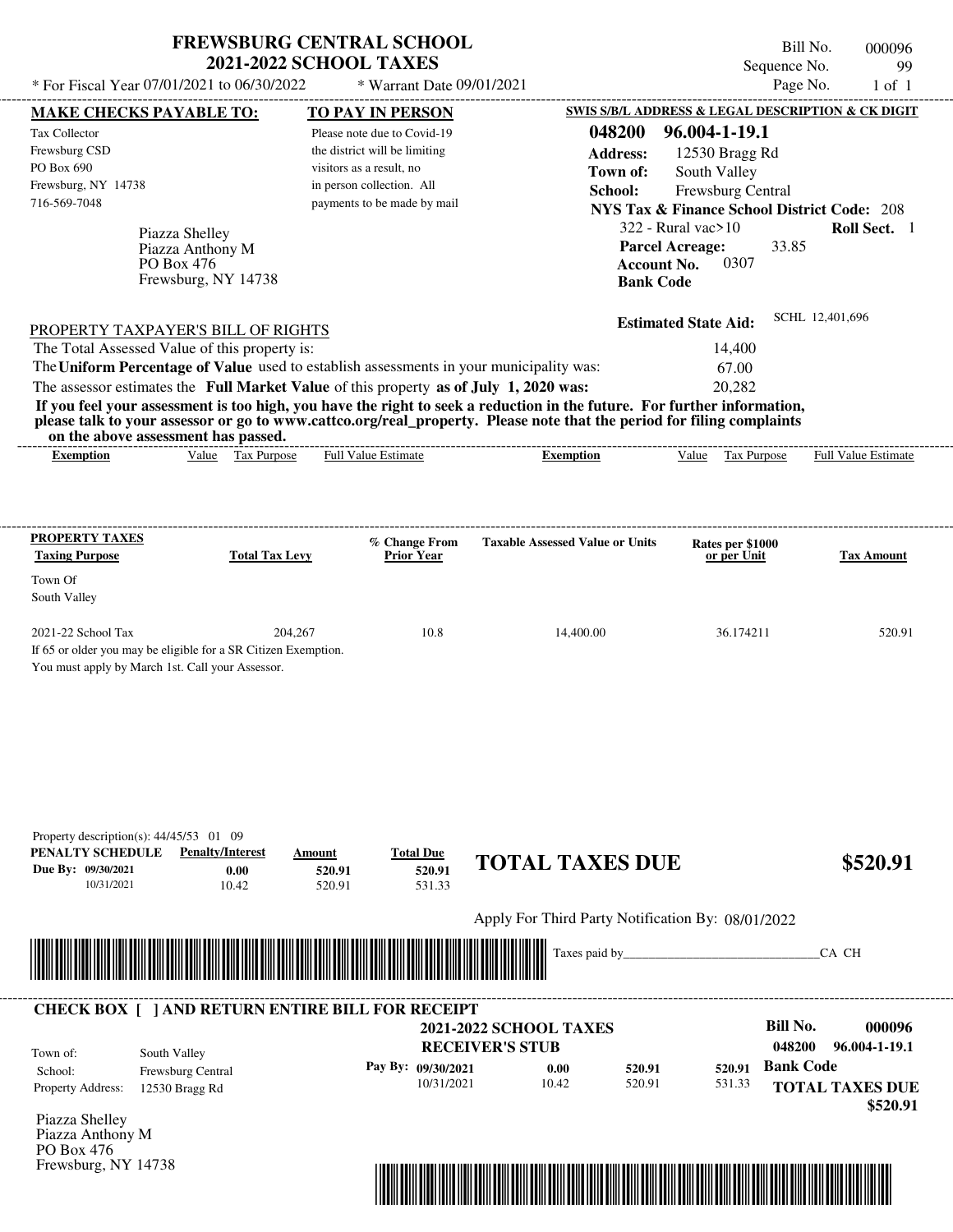| <b>FREWSBURG CENTRAL SCHOOL</b> |
|---------------------------------|
| <b>2021-2022 SCHOOL TAXES</b>   |

\* Warrant Date 09/01/2021

|                                                                                           | <b>MAKE CHECKS PAYABLE TO:</b>                                                                                        | <b>TO PAY IN PERSON</b>                                                                                   |                                                                                                                             |                             | <b>SWIS S/B/L ADDRESS &amp; LEGAL DESCRIPTION &amp; CK DIGIT</b> |
|-------------------------------------------------------------------------------------------|-----------------------------------------------------------------------------------------------------------------------|-----------------------------------------------------------------------------------------------------------|-----------------------------------------------------------------------------------------------------------------------------|-----------------------------|------------------------------------------------------------------|
| Tax Collector                                                                             |                                                                                                                       | Please note due to Covid-19                                                                               | 048200                                                                                                                      | 96.004-1-41                 |                                                                  |
| Frewsburg CSD                                                                             |                                                                                                                       | the district will be limiting                                                                             | <b>Address:</b>                                                                                                             | 12530 Bragg Rd              |                                                                  |
| PO Box 690                                                                                |                                                                                                                       | visitors as a result, no                                                                                  | Town of:                                                                                                                    | South Valley                |                                                                  |
| Frewsburg, NY 14738                                                                       |                                                                                                                       | in person collection. All                                                                                 | School:                                                                                                                     | Frewsburg Central           |                                                                  |
| 716-569-7048                                                                              |                                                                                                                       | payments to be made by mail                                                                               |                                                                                                                             |                             | <b>NYS Tax &amp; Finance School District Code: 208</b>           |
|                                                                                           | Piazza Shelley                                                                                                        |                                                                                                           |                                                                                                                             | 240 - Rural res             | Roll Sect. 1                                                     |
|                                                                                           | Piazza Anthony M                                                                                                      |                                                                                                           |                                                                                                                             | <b>Parcel Acreage:</b>      | 69.17                                                            |
|                                                                                           | PO Box 476                                                                                                            |                                                                                                           |                                                                                                                             | 0309<br><b>Account No.</b>  |                                                                  |
|                                                                                           | Frewsburg, NY 14738                                                                                                   |                                                                                                           |                                                                                                                             | <b>Bank Code</b>            |                                                                  |
|                                                                                           |                                                                                                                       |                                                                                                           |                                                                                                                             |                             |                                                                  |
|                                                                                           | <b>PROPERTY TAXPAYER'S BILL OF RIGHTS</b>                                                                             |                                                                                                           |                                                                                                                             | <b>Estimated State Aid:</b> | SCHL 12,401,696                                                  |
|                                                                                           | The Total Assessed Value of this property is:                                                                         |                                                                                                           |                                                                                                                             | 104,100                     |                                                                  |
|                                                                                           |                                                                                                                       | The Uniform Percentage of Value used to establish assessments in your municipality was:                   |                                                                                                                             | 67.00                       |                                                                  |
|                                                                                           |                                                                                                                       | The assessor estimates the Full Market Value of this property as of July 1, 2020 was:                     |                                                                                                                             | 146,620                     |                                                                  |
|                                                                                           |                                                                                                                       |                                                                                                           | If you feel your assessment is too high, you have the right to seek a reduction in the future. For further information,     |                             |                                                                  |
|                                                                                           | on the above assessment has passed.                                                                                   |                                                                                                           | please talk to your assessor or go to www.cattco.org/real_property. Please note that the period for filing complaints       |                             |                                                                  |
| <b>Exemption</b>                                                                          | Value Tax Purpose                                                                                                     | <b>Full Value Estimate</b>                                                                                | <b>Exemption</b>                                                                                                            | Value Tax Purpose           | <b>Full Value Estimate</b>                                       |
| Vet Com S                                                                                 | 7,100 SCHOOL                                                                                                          | 10,597                                                                                                    | Bas Star                                                                                                                    | 21,300 SCHOOL<br>(See Note) | 31,791                                                           |
| PROPERTY TAXES                                                                            |                                                                                                                       | % Change From                                                                                             | <b>Taxable Assessed Value or Units</b>                                                                                      | Rates per \$1000            |                                                                  |
| <b>Taxing Purpose</b>                                                                     | <b>Total Tax Levy</b>                                                                                                 | <b>Prior Year</b>                                                                                         | (before accounting for STAR)                                                                                                | or per Unit                 | <b>Tax Amount</b>                                                |
| Town Of                                                                                   |                                                                                                                       |                                                                                                           |                                                                                                                             |                             |                                                                  |
| South Valley                                                                              |                                                                                                                       |                                                                                                           |                                                                                                                             |                             |                                                                  |
|                                                                                           |                                                                                                                       | 204,267<br>10.8                                                                                           | 97,000.00                                                                                                                   | 36.174211                   | 3,508.90                                                         |
|                                                                                           | If 65 or older you may be eligible for a SR Citizen Exemption.<br>You must apply by March 1st. Call your Assessor.    |                                                                                                           |                                                                                                                             |                             |                                                                  |
| 2021-22 School Tax<br>Property description(s): $44 \quad 01 \quad 09$<br>PENALTY SCHEDULE | <b>Penalty/Interest</b>                                                                                               | Note: This year's STAR exemption benefit cannot exceed last year's benefit.<br><b>Total Due</b><br>Amount | Your tax savings this year resulting from the New York State School Tax Relief (STAR) program is:<br><b>TOTAL TAXES DUE</b> |                             | \$733.00<br>\$2,775.90                                           |
| Due By: 09/30/2021<br>10/31/2021                                                          | 0.00<br>55.52                                                                                                         | 2,775.90<br>2,775.90<br>2,775.90<br>2.831.42                                                              |                                                                                                                             |                             |                                                                  |
|                                                                                           |                                                                                                                       |                                                                                                           |                                                                                                                             |                             |                                                                  |
|                                                                                           |                                                                                                                       |                                                                                                           | Apply For Third Party Notification By: 08/01/2022                                                                           |                             |                                                                  |
|                                                                                           | <u> Maria Alemania de Santiago de la contrada de la contrada de la contrada de la contrada de la contrada de la c</u> |                                                                                                           |                                                                                                                             |                             | CA CH                                                            |
|                                                                                           |                                                                                                                       | <b>CHECK BOX   ] AND RETURN ENTIRE BILL FOR RECEIPT</b>                                                   |                                                                                                                             |                             |                                                                  |
|                                                                                           |                                                                                                                       |                                                                                                           | 2021-2022 SCHOOL TAXES                                                                                                      |                             | <b>Bill No.</b>                                                  |
| Town of:                                                                                  |                                                                                                                       |                                                                                                           | <b>RECEIVER'S STUB</b>                                                                                                      |                             | 000097<br>048200<br>96.004-1-41                                  |
| School:                                                                                   | South Valley                                                                                                          | Pay By: 09/30/2021                                                                                        | 0.00                                                                                                                        | 2,775.90<br>2,775.90        | <b>Bank Code</b>                                                 |
| <b>Property Address:</b>                                                                  | Frewsburg Central<br>12530 Bragg Rd                                                                                   | 10/31/2021                                                                                                | 55.52                                                                                                                       | 2,775.90<br>2,831.42        | <b>TOTAL TAXES DUE</b>                                           |
|                                                                                           |                                                                                                                       |                                                                                                           |                                                                                                                             |                             | \$2,775.90                                                       |
|                                                                                           |                                                                                                                       |                                                                                                           |                                                                                                                             |                             |                                                                  |
| Piazza Shelley<br>Piazza Anthony M<br>PO Box 476                                          |                                                                                                                       |                                                                                                           |                                                                                                                             |                             |                                                                  |

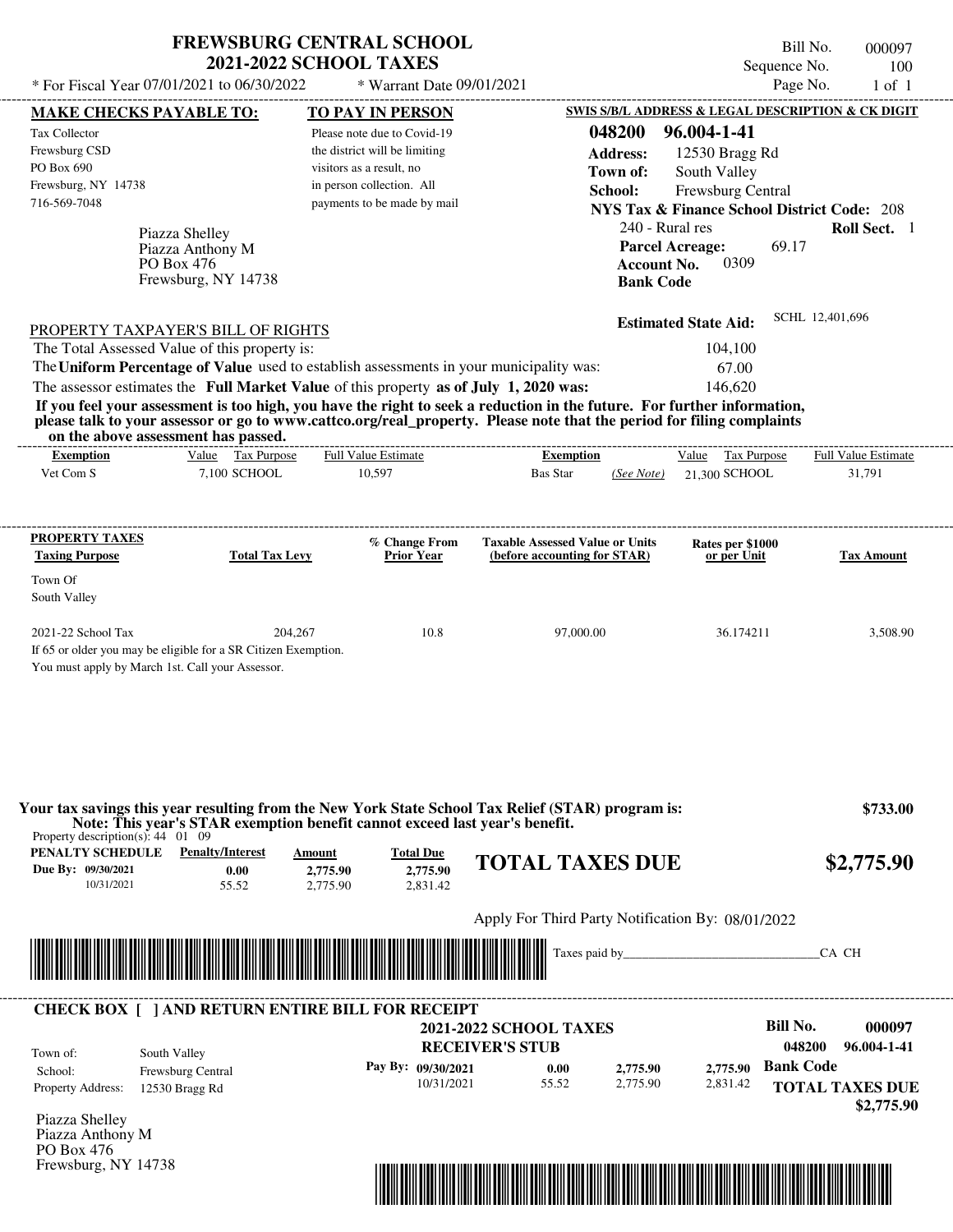| <b>FREWSBURG CENTRAL SCHOOL</b> |
|---------------------------------|
| <b>2021-2022 SCHOOL TAXES</b>   |

\* Warrant Date 09/01/2021

Bill No. 000098 Sequence No. 101<br>Page No. 1 of 1

| <b>MAKE CHECKS PAYABLE TO:</b>                  |                                                                                            | <b>TO PAY IN PERSON</b>                                                                 |                                                                                                                                                                                                                                                  | <b>SWIS S/B/L ADDRESS &amp; LEGAL DESCRIPTION &amp; CK DIGIT</b> |                        |
|-------------------------------------------------|--------------------------------------------------------------------------------------------|-----------------------------------------------------------------------------------------|--------------------------------------------------------------------------------------------------------------------------------------------------------------------------------------------------------------------------------------------------|------------------------------------------------------------------|------------------------|
| Tax Collector<br>Frewsburg CSD                  |                                                                                            | Please note due to Covid-19<br>the district will be limiting                            | 048200<br><b>Address:</b>                                                                                                                                                                                                                        | 96.004-1-19.2<br>Bragg Rd                                        |                        |
| PO Box 690                                      |                                                                                            | visitors as a result, no                                                                | Town of:                                                                                                                                                                                                                                         | South Valley                                                     |                        |
| Frewsburg, NY 14738<br>716-569-7048             |                                                                                            | in person collection. All<br>payments to be made by mail                                | School:                                                                                                                                                                                                                                          | Frewsburg Central                                                |                        |
|                                                 |                                                                                            |                                                                                         |                                                                                                                                                                                                                                                  | <b>NYS Tax &amp; Finance School District Code: 208</b>           |                        |
|                                                 | Ramsey Jeffrey                                                                             |                                                                                         |                                                                                                                                                                                                                                                  | 210 - 1 Family Res                                               | Roll Sect. 1           |
|                                                 | Ramsey Marian<br>12676 Bragg Rd                                                            |                                                                                         | <b>Account No.</b>                                                                                                                                                                                                                               | <b>Parcel Acreage:</b><br>9.61<br>0506                           |                        |
|                                                 | Frewsburg, NY 14738                                                                        |                                                                                         | <b>Bank Code</b>                                                                                                                                                                                                                                 |                                                                  |                        |
|                                                 |                                                                                            |                                                                                         |                                                                                                                                                                                                                                                  |                                                                  |                        |
|                                                 |                                                                                            |                                                                                         |                                                                                                                                                                                                                                                  | <b>Estimated State Aid:</b>                                      | SCHL 12,401,696        |
|                                                 | <b>PROPERTY TAXPAYER'S BILL OF RIGHTS</b><br>The Total Assessed Value of this property is: |                                                                                         |                                                                                                                                                                                                                                                  | 36,500                                                           |                        |
|                                                 |                                                                                            | The Uniform Percentage of Value used to establish assessments in your municipality was: |                                                                                                                                                                                                                                                  | 67.00                                                            |                        |
|                                                 |                                                                                            | The assessor estimates the Full Market Value of this property as of July 1, 2020 was:   |                                                                                                                                                                                                                                                  | 51,408                                                           |                        |
|                                                 | on the above assessment has passed.                                                        |                                                                                         | If you feel your assessment is too high, you have the right to seek a reduction in the future. For further information,<br>please talk to your assessor or go to www.cattco.org/real_property. Please note that the period for filing complaints |                                                                  |                        |
| <b>Exemption</b>                                | Value Tax Purpose                                                                          | <b>Full Value Estimate</b>                                                              | <b>Exemption</b>                                                                                                                                                                                                                                 | Value Tax Purpose Full Value Estimate                            |                        |
| <b>Bas Star</b>                                 | (See Note) 21,300 SCHOOL                                                                   | 31,791                                                                                  |                                                                                                                                                                                                                                                  |                                                                  |                        |
|                                                 |                                                                                            |                                                                                         |                                                                                                                                                                                                                                                  |                                                                  |                        |
| <b>PROPERTY TAXES</b>                           |                                                                                            | % Change From                                                                           | <b>Taxable Assessed Value or Units</b>                                                                                                                                                                                                           | Rates per \$1000                                                 |                        |
| <b>Taxing Purpose</b>                           | <b>Total Tax Levy</b>                                                                      | <b>Prior Year</b>                                                                       | (before accounting for STAR)                                                                                                                                                                                                                     | or per Unit                                                      | <b>Tax Amount</b>      |
| Town Of                                         |                                                                                            |                                                                                         |                                                                                                                                                                                                                                                  |                                                                  |                        |
| South Valley                                    |                                                                                            |                                                                                         |                                                                                                                                                                                                                                                  |                                                                  |                        |
| 2021-22 School Tax                              | 204,267                                                                                    | 10.8                                                                                    | 36,500.00                                                                                                                                                                                                                                        | 36.174211                                                        | 1,320.36               |
|                                                 | If 65 or older you may be eligible for a SR Citizen Exemption.                             |                                                                                         |                                                                                                                                                                                                                                                  |                                                                  |                        |
|                                                 | You must apply by March 1st. Call your Assessor.                                           |                                                                                         |                                                                                                                                                                                                                                                  |                                                                  |                        |
|                                                 |                                                                                            |                                                                                         |                                                                                                                                                                                                                                                  |                                                                  |                        |
|                                                 |                                                                                            |                                                                                         |                                                                                                                                                                                                                                                  |                                                                  |                        |
|                                                 |                                                                                            |                                                                                         |                                                                                                                                                                                                                                                  |                                                                  |                        |
|                                                 |                                                                                            |                                                                                         |                                                                                                                                                                                                                                                  |                                                                  |                        |
|                                                 |                                                                                            |                                                                                         | Your tax savings this year resulting from the New York State School Tax Relief (STAR) program is:                                                                                                                                                |                                                                  | \$733.00               |
| Property description(s): $44 \quad 01 \quad 09$ |                                                                                            | Note: This year's STAR exemption benefit cannot exceed last year's benefit.             |                                                                                                                                                                                                                                                  |                                                                  |                        |
| PENALTY SCHEDULE                                | <b>Penalty/Interest</b>                                                                    | <b>Total Due</b><br>Amount                                                              |                                                                                                                                                                                                                                                  |                                                                  |                        |
| Due By: 09/30/2021                              | 0.00                                                                                       | 587.36<br>587.36                                                                        | <b>TOTAL TAXES DUE</b>                                                                                                                                                                                                                           |                                                                  | \$587.36               |
| 10/31/2021                                      | 11.75                                                                                      | 587.36<br>599.11                                                                        |                                                                                                                                                                                                                                                  |                                                                  |                        |
|                                                 |                                                                                            |                                                                                         | Apply For Third Party Notification By: 08/01/2022                                                                                                                                                                                                |                                                                  |                        |
|                                                 |                                                                                            |                                                                                         |                                                                                                                                                                                                                                                  |                                                                  | CA CH                  |
|                                                 |                                                                                            | <u> 1989 - Andrea Stadt Britain, fransk politik forsk politik (f. 1989)</u>             |                                                                                                                                                                                                                                                  |                                                                  |                        |
|                                                 |                                                                                            |                                                                                         |                                                                                                                                                                                                                                                  |                                                                  |                        |
|                                                 |                                                                                            | <b>CHECK BOX [ ] AND RETURN ENTIRE BILL FOR RECEIPT</b>                                 |                                                                                                                                                                                                                                                  |                                                                  |                        |
|                                                 |                                                                                            |                                                                                         | <b>2021-2022 SCHOOL TAXES</b>                                                                                                                                                                                                                    | <b>Bill No.</b>                                                  | 000098                 |
| Town of:                                        | South Valley                                                                               |                                                                                         | <b>RECEIVER'S STUB</b>                                                                                                                                                                                                                           | 048200                                                           | 96.004-1-19.2          |
| School:                                         | Frewsburg Central                                                                          | Pay By: 09/30/2021                                                                      | 0.00<br>587.36                                                                                                                                                                                                                                   | <b>Bank Code</b><br>587.36                                       |                        |
| Property Address:                               | Bragg Rd                                                                                   | 10/31/2021                                                                              | 11.75<br>587.36                                                                                                                                                                                                                                  | 599.11                                                           | <b>TOTAL TAXES DUE</b> |
| Ramsey Jeffrey                                  |                                                                                            |                                                                                         |                                                                                                                                                                                                                                                  |                                                                  | \$587.36               |
| Ramsey Marian                                   |                                                                                            |                                                                                         |                                                                                                                                                                                                                                                  |                                                                  |                        |
| 12676 Bragg Rd                                  |                                                                                            |                                                                                         |                                                                                                                                                                                                                                                  |                                                                  |                        |
| Frewsburg, NY 14738                             |                                                                                            |                                                                                         |                                                                                                                                                                                                                                                  |                                                                  |                        |
|                                                 |                                                                                            |                                                                                         | <u> 1989 - Andrea Stadt British, fransk politik (d. 1989)</u>                                                                                                                                                                                    |                                                                  |                        |
|                                                 |                                                                                            |                                                                                         |                                                                                                                                                                                                                                                  |                                                                  |                        |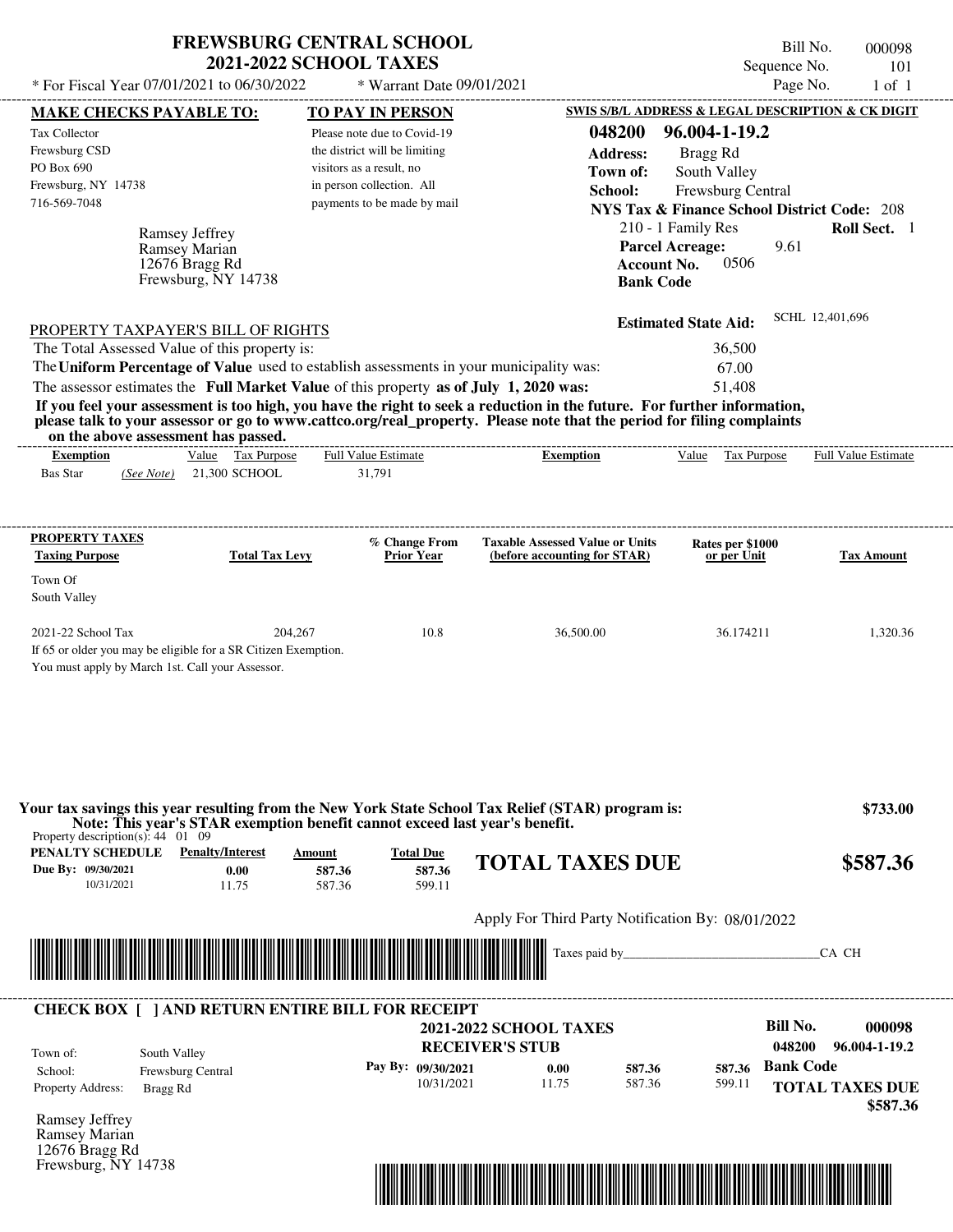| <b>FREWSBURG CENTRAL SCHOOL</b> |  |
|---------------------------------|--|
| <b>2021-2022 SCHOOL TAXES</b>   |  |

Bill No. 000099 Sequence No. 102<br>Page No. 1 of 1  $*$  For Fiscal Year 07/01/2021 to 06/30/2022  $*$  Warrant Date 09/01/2021 Page No. 1 of 1

| <b>MAKE CHECKS PAYABLE TO:</b>                  |                                                                                            | <b>TO PAY IN PERSON</b>                                                                 |                                                                                                                         | <b>SWIS S/B/L ADDRESS &amp; LEGAL DESCRIPTION &amp; CK DIGIT</b> |                                    |
|-------------------------------------------------|--------------------------------------------------------------------------------------------|-----------------------------------------------------------------------------------------|-------------------------------------------------------------------------------------------------------------------------|------------------------------------------------------------------|------------------------------------|
| Tax Collector                                   |                                                                                            | Please note due to Covid-19                                                             | 048200                                                                                                                  | 87.004-1-16                                                      |                                    |
| Frewsburg CSD                                   |                                                                                            | the district will be limiting                                                           | <b>Address:</b>                                                                                                         | Woodchuck Hill Rd                                                |                                    |
| PO Box 690                                      |                                                                                            | visitors as a result, no                                                                | Town of:                                                                                                                | South Valley                                                     |                                    |
| Frewsburg, NY 14738<br>716-569-7048             |                                                                                            | in person collection. All<br>payments to be made by mail                                | School:                                                                                                                 | Frewsburg Central                                                |                                    |
|                                                 |                                                                                            |                                                                                         |                                                                                                                         | <b>NYS Tax &amp; Finance School District Code: 208</b>           |                                    |
|                                                 | Reeves Adam                                                                                |                                                                                         |                                                                                                                         | 910 - Priv forest                                                | Roll Sect. 1                       |
|                                                 | <b>Reeves Scott</b><br>10 Francis St                                                       |                                                                                         | <b>Account No.</b>                                                                                                      | <b>Parcel Acreage:</b><br>49.58<br>0111                          |                                    |
|                                                 | Jamestown, NY 14701                                                                        |                                                                                         | <b>Bank Code</b>                                                                                                        |                                                                  |                                    |
|                                                 |                                                                                            |                                                                                         |                                                                                                                         |                                                                  |                                    |
|                                                 |                                                                                            |                                                                                         |                                                                                                                         | <b>Estimated State Aid:</b>                                      | SCHL 12,401,696                    |
|                                                 | <b>PROPERTY TAXPAYER'S BILL OF RIGHTS</b><br>The Total Assessed Value of this property is: |                                                                                         |                                                                                                                         | 22,300                                                           |                                    |
|                                                 |                                                                                            | The Uniform Percentage of Value used to establish assessments in your municipality was: |                                                                                                                         | 67.00                                                            |                                    |
|                                                 |                                                                                            | The assessor estimates the Full Market Value of this property as of July 1, 2020 was:   |                                                                                                                         | 31,408                                                           |                                    |
|                                                 |                                                                                            |                                                                                         | If you feel your assessment is too high, you have the right to seek a reduction in the future. For further information, |                                                                  |                                    |
|                                                 |                                                                                            |                                                                                         | please talk to your assessor or go to www.cattco.org/real_property. Please note that the period for filing complaints   |                                                                  |                                    |
| <b>Exemption</b>                                | on the above assessment has passed.<br>Value Tax Purpose                                   | <b>Full Value Estimate</b>                                                              | <b>Exemption</b>                                                                                                        | Value Tax Purpose                                                | <b>Full Value Estimate</b>         |
|                                                 |                                                                                            |                                                                                         |                                                                                                                         |                                                                  |                                    |
|                                                 |                                                                                            |                                                                                         |                                                                                                                         |                                                                  |                                    |
|                                                 |                                                                                            |                                                                                         |                                                                                                                         |                                                                  |                                    |
| <b>PROPERTY TAXES</b>                           |                                                                                            | % Change From                                                                           | <b>Taxable Assessed Value or Units</b>                                                                                  | Rates per \$1000                                                 |                                    |
| <b>Taxing Purpose</b>                           | <b>Total Tax Levy</b>                                                                      | <b>Prior Year</b>                                                                       |                                                                                                                         | or per Unit                                                      | <b>Tax Amount</b>                  |
| Town Of                                         |                                                                                            |                                                                                         |                                                                                                                         |                                                                  |                                    |
| South Valley                                    |                                                                                            |                                                                                         |                                                                                                                         |                                                                  |                                    |
| 2021-22 School Tax                              | 204,267                                                                                    | 10.8                                                                                    | 22,300.00                                                                                                               | 36.174211                                                        | 806.68                             |
|                                                 | If 65 or older you may be eligible for a SR Citizen Exemption.                             |                                                                                         |                                                                                                                         |                                                                  |                                    |
|                                                 | You must apply by March 1st. Call your Assessor.                                           |                                                                                         |                                                                                                                         |                                                                  |                                    |
|                                                 |                                                                                            |                                                                                         |                                                                                                                         |                                                                  |                                    |
|                                                 |                                                                                            |                                                                                         |                                                                                                                         |                                                                  |                                    |
|                                                 |                                                                                            |                                                                                         |                                                                                                                         |                                                                  |                                    |
|                                                 |                                                                                            |                                                                                         |                                                                                                                         |                                                                  |                                    |
|                                                 |                                                                                            |                                                                                         |                                                                                                                         |                                                                  |                                    |
|                                                 |                                                                                            |                                                                                         |                                                                                                                         |                                                                  |                                    |
|                                                 |                                                                                            |                                                                                         |                                                                                                                         |                                                                  |                                    |
| Property description(s): $56 \quad 01 \quad 09$ |                                                                                            |                                                                                         |                                                                                                                         |                                                                  |                                    |
| PENALTY SCHEDULE<br>Due By: 09/30/2021          | <b>Penalty/Interest</b>                                                                    | <b>Total Due</b><br>Amount                                                              | <b>TOTAL TAXES DUE</b>                                                                                                  |                                                                  | \$806.68                           |
| 10/31/2021                                      | 0.00<br>16.13                                                                              | 806.68<br>806.68<br>822.81<br>806.68                                                    |                                                                                                                         |                                                                  |                                    |
|                                                 |                                                                                            |                                                                                         |                                                                                                                         |                                                                  |                                    |
|                                                 |                                                                                            |                                                                                         | Apply For Third Party Notification By: 08/01/2022                                                                       |                                                                  |                                    |
|                                                 |                                                                                            |                                                                                         | Taxes paid by                                                                                                           |                                                                  | CA CH                              |
|                                                 |                                                                                            |                                                                                         |                                                                                                                         |                                                                  |                                    |
|                                                 |                                                                                            |                                                                                         |                                                                                                                         |                                                                  |                                    |
|                                                 |                                                                                            | <b>CHECK BOX [ ] AND RETURN ENTIRE BILL FOR RECEIPT</b>                                 |                                                                                                                         | <b>Bill No.</b>                                                  | 000099                             |
|                                                 |                                                                                            |                                                                                         | <b>2021-2022 SCHOOL TAXES</b>                                                                                           | 048200                                                           | 87.004-1-16                        |
| Town of:                                        | South Valley                                                                               |                                                                                         | <b>RECEIVER'S STUB</b>                                                                                                  | <b>Bank Code</b>                                                 |                                    |
| School:                                         | Frewsburg Central                                                                          | Pay By: 09/30/2021<br>10/31/2021                                                        | 0.00<br>806.68<br>16.13<br>806.68                                                                                       | 806.68<br>822.81                                                 |                                    |
| Property Address:                               | Woodchuck Hill Rd                                                                          |                                                                                         |                                                                                                                         |                                                                  | <b>TOTAL TAXES DUE</b><br>\$806.68 |
| Reeves Adam                                     |                                                                                            |                                                                                         |                                                                                                                         |                                                                  |                                    |
| Reeves Scott                                    |                                                                                            |                                                                                         |                                                                                                                         |                                                                  |                                    |
| 10 Francis St                                   |                                                                                            |                                                                                         |                                                                                                                         |                                                                  |                                    |
| Jamestown, NY 14701                             |                                                                                            |                                                                                         |                                                                                                                         |                                                                  |                                    |
|                                                 |                                                                                            |                                                                                         | <u> 1989 - Johann Stoff, Amerikaansk politiker (</u>                                                                    |                                                                  |                                    |
|                                                 |                                                                                            |                                                                                         |                                                                                                                         |                                                                  |                                    |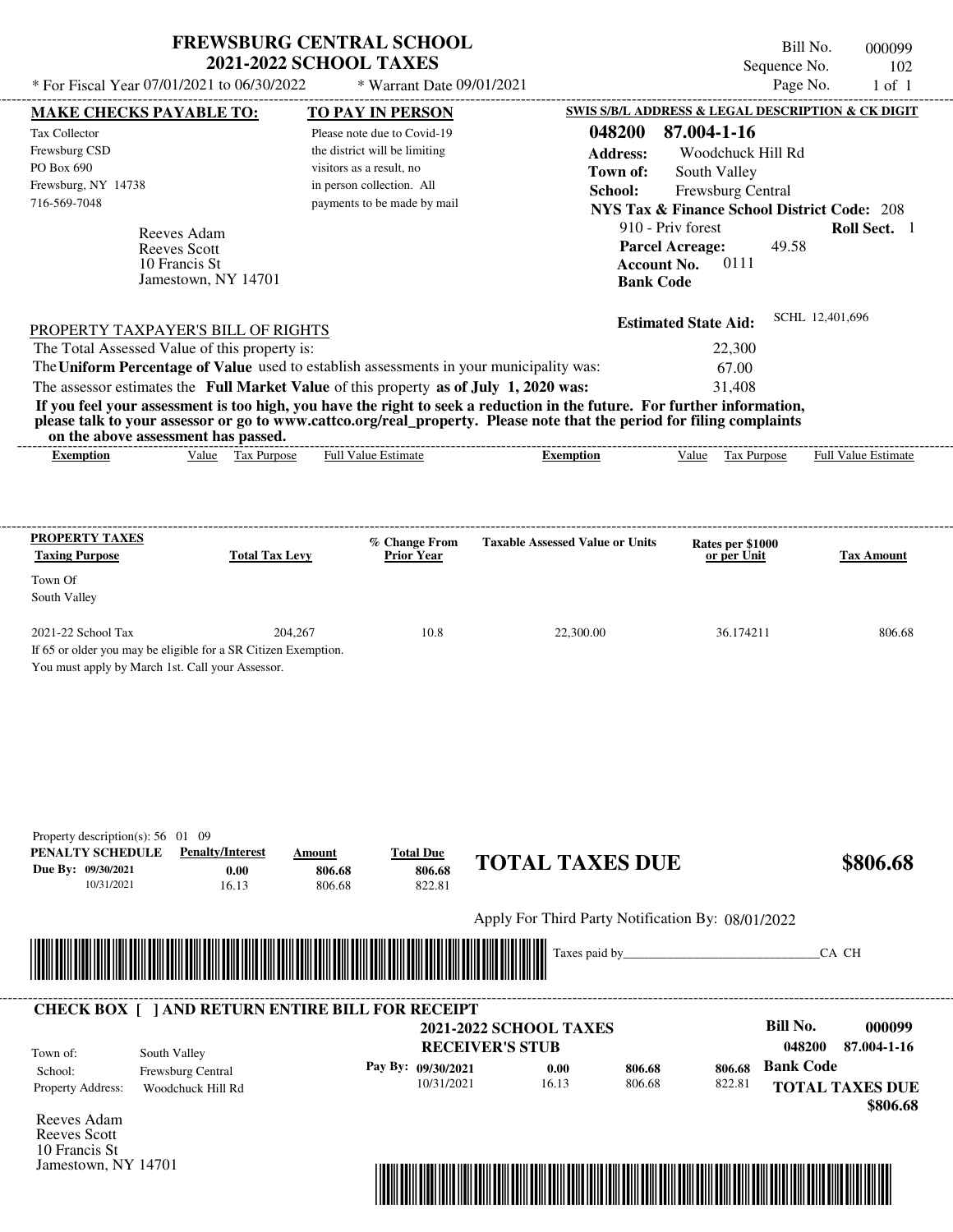|                                                           | <b>FREWSBURG CENTRAL SCHOOL</b><br><b>2021-2022 SCHOOL TAXES</b> | Bill No.<br>Sequence No.                          | 000100<br>103 |
|-----------------------------------------------------------|------------------------------------------------------------------|---------------------------------------------------|---------------|
| * For Fiscal Year 07/01/2021 to 06/30/2022                | $*$ Warrant Date 09/01/2021                                      | Page No.                                          | $1$ of $1$    |
| <b>MAKE CHECKS PAYABLE TO:</b><br><b>TO PAY IN PERSON</b> |                                                                  | SWIS S/B/L ADDRESS & LEGAL DESCRIPTION & CK DIGIT |               |
| Tax Collector                                             | Please note due to Covid-19                                      | 048200<br>105.002-1-29.1                          |               |

| Bill No.      | 000100 |
|---------------|--------|
| Sequence No.  | 103    |
| $P_{30}$ e No | 1 of 1 |

| <b>MAKE CHECKS PAYABLE TO:</b>                                                                                          |                         |                          | <b>TO PAY IN PERSON</b>       |                                                   |                  | SWIS S/B/L ADDRESS & LEGAL DESCRIPTION & CK DIGIT      |                  |                            |
|-------------------------------------------------------------------------------------------------------------------------|-------------------------|--------------------------|-------------------------------|---------------------------------------------------|------------------|--------------------------------------------------------|------------------|----------------------------|
| Tax Collector                                                                                                           |                         |                          | Please note due to Covid-19   |                                                   | 048200           | 105.002-1-29.1                                         |                  |                            |
| Frewsburg CSD                                                                                                           |                         |                          | the district will be limiting |                                                   | <b>Address:</b>  | Brown Run Rd                                           |                  |                            |
| PO Box 690                                                                                                              |                         | visitors as a result, no |                               |                                                   | Town of:         | South Valley                                           |                  |                            |
| Frewsburg, NY 14738                                                                                                     |                         |                          | in person collection. All     |                                                   | School:          | <b>Frewsburg Central</b>                               |                  |                            |
| 716-569-7048                                                                                                            |                         |                          | payments to be made by mail   |                                                   |                  | <b>NYS Tax &amp; Finance School District Code: 208</b> |                  |                            |
|                                                                                                                         |                         |                          |                               |                                                   |                  | $322$ - Rural vac $>10$                                |                  | Roll Sect. 1               |
|                                                                                                                         | Remmy Robert A          |                          |                               |                                                   |                  | <b>Parcel Acreage:</b>                                 | 16.60            |                            |
| 23 Lynette LN                                                                                                           | Remmy Cindy S           |                          |                               |                                                   |                  | 0203<br><b>Account No.</b>                             |                  |                            |
|                                                                                                                         | Amherst, NY 14228       |                          |                               |                                                   | <b>Bank Code</b> |                                                        |                  |                            |
|                                                                                                                         |                         |                          |                               |                                                   |                  |                                                        |                  |                            |
|                                                                                                                         |                         |                          |                               |                                                   |                  | <b>Estimated State Aid:</b>                            |                  | SCHL 12,401,696            |
| PROPERTY TAXPAYER'S BILL OF RIGHTS                                                                                      |                         |                          |                               |                                                   |                  |                                                        |                  |                            |
| The Total Assessed Value of this property is:                                                                           |                         |                          |                               |                                                   |                  | 13,000                                                 |                  |                            |
| The Uniform Percentage of Value used to establish assessments in your municipality was:                                 |                         |                          |                               |                                                   |                  | 67.00                                                  |                  |                            |
| The assessor estimates the Full Market Value of this property as of July 1, 2020 was:                                   |                         |                          |                               |                                                   |                  | 18,310                                                 |                  |                            |
| If you feel your assessment is too high, you have the right to seek a reduction in the future. For further information, |                         |                          |                               |                                                   |                  |                                                        |                  |                            |
| please talk to your assessor or go to www.cattco.org/real_property. Please note that the period for filing complaints   |                         |                          |                               |                                                   |                  |                                                        |                  |                            |
| on the above assessment has passed.                                                                                     |                         |                          |                               |                                                   |                  |                                                        |                  |                            |
| <b>Exemption</b>                                                                                                        | Value Tax Purpose       |                          | <b>Full Value Estimate</b>    | <b>Exemption</b>                                  |                  | Tax Purpose<br>Value                                   |                  | <b>Full Value Estimate</b> |
|                                                                                                                         |                         |                          |                               |                                                   |                  |                                                        |                  |                            |
|                                                                                                                         |                         |                          |                               |                                                   |                  |                                                        |                  |                            |
|                                                                                                                         |                         |                          |                               |                                                   |                  |                                                        |                  |                            |
| <b>PROPERTY TAXES</b>                                                                                                   |                         |                          | % Change From                 | <b>Taxable Assessed Value or Units</b>            |                  | Rates per \$1000                                       |                  |                            |
| <b>Taxing Purpose</b>                                                                                                   | <b>Total Tax Levy</b>   |                          | <b>Prior Year</b>             |                                                   |                  | or per Unit                                            |                  | <b>Tax Amount</b>          |
| Town Of                                                                                                                 |                         |                          |                               |                                                   |                  |                                                        |                  |                            |
| South Valley                                                                                                            |                         |                          |                               |                                                   |                  |                                                        |                  |                            |
|                                                                                                                         |                         |                          |                               |                                                   |                  |                                                        |                  |                            |
| 2021-22 School Tax                                                                                                      |                         | 204,267                  | 10.8                          | 13,000.00                                         |                  | 36.174211                                              |                  | 470.26                     |
| If 65 or older you may be eligible for a SR Citizen Exemption.                                                          |                         |                          |                               |                                                   |                  |                                                        |                  |                            |
| You must apply by March 1st. Call your Assessor.                                                                        |                         |                          |                               |                                                   |                  |                                                        |                  |                            |
|                                                                                                                         |                         |                          |                               |                                                   |                  |                                                        |                  |                            |
|                                                                                                                         |                         |                          |                               |                                                   |                  |                                                        |                  |                            |
|                                                                                                                         |                         |                          |                               |                                                   |                  |                                                        |                  |                            |
|                                                                                                                         |                         |                          |                               |                                                   |                  |                                                        |                  |                            |
|                                                                                                                         |                         |                          |                               |                                                   |                  |                                                        |                  |                            |
|                                                                                                                         |                         |                          |                               |                                                   |                  |                                                        |                  |                            |
|                                                                                                                         |                         |                          |                               |                                                   |                  |                                                        |                  |                            |
|                                                                                                                         |                         |                          |                               |                                                   |                  |                                                        |                  |                            |
| Property description(s): $50 \quad 01 \quad 09$<br>PENALTY SCHEDULE                                                     | <b>Penalty/Interest</b> | Amount                   | <b>Total Due</b>              |                                                   |                  |                                                        |                  |                            |
| Due By: 09/30/2021                                                                                                      | 0.00                    | 470.26                   | 470.26                        | <b>TOTAL TAXES DUE</b>                            |                  |                                                        |                  | \$470.26                   |
| 10/31/2021                                                                                                              | 9.41                    | 470.26                   | 479.67                        |                                                   |                  |                                                        |                  |                            |
|                                                                                                                         |                         |                          |                               |                                                   |                  |                                                        |                  |                            |
|                                                                                                                         |                         |                          |                               | Apply For Third Party Notification By: 08/01/2022 |                  |                                                        |                  |                            |
|                                                                                                                         |                         |                          |                               |                                                   |                  |                                                        |                  |                            |
|                                                                                                                         |                         |                          |                               | Taxes paid by_                                    |                  |                                                        |                  | CA CH                      |
|                                                                                                                         |                         |                          |                               |                                                   |                  |                                                        |                  |                            |
|                                                                                                                         |                         |                          |                               |                                                   |                  |                                                        |                  |                            |
| <b>CHECK BOX [ ] AND RETURN ENTIRE BILL FOR RECEIPT</b>                                                                 |                         |                          |                               |                                                   |                  |                                                        |                  |                            |
|                                                                                                                         |                         |                          |                               | <b>2021-2022 SCHOOL TAXES</b>                     |                  |                                                        | <b>Bill No.</b>  | 000100                     |
|                                                                                                                         |                         |                          |                               | <b>RECEIVER'S STUB</b>                            |                  |                                                        | 048200           | 105.002-1-29.1             |
| South Valley<br>Town of:                                                                                                |                         |                          | Pay By: 09/30/2021            | 0.00                                              | 470.26           | 470.26                                                 | <b>Bank Code</b> |                            |
| School:                                                                                                                 | Frewsburg Central       |                          | 10/31/2021                    | 9.41                                              | 470.26           | 479.67                                                 |                  |                            |
| Property Address:<br>Brown Run Rd                                                                                       |                         |                          |                               |                                                   |                  |                                                        |                  | <b>TOTAL TAXES DUE</b>     |
| Remmy Robert A                                                                                                          |                         |                          |                               |                                                   |                  |                                                        |                  | \$470.26                   |
| Remmy Cindy S                                                                                                           |                         |                          |                               |                                                   |                  |                                                        |                  |                            |
| 23 Lynette LN                                                                                                           |                         |                          |                               |                                                   |                  |                                                        |                  |                            |
| Amherst, NY 14228                                                                                                       |                         |                          |                               |                                                   |                  |                                                        |                  |                            |
|                                                                                                                         |                         |                          |                               |                                                   |                  |                                                        |                  |                            |

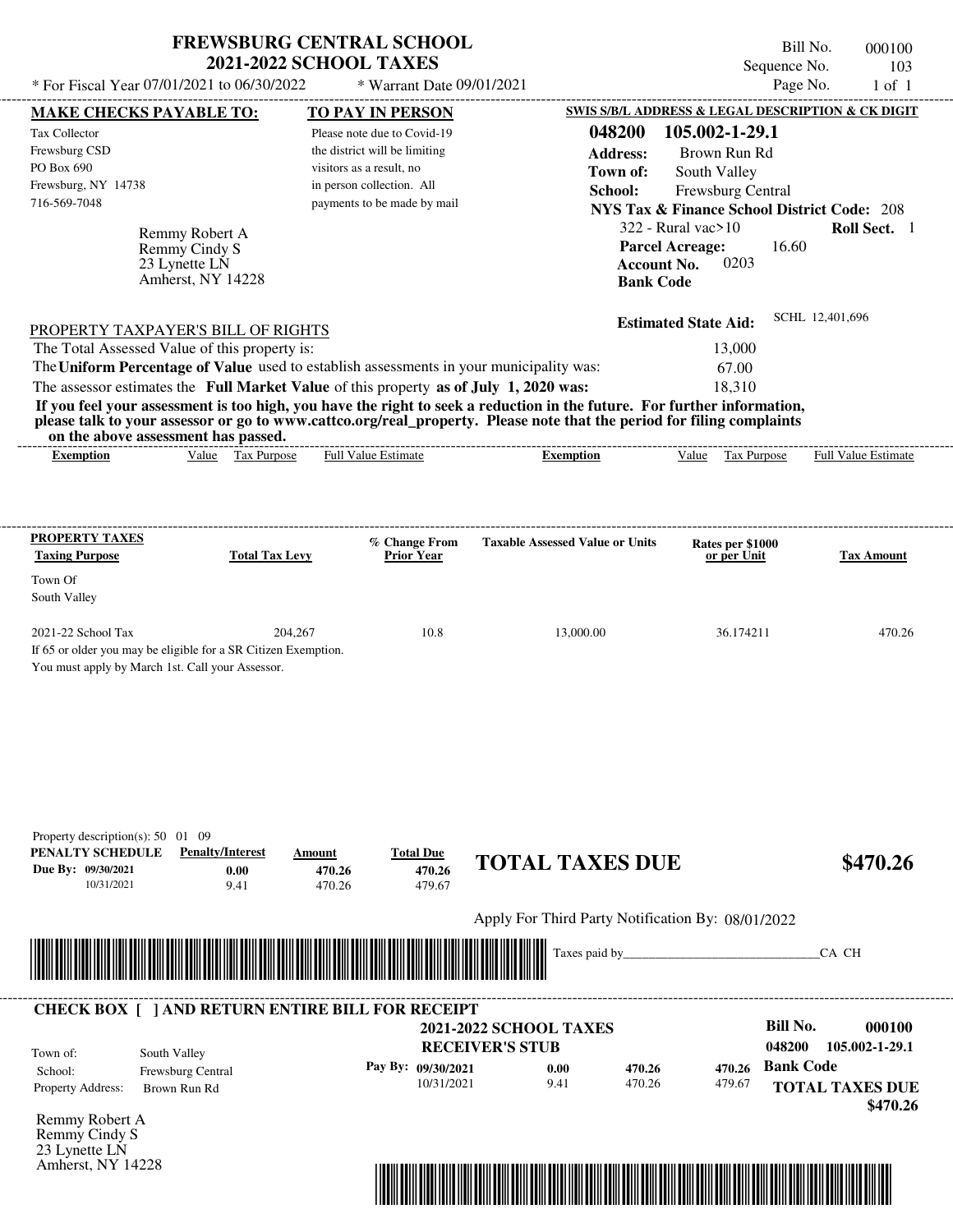| <b>FREWSBURG CENTRAL SCHOOL</b> |  |
|---------------------------------|--|
| <b>2021-2022 SCHOOL TAXES</b>   |  |

Bill No. 000101 Sequence No. 104<br>Page No. 1 of 1

| * For Fiscal Year 07/01/2021 to 06/30/2022                                                |                                          |                                                           | * Warrant Date 09/01/2021            |                                                                                                                                                                                                                                                  |                                                                             | Page No.               | $1$ of $1$          |
|-------------------------------------------------------------------------------------------|------------------------------------------|-----------------------------------------------------------|--------------------------------------|--------------------------------------------------------------------------------------------------------------------------------------------------------------------------------------------------------------------------------------------------|-----------------------------------------------------------------------------|------------------------|---------------------|
| <b>MAKE CHECKS PAYABLE TO:</b>                                                            |                                          | <b>TO PAY IN PERSON</b>                                   |                                      |                                                                                                                                                                                                                                                  | SWIS S/B/L ADDRESS & LEGAL DESCRIPTION & CK DIGIT                           |                        |                     |
| <b>Tax Collector</b>                                                                      |                                          | Please note due to Covid-19                               |                                      | 048200                                                                                                                                                                                                                                           | 105.002-1-29.4                                                              |                        |                     |
| Frewsburg CSD<br>PO Box 690                                                               |                                          | the district will be limiting<br>visitors as a result, no |                                      | <b>Address:</b>                                                                                                                                                                                                                                  | Brown Run Rd                                                                |                        |                     |
| Frewsburg, NY 14738                                                                       |                                          | in person collection. All                                 |                                      | Town of:                                                                                                                                                                                                                                         | South Valley                                                                |                        |                     |
| 716-569-7048                                                                              |                                          |                                                           | payments to be made by mail          | School:                                                                                                                                                                                                                                          | Frewsburg Central<br><b>NYS Tax &amp; Finance School District Code: 208</b> |                        |                     |
|                                                                                           |                                          |                                                           |                                      |                                                                                                                                                                                                                                                  | 260 - Seasonal res                                                          |                        | Roll Sect. 1        |
| Remmy Cindy S                                                                             | Remmy Robert A                           |                                                           |                                      |                                                                                                                                                                                                                                                  | <b>Parcel Acreage:</b>                                                      | 16.00                  |                     |
| 23 Lynette LN                                                                             |                                          |                                                           |                                      |                                                                                                                                                                                                                                                  | <b>Account No.</b><br>0678                                                  |                        |                     |
|                                                                                           | Amherst, NY 14228                        |                                                           |                                      |                                                                                                                                                                                                                                                  | <b>Bank Code</b>                                                            |                        |                     |
| PROPERTY TAXPAYER'S BILL OF RIGHTS                                                        |                                          |                                                           |                                      |                                                                                                                                                                                                                                                  | <b>Estimated State Aid:</b>                                                 | SCHL 12,401,696        |                     |
| The Total Assessed Value of this property is:                                             |                                          |                                                           |                                      |                                                                                                                                                                                                                                                  | 24,800                                                                      |                        |                     |
| The Uniform Percentage of Value used to establish assessments in your municipality was:   |                                          |                                                           |                                      |                                                                                                                                                                                                                                                  | 67.00                                                                       |                        |                     |
| The assessor estimates the Full Market Value of this property as of July 1, 2020 was:     |                                          |                                                           |                                      |                                                                                                                                                                                                                                                  | 34,930                                                                      |                        |                     |
|                                                                                           |                                          |                                                           |                                      | If you feel your assessment is too high, you have the right to seek a reduction in the future. For further information,<br>please talk to your assessor or go to www.cattco.org/real_property. Please note that the period for filing complaints |                                                                             |                        |                     |
| on the above assessment has passed.<br><b>Exemption</b>                                   | Value Tax Purpose                        | <b>Full Value Estimate</b>                                |                                      | <b>Exemption</b>                                                                                                                                                                                                                                 | Value Tax Purpose                                                           |                        | Full Value Estimate |
|                                                                                           |                                          |                                                           |                                      |                                                                                                                                                                                                                                                  |                                                                             |                        |                     |
| <b>PROPERTY TAXES</b><br><b>Taxing Purpose</b>                                            | <b>Total Tax Levy</b>                    |                                                           | % Change From<br><b>Prior Year</b>   | <b>Taxable Assessed Value or Units</b>                                                                                                                                                                                                           | Rates per \$1000<br>or per Unit                                             |                        | <b>Tax Amount</b>   |
| Town Of                                                                                   |                                          |                                                           |                                      |                                                                                                                                                                                                                                                  |                                                                             |                        |                     |
| South Valley                                                                              |                                          |                                                           |                                      |                                                                                                                                                                                                                                                  |                                                                             |                        |                     |
| 2021-22 School Tax                                                                        | 204,267                                  |                                                           | 10.8                                 | 24,800.00                                                                                                                                                                                                                                        | 36.174211                                                                   |                        | 897.12              |
| You must apply by March 1st. Call your Assessor.                                          |                                          |                                                           |                                      |                                                                                                                                                                                                                                                  |                                                                             |                        |                     |
| Property description(s): 50 01 09<br>PENALTY SCHEDULE<br>Due By: 09/30/2021<br>10/31/2021 | <b>Penalty/Interest</b><br>0.00<br>17.94 | Amount<br>897.12<br>897.12                                | <b>Total Due</b><br>897.12<br>915.06 | <b>TOTAL TAXES DUE</b>                                                                                                                                                                                                                           |                                                                             |                        | \$897.12            |
|                                                                                           |                                          |                                                           |                                      | Apply For Third Party Notification By: 08/01/2022                                                                                                                                                                                                |                                                                             |                        |                     |
|                                                                                           |                                          |                                                           |                                      | Taxes paid by_                                                                                                                                                                                                                                   |                                                                             | CA CH                  |                     |
| <b>CHECK BOX [ ] AND RETURN ENTIRE BILL FOR RECEIPT</b>                                   |                                          |                                                           |                                      |                                                                                                                                                                                                                                                  |                                                                             |                        |                     |
|                                                                                           |                                          |                                                           |                                      | <b>2021-2022 SCHOOL TAXES</b>                                                                                                                                                                                                                    |                                                                             | <b>Bill No.</b>        | 000101              |
| South Valley<br>Town of:                                                                  |                                          |                                                           |                                      | <b>RECEIVER'S STUB</b>                                                                                                                                                                                                                           |                                                                             | 048200                 | 105.002-1-29.4      |
| Frewsburg Central<br>School:                                                              |                                          |                                                           | Pay By: 09/30/2021<br>10/31/2021     | 0.00<br>897.12<br>17.94<br>897.12                                                                                                                                                                                                                | 915.06                                                                      | 897.12 Bank Code       |                     |
| Property Address:<br>Brown Run Rd                                                         |                                          |                                                           |                                      |                                                                                                                                                                                                                                                  |                                                                             | <b>TOTAL TAXES DUE</b> | \$897.12            |
| Remmy Robert A                                                                            |                                          |                                                           |                                      |                                                                                                                                                                                                                                                  |                                                                             |                        |                     |
| Remmy Cindy S                                                                             |                                          |                                                           |                                      |                                                                                                                                                                                                                                                  |                                                                             |                        |                     |
| 23 Lynette LN<br>Amherst, NY 14228                                                        |                                          |                                                           |                                      |                                                                                                                                                                                                                                                  |                                                                             |                        |                     |
|                                                                                           |                                          |                                                           |                                      |                                                                                                                                                                                                                                                  |                                                                             |                        |                     |
|                                                                                           |                                          |                                                           |                                      |                                                                                                                                                                                                                                                  |                                                                             |                        |                     |
|                                                                                           |                                          |                                                           |                                      |                                                                                                                                                                                                                                                  |                                                                             |                        |                     |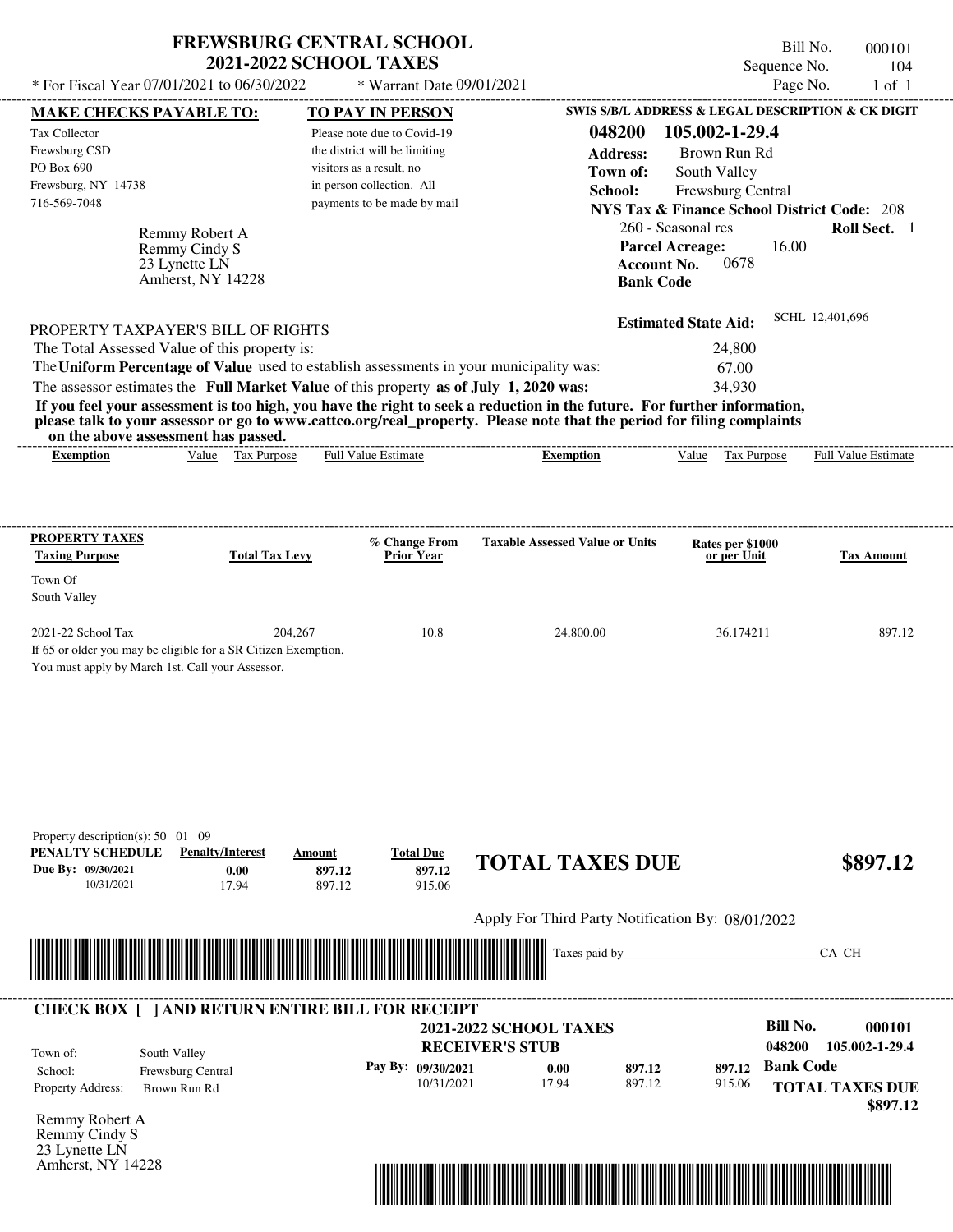| <b>FREWSBURG CENTRAL SCHOOL</b> |
|---------------------------------|
| <b>2021-2022 SCHOOL TAXES</b>   |

\* Warrant Date 09/01/2021

Bill No. 000102 Sequence No. 105<br>Page No. 1 of 1

| <b>MAKE CHECKS PAYABLE TO:</b>                                                                                       |                                    |                          | <b>TO PAY IN PERSON</b>            |                                                                                                                         |                                 | SWIS S/B/L ADDRESS & LEGAL DESCRIPTION & CK DIGIT      |
|----------------------------------------------------------------------------------------------------------------------|------------------------------------|--------------------------|------------------------------------|-------------------------------------------------------------------------------------------------------------------------|---------------------------------|--------------------------------------------------------|
| Tax Collector                                                                                                        |                                    |                          | Please note due to Covid-19        | 048200                                                                                                                  | 96.004-1-59.1                   |                                                        |
| Frewsburg CSD                                                                                                        |                                    |                          | the district will be limiting      | <b>Address:</b>                                                                                                         | Sawmill Run Rd                  |                                                        |
| PO Box 690                                                                                                           |                                    | visitors as a result, no |                                    | Town of:                                                                                                                | South Valley                    |                                                        |
| Frewsburg, NY 14738                                                                                                  |                                    |                          | in person collection. All          | School:                                                                                                                 | Frewsburg Central               |                                                        |
| 716-569-7048                                                                                                         |                                    |                          | payments to be made by mail        |                                                                                                                         |                                 | <b>NYS Tax &amp; Finance School District Code: 208</b> |
|                                                                                                                      |                                    |                          |                                    |                                                                                                                         | $322$ - Rural vac $>10$         | Roll Sect. 1                                           |
| Renda John B                                                                                                         |                                    |                          |                                    |                                                                                                                         | <b>Parcel Acreage:</b>          | 10.44                                                  |
|                                                                                                                      | Renda Mary Beth<br>5263 Oakwood Dr |                          |                                    |                                                                                                                         | 0263<br><b>Account No.</b>      |                                                        |
|                                                                                                                      | N. Tonawanda, NY 14120             |                          |                                    |                                                                                                                         | <b>Bank Code</b>                |                                                        |
|                                                                                                                      |                                    |                          |                                    |                                                                                                                         |                                 |                                                        |
| <b>PROPERTY TAXPAYER'S BILL OF RIGHTS</b>                                                                            |                                    |                          |                                    |                                                                                                                         | <b>Estimated State Aid:</b>     | SCHL 12,401,696                                        |
| The Total Assessed Value of this property is:                                                                        |                                    |                          |                                    |                                                                                                                         | 9,900                           |                                                        |
| The Uniform Percentage of Value used to establish assessments in your municipality was:                              |                                    |                          |                                    |                                                                                                                         | 67.00                           |                                                        |
| The assessor estimates the Full Market Value of this property as of July 1, 2020 was:                                |                                    |                          |                                    |                                                                                                                         | 13,944                          |                                                        |
|                                                                                                                      |                                    |                          |                                    | If you feel your assessment is too high, you have the right to seek a reduction in the future. For further information, |                                 |                                                        |
|                                                                                                                      |                                    |                          |                                    | please talk to your assessor or go to www.cattco.org/real_property. Please note that the period for filing complaints   |                                 |                                                        |
| on the above assessment has passed.                                                                                  | Value Tax Purpose                  |                          | <b>Full Value Estimate</b>         |                                                                                                                         | Value Tax Purpose               |                                                        |
| <b>Exemption</b>                                                                                                     |                                    |                          |                                    | <b>Exemption</b>                                                                                                        |                                 | <b>Full Value Estimate</b>                             |
|                                                                                                                      |                                    |                          |                                    |                                                                                                                         |                                 |                                                        |
|                                                                                                                      |                                    |                          |                                    |                                                                                                                         |                                 |                                                        |
| <b>PROPERTY TAXES</b><br><b>Taxing Purpose</b>                                                                       | <b>Total Tax Levy</b>              |                          | % Change From<br><b>Prior Year</b> | <b>Taxable Assessed Value or Units</b>                                                                                  | Rates per \$1000<br>or per Unit | <b>Tax Amount</b>                                      |
|                                                                                                                      |                                    |                          |                                    |                                                                                                                         |                                 |                                                        |
| Town Of                                                                                                              |                                    |                          |                                    |                                                                                                                         |                                 |                                                        |
| South Valley                                                                                                         |                                    |                          |                                    |                                                                                                                         |                                 |                                                        |
| 2021-22 School Tax                                                                                                   | 204,267                            |                          | 10.8                               | 9,900.00                                                                                                                | 36.174211                       | 358.12                                                 |
| If 65 or older you may be eligible for a SR Citizen Exemption.                                                       |                                    |                          |                                    |                                                                                                                         |                                 |                                                        |
| You must apply by March 1st. Call your Assessor.                                                                     |                                    |                          |                                    |                                                                                                                         |                                 |                                                        |
|                                                                                                                      |                                    |                          |                                    |                                                                                                                         |                                 |                                                        |
|                                                                                                                      |                                    |                          |                                    |                                                                                                                         |                                 |                                                        |
|                                                                                                                      |                                    |                          |                                    |                                                                                                                         |                                 |                                                        |
|                                                                                                                      |                                    |                          |                                    |                                                                                                                         |                                 |                                                        |
|                                                                                                                      |                                    |                          |                                    |                                                                                                                         |                                 |                                                        |
|                                                                                                                      |                                    |                          |                                    |                                                                                                                         |                                 |                                                        |
|                                                                                                                      |                                    |                          |                                    |                                                                                                                         |                                 |                                                        |
| Property description(s): $53 \quad 01 \quad 09$<br>PENALTY SCHEDULE                                                  | <b>Penalty/Interest</b>            | Amount                   | <b>Total Due</b>                   |                                                                                                                         |                                 |                                                        |
| Due By: 09/30/2021                                                                                                   | 0.00                               | 358.12                   | 358.12                             | <b>TOTAL TAXES DUE</b>                                                                                                  |                                 | \$358.12                                               |
| 10/31/2021                                                                                                           | 7.16                               | 358.12                   | 365.28                             |                                                                                                                         |                                 |                                                        |
|                                                                                                                      |                                    |                          |                                    |                                                                                                                         |                                 |                                                        |
|                                                                                                                      |                                    |                          |                                    | Apply For Third Party Notification By: 08/01/2022                                                                       |                                 |                                                        |
| <u> III de la contrada de la contrada de la contrada de la contrada de la contrada de la contrada de la contrada</u> |                                    |                          |                                    | Taxes paid by_                                                                                                          |                                 | CA CH                                                  |
|                                                                                                                      |                                    |                          |                                    |                                                                                                                         |                                 |                                                        |
|                                                                                                                      |                                    |                          |                                    |                                                                                                                         |                                 |                                                        |
| <b>CHECK BOX [ ] AND RETURN ENTIRE BILL FOR RECEIPT</b>                                                              |                                    |                          |                                    |                                                                                                                         |                                 | <b>Bill No.</b>                                        |
|                                                                                                                      |                                    |                          |                                    | <b>2021-2022 SCHOOL TAXES</b>                                                                                           |                                 | 000102                                                 |
| South Valley<br>Town of:                                                                                             |                                    |                          |                                    | <b>RECEIVER'S STUB</b>                                                                                                  |                                 | 048200<br>96.004-1-59.1                                |
| School:                                                                                                              | Frewsburg Central                  |                          | Pay By: 09/30/2021                 | 0.00<br>358.12                                                                                                          | 358.12                          | <b>Bank Code</b>                                       |
| Property Address:<br>Sawmill Run Rd                                                                                  |                                    |                          | 10/31/2021                         | 7.16<br>358.12                                                                                                          | 365.28                          | <b>TOTAL TAXES DUE</b>                                 |
|                                                                                                                      |                                    |                          |                                    |                                                                                                                         |                                 | \$358.12                                               |
| Renda John B                                                                                                         |                                    |                          |                                    |                                                                                                                         |                                 |                                                        |
| Renda Mary Beth<br>5263 Oakwood Dr                                                                                   |                                    |                          |                                    |                                                                                                                         |                                 |                                                        |
| N. Tonawanda, NY 14120                                                                                               |                                    |                          |                                    |                                                                                                                         |                                 |                                                        |
|                                                                                                                      |                                    |                          |                                    |                                                                                                                         |                                 |                                                        |

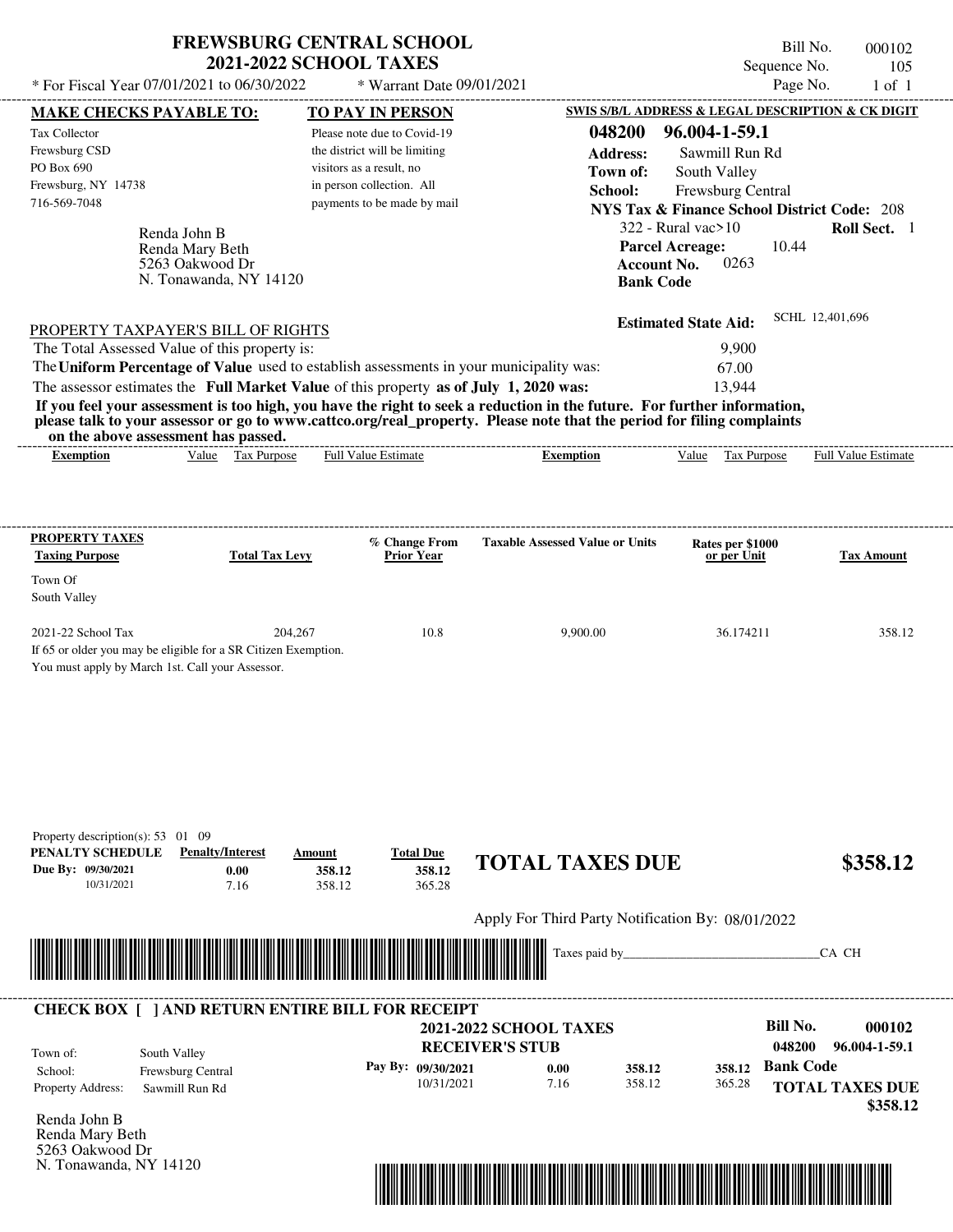| <b>FREWSBURG CENTRAL SCHOOL</b> |
|---------------------------------|
| <b>2021-2022 SCHOOL TAXES</b>   |

\* Warrant Date 09/01/2021

| <b>MAKE CHECKS PAYABLE TO:</b>                                                                                                                                                                                                       |                                          | <b>TO PAY IN PERSON</b>       |                    |                                                                                                                                                                                                                                                  |                        |                             |                  | SWIS S/B/L ADDRESS & LEGAL DESCRIPTION & CK DIGIT      |
|--------------------------------------------------------------------------------------------------------------------------------------------------------------------------------------------------------------------------------------|------------------------------------------|-------------------------------|--------------------|--------------------------------------------------------------------------------------------------------------------------------------------------------------------------------------------------------------------------------------------------|------------------------|-----------------------------|------------------|--------------------------------------------------------|
| Tax Collector                                                                                                                                                                                                                        |                                          | Please note due to Covid-19   |                    |                                                                                                                                                                                                                                                  | 048200                 | 96.004-1-59.2               |                  |                                                        |
| Frewsburg CSD                                                                                                                                                                                                                        |                                          | the district will be limiting |                    |                                                                                                                                                                                                                                                  | <b>Address:</b>        | 817 Wheeler Hill Rd         |                  |                                                        |
| PO Box 690                                                                                                                                                                                                                           |                                          | visitors as a result, no      |                    |                                                                                                                                                                                                                                                  | Town of:               | South Valley                |                  |                                                        |
| Frewsburg, NY 14738                                                                                                                                                                                                                  |                                          | in person collection. All     |                    | School:                                                                                                                                                                                                                                          |                        | Frewsburg Central           |                  |                                                        |
| 716-569-7048                                                                                                                                                                                                                         |                                          | payments to be made by mail   |                    |                                                                                                                                                                                                                                                  |                        |                             |                  | <b>NYS Tax &amp; Finance School District Code: 208</b> |
| Renda John B                                                                                                                                                                                                                         |                                          |                               |                    |                                                                                                                                                                                                                                                  |                        | 260 - Seasonal res          |                  | Roll Sect. 1                                           |
|                                                                                                                                                                                                                                      | Renda Mary Beth                          |                               |                    |                                                                                                                                                                                                                                                  | <b>Parcel Acreage:</b> |                             | 6.75             |                                                        |
|                                                                                                                                                                                                                                      | 5263 Oakwood Dr                          |                               |                    |                                                                                                                                                                                                                                                  | <b>Account No.</b>     | 0482                        |                  |                                                        |
|                                                                                                                                                                                                                                      | N. Tonawanda, NY 14120                   |                               |                    |                                                                                                                                                                                                                                                  | <b>Bank Code</b>       |                             |                  |                                                        |
|                                                                                                                                                                                                                                      |                                          |                               |                    |                                                                                                                                                                                                                                                  |                        |                             |                  |                                                        |
| <b>PROPERTY TAXPAYER'S BILL OF RIGHTS</b>                                                                                                                                                                                            |                                          |                               |                    |                                                                                                                                                                                                                                                  |                        | <b>Estimated State Aid:</b> |                  | SCHL 12,401,696                                        |
| The Total Assessed Value of this property is:                                                                                                                                                                                        |                                          |                               |                    |                                                                                                                                                                                                                                                  |                        | 92,500                      |                  |                                                        |
| The Uniform Percentage of Value used to establish assessments in your municipality was:                                                                                                                                              |                                          |                               |                    |                                                                                                                                                                                                                                                  |                        | 67.00                       |                  |                                                        |
| The assessor estimates the Full Market Value of this property as of July 1, 2020 was:                                                                                                                                                |                                          |                               |                    |                                                                                                                                                                                                                                                  |                        | 130,282                     |                  |                                                        |
|                                                                                                                                                                                                                                      |                                          |                               |                    | If you feel your assessment is too high, you have the right to seek a reduction in the future. For further information,<br>please talk to your assessor or go to www.cattco.org/real_property. Please note that the period for filing complaints |                        |                             |                  |                                                        |
| on the above assessment has passed.                                                                                                                                                                                                  |                                          |                               |                    |                                                                                                                                                                                                                                                  |                        |                             |                  |                                                        |
| <b>Exemption</b>                                                                                                                                                                                                                     | Value Tax Purpose                        | <b>Full Value Estimate</b>    |                    | <b>Exemption</b>                                                                                                                                                                                                                                 |                        |                             |                  | Value Tax Purpose Full Value Estimate                  |
|                                                                                                                                                                                                                                      |                                          |                               |                    |                                                                                                                                                                                                                                                  |                        |                             |                  |                                                        |
|                                                                                                                                                                                                                                      |                                          |                               |                    |                                                                                                                                                                                                                                                  |                        |                             |                  |                                                        |
| <b>PROPERTY TAXES</b>                                                                                                                                                                                                                |                                          |                               | % Change From      | <b>Taxable Assessed Value or Units</b>                                                                                                                                                                                                           |                        | Rates per \$1000            |                  |                                                        |
| <b>Taxing Purpose</b>                                                                                                                                                                                                                | <b>Total Tax Levy</b>                    |                               | <b>Prior Year</b>  |                                                                                                                                                                                                                                                  |                        | or per Unit                 |                  | <b>Tax Amount</b>                                      |
| Town Of                                                                                                                                                                                                                              |                                          |                               |                    |                                                                                                                                                                                                                                                  |                        |                             |                  |                                                        |
| South Valley                                                                                                                                                                                                                         |                                          |                               |                    |                                                                                                                                                                                                                                                  |                        |                             |                  |                                                        |
| 2021-22 School Tax                                                                                                                                                                                                                   |                                          | 204,267                       | 10.8               | 92,500.00                                                                                                                                                                                                                                        |                        | 36.174211                   |                  | 3,346.11                                               |
| If 65 or older you may be eligible for a SR Citizen Exemption.                                                                                                                                                                       |                                          |                               |                    |                                                                                                                                                                                                                                                  |                        |                             |                  |                                                        |
| You must apply by March 1st. Call your Assessor.                                                                                                                                                                                     |                                          |                               |                    |                                                                                                                                                                                                                                                  |                        |                             |                  |                                                        |
|                                                                                                                                                                                                                                      |                                          |                               |                    |                                                                                                                                                                                                                                                  |                        |                             |                  |                                                        |
|                                                                                                                                                                                                                                      |                                          |                               |                    |                                                                                                                                                                                                                                                  |                        |                             |                  |                                                        |
|                                                                                                                                                                                                                                      |                                          |                               |                    |                                                                                                                                                                                                                                                  |                        |                             |                  |                                                        |
|                                                                                                                                                                                                                                      |                                          |                               |                    |                                                                                                                                                                                                                                                  |                        |                             |                  |                                                        |
|                                                                                                                                                                                                                                      |                                          |                               |                    |                                                                                                                                                                                                                                                  |                        |                             |                  |                                                        |
|                                                                                                                                                                                                                                      |                                          |                               |                    |                                                                                                                                                                                                                                                  |                        |                             |                  |                                                        |
| Property description(s): $53 \quad 01 \quad 09$                                                                                                                                                                                      |                                          |                               |                    |                                                                                                                                                                                                                                                  |                        |                             |                  |                                                        |
| PENALTY SCHEDULE                                                                                                                                                                                                                     | <b>Penalty/Interest</b>                  | Amount                        | <b>Total Due</b>   |                                                                                                                                                                                                                                                  |                        |                             |                  |                                                        |
| Due By: 09/30/2021                                                                                                                                                                                                                   | 0.00                                     | 3,346.11                      | 3,346.11           | <b>TOTAL TAXES DUE</b>                                                                                                                                                                                                                           |                        |                             |                  | \$3,346.11                                             |
| 10/31/2021                                                                                                                                                                                                                           | 66.92                                    | 3,346.11                      | 3.413.03           |                                                                                                                                                                                                                                                  |                        |                             |                  |                                                        |
|                                                                                                                                                                                                                                      |                                          |                               |                    | Apply For Third Party Notification By: 08/01/2022                                                                                                                                                                                                |                        |                             |                  |                                                        |
|                                                                                                                                                                                                                                      |                                          |                               |                    |                                                                                                                                                                                                                                                  |                        |                             |                  |                                                        |
| <u> Harry Harry Harry Harry Harry Harry Harry Harry Harry Harry Harry Harry Harry Harry Harry Harry Harry Harry Harry Harry Harry Harry Harry Harry Harry Harry Harry Harry Harry Harry Harry Harry Harry Harry Harry Harry Harr</u> |                                          |                               |                    | Taxes paid by_                                                                                                                                                                                                                                   |                        |                             |                  | CA CH                                                  |
|                                                                                                                                                                                                                                      |                                          |                               |                    |                                                                                                                                                                                                                                                  |                        |                             |                  |                                                        |
| <b>CHECK BOX [ ] AND RETURN ENTIRE BILL FOR RECEIPT</b>                                                                                                                                                                              |                                          |                               |                    |                                                                                                                                                                                                                                                  |                        |                             |                  |                                                        |
|                                                                                                                                                                                                                                      |                                          |                               |                    | <b>2021-2022 SCHOOL TAXES</b>                                                                                                                                                                                                                    |                        |                             | <b>Bill No.</b>  | 000103                                                 |
|                                                                                                                                                                                                                                      |                                          |                               |                    | <b>RECEIVER'S STUB</b>                                                                                                                                                                                                                           |                        |                             | 048200           | 96.004-1-59.2                                          |
| South Valley<br>Town of:<br>School:                                                                                                                                                                                                  |                                          |                               | Pay By: 09/30/2021 | 0.00                                                                                                                                                                                                                                             | 3,346.11               | 3,346.11                    | <b>Bank Code</b> |                                                        |
| <b>Property Address:</b>                                                                                                                                                                                                             | Frewsburg Central<br>817 Wheeler Hill Rd |                               | 10/31/2021         | 66.92                                                                                                                                                                                                                                            | 3,346.11               | 3,413.03                    |                  | <b>TOTAL TAXES DUE</b>                                 |
|                                                                                                                                                                                                                                      |                                          |                               |                    |                                                                                                                                                                                                                                                  |                        |                             |                  | \$3,346.11                                             |
| Renda John B                                                                                                                                                                                                                         |                                          |                               |                    |                                                                                                                                                                                                                                                  |                        |                             |                  |                                                        |
| Renda Mary Beth                                                                                                                                                                                                                      |                                          |                               |                    |                                                                                                                                                                                                                                                  |                        |                             |                  |                                                        |
| 5263 Oakwood Dr                                                                                                                                                                                                                      |                                          |                               |                    |                                                                                                                                                                                                                                                  |                        |                             |                  |                                                        |
| N. Tonawanda, NY 14120                                                                                                                                                                                                               |                                          |                               |                    |                                                                                                                                                                                                                                                  |                        |                             |                  |                                                        |

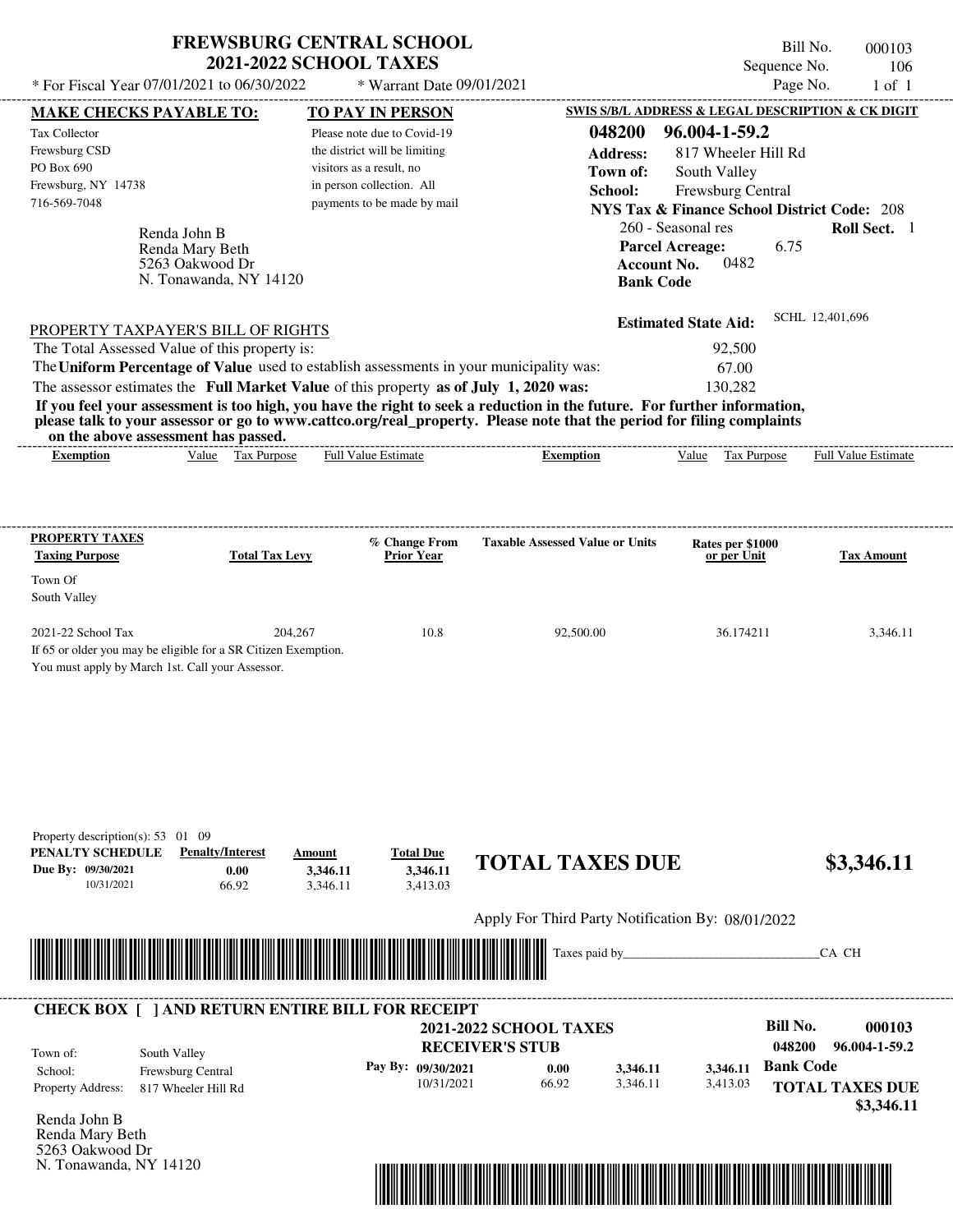| <b>FREWSBURG CENTRAL SCHOOL</b> |
|---------------------------------|
| <b>2021-2022 SCHOOL TAXES</b>   |

\* Warrant Date 09/01/2021

|                                        | <b>MAKE CHECKS PAYABLE TO:</b>                                 | <b>TO PAY IN PERSON</b>                                                                 |                                                                                                                         | <b>SWIS S/B/L ADDRESS &amp; LEGAL DESCRIPTION &amp; CK DIGIT</b> |                          |
|----------------------------------------|----------------------------------------------------------------|-----------------------------------------------------------------------------------------|-------------------------------------------------------------------------------------------------------------------------|------------------------------------------------------------------|--------------------------|
| Tax Collector                          |                                                                | Please note due to Covid-19                                                             | 048200                                                                                                                  | 105.002-1-1.36                                                   |                          |
| Frewsburg CSD                          |                                                                | the district will be limiting                                                           | <b>Address:</b>                                                                                                         | Gurnsey Hollow Rd                                                |                          |
| PO Box 690                             |                                                                | visitors as a result, no                                                                | Town of:                                                                                                                | South Valley                                                     |                          |
| Frewsburg, NY 14738<br>716-569-7048    |                                                                | in person collection. All<br>payments to be made by mail                                | School:                                                                                                                 | Frewsburg Central                                                |                          |
|                                        |                                                                |                                                                                         |                                                                                                                         | <b>NYS Tax &amp; Finance School District Code: 208</b>           |                          |
|                                        | Rogers Michael                                                 |                                                                                         |                                                                                                                         | 240 - Rural res                                                  | Roll Sect. 1             |
|                                        | Rogers Sandra<br>6518 Creek Hollow Drive                       |                                                                                         | <b>Account No.</b>                                                                                                      | <b>Parcel Acreage:</b><br>42.44<br>0746                          |                          |
|                                        | Lockport, NY 14044                                             |                                                                                         | <b>Bank Code</b>                                                                                                        |                                                                  |                          |
|                                        |                                                                |                                                                                         |                                                                                                                         |                                                                  |                          |
|                                        | <b>PROPERTY TAXPAYER'S BILL OF RIGHTS</b>                      |                                                                                         |                                                                                                                         | <b>Estimated State Aid:</b>                                      | SCHL 12,401,696          |
|                                        | The Total Assessed Value of this property is:                  |                                                                                         |                                                                                                                         | 20,200                                                           |                          |
|                                        |                                                                | The Uniform Percentage of Value used to establish assessments in your municipality was: |                                                                                                                         | 67.00                                                            |                          |
|                                        |                                                                | The assessor estimates the Full Market Value of this property as of July 1, 2020 was:   |                                                                                                                         | 28,451                                                           |                          |
|                                        |                                                                |                                                                                         | If you feel your assessment is too high, you have the right to seek a reduction in the future. For further information, |                                                                  |                          |
|                                        | on the above assessment has passed.                            |                                                                                         | please talk to your assessor or go to www.cattco.org/real_property. Please note that the period for filing complaints   |                                                                  |                          |
| <b>Exemption</b>                       | Value Tax Purpose                                              | <b>Full Value Estimate</b>                                                              | <b>Exemption</b>                                                                                                        | Value Tax Purpose Full Value Estimate                            |                          |
|                                        |                                                                |                                                                                         |                                                                                                                         |                                                                  |                          |
|                                        |                                                                |                                                                                         |                                                                                                                         |                                                                  |                          |
|                                        |                                                                |                                                                                         |                                                                                                                         |                                                                  |                          |
| <b>PROPERTY TAXES</b>                  |                                                                | % Change From                                                                           | <b>Taxable Assessed Value or Units</b>                                                                                  | Rates per \$1000                                                 |                          |
| <b>Taxing Purpose</b>                  | <b>Total Tax Levy</b>                                          | <b>Prior Year</b>                                                                       |                                                                                                                         | or per Unit                                                      | <b>Tax Amount</b>        |
| Town Of                                |                                                                |                                                                                         |                                                                                                                         |                                                                  |                          |
| South Valley                           |                                                                |                                                                                         |                                                                                                                         |                                                                  |                          |
| 2021-22 School Tax                     | 204,267                                                        | 10.8                                                                                    | 20,200.00                                                                                                               | 36.174211                                                        | 730.72                   |
|                                        | If 65 or older you may be eligible for a SR Citizen Exemption. |                                                                                         |                                                                                                                         |                                                                  |                          |
|                                        | You must apply by March 1st. Call your Assessor.               |                                                                                         |                                                                                                                         |                                                                  |                          |
|                                        |                                                                |                                                                                         |                                                                                                                         |                                                                  |                          |
|                                        |                                                                |                                                                                         |                                                                                                                         |                                                                  |                          |
|                                        |                                                                |                                                                                         |                                                                                                                         |                                                                  |                          |
|                                        |                                                                |                                                                                         |                                                                                                                         |                                                                  |                          |
|                                        |                                                                |                                                                                         |                                                                                                                         |                                                                  |                          |
|                                        |                                                                |                                                                                         |                                                                                                                         |                                                                  |                          |
|                                        |                                                                |                                                                                         |                                                                                                                         |                                                                  |                          |
| Property description(s): $43/51$ 01 09 | <b>Penalty/Interest</b>                                        |                                                                                         |                                                                                                                         |                                                                  |                          |
| PENALTY SCHEDULE<br>Due By: 09/30/2021 | 0.00                                                           | <b>Total Due</b><br>Amount<br>730.72<br>730.72                                          | <b>TOTAL TAXES DUE</b>                                                                                                  |                                                                  | \$730.72                 |
| 10/31/2021                             | 14.61                                                          | 730.72<br>745.33                                                                        |                                                                                                                         |                                                                  |                          |
|                                        |                                                                |                                                                                         |                                                                                                                         |                                                                  |                          |
|                                        |                                                                |                                                                                         | Apply For Third Party Notification By: 08/01/2022                                                                       |                                                                  |                          |
|                                        | <u> 1989 - Johann Stoff, Amerikaansk politiker (</u>           |                                                                                         | Taxes paid by_                                                                                                          |                                                                  | CA CH                    |
|                                        |                                                                |                                                                                         |                                                                                                                         |                                                                  |                          |
|                                        |                                                                |                                                                                         |                                                                                                                         |                                                                  |                          |
|                                        |                                                                | <b>CHECK BOX [ ] AND RETURN ENTIRE BILL FOR RECEIPT</b>                                 |                                                                                                                         |                                                                  |                          |
|                                        |                                                                |                                                                                         | 2021-2022 SCHOOL TAXES                                                                                                  | <b>Bill No.</b><br>048200                                        | 000104<br>105.002-1-1.36 |
| Town of:                               | South Valley                                                   |                                                                                         | <b>RECEIVER'S STUB</b>                                                                                                  |                                                                  |                          |
| School:                                | Frewsburg Central                                              | Pay By: 09/30/2021<br>10/31/2021                                                        | 0.00<br>730.72<br>14.61<br>730.72                                                                                       | <b>Bank Code</b><br>730.72<br>745.33                             |                          |
| Property Address:                      | Gurnsey Hollow Rd                                              |                                                                                         |                                                                                                                         |                                                                  | <b>TOTAL TAXES DUE</b>   |
| Rogers Michael                         |                                                                |                                                                                         |                                                                                                                         |                                                                  | \$730.72                 |
| Rogers Sandra                          |                                                                |                                                                                         |                                                                                                                         |                                                                  |                          |
| 6518 Creek Hollow Drive                |                                                                |                                                                                         |                                                                                                                         |                                                                  |                          |
| Lockport, NY 14044                     |                                                                |                                                                                         |                                                                                                                         |                                                                  |                          |
|                                        |                                                                |                                                                                         | <u> 1989 - Andrea Stadt British, martin bir shekarar 1989 - Andrea Stadt British, martin bir shekarar 1981 - Andrea</u> |                                                                  |                          |
|                                        |                                                                |                                                                                         |                                                                                                                         |                                                                  |                          |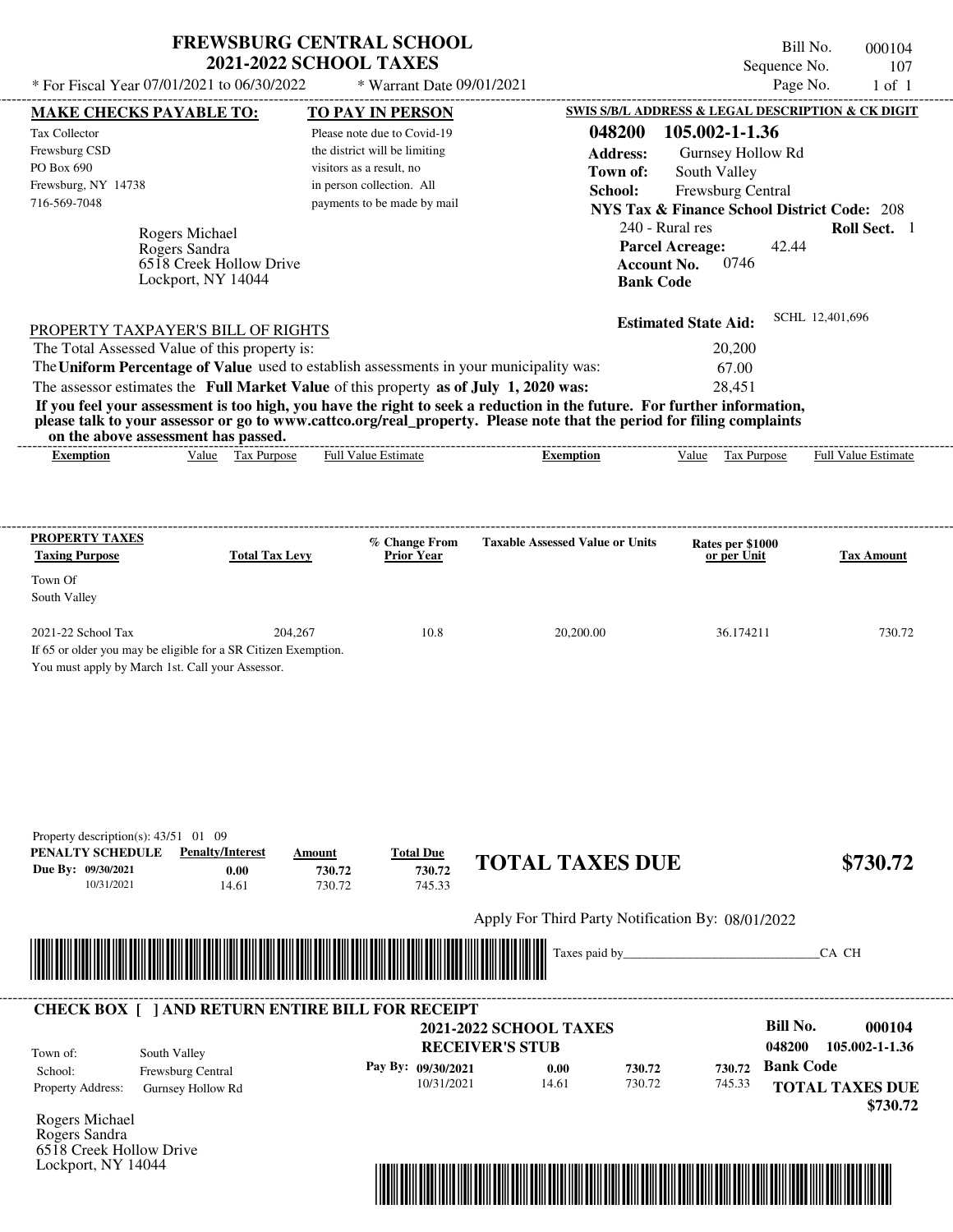| <b>FREWSBURG CENTRAL SCHOOL</b> |
|---------------------------------|
| <b>2021-2022 SCHOOL TAXES</b>   |

Bill No. 000105 Sequence No. 108

| * For Fiscal Year 07/01/2021 to 06/30/2022                                                                                                                                                                                                       |                                                                                                               | * Warrant Date 09/01/2021                               |                                                                          | Page No.<br>$1$ of $1$                                 |
|--------------------------------------------------------------------------------------------------------------------------------------------------------------------------------------------------------------------------------------------------|---------------------------------------------------------------------------------------------------------------|---------------------------------------------------------|--------------------------------------------------------------------------|--------------------------------------------------------|
| <b>MAKE CHECKS PAYABLE TO:</b>                                                                                                                                                                                                                   | <b>TO PAY IN PERSON</b>                                                                                       |                                                         |                                                                          | SWIS S/B/L ADDRESS & LEGAL DESCRIPTION & CK DIGIT      |
| Tax Collector                                                                                                                                                                                                                                    | Please note due to Covid-19                                                                                   | 048200                                                  | 105.002-1-1.15                                                           |                                                        |
| Frewsburg CSD<br>PO Box 690                                                                                                                                                                                                                      | the district will be limiting                                                                                 | <b>Address:</b>                                         |                                                                          | 17825 Gurnsey Hollow Rd                                |
| Frewsburg, NY 14738                                                                                                                                                                                                                              | visitors as a result, no<br>in person collection. All                                                         | Town of:                                                | South Valley                                                             |                                                        |
| 716-569-7048                                                                                                                                                                                                                                     | payments to be made by mail                                                                                   | School:                                                 | Frewsburg Central                                                        | <b>NYS Tax &amp; Finance School District Code: 208</b> |
|                                                                                                                                                                                                                                                  |                                                                                                               |                                                         | 260 - Seasonal res                                                       | Roll Sect. 1                                           |
| Rogers Michael C<br>Rogers Sandra<br>6518 Creek Hollow Dr<br>Lockport, NY 14094                                                                                                                                                                  |                                                                                                               |                                                         | <b>Parcel Acreage:</b><br>0644<br><b>Account No.</b><br><b>Bank Code</b> | 6.10                                                   |
| PROPERTY TAXPAYER'S BILL OF RIGHTS                                                                                                                                                                                                               |                                                                                                               |                                                         | <b>Estimated State Aid:</b>                                              | SCHL 12,401,696                                        |
| The Total Assessed Value of this property is:                                                                                                                                                                                                    |                                                                                                               |                                                         | 54,400                                                                   |                                                        |
| The Uniform Percentage of Value used to establish assessments in your municipality was:                                                                                                                                                          |                                                                                                               |                                                         | 67.00                                                                    |                                                        |
| The assessor estimates the Full Market Value of this property as of July 1, 2020 was:                                                                                                                                                            |                                                                                                               |                                                         | 76,620                                                                   |                                                        |
| If you feel your assessment is too high, you have the right to seek a reduction in the future. For further information,<br>please talk to your assessor or go to www.cattco.org/real_property. Please note that the period for filing complaints |                                                                                                               |                                                         |                                                                          |                                                        |
| on the above assessment has passed.<br>Value Tax Purpose<br><b>Exemption</b>                                                                                                                                                                     | Full Value Estimate                                                                                           | <b>Exemption</b>                                        | Value Tax Purpose                                                        | <b>Full Value Estimate</b>                             |
|                                                                                                                                                                                                                                                  |                                                                                                               |                                                         |                                                                          |                                                        |
|                                                                                                                                                                                                                                                  |                                                                                                               |                                                         |                                                                          |                                                        |
| <b>PROPERTY TAXES</b><br><b>Taxing Purpose</b>                                                                                                                                                                                                   | % Change From<br><b>Total Tax Levy</b><br><b>Prior Year</b>                                                   | <b>Taxable Assessed Value or Units</b>                  | Rates per \$1000<br>or per Unit                                          | <b>Tax Amount</b>                                      |
| Town Of                                                                                                                                                                                                                                          |                                                                                                               |                                                         |                                                                          |                                                        |
| South Valley                                                                                                                                                                                                                                     |                                                                                                               |                                                         |                                                                          |                                                        |
| 2021-22 School Tax<br>If 65 or older you may be eligible for a SR Citizen Exemption.<br>You must apply by March 1st. Call your Assessor.                                                                                                         | 204,267                                                                                                       | 10.8<br>54,400.00                                       | 36.174211                                                                | 1,967.88                                               |
| Property description(s): $51 \quad 01 \quad 09$<br>PENALTY SCHEDULE<br><b>Penalty/Interest</b><br>Due By: 09/30/2021<br>0.00<br>10/31/2021<br>39.36                                                                                              | Sawmill Run Sub Div<br>Phase Ii<br><b>Total Due</b><br>Amount<br>1,967.88<br>1,967.88<br>2,007.24<br>1,967.88 | <b>TOTAL TAXES DUE</b>                                  |                                                                          | \$1,967.88                                             |
|                                                                                                                                                                                                                                                  |                                                                                                               | Apply For Third Party Notification By: 08/01/2022       |                                                                          |                                                        |
|                                                                                                                                                                                                                                                  |                                                                                                               | Taxes paid by_                                          |                                                                          | CA CH                                                  |
| <u> I sama kalendar sama kalendar sama kalendar sama kalendar sama kalendar sama kalendar sama kalendar sama kal</u>                                                                                                                             |                                                                                                               |                                                         |                                                                          |                                                        |
| <b>CHECK BOX [ ] AND RETURN ENTIRE BILL FOR RECEIPT</b>                                                                                                                                                                                          |                                                                                                               |                                                         |                                                                          |                                                        |
|                                                                                                                                                                                                                                                  |                                                                                                               | <b>2021-2022 SCHOOL TAXES</b><br><b>RECEIVER'S STUB</b> |                                                                          | <b>Bill No.</b><br>000105<br>048200<br>105.002-1-1.15  |
| South Valley<br>Town of:                                                                                                                                                                                                                         |                                                                                                               |                                                         |                                                                          | <b>Bank Code</b>                                       |
| Frewsburg Central<br>School:<br><b>Property Address:</b><br>17825 Gurnsey Hollow Rd                                                                                                                                                              | Pay By: 09/30/2021                                                                                            | 0.00<br>10/31/2021<br>39.36                             | 1.967.88<br>1,967.88<br>1,967.88<br>2,007.24                             | <b>TOTAL TAXES DUE</b><br>\$1,967.88                   |
| Rogers Michael C<br>Rogers Sandra<br>6518 Creek Hollow Dr<br>Lockport, NY 14094                                                                                                                                                                  |                                                                                                               |                                                         |                                                                          |                                                        |

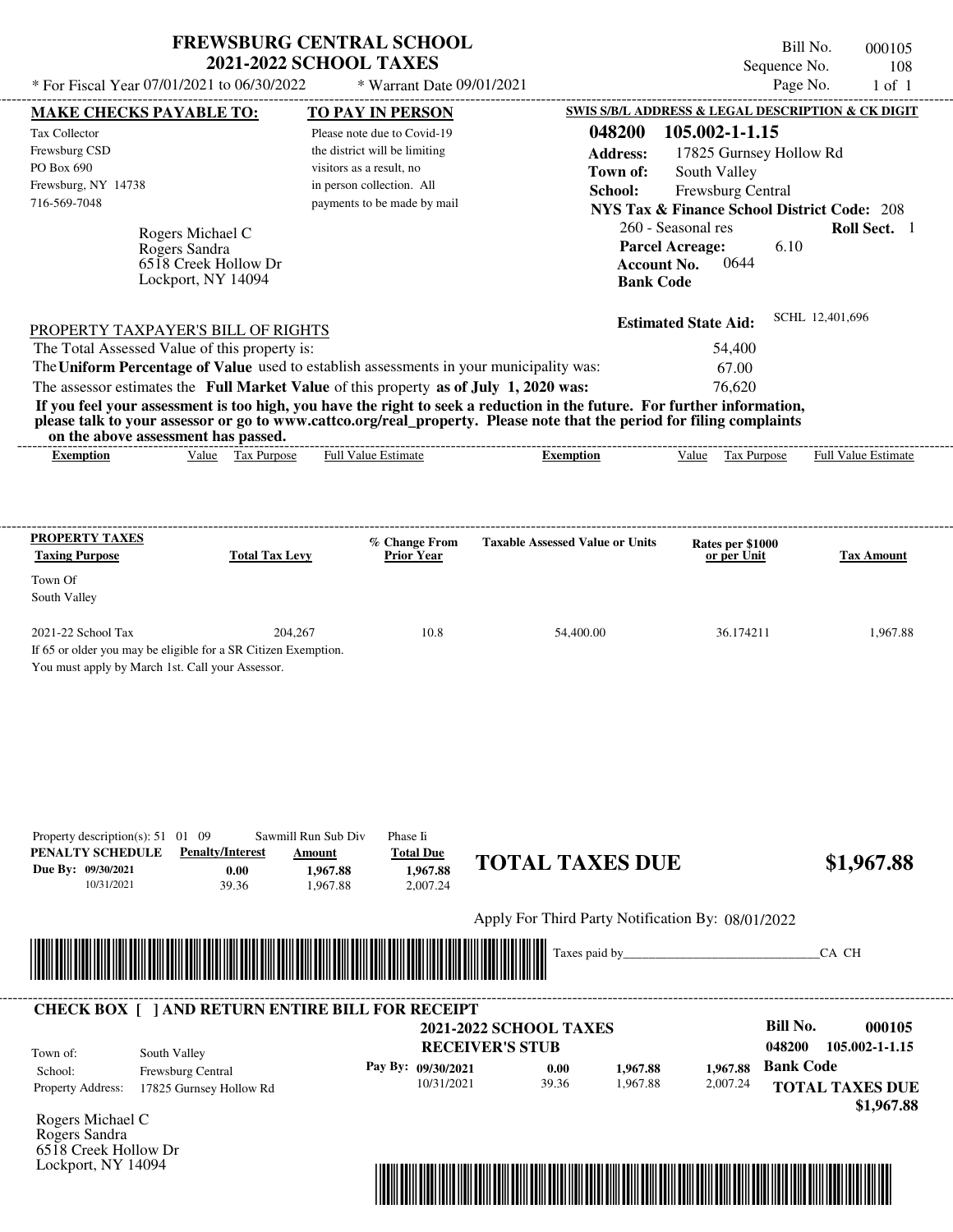| <b>FREWSBURG CENTRAL SCHOOL</b> |
|---------------------------------|
| <b>2021-2022 SCHOOL TAXES</b>   |

Bill No. 000106 Sequence No. 109<br>Page No. 1 of 1  $*$  For Fiscal Year 07/01/2021 to 06/30/2022  $*$  Warrant Date 09/01/2021 Page No. 1 of 1

| <b>MAKE CHECKS PAYABLE TO:</b>                                                             |                                            | <b>TO PAY IN PERSON</b>                                                                                               |                                                                                                                                                                                                                                      | SWIS S/B/L ADDRESS & LEGAL DESCRIPTION & CK DIGIT      |                            |
|--------------------------------------------------------------------------------------------|--------------------------------------------|-----------------------------------------------------------------------------------------------------------------------|--------------------------------------------------------------------------------------------------------------------------------------------------------------------------------------------------------------------------------------|--------------------------------------------------------|----------------------------|
| Tax Collector                                                                              |                                            | Please note due to Covid-19                                                                                           | 048200                                                                                                                                                                                                                               | 105.002-1-1.34                                         |                            |
| Frewsburg CSD                                                                              |                                            | the district will be limiting                                                                                         | <b>Address:</b>                                                                                                                                                                                                                      | Gurnsey Hollow Rd                                      |                            |
| PO Box 690                                                                                 |                                            | visitors as a result, no                                                                                              | Town of:                                                                                                                                                                                                                             | South Valley                                           |                            |
| Frewsburg, NY 14738<br>716-569-7048                                                        |                                            | in person collection. All<br>payments to be made by mail                                                              | School:                                                                                                                                                                                                                              | Frewsburg Central                                      |                            |
|                                                                                            |                                            |                                                                                                                       |                                                                                                                                                                                                                                      | <b>NYS Tax &amp; Finance School District Code: 208</b> |                            |
|                                                                                            | Rogers Michael C                           |                                                                                                                       |                                                                                                                                                                                                                                      | $314$ - Rural vac $\leq 10$                            | Roll Sect. 1               |
|                                                                                            | Rogers Sandra L                            |                                                                                                                       |                                                                                                                                                                                                                                      | <b>Parcel Acreage:</b><br>4.35                         |                            |
|                                                                                            | 6518 Creek Hollow Dr<br>Lockport, NY 14094 |                                                                                                                       | <b>Account No.</b><br><b>Bank Code</b>                                                                                                                                                                                               | 0740                                                   |                            |
|                                                                                            |                                            |                                                                                                                       |                                                                                                                                                                                                                                      |                                                        |                            |
|                                                                                            |                                            |                                                                                                                       |                                                                                                                                                                                                                                      | <b>Estimated State Aid:</b>                            | SCHL 12,401,696            |
| <b>PROPERTY TAXPAYER'S BILL OF RIGHTS</b><br>The Total Assessed Value of this property is: |                                            |                                                                                                                       |                                                                                                                                                                                                                                      | 13,000                                                 |                            |
|                                                                                            |                                            | The Uniform Percentage of Value used to establish assessments in your municipality was:                               |                                                                                                                                                                                                                                      | 67.00                                                  |                            |
|                                                                                            |                                            | The assessor estimates the Full Market Value of this property as of July 1, 2020 was:                                 |                                                                                                                                                                                                                                      | 18,310                                                 |                            |
|                                                                                            |                                            |                                                                                                                       | If you feel your assessment is too high, you have the right to seek a reduction in the future. For further information,                                                                                                              |                                                        |                            |
|                                                                                            |                                            |                                                                                                                       | please talk to your assessor or go to www.cattco.org/real_property. Please note that the period for filing complaints                                                                                                                |                                                        |                            |
| on the above assessment has passed.<br><b>Exemption</b>                                    | Value Tax Purpose                          | <b>Full Value Estimate</b>                                                                                            | <b>Exemption</b>                                                                                                                                                                                                                     | Value Tax Purpose                                      | <b>Full Value Estimate</b> |
|                                                                                            |                                            |                                                                                                                       |                                                                                                                                                                                                                                      |                                                        |                            |
|                                                                                            |                                            |                                                                                                                       |                                                                                                                                                                                                                                      |                                                        |                            |
|                                                                                            |                                            |                                                                                                                       |                                                                                                                                                                                                                                      |                                                        |                            |
| <b>PROPERTY TAXES</b>                                                                      |                                            | % Change From                                                                                                         | <b>Taxable Assessed Value or Units</b>                                                                                                                                                                                               | Rates per \$1000                                       |                            |
| <b>Taxing Purpose</b>                                                                      | <b>Total Tax Levy</b>                      | <b>Prior Year</b>                                                                                                     |                                                                                                                                                                                                                                      | or per Unit                                            | <b>Tax Amount</b>          |
| Town Of                                                                                    |                                            |                                                                                                                       |                                                                                                                                                                                                                                      |                                                        |                            |
| South Valley                                                                               |                                            |                                                                                                                       |                                                                                                                                                                                                                                      |                                                        |                            |
| 2021-22 School Tax                                                                         | 204,267                                    | 10.8                                                                                                                  | 13,000.00                                                                                                                                                                                                                            | 36.174211                                              | 470.26                     |
| If 65 or older you may be eligible for a SR Citizen Exemption.                             |                                            |                                                                                                                       |                                                                                                                                                                                                                                      |                                                        |                            |
| You must apply by March 1st. Call your Assessor.                                           |                                            |                                                                                                                       |                                                                                                                                                                                                                                      |                                                        |                            |
|                                                                                            |                                            |                                                                                                                       |                                                                                                                                                                                                                                      |                                                        |                            |
|                                                                                            |                                            |                                                                                                                       |                                                                                                                                                                                                                                      |                                                        |                            |
|                                                                                            |                                            |                                                                                                                       |                                                                                                                                                                                                                                      |                                                        |                            |
|                                                                                            |                                            |                                                                                                                       |                                                                                                                                                                                                                                      |                                                        |                            |
|                                                                                            |                                            |                                                                                                                       |                                                                                                                                                                                                                                      |                                                        |                            |
|                                                                                            |                                            |                                                                                                                       |                                                                                                                                                                                                                                      |                                                        |                            |
|                                                                                            |                                            |                                                                                                                       |                                                                                                                                                                                                                                      |                                                        |                            |
| Property description(s): $51/1/9$<br>PENALTY SCHEDULE                                      | <b>Penalty/Interest</b>                    | <b>Total Due</b><br>Amount                                                                                            |                                                                                                                                                                                                                                      |                                                        |                            |
| Due By: 09/30/2021                                                                         | 0.00                                       | 470.26<br>470.26                                                                                                      | <b>TOTAL TAXES DUE</b>                                                                                                                                                                                                               |                                                        | \$470.26                   |
| 10/31/2021                                                                                 | 9.41                                       | 470.26<br>479.67                                                                                                      |                                                                                                                                                                                                                                      |                                                        |                            |
|                                                                                            |                                            |                                                                                                                       | Apply For Third Party Notification By: 08/01/2022                                                                                                                                                                                    |                                                        |                            |
|                                                                                            |                                            |                                                                                                                       |                                                                                                                                                                                                                                      |                                                        |                            |
|                                                                                            |                                            | <u> Handels van de Berger van de Berger van de Berger van de Berger van de Berger van de Berger van de Berger van</u> | Taxes paid by_                                                                                                                                                                                                                       |                                                        | CA CH                      |
|                                                                                            |                                            |                                                                                                                       |                                                                                                                                                                                                                                      |                                                        |                            |
|                                                                                            |                                            | <b>CHECK BOX [ ] AND RETURN ENTIRE BILL FOR RECEIPT</b>                                                               |                                                                                                                                                                                                                                      |                                                        |                            |
|                                                                                            |                                            |                                                                                                                       | <b>2021-2022 SCHOOL TAXES</b>                                                                                                                                                                                                        | <b>Bill No.</b>                                        | 000106                     |
| South Valley<br>Town of:                                                                   |                                            |                                                                                                                       | <b>RECEIVER'S STUB</b>                                                                                                                                                                                                               | 048200                                                 | 105.002-1-1.34             |
| School:                                                                                    | Frewsburg Central                          | Pay By: 09/30/2021                                                                                                    | 0.00<br>470.26                                                                                                                                                                                                                       | <b>Bank Code</b><br>470.26                             |                            |
| Property Address:                                                                          | Gurnsey Hollow Rd                          | 10/31/2021                                                                                                            | 9.41<br>470.26                                                                                                                                                                                                                       | 479.67                                                 | <b>TOTAL TAXES DUE</b>     |
|                                                                                            |                                            |                                                                                                                       |                                                                                                                                                                                                                                      |                                                        | \$470.26                   |
| Rogers Michael C<br>Rogers Sandra L                                                        |                                            |                                                                                                                       |                                                                                                                                                                                                                                      |                                                        |                            |
| 6518 Creek Hollow Dr                                                                       |                                            |                                                                                                                       |                                                                                                                                                                                                                                      |                                                        |                            |
| Lockport, NY 14094                                                                         |                                            |                                                                                                                       |                                                                                                                                                                                                                                      |                                                        |                            |
|                                                                                            |                                            |                                                                                                                       | <u> 1989 - Andrea Stadt British, mark ar strí british ar breithinn ar breithinn ar breithinn ar breithinn ar breithinn ar breithinn ar breithinn ar breithinn ar breithinn ar breithinn ar breithinn ar breithinn ar breithinn a</u> |                                                        |                            |
|                                                                                            |                                            |                                                                                                                       |                                                                                                                                                                                                                                      |                                                        |                            |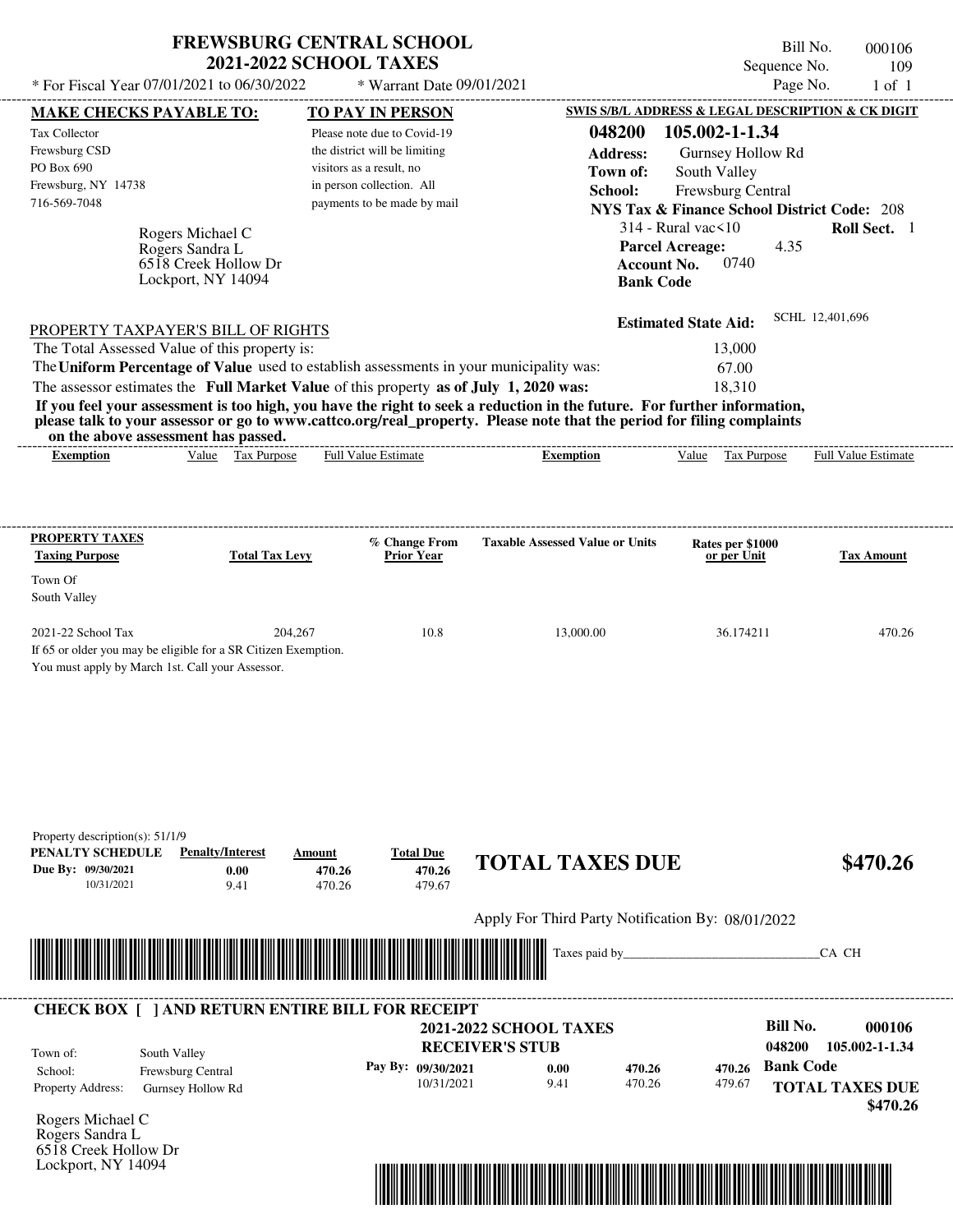| * For Fiscal Year 07/01/2021 to 06/30/2022                                                                         | <b>FREWSBURG CENTRAL SCHOOL</b><br><b>2021-2022 SCHOOL TAXES</b>           | * Warrant Date 09/01/2021                |                                                                                                                                                                                                                                                  | Sequence No.                                                 | Bill No.<br>000107<br>110<br>Page No.<br>$1$ of $1$ |
|--------------------------------------------------------------------------------------------------------------------|----------------------------------------------------------------------------|------------------------------------------|--------------------------------------------------------------------------------------------------------------------------------------------------------------------------------------------------------------------------------------------------|--------------------------------------------------------------|-----------------------------------------------------|
| MAKE CHECKS PAYABLE TO:                                                                                            |                                                                            | <b>TO PAY IN PERSON</b>                  |                                                                                                                                                                                                                                                  | SWIS S/B/L ADDRESS & LEGAL DESCRIPTION & CK DIGIT            |                                                     |
| Tax Collector                                                                                                      |                                                                            | Please note due to Covid-19              | 048200                                                                                                                                                                                                                                           | 105.002-1-1.6                                                |                                                     |
| Frewsburg CSD                                                                                                      |                                                                            | the district will be limiting            | <b>Address:</b>                                                                                                                                                                                                                                  | Gurnsey Hollow Rd                                            |                                                     |
| PO Box 690                                                                                                         |                                                                            | visitors as a result, no                 | Town of:                                                                                                                                                                                                                                         | South Valley                                                 |                                                     |
| Frewsburg, NY 14738                                                                                                |                                                                            | in person collection. All                | School:                                                                                                                                                                                                                                          | Frewsburg Central                                            |                                                     |
| 716-569-7048                                                                                                       |                                                                            | payments to be made by mail              |                                                                                                                                                                                                                                                  | <b>NYS Tax &amp; Finance School District Code: 208</b>       |                                                     |
| Rosbrook Mary D                                                                                                    |                                                                            |                                          |                                                                                                                                                                                                                                                  | 210 - 1 Family Res                                           | Roll Sect. 1                                        |
| 52 15th St<br>Buffalo, NY 14213                                                                                    |                                                                            |                                          | <b>Bank Code</b>                                                                                                                                                                                                                                 | <b>Parcel Acreage:</b><br>9.05<br>0614<br><b>Account No.</b> |                                                     |
| PROPERTY TAXPAYER'S BILL OF RIGHTS                                                                                 |                                                                            |                                          |                                                                                                                                                                                                                                                  | <b>Estimated State Aid:</b>                                  | SCHL 12,401,696                                     |
| The Total Assessed Value of this property is:                                                                      |                                                                            |                                          |                                                                                                                                                                                                                                                  | 48,200                                                       |                                                     |
| The Uniform Percentage of Value used to establish assessments in your municipality was:                            |                                                                            |                                          |                                                                                                                                                                                                                                                  | 67.00                                                        |                                                     |
| The assessor estimates the Full Market Value of this property as of July 1, 2020 was:                              |                                                                            |                                          |                                                                                                                                                                                                                                                  | 67,887                                                       |                                                     |
| on the above assessment has passed.                                                                                |                                                                            |                                          | If you feel your assessment is too high, you have the right to seek a reduction in the future. For further information,<br>please talk to your assessor or go to www.cattco.org/real_property. Please note that the period for filing complaints |                                                              |                                                     |
| <b>Exemption</b>                                                                                                   | Value Tax Purpose                                                          | Full Value Estimate                      | <b>Exemption</b>                                                                                                                                                                                                                                 | Tax Purpose<br>Value                                         | Full Value Estimate                                 |
| <b>PROPERTY TAXES</b>                                                                                              |                                                                            | % Change From                            | <b>Taxable Assessed Value or Units</b>                                                                                                                                                                                                           | Rates per \$1000                                             |                                                     |
| <b>Taxing Purpose</b>                                                                                              | <b>Total Tax Levy</b>                                                      | <b>Prior Year</b>                        |                                                                                                                                                                                                                                                  | or per Unit                                                  | <b>Tax Amount</b>                                   |
| Town Of                                                                                                            |                                                                            |                                          |                                                                                                                                                                                                                                                  |                                                              |                                                     |
| South Valley                                                                                                       |                                                                            |                                          |                                                                                                                                                                                                                                                  |                                                              |                                                     |
| 2021-22 School Tax                                                                                                 | 204,267                                                                    | 10.8                                     | 48,200.00                                                                                                                                                                                                                                        | 36.174211                                                    | 1,743.60                                            |
| If 65 or older you may be eligible for a SR Citizen Exemption.<br>You must apply by March 1st. Call your Assessor. |                                                                            |                                          |                                                                                                                                                                                                                                                  |                                                              |                                                     |
| Property description(s): $51 \quad 01 \quad 09$<br>PENALTY SCHEDULE<br>Due By: 09/30/2021<br>10/31/2021            | <b>Penalty/Interest</b><br>Amount<br>0.00<br>1,743.60<br>34.87<br>1,743.60 | <b>Total Due</b><br>1,743.60<br>1,778.47 | <b>TOTAL TAXES DUE</b>                                                                                                                                                                                                                           |                                                              | \$1,743.60                                          |
|                                                                                                                    |                                                                            |                                          | Apply For Third Party Notification By: 08/01/2022                                                                                                                                                                                                |                                                              |                                                     |
|                                                                                                                    |                                                                            |                                          | Taxes paid by                                                                                                                                                                                                                                    |                                                              | CA CH                                               |
| <b>CHECK BOX [ ] AND RETURN ENTIRE BILL FOR RECEIPT</b>                                                            |                                                                            |                                          | <b>2021-2022 SCHOOL TAXES</b>                                                                                                                                                                                                                    | <b>Bill No.</b>                                              | 000107                                              |
|                                                                                                                    |                                                                            |                                          | <b>RECEIVER'S STUB</b>                                                                                                                                                                                                                           | 048200                                                       | 105.002-1-1.6                                       |
| South Valley<br>Town of:                                                                                           |                                                                            | Pay By: 09/30/2021                       | 0.00<br>1,743.60                                                                                                                                                                                                                                 | <b>Bank Code</b><br>1,743.60                                 |                                                     |
| School:<br>Frewsburg Central<br>Property Address:<br>Gurnsey Hollow Rd                                             |                                                                            | 10/31/2021                               | 34.87<br>1,743.60                                                                                                                                                                                                                                | 1,778.47                                                     | <b>TOTAL TAXES DUE</b>                              |
|                                                                                                                    |                                                                            |                                          |                                                                                                                                                                                                                                                  |                                                              | \$1,743.60                                          |
| Rochrook Mary D                                                                                                    |                                                                            |                                          |                                                                                                                                                                                                                                                  |                                                              |                                                     |

Rosbrook Mary D 52 15th St Buffalo, NY 14213

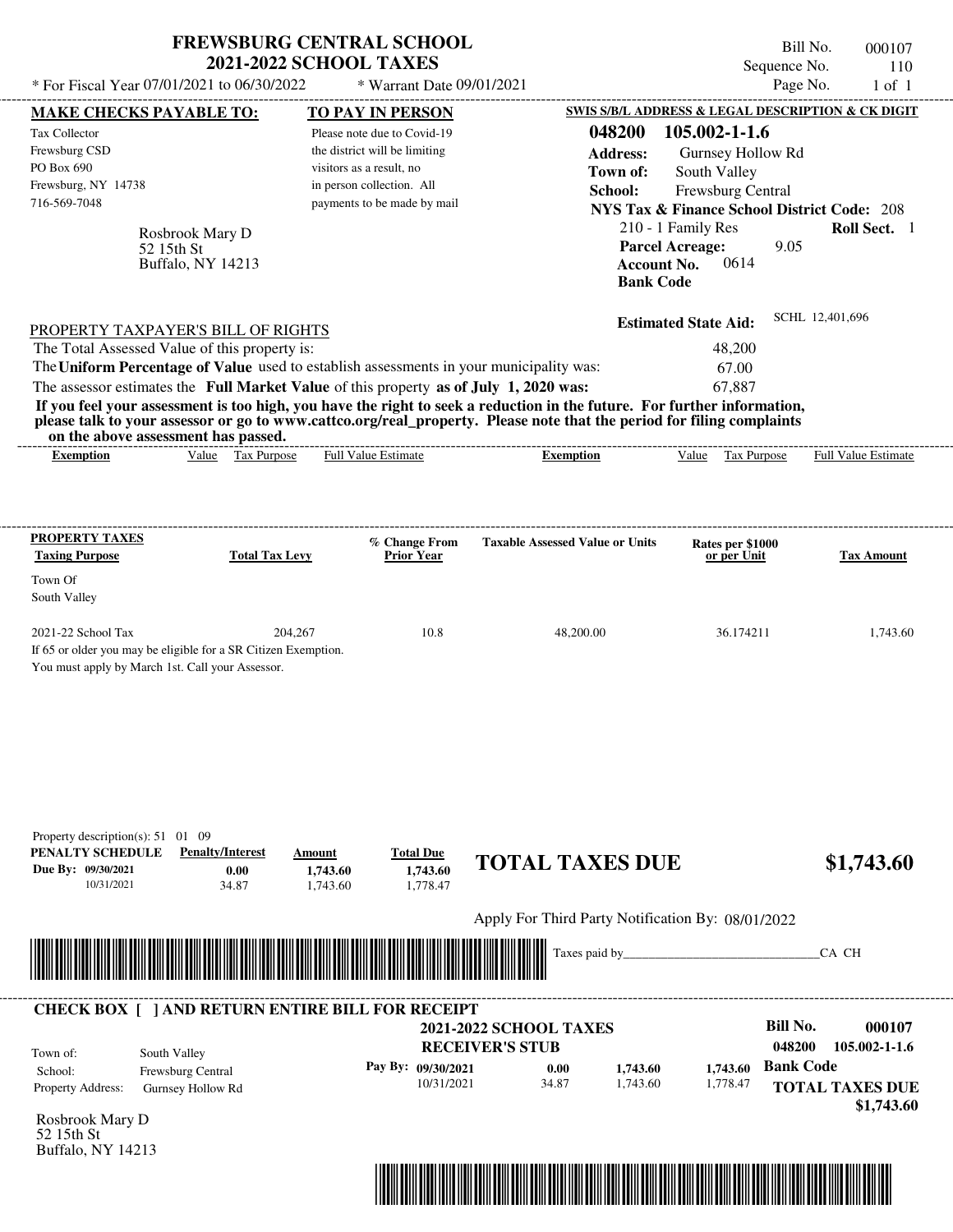|                                                                                                                         | FREWSBURG CENTRAL SCHOOL      | Bill No.<br>000108                                     |
|-------------------------------------------------------------------------------------------------------------------------|-------------------------------|--------------------------------------------------------|
|                                                                                                                         | <b>2021-2022 SCHOOL TAXES</b> | Sequence No.<br>111                                    |
| * For Fiscal Year 07/01/2021 to 06/30/2022                                                                              | $*$ Warrant Date 09/01/2021   | Page No.<br>$1$ of $1$                                 |
| <b>MAKE CHECKS PAYABLE TO:</b>                                                                                          | <b>TO PAY IN PERSON</b>       | SWIS S/B/L ADDRESS & LEGAL DESCRIPTION & CK DIGIT      |
| Tax Collector                                                                                                           | Please note due to Covid-19   | 105.002-1-30<br>048200                                 |
| Frewsburg CSD                                                                                                           | the district will be limiting | <b>Address:</b><br>Brown Run Rd                        |
| PO Box 690                                                                                                              | visitors as a result, no      | South Valley<br>Town of:                               |
| Frewsburg, NY 14738                                                                                                     | in person collection. All     | School:<br><b>Frewsburg Central</b>                    |
| 716-569-7048                                                                                                            | payments to be made by mail   | <b>NYS Tax &amp; Finance School District Code: 208</b> |
| Rovnak Jeffrey                                                                                                          |                               | $314$ - Rural vac $\leq 10$<br><b>Roll Sect.</b> 1     |
| Rovnak Amanda                                                                                                           |                               | <b>Parcel Acreage:</b><br>1.71                         |
| 3951 Stonebridge Rd                                                                                                     |                               | 0205<br><b>Account No.</b>                             |
| Copley, OH 44321                                                                                                        |                               | <b>Bank Code</b>                                       |
|                                                                                                                         |                               | SCHL 12,401,696<br><b>Estimated State Aid:</b>         |
| PROPERTY TAXPAYER'S BILL OF RIGHTS                                                                                      |                               |                                                        |
| The Total Assessed Value of this property is:                                                                           |                               | 4,600                                                  |
| The Uniform Percentage of Value used to establish assessments in your municipality was:                                 |                               | 67.00                                                  |
| The assessor estimates the Full Market Value of this property as of July 1, 2020 was:                                   |                               | 6.479                                                  |
| If you feel your assessment is too high, you have the right to seek a reduction in the future. For further information, |                               |                                                        |

**please talk to your assessor or go to www.cattco.org/real\_property. Please note that the period for filing complaints on the above assessment has passed.**

| on the above assessment nas basseur                                                                                        |                                              |
|----------------------------------------------------------------------------------------------------------------------------|----------------------------------------------|
| - Full <sup>V</sup><br>alue<br>Value<br><b>Estimate</b><br>Purnose<br>tax<br>Ful<br><b>Purpose</b><br>emption<br>Exemption | $\overline{\phantom{a}}$<br>Estimate<br>alu⁄ |

| <b>PROPERTY TAXES</b><br><b>Taxing Purpose</b>   | <b>Total Tax Levy</b>                                          | % Change From<br><b>Prior Year</b> | <b>Taxable Assessed Value or Units</b> | Rates per \$1000<br>or per Unit | <b>Tax Amount</b> |
|--------------------------------------------------|----------------------------------------------------------------|------------------------------------|----------------------------------------|---------------------------------|-------------------|
| Town Of<br>South Valley                          |                                                                |                                    |                                        |                                 |                   |
|                                                  |                                                                |                                    |                                        |                                 |                   |
| $2021-22$ School Tax                             | 204.267                                                        | 10.8                               | 4,600.00                               | 36.174211                       | 166.40            |
|                                                  | If 65 or older you may be eligible for a SR Citizen Exemption. |                                    |                                        |                                 |                   |
| You must apply by March 1st. Call your Assessor. |                                                                |                                    |                                        |                                 |                   |

| Property description(s): $50 \quad 01$                                                  | -09                                                     |                                                                                                                      |                                      |                                                         |        |        |                                                     |
|-----------------------------------------------------------------------------------------|---------------------------------------------------------|----------------------------------------------------------------------------------------------------------------------|--------------------------------------|---------------------------------------------------------|--------|--------|-----------------------------------------------------|
| PENALTY SCHEDULE<br>Due By: 09/30/2021<br>10/31/2021                                    | <b>Penalty/Interest</b><br>0.00<br>3.33                 | Amount<br>166.40<br>166.40                                                                                           | <b>Total Due</b><br>166.40<br>169.73 | <b>TOTAL TAXES DUE</b>                                  |        |        | \$166.40                                            |
|                                                                                         |                                                         |                                                                                                                      |                                      | Apply For Third Party Notification By: 08/01/2022       |        |        |                                                     |
|                                                                                         |                                                         | <u> Harris Harris Harris Harris Harris Harris Harris Harris Harris Harris Harris Harris Harris Harris Harris Har</u> |                                      | <u> Hillingin k</u>                                     |        |        | CA CH                                               |
|                                                                                         |                                                         |                                                                                                                      |                                      |                                                         |        |        |                                                     |
|                                                                                         | <b>CHECK BOX [ ] AND RETURN ENTIRE BILL FOR RECEIPT</b> |                                                                                                                      |                                      |                                                         |        |        |                                                     |
| Town of:                                                                                | South Valley                                            |                                                                                                                      |                                      | <b>2021-2022 SCHOOL TAXES</b><br><b>RECEIVER'S STUB</b> |        |        | <b>Bill No.</b><br>000108<br>048200<br>105.002-1-30 |
| School:                                                                                 | Frewsburg Central                                       |                                                                                                                      | Pay By: 09/30/2021                   | 0.00                                                    | 166.40 | 166.40 | <b>Bank Code</b>                                    |
| Property Address:                                                                       | Brown Run Rd                                            |                                                                                                                      | 10/31/2021                           | 3.33                                                    | 166.40 | 169.73 | <b>TOTAL TAXES DUE</b><br>\$166.40                  |
| Rovnak Jeffrey<br>Rovnak Amanda<br>3951 Stonebridge Rd<br>Copley, OH $44\overline{3}21$ |                                                         |                                                                                                                      |                                      |                                                         |        |        |                                                     |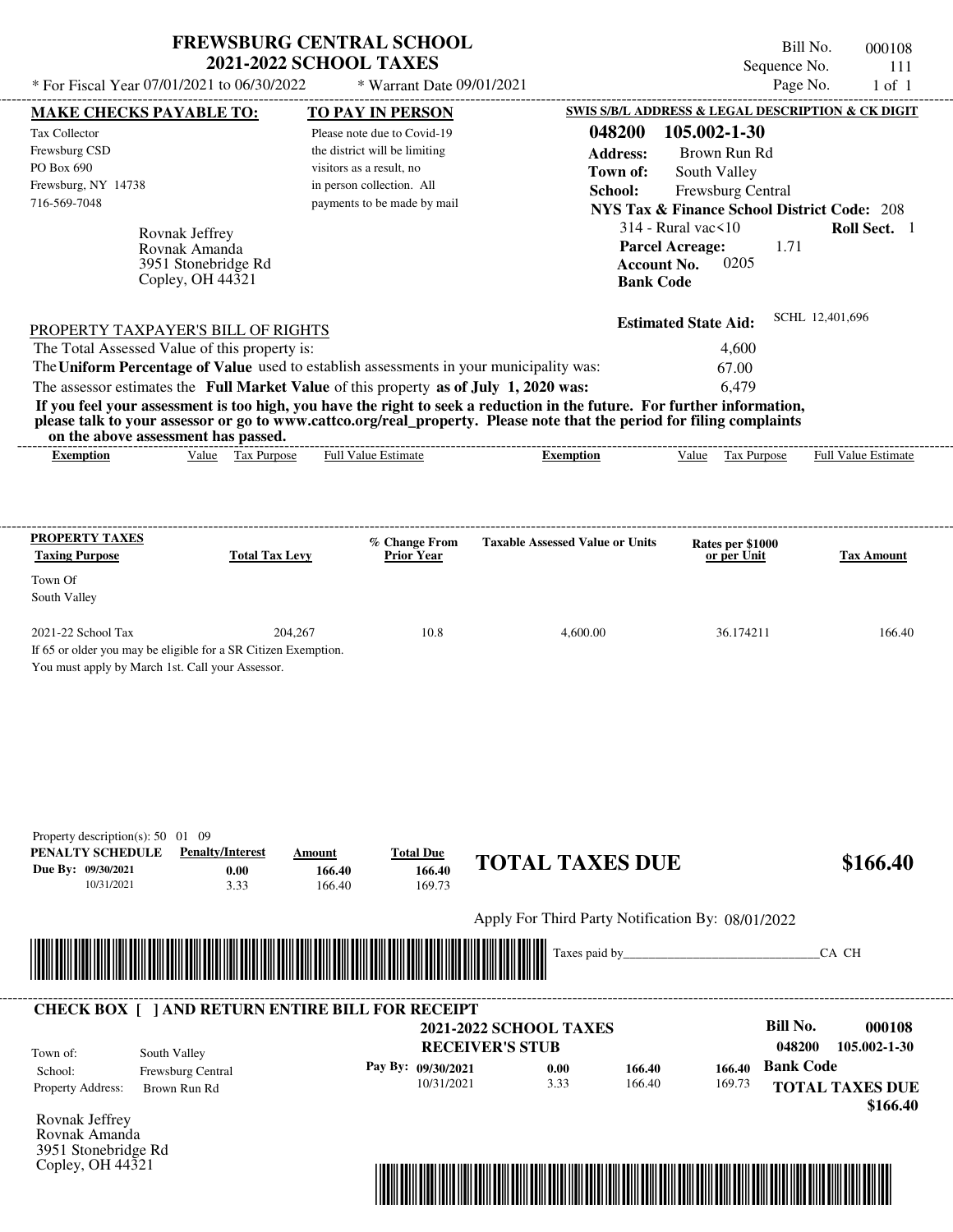|                                                                                                                                                                                                                                                                                                                | <b>FREWSBURG CENTRAL SCHOOL</b><br><b>2021-2022 SCHOOL TAXES</b> |                                                                                                                                                                                 |                                                                                                                                                                                                                                                  | Bill No.<br>Sequence No.                                                                                                                                                                                                                               | 000109<br>112               |
|----------------------------------------------------------------------------------------------------------------------------------------------------------------------------------------------------------------------------------------------------------------------------------------------------------------|------------------------------------------------------------------|---------------------------------------------------------------------------------------------------------------------------------------------------------------------------------|--------------------------------------------------------------------------------------------------------------------------------------------------------------------------------------------------------------------------------------------------|--------------------------------------------------------------------------------------------------------------------------------------------------------------------------------------------------------------------------------------------------------|-----------------------------|
| * For Fiscal Year 07/01/2021 to 06/30/2022                                                                                                                                                                                                                                                                     |                                                                  | * Warrant Date 09/01/2021                                                                                                                                                       |                                                                                                                                                                                                                                                  | Page No.                                                                                                                                                                                                                                               | $1$ of $1$                  |
| <b>MAKE CHECKS PAYABLE TO:</b><br>Tax Collector<br>Frewsburg CSD<br>PO Box 690<br>Frewsburg, NY 14738<br>716-569-7048<br>Rovnak Jeffrey<br>Rovnak Amanda<br>Copley, OH $44\overline{3}21$                                                                                                                      | 3951 Stonebridge Rd                                              | <b>TO PAY IN PERSON</b><br>Please note due to Covid-19<br>the district will be limiting<br>visitors as a result, no<br>in person collection. All<br>payments to be made by mail | 048200<br><b>Address:</b><br>Town of:<br>School:<br><b>Account No.</b><br><b>Bank Code</b>                                                                                                                                                       | SWIS S/B/L ADDRESS & LEGAL DESCRIPTION & CK DIGIT<br>105.002-1-31<br>Brown Run Rd<br>South Valley<br>Frewsburg Central<br><b>NYS Tax &amp; Finance School District Code: 208</b><br>$322$ - Rural vac $>10$<br><b>Parcel Acreage:</b><br>16.42<br>0267 | Roll Sect. 1                |
| PROPERTY TAXPAYER'S BILL OF RIGHTS<br>The Total Assessed Value of this property is:<br>The Uniform Percentage of Value used to establish assessments in your municipality was:<br>The assessor estimates the Full Market Value of this property as of July 1, 2020 was:<br>on the above assessment has passed. |                                                                  |                                                                                                                                                                                 | If you feel your assessment is too high, you have the right to seek a reduction in the future. For further information,<br>please talk to your assessor or go to www.cattco.org/real_property. Please note that the period for filing complaints | <b>Estimated State Aid:</b><br>12,900<br>67.00<br>18,169                                                                                                                                                                                               | SCHL 12,401,696             |
| <b>Exemption</b>                                                                                                                                                                                                                                                                                               | Value Tax Purpose                                                | <b>Full Value Estimate</b>                                                                                                                                                      | <b>Exemption</b>                                                                                                                                                                                                                                 | Value<br>Tax Purpose                                                                                                                                                                                                                                   | <b>Full Value Estimate</b>  |
| <b>PROPERTY TAXES</b><br><b>Taxing Purpose</b><br>Town Of<br>South Valley<br>2021-22 School Tax<br>If 65 or older you may be eligible for a SR Citizen Exemption.<br>You must apply by March 1st. Call your Assessor.                                                                                          | <b>Total Tax Levy</b><br>204,267                                 | % Change From<br>Prior Year<br>10.8                                                                                                                                             | <b>Taxable Assessed Value or Units</b><br>12,900.00                                                                                                                                                                                              | Rates per \$1000<br>or per Unit<br>36.174211                                                                                                                                                                                                           | <b>Tax Amount</b><br>466.65 |
| Property description(s): 50 01 09<br>PENALTY SCHEDULE<br>Due By: 09/30/2021<br>10/31/2021                                                                                                                                                                                                                      | <b>Penalty/Interest</b><br>Amount<br>0.00<br>466.65              | <b>Total Due</b><br>466.65                                                                                                                                                      | <b>TOTAL TAXES DUE</b>                                                                                                                                                                                                                           |                                                                                                                                                                                                                                                        | \$466.65                    |
|                                                                                                                                                                                                                                                                                                                | 9.33<br>466.65                                                   | 475.98                                                                                                                                                                          | Apply For Third Party Notification By: 08/01/2022                                                                                                                                                                                                |                                                                                                                                                                                                                                                        |                             |
|                                                                                                                                                                                                                                                                                                                |                                                                  |                                                                                                                                                                                 |                                                                                                                                                                                                                                                  |                                                                                                                                                                                                                                                        |                             |
|                                                                                                                                                                                                                                                                                                                |                                                                  |                                                                                                                                                                                 | Taxes paid by_                                                                                                                                                                                                                                   |                                                                                                                                                                                                                                                        | CA CH                       |
| <b>CHECK BOX [ ] AND RETURN ENTIRE BILL FOR RECEIPT</b>                                                                                                                                                                                                                                                        |                                                                  |                                                                                                                                                                                 |                                                                                                                                                                                                                                                  |                                                                                                                                                                                                                                                        |                             |
|                                                                                                                                                                                                                                                                                                                |                                                                  |                                                                                                                                                                                 | <b>2021-2022 SCHOOL TAXES</b>                                                                                                                                                                                                                    | <b>Bill No.</b>                                                                                                                                                                                                                                        | 000109                      |
| South Valley<br>Town of:<br>Frewsburg Central<br>School:                                                                                                                                                                                                                                                       |                                                                  | Pay By: 09/30/2021                                                                                                                                                              | <b>RECEIVER'S STUB</b><br>0.00<br>466.65                                                                                                                                                                                                         | 048200<br><b>Bank Code</b><br>466.65                                                                                                                                                                                                                   | 105.002-1-31                |

Rovnak Jeffrey Rovnak Amanda 3951 Stonebridge Rd Copley, OH 44321



 **\$466.65**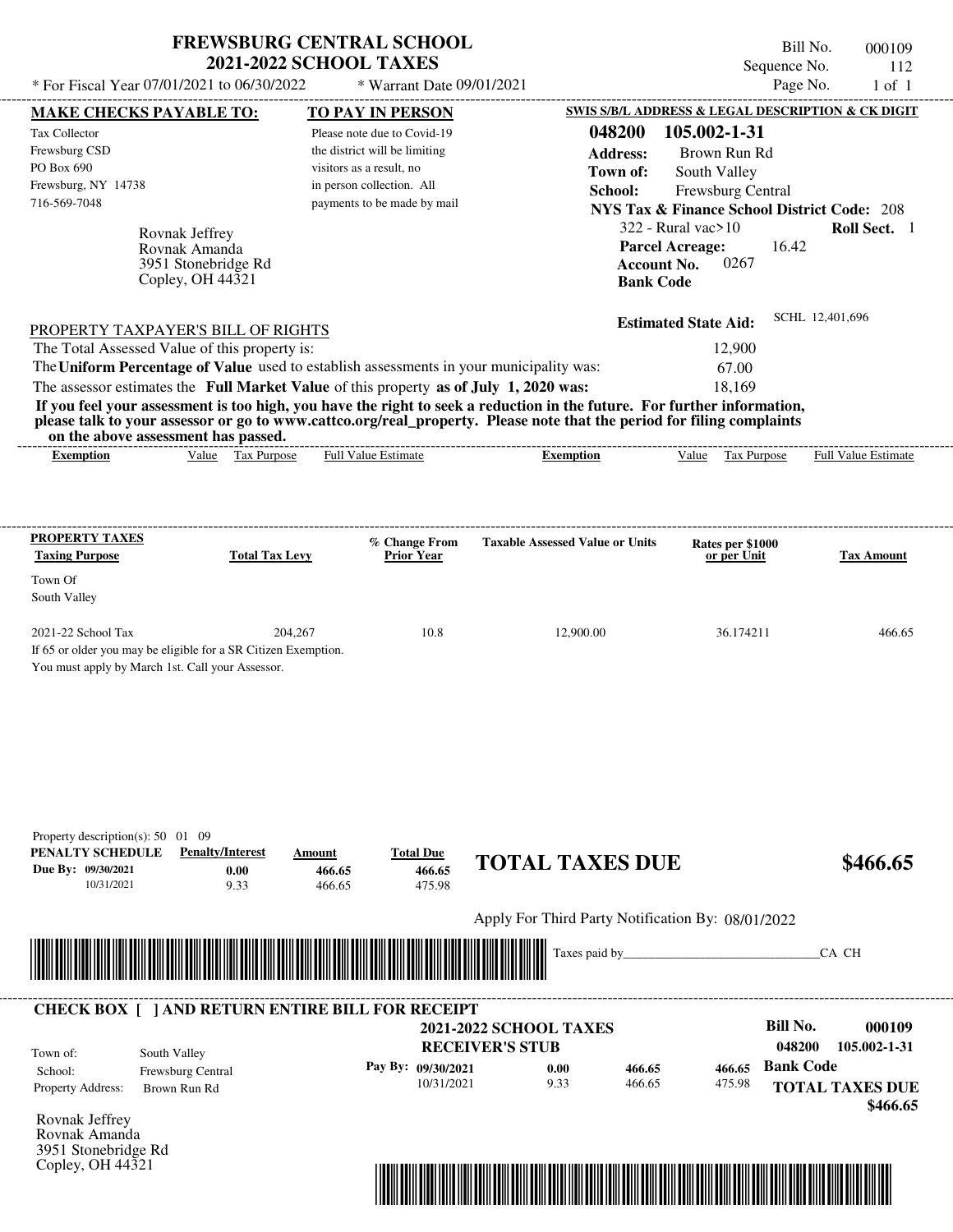| <b>FREWSBURG CENTRAL SCHOOL</b> |  |
|---------------------------------|--|
| <b>2021-2022 SCHOOL TAXES</b>   |  |

Bill No. 000110 Sequence No. 113

| * For Fiscal Year 07/01/2021 to 06/30/2022                                                                              | * Warrant Date 09/01/2021                                |                                                   |                                                        | Page No.<br>$1$ of $1$           |
|-------------------------------------------------------------------------------------------------------------------------|----------------------------------------------------------|---------------------------------------------------|--------------------------------------------------------|----------------------------------|
| <b>MAKE CHECKS PAYABLE TO:</b>                                                                                          | <b>TO PAY IN PERSON</b>                                  |                                                   | SWIS S/B/L ADDRESS & LEGAL DESCRIPTION & CK DIGIT      |                                  |
| Tax Collector                                                                                                           | Please note due to Covid-19                              | 048200                                            | 96.002-2-1.2                                           |                                  |
| Frewsburg CSD                                                                                                           | the district will be limiting                            | <b>Address:</b>                                   | Oak Hill Rd                                            |                                  |
| PO Box 690                                                                                                              | visitors as a result, no                                 | Town of:                                          | South Valley                                           |                                  |
| Frewsburg, NY 14738<br>716-569-7048                                                                                     | in person collection. All<br>payments to be made by mail | School:                                           | Frewsburg Central                                      |                                  |
|                                                                                                                         |                                                          |                                                   | <b>NYS Tax &amp; Finance School District Code: 208</b> |                                  |
| Rumbaugh Daniel C                                                                                                       |                                                          |                                                   | $314$ - Rural vac $\leq 10$                            | Roll Sect. 1                     |
| Rumbaugh Linda S<br>71 Dennison Rd                                                                                      |                                                          | <b>Account No.</b>                                | 4.25<br><b>Parcel Acreage:</b><br>0731                 |                                  |
| Frewsburg, NY 14738                                                                                                     |                                                          | <b>Bank Code</b>                                  |                                                        |                                  |
|                                                                                                                         |                                                          |                                                   |                                                        |                                  |
|                                                                                                                         |                                                          |                                                   | <b>Estimated State Aid:</b>                            | SCHL 12,401,696                  |
| PROPERTY TAXPAYER'S BILL OF RIGHTS<br>The Total Assessed Value of this property is:                                     |                                                          |                                                   | 6,600                                                  |                                  |
| The Uniform Percentage of Value used to establish assessments in your municipality was:                                 |                                                          |                                                   | 67.00                                                  |                                  |
| The assessor estimates the Full Market Value of this property as of July 1, 2020 was:                                   |                                                          |                                                   | 9,296                                                  |                                  |
| If you feel your assessment is too high, you have the right to seek a reduction in the future. For further information, |                                                          |                                                   |                                                        |                                  |
| please talk to your assessor or go to www.cattco.org/real_property. Please note that the period for filing complaints   |                                                          |                                                   |                                                        |                                  |
| on the above assessment has passed.                                                                                     |                                                          |                                                   |                                                        |                                  |
| Value Tax Purpose<br><b>Exemption</b>                                                                                   | <b>Full Value Estimate</b>                               | <b>Exemption</b>                                  | Value Tax Purpose                                      | Full Value Estimate              |
|                                                                                                                         |                                                          |                                                   |                                                        |                                  |
|                                                                                                                         |                                                          |                                                   |                                                        |                                  |
| <b>PROPERTY TAXES</b>                                                                                                   |                                                          |                                                   |                                                        |                                  |
| <b>Taxing Purpose</b><br><b>Total Tax Levy</b>                                                                          | % Change From<br><b>Prior Year</b>                       | <b>Taxable Assessed Value or Units</b>            | Rates per \$1000<br>or per Unit                        | <b>Tax Amount</b>                |
| Town Of                                                                                                                 |                                                          |                                                   |                                                        |                                  |
| South Valley                                                                                                            |                                                          |                                                   |                                                        |                                  |
|                                                                                                                         |                                                          |                                                   |                                                        |                                  |
| 2021-22 School Tax                                                                                                      | 204,267<br>10.8                                          | 6,600.00                                          | 36.174211                                              | 238.75                           |
| If 65 or older you may be eligible for a SR Citizen Exemption.                                                          |                                                          |                                                   |                                                        |                                  |
| You must apply by March 1st. Call your Assessor.                                                                        |                                                          |                                                   |                                                        |                                  |
|                                                                                                                         |                                                          |                                                   |                                                        |                                  |
|                                                                                                                         |                                                          |                                                   |                                                        |                                  |
|                                                                                                                         |                                                          |                                                   |                                                        |                                  |
|                                                                                                                         |                                                          |                                                   |                                                        |                                  |
|                                                                                                                         |                                                          |                                                   |                                                        |                                  |
|                                                                                                                         |                                                          |                                                   |                                                        |                                  |
|                                                                                                                         |                                                          |                                                   |                                                        |                                  |
| <b>Penalty/Interest</b><br>PENALTY SCHEDULE                                                                             | <b>Total Due</b><br>Amount                               | <b>TOTAL TAXES DUE</b>                            |                                                        | \$238.75                         |
| Due By: 09/30/2021<br>0.00                                                                                              | 238.75<br>238.75                                         |                                                   |                                                        |                                  |
| 10/31/2021<br>4.78                                                                                                      | 238.75<br>243.53                                         |                                                   |                                                        |                                  |
|                                                                                                                         |                                                          | Apply For Third Party Notification By: 08/01/2022 |                                                        |                                  |
|                                                                                                                         |                                                          |                                                   |                                                        |                                  |
|                                                                                                                         |                                                          |                                                   |                                                        |                                  |
|                                                                                                                         |                                                          | Taxes paid by_                                    |                                                        | CA CH                            |
|                                                                                                                         |                                                          |                                                   |                                                        |                                  |
|                                                                                                                         |                                                          |                                                   |                                                        |                                  |
|                                                                                                                         |                                                          |                                                   | <b>Bill No.</b>                                        |                                  |
|                                                                                                                         |                                                          | <b>2021-2022 SCHOOL TAXES</b>                     |                                                        | 000110<br>96.002-2-1.2<br>048200 |
| <b>CHECK BOX [ ] AND RETURN ENTIRE BILL FOR RECEIPT</b><br>South Valley<br>Town of:                                     |                                                          | <b>RECEIVER'S STUB</b>                            |                                                        |                                  |
| Frewsburg Central<br>School:                                                                                            | Pay By: 09/30/2021<br>10/31/2021                         | 0.00<br>238.75<br>4.78<br>238.75                  | 238.75<br>243.53                                       | <b>Bank Code</b>                 |
| Oak Hill Rd                                                                                                             |                                                          |                                                   |                                                        | <b>TOTAL TAXES DUE</b>           |
|                                                                                                                         |                                                          |                                                   |                                                        | \$238.75                         |
| Rumbaugh Linda S<br>71 Dennison Rd                                                                                      |                                                          |                                                   |                                                        |                                  |
| Property Address:<br>Rumbaugh Daniel C                                                                                  |                                                          |                                                   |                                                        |                                  |

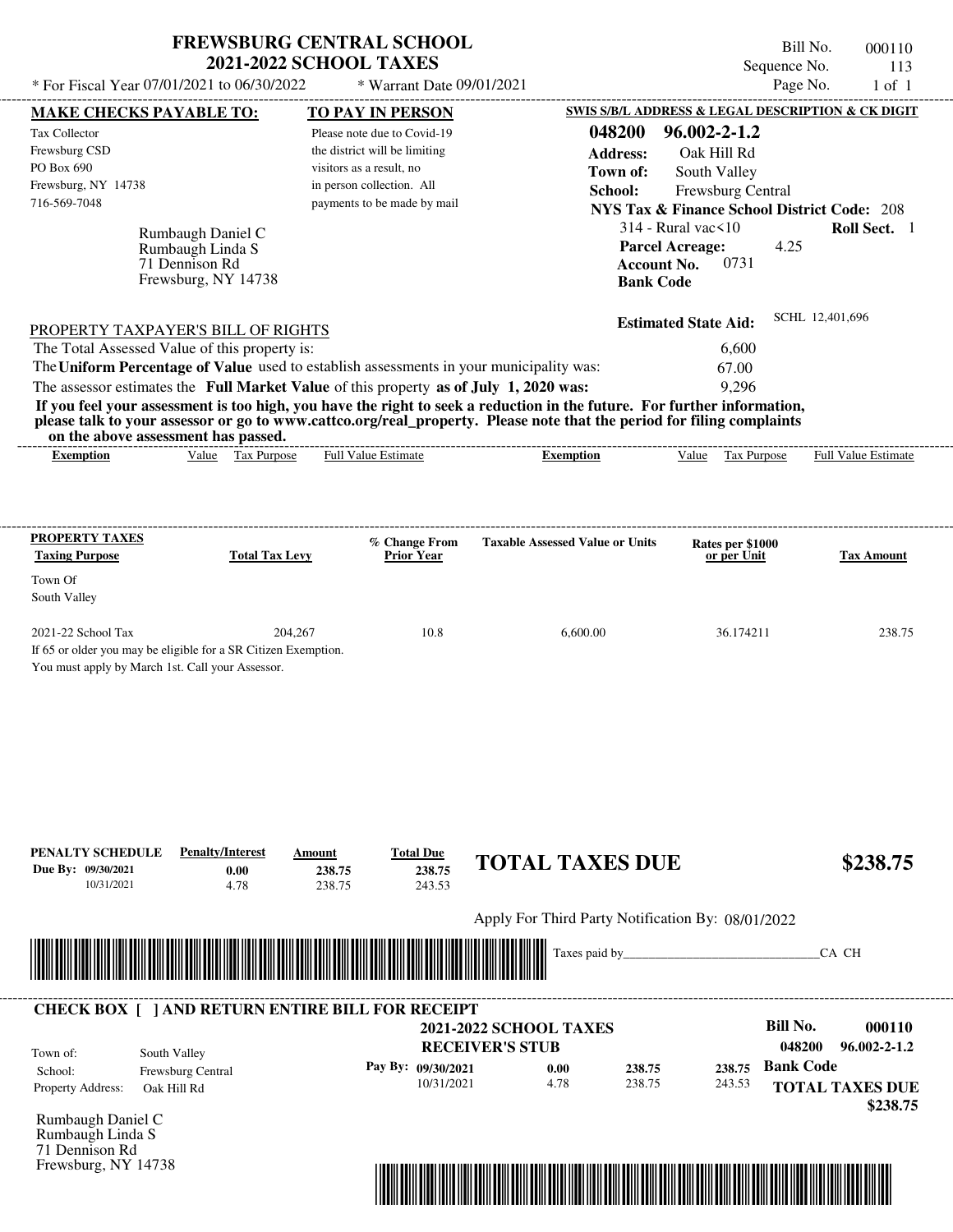| <b>FREWSBURG CENTRAL SCHOOL</b> |
|---------------------------------|
| <b>2021-2022 SCHOOL TAXES</b>   |

Bill No. 000111 Sequence No. 114<br>Page No. 1 of 1

| * For Fiscal Year 07/01/2021 to 06/30/2022                                                                                                                                                                                           |                       | * Warrant Date 09/01/2021                             |                                                      |                                                                              | Page No.               | $1$ of $1$                 |
|--------------------------------------------------------------------------------------------------------------------------------------------------------------------------------------------------------------------------------------|-----------------------|-------------------------------------------------------|------------------------------------------------------|------------------------------------------------------------------------------|------------------------|----------------------------|
| <b>MAKE CHECKS PAYABLE TO:</b>                                                                                                                                                                                                       |                       | <b>TO PAY IN PERSON</b>                               |                                                      | SWIS S/B/L ADDRESS & LEGAL DESCRIPTION & CK DIGIT                            |                        |                            |
| <b>Tax Collector</b>                                                                                                                                                                                                                 |                       | Please note due to Covid-19                           | 048200                                               | 96.002-2-20.1                                                                |                        |                            |
| Frewsburg CSD                                                                                                                                                                                                                        |                       | the district will be limiting                         | <b>Address:</b>                                      | 71 Dennison Rd                                                               |                        |                            |
| PO Box 690<br>Frewsburg, NY 14738                                                                                                                                                                                                    |                       | visitors as a result, no<br>in person collection. All | Town of:                                             | South Valley                                                                 |                        |                            |
| 716-569-7048                                                                                                                                                                                                                         |                       | payments to be made by mail                           | School:                                              | Frewsburg Central                                                            |                        |                            |
|                                                                                                                                                                                                                                      |                       |                                                       |                                                      | <b>NYS Tax &amp; Finance School District Code: 208</b><br>210 - 1 Family Res |                        | Roll Sect. 1               |
| Rumbaugh Daniel C                                                                                                                                                                                                                    |                       |                                                       |                                                      | <b>Parcel Acreage:</b>                                                       | 3.90                   |                            |
| Rumbaugh Linda<br>71 Dennison Rd                                                                                                                                                                                                     |                       |                                                       |                                                      | <b>Account No.</b><br>0082                                                   |                        |                            |
| Frewsburg, NY 14738-9779                                                                                                                                                                                                             |                       |                                                       | <b>Bank Code</b>                                     |                                                                              |                        |                            |
|                                                                                                                                                                                                                                      |                       |                                                       |                                                      |                                                                              | SCHL 12,401,696        |                            |
| PROPERTY TAXPAYER'S BILL OF RIGHTS                                                                                                                                                                                                   |                       |                                                       |                                                      | <b>Estimated State Aid:</b>                                                  |                        |                            |
| The Total Assessed Value of this property is:<br>The Uniform Percentage of Value used to establish assessments in your municipality was:                                                                                             |                       |                                                       |                                                      | 87,300                                                                       |                        |                            |
| The assessor estimates the Full Market Value of this property as of July 1, 2020 was:                                                                                                                                                |                       |                                                       |                                                      | 67.00<br>122,958                                                             |                        |                            |
| If you feel your assessment is too high, you have the right to seek a reduction in the future. For further information,                                                                                                              |                       |                                                       |                                                      |                                                                              |                        |                            |
| please talk to your assessor or go to www.cattco.org/real_property. Please note that the period for filing complaints<br>on the above assessment has passed.                                                                         |                       |                                                       |                                                      |                                                                              |                        |                            |
| <b>Exemption</b>                                                                                                                                                                                                                     | Value Tax Purpose     | Full Value Estimate                                   | --------------------------------<br><b>Exemption</b> | Value Tax Purpose                                                            |                        | <b>Full Value Estimate</b> |
| Enh Star<br>50,200 SCHOOL<br>(See Note)                                                                                                                                                                                              |                       | 74,925                                                |                                                      |                                                                              |                        |                            |
|                                                                                                                                                                                                                                      |                       |                                                       |                                                      |                                                                              |                        |                            |
| <b>PROPERTY TAXES</b>                                                                                                                                                                                                                |                       | % Change From                                         | <b>Taxable Assessed Value or Units</b>               | Rates per \$1000                                                             |                        |                            |
| <b>Taxing Purpose</b>                                                                                                                                                                                                                | <b>Total Tax Levy</b> | <b>Prior Year</b>                                     | (before accounting for STAR)                         | or per Unit                                                                  |                        | <b>Tax Amount</b>          |
| Town Of<br>South Valley                                                                                                                                                                                                              |                       |                                                       |                                                      |                                                                              |                        |                            |
| 2021-22 School Tax                                                                                                                                                                                                                   | 204,267               | 10.8                                                  | 87,300.00                                            | 36.174211                                                                    |                        | 3,158.01                   |
| If 65 or older you may be eligible for a SR Citizen Exemption.                                                                                                                                                                       |                       |                                                       |                                                      |                                                                              |                        |                            |
| You must apply by March 1st. Call your Assessor.                                                                                                                                                                                     |                       |                                                       |                                                      |                                                                              |                        |                            |
|                                                                                                                                                                                                                                      |                       |                                                       |                                                      |                                                                              |                        |                            |
|                                                                                                                                                                                                                                      |                       |                                                       |                                                      |                                                                              |                        |                            |
| Your tax savings this year resulting from the New York State School Tax Relief (STAR) program is:                                                                                                                                    |                       |                                                       |                                                      |                                                                              |                        | \$1,574.00                 |
| Note: This year's STAR exemption benefit cannot exceed last year's benefit.<br>Property description(s): $54 \quad 01 \quad 09$                                                                                                       |                       |                                                       |                                                      |                                                                              |                        |                            |
| <b>PENALTY SCHEDULE</b> Penalty/Interest                                                                                                                                                                                             | Amount                | <b>Total Due</b>                                      | <b>TOTAL TAXES DUE</b>                               |                                                                              |                        |                            |
| Due By: 09/30/2021<br>0.00                                                                                                                                                                                                           | 1,584.01              | 1,584.01                                              |                                                      |                                                                              |                        | \$1,584.01                 |
| 10/31/2021<br>31.68                                                                                                                                                                                                                  | 1,584.01              | 1,615.69                                              |                                                      |                                                                              |                        |                            |
|                                                                                                                                                                                                                                      |                       |                                                       | Apply For Third Party Notification By: 08/01/2022    |                                                                              |                        |                            |
| <u> Indian American State of Barbara and The Barbara and The Barbara and The Barbara and The Barbara and The Barbara and The Barbara and The Barbara and The Barbara and The Barbara and The Barbara and The Barbara and The Bar</u> |                       |                                                       |                                                      |                                                                              | CA CH                  |                            |
|                                                                                                                                                                                                                                      |                       |                                                       |                                                      |                                                                              |                        |                            |
| <b>CHECK BOX [ ] AND RETURN ENTIRE BILL FOR RECEIPT</b>                                                                                                                                                                              |                       |                                                       |                                                      |                                                                              |                        |                            |
|                                                                                                                                                                                                                                      |                       |                                                       | <b>2021-2022 SCHOOL TAXES</b>                        |                                                                              | <b>Bill No.</b>        | 000111                     |
| South Valley<br>Town of:                                                                                                                                                                                                             |                       |                                                       | <b>RECEIVER'S STUB</b>                               |                                                                              | 048200                 | $96.002 - 2 - 20.1$        |
| School:<br>Frewsburg Central                                                                                                                                                                                                         |                       | Pay By: 09/30/2021                                    | 0.00<br>1,584.01                                     | 1,584.01                                                                     | <b>Bank Code</b>       |                            |
| Property Address:<br>71 Dennison Rd                                                                                                                                                                                                  |                       | 10/31/2021                                            | 31.68<br>1,584.01                                    | 1,615.69                                                                     | <b>TOTAL TAXES DUE</b> |                            |
| Rumbaugh Daniel C                                                                                                                                                                                                                    |                       |                                                       |                                                      |                                                                              |                        | \$1,584.01                 |
| Rumbaugh Linda                                                                                                                                                                                                                       |                       |                                                       |                                                      |                                                                              |                        |                            |
| 71 Dennison Rd<br>Frewsburg, NY 14738-9779                                                                                                                                                                                           |                       |                                                       |                                                      |                                                                              |                        |                            |
|                                                                                                                                                                                                                                      |                       |                                                       |                                                      |                                                                              |                        |                            |
|                                                                                                                                                                                                                                      |                       |                                                       |                                                      |                                                                              |                        |                            |
|                                                                                                                                                                                                                                      |                       |                                                       |                                                      |                                                                              |                        |                            |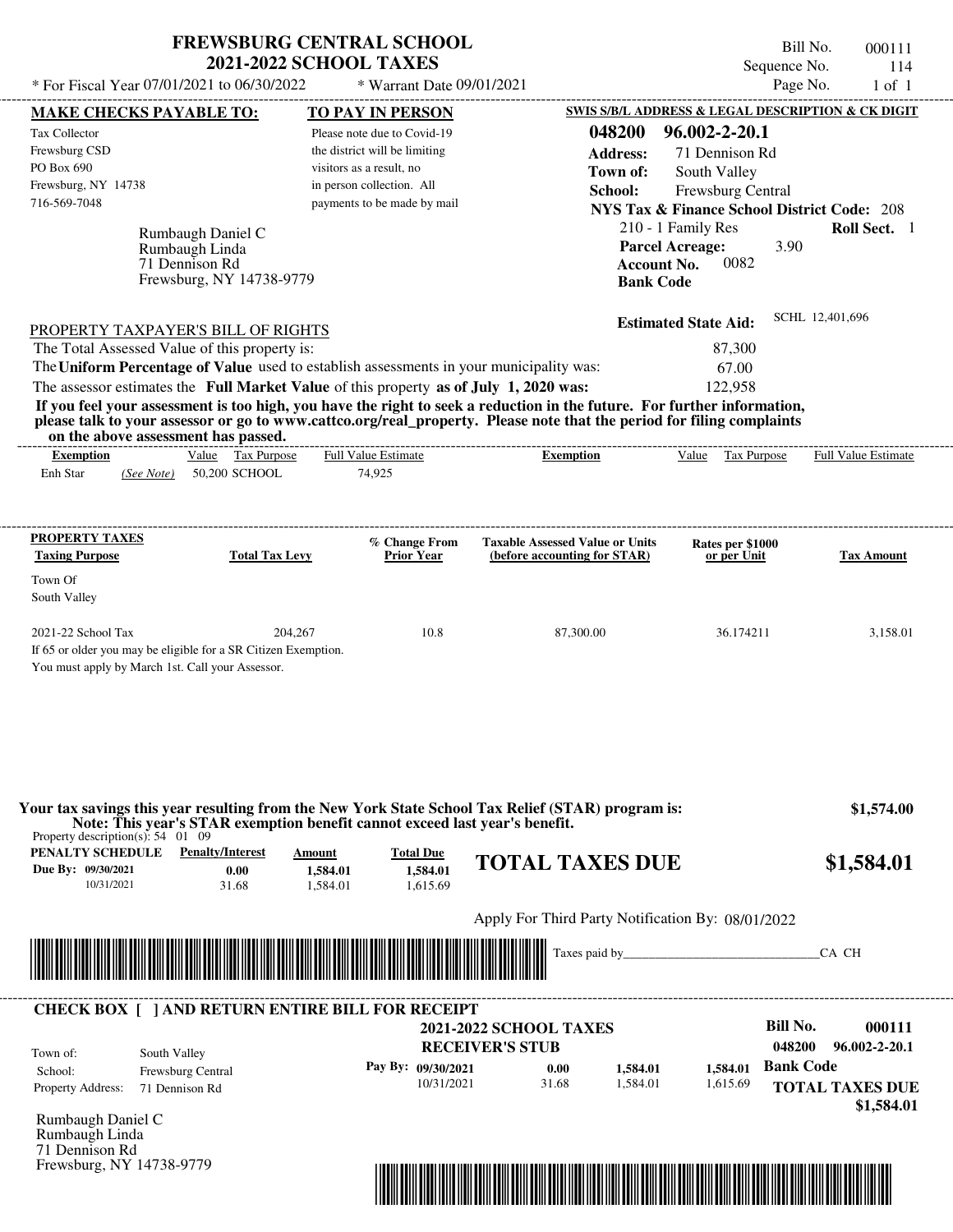| * For Fiscal Year 07/01/2021 to 06/30/2022                                                                                                                                                                                                                              | <b>FREWSBURG CENTRAL SCHOOL</b>                                           | <b>2021-2022 SCHOOL TAXES</b>                                                                                                                                                   | * Warrant Date 09/01/2021                                  |                                                                                                                                                                                                                                                  |                                                                                                                                                                                                                                            | Bill No.<br>000112<br>Sequence No.<br>115<br>Page No.<br>$1$ of $1$                                          |
|-------------------------------------------------------------------------------------------------------------------------------------------------------------------------------------------------------------------------------------------------------------------------|---------------------------------------------------------------------------|---------------------------------------------------------------------------------------------------------------------------------------------------------------------------------|------------------------------------------------------------|--------------------------------------------------------------------------------------------------------------------------------------------------------------------------------------------------------------------------------------------------|--------------------------------------------------------------------------------------------------------------------------------------------------------------------------------------------------------------------------------------------|--------------------------------------------------------------------------------------------------------------|
| MAKE CHECKS PAYABLE TO:                                                                                                                                                                                                                                                 |                                                                           |                                                                                                                                                                                 |                                                            |                                                                                                                                                                                                                                                  |                                                                                                                                                                                                                                            | SWIS S/B/L ADDRESS & LEGAL DESCRIPTION & CK DIGIT                                                            |
| Tax Collector<br>Frewsburg CSD<br>PO Box 690<br>Frewsburg, NY 14738<br>716-569-7048                                                                                                                                                                                     | Samuelson Brian<br>838 Lisle Rd<br>Owego, NY 13827                        | <b>TO PAY IN PERSON</b><br>Please note due to Covid-19<br>the district will be limiting<br>visitors as a result, no<br>in person collection. All<br>payments to be made by mail |                                                            | 048200<br><b>Address:</b><br>Town of:<br>School:                                                                                                                                                                                                 | 96.002-2-17<br>Oak Hill Rd (Off)<br>South Valley<br>Frewsburg Central<br><b>NYS Tax &amp; Finance School District Code: 208</b><br>$314$ - Rural vac $\leq 10$<br><b>Parcel Acreage:</b><br>0076<br><b>Account No.</b><br><b>Bank Code</b> | Roll Sect. 1<br>3.65                                                                                         |
| PROPERTY TAXPAYER'S BILL OF RIGHTS<br>The Total Assessed Value of this property is:<br>The Uniform Percentage of Value used to establish assessments in your municipality was:<br>The assessor estimates the Full Market Value of this property as of July 1, 2020 was: | on the above assessment has passed.                                       |                                                                                                                                                                                 |                                                            | If you feel your assessment is too high, you have the right to seek a reduction in the future. For further information,<br>please talk to your assessor or go to www.cattco.org/real_property. Please note that the period for filing complaints | <b>Estimated State Aid:</b><br>2,900<br>67.00<br>4.085                                                                                                                                                                                     | SCHL 12,401,696                                                                                              |
| <b>Exemption</b>                                                                                                                                                                                                                                                        | Value Tax Purpose                                                         | Full Value Estimate                                                                                                                                                             |                                                            | <b>Exemption</b>                                                                                                                                                                                                                                 | Value Tax Purpose                                                                                                                                                                                                                          | Full Value Estimate                                                                                          |
| Town Of<br>South Valley<br>2021-22 School Tax<br>You must apply by March 1st. Call your Assessor.                                                                                                                                                                       | 204,267<br>If 65 or older you may be eligible for a SR Citizen Exemption. |                                                                                                                                                                                 | 10.8                                                       | 2,900.00                                                                                                                                                                                                                                         | 36.174211                                                                                                                                                                                                                                  | 104.91                                                                                                       |
| Property description(s): $54$ 01 09<br>PENALTY SCHEDULE<br>Due By: 09/30/2021<br>10/31/2021                                                                                                                                                                             | <b>Penalty/Interest</b><br>0.00<br>2.10                                   | Amount<br>104.91<br>104.91                                                                                                                                                      | <b>Total Due</b><br>104.91<br>107.01                       | <b>TOTAL TAXES DUE</b>                                                                                                                                                                                                                           |                                                                                                                                                                                                                                            | \$104.91                                                                                                     |
|                                                                                                                                                                                                                                                                         |                                                                           |                                                                                                                                                                                 |                                                            | Apply For Third Party Notification By: 08/01/2022                                                                                                                                                                                                |                                                                                                                                                                                                                                            |                                                                                                              |
|                                                                                                                                                                                                                                                                         |                                                                           |                                                                                                                                                                                 |                                                            | Taxes paid by                                                                                                                                                                                                                                    |                                                                                                                                                                                                                                            | CA CH                                                                                                        |
| <b>CHECK BOX [ ] AND RETURN ENTIRE BILL FOR RECEIPT</b><br>Town of:<br>School:<br>Property Address:<br>Samuelson Brian<br>838 Lisle Rd<br>Owego, NY 13827                                                                                                               | South Valley<br>Frewsburg Central<br>Oak Hill Rd (Off)                    |                                                                                                                                                                                 | <b>RECEIVER'S STUB</b><br>Pay By: 09/30/2021<br>10/31/2021 | <b>2021-2022 SCHOOL TAXES</b><br>0.00<br>104.91<br>2.10<br>104.91                                                                                                                                                                                | 104.91<br>107.01                                                                                                                                                                                                                           | <b>Bill No.</b><br>000112<br>048200<br>96.002-2-17<br><b>Bank Code</b><br><b>TOTAL TAXES DUE</b><br>\$104.91 |

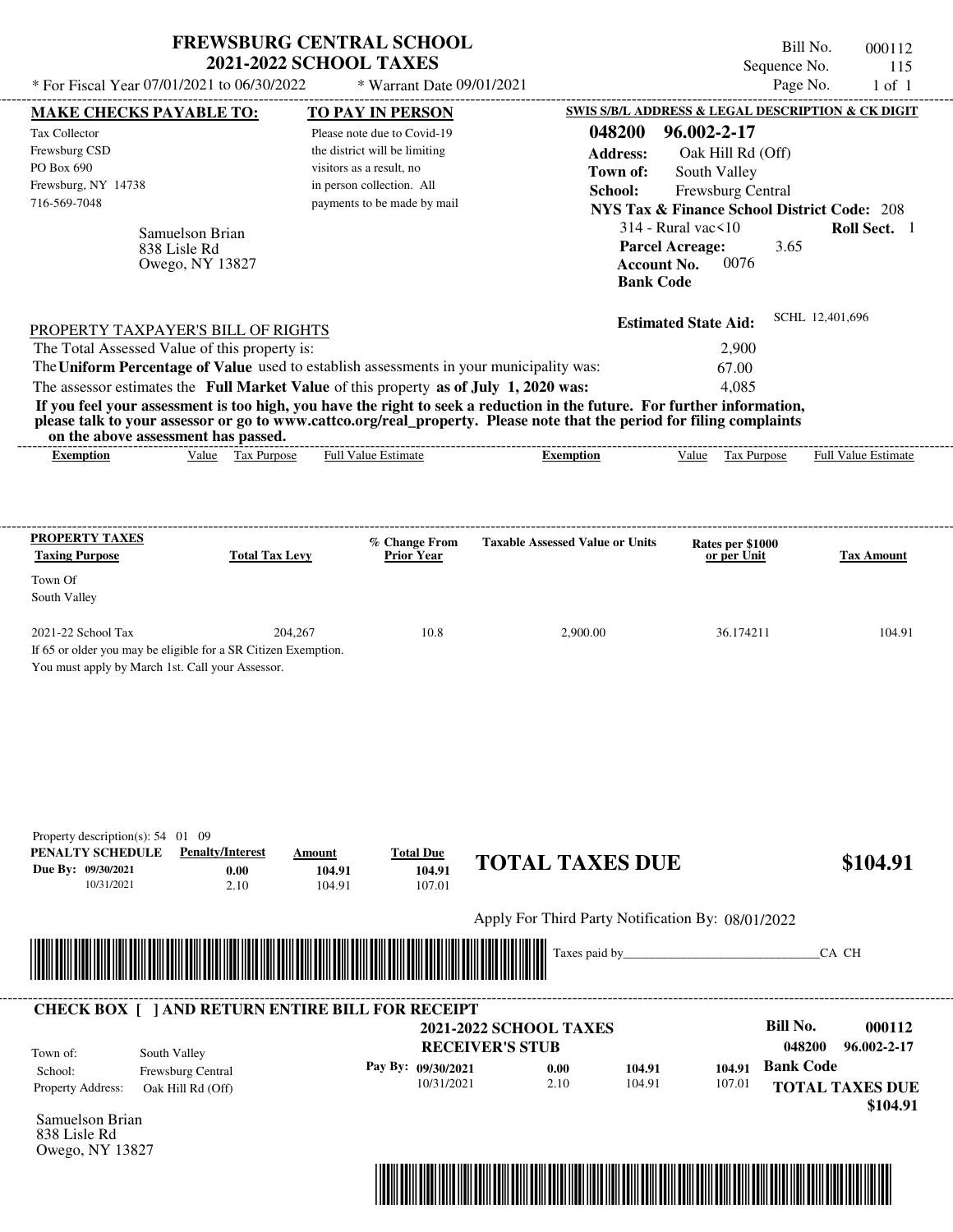|                                                                                                                                                                                                                                                  | <b>FREWSBURG CENTRAL SCHOOL</b><br><b>2021-2022 SCHOOL TAXES</b> |                                                   |                                                        | Bill No.<br>000113           |
|--------------------------------------------------------------------------------------------------------------------------------------------------------------------------------------------------------------------------------------------------|------------------------------------------------------------------|---------------------------------------------------|--------------------------------------------------------|------------------------------|
| * For Fiscal Year 07/01/2021 to 06/30/2022                                                                                                                                                                                                       | * Warrant Date 09/01/2021                                        |                                                   | Sequence No.<br>Page No.                               | 116<br>$1$ of $1$            |
|                                                                                                                                                                                                                                                  |                                                                  |                                                   |                                                        |                              |
| <b>MAKE CHECKS PAYABLE TO:</b>                                                                                                                                                                                                                   | <b>TO PAY IN PERSON</b>                                          |                                                   | SWIS S/B/L ADDRESS & LEGAL DESCRIPTION & CK DIGIT      |                              |
| Tax Collector                                                                                                                                                                                                                                    | Please note due to Covid-19                                      | 048200                                            | $96.002 - 2 - 1.3$                                     |                              |
| Frewsburg CSD<br>PO Box 690                                                                                                                                                                                                                      | the district will be limiting                                    | <b>Address:</b>                                   | Oak Hill Rd                                            |                              |
|                                                                                                                                                                                                                                                  | visitors as a result, no<br>in person collection. All            | Town of:                                          | South Valley                                           |                              |
| Frewsburg, NY 14738<br>716-569-7048                                                                                                                                                                                                              | payments to be made by mail                                      | School:                                           | Frewsburg Central                                      |                              |
|                                                                                                                                                                                                                                                  |                                                                  |                                                   | <b>NYS Tax &amp; Finance School District Code: 208</b> |                              |
| Sandberg Douglas P                                                                                                                                                                                                                               |                                                                  |                                                   | 240 - Rural res                                        | Roll Sect. 1                 |
| 1080 Dennison Rd                                                                                                                                                                                                                                 |                                                                  |                                                   | 8.80<br><b>Parcel Acreage:</b>                         |                              |
| Frewsburg, NY 14738                                                                                                                                                                                                                              |                                                                  | <b>Account No.</b><br><b>Bank Code</b>            | 0732                                                   |                              |
|                                                                                                                                                                                                                                                  |                                                                  |                                                   |                                                        |                              |
| PROPERTY TAXPAYER'S BILL OF RIGHTS                                                                                                                                                                                                               |                                                                  |                                                   | <b>Estimated State Aid:</b>                            | SCHL 12,401,696              |
| The Total Assessed Value of this property is:                                                                                                                                                                                                    |                                                                  |                                                   | 85,100                                                 |                              |
| The Uniform Percentage of Value used to establish assessments in your municipality was:                                                                                                                                                          |                                                                  |                                                   | 67.00                                                  |                              |
| The assessor estimates the Full Market Value of this property as of July 1, 2020 was:                                                                                                                                                            |                                                                  |                                                   | 119,859                                                |                              |
| If you feel your assessment is too high, you have the right to seek a reduction in the future. For further information,<br>please talk to your assessor or go to www.cattco.org/real_property. Please note that the period for filing complaints |                                                                  |                                                   |                                                        |                              |
| on the above assessment has passed.                                                                                                                                                                                                              |                                                                  |                                                   |                                                        |                              |
| Value Tax Purpose<br><b>Exemption</b>                                                                                                                                                                                                            | <b>Full Value Estimate</b>                                       | <b>Exemption</b>                                  | Value Tax Purpose                                      | Full Value Estimate          |
| <b>Bas Star</b><br>21,300 SCHOOL<br>(See Note)                                                                                                                                                                                                   | 31,791                                                           |                                                   |                                                        |                              |
|                                                                                                                                                                                                                                                  |                                                                  |                                                   |                                                        |                              |
| <b>PROPERTY TAXES</b>                                                                                                                                                                                                                            |                                                                  | <b>Taxable Assessed Value or Units</b>            |                                                        |                              |
| <b>Taxing Purpose</b><br><b>Total Tax Levy</b>                                                                                                                                                                                                   | % Change From<br><b>Prior Year</b>                               | (before accounting for STAR)                      | Rates per \$1000<br>or per Unit                        | <b>Tax Amount</b>            |
| Town Of                                                                                                                                                                                                                                          |                                                                  |                                                   |                                                        |                              |
| South Valley                                                                                                                                                                                                                                     |                                                                  |                                                   |                                                        |                              |
|                                                                                                                                                                                                                                                  |                                                                  |                                                   |                                                        |                              |
| 2021-22 School Tax<br>204,267                                                                                                                                                                                                                    | 10.8                                                             | 85,100.00                                         | 36.174211                                              | 3,078.43                     |
| If 65 or older you may be eligible for a SR Citizen Exemption.                                                                                                                                                                                   |                                                                  |                                                   |                                                        |                              |
| You must apply by March 1st. Call your Assessor.                                                                                                                                                                                                 |                                                                  |                                                   |                                                        |                              |
|                                                                                                                                                                                                                                                  |                                                                  |                                                   |                                                        |                              |
|                                                                                                                                                                                                                                                  |                                                                  |                                                   |                                                        |                              |
|                                                                                                                                                                                                                                                  |                                                                  |                                                   |                                                        |                              |
| Your tax savings this year resulting from the New York State School Tax Relief (STAR) program is:                                                                                                                                                |                                                                  |                                                   |                                                        | \$733.00                     |
| Note: This year's STAR exemption benefit cannot exceed last year's benefit.<br>Property description(s): $54\,$ 01 09                                                                                                                             |                                                                  |                                                   |                                                        |                              |
| <b>PENALTY SCHEDULE</b> Penalty/Interest                                                                                                                                                                                                         | <b>Total Due</b><br>Amount                                       |                                                   |                                                        |                              |
| Due By: 09/30/2021<br>0.00                                                                                                                                                                                                                       | 2,345.43<br>2,345.43                                             | <b>TOTAL TAXES DUE</b>                            |                                                        | \$2,345.43                   |
| 10/31/2021<br>46.91                                                                                                                                                                                                                              | 2,392.34<br>2,345.43                                             |                                                   |                                                        |                              |
|                                                                                                                                                                                                                                                  |                                                                  | Apply For Third Party Notification By: 08/01/2022 |                                                        |                              |
|                                                                                                                                                                                                                                                  |                                                                  |                                                   |                                                        |                              |
|                                                                                                                                                                                                                                                  |                                                                  |                                                   | Taxes paid by                                          | CA CH                        |
|                                                                                                                                                                                                                                                  |                                                                  |                                                   |                                                        |                              |
| <b>CHECK BOX [ ] AND RETURN ENTIRE BILL FOR RECEIPT</b>                                                                                                                                                                                          |                                                                  |                                                   |                                                        |                              |
|                                                                                                                                                                                                                                                  |                                                                  | <b>2021-2022 SCHOOL TAXES</b>                     | <b>Bill No.</b>                                        | 000113                       |
| South Valley<br>Town of:                                                                                                                                                                                                                         |                                                                  | <b>RECEIVER'S STUB</b>                            |                                                        | 048200<br>$96.002 - 2 - 1.3$ |
| Frewsburg Central<br>School:                                                                                                                                                                                                                     | Pay By: 09/30/2021                                               | 0.00<br>2,345.43                                  | <b>Bank Code</b><br>2,345.43                           |                              |
| Property Address:<br>Oak Hill Rd                                                                                                                                                                                                                 | 10/31/2021                                                       | 46.91<br>2,345.43                                 | 2,392.34                                               | <b>TOTAL TAXES DUE</b>       |
| Sandberg Douglas P                                                                                                                                                                                                                               |                                                                  |                                                   |                                                        | \$2,345.43                   |
|                                                                                                                                                                                                                                                  |                                                                  |                                                   |                                                        |                              |

Sandberg Douglas P 1080 Dennison Rd Frewsburg, NY 14738

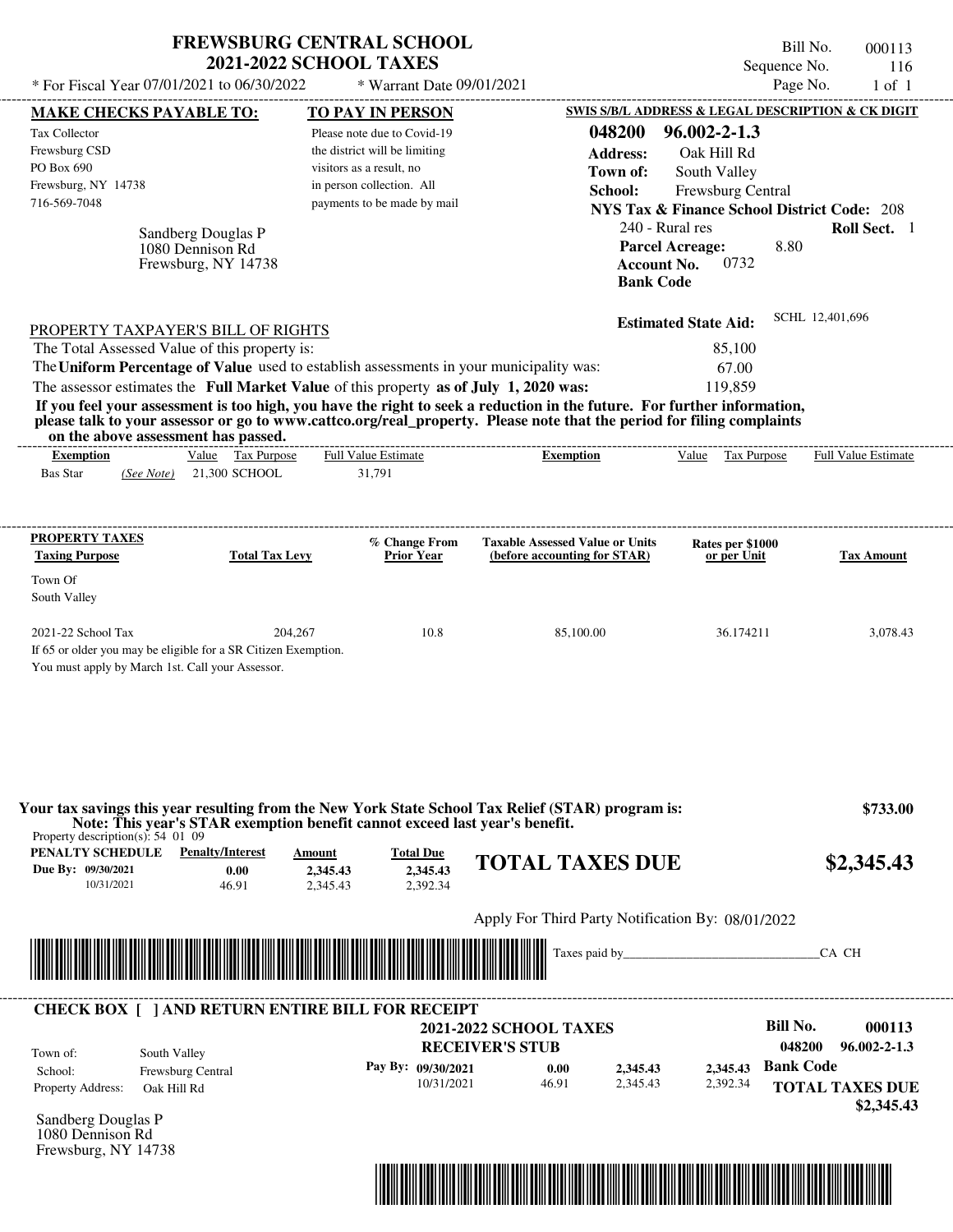## **FREWSBURG CENTRAL SCHOOL 2021-2022 SCHOOL TAXES**

Bill No. 000114 Sequence No. 117<br>Page No. 1 of 1

| * For Fiscal Year 07/01/2021 to 06/30/2022                                                                                               |                                                    | * Warrant Date 09/01/2021                                    |                                                                                                                                                                                                                                                                      |                                                                                             | Page No.<br>$1$ of $1$             |
|------------------------------------------------------------------------------------------------------------------------------------------|----------------------------------------------------|--------------------------------------------------------------|----------------------------------------------------------------------------------------------------------------------------------------------------------------------------------------------------------------------------------------------------------------------|---------------------------------------------------------------------------------------------|------------------------------------|
| <b>MAKE CHECKS PAYABLE TO:</b>                                                                                                           |                                                    | <b>TO PAY IN PERSON</b>                                      |                                                                                                                                                                                                                                                                      | SWIS S/B/L ADDRESS & LEGAL DESCRIPTION & CK DIGIT                                           |                                    |
| Tax Collector<br>Frewsburg CSD                                                                                                           |                                                    | Please note due to Covid-19<br>the district will be limiting | 048200                                                                                                                                                                                                                                                               | 105.002-1-1.32                                                                              |                                    |
| PO Box 690                                                                                                                               |                                                    | visitors as a result, no                                     | <b>Address:</b>                                                                                                                                                                                                                                                      | Gurnsey Hollow Rd                                                                           |                                    |
| Frewsburg, NY 14738                                                                                                                      |                                                    | in person collection. All                                    | Town of:                                                                                                                                                                                                                                                             | South Valley                                                                                |                                    |
| 716-569-7048                                                                                                                             |                                                    | payments to be made by mail                                  | School:                                                                                                                                                                                                                                                              | Frewsburg Central<br><b>NYS Tax &amp; Finance School District Code: 208</b>                 |                                    |
| Schwanekamp<br>5498 Stilwell Rd                                                                                                          | Sawmill Run Prop Owners Assoc<br>Hamburg, NY 14075 |                                                              | <b>Bank Code</b>                                                                                                                                                                                                                                                     | $314$ - Rural vac $\leq 10$<br><b>Parcel Acreage:</b><br>3.35<br><b>Account No.</b><br>0662 | Roll Sect. 1                       |
| PROPERTY TAXPAYER'S BILL OF RIGHTS                                                                                                       |                                                    |                                                              |                                                                                                                                                                                                                                                                      | <b>Estimated State Aid:</b>                                                                 | SCHL 12,401,696                    |
| The Total Assessed Value of this property is:                                                                                            |                                                    |                                                              |                                                                                                                                                                                                                                                                      | 5,900                                                                                       |                                    |
| The Uniform Percentage of Value used to establish assessments in your municipality was:                                                  |                                                    |                                                              |                                                                                                                                                                                                                                                                      | 67.00                                                                                       |                                    |
| on the above assessment has passed.<br><b>Exemption</b>                                                                                  | Value Tax Purpose                                  | <b>Full Value Estimate</b>                                   | If you feel your assessment is too high, you have the right to seek a reduction in the future. For further information,<br>please talk to your assessor or go to www.cattco.org/real_property. Please note that the period for filing complaints<br><b>Exemption</b> | <b>Tax Purpose</b><br>Value                                                                 | Full Value Estimate                |
| <b>PROPERTY TAXES</b><br><b>Taxing Purpose</b>                                                                                           | <b>Total Tax Levy</b>                              | % Change From<br><b>Prior Year</b>                           | <b>Taxable Assessed Value or Units</b>                                                                                                                                                                                                                               | Rates per \$1000<br>or per Unit                                                             | <b>Tax Amount</b>                  |
| Town Of                                                                                                                                  |                                                    |                                                              |                                                                                                                                                                                                                                                                      |                                                                                             |                                    |
| South Valley                                                                                                                             |                                                    |                                                              |                                                                                                                                                                                                                                                                      |                                                                                             |                                    |
| 2021-22 School Tax<br>If 65 or older you may be eligible for a SR Citizen Exemption.<br>You must apply by March 1st. Call your Assessor. | 204.267                                            | 10.8                                                         | 5,900.00                                                                                                                                                                                                                                                             | 36.174211                                                                                   | 213.43                             |
| Property description(s): 51 01 09<br>PENALTY SCHEDULE<br>Due By: 09/30/2021<br>10/31/2021                                                | <b>Penalty/Interest</b><br>Amount<br>0.00<br>4.27  | <b>Total Due</b><br>213.43<br>213.43<br>213.43<br>217.70     | <b>TOTAL TAXES DUE</b>                                                                                                                                                                                                                                               |                                                                                             | \$213.43                           |
|                                                                                                                                          |                                                    |                                                              | Apply For Third Party Notification By: 08/01/2022                                                                                                                                                                                                                    |                                                                                             |                                    |
|                                                                                                                                          |                                                    |                                                              | Taxes paid by_                                                                                                                                                                                                                                                       |                                                                                             | CA CH                              |
| <b>CHECK BOX [ ] AND RETURN ENTIRE BILL FOR RECEIPT</b>                                                                                  |                                                    |                                                              |                                                                                                                                                                                                                                                                      |                                                                                             |                                    |
| South Valley<br>Town of:                                                                                                                 |                                                    |                                                              | <b>2021-2022 SCHOOL TAXES</b><br><b>RECEIVER'S STUB</b>                                                                                                                                                                                                              | <b>Bill No.</b><br>048200                                                                   | 000114<br>105.002-1-1.32           |
| Frewsburg Central<br>School:                                                                                                             |                                                    | Pay By: 09/30/2021                                           | 0.00<br>213.43                                                                                                                                                                                                                                                       | 213.43                                                                                      | <b>Bank Code</b>                   |
| Property Address:<br>Gurnsey Hollow Rd                                                                                                   |                                                    | 10/31/2021                                                   | 4.27<br>213.43                                                                                                                                                                                                                                                       | 217.70                                                                                      | <b>TOTAL TAXES DUE</b><br>\$213.43 |
| Sawmill Run Prop Owners Assoc<br>Schwanekamp<br>5498 Stilwell Rd<br>Hamburg, NY 14075                                                    |                                                    |                                                              |                                                                                                                                                                                                                                                                      |                                                                                             |                                    |

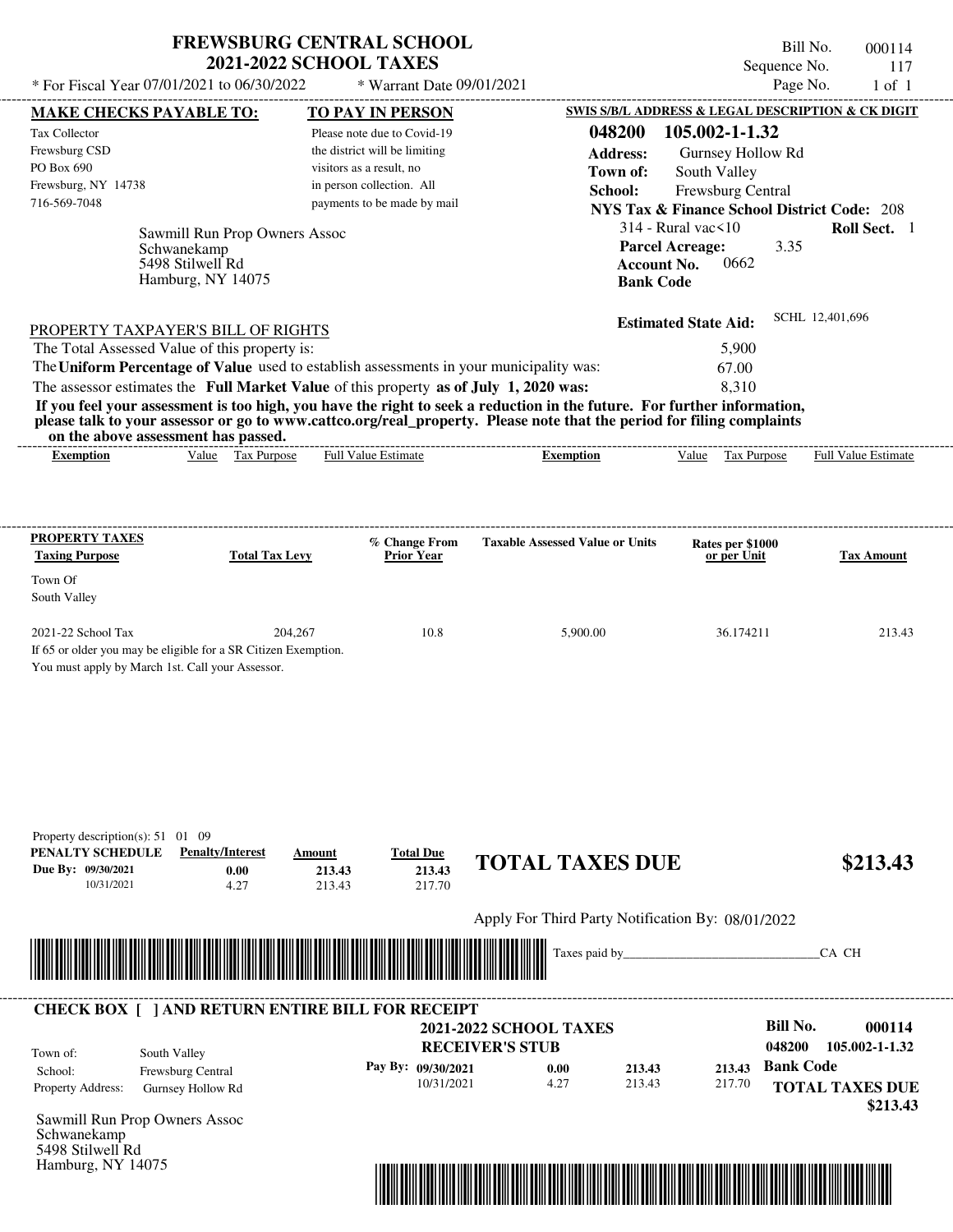| <b>FREWSBURG CENTRAL SCHOOL</b> |
|---------------------------------|
| <b>2021-2022 SCHOOL TAXES</b>   |

Bill No. 000115 Sequence No. 118

| * For Fiscal Year 07/01/2021 to 06/30/2022                                                                                                                                                                                                                                                                                                                                       |                                                | * Warrant Date 09/01/2021                             |                                                         |                                                                           | Page No.<br>$1$ of $1$                                 |
|----------------------------------------------------------------------------------------------------------------------------------------------------------------------------------------------------------------------------------------------------------------------------------------------------------------------------------------------------------------------------------|------------------------------------------------|-------------------------------------------------------|---------------------------------------------------------|---------------------------------------------------------------------------|--------------------------------------------------------|
| <b>MAKE CHECKS PAYABLE TO:</b>                                                                                                                                                                                                                                                                                                                                                   |                                                | <b>TO PAY IN PERSON</b>                               |                                                         |                                                                           | SWIS S/B/L ADDRESS & LEGAL DESCRIPTION & CK DIGIT      |
| Tax Collector                                                                                                                                                                                                                                                                                                                                                                    |                                                | Please note due to Covid-19                           | 048200                                                  | 105.002-1-1.23                                                            |                                                        |
| Frewsburg CSD                                                                                                                                                                                                                                                                                                                                                                    |                                                | the district will be limiting                         | <b>Address:</b>                                         | 5 Gurnsey Hollow Rd                                                       |                                                        |
| PO Box 690<br>Frewsburg, NY 14738                                                                                                                                                                                                                                                                                                                                                |                                                | visitors as a result, no<br>in person collection. All | Town of:                                                | South Valley                                                              |                                                        |
| 716-569-7048                                                                                                                                                                                                                                                                                                                                                                     |                                                | payments to be made by mail                           | School:                                                 | Frewsburg Central                                                         |                                                        |
|                                                                                                                                                                                                                                                                                                                                                                                  |                                                |                                                       |                                                         |                                                                           | <b>NYS Tax &amp; Finance School District Code: 208</b> |
| Schwanekamp Dale<br>Schwanekamp Kathleen<br>7012 Taylor Rd<br>Hamburg, NY 14075                                                                                                                                                                                                                                                                                                  |                                                |                                                       | <b>Bank Code</b>                                        | 312 - Vac w/imprv<br><b>Parcel Acreage:</b><br><b>Account No.</b><br>0652 | Roll Sect. 1<br>5.21                                   |
| PROPERTY TAXPAYER'S BILL OF RIGHTS                                                                                                                                                                                                                                                                                                                                               |                                                |                                                       |                                                         | <b>Estimated State Aid:</b>                                               | SCHL 12,401,696                                        |
| The Total Assessed Value of this property is:                                                                                                                                                                                                                                                                                                                                    |                                                |                                                       |                                                         | 7,800                                                                     |                                                        |
| The Uniform Percentage of Value used to establish assessments in your municipality was:                                                                                                                                                                                                                                                                                          |                                                |                                                       |                                                         | 67.00                                                                     |                                                        |
| The assessor estimates the Full Market Value of this property as of July 1, 2020 was:<br>If you feel your assessment is too high, you have the right to seek a reduction in the future. For further information,<br>please talk to your assessor or go to www.cattco.org/real_property. Please note that the period for filing complaints<br>on the above assessment has passed. |                                                |                                                       |                                                         | 10,986                                                                    |                                                        |
| Value Tax Purpose<br><b>Exemption</b>                                                                                                                                                                                                                                                                                                                                            |                                                | <b>Full Value Estimate</b>                            | <b>Exemption</b>                                        | Value Tax Purpose                                                         | <b>Full Value Estimate</b>                             |
| <b>PROPERTY TAXES</b>                                                                                                                                                                                                                                                                                                                                                            |                                                | % Change From                                         | <b>Taxable Assessed Value or Units</b>                  | Rates per \$1000                                                          |                                                        |
| <b>Taxing Purpose</b>                                                                                                                                                                                                                                                                                                                                                            | <b>Total Tax Levy</b>                          | <b>Prior Year</b>                                     |                                                         | or per Unit                                                               | <b>Tax Amount</b>                                      |
| Town Of                                                                                                                                                                                                                                                                                                                                                                          |                                                |                                                       |                                                         |                                                                           |                                                        |
| South Valley                                                                                                                                                                                                                                                                                                                                                                     |                                                |                                                       |                                                         |                                                                           |                                                        |
| 2021-22 School Tax<br>If 65 or older you may be eligible for a SR Citizen Exemption.<br>You must apply by March 1st. Call your Assessor.                                                                                                                                                                                                                                         | 204,267                                        | 10.8                                                  | 7,800.00                                                | 36.174211                                                                 | 282.16                                                 |
| Property description(s): $51 \quad 01 \quad 09$<br>PENALTY SCHEDULE<br><b>Penalty/Interest</b><br>Due By: 09/30/2021<br>0.00<br>10/31/2021<br>5.64                                                                                                                                                                                                                               | Guirnsey Sub Div<br>Amount<br>282.16<br>282.16 | Phase Ii<br><b>Total Due</b><br>282.16<br>287.80      | <b>TOTAL TAXES DUE</b>                                  |                                                                           | \$282.16                                               |
|                                                                                                                                                                                                                                                                                                                                                                                  |                                                |                                                       | Apply For Third Party Notification By: 08/01/2022       |                                                                           |                                                        |
|                                                                                                                                                                                                                                                                                                                                                                                  |                                                |                                                       | Taxes paid by_                                          |                                                                           | CA CH                                                  |
| <b>CHECK BOX [ ] AND RETURN ENTIRE BILL FOR RECEIPT</b>                                                                                                                                                                                                                                                                                                                          |                                                |                                                       |                                                         |                                                                           |                                                        |
| South Valley<br>Town of:                                                                                                                                                                                                                                                                                                                                                         |                                                |                                                       | <b>2021-2022 SCHOOL TAXES</b><br><b>RECEIVER'S STUB</b> |                                                                           | <b>Bill No.</b><br>000115<br>048200<br>105.002-1-1.23  |
| Frewsburg Central<br>School:<br><b>Property Address:</b><br>5 Gurnsey Hollow Rd                                                                                                                                                                                                                                                                                                  |                                                | Pay By: 09/30/2021<br>10/31/2021                      | 282.16<br>0.00<br>5.64<br>282.16                        | 282.16<br>287.80                                                          | <b>Bank Code</b><br><b>TOTAL TAXES DUE</b><br>\$282.16 |
| Schwanekamp Dale<br>Schwanekamp Kathleen<br>7012 Taylor Rd<br>Hamburg, NY 14075                                                                                                                                                                                                                                                                                                  |                                                |                                                       |                                                         |                                                                           |                                                        |

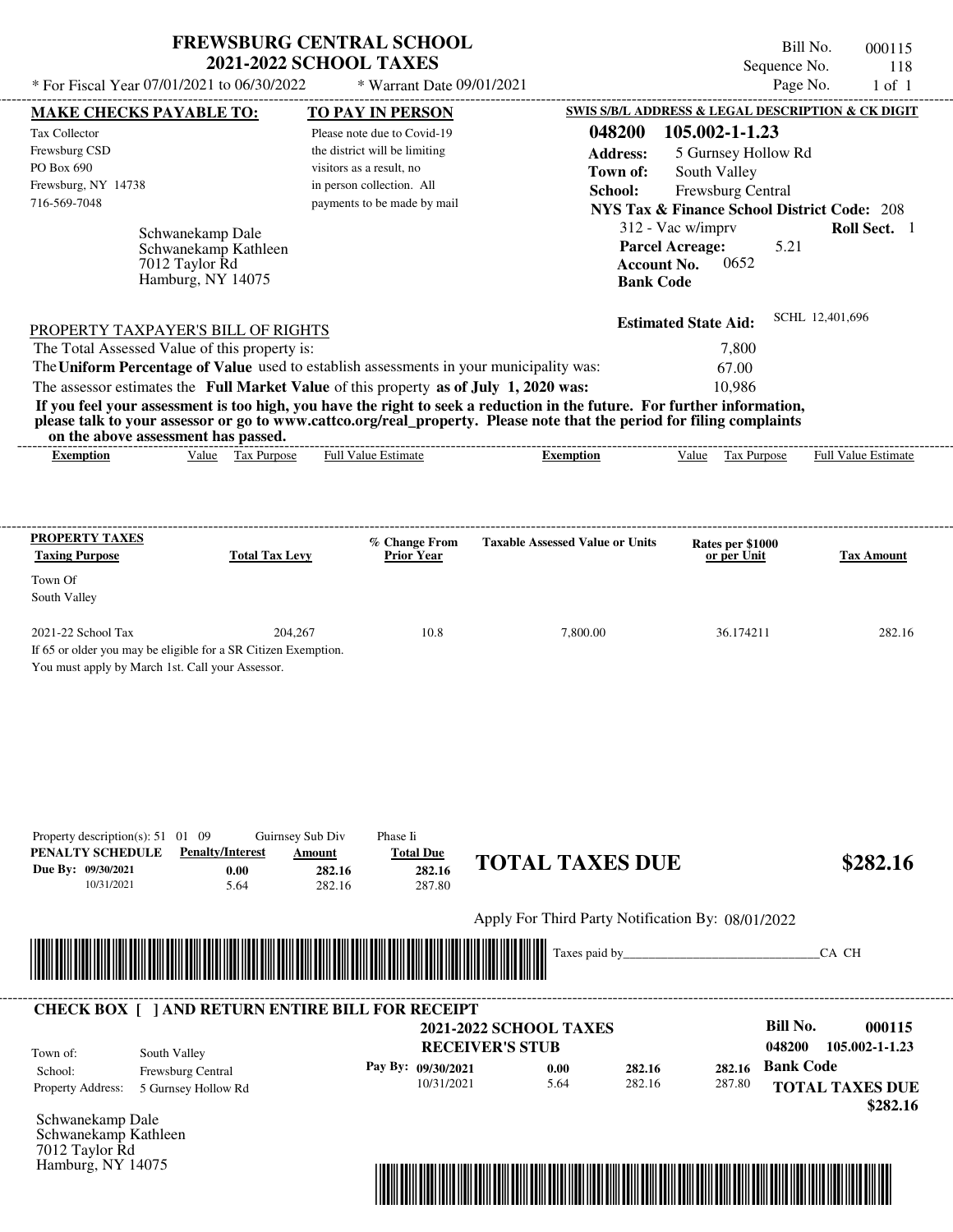| <b>FREWSBURG CENTRAL SCHOOL</b> |
|---------------------------------|
| <b>2021-2022 SCHOOL TAXES</b>   |

Bill No. 000116 Sequence No. 119  $*$  For Fiscal Year 07/01/2021 to 06/30/2022  $*$  Warrant Date 09/01/2021 Page No. 1 of 1

| <b>MAKE CHECKS PAYABLE TO:</b>                                                                                          |                                          |                          | <b>TO PAY IN PERSON</b>       |                                                   |                    |                                                        |                  | <b>SWIS S/B/L ADDRESS &amp; LEGAL DESCRIPTION &amp; CK DIGIT</b> |
|-------------------------------------------------------------------------------------------------------------------------|------------------------------------------|--------------------------|-------------------------------|---------------------------------------------------|--------------------|--------------------------------------------------------|------------------|------------------------------------------------------------------|
| Tax Collector                                                                                                           |                                          |                          | Please note due to Covid-19   |                                                   | 048200             | 105.002-1-1.24                                         |                  |                                                                  |
| Frewsburg CSD                                                                                                           |                                          |                          | the district will be limiting |                                                   | <b>Address:</b>    | 6 Gurnsey Hollow Rd                                    |                  |                                                                  |
| PO Box 690                                                                                                              |                                          | visitors as a result, no |                               |                                                   | Town of:           | South Valley                                           |                  |                                                                  |
| Frewsburg, NY 14738                                                                                                     |                                          |                          | in person collection. All     |                                                   | School:            | Frewsburg Central                                      |                  |                                                                  |
| 716-569-7048                                                                                                            |                                          |                          | payments to be made by mail   |                                                   |                    | <b>NYS Tax &amp; Finance School District Code: 208</b> |                  |                                                                  |
|                                                                                                                         |                                          |                          |                               |                                                   |                    | 260 - Seasonal res                                     |                  | Roll Sect. 1                                                     |
|                                                                                                                         | Schwanekamp Dale<br>Schwanekamp Kathleen |                          |                               |                                                   |                    | <b>Parcel Acreage:</b>                                 | 5.72             |                                                                  |
|                                                                                                                         | 7012 Taylor Rd                           |                          |                               |                                                   | <b>Account No.</b> | 0653                                                   |                  |                                                                  |
|                                                                                                                         | Hamburg, NY 14075                        |                          |                               |                                                   | <b>Bank Code</b>   |                                                        |                  |                                                                  |
|                                                                                                                         |                                          |                          |                               |                                                   |                    |                                                        |                  |                                                                  |
| PROPERTY TAXPAYER'S BILL OF RIGHTS                                                                                      |                                          |                          |                               |                                                   |                    | <b>Estimated State Aid:</b>                            |                  | SCHL 12,401,696                                                  |
| The Total Assessed Value of this property is:                                                                           |                                          |                          |                               |                                                   |                    | 37,600                                                 |                  |                                                                  |
| The Uniform Percentage of Value used to establish assessments in your municipality was:                                 |                                          |                          |                               |                                                   |                    | 67.00                                                  |                  |                                                                  |
| The assessor estimates the Full Market Value of this property as of July 1, 2020 was:                                   |                                          |                          |                               |                                                   |                    | 52,958                                                 |                  |                                                                  |
| If you feel your assessment is too high, you have the right to seek a reduction in the future. For further information, |                                          |                          |                               |                                                   |                    |                                                        |                  |                                                                  |
| please talk to your assessor or go to www.cattco.org/real_property. Please note that the period for filing complaints   |                                          |                          |                               |                                                   |                    |                                                        |                  |                                                                  |
| on the above assessment has passed.                                                                                     | Value Tax Purpose                        |                          |                               |                                                   |                    |                                                        |                  |                                                                  |
| <b>Exemption</b>                                                                                                        |                                          |                          | <b>Full Value Estimate</b>    | <b>Exemption</b>                                  |                    |                                                        |                  | Value Tax Purpose Full Value Estimate                            |
|                                                                                                                         |                                          |                          |                               |                                                   |                    |                                                        |                  |                                                                  |
|                                                                                                                         |                                          |                          |                               |                                                   |                    |                                                        |                  |                                                                  |
| <b>PROPERTY TAXES</b>                                                                                                   |                                          |                          | % Change From                 | <b>Taxable Assessed Value or Units</b>            |                    | Rates per \$1000                                       |                  |                                                                  |
| <b>Taxing Purpose</b>                                                                                                   | <b>Total Tax Levy</b>                    |                          | <b>Prior Year</b>             |                                                   |                    | or per Unit                                            |                  | Tax Amount                                                       |
| Town Of                                                                                                                 |                                          |                          |                               |                                                   |                    |                                                        |                  |                                                                  |
| South Valley                                                                                                            |                                          |                          |                               |                                                   |                    |                                                        |                  |                                                                  |
|                                                                                                                         |                                          |                          |                               |                                                   |                    |                                                        |                  |                                                                  |
| 2021-22 School Tax                                                                                                      |                                          | 204,267                  | 10.8                          | 37,600.00                                         |                    | 36.174211                                              |                  | 1,360.15                                                         |
| If 65 or older you may be eligible for a SR Citizen Exemption.                                                          |                                          |                          |                               |                                                   |                    |                                                        |                  |                                                                  |
| You must apply by March 1st. Call your Assessor.                                                                        |                                          |                          |                               |                                                   |                    |                                                        |                  |                                                                  |
|                                                                                                                         |                                          |                          |                               |                                                   |                    |                                                        |                  |                                                                  |
|                                                                                                                         |                                          |                          |                               |                                                   |                    |                                                        |                  |                                                                  |
|                                                                                                                         |                                          |                          |                               |                                                   |                    |                                                        |                  |                                                                  |
|                                                                                                                         |                                          |                          |                               |                                                   |                    |                                                        |                  |                                                                  |
|                                                                                                                         |                                          |                          |                               |                                                   |                    |                                                        |                  |                                                                  |
|                                                                                                                         |                                          |                          |                               |                                                   |                    |                                                        |                  |                                                                  |
| Property description(s): $51 \quad 01 \quad 09$                                                                         |                                          | Sawmill Run Sub Div      | Phase Ii                      |                                                   |                    |                                                        |                  |                                                                  |
| PENALTY SCHEDULE                                                                                                        | <b>Penalty/Interest</b>                  | Amount                   | <b>Total Due</b>              |                                                   |                    |                                                        |                  |                                                                  |
| Due By: 09/30/2021                                                                                                      | 0.00                                     | 1,360.15                 | 1,360.15                      | <b>TOTAL TAXES DUE</b>                            |                    |                                                        |                  | \$1,360.15                                                       |
| 10/31/2021                                                                                                              | 27.20                                    | 1,360.15                 | 1,387.35                      |                                                   |                    |                                                        |                  |                                                                  |
|                                                                                                                         |                                          |                          |                               | Apply For Third Party Notification By: 08/01/2022 |                    |                                                        |                  |                                                                  |
|                                                                                                                         |                                          |                          |                               |                                                   |                    |                                                        |                  |                                                                  |
|                                                                                                                         |                                          |                          |                               | Taxes paid by                                     |                    |                                                        |                  | CA CH                                                            |
|                                                                                                                         |                                          |                          |                               |                                                   |                    |                                                        |                  |                                                                  |
|                                                                                                                         |                                          |                          |                               |                                                   |                    |                                                        |                  |                                                                  |
| <b>CHECK BOX [ ] AND RETURN ENTIRE BILL FOR RECEIPT</b>                                                                 |                                          |                          |                               | <b>2021-2022 SCHOOL TAXES</b>                     |                    |                                                        | <b>Bill No.</b>  | 000116                                                           |
|                                                                                                                         |                                          |                          |                               | <b>RECEIVER'S STUB</b>                            |                    |                                                        | 048200           | 105.002-1-1.24                                                   |
| Town of:                                                                                                                | South Valley                             |                          |                               |                                                   |                    |                                                        |                  |                                                                  |
| School:                                                                                                                 | Frewsburg Central                        |                          | Pay By: 09/30/2021            | 0.00                                              | 1,360.15           | 1,360.15                                               | <b>Bank Code</b> |                                                                  |
| <b>Property Address:</b>                                                                                                | 6 Gurnsey Hollow Rd                      |                          | 10/31/2021                    | 27.20                                             | 1,360.15           | 1,387.35                                               |                  | <b>TOTAL TAXES DUE</b>                                           |
| Schwanekamp Dale                                                                                                        |                                          |                          |                               |                                                   |                    |                                                        |                  | \$1,360.15                                                       |
| Schwanekamp Kathleen                                                                                                    |                                          |                          |                               |                                                   |                    |                                                        |                  |                                                                  |
| 7012 Taylor Rd                                                                                                          |                                          |                          |                               |                                                   |                    |                                                        |                  |                                                                  |
| Hamburg, NY 14075                                                                                                       |                                          |                          |                               |                                                   |                    |                                                        |                  |                                                                  |

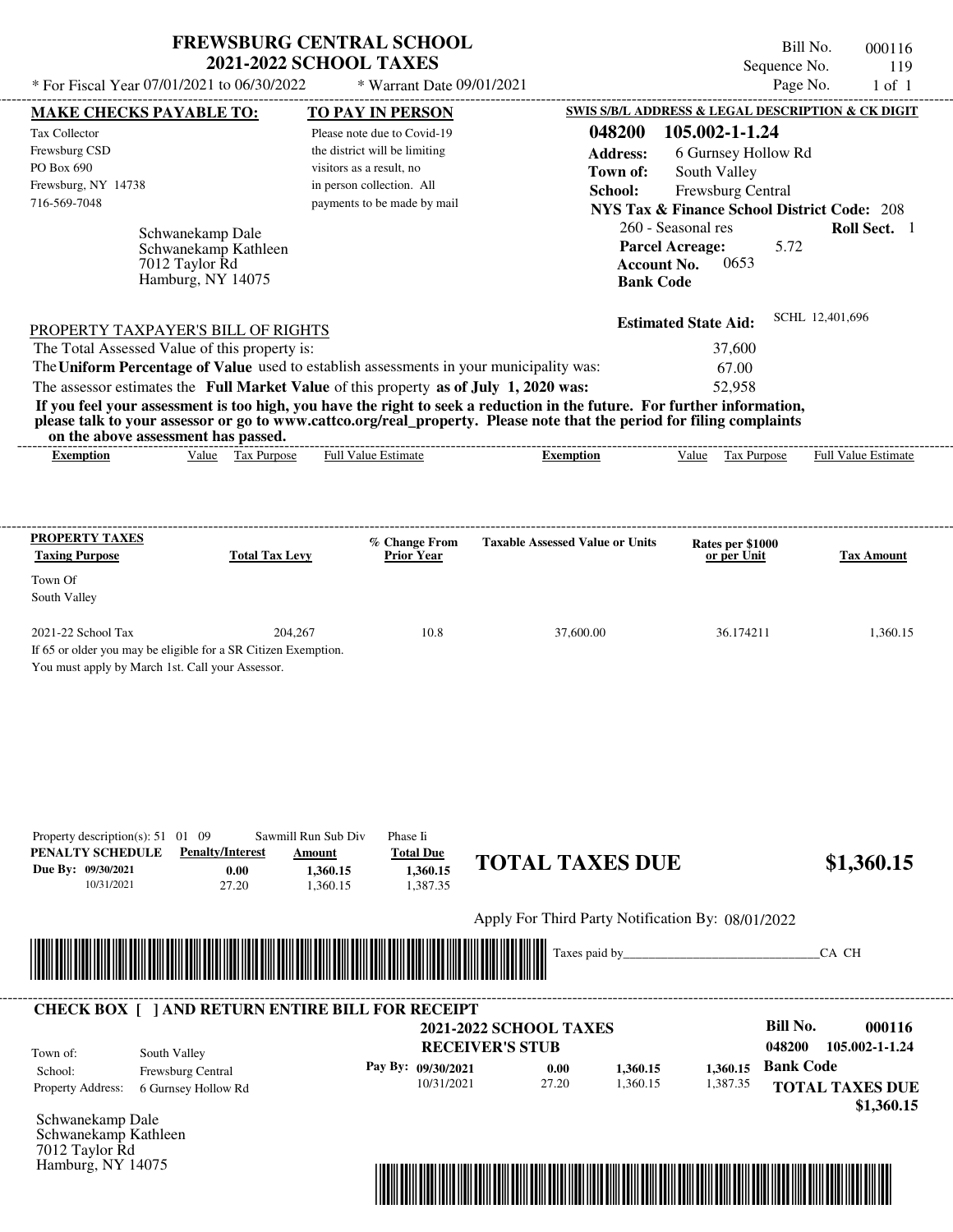| <b>FREWSBURG CENTRAL SCHOOL</b> |
|---------------------------------|
| <b>2021-2022 SCHOOL TAXES</b>   |

Bill No. 000117 Sequence No. 120

| * For Fiscal Year 07/01/2021 to 06/30/2022                                              |                                   | * Warrant Date 09/01/2021                             |                                                                                                                                                                                                                                                  |                                                   | Page No.<br>$1$ of $1$                                 |
|-----------------------------------------------------------------------------------------|-----------------------------------|-------------------------------------------------------|--------------------------------------------------------------------------------------------------------------------------------------------------------------------------------------------------------------------------------------------------|---------------------------------------------------|--------------------------------------------------------|
| <b>MAKE CHECKS PAYABLE TO:</b>                                                          |                                   | <b>TO PAY IN PERSON</b>                               |                                                                                                                                                                                                                                                  |                                                   | SWIS S/B/L ADDRESS & LEGAL DESCRIPTION & CK DIGIT      |
| <b>Tax Collector</b>                                                                    |                                   | Please note due to Covid-19                           | 048200                                                                                                                                                                                                                                           | 105.002-1-1.21                                    |                                                        |
| Frewsburg CSD                                                                           |                                   | the district will be limiting                         | <b>Address:</b>                                                                                                                                                                                                                                  | 3 Gurnsey Hollow Rd                               |                                                        |
| PO Box 690<br>Frewsburg, NY 14738                                                       |                                   | visitors as a result, no<br>in person collection. All | Town of:                                                                                                                                                                                                                                         | South Valley                                      |                                                        |
| 716-569-7048                                                                            |                                   | payments to be made by mail                           | School:                                                                                                                                                                                                                                          | Frewsburg Central                                 |                                                        |
|                                                                                         |                                   |                                                       |                                                                                                                                                                                                                                                  |                                                   | <b>NYS Tax &amp; Finance School District Code: 208</b> |
|                                                                                         | Schwanekamp David B               |                                                       |                                                                                                                                                                                                                                                  | $322$ - Rural vac $>10$<br><b>Parcel Acreage:</b> | Roll Sect. 1<br>6.74                                   |
| 5498 Stilwell Rd                                                                        | Schwanekamp Julie                 |                                                       |                                                                                                                                                                                                                                                  | <b>Account No.</b><br>0650                        |                                                        |
|                                                                                         | Hamburg, NY 14075                 |                                                       | <b>Bank Code</b>                                                                                                                                                                                                                                 |                                                   |                                                        |
|                                                                                         |                                   |                                                       |                                                                                                                                                                                                                                                  |                                                   |                                                        |
| PROPERTY TAXPAYER'S BILL OF RIGHTS                                                      |                                   |                                                       |                                                                                                                                                                                                                                                  | <b>Estimated State Aid:</b>                       | SCHL 12,401,696                                        |
| The Total Assessed Value of this property is:                                           |                                   |                                                       |                                                                                                                                                                                                                                                  | 8,100                                             |                                                        |
| The Uniform Percentage of Value used to establish assessments in your municipality was: |                                   |                                                       |                                                                                                                                                                                                                                                  | 67.00                                             |                                                        |
| The assessor estimates the Full Market Value of this property as of July 1, 2020 was:   |                                   |                                                       |                                                                                                                                                                                                                                                  | 11,408                                            |                                                        |
|                                                                                         |                                   |                                                       | If you feel your assessment is too high, you have the right to seek a reduction in the future. For further information,<br>please talk to your assessor or go to www.cattco.org/real_property. Please note that the period for filing complaints |                                                   |                                                        |
| on the above assessment has passed.<br><b>Exemption</b>                                 | Value Tax Purpose                 | <b>Full Value Estimate</b>                            | <b>Exemption</b>                                                                                                                                                                                                                                 | Value Tax Purpose                                 | Full Value Estimate                                    |
|                                                                                         |                                   |                                                       |                                                                                                                                                                                                                                                  |                                                   |                                                        |
|                                                                                         |                                   |                                                       |                                                                                                                                                                                                                                                  |                                                   |                                                        |
| <b>PROPERTY TAXES</b>                                                                   |                                   | % Change From                                         | <b>Taxable Assessed Value or Units</b>                                                                                                                                                                                                           |                                                   |                                                        |
| <b>Taxing Purpose</b>                                                                   | <b>Total Tax Levy</b>             | <b>Prior Year</b>                                     |                                                                                                                                                                                                                                                  | Rates per \$1000<br>or per Unit                   | <b>Tax Amount</b>                                      |
| Town Of                                                                                 |                                   |                                                       |                                                                                                                                                                                                                                                  |                                                   |                                                        |
| South Valley                                                                            |                                   |                                                       |                                                                                                                                                                                                                                                  |                                                   |                                                        |
| 2021-22 School Tax                                                                      | 204,267                           | 10.8                                                  | 8,100.00                                                                                                                                                                                                                                         | 36.174211                                         | 293.01                                                 |
| If 65 or older you may be eligible for a SR Citizen Exemption.                          |                                   |                                                       |                                                                                                                                                                                                                                                  |                                                   |                                                        |
| You must apply by March 1st. Call your Assessor.                                        |                                   |                                                       |                                                                                                                                                                                                                                                  |                                                   |                                                        |
|                                                                                         |                                   |                                                       |                                                                                                                                                                                                                                                  |                                                   |                                                        |
|                                                                                         |                                   |                                                       |                                                                                                                                                                                                                                                  |                                                   |                                                        |
|                                                                                         |                                   |                                                       |                                                                                                                                                                                                                                                  |                                                   |                                                        |
|                                                                                         |                                   |                                                       |                                                                                                                                                                                                                                                  |                                                   |                                                        |
|                                                                                         |                                   |                                                       |                                                                                                                                                                                                                                                  |                                                   |                                                        |
|                                                                                         |                                   |                                                       |                                                                                                                                                                                                                                                  |                                                   |                                                        |
|                                                                                         |                                   |                                                       |                                                                                                                                                                                                                                                  |                                                   |                                                        |
| Property description(s): $51 \quad 01 \quad 09$<br>PENALTY SCHEDULE                     | <b>Penalty/Interest</b><br>Amount | Gurnsey Hollow Sub Div Phase Ii<br><b>Total Due</b>   |                                                                                                                                                                                                                                                  |                                                   |                                                        |
| Due By: 09/30/2021                                                                      | 0.00                              | 293.01<br>293.01                                      | <b>TOTAL TAXES DUE</b>                                                                                                                                                                                                                           |                                                   | \$293.01                                               |
| 10/31/2021                                                                              | 5.86                              | 293.01<br>298.87                                      |                                                                                                                                                                                                                                                  |                                                   |                                                        |
|                                                                                         |                                   |                                                       | Apply For Third Party Notification By: 08/01/2022                                                                                                                                                                                                |                                                   |                                                        |
|                                                                                         |                                   |                                                       | Taxes paid by_                                                                                                                                                                                                                                   |                                                   | CA CH                                                  |
|                                                                                         |                                   |                                                       |                                                                                                                                                                                                                                                  |                                                   |                                                        |
|                                                                                         |                                   |                                                       |                                                                                                                                                                                                                                                  |                                                   |                                                        |
| <b>CHECK BOX [ ] AND RETURN ENTIRE BILL FOR RECEIPT</b>                                 |                                   |                                                       |                                                                                                                                                                                                                                                  |                                                   | <b>Bill No.</b><br>000117                              |
|                                                                                         |                                   |                                                       | <b>2021-2022 SCHOOL TAXES</b><br><b>RECEIVER'S STUB</b>                                                                                                                                                                                          |                                                   | 048200<br>105.002-1-1.21                               |
| South Valley<br>Town of:                                                                |                                   |                                                       |                                                                                                                                                                                                                                                  |                                                   | <b>Bank Code</b>                                       |
| Frewsburg Central<br>School:<br>Property Address:                                       |                                   | Pay By: 09/30/2021<br>10/31/2021                      | 293.01<br>0.00<br>5.86<br>293.01                                                                                                                                                                                                                 | 293.01<br>298.87                                  | <b>TOTAL TAXES DUE</b>                                 |
| 3 Gurnsey Hollow Rd                                                                     |                                   |                                                       |                                                                                                                                                                                                                                                  |                                                   | \$293.01                                               |
| Schwanekamp David B                                                                     |                                   |                                                       |                                                                                                                                                                                                                                                  |                                                   |                                                        |
| Schwanekamp Julie<br>5498 Stilwell Rd                                                   |                                   |                                                       |                                                                                                                                                                                                                                                  |                                                   |                                                        |
| Hamburg, NY 14075                                                                       |                                   |                                                       |                                                                                                                                                                                                                                                  |                                                   |                                                        |
|                                                                                         |                                   |                                                       |                                                                                                                                                                                                                                                  |                                                   |                                                        |
|                                                                                         |                                   |                                                       |                                                                                                                                                                                                                                                  |                                                   |                                                        |
|                                                                                         |                                   |                                                       |                                                                                                                                                                                                                                                  |                                                   |                                                        |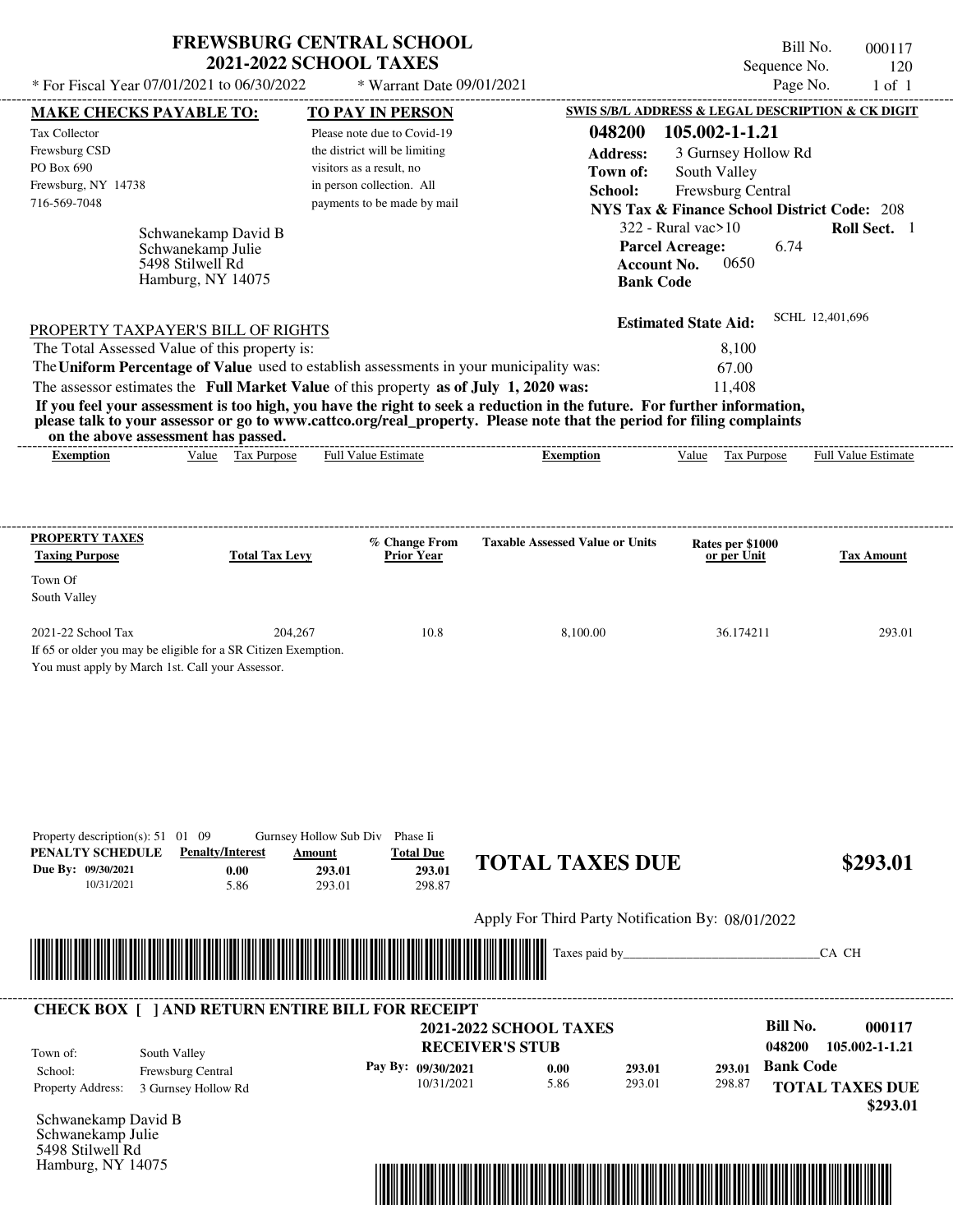| <b>FREWSBURG CENTRAL SCHOOL</b>                                                                                                                                                                                                                                                                                                                                                                                                                                                                                                                                    | <b>2021-2022 SCHOOL TAXES</b>                                                                                                                        |                                      |                                                                                            | Bill No.<br>Sequence No.                                                                                                                                                                           | 000118<br>121                  |
|--------------------------------------------------------------------------------------------------------------------------------------------------------------------------------------------------------------------------------------------------------------------------------------------------------------------------------------------------------------------------------------------------------------------------------------------------------------------------------------------------------------------------------------------------------------------|------------------------------------------------------------------------------------------------------------------------------------------------------|--------------------------------------|--------------------------------------------------------------------------------------------|----------------------------------------------------------------------------------------------------------------------------------------------------------------------------------------------------|--------------------------------|
| * For Fiscal Year 07/01/2021 to 06/30/2022                                                                                                                                                                                                                                                                                                                                                                                                                                                                                                                         |                                                                                                                                                      | * Warrant Date 09/01/2021            |                                                                                            | Page No.                                                                                                                                                                                           | $1$ of $1$                     |
| <b>MAKE CHECKS PAYABLE TO:</b>                                                                                                                                                                                                                                                                                                                                                                                                                                                                                                                                     | TO PAY IN PERSON                                                                                                                                     |                                      |                                                                                            | SWIS S/B/L ADDRESS & LEGAL DESCRIPTION & CK DIGIT                                                                                                                                                  |                                |
| Tax Collector<br>Frewsburg CSD<br>PO Box 690<br>Frewsburg, NY 14738<br>716-569-7048<br>Shaw Jennifer L.<br>770 Wheeler Hill Rd<br>Frewsburg, NY 14738                                                                                                                                                                                                                                                                                                                                                                                                              | Please note due to Covid-19<br>the district will be limiting<br>visitors as a result, no<br>in person collection. All<br>payments to be made by mail |                                      | 048200<br><b>Address:</b><br>Town of:<br>School:<br><b>Account No.</b><br><b>Bank Code</b> | 96.004-1-53.1<br>770 Wheeler Hill Rd<br>South Valley<br>Frewsburg Central<br><b>NYS Tax &amp; Finance School District Code: 208</b><br>270 - Mfg housing<br><b>Parcel Acreage:</b><br>3.36<br>0359 | Roll Sect. 1                   |
| PROPERTY TAXPAYER'S BILL OF RIGHTS<br>The Total Assessed Value of this property is:<br>The Uniform Percentage of Value used to establish assessments in your municipality was:<br>The assessor estimates the Full Market Value of this property as of July 1, 2020 was:<br>If you feel your assessment is too high, you have the right to seek a reduction in the future. For further information,<br>please talk to your assessor or go to www.cattco.org/real_property. Please note that the period for filing complaints<br>on the above assessment has passed. |                                                                                                                                                      |                                      |                                                                                            | <b>Estimated State Aid:</b><br>30,700<br>67.00<br>43,239                                                                                                                                           | SCHL 12,401,696                |
| Value Tax Purpose<br><b>Exemption</b>                                                                                                                                                                                                                                                                                                                                                                                                                                                                                                                              | Full Value Estimate                                                                                                                                  |                                      | <b>Exemption</b>                                                                           | Value Tax Purpose                                                                                                                                                                                  | Full Value Estimate            |
| <b>Bas Star</b><br>21,300 SCHOOL<br>(See Note)<br>PROPERTY TAXES                                                                                                                                                                                                                                                                                                                                                                                                                                                                                                   | 31,791                                                                                                                                               |                                      |                                                                                            |                                                                                                                                                                                                    |                                |
| <b>Taxing Purpose</b><br><b>Total Tax Levy</b><br>Town Of<br>South Valley                                                                                                                                                                                                                                                                                                                                                                                                                                                                                          |                                                                                                                                                      | % Change From<br><b>Prior Year</b>   | <b>Taxable Assessed Value or Units</b><br>(before accounting for STAR)                     | Rates per \$1000<br>or per Unit                                                                                                                                                                    | <b>Tax Amount</b>              |
| 2021-22 School Tax<br>If 65 or older you may be eligible for a SR Citizen Exemption.<br>You must apply by March 1st. Call your Assessor.                                                                                                                                                                                                                                                                                                                                                                                                                           | 204,267                                                                                                                                              | 10.8                                 | 30,700.00                                                                                  | 36.174211                                                                                                                                                                                          | 1,110.55                       |
| Your tax savings this year resulting from the New York State School Tax Relief (STAR) program is:<br>Note: This year's STAR exemption benefit cannot exceed last year's benefit.<br>Property description(s): $52 \quad 01 \quad 09$                                                                                                                                                                                                                                                                                                                                |                                                                                                                                                      |                                      |                                                                                            |                                                                                                                                                                                                    | \$733.00                       |
| <b>PENALTY SCHEDULE</b> Penalty/Interest<br>Due By: 09/30/2021<br>0.00<br>10/31/2021<br>7.55                                                                                                                                                                                                                                                                                                                                                                                                                                                                       | Amount<br>377.55<br>377.55                                                                                                                           | <b>Total Due</b><br>377.55<br>385.10 | <b>TOTAL TAXES DUE</b>                                                                     |                                                                                                                                                                                                    | \$377.55                       |
|                                                                                                                                                                                                                                                                                                                                                                                                                                                                                                                                                                    |                                                                                                                                                      |                                      | Apply For Third Party Notification By: 08/01/2022                                          |                                                                                                                                                                                                    |                                |
|                                                                                                                                                                                                                                                                                                                                                                                                                                                                                                                                                                    |                                                                                                                                                      |                                      |                                                                                            |                                                                                                                                                                                                    | CA CH                          |
| <b>CHECK BOX [ ] AND RETURN ENTIRE BILL FOR RECEIPT</b>                                                                                                                                                                                                                                                                                                                                                                                                                                                                                                            |                                                                                                                                                      |                                      |                                                                                            |                                                                                                                                                                                                    |                                |
|                                                                                                                                                                                                                                                                                                                                                                                                                                                                                                                                                                    |                                                                                                                                                      |                                      | <b>2021-2022 SCHOOL TAXES</b><br><b>RECEIVER'S STUB</b>                                    | <b>Bill No.</b>                                                                                                                                                                                    | 000118<br>048200 96.004-1-53.1 |

**RECEIVER'S STUB Bank Code 377.55** Property Address: 770 Wheeler Hill Rd South Valley School: Frewsburg Central **TOTAL TAXES DUE \$377.55 048200 96.004-1-53.1 Pay By: 09/30/2021** 10/31/2021 7.55 **0.00** 377.55 **377.55** 385.10 Town of:

Shaw Jennifer L. 770 Wheeler Hill Rd Frewsburg, NY 14738

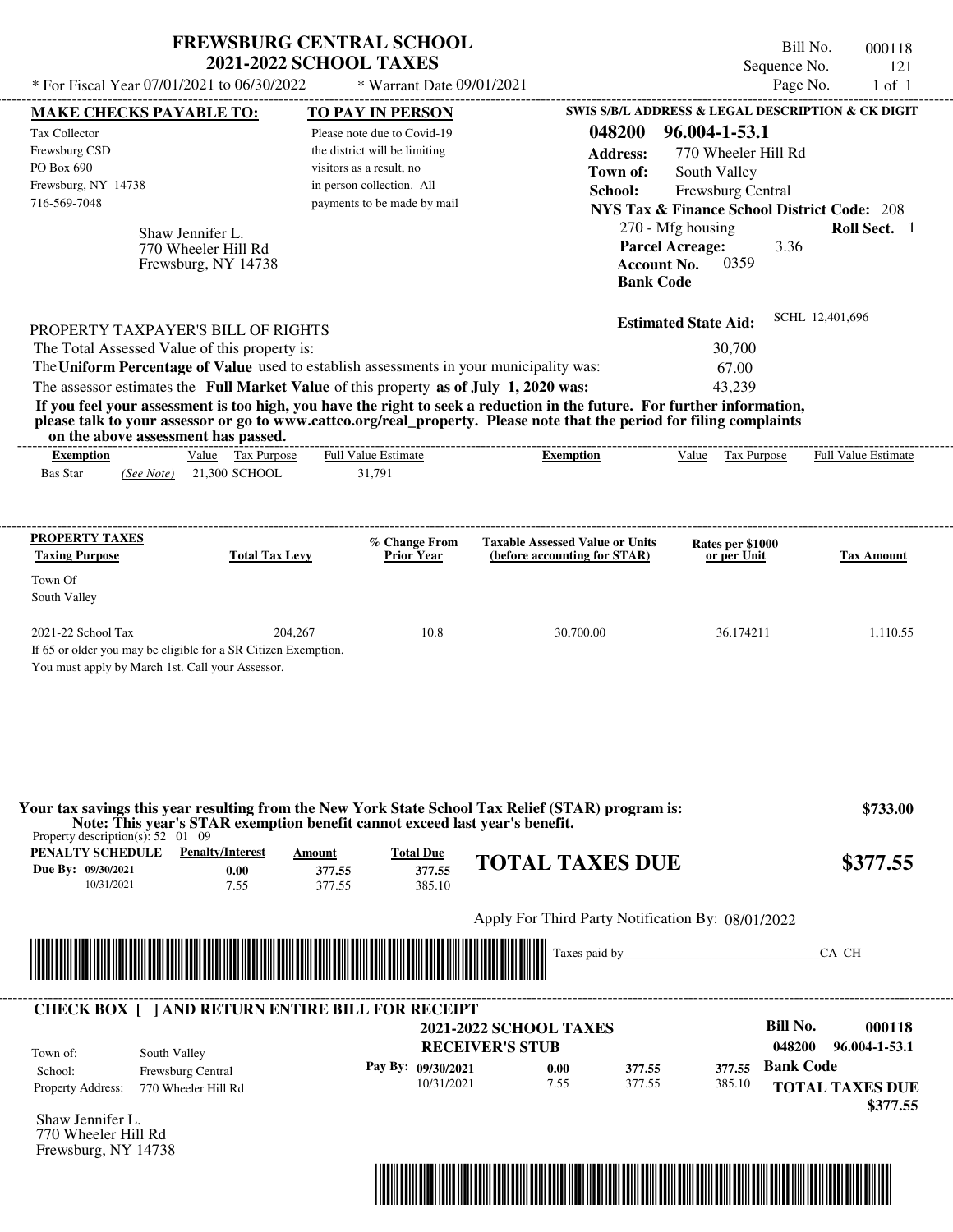| * For Fiscal Year 07/01/2021 to 06/30/2022                                                                                               | <b>FREWSBURG CENTRAL SCHOOL</b><br><b>2021-2022 SCHOOL TAXES</b>      | * Warrant Date 09/01/2021                              |                                                                                                                                                                                                                                                                      | Bill No.<br>Sequence No.<br>Page No.                                         | 000119<br>122<br>$1$ of $1$             |
|------------------------------------------------------------------------------------------------------------------------------------------|-----------------------------------------------------------------------|--------------------------------------------------------|----------------------------------------------------------------------------------------------------------------------------------------------------------------------------------------------------------------------------------------------------------------------|------------------------------------------------------------------------------|-----------------------------------------|
|                                                                                                                                          |                                                                       |                                                        |                                                                                                                                                                                                                                                                      | SWIS S/B/L ADDRESS & LEGAL DESCRIPTION & CK DIGIT                            |                                         |
| <b>MAKE CHECKS PAYABLE TO:</b><br>Tax Collector                                                                                          |                                                                       | <b>TO PAY IN PERSON</b><br>Please note due to Covid-19 | 048200                                                                                                                                                                                                                                                               | $96.004 - 1 - 6$                                                             |                                         |
| Frewsburg CSD                                                                                                                            |                                                                       | the district will be limiting                          |                                                                                                                                                                                                                                                                      |                                                                              |                                         |
| PO Box 690                                                                                                                               |                                                                       | visitors as a result, no                               | <b>Address:</b>                                                                                                                                                                                                                                                      | Sawmill Run Rd                                                               |                                         |
| Frewsburg, NY 14738                                                                                                                      |                                                                       | in person collection. All                              | Town of:                                                                                                                                                                                                                                                             | South Valley                                                                 |                                         |
| 716-569-7048                                                                                                                             |                                                                       | payments to be made by mail                            | School:                                                                                                                                                                                                                                                              | Frewsburg Central                                                            |                                         |
|                                                                                                                                          |                                                                       |                                                        |                                                                                                                                                                                                                                                                      | <b>NYS Tax &amp; Finance School District Code: 208</b><br>260 - Seasonal res |                                         |
| Siller John<br>423 W Perimeter Rd<br>Frewsburg, NY 14738                                                                                 |                                                                       |                                                        | <b>Account No.</b><br><b>Bank Code</b>                                                                                                                                                                                                                               | <b>Parcel Dimensions:</b><br>0210                                            | Roll Sect. 1<br>$230.00 \text{ X}$ 0.00 |
| PROPERTY TAXPAYER'S BILL OF RIGHTS                                                                                                       |                                                                       |                                                        |                                                                                                                                                                                                                                                                      | <b>Estimated State Aid:</b>                                                  | SCHL 12,401,696                         |
| The Total Assessed Value of this property is:                                                                                            |                                                                       |                                                        |                                                                                                                                                                                                                                                                      | 6,000                                                                        |                                         |
| The Uniform Percentage of Value used to establish assessments in your municipality was:                                                  |                                                                       |                                                        |                                                                                                                                                                                                                                                                      | 67.00                                                                        |                                         |
| The assessor estimates the Full Market Value of this property as of July 1, 2020 was:                                                    |                                                                       |                                                        |                                                                                                                                                                                                                                                                      | 8,451                                                                        |                                         |
| on the above assessment has passed.<br><b>Exemption</b>                                                                                  | Value Tax Purpose                                                     | Full Value Estimate                                    | If you feel your assessment is too high, you have the right to seek a reduction in the future. For further information,<br>please talk to your assessor or go to www.cattco.org/real_property. Please note that the period for filing complaints<br><b>Exemption</b> | Value Tax Purpose                                                            | Full Value Estimate                     |
| <b>PROPERTY TAXES</b><br><b>Taxing Purpose</b>                                                                                           | <b>Total Tax Levy</b>                                                 | % Change From<br><b>Prior Year</b>                     | <b>Taxable Assessed Value or Units</b>                                                                                                                                                                                                                               | Rates per \$1000<br>or per Unit                                              | <b>Tax Amount</b>                       |
| Town Of<br>South Valley                                                                                                                  |                                                                       |                                                        |                                                                                                                                                                                                                                                                      |                                                                              |                                         |
| 2021-22 School Tax<br>If 65 or older you may be eligible for a SR Citizen Exemption.<br>You must apply by March 1st. Call your Assessor. | 204,267                                                               | 10.8                                                   | 6,000.00                                                                                                                                                                                                                                                             | 36.174211                                                                    | 217.05                                  |
| Property description(s): $53 \quad 01 \quad 09$<br>PENALTY SCHEDULE<br>Due By: 09/30/2021<br>10/31/2021                                  | <b>Penalty/Interest</b><br>Amount<br>0.00<br>217.05<br>4.34<br>217.05 | <b>Total Due</b><br>217.05<br>221.39                   | <b>TOTAL TAXES DUE</b>                                                                                                                                                                                                                                               |                                                                              | \$217.05                                |
|                                                                                                                                          |                                                                       |                                                        | Apply For Third Party Notification By: 08/01/2022                                                                                                                                                                                                                    |                                                                              |                                         |
|                                                                                                                                          |                                                                       |                                                        | Taxes paid by                                                                                                                                                                                                                                                        |                                                                              | CA CH                                   |
| <b>CHECK BOX [ ] AND RETURN ENTIRE BILL FOR RECEIPT</b>                                                                                  |                                                                       |                                                        |                                                                                                                                                                                                                                                                      |                                                                              |                                         |
|                                                                                                                                          |                                                                       |                                                        | <b>2021-2022 SCHOOL TAXES</b>                                                                                                                                                                                                                                        | <b>Bill No.</b>                                                              | 000119                                  |
| South Valley<br>Town of:                                                                                                                 |                                                                       |                                                        | <b>RECEIVER'S STUB</b>                                                                                                                                                                                                                                               |                                                                              | 048200<br>96.004-1-6                    |
| Frewsburg Central<br>School:                                                                                                             |                                                                       | Pay By: 09/30/2021                                     | 0.00<br>217.05                                                                                                                                                                                                                                                       | <b>Bank Code</b><br>217.05                                                   |                                         |
| Property Address:<br>Sawmill Run Rd                                                                                                      |                                                                       | 10/31/2021                                             | 217.05<br>4.34                                                                                                                                                                                                                                                       | 221.39                                                                       | <b>TOTAL TAXES DUE</b>                  |
|                                                                                                                                          |                                                                       |                                                        |                                                                                                                                                                                                                                                                      |                                                                              | \$217.05                                |
| Siller John<br>$22 \text{ W} \text{ D}$                                                                                                  |                                                                       |                                                        |                                                                                                                                                                                                                                                                      |                                                                              |                                         |
| $\mathbf{D}$                                                                                                                             |                                                                       |                                                        |                                                                                                                                                                                                                                                                      |                                                                              |                                         |



423 W Perimeter Rd Frewsburg, NY 14738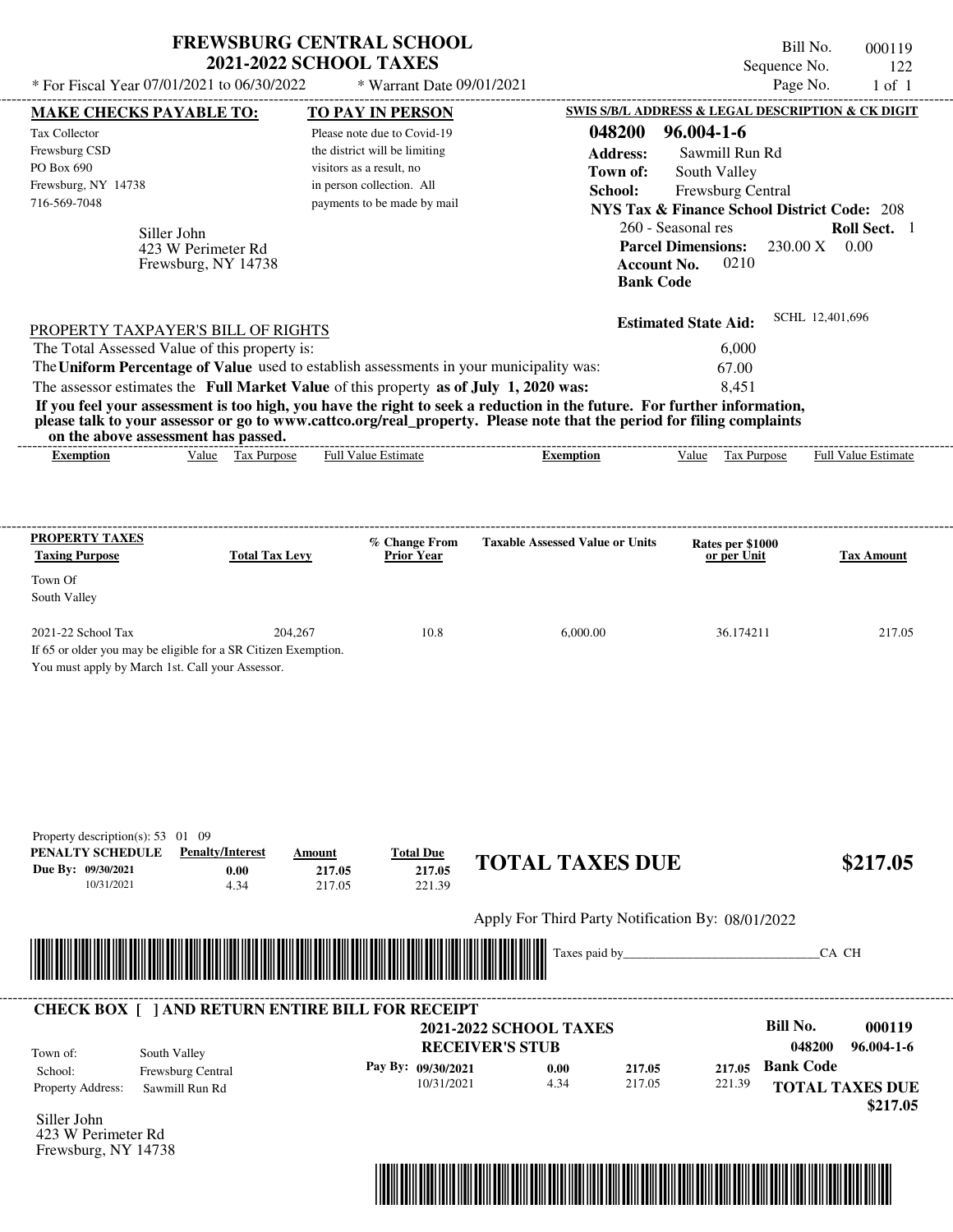| <b>FREWSBURG CENTRAL SCHOOL</b> |  |
|---------------------------------|--|
| <b>2021-2022 SCHOOL TAXES</b>   |  |

Bill No. 000120 Sequence No. 123<br>Page No. 1 of 1  $*$  For Fiscal Year 07/01/2021 to 06/30/2022  $*$  Warrant Date 09/01/2021 Page No. 1 of 1

| <b>MAKE CHECKS PAYABLE TO:</b>                                                                                                                                                                                                       |                         | <b>TO PAY IN PERSON</b>                                                                 |                                                                                                                                                                                                                                                  | <b>SWIS S/B/L ADDRESS &amp; LEGAL DESCRIPTION &amp; CK DIGIT</b> |                                    |
|--------------------------------------------------------------------------------------------------------------------------------------------------------------------------------------------------------------------------------------|-------------------------|-----------------------------------------------------------------------------------------|--------------------------------------------------------------------------------------------------------------------------------------------------------------------------------------------------------------------------------------------------|------------------------------------------------------------------|------------------------------------|
| Tax Collector<br>Frewsburg CSD                                                                                                                                                                                                       |                         | Please note due to Covid-19<br>the district will be limiting                            | 048200<br><b>Address:</b>                                                                                                                                                                                                                        | 105.002-1-29.5<br>Brown Run Rd                                   |                                    |
| PO Box 690                                                                                                                                                                                                                           |                         | visitors as a result, no                                                                | Town of:                                                                                                                                                                                                                                         | South Valley                                                     |                                    |
| Frewsburg, NY 14738                                                                                                                                                                                                                  |                         | in person collection. All                                                               | School:                                                                                                                                                                                                                                          | Frewsburg Central                                                |                                    |
| 716-569-7048                                                                                                                                                                                                                         |                         | payments to be made by mail                                                             |                                                                                                                                                                                                                                                  | <b>NYS Tax &amp; Finance School District Code: 208</b>           |                                    |
|                                                                                                                                                                                                                                      | Stinner Stephan R       |                                                                                         |                                                                                                                                                                                                                                                  | 260 - Seasonal res                                               | Roll Sect. 1                       |
|                                                                                                                                                                                                                                      | 71 Sawmill Run          |                                                                                         |                                                                                                                                                                                                                                                  | <b>Parcel Acreage:</b><br>15.90                                  |                                    |
|                                                                                                                                                                                                                                      | Grand Island, NY 14072  |                                                                                         | <b>Account No.</b>                                                                                                                                                                                                                               | 0665                                                             |                                    |
|                                                                                                                                                                                                                                      |                         |                                                                                         | <b>Bank Code</b>                                                                                                                                                                                                                                 |                                                                  |                                    |
| PROPERTY TAXPAYER'S BILL OF RIGHTS                                                                                                                                                                                                   |                         |                                                                                         |                                                                                                                                                                                                                                                  | <b>Estimated State Aid:</b>                                      | SCHL 12,401,696                    |
| The Total Assessed Value of this property is:                                                                                                                                                                                        |                         |                                                                                         |                                                                                                                                                                                                                                                  | 21,500                                                           |                                    |
|                                                                                                                                                                                                                                      |                         | The Uniform Percentage of Value used to establish assessments in your municipality was: |                                                                                                                                                                                                                                                  | 67.00                                                            |                                    |
|                                                                                                                                                                                                                                      |                         | The assessor estimates the Full Market Value of this property as of July 1, 2020 was:   |                                                                                                                                                                                                                                                  | 30,282                                                           |                                    |
|                                                                                                                                                                                                                                      |                         |                                                                                         | If you feel your assessment is too high, you have the right to seek a reduction in the future. For further information,<br>please talk to your assessor or go to www.cattco.org/real_property. Please note that the period for filing complaints |                                                                  |                                    |
| on the above assessment has passed.<br><b>Exemption</b>                                                                                                                                                                              | Value Tax Purpose       | <b>Full Value Estimate</b>                                                              | <b>Exemption</b>                                                                                                                                                                                                                                 | Value Tax Purpose                                                | <b>Full Value Estimate</b>         |
|                                                                                                                                                                                                                                      |                         |                                                                                         |                                                                                                                                                                                                                                                  |                                                                  |                                    |
|                                                                                                                                                                                                                                      |                         |                                                                                         |                                                                                                                                                                                                                                                  |                                                                  |                                    |
| <b>PROPERTY TAXES</b>                                                                                                                                                                                                                |                         | % Change From                                                                           | <b>Taxable Assessed Value or Units</b>                                                                                                                                                                                                           | Rates per \$1000                                                 |                                    |
| <b>Taxing Purpose</b>                                                                                                                                                                                                                | <b>Total Tax Levy</b>   | <b>Prior Year</b>                                                                       |                                                                                                                                                                                                                                                  | or per Unit                                                      | <b>Tax Amount</b>                  |
| Town Of<br>South Valley                                                                                                                                                                                                              |                         |                                                                                         |                                                                                                                                                                                                                                                  |                                                                  |                                    |
| 2021-22 School Tax                                                                                                                                                                                                                   | 204,267                 | 10.8                                                                                    | 21,500.00                                                                                                                                                                                                                                        | 36.174211                                                        | 777.75                             |
| If 65 or older you may be eligible for a SR Citizen Exemption.                                                                                                                                                                       |                         |                                                                                         |                                                                                                                                                                                                                                                  |                                                                  |                                    |
| You must apply by March 1st. Call your Assessor.                                                                                                                                                                                     |                         |                                                                                         |                                                                                                                                                                                                                                                  |                                                                  |                                    |
|                                                                                                                                                                                                                                      |                         |                                                                                         |                                                                                                                                                                                                                                                  |                                                                  |                                    |
|                                                                                                                                                                                                                                      |                         |                                                                                         |                                                                                                                                                                                                                                                  |                                                                  |                                    |
|                                                                                                                                                                                                                                      |                         |                                                                                         |                                                                                                                                                                                                                                                  |                                                                  |                                    |
|                                                                                                                                                                                                                                      |                         |                                                                                         |                                                                                                                                                                                                                                                  |                                                                  |                                    |
|                                                                                                                                                                                                                                      |                         |                                                                                         |                                                                                                                                                                                                                                                  |                                                                  |                                    |
|                                                                                                                                                                                                                                      |                         |                                                                                         |                                                                                                                                                                                                                                                  |                                                                  |                                    |
| Property description(s): 50 01 09<br>PENALTY SCHEDULE                                                                                                                                                                                | <b>Penalty/Interest</b> | <b>Total Due</b><br>Amount                                                              |                                                                                                                                                                                                                                                  |                                                                  |                                    |
| Due By: 09/30/2021                                                                                                                                                                                                                   | 0.00                    | 777.75<br>777.75                                                                        | <b>TOTAL TAXES DUE</b>                                                                                                                                                                                                                           |                                                                  | \$777.75                           |
| 10/31/2021                                                                                                                                                                                                                           | 15.56                   | 777.75<br>793.31                                                                        |                                                                                                                                                                                                                                                  |                                                                  |                                    |
|                                                                                                                                                                                                                                      |                         |                                                                                         | Apply For Third Party Notification By: 08/01/2022                                                                                                                                                                                                |                                                                  |                                    |
|                                                                                                                                                                                                                                      |                         |                                                                                         | Taxes paid by_                                                                                                                                                                                                                                   |                                                                  | CA CH                              |
| <u> Harry Harry Harry Harry Harry Harry Harry Harry Harry Harry Harry Harry Harry Harry Harry Harry Harry Harry Harry Harry Harry Harry Harry Harry Harry Harry Harry Harry Harry Harry Harry Harry Harry Harry Harry Harry Harr</u> |                         |                                                                                         |                                                                                                                                                                                                                                                  |                                                                  |                                    |
|                                                                                                                                                                                                                                      |                         | <b>CHECK BOX [ ] AND RETURN ENTIRE BILL FOR RECEIPT</b>                                 |                                                                                                                                                                                                                                                  |                                                                  |                                    |
|                                                                                                                                                                                                                                      |                         |                                                                                         | <b>2021-2022 SCHOOL TAXES</b><br><b>RECEIVER'S STUB</b>                                                                                                                                                                                          | <b>Bill No.</b><br>048200                                        | 000120<br>105.002-1-29.5           |
| South Valley<br>Town of:                                                                                                                                                                                                             |                         |                                                                                         |                                                                                                                                                                                                                                                  | <b>Bank Code</b>                                                 |                                    |
| School:                                                                                                                                                                                                                              | Frewsburg Central       | Pay By: 09/30/2021<br>10/31/2021                                                        | 0.00<br>777.75<br>15.56<br>777.75                                                                                                                                                                                                                | 777.75<br>793.31                                                 |                                    |
| Property Address:                                                                                                                                                                                                                    | Brown Run Rd            |                                                                                         |                                                                                                                                                                                                                                                  |                                                                  | <b>TOTAL TAXES DUE</b><br>\$777.75 |
| Stinner Stephan R                                                                                                                                                                                                                    |                         |                                                                                         |                                                                                                                                                                                                                                                  |                                                                  |                                    |
| 71 Sawmill Run                                                                                                                                                                                                                       |                         |                                                                                         |                                                                                                                                                                                                                                                  |                                                                  |                                    |
| Grand Island, NY 14072                                                                                                                                                                                                               |                         |                                                                                         |                                                                                                                                                                                                                                                  |                                                                  |                                    |
|                                                                                                                                                                                                                                      |                         |                                                                                         | <u> 1989 - Johann Barn, mars ar breithinn ar breithinn ar breithinn ar breithinn ar breithinn ar breithinn ar br</u>                                                                                                                             |                                                                  |                                    |
|                                                                                                                                                                                                                                      |                         |                                                                                         |                                                                                                                                                                                                                                                  |                                                                  |                                    |
|                                                                                                                                                                                                                                      |                         |                                                                                         |                                                                                                                                                                                                                                                  |                                                                  |                                    |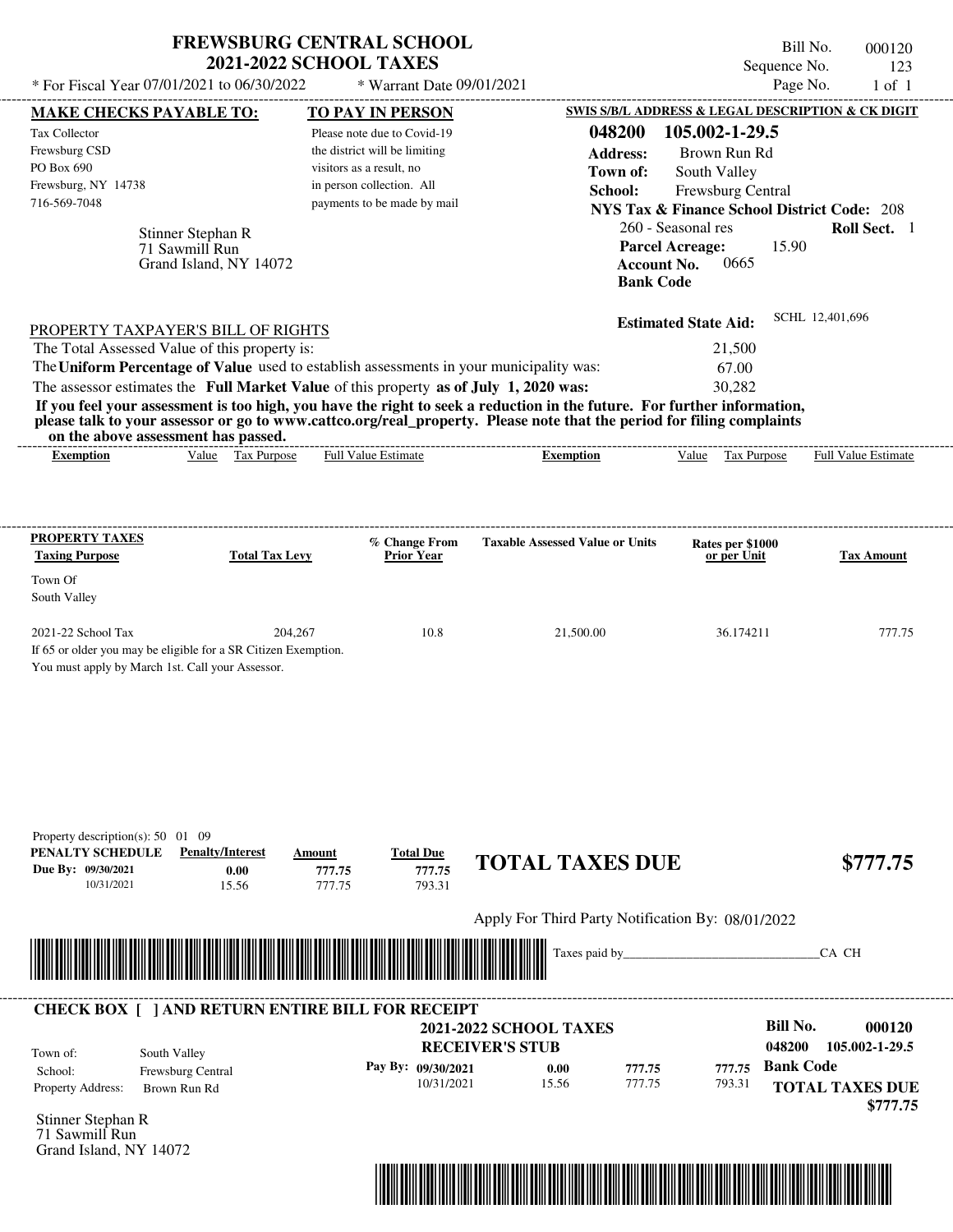| * For Fiscal Year 07/01/2021 to 06/30/2022                                                                                                                                                                                                                                                                                                                                                                                                                                                                                                                         | <b>FREWSBURG CENTRAL SCHOOL</b><br><b>2021-2022 SCHOOL TAXES</b> |                                                                                                                       | * Warrant Date 09/01/2021            |                                                         |                                                   |                                                                                                                                   | Bill No.<br>Sequence No.<br>Page No.   | 000121<br>124<br>$1$ of $1$                                      |
|--------------------------------------------------------------------------------------------------------------------------------------------------------------------------------------------------------------------------------------------------------------------------------------------------------------------------------------------------------------------------------------------------------------------------------------------------------------------------------------------------------------------------------------------------------------------|------------------------------------------------------------------|-----------------------------------------------------------------------------------------------------------------------|--------------------------------------|---------------------------------------------------------|---------------------------------------------------|-----------------------------------------------------------------------------------------------------------------------------------|----------------------------------------|------------------------------------------------------------------|
| MAKE CHECKS PAYABLE TO:                                                                                                                                                                                                                                                                                                                                                                                                                                                                                                                                            |                                                                  | <b>TO PAY IN PERSON</b>                                                                                               |                                      |                                                         |                                                   | SWIS S/B/L ADDRESS & LEGAL DESCRIPTION & CK DIGIT                                                                                 |                                        |                                                                  |
| Tax Collector<br>Frewsburg CSD<br>PO Box 690<br>Frewsburg, NY 14738<br>716-569-7048                                                                                                                                                                                                                                                                                                                                                                                                                                                                                |                                                                  | Please note due to Covid-19<br>the district will be limiting<br>visitors as a result, no<br>in person collection. All | payments to be made by mail          |                                                         | 048200<br><b>Address:</b><br>Town of:<br>School:  | $96.004 - 1 - 1$<br>Sawmill Run Rd<br>South Valley<br>Frewsburg Central<br><b>NYS Tax &amp; Finance School District Code: 208</b> |                                        |                                                                  |
| PO Box 189                                                                                                                                                                                                                                                                                                                                                                                                                                                                                                                                                         | <b>Stravato Michael</b><br>Sherman, NY 14781                     |                                                                                                                       |                                      |                                                         | <b>Bank Code</b>                                  | $314$ - Rural vac $\leq 10$<br><b>Parcel Acreage:</b><br>0358<br><b>Account No.</b>                                               | 11.93                                  | Roll Sect. 1                                                     |
| PROPERTY TAXPAYER'S BILL OF RIGHTS<br>The Total Assessed Value of this property is:<br>The Uniform Percentage of Value used to establish assessments in your municipality was:<br>The assessor estimates the Full Market Value of this property as of July 1, 2020 was:<br>If you feel your assessment is too high, you have the right to seek a reduction in the future. For further information,<br>please talk to your assessor or go to www.cattco.org/real_property. Please note that the period for filing complaints<br>on the above assessment has passed. |                                                                  |                                                                                                                       |                                      |                                                         |                                                   | <b>Estimated State Aid:</b><br>10,700<br>67.00<br>15,070                                                                          | SCHL 12,401,696                        |                                                                  |
| <b>Exemption</b>                                                                                                                                                                                                                                                                                                                                                                                                                                                                                                                                                   | Value Tax Purpose                                                | <b>Full Value Estimate</b>                                                                                            |                                      |                                                         | <b>Exemption</b>                                  | Value Tax Purpose                                                                                                                 |                                        | Full Value Estimate                                              |
| Town Of<br>South Valley<br>2021-22 School Tax<br>If 65 or older you may be eligible for a SR Citizen Exemption.<br>You must apply by March 1st. Call your Assessor.                                                                                                                                                                                                                                                                                                                                                                                                | 204,267                                                          |                                                                                                                       | 10.8                                 |                                                         | 10,700.00                                         | 36.174211                                                                                                                         |                                        | 387.06                                                           |
| Property description(s): $53 \quad 01 \quad 09$<br>PENALTY SCHEDULE<br>Due By: 09/30/2021<br>10/31/2021                                                                                                                                                                                                                                                                                                                                                                                                                                                            | <b>Penalty/Interest</b><br>0.00<br>7.74                          | Amount<br>387.06<br>387.06                                                                                            | <b>Total Due</b><br>387.06<br>394.80 |                                                         | <b>TOTAL TAXES DUE</b>                            |                                                                                                                                   |                                        | \$387.06                                                         |
|                                                                                                                                                                                                                                                                                                                                                                                                                                                                                                                                                                    |                                                                  |                                                                                                                       |                                      |                                                         | Apply For Third Party Notification By: 08/01/2022 |                                                                                                                                   |                                        |                                                                  |
|                                                                                                                                                                                                                                                                                                                                                                                                                                                                                                                                                                    |                                                                  |                                                                                                                       |                                      |                                                         | Taxes paid by                                     |                                                                                                                                   |                                        | CA CH                                                            |
| <b>CHECK BOX [ ] AND RETURN ENTIRE BILL FOR RECEIPT</b>                                                                                                                                                                                                                                                                                                                                                                                                                                                                                                            |                                                                  |                                                                                                                       |                                      |                                                         |                                                   |                                                                                                                                   |                                        |                                                                  |
| South Valley<br>Town of:<br>School:<br>Property Address:<br>Stravato Michael<br>PO Box 189<br>Sherman, NY 14781                                                                                                                                                                                                                                                                                                                                                                                                                                                    | Frewsburg Central<br>Sawmill Run Rd                              |                                                                                                                       | Pay By: 09/30/2021<br>10/31/2021     | <b>2021-2022 SCHOOL TAXES</b><br><b>RECEIVER'S STUB</b> | 0.00<br>387.06<br>7.74<br>387.06                  | 387.06<br>394.80                                                                                                                  | Bill No.<br>048200<br><b>Bank Code</b> | 000121<br>$96.004 - 1 - 1$<br><b>TOTAL TAXES DUE</b><br>\$387.06 |

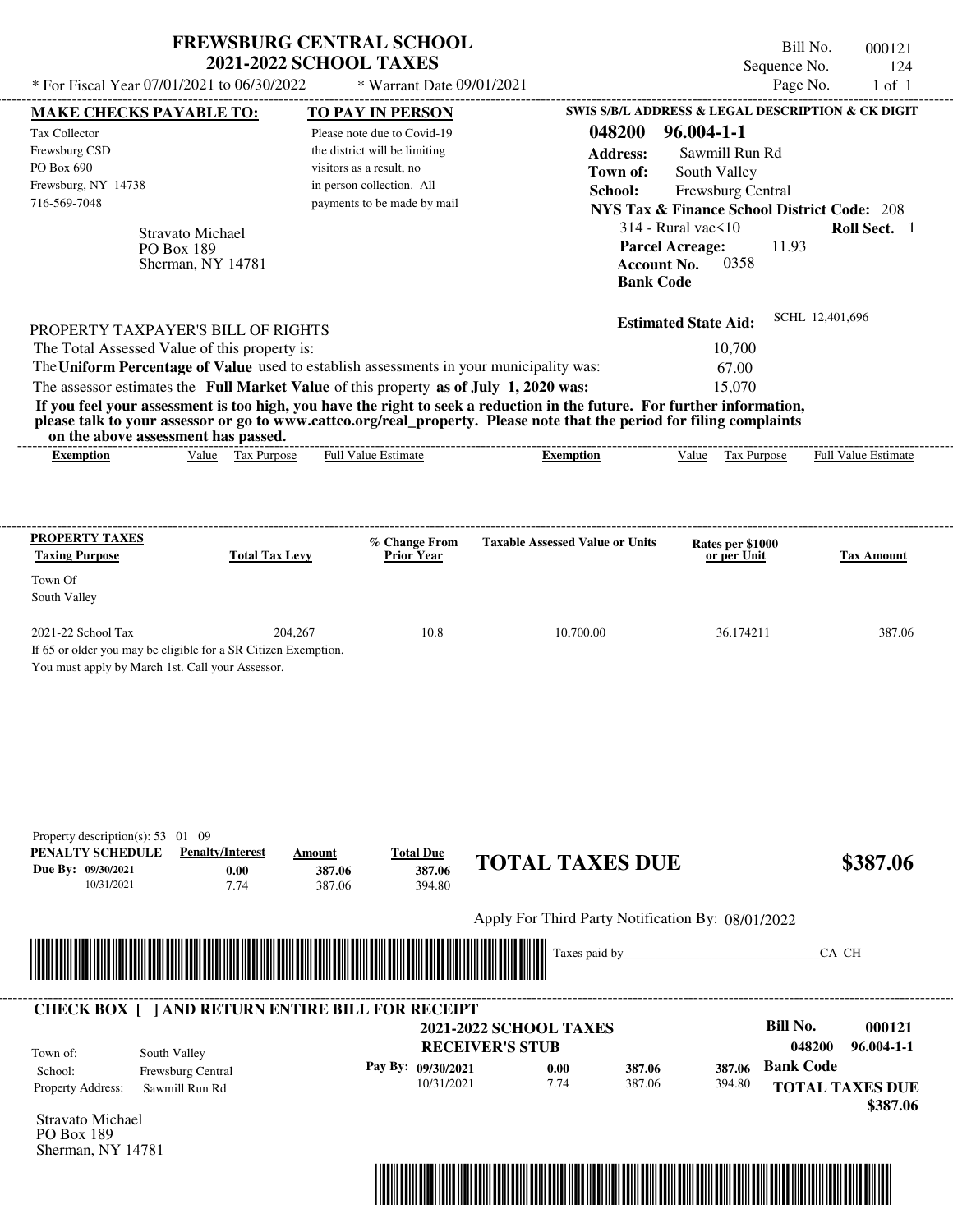|                                                                                         | <b>FREWSBURG CENTRAL SCHOOL</b><br><b>2021-2022 SCHOOL TAXES</b>                                                        | Bill No.<br>000122<br>Sequence No.<br>125                                                                                   |
|-----------------------------------------------------------------------------------------|-------------------------------------------------------------------------------------------------------------------------|-----------------------------------------------------------------------------------------------------------------------------|
| * For Fiscal Year $07/01/2021$ to $06/30/2022$                                          | * Warrant Date 09/01/2021                                                                                               | Page No.<br>$1$ of $1$                                                                                                      |
| <b>MAKE CHECKS PAYABLE TO:</b>                                                          | <b>TO PAY IN PERSON</b>                                                                                                 | SWIS S/B/L ADDRESS & LEGAL DESCRIPTION & CK DIGIT                                                                           |
| <b>Tax Collector</b>                                                                    | Please note due to Covid-19                                                                                             | 048200<br>105.002-1-1.37                                                                                                    |
| Frewsburg CSD                                                                           | the district will be limiting                                                                                           | <b>Address:</b><br>Gurnsey Hollow Rd                                                                                        |
| PO Box 690                                                                              | visitors as a result, no                                                                                                | South Valley<br>Town of:                                                                                                    |
| Frewsburg, NY 14738                                                                     | in person collection. All                                                                                               | School:<br><b>Frewsburg Central</b>                                                                                         |
| 716-569-7048                                                                            | payments to be made by mail                                                                                             | <b>NYS Tax &amp; Finance School District Code: 208</b>                                                                      |
| Swanson Mark A<br>Swanson Betsy K<br>7098 Felton Rd<br>Mayville, NY 14757               |                                                                                                                         | $322$ - Rural vac > 10<br>Roll Sect. 1<br><b>Parcel Acreage:</b><br>45.45<br>0747<br><b>Account No.</b><br><b>Bank Code</b> |
| PROPERTY TAXPAYER'S BILL OF RIGHTS                                                      |                                                                                                                         | SCHL 12,401,696<br><b>Estimated State Aid:</b>                                                                              |
| The Total Assessed Value of this property is:                                           |                                                                                                                         | 27,500                                                                                                                      |
| The Uniform Percentage of Value used to establish assessments in your municipality was: |                                                                                                                         | 67.00                                                                                                                       |
| The assessor estimates the Full Market Value of this property as of July 1, 2020 was:   |                                                                                                                         | 38,732                                                                                                                      |
|                                                                                         | If you feel your assessment is too high, you have the right to seek a reduction in the future. For further information, |                                                                                                                             |

**please talk to your assessor or go to www.cattco.org/real\_property. Please note that the period for filing complaints** on the above assessment has passed.

| on the above assessment has passed. |               |               |
|-------------------------------------|---------------|---------------|
|                                     |               |               |
| 17. 42.                             | $\frac{1}{2}$ | $E_{22}11.37$ |

| xemption | Value | Purpose<br>ľax | Full<br>±stımate<br>/alue | Exemption | alue | Purpose<br>l a | Full<br>: Estimate<br>∨alue |
|----------|-------|----------------|---------------------------|-----------|------|----------------|-----------------------------|
|          |       |                |                           |           |      |                |                             |

| <b>PROPERTY TAXES</b><br><b>Taxing Purpose</b>   | <b>Total Tax Levy</b>                                          | % Change From<br><b>Prior Year</b> | <b>Taxable Assessed Value or Units</b> | Rates per \$1000<br>or per Unit | <b>Tax Amount</b> |
|--------------------------------------------------|----------------------------------------------------------------|------------------------------------|----------------------------------------|---------------------------------|-------------------|
| Town Of                                          |                                                                |                                    |                                        |                                 |                   |
| South Valley                                     |                                                                |                                    |                                        |                                 |                   |
| $2021-22$ School Tax                             | 204.267                                                        | 10.8                               | 27,500.00                              | 36.174211                       | 994.79            |
|                                                  | If 65 or older you may be eligible for a SR Citizen Exemption. |                                    |                                        |                                 |                   |
| You must apply by March 1st. Call your Assessor. |                                                                |                                    |                                        |                                 |                   |

| Property description(s): $51 \t1 \t9$<br>PENALTY SCHEDULE | <b>Penalty/Interest</b>                                 | Amount                                                                                                                  | <b>Total Due</b>   | <b>TOTAL TAXES DUE</b>                            |        |          |                  | \$994.79                           |
|-----------------------------------------------------------|---------------------------------------------------------|-------------------------------------------------------------------------------------------------------------------------|--------------------|---------------------------------------------------|--------|----------|------------------|------------------------------------|
| Due By: 09/30/2021<br>10/31/2021                          | 0.00<br>19.90                                           | 994.79<br>994.79                                                                                                        | 994.79<br>1,014.69 |                                                   |        |          |                  |                                    |
|                                                           |                                                         |                                                                                                                         |                    | Apply For Third Party Notification By: 08/01/2022 |        |          |                  |                                    |
|                                                           |                                                         |                                                                                                                         |                    | Taxes paid by                                     |        |          |                  | CA CH                              |
|                                                           |                                                         | <u> Tanzania di Baratta di Baratta di Baratta di Baratta di Baratta di Baratta di Baratta di Baratta di Baratta di </u> |                    |                                                   |        |          |                  |                                    |
|                                                           |                                                         |                                                                                                                         |                    |                                                   |        |          |                  |                                    |
|                                                           | <b>CHECK BOX [ ] AND RETURN ENTIRE BILL FOR RECEIPT</b> |                                                                                                                         |                    | <b>2021-2022 SCHOOL TAXES</b>                     |        |          | Bill No.         | 000122                             |
| Town of:                                                  | South Valley                                            |                                                                                                                         |                    | <b>RECEIVER'S STUB</b>                            |        |          | 048200           | 105.002-1-1.37                     |
| School:                                                   | Frewsburg Central                                       |                                                                                                                         | Pay By: 09/30/2021 | 0.00                                              | 994.79 | 994.79   | <b>Bank Code</b> |                                    |
| Property Address:                                         | Gurnsey Hollow Rd                                       |                                                                                                                         | 10/31/2021         | 19.90                                             | 994.79 | 1,014.69 |                  | <b>TOTAL TAXES DUE</b><br>\$994.79 |
| Swanson Mark A                                            |                                                         |                                                                                                                         |                    |                                                   |        |          |                  |                                    |
| Swanson Betsy K<br>7098 Felton Rd                         |                                                         |                                                                                                                         |                    |                                                   |        |          |                  |                                    |
| Mayville, NY 14757                                        |                                                         |                                                                                                                         |                    |                                                   |        |          |                  |                                    |

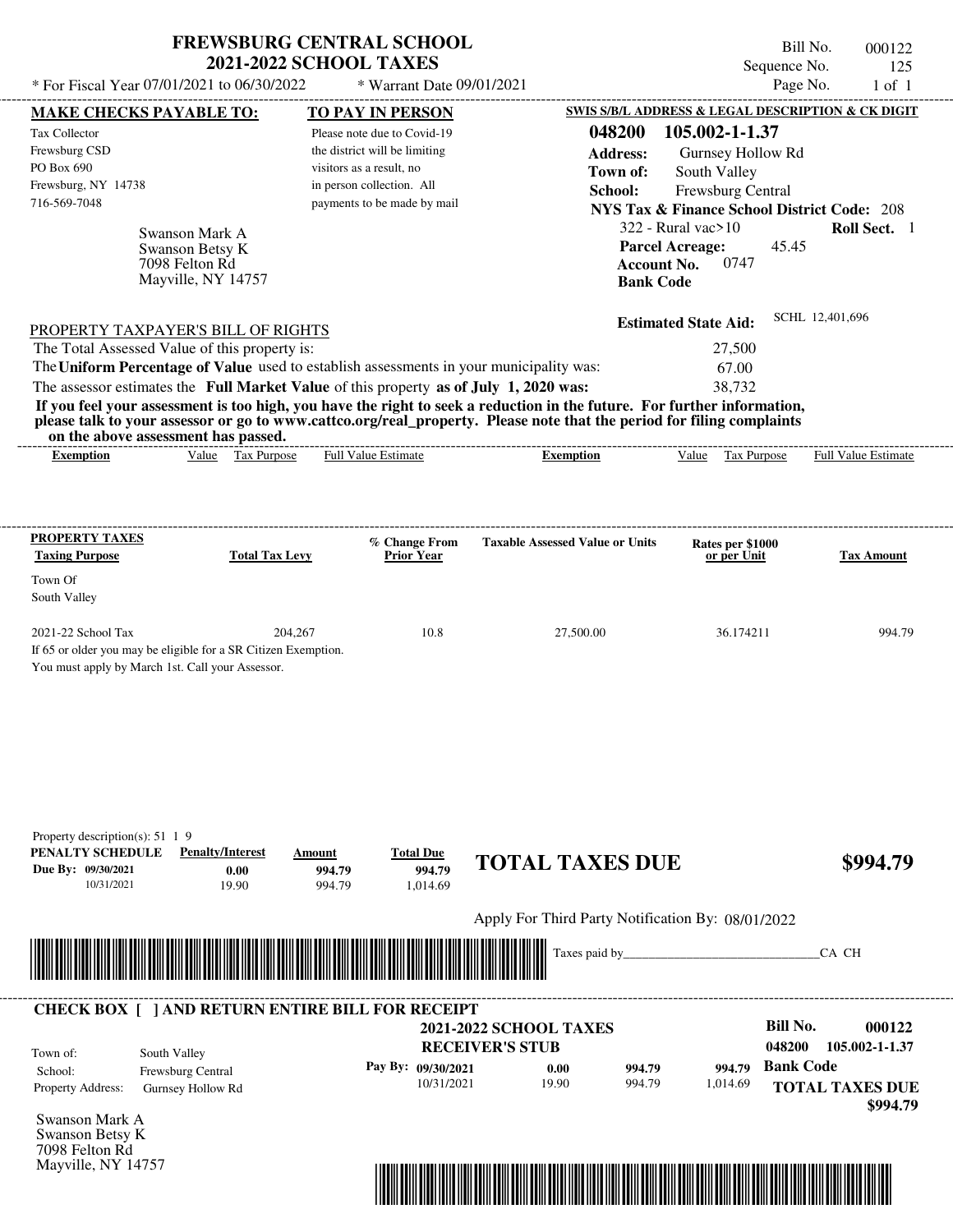| <b>FREWSBURG CENTRAL SCHOOL</b> |  |
|---------------------------------|--|
| <b>2021-2022 SCHOOL TAXES</b>   |  |

Bill No. 000123 Sequence No. 126

| * For Fiscal Year 07/01/2021 to 06/30/2022                                                                                                                                                                                                       |                                                             | * Warrant Date 09/01/2021                         |                                                                             | Page No.<br>$1$ of $1$     |
|--------------------------------------------------------------------------------------------------------------------------------------------------------------------------------------------------------------------------------------------------|-------------------------------------------------------------|---------------------------------------------------|-----------------------------------------------------------------------------|----------------------------|
| <b>MAKE CHECKS PAYABLE TO:</b>                                                                                                                                                                                                                   | <b>TO PAY IN PERSON</b>                                     |                                                   | SWIS S/B/L ADDRESS & LEGAL DESCRIPTION & CK DIGIT                           |                            |
| Tax Collector                                                                                                                                                                                                                                    | Please note due to Covid-19                                 | 048200                                            | 96.004-1-44                                                                 |                            |
| Frewsburg CSD<br>PO Box 690                                                                                                                                                                                                                      | the district will be limiting<br>visitors as a result, no   | <b>Address:</b>                                   | Bragg Rd                                                                    |                            |
| Frewsburg, NY 14738                                                                                                                                                                                                                              | in person collection. All                                   | Town of:                                          | South Valley                                                                |                            |
| 716-569-7048                                                                                                                                                                                                                                     | payments to be made by mail                                 | School:                                           | Frewsburg Central<br><b>NYS Tax &amp; Finance School District Code: 208</b> |                            |
|                                                                                                                                                                                                                                                  |                                                             |                                                   | 270 - Mfg housing                                                           | Roll Sect. 1               |
| Tompkins Christopher<br><b>Tompkins Mark</b>                                                                                                                                                                                                     |                                                             |                                                   | <b>Parcel Acreage:</b>                                                      | 41.27                      |
| PO Box 943                                                                                                                                                                                                                                       |                                                             |                                                   | 0371<br><b>Account No.</b>                                                  |                            |
| Frewsburg, NY 14738                                                                                                                                                                                                                              |                                                             |                                                   | <b>Bank Code</b>                                                            |                            |
|                                                                                                                                                                                                                                                  |                                                             |                                                   | <b>Estimated State Aid:</b>                                                 | SCHL 12,401,696            |
| PROPERTY TAXPAYER'S BILL OF RIGHTS<br>The Total Assessed Value of this property is:                                                                                                                                                              |                                                             |                                                   | 14,900                                                                      |                            |
| The Uniform Percentage of Value used to establish assessments in your municipality was:                                                                                                                                                          |                                                             |                                                   | 67.00                                                                       |                            |
| The assessor estimates the Full Market Value of this property as of July 1, 2020 was:                                                                                                                                                            |                                                             |                                                   | 20,986                                                                      |                            |
| If you feel your assessment is too high, you have the right to seek a reduction in the future. For further information,<br>please talk to your assessor or go to www.cattco.org/real_property. Please note that the period for filing complaints |                                                             |                                                   |                                                                             |                            |
| on the above assessment has passed.<br>Value Tax Purpose<br><b>Exemption</b>                                                                                                                                                                     | Full Value Estimate                                         | <b>Exemption</b>                                  | Value Tax Purpose                                                           | <b>Full Value Estimate</b> |
|                                                                                                                                                                                                                                                  |                                                             |                                                   |                                                                             |                            |
|                                                                                                                                                                                                                                                  |                                                             |                                                   |                                                                             |                            |
| <b>PROPERTY TAXES</b><br><b>Taxing Purpose</b>                                                                                                                                                                                                   | % Change From<br><b>Total Tax Levy</b><br><b>Prior Year</b> | <b>Taxable Assessed Value or Units</b>            | Rates per \$1000<br>or per Unit                                             | <b>Tax Amount</b>          |
| Town Of                                                                                                                                                                                                                                          |                                                             |                                                   |                                                                             |                            |
| South Valley                                                                                                                                                                                                                                     |                                                             |                                                   |                                                                             |                            |
| 2021-22 School Tax                                                                                                                                                                                                                               | 204,267                                                     | 10.8<br>14,900.00                                 | 36.174211                                                                   | 539.00                     |
| If 65 or older you may be eligible for a SR Citizen Exemption.                                                                                                                                                                                   |                                                             |                                                   |                                                                             |                            |
| You must apply by March 1st. Call your Assessor.                                                                                                                                                                                                 |                                                             |                                                   |                                                                             |                            |
|                                                                                                                                                                                                                                                  |                                                             |                                                   |                                                                             |                            |
|                                                                                                                                                                                                                                                  |                                                             |                                                   |                                                                             |                            |
|                                                                                                                                                                                                                                                  |                                                             |                                                   |                                                                             |                            |
|                                                                                                                                                                                                                                                  |                                                             |                                                   |                                                                             |                            |
|                                                                                                                                                                                                                                                  |                                                             |                                                   |                                                                             |                            |
|                                                                                                                                                                                                                                                  |                                                             |                                                   |                                                                             |                            |
| Property description(s): 52 01 09                                                                                                                                                                                                                |                                                             |                                                   |                                                                             |                            |
| PENALTY SCHEDULE<br><b>Penalty/Interest</b>                                                                                                                                                                                                      | <b>Total Due</b><br>Amount                                  | <b>TOTAL TAXES DUE</b>                            |                                                                             | \$539.00                   |
| Due By: 09/30/2021<br>0.00<br>10.78<br>10/31/2021                                                                                                                                                                                                | 539.00<br>539.00                                            | 539.00<br>549.78                                  |                                                                             |                            |
|                                                                                                                                                                                                                                                  |                                                             |                                                   |                                                                             |                            |
|                                                                                                                                                                                                                                                  |                                                             | Apply For Third Party Notification By: 08/01/2022 |                                                                             |                            |
|                                                                                                                                                                                                                                                  |                                                             | Taxes paid by____                                 |                                                                             | CA CH                      |
|                                                                                                                                                                                                                                                  |                                                             |                                                   |                                                                             |                            |
| <b>CHECK BOX [ ] AND RETURN ENTIRE BILL FOR RECEIPT</b>                                                                                                                                                                                          |                                                             | <b>2021-2022 SCHOOL TAXES</b>                     |                                                                             | <b>Bill No.</b><br>000123  |
|                                                                                                                                                                                                                                                  |                                                             | <b>RECEIVER'S STUB</b>                            |                                                                             | 96.004-1-44<br>048200      |
| South Valley<br>Town of:<br>Frewsburg Central<br>School:                                                                                                                                                                                         | Pay By: 09/30/2021                                          | 0.00                                              | 539.00<br>539.00                                                            | <b>Bank Code</b>           |
| Property Address:<br>Bragg Rd                                                                                                                                                                                                                    |                                                             | 10/31/2021<br>10.78                               | 539.00<br>549.78                                                            | <b>TOTAL TAXES DUE</b>     |
|                                                                                                                                                                                                                                                  |                                                             |                                                   |                                                                             | \$539.00                   |
| Tompkins Christopher                                                                                                                                                                                                                             |                                                             |                                                   |                                                                             |                            |
| Tompkins Mark<br>PO Box 943                                                                                                                                                                                                                      |                                                             |                                                   |                                                                             |                            |
| Frewsburg, NY 14738                                                                                                                                                                                                                              |                                                             |                                                   |                                                                             |                            |
|                                                                                                                                                                                                                                                  |                                                             |                                                   |                                                                             |                            |
|                                                                                                                                                                                                                                                  |                                                             |                                                   |                                                                             |                            |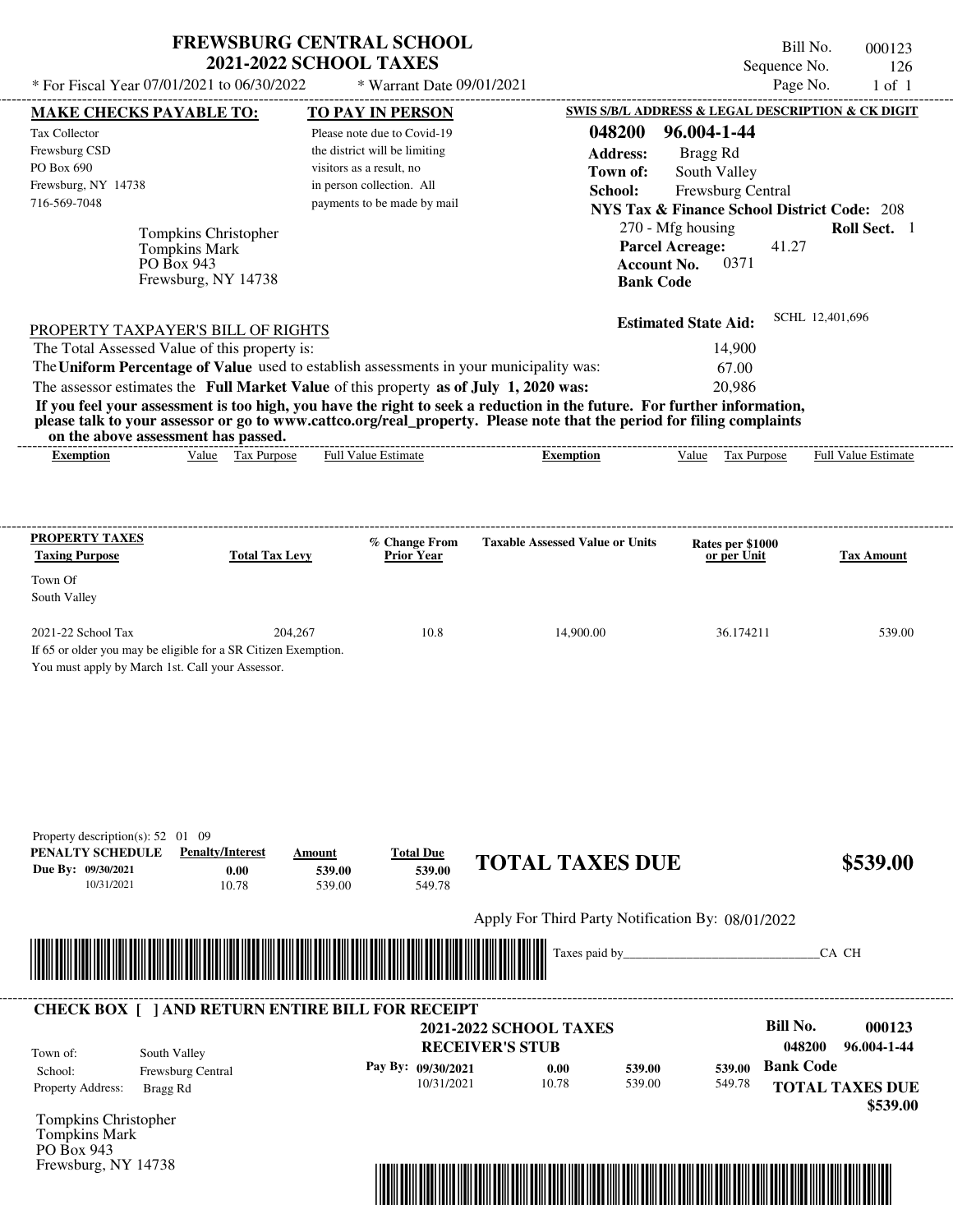|                                                                                         | <b>FREWSBURG CENTRAL SCHOOL</b><br><b>2021-2022 SCHOOL TAXES</b>            |                                  |                                                                                                                         | Bill No.<br>Sequence No.                               | 000124<br>127                        |
|-----------------------------------------------------------------------------------------|-----------------------------------------------------------------------------|----------------------------------|-------------------------------------------------------------------------------------------------------------------------|--------------------------------------------------------|--------------------------------------|
| * For Fiscal Year 07/01/2021 to 06/30/2022                                              |                                                                             | * Warrant Date 09/01/2021        |                                                                                                                         | Page No.                                               | $1$ of $1$                           |
| <b>MAKE CHECKS PAYABLE TO:</b>                                                          |                                                                             | <b>TO PAY IN PERSON</b>          |                                                                                                                         | SWIS S/B/L ADDRESS & LEGAL DESCRIPTION & CK DIGIT      |                                      |
| Tax Collector                                                                           |                                                                             | Please note due to Covid-19      | 048200                                                                                                                  | 96.004-1-45                                            |                                      |
| Frewsburg CSD                                                                           |                                                                             | the district will be limiting    | <b>Address:</b>                                                                                                         | 12718 Bragg Rd                                         |                                      |
| PO Box 690                                                                              |                                                                             | visitors as a result, no         | Town of:                                                                                                                | South Valley                                           |                                      |
| Frewsburg, NY 14738                                                                     |                                                                             | in person collection. All        | School:                                                                                                                 | <b>Frewsburg Central</b>                               |                                      |
| 716-569-7048                                                                            |                                                                             | payments to be made by mail      |                                                                                                                         | <b>NYS Tax &amp; Finance School District Code: 208</b> |                                      |
|                                                                                         |                                                                             |                                  | 240 - Rural res                                                                                                         |                                                        | Roll Sect. 1                         |
| Tompkins Christopher<br>PO Box 943                                                      |                                                                             |                                  | <b>Parcel Acreage:</b>                                                                                                  | 10.63                                                  |                                      |
| Frewsburg, NY 14738                                                                     |                                                                             |                                  | <b>Account No.</b>                                                                                                      | 0112                                                   |                                      |
|                                                                                         |                                                                             |                                  | <b>Bank Code</b>                                                                                                        |                                                        |                                      |
|                                                                                         |                                                                             |                                  |                                                                                                                         |                                                        | SCHL 12,401,696                      |
| PROPERTY TAXPAYER'S BILL OF RIGHTS                                                      |                                                                             |                                  |                                                                                                                         | <b>Estimated State Aid:</b>                            |                                      |
| The Total Assessed Value of this property is:                                           |                                                                             |                                  |                                                                                                                         | 76,800                                                 |                                      |
| The Uniform Percentage of Value used to establish assessments in your municipality was: |                                                                             |                                  |                                                                                                                         | 67.00                                                  |                                      |
| The assessor estimates the Full Market Value of this property as of July 1, 2020 was:   |                                                                             |                                  |                                                                                                                         | 108,169                                                |                                      |
|                                                                                         |                                                                             |                                  | If you feel your assessment is too high, you have the right to seek a reduction in the future. For further information, |                                                        |                                      |
| on the above assessment has passed.                                                     |                                                                             |                                  | please talk to your assessor or go to www.cattco.org/real_property. Please note that the period for filing complaints   |                                                        |                                      |
| <b>Exemption</b>                                                                        | Value Tax Purpose                                                           | <b>Full Value Estimate</b>       | <b>Exemption</b>                                                                                                        | Value<br>Tax Purpose                                   | <b>Full Value Estimate</b>           |
| <b>Bas Star</b><br>(See Note)                                                           | 21,300 SCHOOL                                                               | 31,791                           |                                                                                                                         |                                                        |                                      |
|                                                                                         |                                                                             |                                  |                                                                                                                         |                                                        |                                      |
| <b>PROPERTY TAXES</b>                                                                   |                                                                             | % Change From                    | <b>Taxable Assessed Value or Units</b>                                                                                  | Rates per \$1000                                       |                                      |
| <b>Taxing Purpose</b>                                                                   | <b>Total Tax Levy</b>                                                       | Prior Year                       | (before accounting for STAR)                                                                                            | or per Unit                                            | <b>Tax Amount</b>                    |
| Town Of                                                                                 |                                                                             |                                  |                                                                                                                         |                                                        |                                      |
| South Valley                                                                            |                                                                             |                                  |                                                                                                                         |                                                        |                                      |
|                                                                                         |                                                                             |                                  |                                                                                                                         |                                                        |                                      |
| 2021-22 School Tax                                                                      | 204,267                                                                     | 10.8                             | 76,800.00                                                                                                               | 36.174211                                              | 2,778.18                             |
| If 65 or older you may be eligible for a SR Citizen Exemption.                          |                                                                             |                                  |                                                                                                                         |                                                        |                                      |
| You must apply by March 1st. Call your Assessor.                                        |                                                                             |                                  |                                                                                                                         |                                                        |                                      |
| Property description(s): $52 \quad 01 \quad 09$                                         | Note: This year's STAR exemption benefit cannot exceed last year's benefit. |                                  | Your tax savings this year resulting from the New York State School Tax Relief (STAR) program is:                       |                                                        | \$733.00                             |
| PENALTY SCHEDULE<br>Due By: 09/30/2021                                                  | <b>Penalty/Interest</b><br>Amount<br>0.00<br>2,045.18                       | <b>Total Due</b><br>2,045.18     | <b>TOTAL TAXES DUE</b>                                                                                                  |                                                        | \$2,045.18                           |
| 10/31/2021                                                                              | 40.90<br>2.045.18                                                           | 2.086.08                         |                                                                                                                         |                                                        |                                      |
|                                                                                         |                                                                             |                                  | Apply For Third Party Notification By: 08/01/2022                                                                       |                                                        |                                      |
|                                                                                         |                                                                             |                                  | Taxes paid by_                                                                                                          |                                                        | CA CH                                |
| <b>CHECK BOX [ ] AND RETURN ENTIRE BILL FOR RECEIPT</b>                                 |                                                                             |                                  |                                                                                                                         |                                                        |                                      |
|                                                                                         |                                                                             |                                  | <b>2021-2022 SCHOOL TAXES</b>                                                                                           | <b>Bill No.</b>                                        | 000124                               |
|                                                                                         |                                                                             |                                  | <b>RECEIVER'S STUB</b>                                                                                                  | 048200                                                 | 96.004-1-45                          |
| South Valley<br>Town of:                                                                |                                                                             |                                  |                                                                                                                         | <b>Bank Code</b>                                       |                                      |
| Frewsburg Central<br>School:                                                            |                                                                             | Pay By: 09/30/2021<br>10/31/2021 | 0.00<br>2,045.18<br>2,045.18<br>40.90                                                                                   | 2,045.18<br>2,086.08                                   |                                      |
| Property Address:<br>12718 Bragg Rd                                                     |                                                                             |                                  |                                                                                                                         |                                                        | <b>TOTAL TAXES DUE</b><br>\$2,045.18 |

Tompkins Christopher PO Box 943 Frewsburg, NY 14738

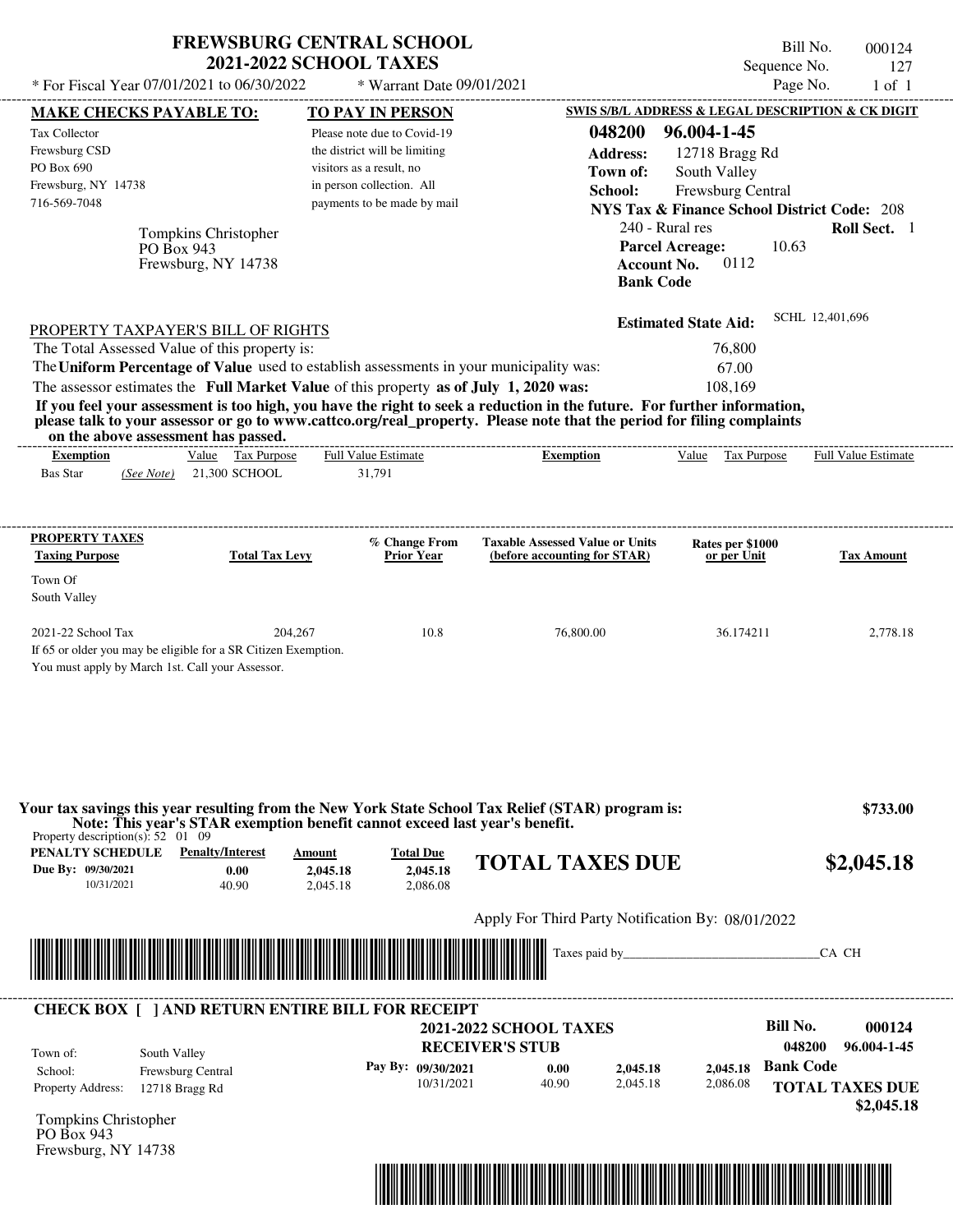| <b>FREWSBURG CENTRAL SCHOOL</b> |
|---------------------------------|
| <b>2021-2022 SCHOOL TAXES</b>   |

Bill No. 000125 Sequence No. 128<br>Page No. 1 of 1  $*$  For Fiscal Year 07/01/2021 to 06/30/2022  $*$  Warrant Date 09/01/2021 Page No. 1 of 1

| <b>MAKE CHECKS PAYABLE TO:</b>                  |                                                                                     | <b>TO PAY IN PERSON</b>                                                                                                                                                                                                              |                                                                                                                         | <b>SWIS S/B/L ADDRESS &amp; LEGAL DESCRIPTION &amp; CK DIGIT</b> |                        |
|-------------------------------------------------|-------------------------------------------------------------------------------------|--------------------------------------------------------------------------------------------------------------------------------------------------------------------------------------------------------------------------------------|-------------------------------------------------------------------------------------------------------------------------|------------------------------------------------------------------|------------------------|
| Tax Collector                                   |                                                                                     | Please note due to Covid-19                                                                                                                                                                                                          | 048200                                                                                                                  | 96.004-1-46                                                      |                        |
| Frewsburg CSD                                   |                                                                                     | the district will be limiting                                                                                                                                                                                                        | <b>Address:</b>                                                                                                         | Bragg Rd                                                         |                        |
| PO Box 690                                      |                                                                                     | visitors as a result, no                                                                                                                                                                                                             | Town of:                                                                                                                | South Valley                                                     |                        |
| Frewsburg, NY 14738<br>716-569-7048             |                                                                                     | in person collection. All<br>payments to be made by mail                                                                                                                                                                             | School:                                                                                                                 | Frewsburg Central                                                |                        |
|                                                 |                                                                                     |                                                                                                                                                                                                                                      |                                                                                                                         | <b>NYS Tax &amp; Finance School District Code: 208</b>           |                        |
|                                                 | Tompkins Christopher                                                                |                                                                                                                                                                                                                                      |                                                                                                                         | $322$ - Rural vac $>10$                                          | Roll Sect. 1           |
|                                                 | <b>Tompkins Mark</b>                                                                |                                                                                                                                                                                                                                      |                                                                                                                         | 25.39<br><b>Parcel Acreage:</b><br>0373                          |                        |
|                                                 | PO Box 943<br>Frewsburg, NY 14738                                                   |                                                                                                                                                                                                                                      | <b>Account No.</b><br><b>Bank Code</b>                                                                                  |                                                                  |                        |
|                                                 |                                                                                     |                                                                                                                                                                                                                                      |                                                                                                                         |                                                                  |                        |
|                                                 |                                                                                     |                                                                                                                                                                                                                                      |                                                                                                                         | <b>Estimated State Aid:</b>                                      | SCHL 12,401,696        |
|                                                 | PROPERTY TAXPAYER'S BILL OF RIGHTS<br>The Total Assessed Value of this property is: |                                                                                                                                                                                                                                      |                                                                                                                         | 9,100                                                            |                        |
|                                                 |                                                                                     | The Uniform Percentage of Value used to establish assessments in your municipality was:                                                                                                                                              |                                                                                                                         | 67.00                                                            |                        |
|                                                 |                                                                                     | The assessor estimates the Full Market Value of this property as of July 1, 2020 was:                                                                                                                                                |                                                                                                                         | 12,817                                                           |                        |
|                                                 |                                                                                     |                                                                                                                                                                                                                                      | If you feel your assessment is too high, you have the right to seek a reduction in the future. For further information, |                                                                  |                        |
|                                                 | on the above assessment has passed.                                                 |                                                                                                                                                                                                                                      | please talk to your assessor or go to www.cattco.org/real_property. Please note that the period for filing complaints   |                                                                  |                        |
| <b>Exemption</b>                                | Value Tax Purpose                                                                   | <b>Full Value Estimate</b>                                                                                                                                                                                                           | <b>Exemption</b>                                                                                                        | Value Tax Purpose Full Value Estimate                            |                        |
|                                                 |                                                                                     |                                                                                                                                                                                                                                      |                                                                                                                         |                                                                  |                        |
|                                                 |                                                                                     |                                                                                                                                                                                                                                      |                                                                                                                         |                                                                  |                        |
|                                                 |                                                                                     |                                                                                                                                                                                                                                      |                                                                                                                         |                                                                  |                        |
| <b>PROPERTY TAXES</b><br><b>Taxing Purpose</b>  | <b>Total Tax Levy</b>                                                               | % Change From<br><b>Prior Year</b>                                                                                                                                                                                                   | <b>Taxable Assessed Value or Units</b>                                                                                  | Rates per \$1000<br>or per Unit                                  | <b>Tax Amount</b>      |
| Town Of                                         |                                                                                     |                                                                                                                                                                                                                                      |                                                                                                                         |                                                                  |                        |
| South Valley                                    |                                                                                     |                                                                                                                                                                                                                                      |                                                                                                                         |                                                                  |                        |
| 2021-22 School Tax                              | 204,267                                                                             | 10.8                                                                                                                                                                                                                                 | 9,100.00                                                                                                                | 36.174211                                                        | 329.19                 |
|                                                 | If 65 or older you may be eligible for a SR Citizen Exemption.                      |                                                                                                                                                                                                                                      |                                                                                                                         |                                                                  |                        |
|                                                 | You must apply by March 1st. Call your Assessor.                                    |                                                                                                                                                                                                                                      |                                                                                                                         |                                                                  |                        |
|                                                 |                                                                                     |                                                                                                                                                                                                                                      |                                                                                                                         |                                                                  |                        |
|                                                 |                                                                                     |                                                                                                                                                                                                                                      |                                                                                                                         |                                                                  |                        |
|                                                 |                                                                                     |                                                                                                                                                                                                                                      |                                                                                                                         |                                                                  |                        |
|                                                 |                                                                                     |                                                                                                                                                                                                                                      |                                                                                                                         |                                                                  |                        |
|                                                 |                                                                                     |                                                                                                                                                                                                                                      |                                                                                                                         |                                                                  |                        |
|                                                 |                                                                                     |                                                                                                                                                                                                                                      |                                                                                                                         |                                                                  |                        |
| Property description(s): $52 \quad 01 \quad 09$ |                                                                                     |                                                                                                                                                                                                                                      |                                                                                                                         |                                                                  |                        |
| PENALTY SCHEDULE                                | <b>Penalty/Interest</b>                                                             | <b>Total Due</b><br>Amount                                                                                                                                                                                                           | <b>TOTAL TAXES DUE</b>                                                                                                  |                                                                  | \$329.19               |
| Due By: 09/30/2021                              | 0.00                                                                                | 329.19<br>329.19                                                                                                                                                                                                                     |                                                                                                                         |                                                                  |                        |
| 10/31/2021                                      | 6.58                                                                                | 335.77<br>329.19                                                                                                                                                                                                                     |                                                                                                                         |                                                                  |                        |
|                                                 |                                                                                     |                                                                                                                                                                                                                                      | Apply For Third Party Notification By: 08/01/2022                                                                       |                                                                  |                        |
|                                                 |                                                                                     |                                                                                                                                                                                                                                      | Taxes paid by                                                                                                           |                                                                  | CA CH                  |
|                                                 |                                                                                     | <u> Indian American State of Barbara and The Barbara and The Barbara and The Barbara and The Barbara and The Barbara and The Barbara and The Barbara and The Barbara and The Barbara and The Barbara and The Barbara and The Bar</u> |                                                                                                                         |                                                                  |                        |
|                                                 |                                                                                     |                                                                                                                                                                                                                                      |                                                                                                                         |                                                                  |                        |
|                                                 |                                                                                     | <b>CHECK BOX [ ] AND RETURN ENTIRE BILL FOR RECEIPT</b>                                                                                                                                                                              | <b>2021-2022 SCHOOL TAXES</b>                                                                                           | <b>Bill No.</b>                                                  | 000125                 |
| Town of:                                        | South Valley                                                                        |                                                                                                                                                                                                                                      | <b>RECEIVER'S STUB</b>                                                                                                  | 048200                                                           | 96.004-1-46            |
| School:                                         | Frewsburg Central                                                                   | Pay By: 09/30/2021                                                                                                                                                                                                                   | 329.19<br>0.00                                                                                                          | <b>Bank Code</b><br>329.19                                       |                        |
| Property Address:                               | Bragg Rd                                                                            | 10/31/2021                                                                                                                                                                                                                           | 6.58<br>329.19                                                                                                          | 335.77                                                           | <b>TOTAL TAXES DUE</b> |
|                                                 |                                                                                     |                                                                                                                                                                                                                                      |                                                                                                                         |                                                                  | \$329.19               |
| Tompkins Christopher                            |                                                                                     |                                                                                                                                                                                                                                      |                                                                                                                         |                                                                  |                        |
| Tompkins Mark<br>PO Box 943                     |                                                                                     |                                                                                                                                                                                                                                      |                                                                                                                         |                                                                  |                        |
|                                                 |                                                                                     |                                                                                                                                                                                                                                      |                                                                                                                         |                                                                  |                        |
|                                                 |                                                                                     |                                                                                                                                                                                                                                      |                                                                                                                         |                                                                  |                        |
| Frewsburg, NY 14738                             |                                                                                     |                                                                                                                                                                                                                                      | <u> 1989 - Johann Barbara, martxa amerikan bashkil bilan bashkil bilan bashkil bilan bashkil bilan bashkil bilan</u>    |                                                                  |                        |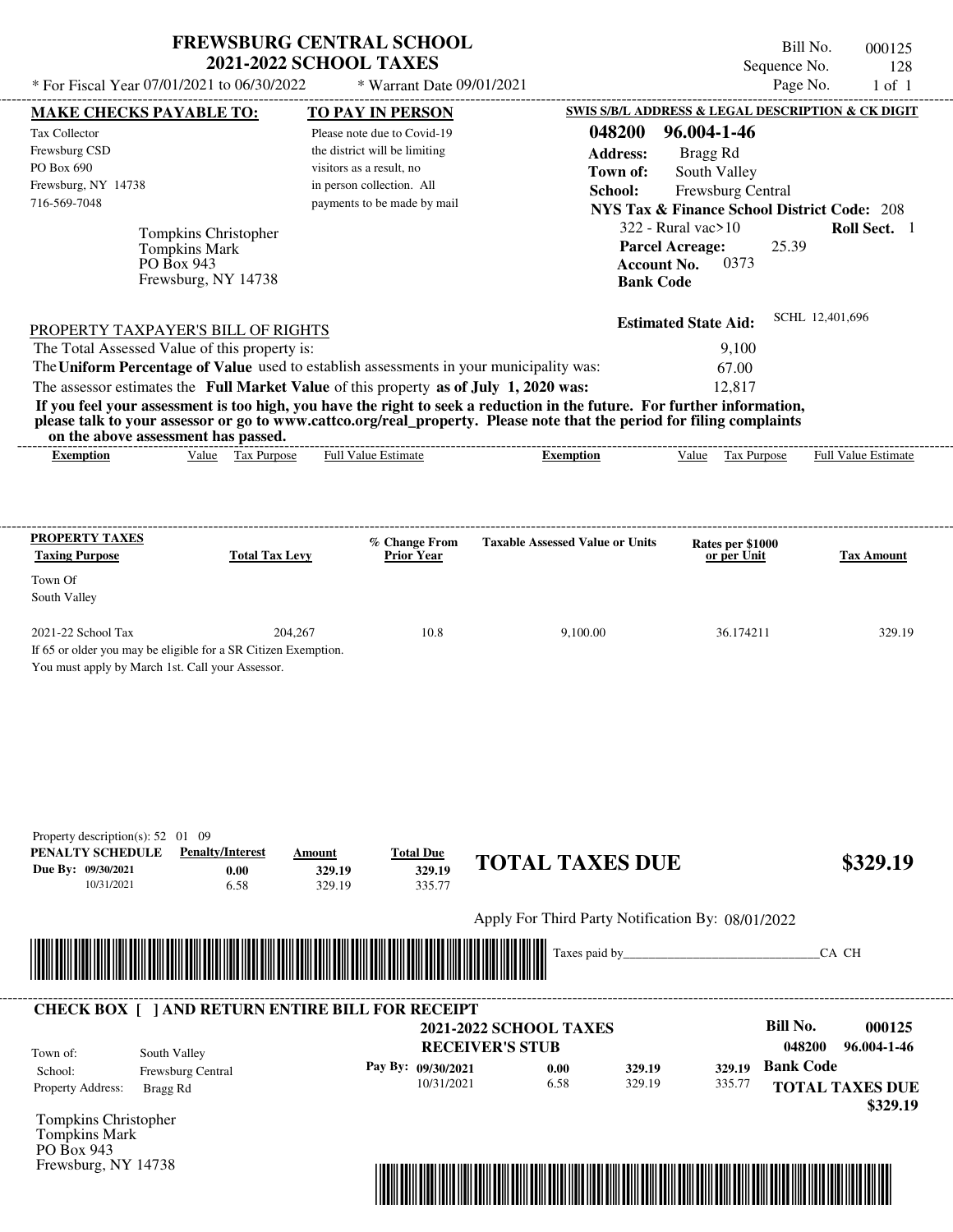| * For Fiscal Year 07/01/2021 to 06/30/2022                                                                      | <b>FREWSBURG CENTRAL SCHOOL</b><br><b>2021-2022 SCHOOL TAXES</b>           | * Warrant Date 09/01/2021                |                                                                                                                         | Bill No.<br>Sequence No.<br>Page No.                   | 000126<br>129<br>$1$ of $1$          |
|-----------------------------------------------------------------------------------------------------------------|----------------------------------------------------------------------------|------------------------------------------|-------------------------------------------------------------------------------------------------------------------------|--------------------------------------------------------|--------------------------------------|
| MAKE CHECKS PAYABLE TO:                                                                                         |                                                                            | <b>TO PAY IN PERSON</b>                  |                                                                                                                         | SWIS S/B/L ADDRESS & LEGAL DESCRIPTION & CK DIGIT      |                                      |
| Tax Collector                                                                                                   |                                                                            | Please note due to Covid-19              | 048200                                                                                                                  | 96.002-1-37.3                                          |                                      |
| Frewsburg CSD                                                                                                   |                                                                            | the district will be limiting            | <b>Address:</b>                                                                                                         | 12933 Bone Run Rd                                      |                                      |
| PO Box 690                                                                                                      |                                                                            | visitors as a result, no                 | Town of:                                                                                                                | South Valley                                           |                                      |
| Frewsburg, NY 14738                                                                                             |                                                                            | in person collection. All                | School:                                                                                                                 | Frewsburg Central                                      |                                      |
| 716-569-7048                                                                                                    |                                                                            | payments to be made by mail              |                                                                                                                         | <b>NYS Tax &amp; Finance School District Code: 208</b> |                                      |
| <b>Tredo Edward</b>                                                                                             |                                                                            |                                          |                                                                                                                         | 210 - 1 Family Res                                     | Roll Sect. 1                         |
| Tredo Eugenia                                                                                                   |                                                                            |                                          |                                                                                                                         | <b>Parcel Acreage:</b><br>16.30                        |                                      |
| 3545 Four Rod Rd                                                                                                | East Aurora, NY 14052                                                      |                                          | <b>Account No.</b>                                                                                                      | 0632                                                   |                                      |
|                                                                                                                 |                                                                            |                                          | <b>Bank Code</b>                                                                                                        |                                                        |                                      |
|                                                                                                                 |                                                                            |                                          |                                                                                                                         | <b>Estimated State Aid:</b>                            | SCHL 12,401,696                      |
| PROPERTY TAXPAYER'S BILL OF RIGHTS                                                                              |                                                                            |                                          |                                                                                                                         |                                                        |                                      |
| The Total Assessed Value of this property is:                                                                   |                                                                            |                                          |                                                                                                                         | 116,700                                                |                                      |
| The Uniform Percentage of Value used to establish assessments in your municipality was:                         |                                                                            |                                          |                                                                                                                         | 67.00                                                  |                                      |
| The assessor estimates the Full Market Value of this property as of July 1, 2020 was:                           |                                                                            |                                          | If you feel your assessment is too high, you have the right to seek a reduction in the future. For further information, | 164,366                                                |                                      |
|                                                                                                                 |                                                                            |                                          | please talk to your assessor or go to www.cattco.org/real_property. Please note that the period for filing complaints   |                                                        |                                      |
| on the above assessment has passed.                                                                             |                                                                            |                                          |                                                                                                                         |                                                        |                                      |
| <b>Exemption</b>                                                                                                | Value Tax Purpose                                                          | Full Value Estimate                      | <b>Exemption</b>                                                                                                        | Value Tax Purpose                                      | Full Value Estimate                  |
| Town Of<br>South Valley<br>2021-22 School Tax<br>If 65 or older you may be eligible for a SR Citizen Exemption. | 204,267                                                                    | 10.8                                     | 116,700.00                                                                                                              | 36.174211                                              | 4,221.53                             |
| You must apply by March 1st. Call your Assessor.<br>Property description(s): $55 \quad 01 \quad 09$             |                                                                            |                                          |                                                                                                                         |                                                        |                                      |
| PENALTY SCHEDULE<br>Due By: 09/30/2021<br>10/31/2021                                                            | <b>Penalty/Interest</b><br>Amount<br>0.00<br>4,221.53<br>84.43<br>4,221.53 | <b>Total Due</b><br>4.221.53<br>4,305.96 | <b>TOTAL TAXES DUE</b>                                                                                                  |                                                        | \$4,221.53                           |
|                                                                                                                 |                                                                            |                                          | Apply For Third Party Notification By: 08/01/2022                                                                       |                                                        |                                      |
|                                                                                                                 |                                                                            |                                          | Taxes paid by                                                                                                           |                                                        | CA CH                                |
|                                                                                                                 |                                                                            |                                          |                                                                                                                         |                                                        |                                      |
| <b>CHECK BOX [ ] AND RETURN ENTIRE BILL FOR RECEIPT</b>                                                         |                                                                            |                                          |                                                                                                                         |                                                        |                                      |
|                                                                                                                 |                                                                            |                                          | <b>2021-2022 SCHOOL TAXES</b>                                                                                           | <b>Bill No.</b>                                        | 000126                               |
| South Valley<br>Town of:                                                                                        |                                                                            |                                          | <b>RECEIVER'S STUB</b>                                                                                                  | 048200                                                 | 96.002-1-37.3                        |
| School:<br>Frewsburg Central                                                                                    |                                                                            | Pay By: 09/30/2021                       | 0.00<br>4,221.53                                                                                                        | <b>Bank Code</b><br>4,221.53                           |                                      |
| 12933 Bone Run Rd<br><b>Property Address:</b>                                                                   |                                                                            | 10/31/2021                               | 84.43<br>4,221.53                                                                                                       | 4,305.96                                               | <b>TOTAL TAXES DUE</b><br>\$4,221.53 |

Tredo Edward Tredo Eugenia 3545 Four Rod Rd East Aurora, NY 14052

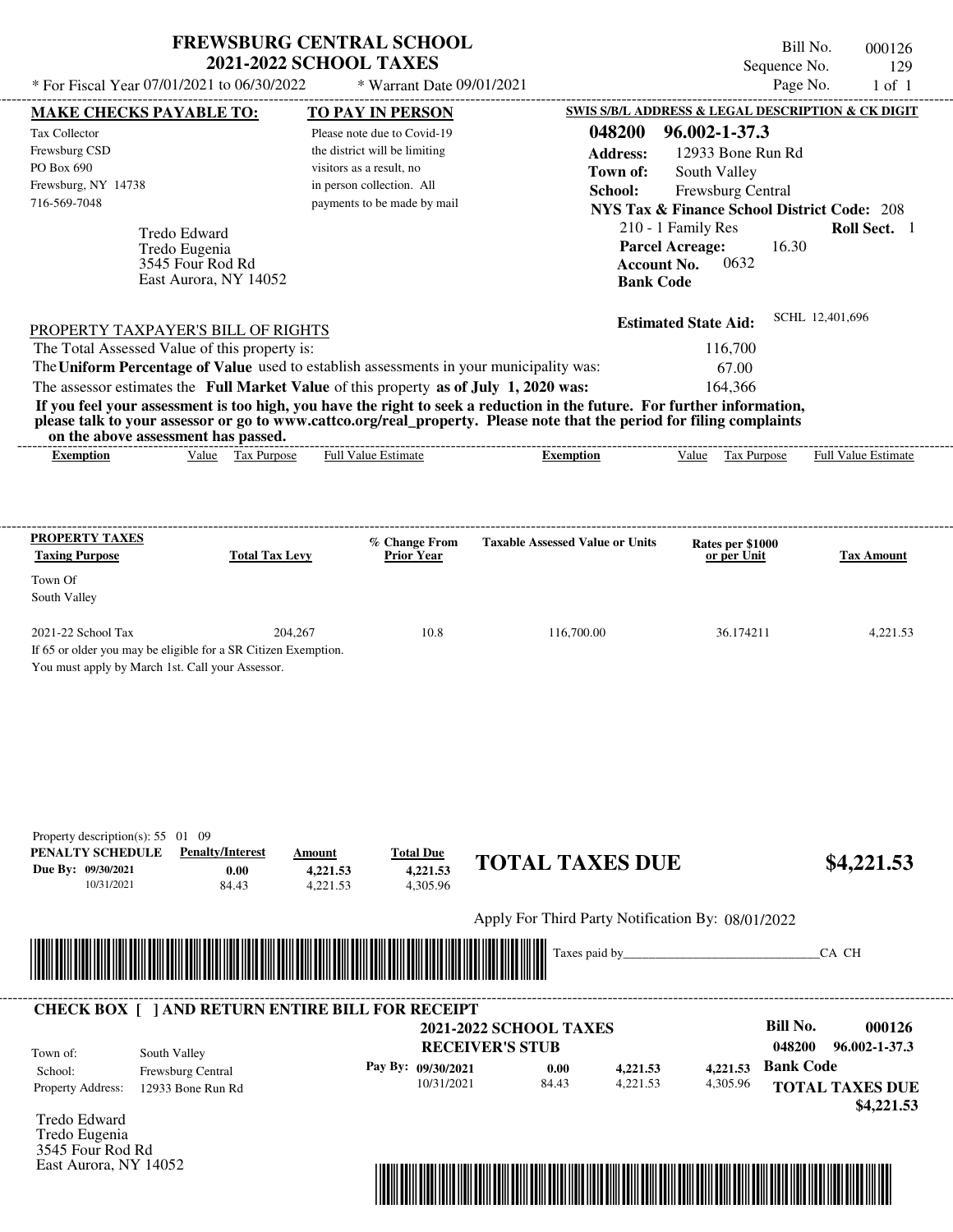| <b>FREWSBURG CENTRAL SCHOOL</b> |  |
|---------------------------------|--|
| <b>2021-2022 SCHOOL TAXES</b>   |  |

Bill No. 000127 Sequence No. 130

| * For Fiscal Year 07/01/2021 to 06/30/2022                                                                                                                                                                                                                                              |                                                     | * Warrant Date 09/01/2021                                 |                                                   |                                                        | Page No.               | $1$ of $1$          |
|-----------------------------------------------------------------------------------------------------------------------------------------------------------------------------------------------------------------------------------------------------------------------------------------|-----------------------------------------------------|-----------------------------------------------------------|---------------------------------------------------|--------------------------------------------------------|------------------------|---------------------|
| <b>MAKE CHECKS PAYABLE TO:</b>                                                                                                                                                                                                                                                          |                                                     | <b>TO PAY IN PERSON</b>                                   |                                                   | SWIS S/B/L ADDRESS & LEGAL DESCRIPTION & CK DIGIT      |                        |                     |
| Tax Collector                                                                                                                                                                                                                                                                           |                                                     | Please note due to Covid-19                               | 048200                                            | 96.002-1-37.5                                          |                        |                     |
| Frewsburg CSD<br>PO Box 690                                                                                                                                                                                                                                                             |                                                     | the district will be limiting<br>visitors as a result, no | <b>Address:</b>                                   | Bone Run Rd (Co Rd 33)                                 |                        |                     |
| Frewsburg, NY 14738                                                                                                                                                                                                                                                                     |                                                     | in person collection. All                                 | Town of:<br>School:                               | South Valley<br>Frewsburg Central                      |                        |                     |
| 716-569-7048                                                                                                                                                                                                                                                                            |                                                     | payments to be made by mail                               |                                                   | <b>NYS Tax &amp; Finance School District Code: 208</b> |                        |                     |
| Tredo Edward                                                                                                                                                                                                                                                                            |                                                     |                                                           |                                                   | $314$ - Rural vac $\leq 10$                            |                        | Roll Sect. 1        |
| Tredo Eugenia                                                                                                                                                                                                                                                                           |                                                     |                                                           |                                                   | <b>Parcel Acreage:</b>                                 | 1.00                   |                     |
| 3545 Four Rod Rd                                                                                                                                                                                                                                                                        |                                                     |                                                           |                                                   | <b>Account No.</b><br>0685                             |                        |                     |
| East Aurora, NY 14052                                                                                                                                                                                                                                                                   |                                                     |                                                           | <b>Bank Code</b>                                  |                                                        |                        |                     |
| PROPERTY TAXPAYER'S BILL OF RIGHTS                                                                                                                                                                                                                                                      |                                                     |                                                           |                                                   | <b>Estimated State Aid:</b>                            | SCHL 12,401,696        |                     |
| The Total Assessed Value of this property is:                                                                                                                                                                                                                                           |                                                     |                                                           |                                                   | 4,000                                                  |                        |                     |
| The Uniform Percentage of Value used to establish assessments in your municipality was:                                                                                                                                                                                                 |                                                     |                                                           |                                                   | 67.00                                                  |                        |                     |
| The assessor estimates the Full Market Value of this property as of July 1, 2020 was:                                                                                                                                                                                                   |                                                     |                                                           |                                                   | 5,634                                                  |                        |                     |
| If you feel your assessment is too high, you have the right to seek a reduction in the future. For further information,<br>please talk to your assessor or go to www.cattco.org/real_property. Please note that the period for filing complaints<br>on the above assessment has passed. |                                                     |                                                           |                                                   |                                                        |                        |                     |
| <b>Exemption</b>                                                                                                                                                                                                                                                                        | Value Tax Purpose                                   | Full Value Estimate                                       | <b>Exemption</b>                                  | Value Tax Purpose                                      |                        | Full Value Estimate |
|                                                                                                                                                                                                                                                                                         |                                                     |                                                           |                                                   |                                                        |                        |                     |
| <b>PROPERTY TAXES</b>                                                                                                                                                                                                                                                                   |                                                     |                                                           |                                                   |                                                        |                        |                     |
| <b>Taxing Purpose</b>                                                                                                                                                                                                                                                                   | <b>Total Tax Levy</b>                               | % Change From<br><b>Prior Year</b>                        | <b>Taxable Assessed Value or Units</b>            | Rates per \$1000<br>or per Unit                        |                        | <b>Tax Amount</b>   |
| Town Of                                                                                                                                                                                                                                                                                 |                                                     |                                                           |                                                   |                                                        |                        |                     |
| South Valley                                                                                                                                                                                                                                                                            |                                                     |                                                           |                                                   |                                                        |                        |                     |
| 2021-22 School Tax                                                                                                                                                                                                                                                                      | 204,267                                             | 10.8                                                      | 4,000.00                                          | 36.174211                                              |                        | 144.70              |
| If 65 or older you may be eligible for a SR Citizen Exemption.                                                                                                                                                                                                                          |                                                     |                                                           |                                                   |                                                        |                        |                     |
| You must apply by March 1st. Call your Assessor.                                                                                                                                                                                                                                        |                                                     |                                                           |                                                   |                                                        |                        |                     |
|                                                                                                                                                                                                                                                                                         |                                                     |                                                           |                                                   |                                                        |                        |                     |
|                                                                                                                                                                                                                                                                                         |                                                     |                                                           |                                                   |                                                        |                        |                     |
|                                                                                                                                                                                                                                                                                         |                                                     |                                                           |                                                   |                                                        |                        |                     |
|                                                                                                                                                                                                                                                                                         |                                                     |                                                           |                                                   |                                                        |                        |                     |
|                                                                                                                                                                                                                                                                                         |                                                     |                                                           |                                                   |                                                        |                        |                     |
|                                                                                                                                                                                                                                                                                         |                                                     |                                                           |                                                   |                                                        |                        |                     |
| Property description(s): 55 01 09                                                                                                                                                                                                                                                       |                                                     |                                                           |                                                   |                                                        |                        |                     |
| PENALTY SCHEDULE<br>Due By: 09/30/2021                                                                                                                                                                                                                                                  | <b>Penalty/Interest</b><br>Amount<br>0.00<br>144.70 | <b>Total Due</b><br>144.70                                | <b>TOTAL TAXES DUE</b>                            |                                                        |                        | \$144.70            |
| 10/31/2021                                                                                                                                                                                                                                                                              | 2.89<br>144.70                                      | 147.59                                                    |                                                   |                                                        |                        |                     |
|                                                                                                                                                                                                                                                                                         |                                                     |                                                           | Apply For Third Party Notification By: 08/01/2022 |                                                        |                        |                     |
|                                                                                                                                                                                                                                                                                         |                                                     |                                                           | Taxes paid by____                                 |                                                        | CA CH                  |                     |
|                                                                                                                                                                                                                                                                                         |                                                     |                                                           |                                                   |                                                        |                        |                     |
|                                                                                                                                                                                                                                                                                         |                                                     |                                                           |                                                   |                                                        |                        |                     |
| <b>CHECK BOX [ ] AND RETURN ENTIRE BILL FOR RECEIPT</b>                                                                                                                                                                                                                                 |                                                     |                                                           | <b>2021-2022 SCHOOL TAXES</b>                     |                                                        | <b>Bill No.</b>        | 000127              |
| South Valley<br>Town of:                                                                                                                                                                                                                                                                |                                                     |                                                           | <b>RECEIVER'S STUB</b>                            |                                                        | 048200                 | 96.002-1-37.5       |
| Frewsburg Central<br>School:                                                                                                                                                                                                                                                            |                                                     | Pay By: 09/30/2021                                        | 0.00<br>144.70                                    | 144.70                                                 | <b>Bank Code</b>       |                     |
| Property Address:<br>Bone Run Rd (Co Rd 33)                                                                                                                                                                                                                                             |                                                     | 10/31/2021                                                | 2.89<br>144.70                                    | 147.59                                                 | <b>TOTAL TAXES DUE</b> |                     |
|                                                                                                                                                                                                                                                                                         |                                                     |                                                           |                                                   |                                                        |                        | \$144.70            |
| Tredo Edward<br>Tredo Eugenia                                                                                                                                                                                                                                                           |                                                     |                                                           |                                                   |                                                        |                        |                     |
| 3545 Four Rod Rd                                                                                                                                                                                                                                                                        |                                                     |                                                           |                                                   |                                                        |                        |                     |
| East Aurora, NY 14052                                                                                                                                                                                                                                                                   |                                                     |                                                           |                                                   |                                                        |                        |                     |
|                                                                                                                                                                                                                                                                                         |                                                     |                                                           |                                                   |                                                        |                        |                     |
|                                                                                                                                                                                                                                                                                         |                                                     |                                                           |                                                   |                                                        |                        |                     |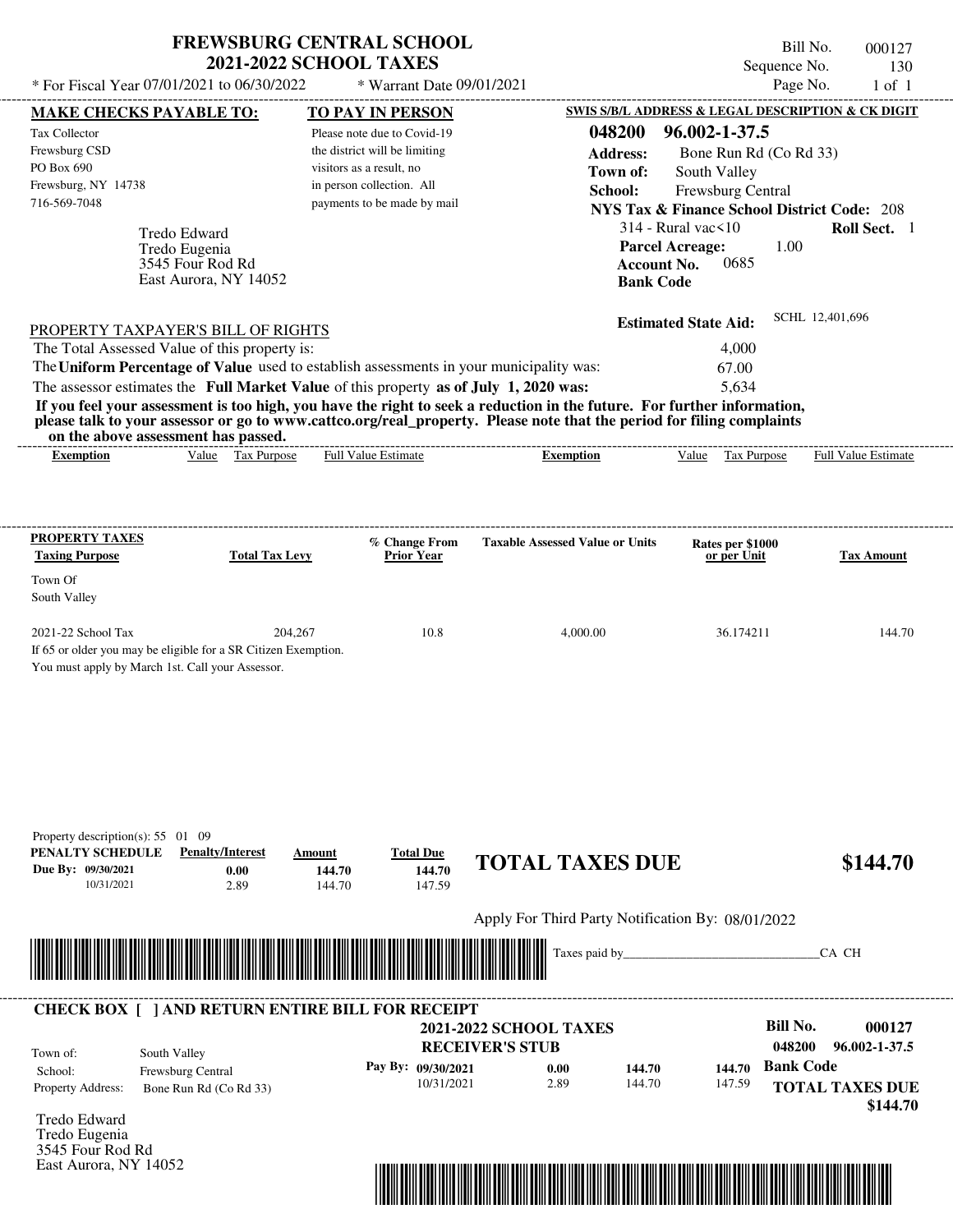| * For Fiscal Year 07/01/2021 to 06/30/2022                                                                                                                                                                       | <b>FREWSBURG CENTRAL SCHOOL</b><br><b>2021-2022 SCHOOL TAXES</b><br>* Warrant Date 09/01/2021 |                                                   |                                                        | Bill No.<br>Sequence No.<br>Page No. | 000128<br>131<br>$1$ of $1$ |
|------------------------------------------------------------------------------------------------------------------------------------------------------------------------------------------------------------------|-----------------------------------------------------------------------------------------------|---------------------------------------------------|--------------------------------------------------------|--------------------------------------|-----------------------------|
|                                                                                                                                                                                                                  |                                                                                               |                                                   | SWIS S/B/L ADDRESS & LEGAL DESCRIPTION & CK DIGIT      |                                      |                             |
| <b>MAKE CHECKS PAYABLE TO:</b>                                                                                                                                                                                   | <b>TO PAY IN PERSON</b>                                                                       |                                                   |                                                        |                                      |                             |
| Tax Collector                                                                                                                                                                                                    | Please note due to Covid-19                                                                   | 048200                                            | 105.002-1-1.20                                         |                                      |                             |
| Frewsburg CSD                                                                                                                                                                                                    | the district will be limiting                                                                 | <b>Address:</b>                                   |                                                        | 2 Gurnsey Hollow Rd (Off)            |                             |
| PO Box 690                                                                                                                                                                                                       | visitors as a result, no                                                                      | Town of:                                          | South Valley                                           |                                      |                             |
| Frewsburg, NY 14738                                                                                                                                                                                              | in person collection. All                                                                     | School:                                           | Frewsburg Central                                      |                                      |                             |
| 716-569-7048                                                                                                                                                                                                     | payments to be made by mail                                                                   |                                                   | <b>NYS Tax &amp; Finance School District Code: 208</b> |                                      |                             |
| <b>VANHOUTEN Bennett</b>                                                                                                                                                                                         |                                                                                               |                                                   | 260 - Seasonal res                                     |                                      | Roll Sect. 1                |
| <b>WOSHNER Victoria M.</b>                                                                                                                                                                                       |                                                                                               |                                                   | <b>Parcel Acreage:</b>                                 | 9.22                                 |                             |
| 7106 Card Lane                                                                                                                                                                                                   |                                                                                               |                                                   | <b>Account No.</b><br>0649                             |                                      |                             |
| Pittsburgh, PA 15208                                                                                                                                                                                             |                                                                                               |                                                   | <b>Bank Code</b>                                       |                                      |                             |
|                                                                                                                                                                                                                  |                                                                                               |                                                   | <b>Estimated State Aid:</b>                            | SCHL 12,401,696                      |                             |
| <b>PROPERTY TAXPAYER'S BILL OF RIGHTS</b><br>The Total Assessed Value of this property is:                                                                                                                       |                                                                                               |                                                   | 42,300                                                 |                                      |                             |
|                                                                                                                                                                                                                  |                                                                                               |                                                   |                                                        |                                      |                             |
| The Uniform Percentage of Value used to establish assessments in your municipality was:                                                                                                                          |                                                                                               |                                                   | 67.00                                                  |                                      |                             |
| The assessor estimates the Full Market Value of this property as of July 1, 2020 was:<br>If you feel your assessment is too high, you have the right to seek a reduction in the future. For further information, |                                                                                               |                                                   | 59.577                                                 |                                      |                             |
| please talk to your assessor or go to www.cattco.org/real_property. Please note that the period for filing complaints<br>on the above assessment has passed.                                                     |                                                                                               |                                                   |                                                        |                                      |                             |
| Value Tax Purpose<br><b>Exemption</b>                                                                                                                                                                            | Full Value Estimate                                                                           | <b>Exemption</b>                                  | Value                                                  | Tax Purpose                          | <b>Full Value Estimate</b>  |
|                                                                                                                                                                                                                  |                                                                                               |                                                   |                                                        |                                      |                             |
|                                                                                                                                                                                                                  |                                                                                               |                                                   |                                                        |                                      |                             |
| <b>PROPERTY TAXES</b>                                                                                                                                                                                            | % Change From                                                                                 | <b>Taxable Assessed Value or Units</b>            | Rates per \$1000                                       |                                      |                             |
| <b>Taxing Purpose</b><br><b>Total Tax Levy</b>                                                                                                                                                                   | <b>Prior Year</b>                                                                             |                                                   | or per Unit                                            |                                      | <b>Tax Amount</b>           |
| Town Of                                                                                                                                                                                                          |                                                                                               |                                                   |                                                        |                                      |                             |
| South Valley                                                                                                                                                                                                     |                                                                                               |                                                   |                                                        |                                      |                             |
| 2021-22 School Tax                                                                                                                                                                                               | 204.267<br>10.8                                                                               | 42,300.00                                         | 36.174211                                              |                                      | 1,530.17                    |
| If 65 or older you may be eligible for a SR Citizen Exemption.                                                                                                                                                   |                                                                                               |                                                   |                                                        |                                      |                             |
| You must apply by March 1st. Call your Assessor.                                                                                                                                                                 |                                                                                               |                                                   |                                                        |                                      |                             |
|                                                                                                                                                                                                                  |                                                                                               |                                                   |                                                        |                                      |                             |
|                                                                                                                                                                                                                  |                                                                                               |                                                   |                                                        |                                      |                             |
| Property description(s): $51 \quad 01 \quad 09$                                                                                                                                                                  | Sawmill Run Sd<br>Lot $2$                                                                     |                                                   |                                                        |                                      |                             |
| PENALTY SCHEDULE<br><b>Penalty/Interest</b>                                                                                                                                                                      | <b>Total Due</b><br>Amount                                                                    |                                                   |                                                        |                                      |                             |
| Due By: 09/30/2021<br>0.00                                                                                                                                                                                       | 1,530.17<br>1,530.17                                                                          | <b>TOTAL TAXES DUE</b>                            |                                                        |                                      | \$1,530.17                  |
| 10/31/2021<br>30.60                                                                                                                                                                                              | 1,530.17<br>1,560.77                                                                          |                                                   |                                                        |                                      |                             |
|                                                                                                                                                                                                                  |                                                                                               | Apply For Third Party Notification By: 08/01/2022 |                                                        |                                      |                             |
|                                                                                                                                                                                                                  |                                                                                               | Taxes paid by_                                    |                                                        | CA CH                                |                             |
|                                                                                                                                                                                                                  |                                                                                               |                                                   |                                                        |                                      |                             |
|                                                                                                                                                                                                                  |                                                                                               |                                                   |                                                        |                                      |                             |
| <b>CHECK BOX [ ] AND RETURN ENTIRE BILL FOR RECEIPT</b>                                                                                                                                                          |                                                                                               | <b>2021-2022 SCHOOL TAXES</b>                     |                                                        | <b>Bill No.</b>                      | 000128                      |
|                                                                                                                                                                                                                  |                                                                                               | <b>RECEIVER'S STUB</b>                            |                                                        | 048200                               | 105.002-1-1.20              |
| South Valley<br>Town of:                                                                                                                                                                                         | Pay By: 09/30/2021                                                                            |                                                   |                                                        | <b>Bank Code</b>                     |                             |
| Frewsburg Central<br>School:                                                                                                                                                                                     |                                                                                               | 0.00<br>30.60<br>10/31/2021                       | 1,530.17<br>1,530.17<br>1,530.17<br>1,560.77           |                                      |                             |
| Property Address:<br>2 Gurnsey Hollow Rd (Off)                                                                                                                                                                   |                                                                                               |                                                   |                                                        | <b>TOTAL TAXES DUE</b>               | \$1,530.17                  |
| <b>VANHOUTEN Bennett</b><br><b>WOSHNER Victoria M.</b><br>7106 Card Lane                                                                                                                                         |                                                                                               |                                                   |                                                        |                                      |                             |

**FREWSBURG CENTRAL SCHOOL**

Pittsburgh, PA 15208

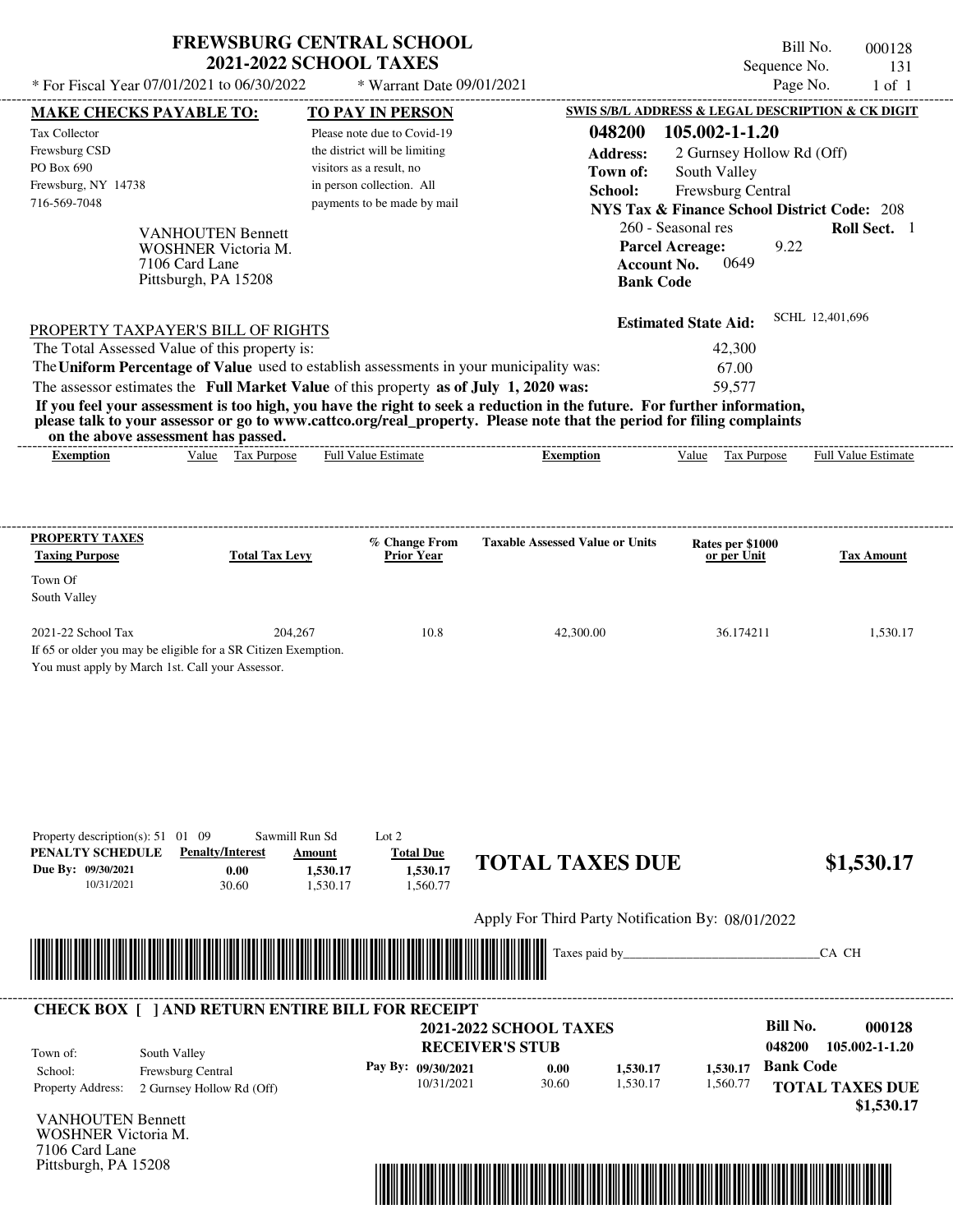| * For Fiscal Year 07/01/2021 to 06/30/2022                                                                                                                        |                                                                                                  |                            | <b>2021-2022 SCHOOL TAXES</b>                                                                                            |                                                                                                                                                                                                                                                                                                                                             |                                                                                                                                                                                           | Sequence No.<br>132                                                            |
|-------------------------------------------------------------------------------------------------------------------------------------------------------------------|--------------------------------------------------------------------------------------------------|----------------------------|--------------------------------------------------------------------------------------------------------------------------|---------------------------------------------------------------------------------------------------------------------------------------------------------------------------------------------------------------------------------------------------------------------------------------------------------------------------------------------|-------------------------------------------------------------------------------------------------------------------------------------------------------------------------------------------|--------------------------------------------------------------------------------|
|                                                                                                                                                                   |                                                                                                  |                            | * Warrant Date 09/01/2021                                                                                                |                                                                                                                                                                                                                                                                                                                                             |                                                                                                                                                                                           | Page No.<br>$1$ of $1$                                                         |
| <b>MAKE CHECKS PAYABLE TO:</b>                                                                                                                                    |                                                                                                  |                            | <b>TO PAY IN PERSON</b>                                                                                                  |                                                                                                                                                                                                                                                                                                                                             |                                                                                                                                                                                           | SWIS S/B/L ADDRESS & LEGAL DESCRIPTION & CK DIGIT                              |
| Tax Collector<br>Frewsburg CSD<br>PO Box 690<br>Frewsburg, NY 14738<br>716-569-7048                                                                               | <b>VANHOUTEN Bennett</b><br><b>WOSHNER Victoria M.</b><br>7106 Card Lane<br>Pittsburgh, PA 15208 | visitors as a result, no   | Please note due to Covid-19<br>the district will be limiting<br>in person collection. All<br>payments to be made by mail | 048200<br><b>Address:</b><br>Town of:<br>School:                                                                                                                                                                                                                                                                                            | 105.002-1-1.33<br>Gurnsey Hollow Rd (Off)<br>South Valley<br>Frewsburg Central<br>$314$ - Rural vac $\leq 10$<br><b>Parcel Acreage:</b><br>0689<br><b>Account No.</b><br><b>Bank Code</b> | <b>NYS Tax &amp; Finance School District Code: 208</b><br>Roll Sect. 1<br>6.28 |
| PROPERTY TAXPAYER'S BILL OF RIGHTS<br>The Total Assessed Value of this property is:                                                                               |                                                                                                  |                            |                                                                                                                          |                                                                                                                                                                                                                                                                                                                                             | <b>Estimated State Aid:</b><br>5,800                                                                                                                                                      | SCHL 12,401,696                                                                |
| The assessor estimates the Full Market Value of this property as of July 1, 2020 was:                                                                             | on the above assessment has passed.                                                              |                            |                                                                                                                          | The Uniform Percentage of Value used to establish assessments in your municipality was:<br>If you feel your assessment is too high, you have the right to seek a reduction in the future. For further information,<br>please talk to your assessor or go to www.cattco.org/real_property. Please note that the period for filing complaints | 67.00<br>8,169                                                                                                                                                                            |                                                                                |
| <b>Exemption</b>                                                                                                                                                  | Value Tax Purpose                                                                                |                            | <b>Full Value Estimate</b>                                                                                               | <b>Exemption</b>                                                                                                                                                                                                                                                                                                                            | Value Tax Purpose                                                                                                                                                                         | <b>Full Value Estimate</b>                                                     |
| <b>PROPERTY TAXES</b><br><b>Taxing Purpose</b><br>Town Of<br>South Valley<br>2021-22 School Tax<br>If 65 or older you may be eligible for a SR Citizen Exemption. | <b>Total Tax Levy</b><br>You must apply by March 1st. Call your Assessor.                        | 204,267                    | % Change From<br><b>Prior Year</b><br>10.8                                                                               | <b>Taxable Assessed Value or Units</b><br>5,800.00                                                                                                                                                                                                                                                                                          | Rates per \$1000<br>or per Unit<br>36.174211                                                                                                                                              | <b>Tax Amount</b><br>209.81                                                    |
|                                                                                                                                                                   |                                                                                                  |                            |                                                                                                                          |                                                                                                                                                                                                                                                                                                                                             |                                                                                                                                                                                           |                                                                                |
| Property description(s): $51 \quad 01 \quad 09$<br>PENALTY SCHEDULE<br>Due By: 09/30/2021<br>10/31/2021                                                           | <b>Penalty/Interest</b><br>0.00<br>4.20                                                          | Amount<br>209.81<br>209.81 | <b>Total Due</b><br>209.81<br>214.01                                                                                     | <b>TOTAL TAXES DUE</b>                                                                                                                                                                                                                                                                                                                      |                                                                                                                                                                                           | \$209.81                                                                       |
|                                                                                                                                                                   |                                                                                                  |                            |                                                                                                                          | Apply For Third Party Notification By: 08/01/2022                                                                                                                                                                                                                                                                                           |                                                                                                                                                                                           |                                                                                |
|                                                                                                                                                                   |                                                                                                  |                            |                                                                                                                          | Taxes paid by                                                                                                                                                                                                                                                                                                                               |                                                                                                                                                                                           | CA CH                                                                          |

**FREWSBURG CENTRAL SCHOOL**

Pittsburgh, PA 15208



Bill No. 000129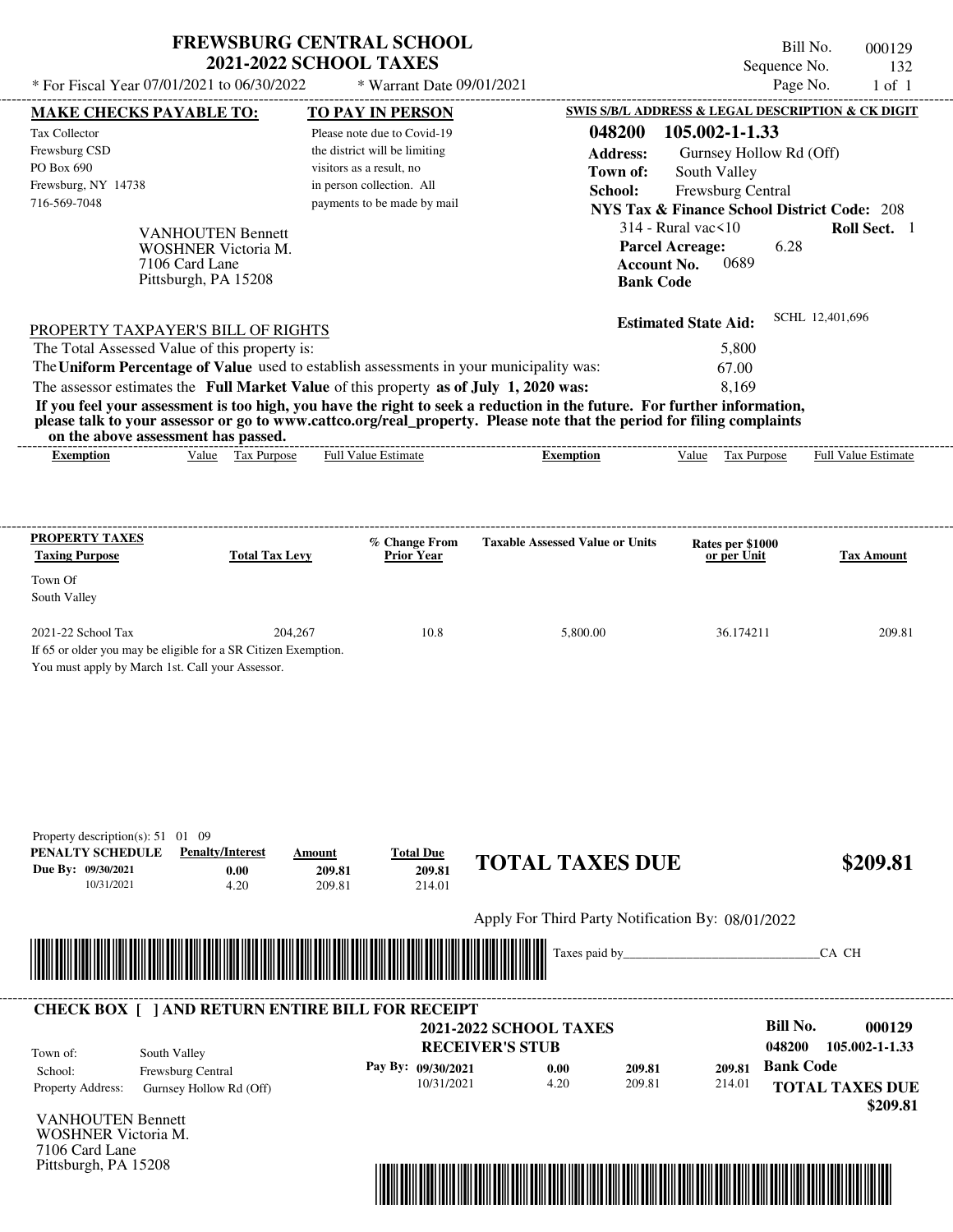| SWIS S/B/L ADDRESS & LEGAL DESCRIPTION & CK DIGIT<br>MAKE CHECKS PAYABLE TO:<br><b>TO PAY IN PERSON</b><br>048200<br>105.002-1-1.3<br>Please note due to Covid-19<br>the district will be limiting<br><b>Address:</b><br>12990 Gurnsey Hollow Rd<br>visitors as a result, no<br>Town of:<br>South Valley<br>in person collection. All<br>Frewsburg Central<br>School:<br>716-569-7048<br>payments to be made by mail<br><b>NYS Tax &amp; Finance School District Code: 208</b><br>240 - Rural res<br>Roll Sect. 1<br>Weaver Don S Jr<br>9.80<br><b>Parcel Acreage:</b><br>6 Nottingham Cir<br>0604<br>Jamestown, NY 14701<br><b>Account No.</b><br><b>Bank Code</b><br>SCHL 12,401,696<br><b>Estimated State Aid:</b><br>PROPERTY TAXPAYER'S BILL OF RIGHTS<br>The Total Assessed Value of this property is:<br>246,000<br>The Uniform Percentage of Value used to establish assessments in your municipality was:<br>67.00<br>The assessor estimates the Full Market Value of this property as of July 1, 2020 was:<br>346,479<br>If you feel your assessment is too high, you have the right to seek a reduction in the future. For further information,<br>please talk to your assessor or go to www.cattco.org/real_property. Please note that the period for filing complaints<br>on the above assessment has passed.<br>Value Tax Purpose<br>Full Value Estimate<br>Full Value Estimate<br>Tax Purpose<br><b>Exemption</b><br><b>Exemption</b><br>Value<br>PROPERTY TAXES<br>% Change From<br><b>Taxable Assessed Value or Units</b><br>Rates per \$1000<br><b>Total Tax Levy</b><br><b>Prior Year</b><br>or per Unit<br>2021-22 School Tax<br>204,267<br>10.8<br>246,000.00<br>36.174211<br>If 65 or older you may be eligible for a SR Citizen Exemption.<br>You must apply by March 1st. Call your Assessor.<br>Property description(s): $51 \quad 01 \quad 09$<br>PENALTY SCHEDULE<br><b>Penalty/Interest</b><br><b>Total Due</b><br>Amount<br><b>TOTAL TAXES DUE</b><br>\$8,898.86<br>8,898.86<br>0.00<br>8,898.86<br>8,898.86<br>9,076.84<br>10/31/2021<br>177.98<br>Apply For Third Party Notification By: 08/01/2022<br>Taxes paid by<br>CA CH<br><b>CHECK BOX [ ] AND RETURN ENTIRE BILL FOR RECEIPT</b><br><b>Bill No.</b><br><b>2021-2022 SCHOOL TAXES</b><br><b>RECEIVER'S STUB</b><br>048200<br>105.002-1-1.3<br>South Valley<br><b>Bank Code</b><br>Pay By: 09/30/2021<br>8,898.86<br>8,898.86<br>0.00<br>School:<br>Frewsburg Central<br>10/31/2021<br>177.98<br>8,898.86<br>9,076.84<br><b>TOTAL TAXES DUE</b><br>Property Address:<br>12990 Gurnsey Hollow Rd<br>Weaver Don S Jr<br>6 Nottingham Cir | * For Fiscal Year 07/01/2021 to 06/30/2022 | <b>FREWSBURG CENTRAL SCHOOL</b> | <b>2021-2022 SCHOOL TAXES</b> | * Warrant Date 09/01/2021 |  |  | Bill No.<br>Sequence No.<br>Page No. | 000130<br>133<br>$1$ of $1$ |
|-----------------------------------------------------------------------------------------------------------------------------------------------------------------------------------------------------------------------------------------------------------------------------------------------------------------------------------------------------------------------------------------------------------------------------------------------------------------------------------------------------------------------------------------------------------------------------------------------------------------------------------------------------------------------------------------------------------------------------------------------------------------------------------------------------------------------------------------------------------------------------------------------------------------------------------------------------------------------------------------------------------------------------------------------------------------------------------------------------------------------------------------------------------------------------------------------------------------------------------------------------------------------------------------------------------------------------------------------------------------------------------------------------------------------------------------------------------------------------------------------------------------------------------------------------------------------------------------------------------------------------------------------------------------------------------------------------------------------------------------------------------------------------------------------------------------------------------------------------------------------------------------------------------------------------------------------------------------------------------------------------------------------------------------------------------------------------------------------------------------------------------------------------------------------------------------------------------------------------------------------------------------------------------------------------------------------------------------------------------------------------------------------------------------------------------------------------------------------------------------------------------------------------------------------------------------------------------------------------------------------------|--------------------------------------------|---------------------------------|-------------------------------|---------------------------|--|--|--------------------------------------|-----------------------------|
|                                                                                                                                                                                                                                                                                                                                                                                                                                                                                                                                                                                                                                                                                                                                                                                                                                                                                                                                                                                                                                                                                                                                                                                                                                                                                                                                                                                                                                                                                                                                                                                                                                                                                                                                                                                                                                                                                                                                                                                                                                                                                                                                                                                                                                                                                                                                                                                                                                                                                                                                                                                                                             |                                            |                                 |                               |                           |  |  |                                      |                             |
|                                                                                                                                                                                                                                                                                                                                                                                                                                                                                                                                                                                                                                                                                                                                                                                                                                                                                                                                                                                                                                                                                                                                                                                                                                                                                                                                                                                                                                                                                                                                                                                                                                                                                                                                                                                                                                                                                                                                                                                                                                                                                                                                                                                                                                                                                                                                                                                                                                                                                                                                                                                                                             | Tax Collector                              |                                 |                               |                           |  |  |                                      |                             |
|                                                                                                                                                                                                                                                                                                                                                                                                                                                                                                                                                                                                                                                                                                                                                                                                                                                                                                                                                                                                                                                                                                                                                                                                                                                                                                                                                                                                                                                                                                                                                                                                                                                                                                                                                                                                                                                                                                                                                                                                                                                                                                                                                                                                                                                                                                                                                                                                                                                                                                                                                                                                                             | Frewsburg CSD                              |                                 |                               |                           |  |  |                                      |                             |
|                                                                                                                                                                                                                                                                                                                                                                                                                                                                                                                                                                                                                                                                                                                                                                                                                                                                                                                                                                                                                                                                                                                                                                                                                                                                                                                                                                                                                                                                                                                                                                                                                                                                                                                                                                                                                                                                                                                                                                                                                                                                                                                                                                                                                                                                                                                                                                                                                                                                                                                                                                                                                             | PO Box 690                                 |                                 |                               |                           |  |  |                                      |                             |
|                                                                                                                                                                                                                                                                                                                                                                                                                                                                                                                                                                                                                                                                                                                                                                                                                                                                                                                                                                                                                                                                                                                                                                                                                                                                                                                                                                                                                                                                                                                                                                                                                                                                                                                                                                                                                                                                                                                                                                                                                                                                                                                                                                                                                                                                                                                                                                                                                                                                                                                                                                                                                             | Frewsburg, NY 14738                        |                                 |                               |                           |  |  |                                      |                             |
|                                                                                                                                                                                                                                                                                                                                                                                                                                                                                                                                                                                                                                                                                                                                                                                                                                                                                                                                                                                                                                                                                                                                                                                                                                                                                                                                                                                                                                                                                                                                                                                                                                                                                                                                                                                                                                                                                                                                                                                                                                                                                                                                                                                                                                                                                                                                                                                                                                                                                                                                                                                                                             |                                            |                                 |                               |                           |  |  |                                      |                             |
|                                                                                                                                                                                                                                                                                                                                                                                                                                                                                                                                                                                                                                                                                                                                                                                                                                                                                                                                                                                                                                                                                                                                                                                                                                                                                                                                                                                                                                                                                                                                                                                                                                                                                                                                                                                                                                                                                                                                                                                                                                                                                                                                                                                                                                                                                                                                                                                                                                                                                                                                                                                                                             |                                            |                                 |                               |                           |  |  |                                      |                             |
|                                                                                                                                                                                                                                                                                                                                                                                                                                                                                                                                                                                                                                                                                                                                                                                                                                                                                                                                                                                                                                                                                                                                                                                                                                                                                                                                                                                                                                                                                                                                                                                                                                                                                                                                                                                                                                                                                                                                                                                                                                                                                                                                                                                                                                                                                                                                                                                                                                                                                                                                                                                                                             |                                            |                                 |                               |                           |  |  |                                      |                             |
|                                                                                                                                                                                                                                                                                                                                                                                                                                                                                                                                                                                                                                                                                                                                                                                                                                                                                                                                                                                                                                                                                                                                                                                                                                                                                                                                                                                                                                                                                                                                                                                                                                                                                                                                                                                                                                                                                                                                                                                                                                                                                                                                                                                                                                                                                                                                                                                                                                                                                                                                                                                                                             |                                            |                                 |                               |                           |  |  |                                      |                             |
|                                                                                                                                                                                                                                                                                                                                                                                                                                                                                                                                                                                                                                                                                                                                                                                                                                                                                                                                                                                                                                                                                                                                                                                                                                                                                                                                                                                                                                                                                                                                                                                                                                                                                                                                                                                                                                                                                                                                                                                                                                                                                                                                                                                                                                                                                                                                                                                                                                                                                                                                                                                                                             |                                            |                                 |                               |                           |  |  |                                      |                             |
|                                                                                                                                                                                                                                                                                                                                                                                                                                                                                                                                                                                                                                                                                                                                                                                                                                                                                                                                                                                                                                                                                                                                                                                                                                                                                                                                                                                                                                                                                                                                                                                                                                                                                                                                                                                                                                                                                                                                                                                                                                                                                                                                                                                                                                                                                                                                                                                                                                                                                                                                                                                                                             |                                            |                                 |                               |                           |  |  |                                      |                             |
|                                                                                                                                                                                                                                                                                                                                                                                                                                                                                                                                                                                                                                                                                                                                                                                                                                                                                                                                                                                                                                                                                                                                                                                                                                                                                                                                                                                                                                                                                                                                                                                                                                                                                                                                                                                                                                                                                                                                                                                                                                                                                                                                                                                                                                                                                                                                                                                                                                                                                                                                                                                                                             |                                            |                                 |                               |                           |  |  |                                      |                             |
|                                                                                                                                                                                                                                                                                                                                                                                                                                                                                                                                                                                                                                                                                                                                                                                                                                                                                                                                                                                                                                                                                                                                                                                                                                                                                                                                                                                                                                                                                                                                                                                                                                                                                                                                                                                                                                                                                                                                                                                                                                                                                                                                                                                                                                                                                                                                                                                                                                                                                                                                                                                                                             |                                            |                                 |                               |                           |  |  |                                      |                             |
|                                                                                                                                                                                                                                                                                                                                                                                                                                                                                                                                                                                                                                                                                                                                                                                                                                                                                                                                                                                                                                                                                                                                                                                                                                                                                                                                                                                                                                                                                                                                                                                                                                                                                                                                                                                                                                                                                                                                                                                                                                                                                                                                                                                                                                                                                                                                                                                                                                                                                                                                                                                                                             |                                            |                                 |                               |                           |  |  |                                      |                             |
|                                                                                                                                                                                                                                                                                                                                                                                                                                                                                                                                                                                                                                                                                                                                                                                                                                                                                                                                                                                                                                                                                                                                                                                                                                                                                                                                                                                                                                                                                                                                                                                                                                                                                                                                                                                                                                                                                                                                                                                                                                                                                                                                                                                                                                                                                                                                                                                                                                                                                                                                                                                                                             | <b>Taxing Purpose</b>                      |                                 |                               |                           |  |  |                                      | <b>Tax Amount</b>           |
|                                                                                                                                                                                                                                                                                                                                                                                                                                                                                                                                                                                                                                                                                                                                                                                                                                                                                                                                                                                                                                                                                                                                                                                                                                                                                                                                                                                                                                                                                                                                                                                                                                                                                                                                                                                                                                                                                                                                                                                                                                                                                                                                                                                                                                                                                                                                                                                                                                                                                                                                                                                                                             | Town Of<br>South Valley                    |                                 |                               |                           |  |  |                                      |                             |
|                                                                                                                                                                                                                                                                                                                                                                                                                                                                                                                                                                                                                                                                                                                                                                                                                                                                                                                                                                                                                                                                                                                                                                                                                                                                                                                                                                                                                                                                                                                                                                                                                                                                                                                                                                                                                                                                                                                                                                                                                                                                                                                                                                                                                                                                                                                                                                                                                                                                                                                                                                                                                             |                                            |                                 |                               |                           |  |  |                                      | 8,898.86                    |
|                                                                                                                                                                                                                                                                                                                                                                                                                                                                                                                                                                                                                                                                                                                                                                                                                                                                                                                                                                                                                                                                                                                                                                                                                                                                                                                                                                                                                                                                                                                                                                                                                                                                                                                                                                                                                                                                                                                                                                                                                                                                                                                                                                                                                                                                                                                                                                                                                                                                                                                                                                                                                             |                                            |                                 |                               |                           |  |  |                                      |                             |
|                                                                                                                                                                                                                                                                                                                                                                                                                                                                                                                                                                                                                                                                                                                                                                                                                                                                                                                                                                                                                                                                                                                                                                                                                                                                                                                                                                                                                                                                                                                                                                                                                                                                                                                                                                                                                                                                                                                                                                                                                                                                                                                                                                                                                                                                                                                                                                                                                                                                                                                                                                                                                             | Due By: 09/30/2021                         |                                 |                               |                           |  |  |                                      |                             |
|                                                                                                                                                                                                                                                                                                                                                                                                                                                                                                                                                                                                                                                                                                                                                                                                                                                                                                                                                                                                                                                                                                                                                                                                                                                                                                                                                                                                                                                                                                                                                                                                                                                                                                                                                                                                                                                                                                                                                                                                                                                                                                                                                                                                                                                                                                                                                                                                                                                                                                                                                                                                                             |                                            |                                 |                               |                           |  |  |                                      |                             |
|                                                                                                                                                                                                                                                                                                                                                                                                                                                                                                                                                                                                                                                                                                                                                                                                                                                                                                                                                                                                                                                                                                                                                                                                                                                                                                                                                                                                                                                                                                                                                                                                                                                                                                                                                                                                                                                                                                                                                                                                                                                                                                                                                                                                                                                                                                                                                                                                                                                                                                                                                                                                                             |                                            |                                 |                               |                           |  |  |                                      |                             |
|                                                                                                                                                                                                                                                                                                                                                                                                                                                                                                                                                                                                                                                                                                                                                                                                                                                                                                                                                                                                                                                                                                                                                                                                                                                                                                                                                                                                                                                                                                                                                                                                                                                                                                                                                                                                                                                                                                                                                                                                                                                                                                                                                                                                                                                                                                                                                                                                                                                                                                                                                                                                                             |                                            |                                 |                               |                           |  |  |                                      |                             |
|                                                                                                                                                                                                                                                                                                                                                                                                                                                                                                                                                                                                                                                                                                                                                                                                                                                                                                                                                                                                                                                                                                                                                                                                                                                                                                                                                                                                                                                                                                                                                                                                                                                                                                                                                                                                                                                                                                                                                                                                                                                                                                                                                                                                                                                                                                                                                                                                                                                                                                                                                                                                                             |                                            |                                 |                               |                           |  |  |                                      | 000130                      |
|                                                                                                                                                                                                                                                                                                                                                                                                                                                                                                                                                                                                                                                                                                                                                                                                                                                                                                                                                                                                                                                                                                                                                                                                                                                                                                                                                                                                                                                                                                                                                                                                                                                                                                                                                                                                                                                                                                                                                                                                                                                                                                                                                                                                                                                                                                                                                                                                                                                                                                                                                                                                                             | Town of:                                   |                                 |                               |                           |  |  |                                      |                             |
|                                                                                                                                                                                                                                                                                                                                                                                                                                                                                                                                                                                                                                                                                                                                                                                                                                                                                                                                                                                                                                                                                                                                                                                                                                                                                                                                                                                                                                                                                                                                                                                                                                                                                                                                                                                                                                                                                                                                                                                                                                                                                                                                                                                                                                                                                                                                                                                                                                                                                                                                                                                                                             |                                            |                                 |                               |                           |  |  |                                      |                             |
|                                                                                                                                                                                                                                                                                                                                                                                                                                                                                                                                                                                                                                                                                                                                                                                                                                                                                                                                                                                                                                                                                                                                                                                                                                                                                                                                                                                                                                                                                                                                                                                                                                                                                                                                                                                                                                                                                                                                                                                                                                                                                                                                                                                                                                                                                                                                                                                                                                                                                                                                                                                                                             |                                            |                                 |                               |                           |  |  |                                      |                             |
|                                                                                                                                                                                                                                                                                                                                                                                                                                                                                                                                                                                                                                                                                                                                                                                                                                                                                                                                                                                                                                                                                                                                                                                                                                                                                                                                                                                                                                                                                                                                                                                                                                                                                                                                                                                                                                                                                                                                                                                                                                                                                                                                                                                                                                                                                                                                                                                                                                                                                                                                                                                                                             |                                            |                                 |                               |                           |  |  |                                      |                             |
|                                                                                                                                                                                                                                                                                                                                                                                                                                                                                                                                                                                                                                                                                                                                                                                                                                                                                                                                                                                                                                                                                                                                                                                                                                                                                                                                                                                                                                                                                                                                                                                                                                                                                                                                                                                                                                                                                                                                                                                                                                                                                                                                                                                                                                                                                                                                                                                                                                                                                                                                                                                                                             |                                            |                                 |                               |                           |  |  |                                      | \$8,898.86                  |

Jamestown, NY 14701

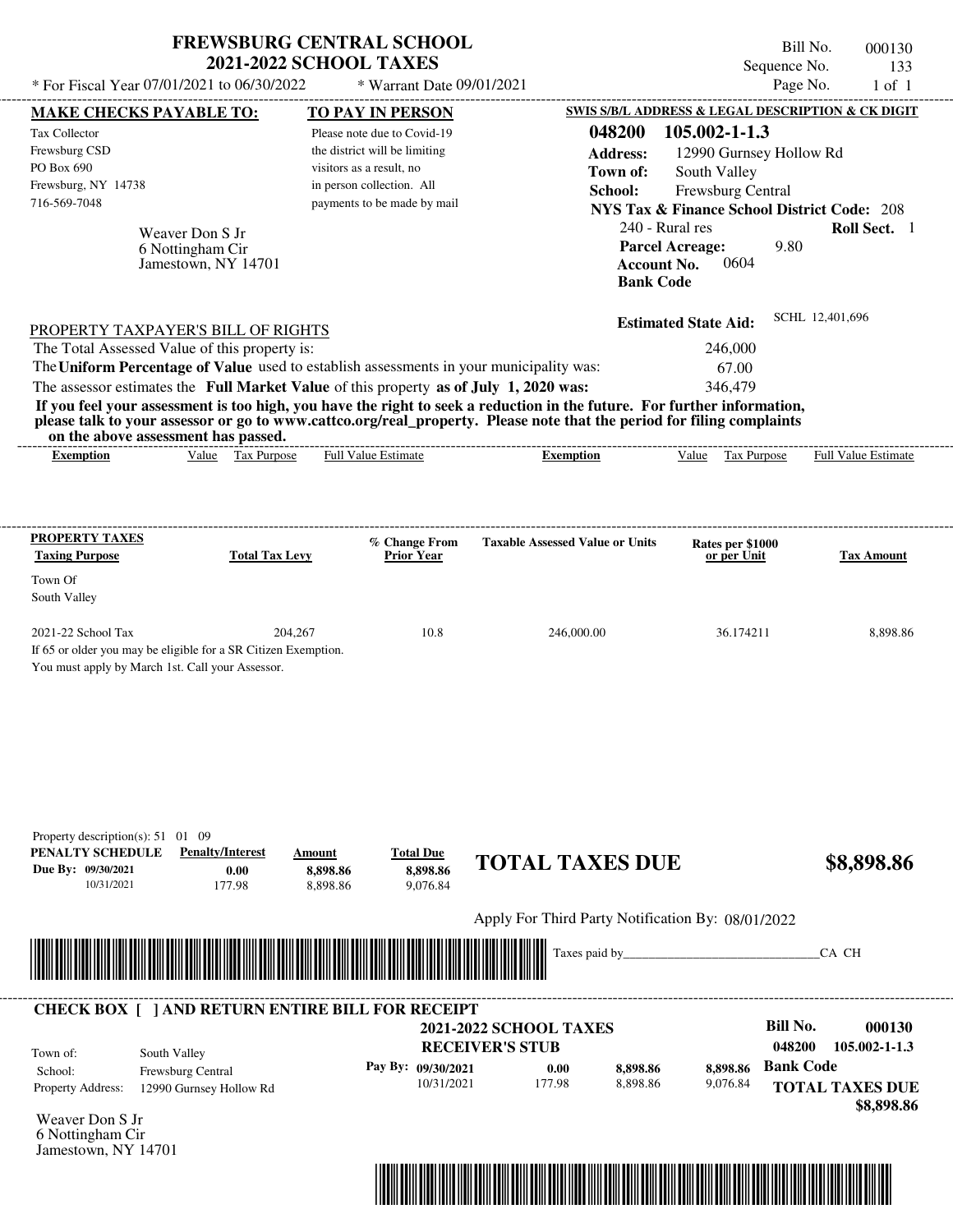| <b>FREWSBURG CENTRAL SCHOOL</b> |
|---------------------------------|
| <b>2021-2022 SCHOOL TAXES</b>   |

 $*$  For Fiscal Year 07/01/2021 to 06/30/2022

\* Warrant Date 09/01/2021

| visitors as a result, no<br>in person collection. All<br>payments to be made by mail<br>Laguna Niguel, CA 92677<br>PROPERTY TAXPAYER'S BILL OF RIGHTS<br>The Total Assessed Value of this property is:<br>The Uniform Percentage of Value used to establish assessments in your municipality was:<br>The assessor estimates the Full Market Value of this property as of July 1, 2020 was:<br>Value Tax Purpose<br><b>Full Value Estimate</b><br>% Change From<br><b>Total Tax Levy</b><br>Prior Year<br>204,267<br>10.8 | Town of:<br>School:<br><b>Account No.</b><br><b>Bank Code</b><br>If you feel your assessment is too high, you have the right to seek a reduction in the future. For further information,<br>please talk to your assessor or go to www.cattco.org/real_property. Please note that the period for filing complaints<br><b>Exemption</b><br><b>Taxable Assessed Value or Units</b> | South Valley<br>Frewsburg Central<br><b>NYS Tax &amp; Finance School District Code: 208</b><br>210 - 1 Family Res<br><b>Parcel Acreage:</b><br>5.89<br>0643<br><b>Estimated State Aid:</b><br>64,400<br>67.00<br>96,119<br>Value Tax Purpose<br>Rates per \$1000<br>or per Unit | Roll Sect. 1<br>SCHL 12,401,696<br><b>Full Value Estimate</b><br><b>Tax Amount</b> |
|--------------------------------------------------------------------------------------------------------------------------------------------------------------------------------------------------------------------------------------------------------------------------------------------------------------------------------------------------------------------------------------------------------------------------------------------------------------------------------------------------------------------------|---------------------------------------------------------------------------------------------------------------------------------------------------------------------------------------------------------------------------------------------------------------------------------------------------------------------------------------------------------------------------------|---------------------------------------------------------------------------------------------------------------------------------------------------------------------------------------------------------------------------------------------------------------------------------|------------------------------------------------------------------------------------|
|                                                                                                                                                                                                                                                                                                                                                                                                                                                                                                                          |                                                                                                                                                                                                                                                                                                                                                                                 |                                                                                                                                                                                                                                                                                 |                                                                                    |
|                                                                                                                                                                                                                                                                                                                                                                                                                                                                                                                          |                                                                                                                                                                                                                                                                                                                                                                                 |                                                                                                                                                                                                                                                                                 |                                                                                    |
|                                                                                                                                                                                                                                                                                                                                                                                                                                                                                                                          |                                                                                                                                                                                                                                                                                                                                                                                 |                                                                                                                                                                                                                                                                                 |                                                                                    |
|                                                                                                                                                                                                                                                                                                                                                                                                                                                                                                                          |                                                                                                                                                                                                                                                                                                                                                                                 |                                                                                                                                                                                                                                                                                 |                                                                                    |
|                                                                                                                                                                                                                                                                                                                                                                                                                                                                                                                          |                                                                                                                                                                                                                                                                                                                                                                                 |                                                                                                                                                                                                                                                                                 |                                                                                    |
|                                                                                                                                                                                                                                                                                                                                                                                                                                                                                                                          |                                                                                                                                                                                                                                                                                                                                                                                 |                                                                                                                                                                                                                                                                                 |                                                                                    |
|                                                                                                                                                                                                                                                                                                                                                                                                                                                                                                                          |                                                                                                                                                                                                                                                                                                                                                                                 |                                                                                                                                                                                                                                                                                 |                                                                                    |
|                                                                                                                                                                                                                                                                                                                                                                                                                                                                                                                          |                                                                                                                                                                                                                                                                                                                                                                                 |                                                                                                                                                                                                                                                                                 |                                                                                    |
|                                                                                                                                                                                                                                                                                                                                                                                                                                                                                                                          |                                                                                                                                                                                                                                                                                                                                                                                 |                                                                                                                                                                                                                                                                                 |                                                                                    |
| If 65 or older you may be eligible for a SR Citizen Exemption.                                                                                                                                                                                                                                                                                                                                                                                                                                                           | 64,400.00                                                                                                                                                                                                                                                                                                                                                                       | 36.174211                                                                                                                                                                                                                                                                       | 2,329.62                                                                           |
| Phase Ii<br><b>Total Due</b><br>2,329.62<br>2,329.62<br>2,329.62<br>2,376.21                                                                                                                                                                                                                                                                                                                                                                                                                                             |                                                                                                                                                                                                                                                                                                                                                                                 |                                                                                                                                                                                                                                                                                 | \$2,329.62                                                                         |
|                                                                                                                                                                                                                                                                                                                                                                                                                                                                                                                          |                                                                                                                                                                                                                                                                                                                                                                                 |                                                                                                                                                                                                                                                                                 |                                                                                    |
|                                                                                                                                                                                                                                                                                                                                                                                                                                                                                                                          | Taxes paid by_                                                                                                                                                                                                                                                                                                                                                                  |                                                                                                                                                                                                                                                                                 | CA CH                                                                              |
|                                                                                                                                                                                                                                                                                                                                                                                                                                                                                                                          |                                                                                                                                                                                                                                                                                                                                                                                 | <b>Bill No.</b>                                                                                                                                                                                                                                                                 | 000131                                                                             |
|                                                                                                                                                                                                                                                                                                                                                                                                                                                                                                                          | 0.00<br>2,329.62<br>46.59<br>2,329.62                                                                                                                                                                                                                                                                                                                                           | 048200<br><b>Bank Code</b><br>2,329.62<br>2,376.21                                                                                                                                                                                                                              | 105.002-1-1.14<br><b>TOTAL TAXES DUE</b>                                           |
|                                                                                                                                                                                                                                                                                                                                                                                                                                                                                                                          |                                                                                                                                                                                                                                                                                                                                                                                 |                                                                                                                                                                                                                                                                                 | \$2,329.62                                                                         |
|                                                                                                                                                                                                                                                                                                                                                                                                                                                                                                                          |                                                                                                                                                                                                                                                                                                                                                                                 |                                                                                                                                                                                                                                                                                 |                                                                                    |
|                                                                                                                                                                                                                                                                                                                                                                                                                                                                                                                          | Sawmill Run Sub Div<br>Amount                                                                                                                                                                                                                                                                                                                                                   | <b>CHECK BOX [ ] AND RETURN ENTIRE BILL FOR RECEIPT</b><br><b>2021-2022 SCHOOL TAXES</b><br><b>RECEIVER'S STUB</b><br>Pay By: 09/30/2021<br>10/31/2021                                                                                                                          | <b>TOTAL TAXES DUE</b><br>Apply For Third Party Notification By: 08/01/2022        |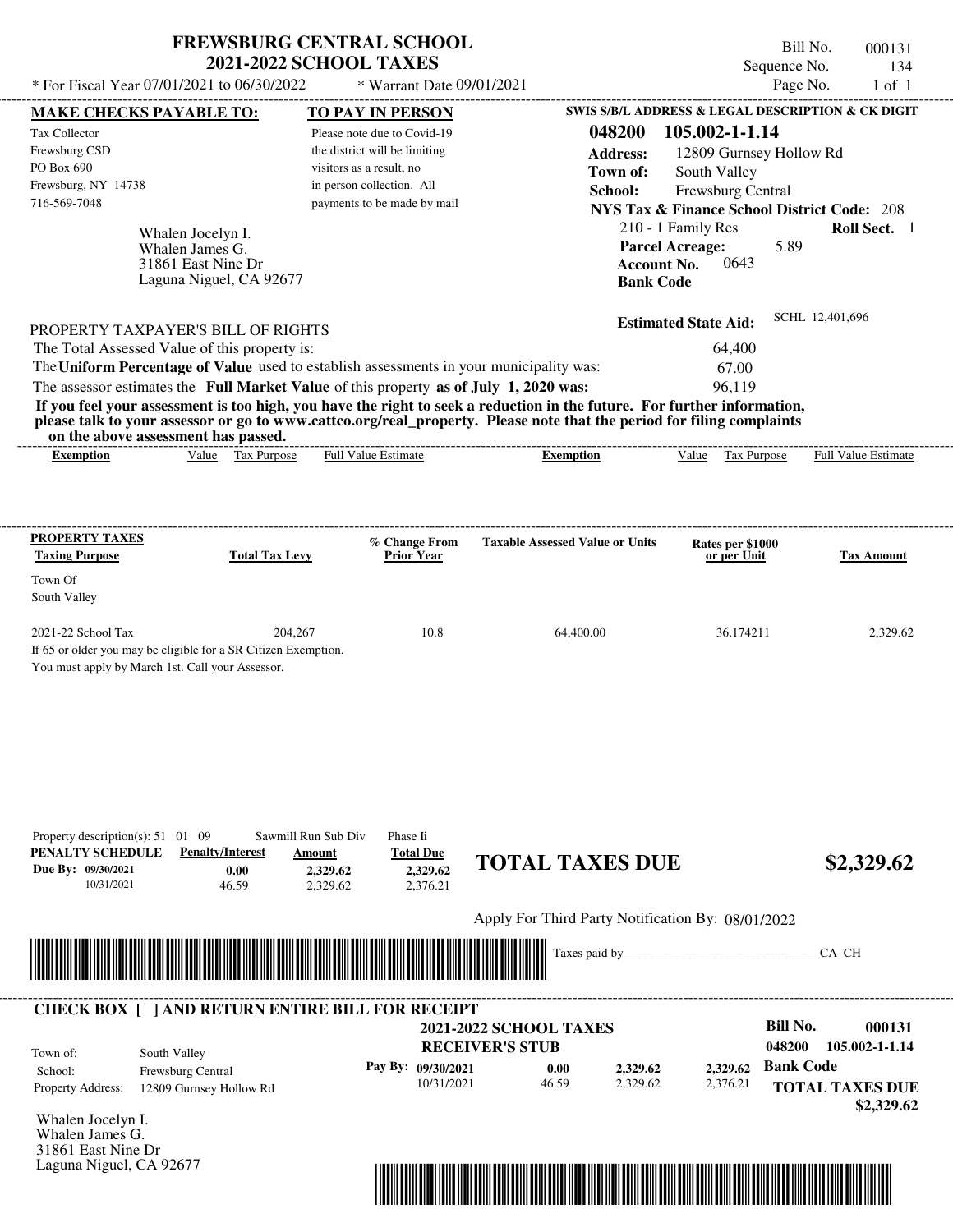| <b>FREWSBURG CENTRAL SCHOOL</b> |
|---------------------------------|
| <b>2021-2022 SCHOOL TAXES</b>   |

 $*$  For Fiscal Year 07/01/2021 to 06/30/2022

\* Warrant Date 09/01/2021

| <b>MAKE CHECKS PAYABLE TO:</b>                                                                                         |                              |                          | <b>TO PAY IN PERSON</b>       |                                                                                                                         |                        | <b>SWIS S/B/L ADDRESS &amp; LEGAL DESCRIPTION &amp; CK DIGIT</b> |                  |                            |
|------------------------------------------------------------------------------------------------------------------------|------------------------------|--------------------------|-------------------------------|-------------------------------------------------------------------------------------------------------------------------|------------------------|------------------------------------------------------------------|------------------|----------------------------|
| Tax Collector                                                                                                          |                              |                          | Please note due to Covid-19   |                                                                                                                         | 048200                 | 96.004-1-5                                                       |                  |                            |
| Frewsburg CSD                                                                                                          |                              |                          | the district will be limiting |                                                                                                                         | <b>Address:</b>        | Sawmill Run Rd                                                   |                  |                            |
| PO Box 690                                                                                                             |                              | visitors as a result, no |                               |                                                                                                                         | Town of:               | South Valley                                                     |                  |                            |
| Frewsburg, NY 14738                                                                                                    |                              |                          | in person collection. All     |                                                                                                                         | School:                | Frewsburg Central                                                |                  |                            |
| 716-569-7048                                                                                                           |                              |                          | payments to be made by mail   |                                                                                                                         |                        | <b>NYS Tax &amp; Finance School District Code: 208</b>           |                  |                            |
|                                                                                                                        |                              |                          |                               |                                                                                                                         |                        | $322$ - Rural vac $>10$                                          |                  | Roll Sect. 1               |
|                                                                                                                        | White David A                |                          |                               |                                                                                                                         | <b>Parcel Acreage:</b> |                                                                  | 81.72            |                            |
|                                                                                                                        | White Gail E<br>28 Welch Ave |                          |                               |                                                                                                                         | <b>Account No.</b>     | 0379                                                             |                  |                            |
|                                                                                                                        | Bradford, PA 16701           |                          |                               |                                                                                                                         | <b>Bank Code</b>       |                                                                  |                  |                            |
|                                                                                                                        |                              |                          |                               |                                                                                                                         |                        |                                                                  |                  |                            |
| PROPERTY TAXPAYER'S BILL OF RIGHTS                                                                                     |                              |                          |                               |                                                                                                                         |                        | <b>Estimated State Aid:</b>                                      | SCHL 12,401,696  |                            |
| The Total Assessed Value of this property is:                                                                          |                              |                          |                               |                                                                                                                         |                        | 31,300                                                           |                  |                            |
|                                                                                                                        |                              |                          |                               | The Uniform Percentage of Value used to establish assessments in your municipality was:                                 |                        | 67.00                                                            |                  |                            |
| The assessor estimates the Full Market Value of this property as of July 1, 2020 was:                                  |                              |                          |                               |                                                                                                                         |                        | 44,085                                                           |                  |                            |
|                                                                                                                        |                              |                          |                               | If you feel your assessment is too high, you have the right to seek a reduction in the future. For further information, |                        |                                                                  |                  |                            |
| on the above assessment has passed.                                                                                    |                              |                          |                               | please talk to your assessor or go to www.cattco.org/real_property. Please note that the period for filing complaints   |                        |                                                                  |                  |                            |
| <b>Exemption</b>                                                                                                       | Value Tax Purpose            |                          | <b>Full Value Estimate</b>    | <b>Exemption</b>                                                                                                        |                        | Value Tax Purpose                                                |                  | <b>Full Value Estimate</b> |
|                                                                                                                        |                              |                          |                               |                                                                                                                         |                        |                                                                  |                  |                            |
|                                                                                                                        |                              |                          |                               |                                                                                                                         |                        |                                                                  |                  |                            |
| <b>PROPERTY TAXES</b>                                                                                                  | <b>Total Tax Levy</b>        |                          | % Change From                 | <b>Taxable Assessed Value or Units</b>                                                                                  |                        | Rates per \$1000                                                 |                  |                            |
| <b>Taxing Purpose</b>                                                                                                  |                              |                          | <b>Prior Year</b>             |                                                                                                                         |                        | or per Unit                                                      |                  | <b>Tax Amount</b>          |
| Town Of                                                                                                                |                              |                          |                               |                                                                                                                         |                        |                                                                  |                  |                            |
| South Valley                                                                                                           |                              |                          |                               |                                                                                                                         |                        |                                                                  |                  |                            |
|                                                                                                                        |                              |                          |                               |                                                                                                                         |                        |                                                                  |                  |                            |
| 2021-22 School Tax<br>If 65 or older you may be eligible for a SR Citizen Exemption.                                   |                              | 204,267                  | 10.8                          | 31,300.00                                                                                                               |                        | 36.174211                                                        |                  | 1,132.25                   |
| You must apply by March 1st. Call your Assessor.                                                                       |                              |                          |                               |                                                                                                                         |                        |                                                                  |                  |                            |
|                                                                                                                        |                              |                          |                               |                                                                                                                         |                        |                                                                  |                  |                            |
|                                                                                                                        |                              |                          |                               |                                                                                                                         |                        |                                                                  |                  |                            |
|                                                                                                                        |                              |                          |                               |                                                                                                                         |                        |                                                                  |                  |                            |
|                                                                                                                        |                              |                          |                               |                                                                                                                         |                        |                                                                  |                  |                            |
|                                                                                                                        |                              |                          |                               |                                                                                                                         |                        |                                                                  |                  |                            |
|                                                                                                                        |                              |                          |                               |                                                                                                                         |                        |                                                                  |                  |                            |
|                                                                                                                        |                              |                          |                               |                                                                                                                         |                        |                                                                  |                  |                            |
| Property description(s): $53 \quad 01 \quad 09$<br>PENALTY SCHEDULE                                                    | <b>Penalty/Interest</b>      | Amount                   | <b>Total Due</b>              |                                                                                                                         |                        |                                                                  |                  |                            |
| Due By: 09/30/2021                                                                                                     | 0.00                         | 1,132.25                 | 1,132.25                      | <b>TOTAL TAXES DUE</b>                                                                                                  |                        |                                                                  |                  | \$1,132.25                 |
| 10/31/2021                                                                                                             | 22.65                        | 1,132.25                 | 1,154.90                      |                                                                                                                         |                        |                                                                  |                  |                            |
|                                                                                                                        |                              |                          |                               |                                                                                                                         |                        |                                                                  |                  |                            |
|                                                                                                                        |                              |                          |                               | Apply For Third Party Notification By: 08/01/2022                                                                       |                        |                                                                  |                  |                            |
| <u> III de la construcción de la construcción de la construcción de la construcción de la construcción de la const</u> |                              |                          |                               | Taxes paid by                                                                                                           |                        |                                                                  |                  | CA CH                      |
|                                                                                                                        |                              |                          |                               |                                                                                                                         |                        |                                                                  |                  |                            |
| <b>CHECK BOX [ ] AND RETURN ENTIRE BILL FOR RECEIPT</b>                                                                |                              |                          |                               |                                                                                                                         |                        |                                                                  |                  |                            |
|                                                                                                                        |                              |                          |                               | <b>2021-2022 SCHOOL TAXES</b>                                                                                           |                        |                                                                  | <b>Bill No.</b>  | 000132                     |
|                                                                                                                        |                              |                          |                               | <b>RECEIVER'S STUB</b>                                                                                                  |                        |                                                                  | 048200           | $96.004 - 1 - 5$           |
| Town of:                                                                                                               | South Valley                 |                          | Pay By: 09/30/2021            | 0.00                                                                                                                    |                        |                                                                  | <b>Bank Code</b> |                            |
| School:                                                                                                                | Frewsburg Central            |                          | 10/31/2021                    | 22.65                                                                                                                   | 1,132.25<br>1,132.25   | 1,132.25<br>1,154.90                                             |                  |                            |
| Property Address:                                                                                                      | Sawmill Run Rd               |                          |                               |                                                                                                                         |                        |                                                                  |                  | <b>TOTAL TAXES DUE</b>     |
| White David A                                                                                                          |                              |                          |                               |                                                                                                                         |                        |                                                                  |                  | \$1,132.25                 |
| White Gail E                                                                                                           |                              |                          |                               |                                                                                                                         |                        |                                                                  |                  |                            |
| 28 Welch Ave                                                                                                           |                              |                          |                               |                                                                                                                         |                        |                                                                  |                  |                            |
| Bradford, PA 16701                                                                                                     |                              |                          |                               |                                                                                                                         |                        |                                                                  |                  |                            |

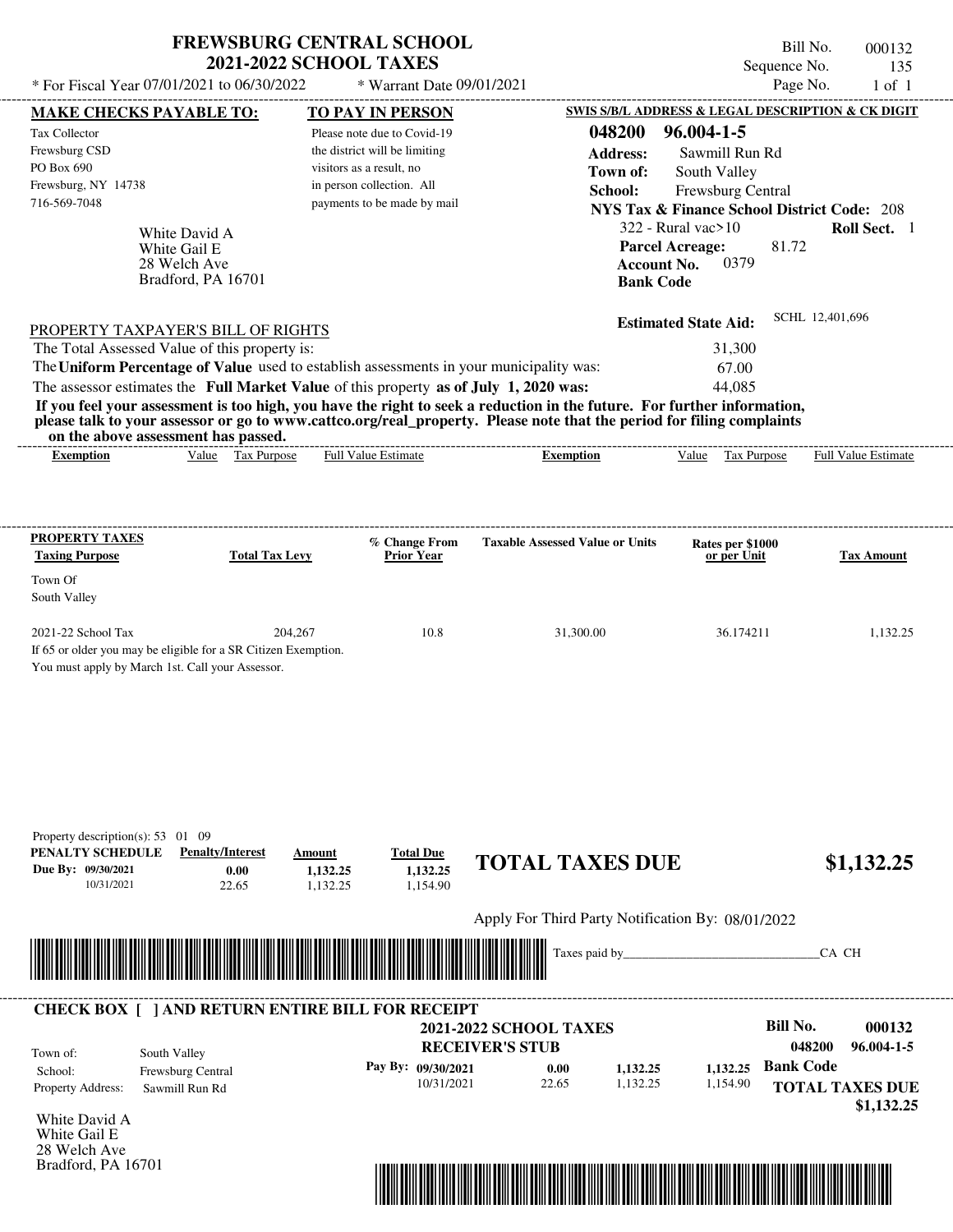| * For Fiscal Year 07/01/2021 to 06/30/2022                                                                                               |                                                                              | <b>FREWSBURG CENTRAL SCHOOL</b><br><b>2021-2022 SCHOOL TAXES</b><br>* Warrant Date 09/01/2021                                                                                    |                                                                                                                                                                                                                                                  | Sequence No.                                                                                                                                                                                                      | Bill No.<br>000133<br>137<br>Page No.<br>$1$ of $1$ |
|------------------------------------------------------------------------------------------------------------------------------------------|------------------------------------------------------------------------------|----------------------------------------------------------------------------------------------------------------------------------------------------------------------------------|--------------------------------------------------------------------------------------------------------------------------------------------------------------------------------------------------------------------------------------------------|-------------------------------------------------------------------------------------------------------------------------------------------------------------------------------------------------------------------|-----------------------------------------------------|
|                                                                                                                                          |                                                                              |                                                                                                                                                                                  |                                                                                                                                                                                                                                                  | SWIS S/B/L ADDRESS & LEGAL DESCRIPTION & CK DIGIT                                                                                                                                                                 |                                                     |
| <b>MAKE CHECKS PAYABLE TO:</b><br>Tax Collector<br>Frewsburg CSD<br>PO Box 690<br>Frewsburg, NY 14738<br>716-569-7048                    | White Jeffrey A<br>Loverme Karen M<br>207 Niagara Ave<br>Jamestown, NY 14701 | <b>TO PAY IN PERSON</b><br>Please note due to Covid-19<br>the district will be limiting<br>visitors as a result, no<br>in person collection. All<br>payments to be made by mail  | 048200<br><b>Address:</b><br>Town of:<br>School:<br><b>Bank Code</b>                                                                                                                                                                             | 96.002-1-37.1<br>Bone Run Rd<br>South Valley<br>Frewsburg Central<br><b>NYS Tax &amp; Finance School District Code: 208</b><br>910 - Priv forest<br><b>Parcel Acreage:</b><br>65.80<br>0004<br><b>Account No.</b> | Roll Sect. 1                                        |
| PROPERTY TAXPAYER'S BILL OF RIGHTS<br>The Total Assessed Value of this property is:<br>on the above assessment has passed.               |                                                                              | The Uniform Percentage of Value used to establish assessments in your municipality was:<br>The assessor estimates the Full Market Value of this property as of July 1, 2020 was: | If you feel your assessment is too high, you have the right to seek a reduction in the future. For further information,<br>please talk to your assessor or go to www.cattco.org/real_property. Please note that the period for filing complaints | <b>Estimated State Aid:</b><br>39,800<br>67.00<br>56,056                                                                                                                                                          | SCHL 12,401,696                                     |
| <b>Exemption</b>                                                                                                                         | Value Tax Purpose                                                            | <b>Full Value Estimate</b>                                                                                                                                                       | <b>Exemption</b>                                                                                                                                                                                                                                 | Value Tax Purpose                                                                                                                                                                                                 | <b>Full Value Estimate</b>                          |
| <b>PROPERTY TAXES</b><br><b>Taxing Purpose</b><br>Town Of<br>South Valley                                                                | <b>Total Tax Levy</b>                                                        | % Change From<br>Prior Year                                                                                                                                                      | <b>Taxable Assessed Value or Units</b>                                                                                                                                                                                                           | Rates per \$1000<br>or per Unit                                                                                                                                                                                   | <b>Tax Amount</b>                                   |
| 2021-22 School Tax<br>If 65 or older you may be eligible for a SR Citizen Exemption.<br>You must apply by March 1st. Call your Assessor. | 204,267                                                                      | 10.8                                                                                                                                                                             | 39,800.00                                                                                                                                                                                                                                        | 36.174211                                                                                                                                                                                                         | 1,439.73                                            |
| Property description(s): $55 \quad 01 \quad 09$<br>PENALTY SCHEDULE<br>Due By: 09/30/2021<br>10/31/2021                                  | <b>Penalty/Interest</b><br>0.00<br>28.79                                     | <b>Total Due</b><br>Amount<br>1,439.73<br>1,439.73<br>1,439.73<br>1,468.52                                                                                                       | <b>TOTAL TAXES DUE</b>                                                                                                                                                                                                                           |                                                                                                                                                                                                                   | \$1,439.73                                          |
|                                                                                                                                          |                                                                              |                                                                                                                                                                                  | Apply For Third Party Notification By: 08/01/2022                                                                                                                                                                                                |                                                                                                                                                                                                                   |                                                     |
|                                                                                                                                          |                                                                              |                                                                                                                                                                                  | Taxes paid by_                                                                                                                                                                                                                                   |                                                                                                                                                                                                                   | CA CH                                               |
|                                                                                                                                          |                                                                              | <b>CHECK BOX [ ] AND RETURN ENTIRE BILL FOR RECEIPT</b>                                                                                                                          | 2021-2022 SCHOOL TAXES                                                                                                                                                                                                                           | <b>Bill No.</b>                                                                                                                                                                                                   | 000133                                              |

**RECEIVER'S STUB**

10/31/2021 28.79

**0.00**

**Pay By: 09/30/2021**

Property Address: Bone Run Rd School: Frewsburg Central Town of:

White Jeffrey A Loverme Karen M 207 Niagara Ave Jamestown, NY 14701

South Valley



1,439.73 **1,439.73** **Bank Code 1,439.73**

1,468.52

**TOTAL TAXES DUE**

**048200 96.002-1-37.1**

 **\$1,439.73**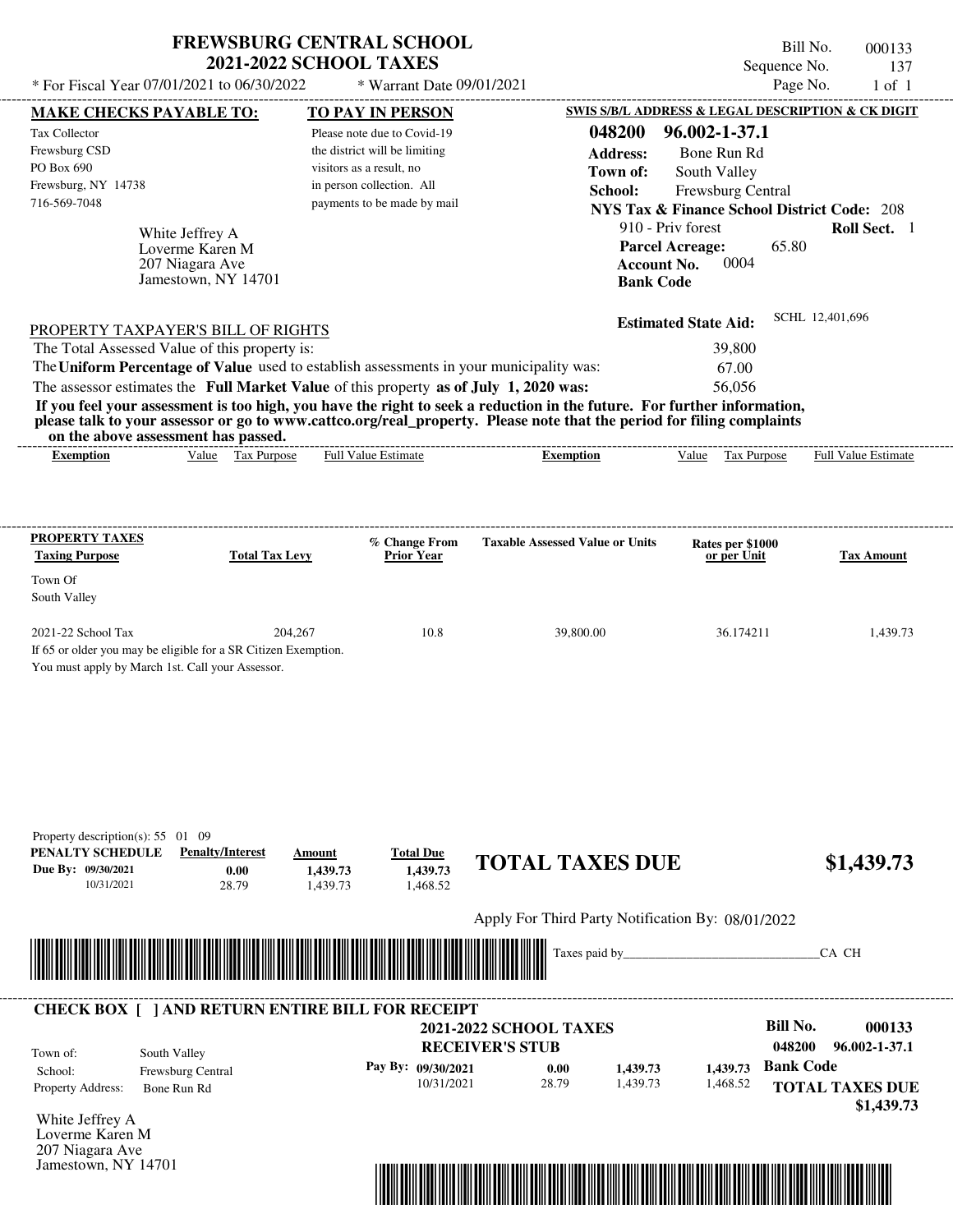|                                                                                                                                                                                                                                                                                         | <b>FREWSBURG CENTRAL SCHOOL</b><br><b>2021-2022 SCHOOL TAXES</b>           |                                                                  | Sequence No.                                           | Bill No.<br>000134<br>138  |
|-----------------------------------------------------------------------------------------------------------------------------------------------------------------------------------------------------------------------------------------------------------------------------------------|----------------------------------------------------------------------------|------------------------------------------------------------------|--------------------------------------------------------|----------------------------|
| * For Fiscal Year 07/01/2021 to 06/30/2022                                                                                                                                                                                                                                              | * Warrant Date 09/01/2021                                                  |                                                                  |                                                        | Page No.<br>$1$ of $1$     |
| <b>MAKE CHECKS PAYABLE TO:</b>                                                                                                                                                                                                                                                          | <b>TO PAY IN PERSON</b>                                                    |                                                                  | SWIS S/B/L ADDRESS & LEGAL DESCRIPTION & CK DIGIT      |                            |
| Tax Collector                                                                                                                                                                                                                                                                           | Please note due to Covid-19                                                | 048200                                                           | 105.002-1-1.2                                          |                            |
| Frewsburg CSD                                                                                                                                                                                                                                                                           | the district will be limiting                                              | <b>Address:</b>                                                  | 12795 Gurnsey Hollow Rd (Off)                          |                            |
| PO Box 690                                                                                                                                                                                                                                                                              | visitors as a result, no                                                   | Town of:                                                         | South Valley                                           |                            |
| Frewsburg, NY 14738                                                                                                                                                                                                                                                                     | in person collection. All                                                  | School:                                                          | Frewsburg Central                                      |                            |
| 716-569-7048                                                                                                                                                                                                                                                                            | payments to be made by mail                                                |                                                                  | <b>NYS Tax &amp; Finance School District Code: 208</b> |                            |
| Wiatrowski Lynn M                                                                                                                                                                                                                                                                       |                                                                            |                                                                  | 260 - Seasonal res                                     | Roll Sect. 1               |
| 188 North St<br>Buffalo, NY 14201                                                                                                                                                                                                                                                       |                                                                            | <b>Parcel Acreage:</b><br><b>Account No.</b><br><b>Bank Code</b> | 5.00<br>0204                                           |                            |
| PROPERTY TAXPAYER'S BILL OF RIGHTS                                                                                                                                                                                                                                                      |                                                                            |                                                                  | <b>Estimated State Aid:</b>                            | SCHL 12,401,696            |
| The Total Assessed Value of this property is:                                                                                                                                                                                                                                           |                                                                            |                                                                  | 50,200                                                 |                            |
| The Uniform Percentage of Value used to establish assessments in your municipality was:                                                                                                                                                                                                 |                                                                            |                                                                  | 67.00                                                  |                            |
| The assessor estimates the Full Market Value of this property as of July 1, 2020 was:                                                                                                                                                                                                   |                                                                            |                                                                  | 70,704                                                 |                            |
| If you feel your assessment is too high, you have the right to seek a reduction in the future. For further information,<br>please talk to your assessor or go to www.cattco.org/real_property. Please note that the period for filing complaints<br>on the above assessment has passed. |                                                                            |                                                                  |                                                        |                            |
| Value Tax Purpose<br><b>Exemption</b>                                                                                                                                                                                                                                                   | <b>Full Value Estimate</b>                                                 | ________________________<br><b>Exemption</b>                     | Value Tax Purpose                                      | <b>Full Value Estimate</b> |
| <b>Taxing Purpose</b><br><b>Total Tax Levy</b><br>Town Of<br>South Valley                                                                                                                                                                                                               | <b>Prior Year</b>                                                          |                                                                  | Rates per \$1000<br>or per Unit                        | Tax Amount                 |
| 2021-22 School Tax<br>204,267                                                                                                                                                                                                                                                           | 10.8                                                                       | 50,200.00                                                        | 36.174211                                              | 1,815.95                   |
| If 65 or older you may be eligible for a SR Citizen Exemption.<br>You must apply by March 1st. Call your Assessor.                                                                                                                                                                      |                                                                            |                                                                  |                                                        |                            |
| Property description(s): 51 01 09<br>PENALTY SCHEDULE<br><b>Penalty/Interest</b><br>Due By: 09/30/2021<br>0.00<br>10/31/2021<br>36.32                                                                                                                                                   | <b>Total Due</b><br>Amount<br>1.815.95<br>1,815.95<br>1,815.95<br>1,852.27 | <b>TOTAL TAXES DUE</b>                                           |                                                        | \$1,815.95                 |
|                                                                                                                                                                                                                                                                                         |                                                                            | Apply For Third Party Notification By: 08/01/2022                |                                                        |                            |
|                                                                                                                                                                                                                                                                                         |                                                                            | Taxes paid by_                                                   |                                                        | CA CH                      |
|                                                                                                                                                                                                                                                                                         |                                                                            |                                                                  |                                                        |                            |
|                                                                                                                                                                                                                                                                                         |                                                                            | <b>2021-2022 SCHOOL TAXES</b>                                    | <b>Bill No.</b>                                        | 000134                     |
| <b>CHECK BOX [ ] AND RETURN ENTIRE BILL FOR RECEIPT</b><br>South Valley<br>Town of:                                                                                                                                                                                                     |                                                                            | <b>RECEIVER'S STUB</b>                                           | 048200                                                 | 105.002-1-1.2              |

10/31/2021 36.32

Wiatrowski Lynn M Property Address: 12795 Gurnsey Hollow Rd (Off)

School: Frewsburg Central

188 North St Buffalo, NY 14201



1,815.95 **1,815.95** 1,852.27 **1,815.95**

**TOTAL TAXES DUE**

 **\$1,815.95**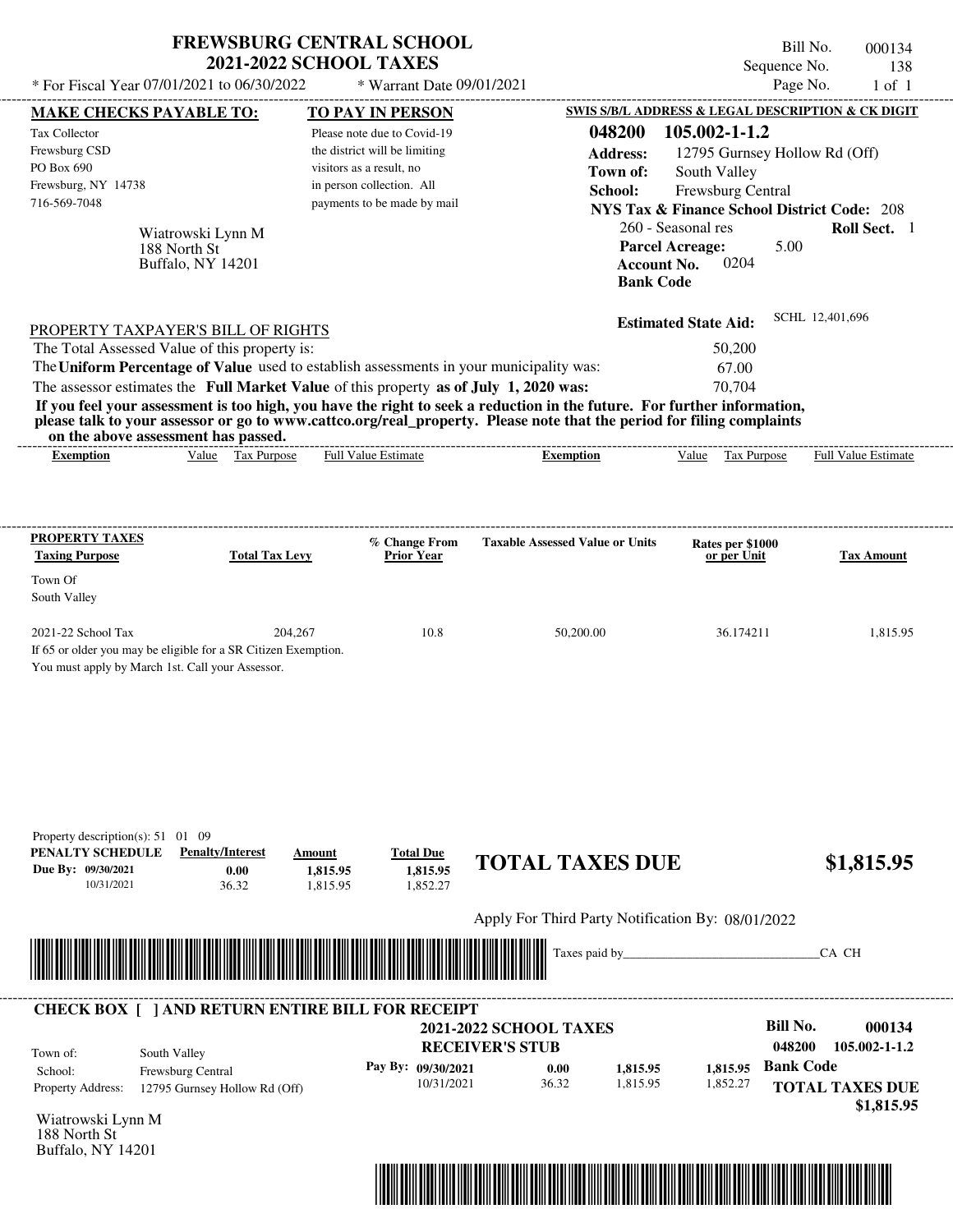| * For Fiscal Year 07/01/2021 to 06/30/2022                                                                                                                                                                                                                                                                     | <b>FREWSBURG CENTRAL SCHOOL</b><br><b>2021-2022 SCHOOL TAXES</b>                  | * Warrant Date 09/01/2021                                                                                                                                                |                                                                                                                                                                                                                                                  | Bill No.<br>Sequence No.<br>Page No.                                                                                                                                                                                              | 000135<br>139<br>$1$ of $1$ |
|----------------------------------------------------------------------------------------------------------------------------------------------------------------------------------------------------------------------------------------------------------------------------------------------------------------|-----------------------------------------------------------------------------------|--------------------------------------------------------------------------------------------------------------------------------------------------------------------------|--------------------------------------------------------------------------------------------------------------------------------------------------------------------------------------------------------------------------------------------------|-----------------------------------------------------------------------------------------------------------------------------------------------------------------------------------------------------------------------------------|-----------------------------|
|                                                                                                                                                                                                                                                                                                                |                                                                                   |                                                                                                                                                                          |                                                                                                                                                                                                                                                  | SWIS S/B/L ADDRESS & LEGAL DESCRIPTION & CK DIGIT                                                                                                                                                                                 |                             |
| <b>MAKE CHECKS PAYABLE TO:</b><br>Tax Collector<br>Frewsburg CSD<br>PO Box 690<br>Frewsburg, NY 14738<br>716-569-7048<br>Wiatrowski Lynn M<br>188 North St<br>Buffalo, NY 14201                                                                                                                                |                                                                                   | TO PAY IN PERSON<br>Please note due to Covid-19<br>the district will be limiting<br>visitors as a result, no<br>in person collection. All<br>payments to be made by mail | 048200<br><b>Address:</b><br>Town of:<br>School:<br><b>Bank Code</b>                                                                                                                                                                             | 105.002-1-1.13<br>Gurnsey Hollow Rd<br>South Valley<br>Frewsburg Central<br><b>NYS Tax &amp; Finance School District Code: 208</b><br>$314$ - Rural vac $\leq 10$<br><b>Parcel Acreage:</b><br>5.20<br><b>Account No.</b><br>0638 | Roll Sect. 1                |
| PROPERTY TAXPAYER'S BILL OF RIGHTS<br>The Total Assessed Value of this property is:<br>The Uniform Percentage of Value used to establish assessments in your municipality was:<br>The assessor estimates the Full Market Value of this property as of July 1, 2020 was:<br>on the above assessment has passed. |                                                                                   |                                                                                                                                                                          | If you feel your assessment is too high, you have the right to seek a reduction in the future. For further information,<br>please talk to your assessor or go to www.cattco.org/real_property. Please note that the period for filing complaints | <b>Estimated State Aid:</b><br>7,300<br>67.00<br>10,282                                                                                                                                                                           | SCHL 12,401,696             |
| <b>Exemption</b>                                                                                                                                                                                                                                                                                               | Value Tax Purpose                                                                 | <b>Full Value Estimate</b>                                                                                                                                               | <b>Exemption</b>                                                                                                                                                                                                                                 | Value<br>Tax Purpose                                                                                                                                                                                                              | <b>Full Value Estimate</b>  |
| <b>PROPERTY TAXES</b><br><b>Taxing Purpose</b><br>Town Of<br>South Valley                                                                                                                                                                                                                                      | <b>Total Tax Levy</b>                                                             | % Change From<br>Prior Year                                                                                                                                              | <b>Taxable Assessed Value or Units</b>                                                                                                                                                                                                           | Rates per \$1000<br>or per Unit                                                                                                                                                                                                   | <b>Tax Amount</b>           |
| 2021-22 School Tax<br>If 65 or older you may be eligible for a SR Citizen Exemption.<br>You must apply by March 1st. Call your Assessor.                                                                                                                                                                       | 204,267                                                                           | 10.8                                                                                                                                                                     | 7,300.00                                                                                                                                                                                                                                         | 36.174211                                                                                                                                                                                                                         | 264.07                      |
| Property description(s): $51 \quad 01 \quad 09$<br>PENALTY SCHEDULE<br>Due By: 09/30/2021<br>10/31/2021                                                                                                                                                                                                        | Lot $16$<br><b>Penalty/Interest</b><br>Amount<br>0.00<br>264.07<br>5.28<br>264.07 | <b>Total Due</b><br>264.07<br>269.35                                                                                                                                     | <b>TOTAL TAXES DUE</b>                                                                                                                                                                                                                           |                                                                                                                                                                                                                                   | \$264.07                    |
|                                                                                                                                                                                                                                                                                                                |                                                                                   |                                                                                                                                                                          | Apply For Third Party Notification By: 08/01/2022                                                                                                                                                                                                |                                                                                                                                                                                                                                   |                             |
|                                                                                                                                                                                                                                                                                                                |                                                                                   |                                                                                                                                                                          | Taxes paid by_                                                                                                                                                                                                                                   |                                                                                                                                                                                                                                   | CA CH                       |
| <b>CHECK BOX [ ] AND RETURN ENTIRE BILL FOR RECEIPT</b>                                                                                                                                                                                                                                                        |                                                                                   |                                                                                                                                                                          |                                                                                                                                                                                                                                                  |                                                                                                                                                                                                                                   |                             |
| South Valley<br>Town of:<br>Frewsburg Central<br>School:                                                                                                                                                                                                                                                       |                                                                                   | Pay By: 09/30/2021                                                                                                                                                       | <b>2021-2022 SCHOOL TAXES</b><br><b>RECEIVER'S STUB</b><br>0.00<br>264.07                                                                                                                                                                        | <b>Bill No.</b><br>048200<br><b>Bank Code</b><br>264.07                                                                                                                                                                           | 000135<br>105.002-1-1.13    |
| Property Address:<br>Gurnsey Hollow Rd                                                                                                                                                                                                                                                                         |                                                                                   | 10/31/2021                                                                                                                                                               | 5.28<br>264.07                                                                                                                                                                                                                                   | 269.35                                                                                                                                                                                                                            | <b>TOTAL TAXES DUE</b>      |

Wiatrowski Lynn M 188 North St Buffalo, NY 14201



 **\$264.07**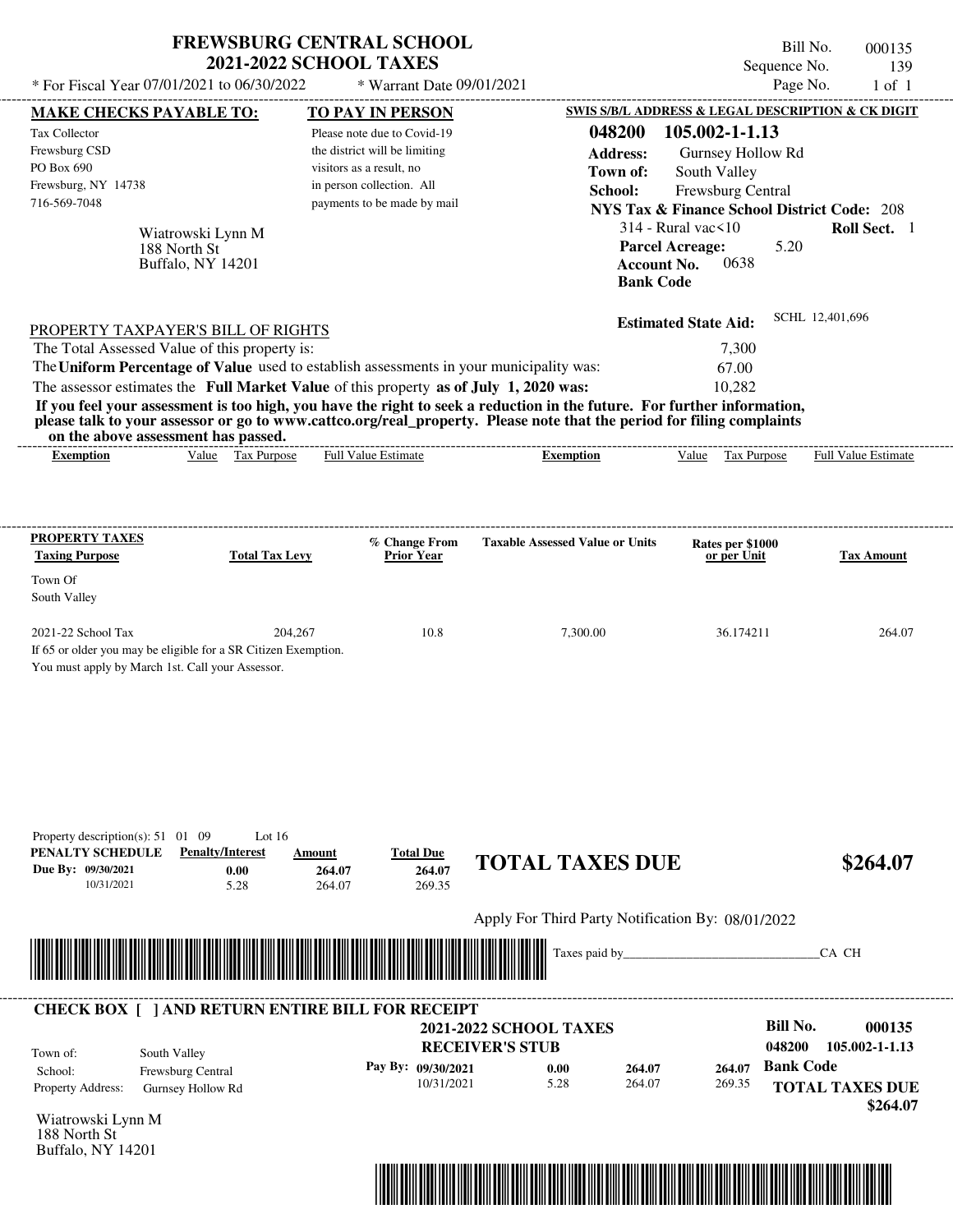|                                                                                                                                                              | <b>FREWSBURG CENTRAL SCHOOL</b><br><b>2021-2022 SCHOOL TAXES</b> |                                                         | Sequence No.                                           | Bill No.<br>000136<br>140  |
|--------------------------------------------------------------------------------------------------------------------------------------------------------------|------------------------------------------------------------------|---------------------------------------------------------|--------------------------------------------------------|----------------------------|
| * For Fiscal Year 07/01/2021 to 06/30/2022                                                                                                                   | * Warrant Date 09/01/2021                                        |                                                         |                                                        | Page No.<br>$1$ of $1$     |
| <b>MAKE CHECKS PAYABLE TO:</b>                                                                                                                               | <b>TO PAY IN PERSON</b>                                          |                                                         | SWIS S/B/L ADDRESS & LEGAL DESCRIPTION & CK DIGIT      |                            |
| Tax Collector                                                                                                                                                | Please note due to Covid-19                                      | 048200                                                  | 96.002-1-37.4/1                                        |                            |
| Frewsburg CSD                                                                                                                                                | the district will be limiting                                    | <b>Address:</b>                                         | off Bone Run Rd                                        |                            |
| PO Box 690                                                                                                                                                   | visitors as a result, no                                         | Town of:                                                | South Valley                                           |                            |
| Frewsburg, NY 14738                                                                                                                                          | in person collection. All                                        | School:                                                 | Frewsburg Central                                      |                            |
| 716-569-7048                                                                                                                                                 | payments to be made by mail                                      |                                                         | <b>NYS Tax &amp; Finance School District Code: 208</b> |                            |
|                                                                                                                                                              |                                                                  | 733 - Gas well                                          |                                                        | Roll Sect. 1               |
| EnerVest Operating LLC<br>300 Capitol St Ste 200<br>Charleston, WV 25301                                                                                     |                                                                  | <b>Account No.</b>                                      | 0.01<br><b>Parcel Acreage:</b><br>0768                 |                            |
|                                                                                                                                                              |                                                                  | <b>Bank Code</b>                                        |                                                        |                            |
| PROPERTY TAXPAYER'S BILL OF RIGHTS                                                                                                                           |                                                                  |                                                         | <b>Estimated State Aid:</b>                            | SCHL 12,401,696            |
| The Total Assessed Value of this property is:                                                                                                                |                                                                  |                                                         | 417                                                    |                            |
| The Uniform Percentage of Value used to establish assessments in your municipality was:                                                                      |                                                                  |                                                         | 67.00                                                  |                            |
| The assessor estimates the Full Market Value of this property as of July 1, 2020 was:                                                                        |                                                                  |                                                         | 587                                                    |                            |
| If you feel your assessment is too high, you have the right to seek a reduction in the future. For further information,                                      |                                                                  |                                                         |                                                        |                            |
| please talk to your assessor or go to www.cattco.org/real_property. Please note that the period for filing complaints<br>on the above assessment has passed. |                                                                  | -----------------------                                 |                                                        |                            |
| Value Tax Purpose<br><b>Exemption</b>                                                                                                                        | <b>Full Value Estimate</b>                                       | <b>Exemption</b>                                        | Value Tax Purpose                                      | <b>Full Value Estimate</b> |
| PROPERTY TAXES                                                                                                                                               | % Change From                                                    | <b>Taxable Assessed Value or Units</b>                  | Rates per \$1000                                       |                            |
| <b>Taxing Purpose</b><br><b>Total Tax Levy</b>                                                                                                               | <b>Prior Year</b>                                                |                                                         | or per Unit                                            | Tax Amount                 |
| Town Of                                                                                                                                                      |                                                                  |                                                         |                                                        |                            |
| South Valley                                                                                                                                                 |                                                                  |                                                         |                                                        |                            |
| 2021-22 School Tax                                                                                                                                           | 204,267<br>10.8                                                  | 417.00                                                  | 36.174211                                              | 15.08                      |
| If 65 or older you may be eligible for a SR Citizen Exemption.                                                                                               |                                                                  |                                                         |                                                        |                            |
| You must apply by March 1st. Call your Assessor.                                                                                                             |                                                                  |                                                         |                                                        |                            |
|                                                                                                                                                              |                                                                  |                                                         |                                                        |                            |
|                                                                                                                                                              |                                                                  |                                                         |                                                        |                            |
|                                                                                                                                                              |                                                                  |                                                         |                                                        |                            |
|                                                                                                                                                              |                                                                  |                                                         |                                                        |                            |
|                                                                                                                                                              |                                                                  |                                                         |                                                        |                            |
|                                                                                                                                                              |                                                                  |                                                         |                                                        |                            |
|                                                                                                                                                              |                                                                  |                                                         |                                                        |                            |
|                                                                                                                                                              |                                                                  |                                                         |                                                        |                            |
| Property description(s): Annis R1<br>PENALTY SCHEDULE<br><b>Penalty/Interest</b>                                                                             | Well# 31009177230000<br><b>Total Due</b><br>Amount               |                                                         |                                                        |                            |
| Due By: 09/30/2021<br>0.00                                                                                                                                   | 15.08<br>15.08                                                   | <b>TOTAL TAXES DUE</b>                                  |                                                        | \$15.08                    |
| 10/31/2021<br>0.30                                                                                                                                           | 15.08<br>15.38                                                   |                                                         |                                                        |                            |
|                                                                                                                                                              |                                                                  |                                                         |                                                        |                            |
|                                                                                                                                                              |                                                                  | Apply For Third Party Notification By: 08/01/2022       |                                                        |                            |
|                                                                                                                                                              |                                                                  |                                                         |                                                        |                            |
|                                                                                                                                                              |                                                                  | Taxes paid by_                                          |                                                        | CA CH                      |
|                                                                                                                                                              |                                                                  |                                                         |                                                        |                            |
|                                                                                                                                                              |                                                                  |                                                         |                                                        |                            |
| <b>CHECK BOX [ ] AND RETURN ENTIRE BILL FOR RECEIPT</b>                                                                                                      |                                                                  |                                                         | <b>Bill No.</b>                                        | 000136                     |
|                                                                                                                                                              |                                                                  | <b>2021-2022 SCHOOL TAXES</b><br><b>RECEIVER'S STUB</b> | 048200                                                 | 96.002-1-37.4/1            |
| South Valley<br>Town of:                                                                                                                                     |                                                                  |                                                         | <b>Bank Code</b>                                       |                            |
| Frewsburg Central<br>School:                                                                                                                                 | Pay By: 09/30/2021                                               | 0.00<br>15.08                                           | 15.08                                                  |                            |

 $\frac{0.00}{10/31/2021}$  0.00<br>10/31/2021 0.30

EnerVest Operating LLC 300 Capitol St Ste 200

Charleston, WV 25301

Property Address: off Bone Run Rd

School: Frewsburg Central



15.08

15.38

**TOTAL TAXES DUE**

 **\$15.08**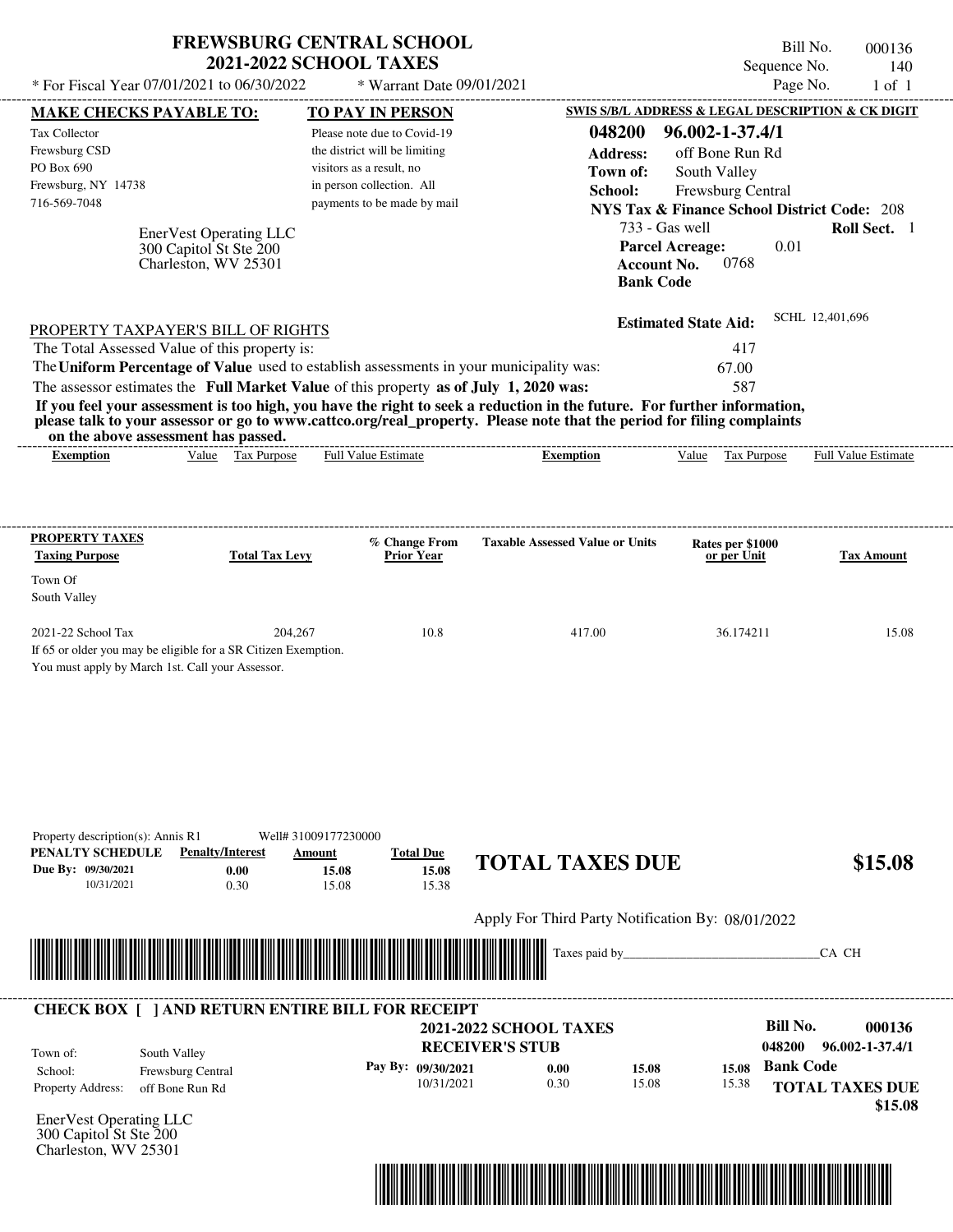| * For Fiscal Year 07/01/2021 to 06/30/2022                                                                                                                                                                                                       | <b>FREWSBURG CENTRAL SCHOOL</b><br><b>2021-2022 SCHOOL TAXES</b>       | * Warrant Date 09/01/2021                             |                                                   | Sequence No.                                           | Bill No.<br>000137<br>141<br>Page No.<br>$1$ of $1$ |
|--------------------------------------------------------------------------------------------------------------------------------------------------------------------------------------------------------------------------------------------------|------------------------------------------------------------------------|-------------------------------------------------------|---------------------------------------------------|--------------------------------------------------------|-----------------------------------------------------|
| <b>MAKE CHECKS PAYABLE TO:</b>                                                                                                                                                                                                                   |                                                                        | TO PAY IN PERSON                                      |                                                   | SWIS S/B/L ADDRESS & LEGAL DESCRIPTION & CK DIGIT      |                                                     |
| <b>Tax Collector</b>                                                                                                                                                                                                                             |                                                                        | Please note due to Covid-19                           | 048200                                            | $96.002 - 1 - 37.11$                                   |                                                     |
| Frewsburg CSD                                                                                                                                                                                                                                    |                                                                        | the district will be limiting                         | <b>Address:</b>                                   | 17723 Annis, r#1                                       |                                                     |
| PO Box 690                                                                                                                                                                                                                                       |                                                                        | visitors as a result, no                              | Town of:                                          | South Valley                                           |                                                     |
| Frewsburg, NY 14738                                                                                                                                                                                                                              |                                                                        | in person collection. All                             | School:                                           | <b>Frewsburg Central</b>                               |                                                     |
| 716-569-7048                                                                                                                                                                                                                                     |                                                                        | payments to be made by mail                           |                                                   | <b>NYS Tax &amp; Finance School District Code: 208</b> |                                                     |
|                                                                                                                                                                                                                                                  |                                                                        |                                                       |                                                   | 733 - Gas well                                         | Roll Sect. 1                                        |
| EnerVest Operating, LLC<br>300 Capitol St Ste 200<br>Charleston, WV 25301                                                                                                                                                                        |                                                                        |                                                       | <b>Account No.</b><br><b>Bank Code</b>            | 0.01<br><b>Parcel Acreage:</b><br>0543                 |                                                     |
| PROPERTY TAXPAYER'S BILL OF RIGHTS                                                                                                                                                                                                               |                                                                        |                                                       |                                                   | <b>Estimated State Aid:</b>                            | SCHL 12,401,696                                     |
| The Total Assessed Value of this property is:                                                                                                                                                                                                    |                                                                        |                                                       |                                                   | 365                                                    |                                                     |
| The Uniform Percentage of Value used to establish assessments in your municipality was:                                                                                                                                                          |                                                                        |                                                       |                                                   | 67.00                                                  |                                                     |
| The assessor estimates the Full Market Value of this property as of July 1, 2020 was:                                                                                                                                                            |                                                                        |                                                       |                                                   | 545                                                    |                                                     |
| If you feel your assessment is too high, you have the right to seek a reduction in the future. For further information,<br>please talk to your assessor or go to www.cattco.org/real_property. Please note that the period for filing complaints |                                                                        |                                                       |                                                   |                                                        |                                                     |
| on the above assessment has passed.<br><b>Exemption</b>                                                                                                                                                                                          | Value Tax Purpose                                                      | <b>Full Value Estimate</b>                            | <b>Exemption</b>                                  | Value Tax Purpose                                      | Full Value Estimate                                 |
|                                                                                                                                                                                                                                                  |                                                                        |                                                       |                                                   |                                                        |                                                     |
| PROPERTY TAXES<br><b>Taxing Purpose</b><br>Town Of<br>South Valley<br>2021-22 School Tax                                                                                                                                                         | <b>Total Tax Levy</b><br>204,267                                       | % Change From<br><b>Prior Year</b><br>10.8            | <b>Taxable Assessed Value or Units</b><br>365.00  | Rates per \$1000<br>or per Unit<br>36.174211           | <b>Tax Amount</b><br>13.20                          |
| You must apply by March 1st. Call your Assessor.<br>Property description(s): Mcf<br>650<br>PENALTY SCHEDULE<br>Due Bv: 09/30/2021                                                                                                                | API 17723<br><b>Penalty/Interest</b><br><b>Amount</b><br>0.00<br>13.20 | Gas Well Off Bone Run Rd<br><b>Total Due</b><br>13.20 | <b>TOTAL TAXES DUE</b>                            |                                                        | \$13.20                                             |
| 10/31/2021                                                                                                                                                                                                                                       | 0.26<br>13.20                                                          | 13.46                                                 |                                                   |                                                        |                                                     |
|                                                                                                                                                                                                                                                  |                                                                        |                                                       | Apply For Third Party Notification By: 08/01/2022 |                                                        |                                                     |
|                                                                                                                                                                                                                                                  |                                                                        |                                                       | Taxes paid by_                                    |                                                        | CA CH                                               |
| <b>CHECK BOX [ ] AND RETURN ENTIRE BILL FOR RECEIPT</b>                                                                                                                                                                                          |                                                                        |                                                       |                                                   |                                                        |                                                     |
|                                                                                                                                                                                                                                                  |                                                                        |                                                       | <b>2021-2022 SCHOOL TAXES</b>                     | <b>Bill No.</b>                                        | 000137                                              |
| South Valley<br>Town of:                                                                                                                                                                                                                         |                                                                        |                                                       | <b>RECEIVER'S STUB</b>                            | 048200                                                 | $96.002 - 1 - 37.11$                                |
| School:<br>Frewsburg Central                                                                                                                                                                                                                     |                                                                        | Pay By: 09/30/2021                                    | 0.00<br>13.20                                     | 13.20                                                  | <b>Bank Code</b>                                    |
| Property Address:<br>17723 Annis, r#1                                                                                                                                                                                                            |                                                                        | 10/31/2021                                            | 0.26<br>13.20                                     | 13.46                                                  | <b>TOTAL TAXES DUE</b>                              |
|                                                                                                                                                                                                                                                  |                                                                        |                                                       |                                                   |                                                        | \$13.20                                             |
| EnerVest Operating, LLC<br>300 Capitol St Ste 200<br>Charleston, WV 25301                                                                                                                                                                        |                                                                        |                                                       |                                                   |                                                        |                                                     |

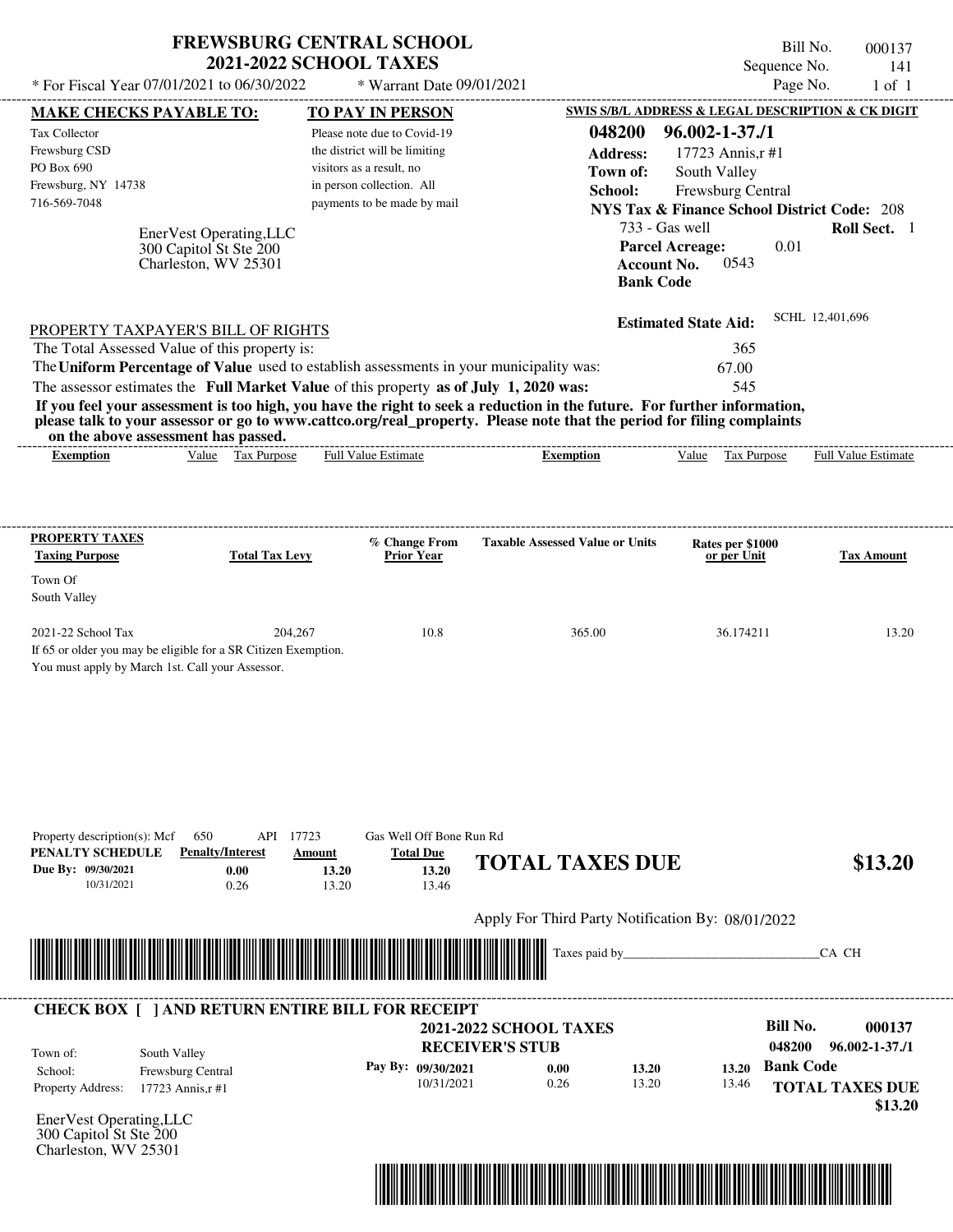## **FREWSBURG CENTRAL SCHOOL 2021-2022 SCHOOL TAXES**

 $*$  For Fiscal Year  $07/01/2021$  to  $06/30/2022$ 

PO Box 599 Warren, PA 16365  $*$  Warrant Date 09/01/2021

Bill No. 000138 Sequence No. 142<br>Page No. 1 of 1

| <b>MAKE CHECKS PAYABLE TO:</b>                                 |                                | $\mathcal{L}$ wallam Date $0\frac{3}{12}$<br><b>TO PAY IN PERSON</b>                    |                                                                                                                         |                                 | $1 \cup 1$<br>SWIS S/B/L ADDRESS & LEGAL DESCRIPTION & CK DIGIT |
|----------------------------------------------------------------|--------------------------------|-----------------------------------------------------------------------------------------|-------------------------------------------------------------------------------------------------------------------------|---------------------------------|-----------------------------------------------------------------|
| Tax Collector                                                  |                                | Please note due to Covid-19                                                             | 048200                                                                                                                  | 582.000-9915-825.150/288        |                                                                 |
| Frewsburg CSD                                                  |                                | the district will be limiting                                                           | <b>Address:</b>                                                                                                         | Special Franchise               |                                                                 |
| PO Box 690                                                     |                                | visitors as a result, no                                                                |                                                                                                                         |                                 |                                                                 |
| Frewsburg, NY 14738                                            |                                | in person collection. All                                                               | Town of:                                                                                                                | South Valley                    |                                                                 |
| 716-569-7048                                                   |                                | payments to be made by mail                                                             | School:                                                                                                                 | Frewsburg Central               |                                                                 |
|                                                                |                                |                                                                                         |                                                                                                                         |                                 | <b>NYS Tax &amp; Finance School District Code: 208</b>          |
|                                                                | Kiantone Pipeline Corp         |                                                                                         |                                                                                                                         | 868 - Pipeline                  | Roll Sect. 5                                                    |
|                                                                | Attn: United Refining Co Of Pa |                                                                                         |                                                                                                                         | <b>Parcel Acreage:</b>          | 0.01                                                            |
|                                                                | Attn Real Estate Dept          |                                                                                         |                                                                                                                         | 0527<br><b>Account No.</b>      |                                                                 |
|                                                                | PO Box 599<br>Warren, PA 16365 |                                                                                         | <b>Bank Code</b>                                                                                                        |                                 |                                                                 |
|                                                                |                                |                                                                                         |                                                                                                                         |                                 |                                                                 |
| PROPERTY TAXPAYER'S BILL OF RIGHTS                             |                                |                                                                                         |                                                                                                                         | <b>Estimated State Aid:</b>     | SCHL 12,401,696                                                 |
| The Total Assessed Value of this property is:                  |                                |                                                                                         |                                                                                                                         | 172,719                         |                                                                 |
|                                                                |                                | The Uniform Percentage of Value used to establish assessments in your municipality was: |                                                                                                                         | 67.00                           |                                                                 |
|                                                                |                                | The assessor estimates the Full Market Value of this property as of July 1, 2020 was:   |                                                                                                                         | 257,790                         |                                                                 |
|                                                                |                                |                                                                                         | If you feel your assessment is too high, you have the right to seek a reduction in the future. For further information, |                                 |                                                                 |
|                                                                |                                |                                                                                         | please talk to your assessor or go to www.cattco.org/real property. Please note that the period for filing complaints   |                                 |                                                                 |
| on the above assessment has passed.                            |                                |                                                                                         |                                                                                                                         |                                 |                                                                 |
| <b>Exemption</b>                                               | Value Tax Purpose              | <b>Full Value Estimate</b>                                                              | <b>Exemption</b>                                                                                                        | Value Tax Purpose               | <b>Full Value Estimate</b>                                      |
|                                                                |                                |                                                                                         |                                                                                                                         |                                 |                                                                 |
|                                                                |                                |                                                                                         |                                                                                                                         |                                 |                                                                 |
| <b>PROPERTY TAXES</b>                                          |                                |                                                                                         |                                                                                                                         |                                 |                                                                 |
| <b>Taxing Purpose</b>                                          | <b>Total Tax Levy</b>          | % Change From<br><b>Prior Year</b>                                                      | <b>Taxable Assessed Value or Units</b>                                                                                  | Rates per \$1000<br>or per Unit | <b>Tax Amount</b>                                               |
| Town Of                                                        |                                |                                                                                         |                                                                                                                         |                                 |                                                                 |
|                                                                |                                |                                                                                         |                                                                                                                         |                                 |                                                                 |
| South Valley                                                   |                                |                                                                                         |                                                                                                                         |                                 |                                                                 |
| 2021-22 School Tax                                             | 204,267                        | 10.8                                                                                    | 172,719.00                                                                                                              | 36.174211                       | 6,247.97                                                        |
| If 65 or older you may be eligible for a SR Citizen Exemption. |                                |                                                                                         |                                                                                                                         |                                 |                                                                 |
| You must apply by March 1st. Call your Assessor.               |                                |                                                                                         |                                                                                                                         |                                 |                                                                 |
|                                                                |                                |                                                                                         |                                                                                                                         |                                 |                                                                 |
|                                                                |                                |                                                                                         |                                                                                                                         |                                 |                                                                 |
|                                                                |                                |                                                                                         |                                                                                                                         |                                 |                                                                 |
|                                                                |                                |                                                                                         |                                                                                                                         |                                 |                                                                 |
|                                                                |                                |                                                                                         |                                                                                                                         |                                 |                                                                 |
|                                                                |                                |                                                                                         |                                                                                                                         |                                 |                                                                 |
|                                                                |                                |                                                                                         |                                                                                                                         |                                 |                                                                 |
|                                                                |                                |                                                                                         |                                                                                                                         |                                 |                                                                 |
| Property description(s): Town Of South Valley                  |                                | 0.2000 Frewsburg                                                                        |                                                                                                                         |                                 |                                                                 |
| PENALTY SCHEDULE                                               | <b>Penalty/Interest</b>        | <b>Total Due</b><br>Amount                                                              | <b>TOTAL TAXES DUE</b>                                                                                                  |                                 | \$6,247.97                                                      |
| Due By: 09/30/2021                                             | 0.00                           | 6,247.97<br>6,247.97                                                                    |                                                                                                                         |                                 |                                                                 |
| 10/31/2021                                                     | 124.96                         | 6,247.97<br>6,372.93                                                                    |                                                                                                                         |                                 |                                                                 |
|                                                                |                                |                                                                                         | Apply For Third Party Notification By: 08/01/2022                                                                       |                                 |                                                                 |
|                                                                |                                |                                                                                         |                                                                                                                         |                                 |                                                                 |
|                                                                |                                |                                                                                         | Taxes paid by                                                                                                           |                                 | CA CH                                                           |
|                                                                |                                |                                                                                         |                                                                                                                         |                                 |                                                                 |
|                                                                |                                |                                                                                         |                                                                                                                         |                                 |                                                                 |
|                                                                |                                | <b>CHECK BOX [ ] AND RETURN ENTIRE BILL FOR RECEIPT</b>                                 |                                                                                                                         |                                 |                                                                 |
|                                                                |                                |                                                                                         | <b>2021-2022 SCHOOL TAXES</b>                                                                                           |                                 | <b>Bill No.</b><br>000138                                       |
| South Valley<br>Town of:                                       |                                |                                                                                         | <b>RECEIVER'S STUB</b>                                                                                                  | 048200                          | 582.000-9915-825.150/288                                        |
| School:                                                        | Frewsburg Central              | Pay By: 09/30/2021                                                                      | 6,247.97<br>0.00                                                                                                        | 6,247.97                        | <b>Bank Code</b>                                                |
| Property Address:                                              | Special Franchise              | 10/31/2021                                                                              | 124.96<br>6,247.97                                                                                                      | 6,372.93                        | <b>TOTAL TAXES DUE</b>                                          |
|                                                                |                                |                                                                                         |                                                                                                                         |                                 | \$6,247.97                                                      |
| Kiantone Pipeline Corp                                         |                                |                                                                                         |                                                                                                                         |                                 |                                                                 |
| Attn: United Refining Co Of Pa                                 |                                |                                                                                         |                                                                                                                         |                                 |                                                                 |
|                                                                |                                |                                                                                         |                                                                                                                         |                                 |                                                                 |

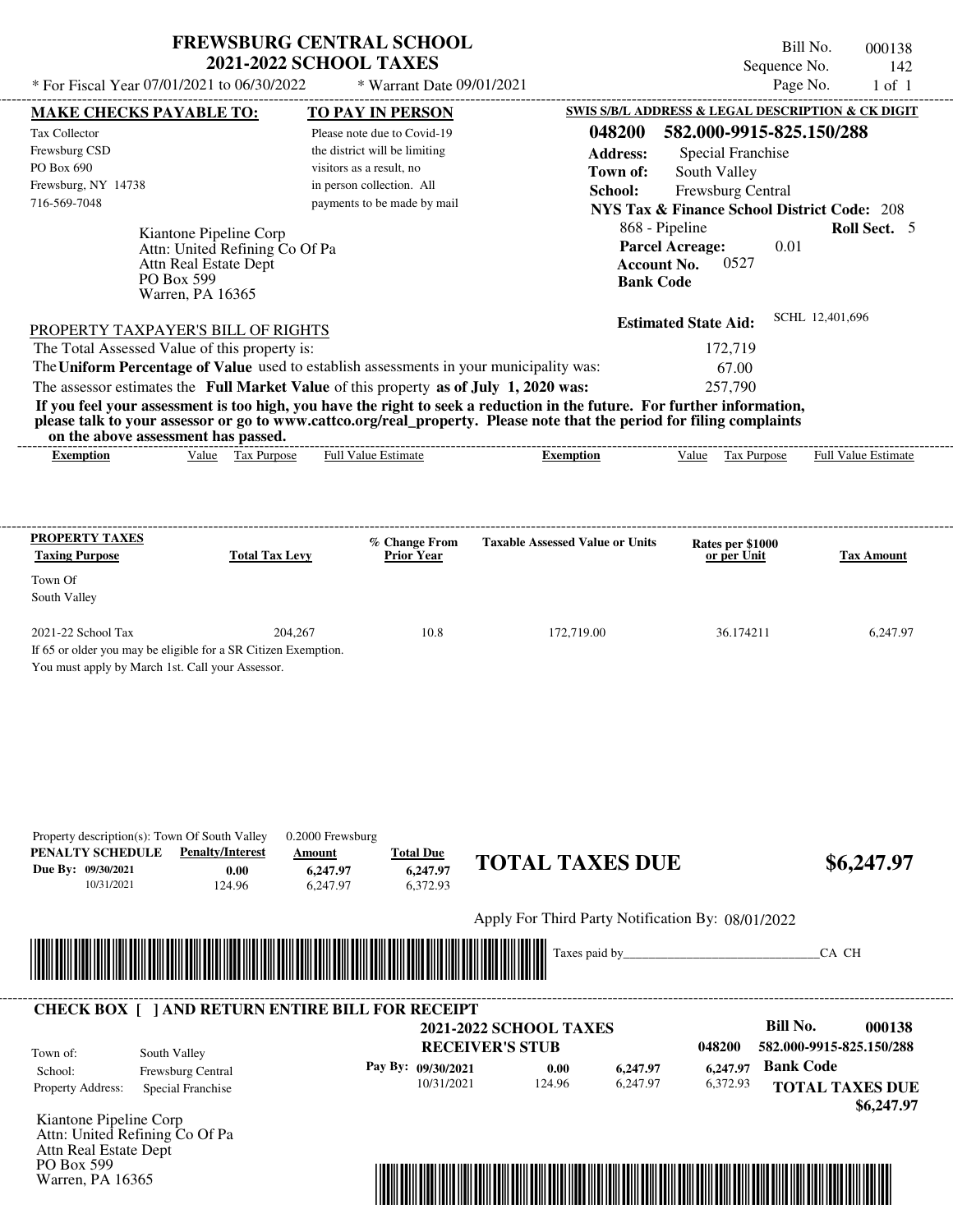|                                                                                                                                                                                                                                                                                         | <b>2021-2022 SCHOOL TAXES</b> | <b>FREWSBURG CENTRAL SCHOOL</b>    |                                                   |                                                        | Bill No.<br>Sequence No. | 000139<br>143       |
|-----------------------------------------------------------------------------------------------------------------------------------------------------------------------------------------------------------------------------------------------------------------------------------------|-------------------------------|------------------------------------|---------------------------------------------------|--------------------------------------------------------|--------------------------|---------------------|
| * For Fiscal Year 07/01/2021 to 06/30/2022                                                                                                                                                                                                                                              |                               | * Warrant Date 09/01/2021          |                                                   |                                                        | Page No.                 | $1$ of $1$          |
| <b>MAKE CHECKS PAYABLE TO:</b>                                                                                                                                                                                                                                                          |                               | TO PAY IN PERSON                   |                                                   | SWIS S/B/L ADDRESS & LEGAL DESCRIPTION & CK DIGIT      |                          |                     |
| <b>Tax Collector</b>                                                                                                                                                                                                                                                                    |                               | Please note due to Covid-19        | 048200                                            | 582.000-9915-132.350/188                               |                          |                     |
| Frewsburg CSD                                                                                                                                                                                                                                                                           |                               | the district will be limiting      | <b>Address:</b>                                   | Special Franchise                                      |                          |                     |
| PO Box 690                                                                                                                                                                                                                                                                              |                               | visitors as a result, no           | Town of:                                          | South Valley                                           |                          |                     |
| Frewsburg, NY 14738                                                                                                                                                                                                                                                                     |                               | in person collection. All          | School:                                           | <b>Frewsburg Central</b>                               |                          |                     |
| 716-569-7048                                                                                                                                                                                                                                                                            |                               | payments to be made by mail        |                                                   | <b>NYS Tax &amp; Finance School District Code: 208</b> |                          |                     |
|                                                                                                                                                                                                                                                                                         |                               |                                    |                                                   | $861$ - Elec & gas                                     |                          | Roll Sect. 5        |
| <b>National Grid</b><br>300 Erie Blyd West                                                                                                                                                                                                                                              |                               |                                    |                                                   | <b>Parcel Acreage:</b>                                 | 0.01                     |                     |
| Syracuse, NY 13202                                                                                                                                                                                                                                                                      |                               |                                    |                                                   | 0529<br><b>Account No.</b>                             |                          |                     |
|                                                                                                                                                                                                                                                                                         |                               |                                    |                                                   | <b>Bank Code</b>                                       |                          |                     |
|                                                                                                                                                                                                                                                                                         |                               |                                    |                                                   |                                                        |                          |                     |
|                                                                                                                                                                                                                                                                                         |                               |                                    |                                                   | <b>Estimated State Aid:</b>                            | SCHL 12,401,696          |                     |
| PROPERTY TAXPAYER'S BILL OF RIGHTS                                                                                                                                                                                                                                                      |                               |                                    |                                                   |                                                        |                          |                     |
| The Total Assessed Value of this property is:                                                                                                                                                                                                                                           |                               |                                    |                                                   | 49,530                                                 |                          |                     |
| The Uniform Percentage of Value used to establish assessments in your municipality was:                                                                                                                                                                                                 |                               |                                    |                                                   | 67.00                                                  |                          |                     |
| The assessor estimates the Full Market Value of this property as of July 1, 2020 was:                                                                                                                                                                                                   |                               |                                    |                                                   | 73,925                                                 |                          |                     |
| If you feel your assessment is too high, you have the right to seek a reduction in the future. For further information,<br>please talk to your assessor or go to www.cattco.org/real_property. Please note that the period for filing complaints<br>on the above assessment has passed. |                               |                                    |                                                   |                                                        |                          |                     |
| <b>Exemption</b>                                                                                                                                                                                                                                                                        | Value Tax Purpose             | <b>Full Value Estimate</b>         | <b>Exemption</b>                                  | Value Tax Purpose                                      |                          | Full Value Estimate |
|                                                                                                                                                                                                                                                                                         |                               |                                    |                                                   |                                                        |                          |                     |
| PROPERTY TAXES                                                                                                                                                                                                                                                                          |                               |                                    |                                                   |                                                        |                          |                     |
| <b>Taxing Purpose</b>                                                                                                                                                                                                                                                                   | <b>Total Tax Levy</b>         | % Change From<br><b>Prior Year</b> | <b>Taxable Assessed Value or Units</b>            | Rates per \$1000<br>or per Unit                        |                          | <b>Tax Amount</b>   |
| Town Of                                                                                                                                                                                                                                                                                 |                               |                                    |                                                   |                                                        |                          |                     |
| South Valley                                                                                                                                                                                                                                                                            |                               |                                    |                                                   |                                                        |                          |                     |
|                                                                                                                                                                                                                                                                                         |                               |                                    |                                                   |                                                        |                          |                     |
| 2021-22 School Tax                                                                                                                                                                                                                                                                      | 204,267                       | 10.8                               | 49,530.00                                         | 36.174211                                              |                          | 1,791.71            |
| If 65 or older you may be eligible for a SR Citizen Exemption.                                                                                                                                                                                                                          |                               |                                    |                                                   |                                                        |                          |                     |
| You must apply by March 1st. Call your Assessor.                                                                                                                                                                                                                                        |                               |                                    |                                                   |                                                        |                          |                     |
|                                                                                                                                                                                                                                                                                         |                               |                                    |                                                   |                                                        |                          |                     |
|                                                                                                                                                                                                                                                                                         |                               |                                    |                                                   |                                                        |                          |                     |
|                                                                                                                                                                                                                                                                                         |                               |                                    |                                                   |                                                        |                          |                     |
|                                                                                                                                                                                                                                                                                         |                               |                                    |                                                   |                                                        |                          |                     |
|                                                                                                                                                                                                                                                                                         |                               |                                    |                                                   |                                                        |                          |                     |
|                                                                                                                                                                                                                                                                                         |                               |                                    |                                                   |                                                        |                          |                     |
|                                                                                                                                                                                                                                                                                         |                               |                                    |                                                   |                                                        |                          |                     |
| Property description(s): Town Of South Valley                                                                                                                                                                                                                                           | $0.1400$ Frewsburg            |                                    |                                                   |                                                        |                          |                     |
| PENALTY SCHEDULE<br><b>Penalty/Interest</b>                                                                                                                                                                                                                                             | Amount                        | <b>Total Due</b>                   | <b>TOTAL TAXES DUE</b>                            |                                                        |                          |                     |
| Due By: 09/30/2021<br>0.00                                                                                                                                                                                                                                                              | 1,791.71                      | 1,791.71                           |                                                   |                                                        |                          | \$1,791.71          |
| 10/31/2021<br>35.83                                                                                                                                                                                                                                                                     | 1,791.71                      | 1,827.54                           |                                                   |                                                        |                          |                     |
|                                                                                                                                                                                                                                                                                         |                               |                                    | Apply For Third Party Notification By: 08/01/2022 |                                                        |                          |                     |
|                                                                                                                                                                                                                                                                                         |                               |                                    |                                                   |                                                        |                          |                     |
|                                                                                                                                                                                                                                                                                         |                               |                                    | Taxes paid by                                     |                                                        | CA CH                    |                     |
| <b>CHECK BOX [ ] AND RETURN ENTIRE BILL FOR RECEIPT</b>                                                                                                                                                                                                                                 |                               |                                    |                                                   |                                                        |                          |                     |
|                                                                                                                                                                                                                                                                                         |                               |                                    | <b>2021-2022 SCHOOL TAXES</b>                     |                                                        | <b>Bill No.</b>          | 000139              |
|                                                                                                                                                                                                                                                                                         |                               |                                    | <b>RECEIVER'S STUB</b>                            | 048200                                                 | 582.000-9915-132.350/188 |                     |
| South Valley<br>Town of:                                                                                                                                                                                                                                                                |                               | Pay By: 09/30/2021                 |                                                   | 1,791.71<br>1,791.71                                   | <b>Bank Code</b>         |                     |
| Frewsburg Central<br>School:                                                                                                                                                                                                                                                            |                               | 10/31/2021                         | 0.00<br>35.83                                     | 1,791.71<br>1,827.54                                   |                          |                     |
| Property Address:<br>Special Franchise                                                                                                                                                                                                                                                  |                               |                                    |                                                   |                                                        | <b>TOTAL TAXES DUE</b>   |                     |

National Grid 300 Erie Blvd West Syracuse, NY 13202



 **\$1,791.71**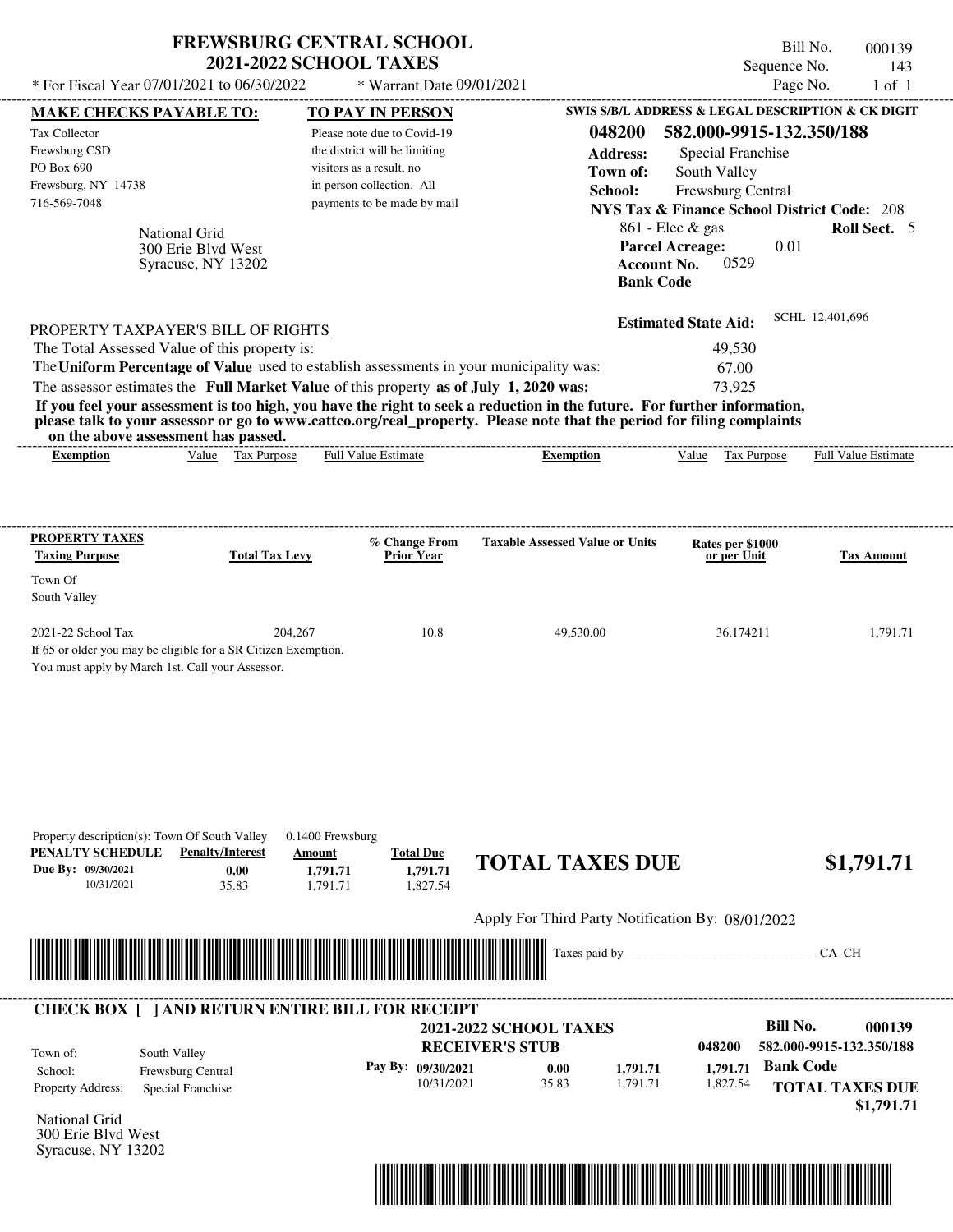| <b>FREWSBURG CENTRAL SCHOOL</b> |
|---------------------------------|
| <b>2021-2022 SCHOOL TAXES</b>   |

\* Warrant Date 09/01/2021

 $*$  For Fiscal Year 07/01/2021 to 06/30/2022

Bill No. 000140 Sequence No. 144<br>Page No. 1 of 1

| <b>MAKE CHECKS PAYABLE TO:</b>                                                                                                                                                                                                       | <b>TO PAY IN PERSON</b>                      |                                                               | <b>SWIS S/B/L ADDRESS &amp; LEGAL DESCRIPTION &amp; CK DIGIT</b> |                        |
|--------------------------------------------------------------------------------------------------------------------------------------------------------------------------------------------------------------------------------------|----------------------------------------------|---------------------------------------------------------------|------------------------------------------------------------------|------------------------|
| Tax Collector                                                                                                                                                                                                                        | Please note due to Covid-19                  | 048200                                                        | 582.000-9915-629./188                                            |                        |
| Frewsburg CSD                                                                                                                                                                                                                        | the district will be limiting                | <b>Address:</b>                                               | <b>Special Franchise</b>                                         |                        |
| PO Box 690                                                                                                                                                                                                                           | visitors as a result, no                     | Town of:                                                      | South Valley                                                     |                        |
| Frewsburg, NY 14738                                                                                                                                                                                                                  | in person collection. All                    | School:                                                       | Frewsburg Central                                                |                        |
| 716-569-7048                                                                                                                                                                                                                         | payments to be made by mail                  |                                                               | <b>NYS Tax &amp; Finance School District Code: 208</b>           |                        |
| Windstream New York Inc.                                                                                                                                                                                                             |                                              |                                                               | 866 - Telephone                                                  | Roll Sect. 5           |
| c/o Duff & Phelps                                                                                                                                                                                                                    |                                              |                                                               | <b>Parcel Acreage:</b><br>0.01                                   |                        |
| PO Box 2629                                                                                                                                                                                                                          |                                              | <b>Account No.</b>                                            | 0528                                                             |                        |
| Addison, TX 75001                                                                                                                                                                                                                    |                                              | <b>Bank Code</b>                                              |                                                                  |                        |
|                                                                                                                                                                                                                                      |                                              |                                                               | <b>Estimated State Aid:</b>                                      | SCHL 12,401,696        |
| PROPERTY TAXPAYER'S BILL OF RIGHTS                                                                                                                                                                                                   |                                              |                                                               |                                                                  |                        |
| The Total Assessed Value of this property is:                                                                                                                                                                                        |                                              |                                                               | 83,216                                                           |                        |
| The Uniform Percentage of Value used to establish assessments in your municipality was:                                                                                                                                              |                                              |                                                               | 67.00                                                            |                        |
| The assessor estimates the Full Market Value of this property as of July 1, 2020 was:<br>If you feel your assessment is too high, you have the right to seek a reduction in the future. For further information,                     |                                              |                                                               | 124,203                                                          |                        |
| please talk to your assessor or go to www.cattco.org/real_property. Please note that the period for filing complaints                                                                                                                |                                              |                                                               |                                                                  |                        |
| on the above assessment has passed.<br>Value Tax Purpose<br><b>Exemption</b>                                                                                                                                                         | <b>Full Value Estimate</b>                   | <b>Exemption</b>                                              | Value Tax Purpose Full Value Estimate                            |                        |
|                                                                                                                                                                                                                                      |                                              |                                                               |                                                                  |                        |
|                                                                                                                                                                                                                                      |                                              |                                                               |                                                                  |                        |
| <b>PROPERTY TAXES</b>                                                                                                                                                                                                                | % Change From                                | <b>Taxable Assessed Value or Units</b>                        | Rates per \$1000                                                 |                        |
| <b>Total Tax Levy</b><br><b>Taxing Purpose</b>                                                                                                                                                                                       | <b>Prior Year</b>                            |                                                               | or per Unit                                                      | <b>Tax Amount</b>      |
| Town Of                                                                                                                                                                                                                              |                                              |                                                               |                                                                  |                        |
| South Valley                                                                                                                                                                                                                         |                                              |                                                               |                                                                  |                        |
| 2021-22 School Tax<br>204,267                                                                                                                                                                                                        | 10.8                                         | 83,216.00                                                     | 36.174211                                                        | 3,010.27               |
| If 65 or older you may be eligible for a SR Citizen Exemption.                                                                                                                                                                       |                                              |                                                               |                                                                  |                        |
| You must apply by March 1st. Call your Assessor.                                                                                                                                                                                     |                                              |                                                               |                                                                  |                        |
|                                                                                                                                                                                                                                      |                                              |                                                               |                                                                  |                        |
|                                                                                                                                                                                                                                      |                                              |                                                               |                                                                  |                        |
|                                                                                                                                                                                                                                      |                                              |                                                               |                                                                  |                        |
|                                                                                                                                                                                                                                      |                                              |                                                               |                                                                  |                        |
|                                                                                                                                                                                                                                      |                                              |                                                               |                                                                  |                        |
|                                                                                                                                                                                                                                      |                                              |                                                               |                                                                  |                        |
|                                                                                                                                                                                                                                      |                                              |                                                               |                                                                  |                        |
| Property description(s): Town Of South Valley                                                                                                                                                                                        | 0.1400 Frewsburg                             |                                                               |                                                                  |                        |
| PENALTY SCHEDULE<br><b>Penalty/Interest</b>                                                                                                                                                                                          | <b>Total Due</b><br>Amount                   | <b>TOTAL TAXES DUE</b>                                        |                                                                  | \$3,010.27             |
| Due By: 09/30/2021<br>0.00<br>10/31/2021<br>60.21                                                                                                                                                                                    | 3,010.27<br>3,010.27<br>3,070.48<br>3,010.27 |                                                               |                                                                  |                        |
|                                                                                                                                                                                                                                      |                                              |                                                               |                                                                  |                        |
|                                                                                                                                                                                                                                      |                                              | Apply For Third Party Notification By: 08/01/2022             |                                                                  |                        |
| <u> Indian American State of Barbara and The Barbara and The Barbara and The Barbara and The Barbara and The Barbara and The Barbara and The Barbara and The Barbara and The Barbara and The Barbara and The Barbara and The Bar</u> |                                              | Taxes paid by_                                                |                                                                  | CA CH                  |
|                                                                                                                                                                                                                                      |                                              |                                                               |                                                                  |                        |
| <b>CHECK BOX [ ] AND RETURN ENTIRE BILL FOR RECEIPT</b>                                                                                                                                                                              |                                              |                                                               |                                                                  |                        |
|                                                                                                                                                                                                                                      |                                              | <b>2021-2022 SCHOOL TAXES</b>                                 | <b>Bill No.</b>                                                  | 000140                 |
| South Valley<br>Town of:                                                                                                                                                                                                             |                                              | <b>RECEIVER'S STUB</b>                                        | 048200                                                           | 582.000-9915-629./188  |
| School:<br>Frewsburg Central                                                                                                                                                                                                         | Pay By: 09/30/2021                           | 0.00<br>3,010.27                                              | <b>Bank Code</b><br>3,010.27                                     |                        |
| Property Address:<br>Special Franchise                                                                                                                                                                                               | 10/31/2021                                   | 60.21<br>3,010.27                                             | 3,070.48                                                         | <b>TOTAL TAXES DUE</b> |
|                                                                                                                                                                                                                                      |                                              |                                                               |                                                                  | \$3,010.27             |
| Windstream New York Inc.<br>c/o Duff & Phelps                                                                                                                                                                                        |                                              |                                                               |                                                                  |                        |
| PO Box 2629                                                                                                                                                                                                                          |                                              |                                                               |                                                                  |                        |
| Addison, TX 75001                                                                                                                                                                                                                    |                                              |                                                               |                                                                  |                        |
|                                                                                                                                                                                                                                      |                                              | <u> 1989 - Andrea Stadt British, fransk politik (d. 1989)</u> |                                                                  |                        |
|                                                                                                                                                                                                                                      |                                              |                                                               |                                                                  |                        |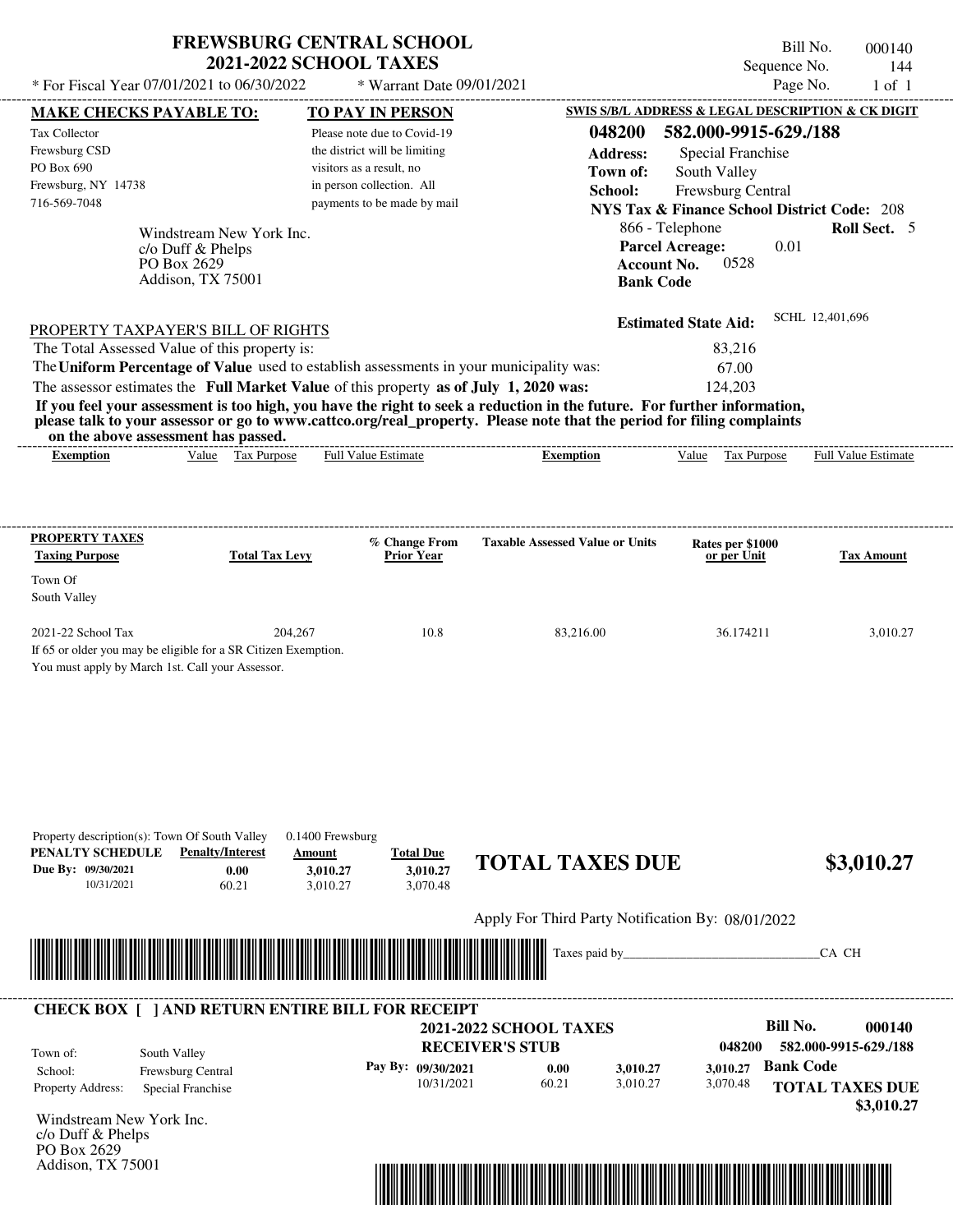## **FREWSBURG CENTRAL SCHOOL 2021-2022 SCHOOL TAXES**

Warren, PA 16365

Bill No. 000141 Sequence No. 145

| * For Fiscal Year 07/01/2021 to 06/30/2022                                                                                               |                                                                                                                     | * Warrant Date 09/01/2021                                                                                    |                                                                                                                                                                                                                                                                      |                                                                                                | Page No.<br>$1$ of $1$                                |
|------------------------------------------------------------------------------------------------------------------------------------------|---------------------------------------------------------------------------------------------------------------------|--------------------------------------------------------------------------------------------------------------|----------------------------------------------------------------------------------------------------------------------------------------------------------------------------------------------------------------------------------------------------------------------|------------------------------------------------------------------------------------------------|-------------------------------------------------------|
| <b>MAKE CHECKS PAYABLE TO:</b>                                                                                                           |                                                                                                                     | <b>TO PAY IN PERSON</b>                                                                                      |                                                                                                                                                                                                                                                                      | SWIS S/B/L ADDRESS & LEGAL DESCRIPTION & CK DIGIT                                              |                                                       |
| Tax Collector                                                                                                                            |                                                                                                                     | Please note due to Covid-19                                                                                  | 048200                                                                                                                                                                                                                                                               | 682.000-9915-825.150/288                                                                       |                                                       |
| Frewsburg CSD                                                                                                                            |                                                                                                                     | the district will be limiting                                                                                | <b>Address:</b>                                                                                                                                                                                                                                                      | <b>Outside Plant</b>                                                                           |                                                       |
| PO Box 690                                                                                                                               |                                                                                                                     | visitors as a result, no                                                                                     | Town of:                                                                                                                                                                                                                                                             | South Valley                                                                                   |                                                       |
| Frewsburg, NY 14738<br>716-569-7048                                                                                                      |                                                                                                                     | in person collection. All<br>payments to be made by mail                                                     | School:                                                                                                                                                                                                                                                              | Frewsburg Central                                                                              |                                                       |
|                                                                                                                                          |                                                                                                                     |                                                                                                              |                                                                                                                                                                                                                                                                      | <b>NYS Tax &amp; Finance School District Code: 208</b>                                         |                                                       |
|                                                                                                                                          | Kiantone Pipeline Corp<br>Attn: United Refining Co Of Pa<br>Attn Real Estate Dept<br>PO Box 599<br>Warren, PA 16365 |                                                                                                              |                                                                                                                                                                                                                                                                      | 883 - Gas Trans Im<br><b>Parcel Acreage:</b><br>0530<br><b>Account No.</b><br><b>Bank Code</b> | Roll Sect. 6<br>0.01                                  |
| PROPERTY TAXPAYER'S BILL OF RIGHTS                                                                                                       |                                                                                                                     |                                                                                                              |                                                                                                                                                                                                                                                                      | <b>Estimated State Aid:</b>                                                                    | SCHL 12,401,696                                       |
| The Total Assessed Value of this property is:                                                                                            |                                                                                                                     |                                                                                                              |                                                                                                                                                                                                                                                                      | 62,667                                                                                         |                                                       |
|                                                                                                                                          |                                                                                                                     | The Uniform Percentage of Value used to establish assessments in your municipality was:                      |                                                                                                                                                                                                                                                                      | 67.00                                                                                          |                                                       |
| on the above assessment has passed.<br><b>Exemption</b>                                                                                  | Value Tax Purpose                                                                                                   | The assessor estimates the Full Market Value of this property as of July 1, 2020 was:<br>Full Value Estimate | If you feel your assessment is too high, you have the right to seek a reduction in the future. For further information,<br>please talk to your assessor or go to www.cattco.org/real_property. Please note that the period for filing complaints<br><b>Exemption</b> | 88,263<br>Value Tax Purpose                                                                    | Full Value Estimate                                   |
|                                                                                                                                          |                                                                                                                     |                                                                                                              |                                                                                                                                                                                                                                                                      |                                                                                                |                                                       |
| <b>PROPERTY TAXES</b>                                                                                                                    |                                                                                                                     | % Change From                                                                                                | <b>Taxable Assessed Value or Units</b>                                                                                                                                                                                                                               | Rates per \$1000                                                                               |                                                       |
| <b>Taxing Purpose</b>                                                                                                                    | <b>Total Tax Levy</b>                                                                                               | <b>Prior Year</b>                                                                                            |                                                                                                                                                                                                                                                                      | or per Unit                                                                                    | <b>Tax Amount</b>                                     |
| Town Of                                                                                                                                  |                                                                                                                     |                                                                                                              |                                                                                                                                                                                                                                                                      |                                                                                                |                                                       |
| South Valley                                                                                                                             |                                                                                                                     |                                                                                                              |                                                                                                                                                                                                                                                                      |                                                                                                |                                                       |
| 2021-22 School Tax<br>If 65 or older you may be eligible for a SR Citizen Exemption.<br>You must apply by March 1st. Call your Assessor. | 204,267                                                                                                             | 10.8                                                                                                         | 62,667.00                                                                                                                                                                                                                                                            | 36.174211                                                                                      | 2,266.93                                              |
| Property description(s): Loc #888888<br>PENALTY SCHEDULE<br>Due By: 09/30/2021<br>10/31/2021                                             | <b>Penalty/Interest</b><br>0.00<br>45.34                                                                            | Gas Trans<br>0.2000 Frewsburg<br><b>Total Due</b><br>Amount<br>2,266.93<br>2,266.93<br>2,266.93<br>2,312.27  | <b>TOTAL TAXES DUE</b>                                                                                                                                                                                                                                               |                                                                                                | \$2,266.93                                            |
|                                                                                                                                          |                                                                                                                     |                                                                                                              | Apply For Third Party Notification By: 08/01/2022                                                                                                                                                                                                                    |                                                                                                |                                                       |
|                                                                                                                                          |                                                                                                                     |                                                                                                              | Taxes paid by_                                                                                                                                                                                                                                                       |                                                                                                | CA CH                                                 |
|                                                                                                                                          |                                                                                                                     | <b>CHECK BOX [ ] AND RETURN ENTIRE BILL FOR RECEIPT</b>                                                      |                                                                                                                                                                                                                                                                      |                                                                                                |                                                       |
|                                                                                                                                          |                                                                                                                     |                                                                                                              | <b>2021-2022 SCHOOL TAXES</b><br><b>RECEIVER'S STUB</b>                                                                                                                                                                                                              | 048200                                                                                         | <b>Bill No.</b><br>000141<br>682.000-9915-825.150/288 |
| Town of:<br>School:<br>Property Address:                                                                                                 | South Valley<br>Frewsburg Central<br><b>Outside Plant</b>                                                           | Pay By: 09/30/2021<br>10/31/2021                                                                             | 0.00<br>2,266.93<br>45.34<br>2,266.93                                                                                                                                                                                                                                | 2,266.93<br>2,312.27                                                                           | <b>Bank Code</b><br><b>TOTAL TAXES DUE</b>            |
| Kiantone Pipeline Corp<br>Attn: United Refining Co Of Pa<br>Attn Real Estate Dept<br>PO Box 599                                          |                                                                                                                     |                                                                                                              |                                                                                                                                                                                                                                                                      |                                                                                                | \$2,266.93                                            |

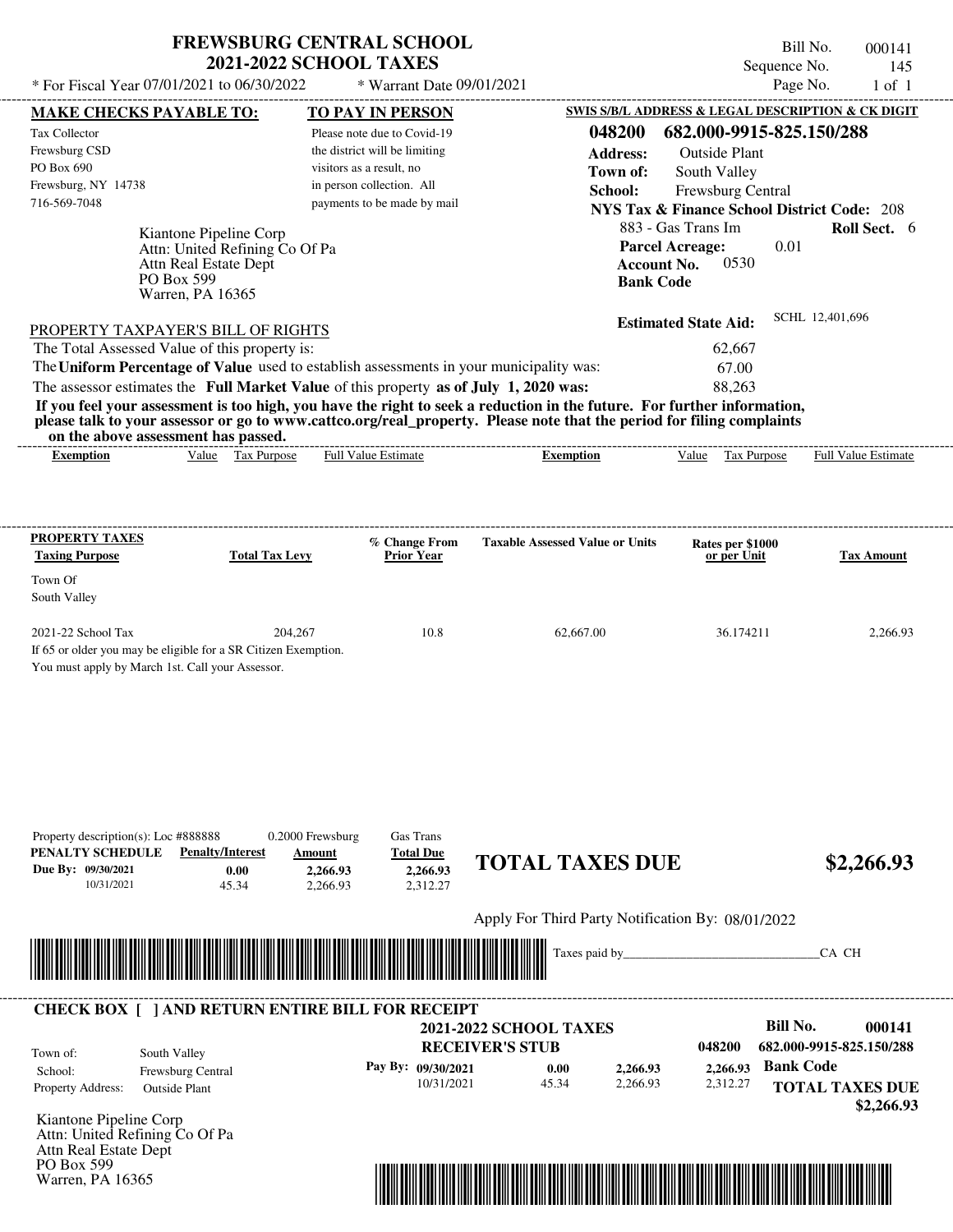| <b>FREWSBURG CENTRAL SCHOOL</b> |
|---------------------------------|
| <b>2021-2022 SCHOOL TAXES</b>   |

Bill No. 000142 Sequence No. 146  $*$  For Fiscal Year 07/01/2021 to 06/30/2022  $*$  Warrant Date 09/01/2021 Page No. 1 of 1

| <b>MAKE CHECKS PAYABLE TO:</b>                                                                                                                                                                                                       | <b>TO PAY IN PERSON</b>                            |                                                      | <b>SWIS S/B/L ADDRESS &amp; LEGAL DESCRIPTION &amp; CK DIGIT</b> |                          |
|--------------------------------------------------------------------------------------------------------------------------------------------------------------------------------------------------------------------------------------|----------------------------------------------------|------------------------------------------------------|------------------------------------------------------------------|--------------------------|
| Tax Collector                                                                                                                                                                                                                        | Please note due to Covid-19                        | 048200                                               | 682.000-9915-132.350/188                                         |                          |
| Frewsburg CSD                                                                                                                                                                                                                        | the district will be limiting                      | <b>Address:</b>                                      | <b>Outside Plant</b>                                             |                          |
| PO Box 690                                                                                                                                                                                                                           | visitors as a result, no                           | Town of:                                             | South Valley                                                     |                          |
| Frewsburg, NY 14738                                                                                                                                                                                                                  | in person collection. All                          | School:                                              | Frewsburg Central                                                |                          |
| 716-569-7048                                                                                                                                                                                                                         | payments to be made by mail                        |                                                      | <b>NYS Tax &amp; Finance School District Code: 208</b>           |                          |
| National Grid Power Corp.                                                                                                                                                                                                            |                                                    |                                                      | 884 - Elec Dist Ou                                               | Roll Sect. 6             |
| 300 Erie Blvd West                                                                                                                                                                                                                   |                                                    |                                                      | 0.01<br><b>Parcel Acreage:</b>                                   |                          |
| Syracuse, NY 13202                                                                                                                                                                                                                   |                                                    | <b>Account No.</b>                                   | 0534                                                             |                          |
|                                                                                                                                                                                                                                      |                                                    | <b>Bank Code</b>                                     |                                                                  |                          |
|                                                                                                                                                                                                                                      |                                                    |                                                      | <b>Estimated State Aid:</b>                                      | SCHL 12,401,696          |
| PROPERTY TAXPAYER'S BILL OF RIGHTS<br>The Total Assessed Value of this property is:                                                                                                                                                  |                                                    |                                                      | 65,617                                                           |                          |
| The Uniform Percentage of Value used to establish assessments in your municipality was:                                                                                                                                              |                                                    |                                                      | 67.00                                                            |                          |
| The assessor estimates the Full Market Value of this property as of July 1, 2020 was:                                                                                                                                                |                                                    |                                                      | 92,418                                                           |                          |
| If you feel your assessment is too high, you have the right to seek a reduction in the future. For further information,                                                                                                              |                                                    |                                                      |                                                                  |                          |
| please talk to your assessor or go to www.cattco.org/real_property. Please note that the period for filing complaints<br>on the above assessment has passed.                                                                         |                                                    |                                                      |                                                                  |                          |
| Value Tax Purpose<br><b>Exemption</b>                                                                                                                                                                                                | <b>Full Value Estimate</b>                         | <b>Exemption</b>                                     | Value Tax Purpose Full Value Estimate                            |                          |
|                                                                                                                                                                                                                                      |                                                    |                                                      |                                                                  |                          |
|                                                                                                                                                                                                                                      |                                                    |                                                      |                                                                  |                          |
|                                                                                                                                                                                                                                      |                                                    |                                                      |                                                                  |                          |
| <b>PROPERTY TAXES</b><br><b>Total Tax Levy</b>                                                                                                                                                                                       | % Change From                                      | <b>Taxable Assessed Value or Units</b>               | Rates per \$1000                                                 |                          |
| <b>Taxing Purpose</b>                                                                                                                                                                                                                | <b>Prior Year</b>                                  |                                                      | or per Unit                                                      | <b>Tax Amount</b>        |
| Town Of<br>South Valley                                                                                                                                                                                                              |                                                    |                                                      |                                                                  |                          |
| 2021-22 School Tax<br>204,267                                                                                                                                                                                                        | 10.8                                               | 65,617.00                                            | 36.174211                                                        | 2,373.64                 |
| If 65 or older you may be eligible for a SR Citizen Exemption.                                                                                                                                                                       |                                                    |                                                      |                                                                  |                          |
| You must apply by March 1st. Call your Assessor.                                                                                                                                                                                     |                                                    |                                                      |                                                                  |                          |
|                                                                                                                                                                                                                                      |                                                    |                                                      |                                                                  |                          |
|                                                                                                                                                                                                                                      |                                                    |                                                      |                                                                  |                          |
|                                                                                                                                                                                                                                      |                                                    |                                                      |                                                                  |                          |
|                                                                                                                                                                                                                                      |                                                    |                                                      |                                                                  |                          |
|                                                                                                                                                                                                                                      |                                                    |                                                      |                                                                  |                          |
|                                                                                                                                                                                                                                      |                                                    |                                                      |                                                                  |                          |
| Property description(s): Loc #888888                                                                                                                                                                                                 | Elec Dist<br>0.0674 Frewsburg                      |                                                      |                                                                  |                          |
| PENALTY SCHEDULE<br><b>Penalty/Interest</b><br>Due By: 09/30/2021<br>0.00                                                                                                                                                            | <b>Total Due</b><br>Amount<br>2,373.64<br>2,373.64 | <b>TOTAL TAXES DUE</b>                               |                                                                  | \$2,373.64               |
| 10/31/2021<br>47.47                                                                                                                                                                                                                  | 2,373.64<br>2.421.11                               |                                                      |                                                                  |                          |
|                                                                                                                                                                                                                                      |                                                    |                                                      |                                                                  |                          |
|                                                                                                                                                                                                                                      |                                                    | Apply For Third Party Notification By: 08/01/2022    |                                                                  |                          |
| <u> Harry Harry Harry Harry Harry Harry Harry Harry Harry Harry Harry Harry Harry Harry Harry Harry Harry Harry Harry Harry Harry Harry Harry Harry Harry Harry Harry Harry Harry Harry Harry Harry Harry Harry Harry Harry Harr</u> |                                                    | Taxes paid by_                                       |                                                                  | CA CH                    |
|                                                                                                                                                                                                                                      |                                                    |                                                      |                                                                  |                          |
| <b>CHECK BOX [ ] AND RETURN ENTIRE BILL FOR RECEIPT</b>                                                                                                                                                                              |                                                    |                                                      |                                                                  |                          |
|                                                                                                                                                                                                                                      |                                                    | <b>2021-2022 SCHOOL TAXES</b>                        | <b>Bill No.</b>                                                  | 000142                   |
| South Valley<br>Town of:                                                                                                                                                                                                             |                                                    | <b>RECEIVER'S STUB</b>                               | 048200                                                           | 682.000-9915-132.350/188 |
| School:<br>Frewsburg Central                                                                                                                                                                                                         | Pay By: 09/30/2021                                 | 0.00<br>2,373.64                                     | <b>Bank Code</b><br>2,373.64                                     |                          |
| Property Address:<br><b>Outside Plant</b>                                                                                                                                                                                            | 10/31/2021                                         | 47.47<br>2,373.64                                    | 2,421.11                                                         | <b>TOTAL TAXES DUE</b>   |
|                                                                                                                                                                                                                                      |                                                    |                                                      |                                                                  | \$2,373.64               |
| National Grid Power Corp.<br>300 Erie Blvd West                                                                                                                                                                                      |                                                    |                                                      |                                                                  |                          |
| Syracuse, NY 13202                                                                                                                                                                                                                   |                                                    |                                                      |                                                                  |                          |
|                                                                                                                                                                                                                                      |                                                    |                                                      |                                                                  |                          |
|                                                                                                                                                                                                                                      |                                                    | <u> 1989 - Johann Stoff, Amerikaansk politiker (</u> |                                                                  |                          |
|                                                                                                                                                                                                                                      |                                                    |                                                      |                                                                  |                          |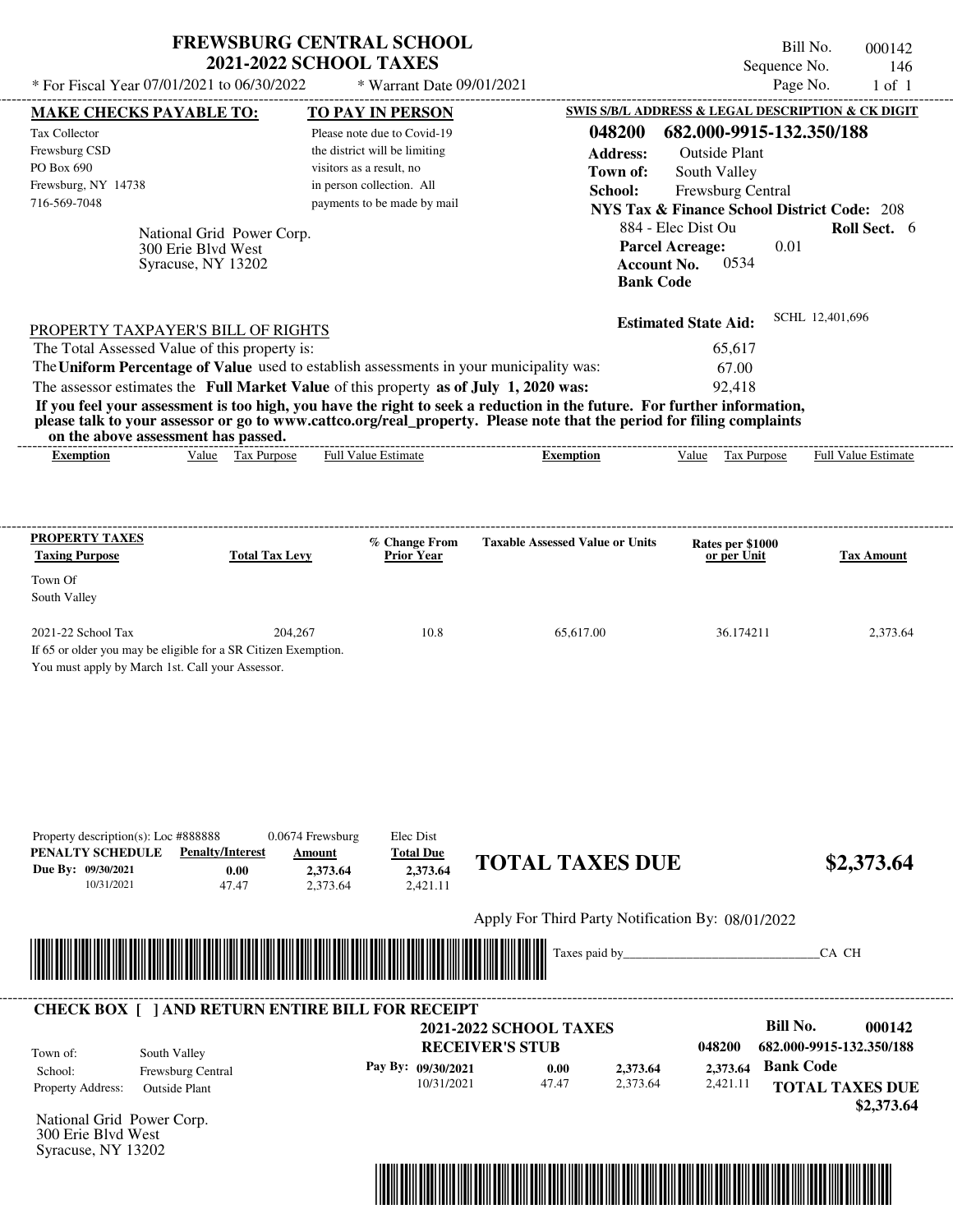## **FREWSBURG CENTRAL SCHOOL 2021-2022 SCHOOL TAXES**

Bill No. 000143 Sequence No. 148<br>Page No. 1 of 1

| * For Fiscal Year 07/01/2021 to 06/30/2022                                                                         |                                                                                                            | * Warrant Date 09/01/2021                                 |                                                                                                                                                                                                                                                                      | Page No.                                                                    | $1$ of $1$               |
|--------------------------------------------------------------------------------------------------------------------|------------------------------------------------------------------------------------------------------------|-----------------------------------------------------------|----------------------------------------------------------------------------------------------------------------------------------------------------------------------------------------------------------------------------------------------------------------------|-----------------------------------------------------------------------------|--------------------------|
| <b>MAKE CHECKS PAYABLE TO:</b>                                                                                     |                                                                                                            | <b>TO PAY IN PERSON</b>                                   |                                                                                                                                                                                                                                                                      | SWIS S/B/L ADDRESS & LEGAL DESCRIPTION & CK DIGIT                           |                          |
| Tax Collector                                                                                                      |                                                                                                            | Please note due to Covid-19                               | 048200                                                                                                                                                                                                                                                               | 682.000-9913-131.600/188                                                    |                          |
| Frewsburg CSD<br>PO Box 690                                                                                        |                                                                                                            | the district will be limiting<br>visitors as a result, no | <b>Address:</b>                                                                                                                                                                                                                                                      | <b>Outside Plant</b>                                                        |                          |
| Frewsburg, NY 14738                                                                                                |                                                                                                            | in person collection. All                                 | Town of:                                                                                                                                                                                                                                                             | South Valley                                                                |                          |
| 716-569-7048                                                                                                       |                                                                                                            | payments to be made by mail                               | School:                                                                                                                                                                                                                                                              | Frewsburg Central<br><b>NYS Tax &amp; Finance School District Code: 208</b> |                          |
|                                                                                                                    |                                                                                                            |                                                           |                                                                                                                                                                                                                                                                      | 884 - Elec Dist Ou                                                          | <b>Roll Sect.</b> 6      |
|                                                                                                                    | NYSEG, c/o Utility Shared Serv.<br><b>Attn: Local Taxes</b><br>70 Farm View Dr<br>New Gloucester, ME 04260 |                                                           | <b>Account No.</b><br><b>Bank Code</b>                                                                                                                                                                                                                               | <b>Parcel Acreage:</b><br>0.01<br>0449                                      |                          |
| PROPERTY TAXPAYER'S BILL OF RIGHTS                                                                                 |                                                                                                            |                                                           |                                                                                                                                                                                                                                                                      | <b>Estimated State Aid:</b>                                                 | SCHL 12,401,696          |
| The Total Assessed Value of this property is:                                                                      |                                                                                                            |                                                           |                                                                                                                                                                                                                                                                      | 1,200                                                                       |                          |
| The Uniform Percentage of Value used to establish assessments in your municipality was:                            |                                                                                                            |                                                           |                                                                                                                                                                                                                                                                      | 67.00                                                                       |                          |
| The assessor estimates the Full Market Value of this property as of July 1, 2020 was:                              |                                                                                                            |                                                           |                                                                                                                                                                                                                                                                      | 1.690                                                                       |                          |
| on the above assessment has passed.<br><b>Exemption</b>                                                            | Value Tax Purpose                                                                                          | Full Value Estimate                                       | If you feel your assessment is too high, you have the right to seek a reduction in the future. For further information,<br>please talk to your assessor or go to www.cattco.org/real_property. Please note that the period for filing complaints<br><b>Exemption</b> | Tax Purpose<br>Value                                                        | Full Value Estimate      |
| <b>PROPERTY TAXES</b><br><b>Taxing Purpose</b>                                                                     | <b>Total Tax Levy</b>                                                                                      | % Change From<br><b>Prior Year</b>                        | <b>Taxable Assessed Value or Units</b>                                                                                                                                                                                                                               | Rates per \$1000<br>or per Unit                                             | <b>Tax Amount</b>        |
| Town Of                                                                                                            |                                                                                                            |                                                           |                                                                                                                                                                                                                                                                      |                                                                             |                          |
| South Valley                                                                                                       |                                                                                                            |                                                           |                                                                                                                                                                                                                                                                      |                                                                             |                          |
| 2021-22 School Tax                                                                                                 | 204.267                                                                                                    | 10.8                                                      | 1,200.00                                                                                                                                                                                                                                                             | 36.174211                                                                   | 43.41                    |
| If 65 or older you may be eligible for a SR Citizen Exemption.<br>You must apply by March 1st. Call your Assessor. |                                                                                                            |                                                           |                                                                                                                                                                                                                                                                      |                                                                             |                          |
| Property description(s): Loc #888888<br>PENALTY SCHEDULE<br>Due By: 09/30/2021<br>10/31/2021                       | $1.0000$ Randolph<br><b>Penalty/Interest</b><br>Amount<br>0.00<br>43.41<br>0.87<br>43.41                   | Elec Dist<br><b>Total Due</b><br>43.41<br>44.28           | <b>TOTAL TAXES DUE</b>                                                                                                                                                                                                                                               |                                                                             | \$43.41                  |
|                                                                                                                    |                                                                                                            |                                                           | Apply For Third Party Notification By: 08/01/2022                                                                                                                                                                                                                    |                                                                             |                          |
|                                                                                                                    |                                                                                                            |                                                           | Taxes paid by_                                                                                                                                                                                                                                                       |                                                                             | CA CH                    |
| <b>CHECK BOX [ ] AND RETURN ENTIRE BILL FOR RECEIPT</b>                                                            |                                                                                                            |                                                           |                                                                                                                                                                                                                                                                      |                                                                             |                          |
|                                                                                                                    |                                                                                                            |                                                           | <b>2021-2022 SCHOOL TAXES</b>                                                                                                                                                                                                                                        | <b>Bill No.</b>                                                             | 000143                   |
| South Valley<br>Town of:                                                                                           |                                                                                                            |                                                           | <b>RECEIVER'S STUB</b>                                                                                                                                                                                                                                               | 048200                                                                      | 682.000-9913-131.600/188 |
| School:<br>Frewsburg Central                                                                                       |                                                                                                            | Pay By: 09/30/2021                                        | 0.00<br>43.41                                                                                                                                                                                                                                                        | <b>Bank Code</b><br>43.41                                                   |                          |
| Property Address:<br><b>Outside Plant</b>                                                                          |                                                                                                            | 10/31/2021                                                | 0.87<br>43.41                                                                                                                                                                                                                                                        | 44.28                                                                       | <b>TOTAL TAXES DUE</b>   |
| NYSEG, c/o Utility Shared Serv.                                                                                    |                                                                                                            |                                                           |                                                                                                                                                                                                                                                                      |                                                                             | \$43.41                  |
| Attn: Local Taxes                                                                                                  |                                                                                                            |                                                           |                                                                                                                                                                                                                                                                      |                                                                             |                          |
| 70 Farm View Dr                                                                                                    |                                                                                                            |                                                           |                                                                                                                                                                                                                                                                      |                                                                             |                          |
| New Gloucester, ME 04260                                                                                           |                                                                                                            |                                                           |                                                                                                                                                                                                                                                                      |                                                                             |                          |